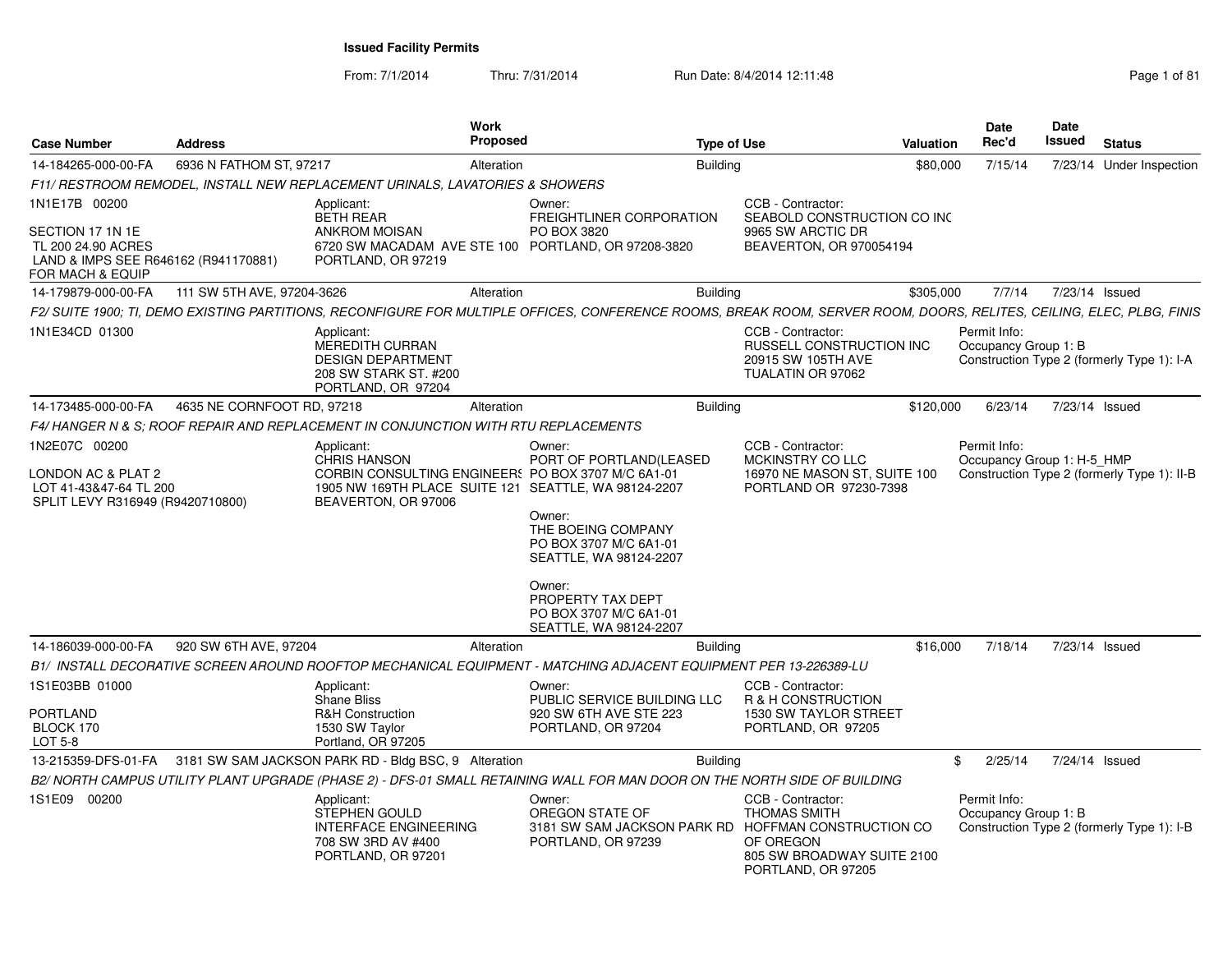| Case Number                                                                                                                      | <b>Address</b>                        | Work<br><b>Proposed</b>                                                                                                                             |                  | <b>Type of Use</b>                                                                                                |                                                                                                                                      | Valuation | Date<br>Rec'd | <b>Date</b><br>Issued | <b>Status</b> |
|----------------------------------------------------------------------------------------------------------------------------------|---------------------------------------|-----------------------------------------------------------------------------------------------------------------------------------------------------|------------------|-------------------------------------------------------------------------------------------------------------------|--------------------------------------------------------------------------------------------------------------------------------------|-----------|---------------|-----------------------|---------------|
| 14-179067-000-00-FA                                                                                                              | 34 NW 1ST AVE, 97209                  | Alteration                                                                                                                                          |                  | <b>Building</b>                                                                                                   |                                                                                                                                      | \$827,000 | 7/3/14        | 7/24/14 Issued        |               |
|                                                                                                                                  |                                       | F2/ TI 2ND & 3RD FLOORS, WALLS FOR OFFICES, MEETING ROOMS, WORK ROOMS, BREAKROOM, WALL GLAZING, DOORS, CEILING, FLOORING, ELEC, PLGB                |                  |                                                                                                                   |                                                                                                                                      |           |               |                       |               |
| 1N1E34DB 00400<br><b>COUCHS ADD</b><br>BLOCK <sub>9</sub><br>LOT 6&7<br>HISTORIC PROPERTY 15 YR 2000<br>POTENTIAL ADDITIONAL TAX |                                       | Applicant:<br>Michael Tingley<br><b>Boora Architects</b><br>720 SW Washington, Ste 800<br>Portland, OR 97205                                        | Owner:           | FOUNTAIN VILLAGE<br>DEVELOPMENT INC<br>115 SW ASH ST #500<br>PORTLAND, OR 97204                                   | CCB - Contractor:<br>NOVO CONSTRUCTION INC<br>1460 OBRIEN DRIVE<br>MENLO PARK, CA 94025                                              |           |               |                       |               |
| 14-186350-000-00-FA                                                                                                              | 11851 NE GLENN WIDING DR, 97220       | Alteration                                                                                                                                          |                  | <b>Building</b>                                                                                                   |                                                                                                                                      | \$27,500  | 7/18/14       | 7/24/14 Issued        |               |
|                                                                                                                                  |                                       | F18/ JANI-KING 3190 SQ FT EXISTING OFFICE SPACE, ADD WALLS TO CREATE A CONFERENCE ROOM AND OFFICE                                                   |                  |                                                                                                                   |                                                                                                                                      |           |               |                       |               |
| 1N2E15A 00201                                                                                                                    |                                       | Applicant:<br><b>RYAN MCGUIRE</b><br>Pacific Realty Associates, LP<br>(PacTrust)<br>15350 SW SEQUOIA PKWY #300A<br>PORTLAND, OR 97224               | Owner:           | PACIFIC REALTY ASSOCIATES L P PACIFIC REALTY ASSOCIATES LP<br>15350 SW SEQUOIA PKWY #300<br>TIGARD, OR 97224-7175 | CCB - Contractor:<br>15350 SW SEQUOIA PARKWAY<br>SUITE 300<br>TIGARD, OR 97774-7172                                                  |           |               |                       |               |
| 14-183664-000-00-FA                                                                                                              | 7921 NE SANDY BLVD, 97213             | Alteration                                                                                                                                          |                  | <b>Building</b>                                                                                                   |                                                                                                                                      | \$25,000  | 7/14/14       | 7/24/14 Issued        |               |
|                                                                                                                                  |                                       | F11/ STOREFRONT REPLACEMENT AND PARTIAL RE-SLOPING OF EAST WALK & NEW DRAIN                                                                         |                  |                                                                                                                   |                                                                                                                                      |           |               |                       |               |
| 1N2E20DD 01900<br>MONTCLAIR<br>BLOCK <sub>9</sub><br>LOT 8-15                                                                    |                                       | Applicant:<br><b>MEG MATSUSHIMA</b><br>HENNEBERY EDDY ARCHITECTS<br>921 SW Washington Street #250<br>Portland, OR 97205                             | Owner:<br>Owner: | MULTNOMAH COUNTY(LIBRARY-<br>401 N DIXON ST<br>PORTLAND, OR 97227-1865<br><b>GREGORY HEIGHTS)</b>                 | Primary Contractor:<br>TO BE BID                                                                                                     |           |               |                       |               |
|                                                                                                                                  |                                       |                                                                                                                                                     |                  | 401 N DIXON ST                                                                                                    |                                                                                                                                      |           |               |                       |               |
| 14-183562-000-00-FA                                                                                                              | 233 SW NAITO PKY, 97204               | Alteration                                                                                                                                          |                  | PORTLAND, OR 97227-1865<br>Building                                                                               |                                                                                                                                      | \$75,000  | 7/14/14       | 7/24/14 Issued        |               |
|                                                                                                                                  |                                       | F15/ 3rd & 4th FLOOR REMODLE & ADD WALLS FOR CONFERENCE ROOMS, KITCHEN AND OPEN OFFICE AREA                                                         |                  |                                                                                                                   |                                                                                                                                      |           |               |                       |               |
| 1N1E34DC 03300                                                                                                                   |                                       | Applicant:<br><b>BLYTHE SACHO</b><br><b>EMERICK ARCHITECTS</b><br>208 SW 1ST AVE SUITE 320<br>PORTLAND, OR 97204                                    | Owner:<br>Owner: | <b>RUSSELL FELLOWS</b><br>200 SW MARKET ST #1720<br>PORTLAND, OR 97201-5718<br>PROPERTIES LLC                     | CCB - Contractor:<br><b>BREMIK CONSTRUCTION</b><br>1026 SE STARK ST<br>PORTLAND, OR 97214                                            |           |               |                       |               |
|                                                                                                                                  |                                       |                                                                                                                                                     |                  | 200 SW MARKET ST #1720<br>PORTLAND, OR 97201-5718                                                                 |                                                                                                                                      |           |               |                       |               |
| 14-186293-000-00-FA                                                                                                              | 15929 NE CAMERON BLVD - Bldg 2, 97230 | Alteration                                                                                                                                          |                  | Building                                                                                                          |                                                                                                                                      | \$17,500  | 7/18/14       | 7/24/14 Issued        |               |
|                                                                                                                                  |                                       | F18/ BLDG #2 EAST SIDE SENVION REMODEL ADD WALLS FOR 2 NEW OFFICES IN EXISTING OFFICE AREA AND ADD U-SINK & DISHASHER, INSTALL EDGE TO DOCK LEVELER |                  |                                                                                                                   |                                                                                                                                      |           |               |                       |               |
| 1N2E24AA 00300                                                                                                                   |                                       | Applicant:<br><b>MIKE COYLE</b><br><b>FASTER PERMITS</b><br>14334 NW EAGLERIDGE LANE<br>PORTLAND, OR 97229                                          | Owner:           | <b>WALTON CWOR COMMERCE</b><br>PO BOX 460169<br>HOUSTON, TX 77056                                                 | CCB - Contractor:<br><b>ALAN VOLM</b><br><b>PACIFIC CREST STRUCTURES</b><br>17750 SW UPPER BOONES<br>FERRY RD 190<br>DURHAM OR 97224 |           |               |                       |               |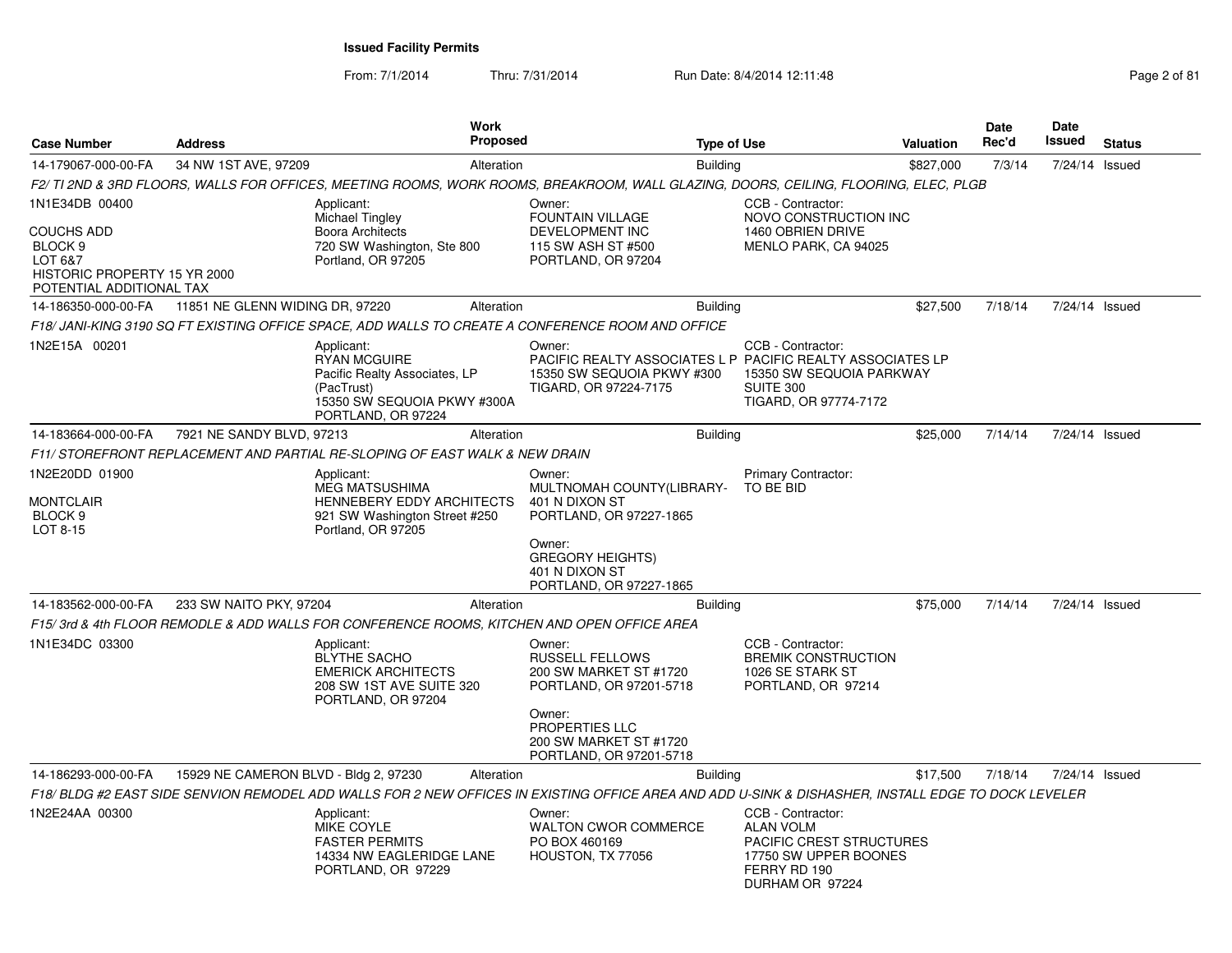From: 7/1/2014Thru: 7/31/2014 Run Date: 8/4/2014 12:11:48 Research 2010 12:11:48

| <b>Case Number</b>                                                                                             | <b>Address</b>                        | Work<br>Proposed                                                                                                                                                 |                                                                                                                                                                          | <b>Type of Use</b>                                                                                                            | Valuation | Date<br>Rec'd                                                           | Date<br>Issued | <b>Status</b>                               |
|----------------------------------------------------------------------------------------------------------------|---------------------------------------|------------------------------------------------------------------------------------------------------------------------------------------------------------------|--------------------------------------------------------------------------------------------------------------------------------------------------------------------------|-------------------------------------------------------------------------------------------------------------------------------|-----------|-------------------------------------------------------------------------|----------------|---------------------------------------------|
| 14-142979-REV-02-FA                                                                                            | 319 SW WASHINGTON ST, 97204           | Alteration                                                                                                                                                       |                                                                                                                                                                          | <b>Building</b>                                                                                                               | \$.       | 7/14/14                                                                 |                | 7/25/14 Issued                              |
|                                                                                                                |                                       | F4/ SUITE 1200; DEMO/BUILD OUT; REV-02 MODIFY THE CONFIGURATION OF THE ELEVATOR LOBBY, KITCHEN AND CONFERENCE AREA'S                                             |                                                                                                                                                                          |                                                                                                                               |           |                                                                         |                |                                             |
| 1N1E34CD 07800                                                                                                 |                                       | Applicant:<br>CHRISTINA BOND<br>5d CONTRACTORS<br>610 SW ALDER ST. SUITE 210<br>PORTLAND, OR 97205                                                               | Owner:<br>THREE NINETEEN WASHINGTON<br><b>LLC</b><br>PO BOX 416<br>MANCHESTER, VT 05254                                                                                  | CCB - Contractor:<br>5D CONTRACTORS LLC<br>PO BOX 416<br>CORBETT, OR 97019                                                    |           | Permit Info:<br>Occupancy Group 1: B_Bank, Off.,<br>Med.Off., Pub.Bldg. |                |                                             |
| 14-186284-000-00-FA                                                                                            | 16125 NE CAMERON BLVD - Bldg 5, 97230 | Alteration                                                                                                                                                       |                                                                                                                                                                          | Building                                                                                                                      | \$15,000  | 7/18/14                                                                 |                | 7/25/14 Issued                              |
|                                                                                                                |                                       | F18/BLDG #5 EAST SIDE TIRECO - REMOVE INTERIOR WALL AND ADD PARTIAL HEIGHT WALL, ADD PLYWOOD WAINSCOT TO WAREHOUSE AND GYP BOARD, ADD EXTERIOR CHAIN LINK FENCE  |                                                                                                                                                                          |                                                                                                                               |           |                                                                         |                |                                             |
| 1N2E24AA 00200                                                                                                 |                                       | Applicant:<br><b>MIKE COYLE</b><br><b>FASTER PERMITS</b><br>14334 NW EAGLERIDGE LANE<br>PORTLAND, OR 97229                                                       | Owner:<br><b>WALTON CWOR COMMERCE</b><br>PO BOX 460169<br>HOUSTON, TX 77056                                                                                              | CCB - Contractor:<br><b>ALAN VOLM</b><br>PACIFIC CREST STRUCTURES<br>17750 SW UPPER BOONES<br>FERRY RD 190<br>DURHAM OR 97224 |           |                                                                         |                |                                             |
| 14-183619-000-00-FA                                                                                            | 1600 SW 4TH AVE, 97201                | Alteration                                                                                                                                                       |                                                                                                                                                                          | Building                                                                                                                      | \$250,000 | 7/14/14                                                                 |                | 7/25/14 Issued                              |
|                                                                                                                |                                       | F3/7TH FLOOR; REMOVE PARTITIONS, ADD BACK TO RECONFIGURE FOR MULTIPLE OFFICES, CONFERENCE ROOM, DOORS, RELITES, OPEN OFFICE AREA, CEILING, ELEC, PAINT, FINISHES |                                                                                                                                                                          |                                                                                                                               |           |                                                                         |                |                                             |
| 1S1E03CB 01800<br>SOUTH AUDITORIUM ADD<br><b>BLOCK A</b><br>LOT 2 TL 1800<br>DEFERRED ADDITIONAL TAX LIABILITY |                                       | Applicant:<br><b>TOM ARNICH</b><br>PSU FACILITIES AND PLANNING<br><b>PO BOX 751</b><br>Portland, OR 97207-0751                                                   | Owner:<br>OREGON STATE OF(BOARD OF<br><b>PO BOX 751</b><br>PORTLAND, OR 97207-0751<br>Owner:<br><b>HIGHER EDUC / PSU</b><br><b>PO BOX 751</b><br>PORTLAND, OR 97207-0751 |                                                                                                                               |           |                                                                         |                |                                             |
| 14-138864-REV-01-FA                                                                                            | 7200 NE 11TH AVE, 97211               | Alteration                                                                                                                                                       |                                                                                                                                                                          | Building                                                                                                                      | \$        | 7/18/14                                                                 | 7/25/14 Issued |                                             |
|                                                                                                                |                                       | F15/WOODLAWN / REV-01 FOR STRUCTURAL CHANGES DISCOVERED AFTER WALL & CEILINGS FINISHES WERE REMOVED                                                              |                                                                                                                                                                          |                                                                                                                               |           |                                                                         |                |                                             |
| 1N1E14BA 06100<br><b>SCOFFINS ADD</b><br>BLOCK 2&5&6 TL 6100                                                   |                                       | Applicant:<br><b>TONYA HALOG</b><br>JAMES G PIERSON INC<br>610 SW ALDER, SUITE 918<br>PORTLAND OR 97205                                                          | Owner:<br><b>SCHOOL DISTRICT NO 1</b><br>PO BOX 3107<br>PORTLAND, OR 97208-3107                                                                                          | CCB - Contractor:<br>2KG CONTRACTORS INC<br>4917 NE 185TH DRIVE<br>PORTLAND, OR 97230                                         |           | Permit Info:<br>Occupancy Group 1: E School                             |                | Construction Type 2 (formerly Type 1): II-A |
| 14-183648-000-00-FA                                                                                            | 529 SW 3RD AVE, 97204                 | Alteration                                                                                                                                                       |                                                                                                                                                                          | <b>Building</b>                                                                                                               | \$51,200  | 7/14/14                                                                 |                | 7/25/14 Under Inspection                    |
|                                                                                                                |                                       | F15/2ND FLOOR QUICK LEFT - EXISTING TENANT - ADD NEW WALLS FOR 3 NEW OFFICES AND A CONFERENCE ROOM.                                                              |                                                                                                                                                                          |                                                                                                                               |           |                                                                         |                |                                             |
| 1S1E03BA 07500<br><b>PORTLAND</b><br>BLOCK 48                                                                  |                                       | Applicant:<br><b>DANIEL YOUNG</b><br><b>OREGON BUSINESS</b><br><b>ARCHITECTURE</b>                                                                               | Owner:<br>LOYALTY HOLDINGS LLC<br>3657 MAIN ST<br>MANCHESTER, VT 05254                                                                                                   | CCB - Contractor:<br>5D CONTRACTORS LLC<br>PO BOX 416<br>CORBETT, OR 97019                                                    |           | Permit Info:<br>Occupancy Group 1: B_Bank, Off.,<br>Med.Off., Pub.Bldg. |                |                                             |
| LOT <sub>3</sub>                                                                                               |                                       | PO BOX 80301<br>PORTLAND, OR 97280                                                                                                                               |                                                                                                                                                                          |                                                                                                                               |           |                                                                         |                |                                             |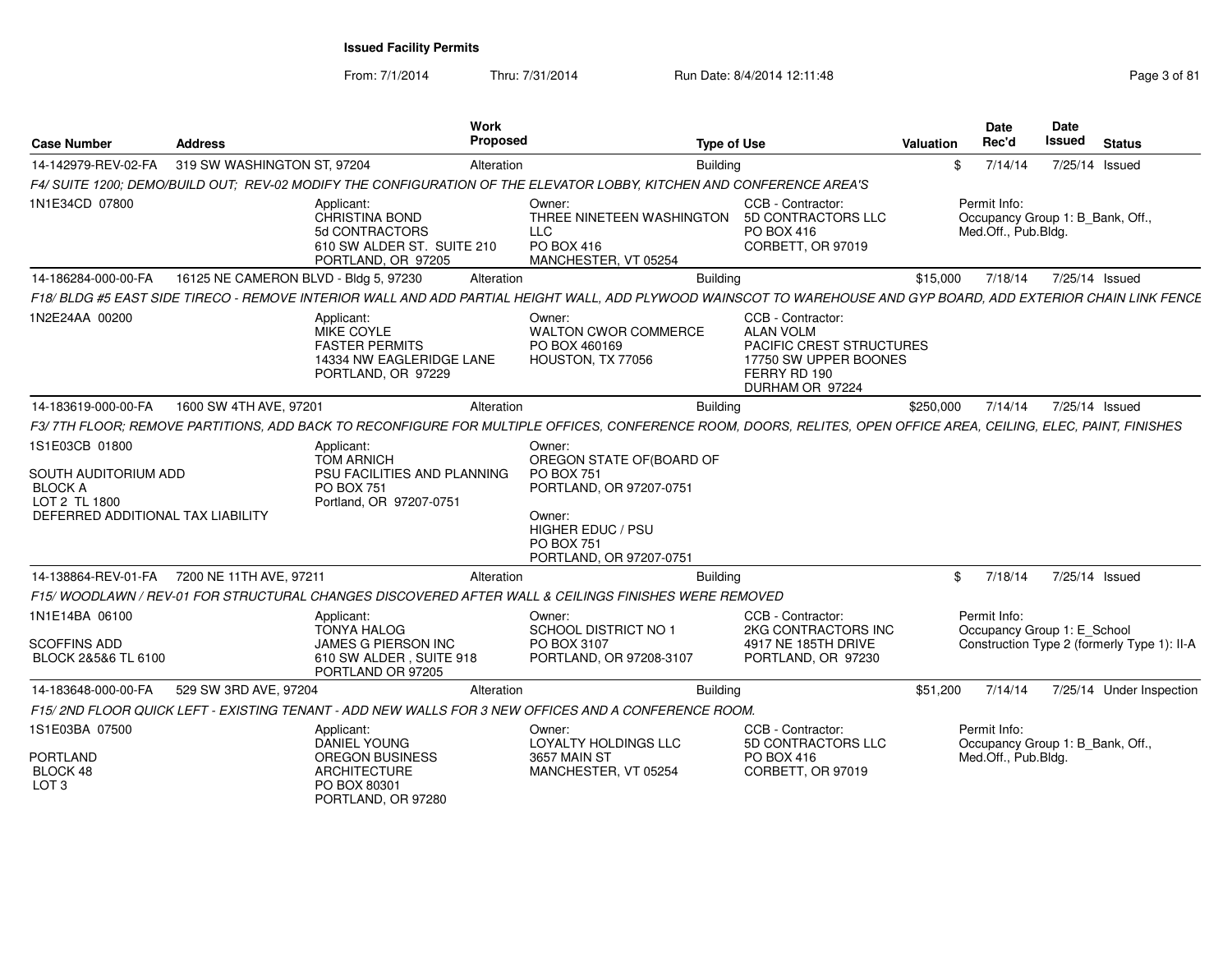From: 7/1/2014

Thru: 7/31/2014 Run Date: 8/4/2014 12:11:48 Research 2014 13:11:48

| <b>Case Number</b>                                                                         | <b>Address</b>               | Work<br><b>Proposed</b>                                                                                                                                            |                                                                              | <b>Type of Use</b>                                                      | <b>Valuation</b> | Date<br>Rec'd                                                           | <b>Date</b><br><b>Issued</b> | <b>Status</b>                                                                     |
|--------------------------------------------------------------------------------------------|------------------------------|--------------------------------------------------------------------------------------------------------------------------------------------------------------------|------------------------------------------------------------------------------|-------------------------------------------------------------------------|------------------|-------------------------------------------------------------------------|------------------------------|-----------------------------------------------------------------------------------|
| 14-181450-000-00-FA                                                                        | 7000 NE AIRPORT WAY, 97218   | Alteration                                                                                                                                                         |                                                                              | <b>Building</b>                                                         | \$683,000        | 7/9/14                                                                  |                              | 7/28/14 Issued                                                                    |
|                                                                                            |                              | F17/ REMODEL SECURITY BADGING/ACCESS CONTROL OFFICE IN TERMINAL; REMOVE MULTIPLE PARTITION WALLS, RECONFIGURE THE 4,000 SQ FT SPACE, OFFICES, TRAINING ROOM, CONF  |                                                                              |                                                                         |                  |                                                                         |                              |                                                                                   |
| 1N2E08B 00400<br>SECTION 08 1N 2E                                                          |                              | Applicant:<br>MIKE COYLE<br><b>FASTER PERMITS</b>                                                                                                                  | Owner:<br>PORT OF PORTLAND<br>PO BOX 3529                                    | CCB - Contractor:<br><b>ERIC HOFFMAN</b><br><b>HOFFMAN CONSTRUCTION</b> |                  | Permit Info:<br>Occupancy Group 1: B_Bank, Off.,<br>Med.Off., Pub.Bldg. |                              |                                                                                   |
| TL 400 7.39 ACRES<br><b>TERMINAL BLDG</b><br><b>NONTAXABLE</b><br>SEE TAXABLE SUB ACCOUNTS |                              | 14334 NW EAGLERIDGE LANE<br>PORTLAND, OR 97229                                                                                                                     | PORTLAND, OR 97208-3529                                                      | 805 SW BROADWAY STE 2100<br>PORTLAND, OR 97205                          |                  |                                                                         |                              |                                                                                   |
| 14-182563-000-00-FA                                                                        | 3050 SE DIVISION ST, 97202   | Alteration                                                                                                                                                         |                                                                              | Building                                                                | \$5.000          | 7/11/14                                                                 |                              | 7/28/14 Issued                                                                    |
|                                                                                            |                              | B1/ SUITE 175 - ROLLING WRENCH NEW TENANT 796 SQ FT BICYCLE REPAIR SHOP TENANT IMPROVEMENT                                                                         |                                                                              |                                                                         |                  |                                                                         |                              |                                                                                   |
| 1S1E12BA 06000                                                                             |                              | Applicant:<br><b>KELLY BOLES</b>                                                                                                                                   | Owner:<br>ADG IIIA LLC                                                       | CCB - Contractor:<br><b>JOE LYONS</b>                                   |                  | Permit Info:                                                            |                              | Construction Type 2 (formerly Type 1): III-B                                      |
| <b>EAST PORTLAND HTS</b><br>BLOCK 6                                                        |                              | <b>JDL DEVELOPMENT INC</b><br>2314 NW SAVIER                                                                                                                       | 2314 NW SAVIER ST<br>PORTLAND, OR 97210-2514                                 | <b>JDL DEVELOPMENT INC</b><br>2314 NW SAVIER ST                         |                  |                                                                         |                              | Total Square Footage - Display Only: 726                                          |
| <b>LOT 1-4</b>                                                                             |                              | PORTLAND, OR 97210                                                                                                                                                 |                                                                              | PORTLAND, OR 97210-2514                                                 |                  |                                                                         |                              |                                                                                   |
| 14-175720-000-00-FA                                                                        | 1 N CENTER COURT ST, 97227   | Alteration                                                                                                                                                         |                                                                              | <b>Building</b>                                                         | \$645,000        | 6/26/14                                                                 |                              | 7/29/14 Issued                                                                    |
| 1N1E34AB 00700                                                                             |                              | F3/ SUITE LEVEL RENOVATION: SELECTIVE SUITES: REMOVE/ ADD WALLS DOORS, CABINETRY, FLOORING, FIXTURES, CEILING, ELEC, PLBG, PAINT AND PATCH, SOME WORK IN CONCOURSE |                                                                              | CCB - Contractor:                                                       |                  | Permit Info:                                                            |                              |                                                                                   |
|                                                                                            |                              | Applicant:<br><b>JOSH PETERSON</b><br><b>GBD ARCHITECTS</b><br>1120 NW COUCH ST. SUITE 300<br>PORTLAND, OR 97209                                                   | Owner:<br>PORTLAND CITY OF (LEASED<br>1 CENTER CT #150<br>PORTLAND, OR 97227 | LORENTZ BRUUN CO INC<br>3611 SE 20TH ST, STE 300<br>PORTLAND OR 97202   |                  | arena                                                                   |                              | Occupancy Group 1: A-4 Assembly -                                                 |
|                                                                                            |                              |                                                                                                                                                                    | Owner:<br>PORTLAND ARENA MGMT LLC<br>1 CENTER CT #150<br>PORTLAND, OR 97227  |                                                                         |                  |                                                                         |                              |                                                                                   |
| 14-187969-000-00-FA                                                                        | 1827 NE 44TH AVE, 97213      | Alteration                                                                                                                                                         |                                                                              | Building                                                                | \$8,500          | 7/22/14                                                                 |                              | 7/29/14 Under Inspection                                                          |
|                                                                                            |                              | B2/ SUITE 210; CONSTRUCT TWO WALLS, CREATE OFFICE SPACE, RECEPTION AREA, DOORS, RELITES, CEILING, ELEC                                                             |                                                                              |                                                                         |                  |                                                                         |                              |                                                                                   |
| 1N2E30CC 05000                                                                             |                              | Applicant:<br><b>MARK WOLFE</b>                                                                                                                                    | Owner:<br>WESTON INVESTMENT CO LLC                                           |                                                                         |                  | Permit Info:<br>Occupancy Group 1: B                                    |                              |                                                                                   |
| MENEFEE ADD<br>BLOCK 5<br>$LOT 1-6$                                                        |                              | <b>AMERICAN PROPERTY</b><br>MANAGEMENT<br>2154 NE BROADWAY<br>PORTLAND OR 97212                                                                                    | 2154 NE BROADWAY RM 200<br>PORTLAND, OR 97232-1590                           |                                                                         |                  |                                                                         |                              | Construction Type 2 (formerly Type 1): III-B                                      |
| 14-188947-000-00-FA                                                                        | 10280 NE CASCADES PKY, 97220 | Alteration                                                                                                                                                         |                                                                              | Building                                                                | \$3,870          | 7/24/14                                                                 |                              | 7/29/14 Issued                                                                    |
|                                                                                            |                              | <b>B1/ CREATE RESTAURANT ENTRANCE ARCHWAY ON SECOND FLOOR</b>                                                                                                      |                                                                              |                                                                         |                  |                                                                         |                              |                                                                                   |
| 1N2E15 00100                                                                               |                              | Applicant:                                                                                                                                                         | Owner:                                                                       | CCB - Contractor:                                                       |                  | Permit Info:                                                            |                              |                                                                                   |
|                                                                                            |                              | SETH MCCOY<br><b>IKEA</b><br>10280 NE CASCADES PKWY<br>PORTLAND, OR 97220                                                                                          | PORT OF PORTLAND<br>PO BOX 3529<br>PORTLAND, OR 97208-3529                   | SAVOY DEACON LLC<br>901 NE GLISAN ST<br>PORTLAND, OR 97232              |                  | Station                                                                 |                              | Occupancy Group 1: M_Store, Service<br>Construction Type 2 (formerly Type 1): I-A |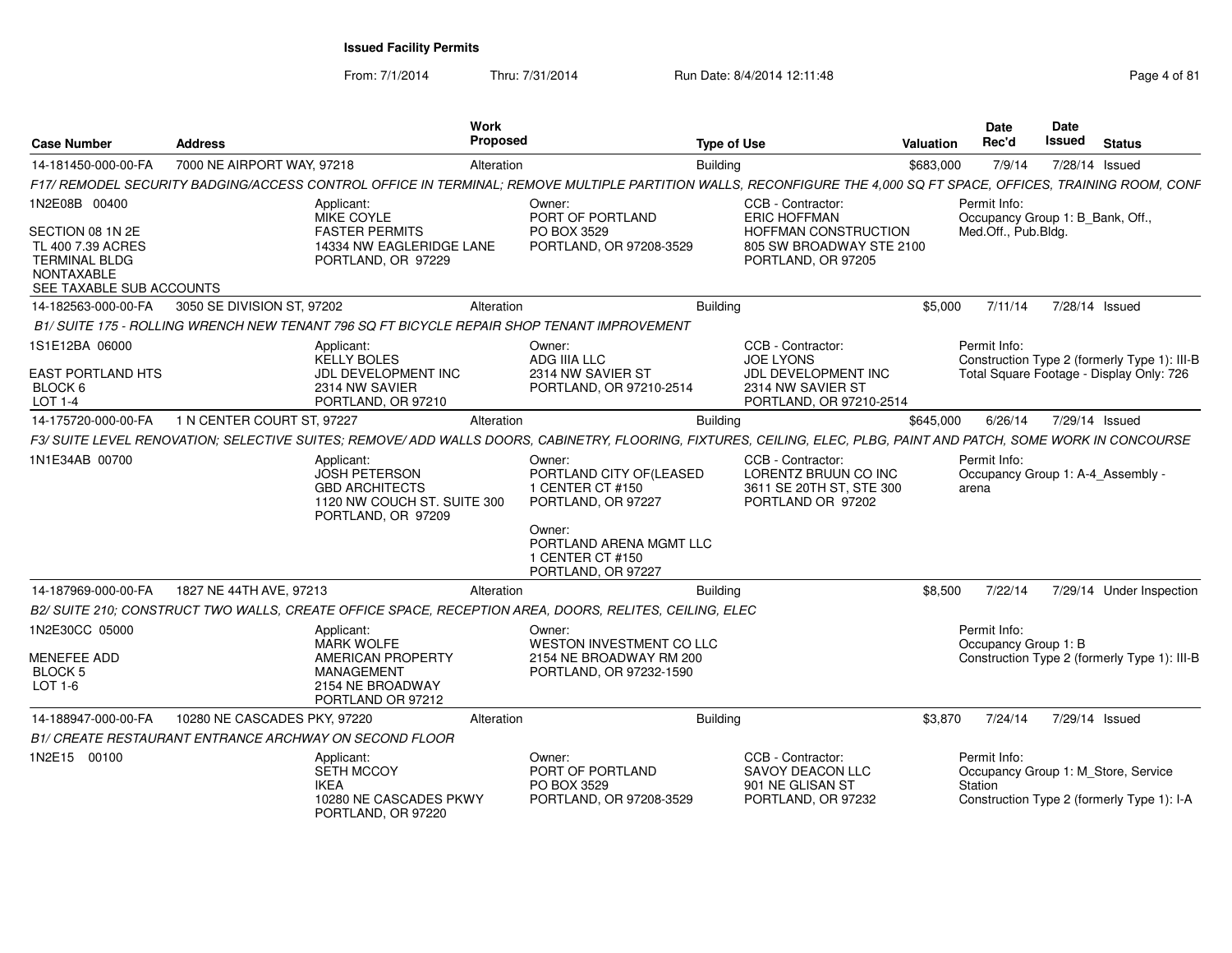From: 7/1/2014Thru: 7/31/2014 Run Date: 8/4/2014 12:11:48 Research 2014 12:11:48

| <b>Case Number</b>                                                    | <b>Address</b>               | <b>Work</b><br>Proposed                                                                                                                                        |                                                                                                            | <b>Type of Use</b>                                                                        | Valuation   | Date<br>Rec'd                                     | <b>Date</b><br>Issued | <b>Status</b>                              |
|-----------------------------------------------------------------------|------------------------------|----------------------------------------------------------------------------------------------------------------------------------------------------------------|------------------------------------------------------------------------------------------------------------|-------------------------------------------------------------------------------------------|-------------|---------------------------------------------------|-----------------------|--------------------------------------------|
| 14-167196-REV-01-FA                                                   | 200 SW MARKET ST, 97201      | Alteration                                                                                                                                                     | <b>Building</b>                                                                                            |                                                                                           | \$.         | 7/14/14                                           | 7/29/14 Issued        |                                            |
|                                                                       |                              | F4/ 10TH&14TH FLOOR: REVISION TO CEILING MOUNTED EGRESS LIGHTING                                                                                               |                                                                                                            |                                                                                           |             |                                                   |                       |                                            |
| 1S1E03CB 00800                                                        |                              | Applicant:<br>DINA RADZWILLOWICZ                                                                                                                               | Owner:<br>TWO HUNDRED MARKET ASSOC                                                                         | CCB - Contractor:<br>SWINERTON BUILDERS INC                                               |             |                                                   |                       |                                            |
| SOUTH AUDITORIUM ADD<br><b>BLOCK A</b><br>LOT 2 TL 800                |                              | <b>MACKENZIE</b><br>1515 SE WATER AVE. SUITE#100<br>PORTLAND, OR 97214                                                                                         | 200 SW MARKET ST #1720<br>PORTLAND, OR 97201<br>Owner:                                                     | 260 TOWNSEND ST<br>SAN FRANCISCO, CA 94107                                                |             |                                                   |                       |                                            |
|                                                                       |                              |                                                                                                                                                                | <b>LIMITED PARTNERSHIP</b><br>200 SW MARKET ST #1720<br>PORTLAND, OR 97201                                 |                                                                                           |             |                                                   |                       |                                            |
| 14-185709-000-00-FA                                                   | 1631 NW THURMAN ST           | Alteration                                                                                                                                                     | Building                                                                                                   |                                                                                           | \$2,500     | 7/17/14                                           |                       | 7/30/14 Under Inspection                   |
|                                                                       |                              | B1/ SUITE 102 REMODEL, DEMO FLOOR DRAIN AND ADD NEW COUNTER SINK                                                                                               |                                                                                                            |                                                                                           |             |                                                   |                       |                                            |
| 1N1E28DD 03500                                                        |                              | Applicant:<br><b>DAVID BROWN</b>                                                                                                                               | Owner:<br>1631 NW THURMAN STREET LLC                                                                       | CCB - Contractor:<br>MELVIN MARK CONSTRUCTION CO                                          |             |                                                   |                       |                                            |
| WATSONS ADD<br>BLOCK 17-19 & TERMINAL BLK TL 3500                     |                              | <b>MELVIN MARK COMPANIES</b><br>111 SW COLUMBIA, STE 1380<br>PORTLAND OR 97201                                                                                 | 111 SW COLUMBIA ST #1380<br>PORTLAND, OR 97201-5845                                                        | 111 SW COLUMBIA ST STE 1380<br>PORTLAND, OR 972015873                                     |             |                                                   |                       |                                            |
| 14-184225-000-00-FA                                                   | 421 SW 6TH AVE, 97205        | Alteration                                                                                                                                                     | <b>Building</b>                                                                                            |                                                                                           | \$257,600   | 7/15/14                                           | 7/30/14 Issued        |                                            |
|                                                                       |                              | F15/2ND FLOOR SHOPKEEP 7,362 SQ FT NEW TENANT REMODEL; NEW WALLS,DOORS RELITES FOR OPEN OFFICE, CONFERENCE ROOM, ENTRANCE AREA & BREAKROOM                     |                                                                                                            |                                                                                           |             |                                                   |                       |                                            |
| 1N1E34CC 04300<br><b>PORTLAND</b>                                     |                              | Applicant:<br><b>MATT FITZGERALD</b><br><b>GBD ARCHITECTS</b>                                                                                                  | Owner:<br>UPI COMMONWEALTH LLC<br>1215 FOURTH AVE STE 600                                                  | CCB - Contractor:<br>RUSSELL CONSTRUCTION INC<br>20915 SW 105TH AVE                       |             |                                                   |                       |                                            |
| BLOCK 176<br>LOT 1-4                                                  |                              | 1120 NW COUCH ST. SUITE 300<br>PORTLAND OR 97209                                                                                                               | SEATTLE, WA 98161                                                                                          | TUALATIN OR 97062                                                                         |             |                                                   |                       |                                            |
| 14-180247-REV-01-FA                                                   | 825 NE MULTNOMAH ST - Unit 1 | Alteration                                                                                                                                                     | <b>Building</b>                                                                                            |                                                                                           | \$2,500     | 7/25/14                                           | 7/30/14 Issued        |                                            |
|                                                                       |                              | F2/ SUITE 120/ RELOCATE PROPOSED BRANCH MANAGER, ENCLAVE/ OFFICE AND MAIL CENTER, NEW CASEWORK IN RESOURCE AREA                                                |                                                                                                            |                                                                                           |             |                                                   |                       |                                            |
| 1N1E35BB 90002                                                        |                              | Applicant:                                                                                                                                                     | Owner:                                                                                                     | CCB - Contractor:                                                                         |             |                                                   |                       |                                            |
| LLOYD CENTER TOWER CONDOMINIUM<br>LOT <sub>1</sub><br>DEPT OF REVENUE |                              | <b>ERIC MONEY</b><br>1265 S 35TH PL<br>RIDGEFIELD, WA 98642                                                                                                    | <b>PACIFICORP</b><br>700 NE MULTNOMAH ST 7TH FLR<br>PORTLAND, OR 97232                                     | COMMERCIAL CONTRACTORS<br>1265 S 35TH PL<br>RIDGEFIELD WA 98642                           |             |                                                   |                       |                                            |
| 14-162625-000-00-FA                                                   | 308 SW 2ND AVE, 97204        | Alteration                                                                                                                                                     | <b>Building</b>                                                                                            |                                                                                           | \$2,700,000 | 5/29/14                                           | 7/30/14 Issued        |                                            |
|                                                                       |                              | F14/ 5TH & 6TH FLOOR NEW TENANT COMPLETE REMODEL, NEW WALLS, KITCHEN, GYM, PRIVATE AND OPEN OFFICES, CONFERENCE ROOMS, WALL SOFFITS AND 2 NEW NON EGRESS STAIR |                                                                                                            |                                                                                           |             |                                                   |                       |                                            |
| 1N1E34CD 04600                                                        |                              | Applicant:<br>DEREK DE VILLE<br>THA ARCHITECTURE<br>733 SW OAK STREET<br>PORTLAND, OR 97232                                                                    | Owner:<br>NGP DUNCAN PLAZA<br>PO BOX 4900 DEPT #360<br>SCOTTSDALE, AZ 85261-4900<br>Owner:<br>PORTLAND LLC | CCB - Contractor:<br>SWINERTON BUILDERS INC<br>260 TOWNSEND ST<br>SAN FRANCISCO, CA 94107 |             | Permit Info:<br>Occupancy Group 1: A-2_Restaurant |                       | Construction Type 2 (formerly Type 1): I-A |
|                                                                       |                              |                                                                                                                                                                | PO BOX 4900 DEPT #360<br>SCOTTSDALE, AZ 85261-4900                                                         |                                                                                           |             |                                                   |                       |                                            |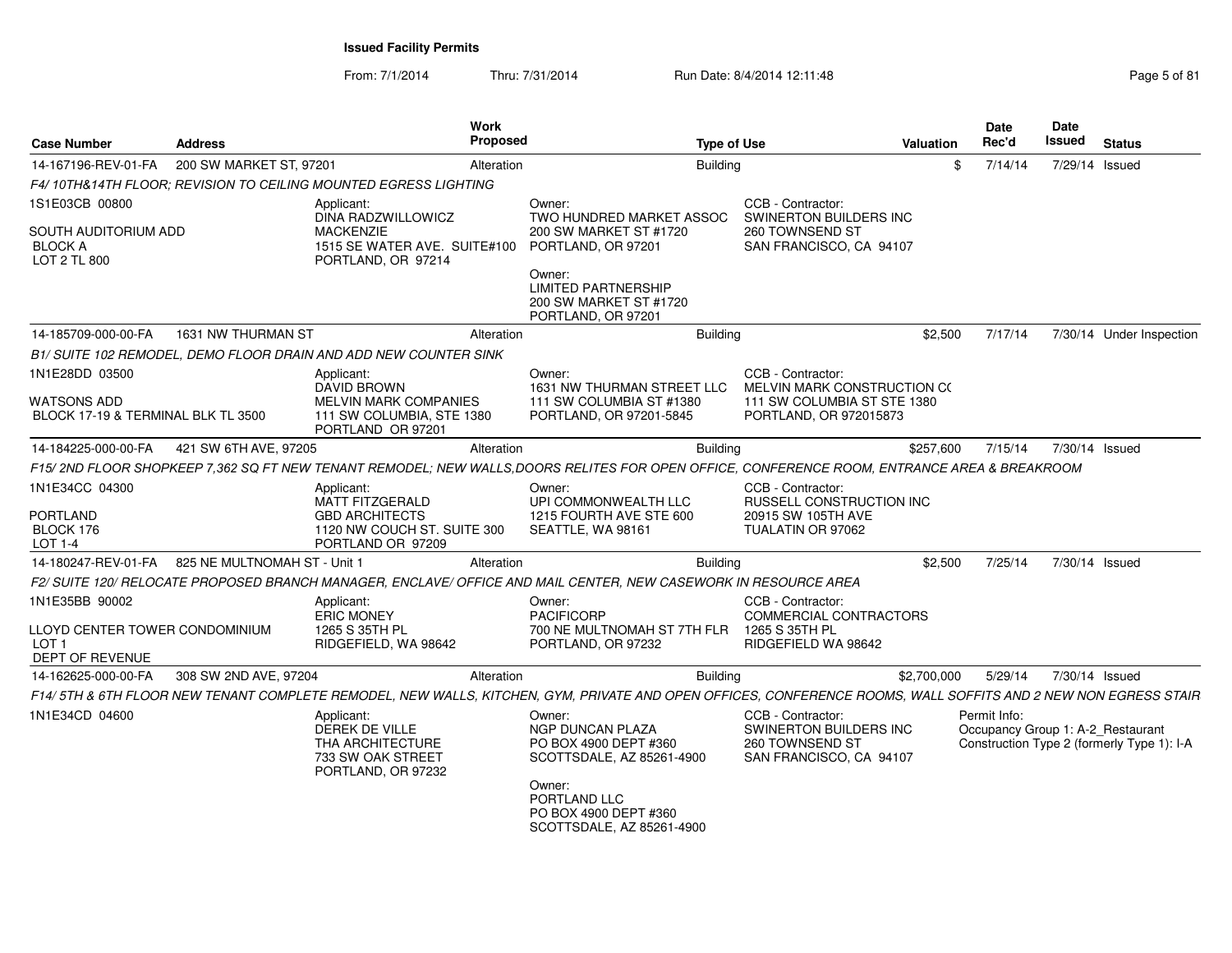From: 7/1/2014

Thru: 7/31/2014 Run Date: 8/4/2014 12:11:48 Research 2010 12:00 Rage 6 of 81

| <b>Case Number</b>                                                                                  | <b>Address</b>                                  | <b>Work</b><br><b>Proposed</b>                                                                                                     |                                                                                                                     | <b>Type of Use</b>                                                                                          | Valuation   | <b>Date</b><br>Rec'd                             | <b>Date</b><br><b>Issued</b> | <b>Status</b>                     |
|-----------------------------------------------------------------------------------------------------|-------------------------------------------------|------------------------------------------------------------------------------------------------------------------------------------|---------------------------------------------------------------------------------------------------------------------|-------------------------------------------------------------------------------------------------------------|-------------|--------------------------------------------------|------------------------------|-----------------------------------|
| 14-187198-000-00-FA                                                                                 | 1621 SW 1ST AVE, 97201                          | Alteration                                                                                                                         |                                                                                                                     | <b>Building</b>                                                                                             | \$35,000    | 7/21/14                                          |                              | 7/30/14 Under Inspection          |
|                                                                                                     |                                                 | F4/3RD FLOOR TI, REMOVE WALL, ADD NEW TO RECONFIGURE OFFICE, DOORS, RELITES, CEILING, ELEC                                         |                                                                                                                     |                                                                                                             |             |                                                  |                              |                                   |
| 1S1E03CB 00700                                                                                      |                                                 | Applicant:<br>DINA RADZWILLOWICZ<br><b>MACKENZIE</b><br>1515 SE WATER AVE. SUITE#100<br>PORTLAND, OR 97214                         | Owner:<br>CSHV FIRST AND MARKET, LLC<br>c/o CUSHMAN & WAKEFIELD<br>200 SW MARKET ST SUITE 200<br>PORTLAND, OR 97201 | CCB - Contractor:<br>SWINERTON BUILDERS INC<br>260 TOWNSEND ST<br>SAN FRANCISCO, CA 94107                   |             |                                                  |                              |                                   |
| 14-183470-000-00-FA                                                                                 | 233 SW NAITO PKY, 97204                         | Alteration                                                                                                                         |                                                                                                                     | <b>Building</b>                                                                                             | \$75,000    | 7/14/14                                          | 7/31/14 Issued               |                                   |
|                                                                                                     |                                                 | F15/ 1ST & 2ND FLOOR REMODLE & ADD WALLS FOR CONFERENCE ROOMS. KITCHENETTE AND OPEN OFFICE AREA ON 2ND FLOOR MEZZANINE             |                                                                                                                     |                                                                                                             |             |                                                  |                              |                                   |
| 1N1E34DC 03300                                                                                      |                                                 | Applicant:<br><b>BLYTHE SACHO</b><br><b>EMERICK ARCHITECTS</b><br>208 SW 1ST AVE SUITE 320<br>PORTLAND, OR 97204                   | Owner:<br><b>RUSSELL FELLOWS</b><br>200 SW MARKET ST #1720<br>PORTLAND, OR 97201-5718                               | CCB - Contractor:<br><b>BREMIK CONSTRUCTION</b><br>1026 SE STARK ST<br>PORTLAND, OR 97214                   |             |                                                  |                              |                                   |
|                                                                                                     |                                                 |                                                                                                                                    | Owner:<br>PROPERTIES LLC<br>200 SW MARKET ST #1720<br>PORTLAND, OR 97201-5718                                       |                                                                                                             |             |                                                  |                              |                                   |
| 14-180661-000-00-FA                                                                                 | 7832 N LEADBETTER RD                            | Alteration                                                                                                                         |                                                                                                                     | <b>Building</b>                                                                                             | \$1,210,000 | 7/8/14                                           | 7/31/14 Issued               |                                   |
|                                                                                                     |                                                 | B1/ ARGON TANK FARM UPGRADE, REMOVE EXISTING 9000 GALLON TANK AND INSTALL 2 NEW 11,000 GALLON TANKS AND NEW 25' X 24' CONCRETE PAD |                                                                                                                     |                                                                                                             |             |                                                  |                              |                                   |
| 2N1W25B 00400<br>BYBEE LAKE INDUSTRIAL PARK<br>LOT 4 TL 400<br>LAND & IMPS SEE R606887 (R123600251) |                                                 | Applicant:<br><b>JOE LOTZ</b><br><b>SUNEDISON</b><br>7832 N LEADBETTER RD<br>PORTLAND, OR 97203                                    | Owner:<br>PORT OF PORTLAND(LEASED<br>1120 NW COUCH ST #350<br>PORTLAND, OR 97209                                    | CCB - Contractor:<br>MORGAN MILLWRIGHT SERVICE<br><b>INC</b><br><b>PO BOX 186</b><br>NORTH PLAINS, OR 97133 |             |                                                  |                              |                                   |
| FOR OTHER IMPS & R606891 (R123600252) &<br>R646275 (R123600254) FOR MACH & EQUIP                    |                                                 |                                                                                                                                    | Owner:<br>BYBEE LAKE LOGISTICS CNTR LL(<br>1120 NW COUCH ST #350<br>PORTLAND, OR 97209                              |                                                                                                             |             |                                                  |                              |                                   |
| 14-180553-000-00-FA                                                                                 | 1 N CENTER COURT ST, 97227                      | Alteration                                                                                                                         |                                                                                                                     | <b>Building</b>                                                                                             | \$450,000   | 7/8/14                                           | 7/31/14 Issued               |                                   |
|                                                                                                     |                                                 | F17/ CLUB 200 LEVEL RENOVATION - SELECTIVE REMODEL OF EXISTING CONCESSION STANDS AND CONCOURSE                                     |                                                                                                                     |                                                                                                             |             |                                                  |                              |                                   |
| 1N1E34AB 00700                                                                                      |                                                 | Applicant:<br><b>JOSH PETERSON</b><br><b>GBD ARCHITECTS</b><br>1120 NW COUCH ST. SUITE 300<br>PORTLAND, OR 97209                   | Owner:<br>PORTLAND CITY OF (LEASED<br>1 CENTER CT #150<br>PORTLAND, OR 97227                                        | CCB - Contractor:<br>LORENTZ BRUUN CO INC<br>3611 SE 20TH ST, STE 300<br>PORTLAND OR 97202                  |             | Permit Info:<br>arena                            |                              | Occupancy Group 1: A-4 Assembly - |
|                                                                                                     |                                                 |                                                                                                                                    | Owner:<br>PORTLAND ARENA MGMT LLC<br>1 CENTER CT #150<br>PORTLAND, OR 97227                                         |                                                                                                             |             |                                                  |                              |                                   |
| 14-186085-000-00-FA                                                                                 | 1211 SW 5TH AVE, 97204                          | Alteration                                                                                                                         |                                                                                                                     | <b>Building</b>                                                                                             | \$14,200    | 7/18/14                                          | 7/31/14 Issued               |                                   |
|                                                                                                     | F17/30TH FLOOR MEZZANINE GUARD RAIL REPLACEMENT |                                                                                                                                    |                                                                                                                     |                                                                                                             |             |                                                  |                              |                                   |
| 1S1E03BC 00900                                                                                      |                                                 | Applicant:<br><b>LIZ BRAY</b>                                                                                                      | Owner:<br>PACWEST CENTER LLC                                                                                        | CCB - Contractor:<br><b>LANGLEY INVESTMENT</b>                                                              |             | Permit Info:<br>Occupancy Group 1: B Bank, Off., |                              |                                   |
| PORTLAND<br>BLOCK 167<br>LOT 1-8                                                                    |                                                 | YOST GRUBE HALL<br>1211 SW 5TH AVE.#2700<br>PORTLAND, OR 97204                                                                     | 1211 SW 5TH AVE #2230<br>PORTLAND, OR 97204                                                                         | PROPERTIES INC<br>825 NE MULTNOMAH ST STE 1275<br>PORTLAND, OR 97232                                        |             | Med.Off., Pub.Bldg.                              |                              |                                   |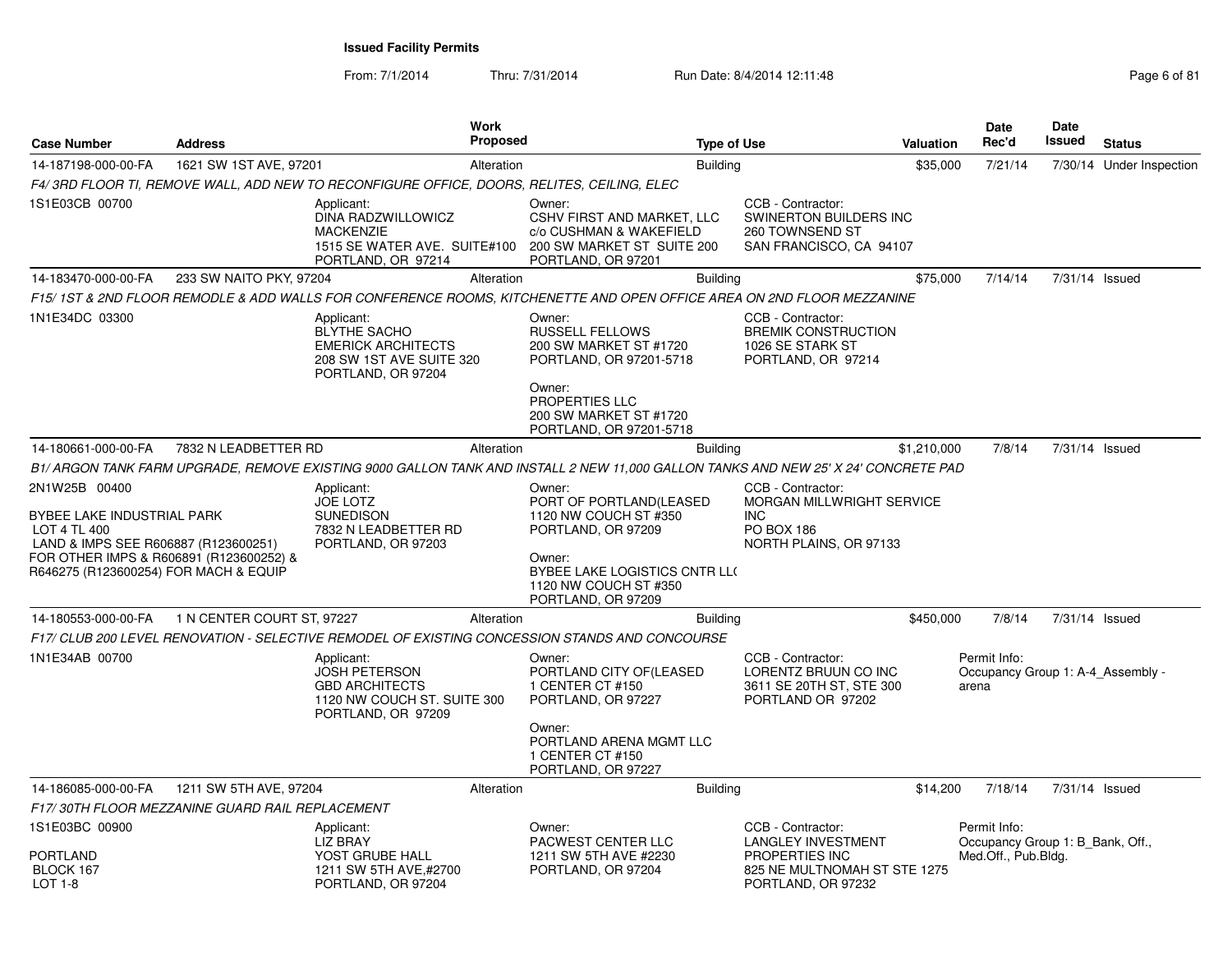From: 7/1/2014Thru: 7/31/2014 Run Date: 8/4/2014 12:11:48 Research 2010 12:11:48

| <b>Case Number</b>                                               | <b>Address</b>                                             | Work<br><b>Proposed</b>                                                                                                                                           |                                                                                          | <b>Type of Use</b>                                                            | Valuation                |           | <b>Date</b><br>Rec'd                        | Date<br><b>Issued</b> | <b>Status</b>                                |
|------------------------------------------------------------------|------------------------------------------------------------|-------------------------------------------------------------------------------------------------------------------------------------------------------------------|------------------------------------------------------------------------------------------|-------------------------------------------------------------------------------|--------------------------|-----------|---------------------------------------------|-----------------------|----------------------------------------------|
| 14-173937-000-00-FA                                              | 919 NE 19TH AVE, 97232                                     | Alteration                                                                                                                                                        |                                                                                          | Building                                                                      |                          | \$20,000  | 6/24/14                                     |                       | 7/1/14 Under Inspection                      |
|                                                                  | F12/ SUITE 250 MULT CO LIBRARIES 9621 SQ FT OFFICE REMODEL |                                                                                                                                                                   |                                                                                          |                                                                               |                          |           |                                             |                       |                                              |
| 1N1E35AC 00100<br><b>SULLIVANS ADD</b><br><b>BLOCK 36 TL 100</b> |                                                            | Applicant:<br><b>MARK WOLFE</b><br>AMERICAN PROPERTY<br>MANAGEMENT<br>2154 NE BROADWAY<br>PORTLAND OR 97212                                                       | Owner:<br>WESTON INVESTMENT CO LLC<br>2154 NE BROADWAY RM 200<br>PORTLAND, OR 97232-1590 |                                                                               |                          |           | Permit Info:<br>Occupancy Group 1: B        |                       | Construction Type 2 (formerly Type 1): II-A  |
| 14-167715-000-00-FA                                              |                                                            | 3181 SW SAM JACKSON PARK RD - Bldg OHS, 9 Alteration                                                                                                              |                                                                                          | <b>Building</b>                                                               |                          | \$81,000  | 6/10/14                                     | 7/1/14 Final          |                                              |
|                                                                  |                                                            | B1/ ROOM 145 1ST FLOOR EVS SUPPORT SERVICES UPGRADE, NEW FIRE RATED SOFFIT, NEW DOOR AND FRAME AND FINISHES                                                       |                                                                                          |                                                                               |                          |           |                                             |                       |                                              |
| 1S1E09 00200                                                     |                                                            | Applicant:<br><b>GREG HUBER</b><br>808 SW CAMPUS DRIVE<br>PORTLAND, OR 97239                                                                                      | Owner:<br>OREGON STATE OF<br>3181 SW SAM JACKSON PARK RD<br>PORTLAND, OR 97239           | CCB - Contractor:<br><b>COMPANY</b><br>PO BOX 6712<br>PORTLAND, OR 97228-6712 | ANDERSEN CONSTRUCTION    |           | Permit Info:<br>Occupancy Group 1: I-2      |                       | Construction Type 2 (formerly Type 1): I-A   |
| 14-166121-000-00-FA                                              | 9325 N VAN HOUTEN AVE, 97203                               | Alteration                                                                                                                                                        |                                                                                          | Building                                                                      |                          | \$550,000 | 6/6/14                                      |                       | 7/1/14 Under Inspection                      |
|                                                                  |                                                            | F9/ TI; DEMISING WALLS TO SUBDIVIDE CLASSROOMS, WALL PENETRATIONS, INFILL, NEW EXTERIOR WINDOWS, ADA UPGRADES TO RESTROOMS, CURBCUT AND RAMP, NEW SINKS IN KITCH. |                                                                                          |                                                                               |                          |           |                                             |                       |                                              |
| 1N1E07AA 00500                                                   |                                                            | Applicant:<br><b>BOBBY DANIELS</b><br>PORTLAND PUBLIC SCHOOL<br>501 N DIXON ST<br>PORTLAND, OR 97227                                                              | Owner:<br><b>SCHOOL DISTRICT NO 1</b><br>PO BOX 3107<br>PORTLAND, OR 97208-3107          | CCB - Contractor:<br>PO BOX 5837<br><b>ALOHA, OR 97006</b>                    | IN LINE COMMERCIAL CONST |           |                                             |                       |                                              |
| 14-173639-000-00-FA                                              | 2409 N SARATOGA ST. 97217                                  | Alteration                                                                                                                                                        |                                                                                          | <b>Building</b>                                                               |                          | \$3.660   | 6/23/14                                     |                       | $7/1/14$ Issued                              |
|                                                                  |                                                            | B2/ PPS WIRE GLASS REPLACEMENT PHASE 2. REPLACEMENT OF WIRE GLASS AT CHIEF JOSEPH SCHOOL                                                                          |                                                                                          |                                                                               |                          |           |                                             |                       |                                              |
| 1N1E16AC 03100<br>D & O LITTLE HMS SUB 3<br>BLOCK 21-24 TL 3100  |                                                            | Applicant:<br>Kristin Wells<br>Portland Public Schools Facilities &<br>Asset Management<br>501 N Dixon St.<br>Portland, OR 97227                                  | Owner:<br><b>SCHOOL DISTRICT NO 1</b><br>PO BOX 3107<br>PORTLAND, OR 97208-3107          | CCB - Contractor:<br>PO BOX 5837<br><b>ALOHA, OR 97006</b>                    | IN LINE COMMERCIAL CONST |           | Permit Info:<br>Occupancy Group 1: E School |                       | Construction Type 2 (formerly Type 1): II-B  |
| 14-173674-000-00-FA                                              | 9325 N VAN HOUTEN AVE, 97203                               | Alteration                                                                                                                                                        |                                                                                          | Building                                                                      |                          | \$3,660   | 6/23/14                                     |                       | $7/1/14$ Issued                              |
|                                                                  |                                                            | B2/ PPS WIRE GLASS REPLACEMENT PHASE 2. REPLACEMENT OF WIRE GLASS AT CLARENDON SCHOOL                                                                             |                                                                                          |                                                                               |                          |           |                                             |                       |                                              |
| 1N1E07AA 00500                                                   |                                                            | Applicant:<br><b>Kristin Wells</b><br>Portland Public Schools Facilities &<br><b>Asset Management</b><br>501 N Dixon St.<br>Portland, OR 97227                    | Owner:<br><b>SCHOOL DISTRICT NO 1</b><br>PO BOX 3107<br>PORTLAND, OR 97208-3107          | CCB - Contractor:<br>PO BOX 5837<br>ALOHA, OR 97006                           | IN LINE COMMERCIAL CONST |           | Permit Info:<br>Occupancy Group 1: E_School |                       | Construction Type 2 (formerly Type 1): V-A   |
| 14-173688-000-00-FA                                              | 2303 SE 28TH PL, 97214                                     | Alteration                                                                                                                                                        |                                                                                          | Building                                                                      |                          | \$3.660   | 6/23/14                                     |                       | $7/1/14$ Issued                              |
|                                                                  |                                                            | B2/ PPS WIRE GLASS REPLACEMENT PHASE 2. REPLACEMENT OF WIRE GLASS AT HOSFORD SCHOOL                                                                               |                                                                                          |                                                                               |                          |           |                                             |                       |                                              |
| 1S1E01CC 04900<br>VANS ADD<br><b>BLOCK 1-3 TL 4900</b>           |                                                            | Applicant:<br>Kristin Wells<br>Portland Public Schools Facilities &<br><b>Asset Management</b><br>501 N Dixon St.                                                 | Owner:<br><b>SCHOOL DISTRICT NO 1</b><br>PO BOX 3107<br>PORTLAND, OR 97208-3107          | CCB - Contractor:<br>PO BOX 5837<br><b>ALOHA, OR 97006</b>                    | IN LINE COMMERCIAL CONST |           | Permit Info:<br>Occupancy Group 1: E School |                       | Construction Type 2 (formerly Type 1): III-B |
|                                                                  |                                                            | Portland, OR 97227                                                                                                                                                |                                                                                          |                                                                               |                          |           |                                             |                       |                                              |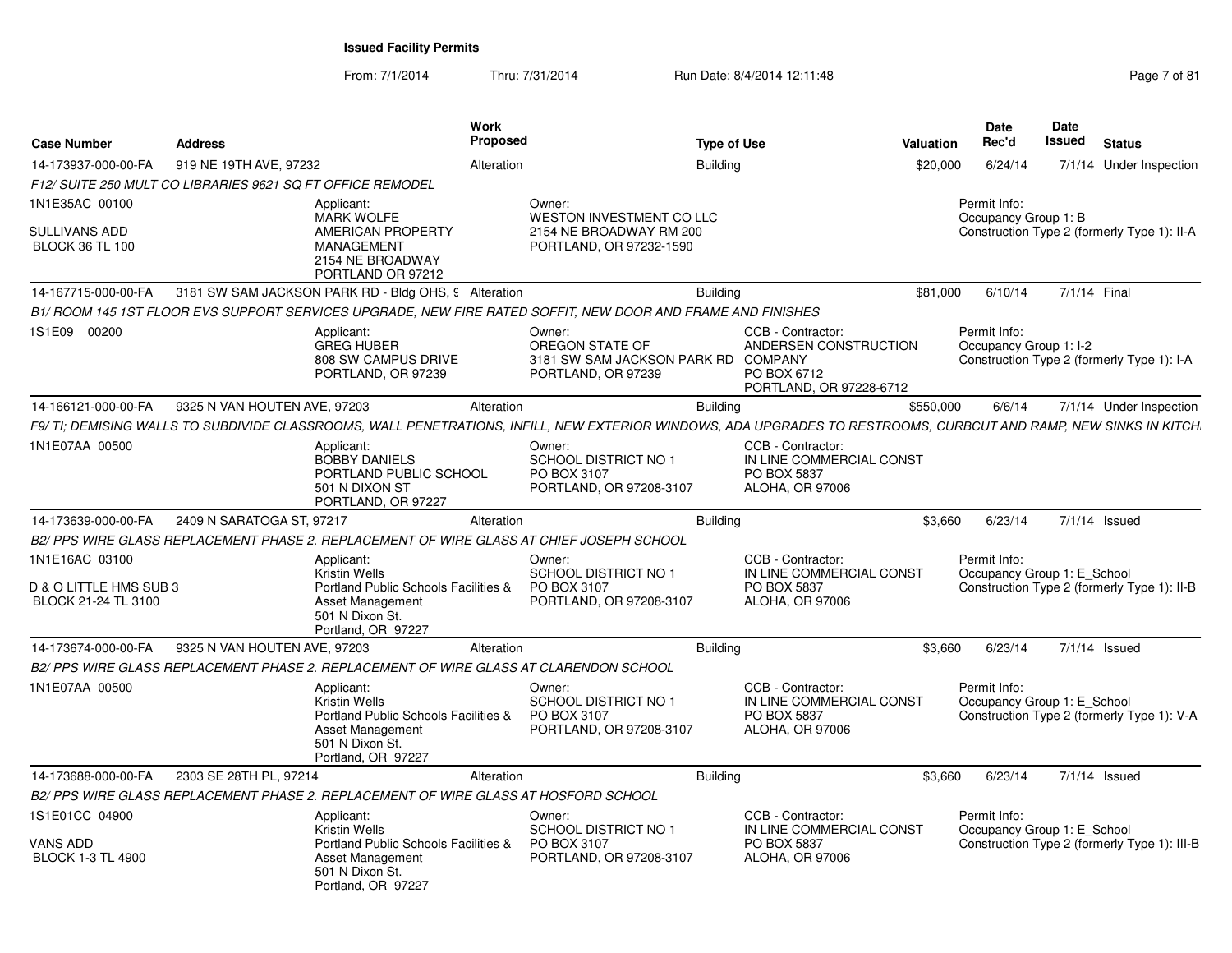From: 7/1/2014

Thru: 7/31/2014 Run Date: 8/4/2014 12:11:48 Research 2010 12:00 Rage 8 of 81

| <b>Case Number</b>                                                                                                   | <b>Address</b>               | Work<br><b>Proposed</b>                                                                                                                                         |                                                                                                                                                                 | <b>Type of Use</b>                                                                     | <b>Valuation</b> | Date<br>Rec'd                               | Date<br>Issued | <b>Status</b>                                |
|----------------------------------------------------------------------------------------------------------------------|------------------------------|-----------------------------------------------------------------------------------------------------------------------------------------------------------------|-----------------------------------------------------------------------------------------------------------------------------------------------------------------|----------------------------------------------------------------------------------------|------------------|---------------------------------------------|----------------|----------------------------------------------|
| 14-173697-000-00-FA                                                                                                  | 7439 N CHARLESTON AVE, 97203 | Alteration                                                                                                                                                      | <b>Building</b>                                                                                                                                                 |                                                                                        | \$3,660          | 6/23/14                                     |                | $7/1/14$ Issued                              |
|                                                                                                                      |                              | B2/ PPS WIRE GLASS REPLACEMENT PHASE 2. REPLACEMENT OF WIRE GLASS AT JAMES JOHN SCHOOL                                                                          |                                                                                                                                                                 |                                                                                        |                  |                                             |                |                                              |
| 1N1W12AB 12100<br>P T SMITHS ADD<br>INC PT VAC ST - BLOCK 7<br>INC PT VAC STS - BLOCK 10<br>INC PT VAC ST - BLOCK 11 |                              | Applicant:<br><b>Kristin Wells</b><br>Portland Public Schools Facilities &<br>Asset Management<br>501 N Dixon St.<br>Portland, OR 97227                         | Owner:<br><b>SCHOOL DISTRICT NO 1</b><br>PO BOX 3107<br>PORTLAND, OR 97208-3107                                                                                 | CCB - Contractor:<br>IN LINE COMMERCIAL CONST<br>PO BOX 5837<br><b>ALOHA, OR 97006</b> |                  | Permit Info:<br>Occupancy Group 1: E School |                |                                              |
| 14-173702-000-00-FA                                                                                                  | 4906 NE 6TH AVE, 97211       | Alteration                                                                                                                                                      | <b>Building</b>                                                                                                                                                 |                                                                                        | \$3.660          | 6/23/14                                     |                | $7/1/14$ Issued                              |
|                                                                                                                      |                              | B2/PPS WIRE GLASS REPLACEMENT PHASE 2. REPLACEMENT OF WIRE GLASS AT KING SCHOOL                                                                                 |                                                                                                                                                                 |                                                                                        |                  |                                             |                |                                              |
| 1N1E23BC 08700<br>SECTION 23 1N 1E<br>TL 8700 4.91 ACRES                                                             |                              | Applicant:<br><b>Kristin Wells</b><br>Portland Public Schools Facilities &<br><b>Asset Management</b><br>501 N Dixon St.<br>Portland, OR 97227                  | Owner:<br>SCHOOL DISTRICT NO 1(LEASED<br>PO BOX 3107<br>PORTLAND, OR 97208-3107<br>Owner:<br><b>NE COALITION</b><br>PO BOX 3107<br>PORTLAND, OR 97208-3107      | CCB - Contractor:<br>IN LINE COMMERCIAL CONST<br>PO BOX 5837<br><b>ALOHA, OR 97006</b> |                  | Permit Info:<br>Occupancy Group 1: E School |                | Construction Type 2 (formerly Type 1): III-A |
| 14-173953-000-00-FA                                                                                                  | 840 NE 41ST AVE, 97232       | Alteration                                                                                                                                                      | <b>Building</b>                                                                                                                                                 |                                                                                        | \$3,660          | 6/24/14                                     |                | $7/1/14$ Issued                              |
|                                                                                                                      |                              | B2/ PPS WIREGLASS REPLACEMENT PHASE 2. REPLACEMENT OF WIRE GLASS AT LAURELHURST SCHOOL                                                                          |                                                                                                                                                                 |                                                                                        |                  |                                             |                |                                              |
| 1N2E31BC 16400<br>LAURELHURST<br>BLOCK 57                                                                            |                              | Applicant:<br><b>Kristin Wells</b><br>Portland Public Schools Facilities &<br>Asset Management<br>501 N Dixon St.<br>Portland, OR 97227                         | Owner:<br>SCHOOL DISTRICT NO 1<br>PO BOX 3107<br>PORTLAND, OR 97208-3107                                                                                        | CCB - Contractor:<br>IN LINE COMMERCIAL CONST<br>PO BOX 5837<br><b>ALOHA, OR 97006</b> |                  | Permit Info:<br>Occupancy Group 1: E_School |                | Construction Type 2 (formerly Type 1): I-A   |
| 14-173976-000-00-FA                                                                                                  | 1151 SW VERMONT ST, 97201    | Alteration                                                                                                                                                      | <b>Building</b>                                                                                                                                                 |                                                                                        | \$3.660          | 6/24/14                                     |                | $7/1/14$ Issued                              |
|                                                                                                                      |                              | B2/PPS WIREGLASS REPLACEMENT PHASE 2. REPLACEMENT OF WIRE GLASS AT WILSON HIGH SCHOOL                                                                           |                                                                                                                                                                 |                                                                                        |                  |                                             |                |                                              |
| 1S1E16DC 03700<br>SECTION 16 1S 1E<br>TL 3700 14.15 ACRES                                                            |                              | Applicant:<br><b>Kristin Wells</b><br>Portland Public Schools Facilities &<br><b>Asset Management</b><br>501 N Dixon St.<br>Portland, OR 97227                  | Owner:<br>SCHOOL DISTRICT NO 1(LEASED<br>PO BOX 3107<br>PORTLAND, OR 97208-3107<br>Owner:<br>HILLSDALE FARMERS MARKET<br>PO BOX 3107<br>PORTLAND, OR 97208-3107 | CCB - Contractor:<br>IN LINE COMMERCIAL CONST<br>PO BOX 5837<br>ALOHA, OR 97006        |                  | Permit Info:<br>Occupancy Group 1: E_School |                | Construction Type 2 (formerly Type 1): I-A   |
| 14-160399-000-00-FA                                                                                                  | 26 SW SALMON ST, 97204       | Alteration                                                                                                                                                      | <b>Building</b>                                                                                                                                                 |                                                                                        | \$525,000        | 5/22/14                                     |                | $7/1/14$ Issued                              |
|                                                                                                                      |                              | F2/4TH FLOOR TI; NEW CLERESTORY WALLS, NEW GLASS WALLS, OPERABLE WALL, DOORS, RELITES FOR NEW OFFICES, CONFERENCE ROOMS, TRAINING, BREAKROOM, CEILING, ELEC, PL |                                                                                                                                                                 |                                                                                        |                  |                                             |                |                                              |
| 1S1E03BD 00200                                                                                                       |                              | Applicant:<br><b>CRAIG GEARHEART</b>                                                                                                                            | Owner:<br><b>IEH PORTLAND LLC</b>                                                                                                                               | CCB - Contractor:<br><b>MARK BECKIUS</b>                                               |                  |                                             |                |                                              |
| PORTLAND<br>BLOCK 6<br>LOT 1-8                                                                                       |                              | 2344 NW 24TH AVE<br>PORTLAND, OR 97210                                                                                                                          | 121 SW SALMON ST 1WTC0402<br>PORTLAND, OR 97204-2901                                                                                                            | <b>REIMERS &amp; JOLIVETTE INC</b><br>2344 NW 24TH AVE<br>Portland, OR 97210           |                  |                                             |                |                                              |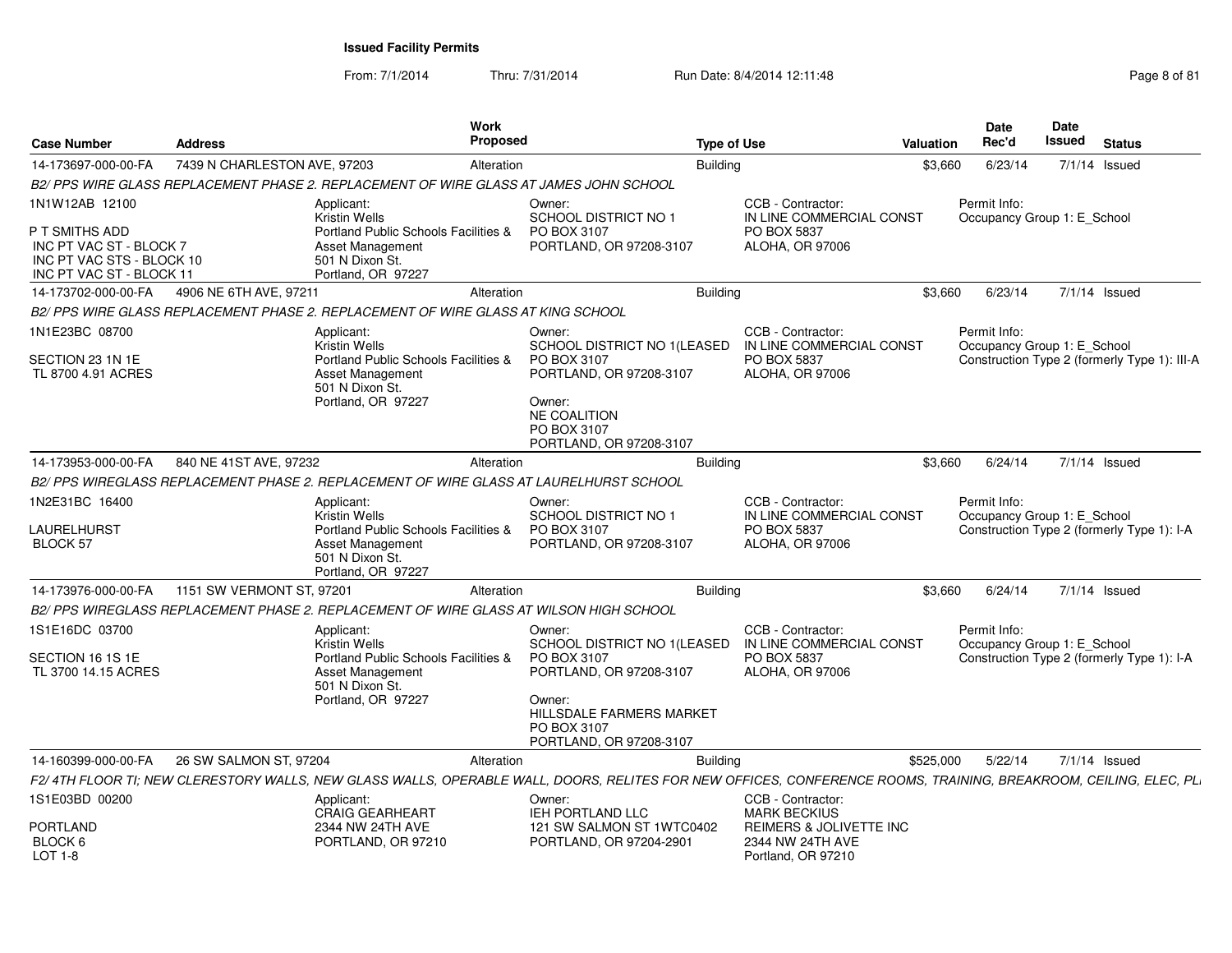From: 7/1/2014

Thru: 7/31/2014 Run Date: 8/4/2014 12:11:48 Research 2010 12:11:48

| <b>Case Number</b>                                                                | <b>Address</b>                                         |                                                                                                                                            | <b>Work</b><br>Proposed |                                                                                                                                                                                  | <b>Type of Use</b> |                                                                                                                        | Valuation | <b>Date</b><br>Rec'd                                                    | <b>Date</b><br>Issued | <b>Status</b>                              |
|-----------------------------------------------------------------------------------|--------------------------------------------------------|--------------------------------------------------------------------------------------------------------------------------------------------|-------------------------|----------------------------------------------------------------------------------------------------------------------------------------------------------------------------------|--------------------|------------------------------------------------------------------------------------------------------------------------|-----------|-------------------------------------------------------------------------|-----------------------|--------------------------------------------|
| 14-172069-000-00-FA                                                               | 1201 NE LLOYD BLVD, 97232                              |                                                                                                                                            | Alteration              |                                                                                                                                                                                  | <b>Building</b>    |                                                                                                                        | \$301,000 | 6/19/14                                                                 |                       | 7/2/14 Under Inspection                    |
|                                                                                   |                                                        |                                                                                                                                            |                         | F17/5TH FLOOR PROVIDENCE PHYSICIANS NEW 9773 SQ FT TENANT REMODEL, NEW WALLS & DOORS FOR PRIVATE OFFICES AND CONFERENCE & LUNCH ROOM                                             |                    |                                                                                                                        |           |                                                                         |                       |                                            |
| 1N1E35BD 00400<br>HOLLADAYS ADD<br><b>BLOCK 142 TL 400</b>                        |                                                        | Applicant:<br><b>MARK BOOTH</b><br>1223 SW WASHINGTON STE 200<br>PORTLAND, OR 97205                                                        |                         | Owner:<br>GPT PORTLAND OR 1201 LLOYD<br><b>LLC</b><br>1201 NE LLOYD BLVD #150<br>PORTLAND, OR 97232                                                                              |                    | CCB - Contractor:<br>COMMERCIAL CONTRACTORS<br>1265 S 35TH PL<br>RIDGEFIELD WA 98642                                   |           | Permit Info:<br>Occupancy Group 1: B Bank, Off.,<br>Med.Off., Pub.Bldg. |                       | Construction Type 2 (formerly Type 1): I-A |
| 14-171862-000-00-FA                                                               | 1211 SW 5TH AVE, 97204                                 |                                                                                                                                            | Alteration              |                                                                                                                                                                                  | <b>Building</b>    |                                                                                                                        | \$206.922 | 6/19/14                                                                 |                       | 7/2/14 Under Inspection                    |
|                                                                                   | F17/ SUITE 1250 COMMERCE BANK 7260 SQ FT NEW OFFICE TI |                                                                                                                                            |                         |                                                                                                                                                                                  |                    |                                                                                                                        |           |                                                                         |                       |                                            |
| 1S1E03BC 00900<br><b>PORTLAND</b><br>BLOCK 167<br>LOT 1-8                         |                                                        | Applicant:<br><b>TONY SILVESTRINI</b><br><b>LANGLEY INVESTMENT</b><br>PROPERTIES INC.<br>825 NE MULTNOMAH SUITE 1275<br>PORTLAND, OR 97232 |                         | Owner:<br>PACWEST CENTER LLC<br>1211 SW 5TH AVE #2230<br>PORTLAND, OR 97204                                                                                                      |                    | CCB - Contractor:<br><b>LANGLEY INVESTMENT</b><br>PROPERTIES INC<br>825 NE MULTNOMAH ST STE 1275<br>PORTLAND, OR 97232 |           | Permit Info:<br>Occupancy Group 1: B_Bank, Off.,<br>Med.Off., Pub.Bldg. |                       |                                            |
| 14-172706-000-00-FA                                                               | 7510 N CHARLESTON AVE, 97203                           |                                                                                                                                            | Alteration              |                                                                                                                                                                                  | <b>Building</b>    |                                                                                                                        | \$87,000  | 6/20/14                                                                 |                       | $7/2/14$ Issued                            |
|                                                                                   |                                                        |                                                                                                                                            |                         | F16/ MECHANICAL UPGRADES - REMOVE EXISTING HVAC UNIT FROM ROOF, REPAIR ROOF AREA AND ADD NEW EXTERIOR GROUND LEVEL MECHANICAL PAD ON THE NORTH SIDE OF BUILDIN                   |                    |                                                                                                                        |           |                                                                         |                       |                                            |
| 1N1W12AB 10300<br><b>JERSEY ST ADD</b><br><b>BLOCK 2</b><br>INC PT VAC ST LOT 5-8 |                                                        | Applicant:<br><b>CHANDRA ROBINSON</b><br>HENNEBERY EDDY ARCHITECTS<br>921 SW WASHINGTON ST, SUITE<br>250<br>PORTLAND OR 97205              |                         | Owner:<br>MULTNOMAH COUNTY<br>(LIBRARY-ST JOHNS<br>401 N DIXON ST<br>PORTLAND, OR 97227-1865                                                                                     |                    | CCB - Contractor:<br><b>HEINZ MECHANICAL SERVICE INC</b><br>2615 NW ST HELENS RD<br>PORTLAND, OR 97210                 |           |                                                                         |                       |                                            |
| 14-169795-000-00-FA                                                               | 7102 NE AIRPORT WAY, 97220                             |                                                                                                                                            | Alteration              |                                                                                                                                                                                  | <b>Building</b>    |                                                                                                                        | \$54,000  | 6/16/14                                                                 |                       | $7/2/14$ Issued                            |
|                                                                                   |                                                        |                                                                                                                                            |                         | B1/ QUICK TURN-AROUND-AREA (QTA) INSTALL 6 WATER TANKS (2 PER BAY) WITH SEISMIC RESTRAINTS FOR CAR WASHING WATER RECOVERY SYSTEM***BID ESTIMATE****                              |                    |                                                                                                                        |           |                                                                         |                       |                                            |
| 1N2E08 00300                                                                      |                                                        | Applicant:<br><b>MARK HAGG</b><br>AMERICAN EQUIPMENT CO INC<br>89 NE COLUMBIA BLVD<br>PORTLAND OR 97211                                    |                         |                                                                                                                                                                                  |                    | CCB - Contractor:<br>AMERICAN EQUIPMENT CO INC<br>89 NE COLUMBIA BLVD<br>PORTLAND, OR 97211                            |           | Permit Info:<br>Occupancy Group 1: A-2                                  |                       | Construction Type 2 (formerly Type 1): I-A |
| 14-175287-000-00-FA                                                               | 4805 NE GLISAN ST, 97213                               |                                                                                                                                            | Alteration              |                                                                                                                                                                                  | <b>Building</b>    |                                                                                                                        | \$103,635 | 6/26/14                                                                 |                       | 7/3/14 Under Inspection                    |
|                                                                                   | B2/1ST FLOOR TI, RECEPTION AREA, CEILING, ELEC, PLBG   |                                                                                                                                            |                         |                                                                                                                                                                                  |                    |                                                                                                                        |           |                                                                         |                       |                                            |
| 1N2E31BD 04100<br>SECTION 31 1N 2E<br>TL 4100 9.54 ACRES                          |                                                        | Applicant:<br><b>Garth Didlick</b><br>Portland Providence Med Ctr<br>(Physical Plant Services)<br>4805 NE Glisan<br>Portland, OR 97213     |                         | Owner:<br>PROVIDENCE HEALTH<br>4400 NE HALSEY ST BLDG 2 #190<br>PORTLAND, OR 97213-1545<br>Owner:<br>SERVICES-OREGON<br>4400 NE HALSEY ST BLDG 2 #190<br>PORTLAND, OR 97213-1545 |                    | CCB - Contractor:<br>ANDERSEN CONSTRUCTION<br><b>COMPANY</b><br>PO BOX 6712<br>PORTLAND, OR 97228-6712                 |           |                                                                         |                       |                                            |
| 14-175073-000-00-FA                                                               | 3732 SE 99TH AVE, 97266                                |                                                                                                                                            | Alteration              |                                                                                                                                                                                  | <b>Building</b>    |                                                                                                                        | \$36.549  | 6/25/14                                                                 |                       | $7/3/14$ Issued                            |
|                                                                                   | B2/1ST & 2ND FLOOR, NEW SHELVING/RACKING               |                                                                                                                                            |                         |                                                                                                                                                                                  |                    |                                                                                                                        |           |                                                                         |                       |                                            |
| 1S2E09DA 05000<br>LILY TR<br><b>BLOCK 3 TL 5000</b>                               |                                                        | Applicant:<br><b>JIM MCCORD</b><br>SPACESAVER SPECIALISTS INC<br>9730 SW Herman Rd.<br>Tualatin, OR 97062                                  |                         | Owner:<br>PORTLAND CITY OF<br>1120 SW 5TH AVE #1204<br>PORTLAND, OR 97204                                                                                                        |                    | CCB - Contractor:<br><b>JIM MCCORD</b><br>SPACESAVER SPECIALISTS INC<br>9730 SW Herman Rd.<br>Tualatin, OR 97062       |           |                                                                         |                       |                                            |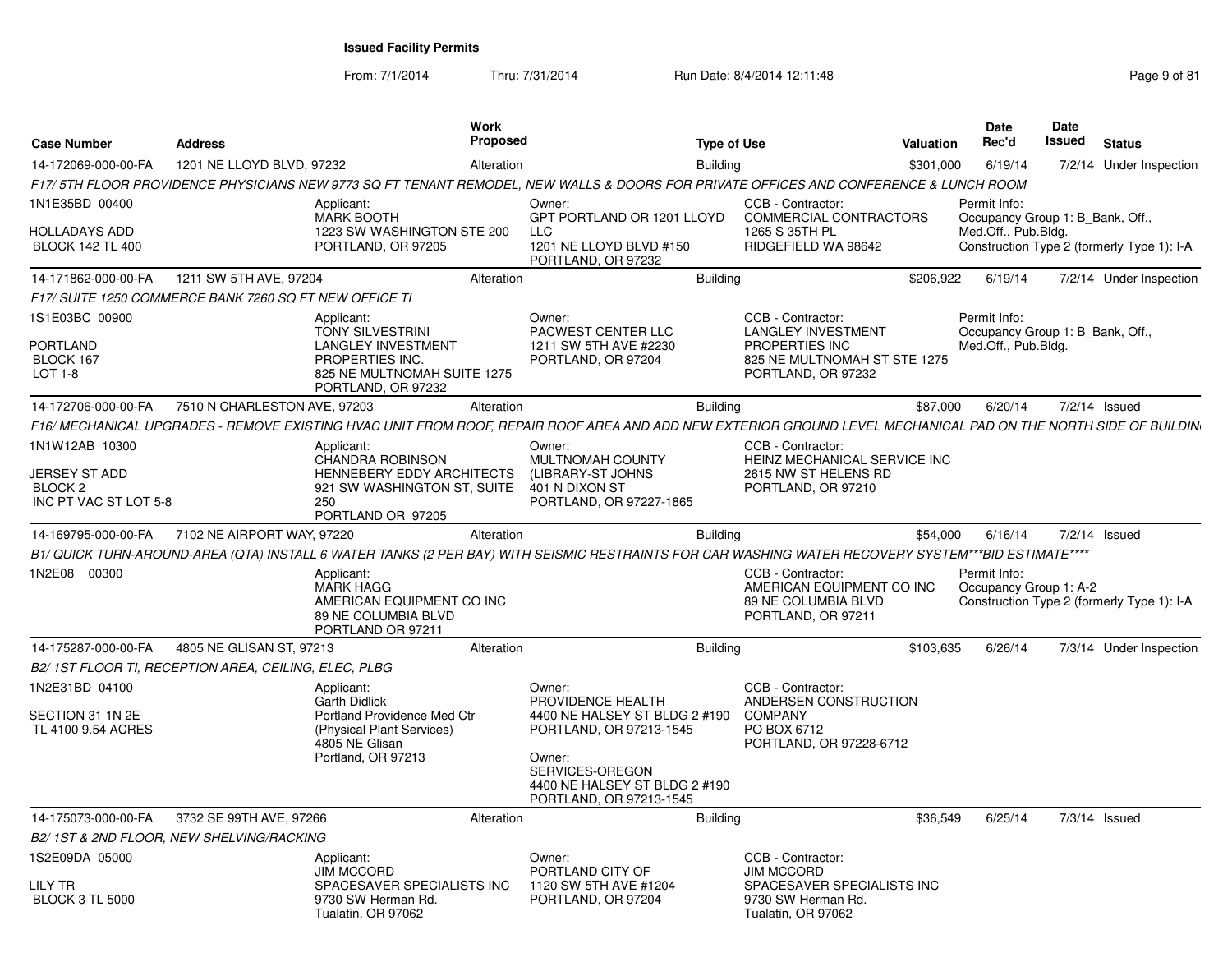From: 7/1/2014

Thru: 7/31/2014 Run Date: 8/4/2014 12:11:48 Research 2010 12:11:49

| Case Number                                                                                                              | <b>Address</b>               |                                                                                                              | <b>Work</b><br><b>Proposed</b> |                                                                                                                                                                                                                 | Type of Use     |                                                                                                                 | <b>Valuation</b> | <b>Date</b><br>Rec'd                                                    | <b>Date</b><br>Issued | <b>Status</b>           |
|--------------------------------------------------------------------------------------------------------------------------|------------------------------|--------------------------------------------------------------------------------------------------------------|--------------------------------|-----------------------------------------------------------------------------------------------------------------------------------------------------------------------------------------------------------------|-----------------|-----------------------------------------------------------------------------------------------------------------|------------------|-------------------------------------------------------------------------|-----------------------|-------------------------|
| 12-209741-REV-03-FA                                                                                                      | 7201 N INTERSTATE AVE, 97217 |                                                                                                              | Alteration                     |                                                                                                                                                                                                                 | <b>Building</b> |                                                                                                                 |                  | \$<br>6/27/14                                                           |                       | 7/7/14 Issued           |
|                                                                                                                          |                              |                                                                                                              |                                | B2/ REVISION TO VERIFY STRUCTURAL ADEQUACY OF THE WOOD FRAMED "DOG HOUSE" OVER THE ROOF MECHANICAL SHAFT.                                                                                                       |                 |                                                                                                                 |                  |                                                                         |                       |                         |
| 1N1E16AA 00300<br>WORLDS FAIR ADD<br>BLOCK 1<br>LOT 5-11<br>LOT 12 EXC PT IN ST<br>E 3.43' OF LOT 17&18                  |                              | Applicant:<br><b>TOMMY WHITE</b><br>SODERSTROM ARCHITECTS<br>1200 NW NAITO PKWY<br>PORTLAND OR 97209         |                                | Owner:<br>KAISER FOUNDATION HEALTH<br>500 NE MULTNOMAH ST #100<br>PORTLAND, OR 97232-2031<br>Owner:<br>PLAN OF THE NORTHWEST<br>500 NE MULTNOMAH ST #100<br>PORTLAND, OR 97232-2031                             |                 | CCB - Contractor:<br><b>RON HANSON</b><br><b>SCHOMMER &amp; SON</b><br>6421 NE COLWOOD WY.<br>PORTLAND OR 97218 |                  |                                                                         |                       |                         |
| 14-168343-000-00-FA                                                                                                      | 308 SW 1ST AVE, 97204        |                                                                                                              | Alteration                     |                                                                                                                                                                                                                 | <b>Building</b> |                                                                                                                 | \$200.000        | 6/11/14                                                                 |                       | 7/7/14 Issued           |
|                                                                                                                          |                              |                                                                                                              |                                | F5/ 2ND FLOOR, SW CORNER; TI, NEW PARTITION WALLS FOR OFFICES, CONFERENCE ROOMS, DOORS, RELITES, SERVER ROOM, BREAKROOM, RECEPTION AREA W/DOOR AND RELITE, OPE                                                  |                 |                                                                                                                 |                  |                                                                         |                       |                         |
| 1N1E34CD 04200                                                                                                           |                              | Applicant:<br><b>ALANA ARMSTRONG</b><br><b>SWINERTON</b><br>2300 SW 1ST AVE, SUITE 103<br>PORTLAND, OR 97201 |                                | Owner:<br><b>GEORGE LAWRENCE</b><br><b>INVESTMENTS LLC</b><br>9 SE 3RD AVE #100<br>PORTLAND, OR 97214                                                                                                           |                 | CCB - Contractor:<br>SWINERTON BUILDERS INC<br>260 TOWNSEND ST<br>SAN FRANCISCO, CA 94107                       |                  | Permit Info:<br>Occupancy Group 1: B_Bank, Off.,<br>Med.Off., Pub.Bldg. |                       |                         |
| 14-175116-000-00-FA                                                                                                      | 319 SW WASHINGTON ST, 97204  |                                                                                                              | Alteration                     |                                                                                                                                                                                                                 | Building        |                                                                                                                 | \$96,886         | 6/25/14                                                                 |                       | 7/7/14 Under Inspection |
|                                                                                                                          |                              | B1/ SUITE 900 NEW WALLS AND DOORS, ADD GARAGE DOOR TO SEPARATE CONFERENCE ROOMS                              |                                |                                                                                                                                                                                                                 |                 |                                                                                                                 |                  |                                                                         |                       |                         |
| 1N1E34CD 07800                                                                                                           |                              | Applicant:<br><b>CHRISTINA BOND</b><br>5d CONTRACTORS<br>610 SW ALDER ST. SUITE 210<br>PORTLAND, OR 97205    |                                | Owner:<br>THREE NINETEEN WASHINGTON<br>LLC<br>PO BOX 416<br>MANCHESTER, VT 05254                                                                                                                                |                 | CCB - Contractor:<br>5D CONTRACTORS LLC<br>PO BOX 416<br>CORBETT, OR 97019                                      |                  | Permit Info:<br>Occupancy Group 1: B Bank, Off.,<br>Med.Off., Pub.Bldg. |                       |                         |
| 14-124196-REV-01-FA                                                                                                      | 1225 W BURNSIDE ST           |                                                                                                              | Alteration                     |                                                                                                                                                                                                                 | <b>Building</b> |                                                                                                                 |                  | \$<br>7/7/14                                                            |                       | $7/8/14$ Issued         |
|                                                                                                                          |                              |                                                                                                              |                                | B1/ CALIFORNIA CLOSET, REV-01 REMOVE EXISTING HANDRAIL AND REPLACE WITH NEW COMPLIANT HANDRAIL                                                                                                                  |                 |                                                                                                                 |                  |                                                                         |                       |                         |
| 1N1E33DA 05000A2<br><b>COUCHS ADD</b><br>BLOCK 82<br>LOT 1-8<br>MACH & EQUIP SEE R140654 (R180207460)<br>FOR LAND & IMPS |                              | Applicant:<br>KENT POTTEBAUM<br><b>GBD ARCHITECTS</b><br>1120 NW COUCH, #300<br>PORTLAND OR 97209            |                                | Owner:<br>PORTLAND DISTRICT COOLING &<br>CO LLC<br>13155 NOEL RD STE 100<br>DALLAS, TX 75240                                                                                                                    |                 |                                                                                                                 |                  |                                                                         |                       |                         |
| 14-133943-REV-01-FA                                                                                                      | 500 NE MULTNOMAH ST, 97232   |                                                                                                              | Alteration                     |                                                                                                                                                                                                                 | <b>Building</b> |                                                                                                                 |                  | \$<br>6/30/14                                                           |                       | 7/8/14 Issued           |
|                                                                                                                          |                              | B2/ REVISION TO WALL LOCATIONS, DOORS, CASEWORK, ELEC, PLBG, PAINT, FINISHES                                 |                                |                                                                                                                                                                                                                 |                 |                                                                                                                 |                  |                                                                         |                       |                         |
| 1N1E35BB 02400<br>HOLLADAYS ADD<br>BLOCK 73&80 TL 2400                                                                   |                              | Applicant:<br><b>WARREN TYLER</b><br>PKA ARCHITECTS<br>PORTLAND OR 97223                                     |                                | Owner:<br>KAISER FOUNDATION HEALTH<br>500 NE MULTNOMAH ST #100<br>3440 SW SPRING GARDEN STREE PORTLAND, OR 97232-2031<br>Owner:<br>PLAN OF THE NORTHWEST<br>500 NE MULTNOMAH ST #100<br>PORTLAND, OR 97232-2031 |                 | CCB - Contractor:<br><b>HOWARD S WRIGHT</b><br><b>CONSTRUCTORS LP</b><br>P. O. BOX 3764<br>SEATTLE, WA 98124    |                  |                                                                         |                       |                         |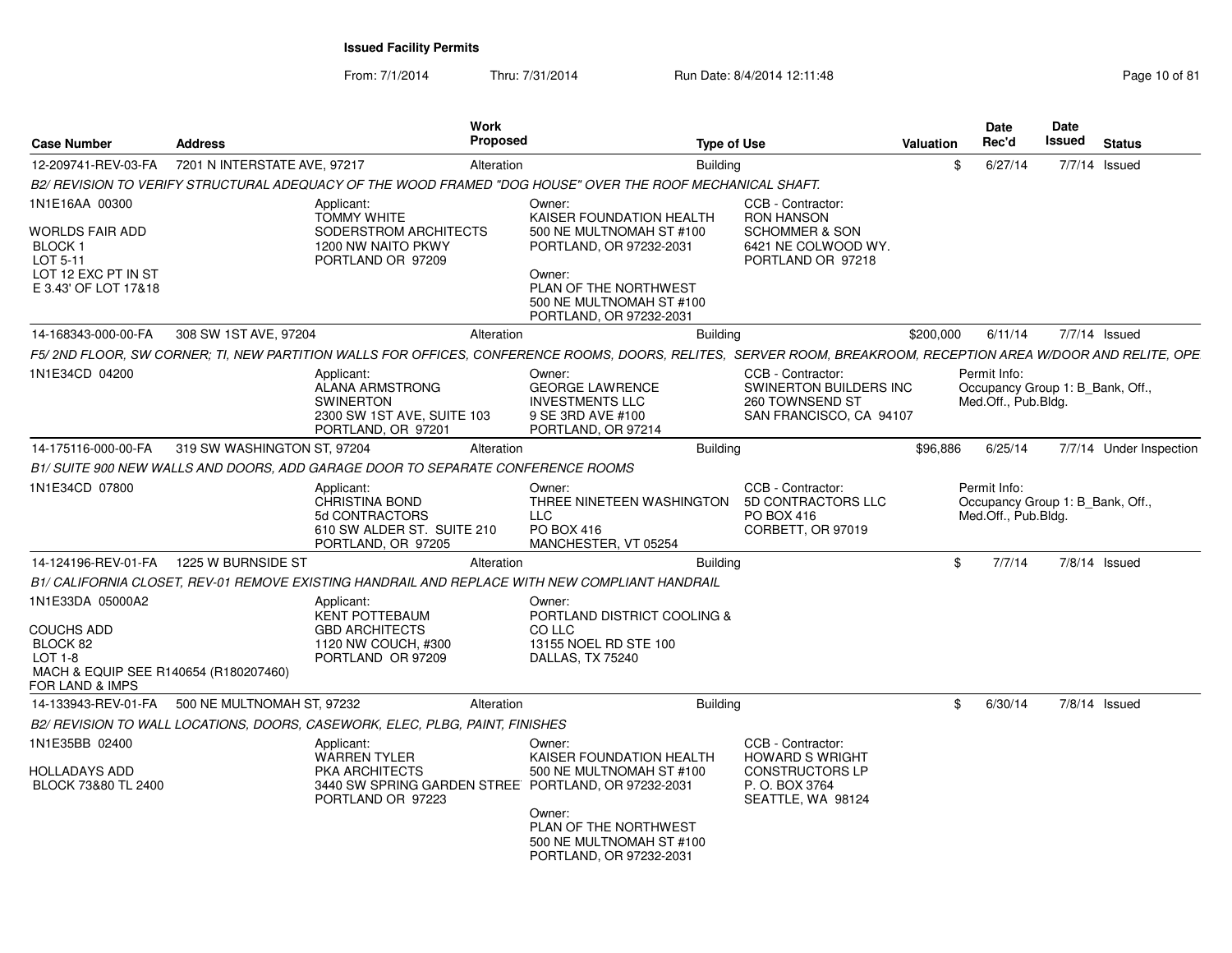From: 7/1/2014Thru: 7/31/2014 Run Date: 8/4/2014 12:11:48 Research 2010 12:00 Rage 11 of 81

| <b>Case Number</b>                                              | <b>Address</b>                                                                                                                                                          | <b>Work</b>                                                                                       | Proposed                                                                                                                                                                  | <b>Type of Use</b> |                                                                                                                                  | Valuation   | Date<br>Rec'd                        | Date<br>Issued | <b>Status</b>                               |
|-----------------------------------------------------------------|-------------------------------------------------------------------------------------------------------------------------------------------------------------------------|---------------------------------------------------------------------------------------------------|---------------------------------------------------------------------------------------------------------------------------------------------------------------------------|--------------------|----------------------------------------------------------------------------------------------------------------------------------|-------------|--------------------------------------|----------------|---------------------------------------------|
| 14-179195-000-00-FA                                             | 1410 SW MORRISON ST, 97205                                                                                                                                              |                                                                                                   | Alteration                                                                                                                                                                | Building           |                                                                                                                                  | \$1,000     | 7/3/14                               |                | 7/8/14 Under Inspection                     |
| B1/ SUITE 850/3 FREE-STANDING OFFICES.                          |                                                                                                                                                                         |                                                                                                   |                                                                                                                                                                           |                    |                                                                                                                                  |             |                                      |                |                                             |
| 1N1E33DD 07400                                                  | Applicant:                                                                                                                                                              | <b>ROBERT BART</b>                                                                                | Owner:<br>WESTON INVESTMENT CO LLC                                                                                                                                        |                    |                                                                                                                                  |             | Permit Info:<br>Occupancy Group 1: B |                |                                             |
| PORTLAND<br>BLOCK 310<br>LOT 1&2<br>N 40' OF LOT 3              |                                                                                                                                                                         | <b>FORGE PORTLAND</b><br>1410 SW MORRISON ST, STE 850<br>PORTLAND, OR 97205                       | 2154 NE BROADWAY RM 200<br>PORTLAND, OR 97232-1590                                                                                                                        |                    |                                                                                                                                  | I-FR        |                                      |                | Construction Type 2 (formerly Type 1):      |
| 14-179280-000-00-FA                                             | 1615 SW 5TH AVE, 97201                                                                                                                                                  |                                                                                                   | Alteration                                                                                                                                                                | <b>Building</b>    |                                                                                                                                  | \$20,985    | 7/3/14                               |                | 7/8/14 Under Inspection                     |
|                                                                 | F2/ VOLUNTEER OFFICE REMODEL: RECONFIGURE INTERIOR WALLS. CREATE TWO WORK ROOMS. CEILING. ELEC                                                                          |                                                                                                   |                                                                                                                                                                           |                    |                                                                                                                                  |             |                                      |                |                                             |
| 1S1E03BC 04000<br>PORTLAND<br>BLOCK 163<br>LOT 1-8              | Applicant:                                                                                                                                                              | ANDREA BAINBRIDGE<br><b>BAINBRIDGE DESIGN</b><br>319 SW WASHINGTON<br>PORTLAND, OR 97204          | Owner:<br>SISTERS OF THE HOLY<br><b>1615 SW 5TH AVE</b><br>PORTLAND, OR 97201-5403<br>Owner:<br><b>NAME OF JESUS</b><br><b>1615 SW 5TH AVE</b><br>PORTLAND, OR 97201-5403 |                    | CCB - Contractor:<br>Mike Kremers<br><b>R&amp;H CONSTRUCTION</b><br>1530 SW TAYLOR ST<br>PORTLAND OR 97205                       |             |                                      |                |                                             |
| 14-176569-000-00-FA                                             | 1000 SW BROADWAY, 97205                                                                                                                                                 |                                                                                                   | Alteration                                                                                                                                                                | <b>Building</b>    |                                                                                                                                  | \$65,000    | 6/27/14                              |                | 7/8/14 Under Inspection                     |
|                                                                 | F3/ SUITE 1250; TI, ADD PARTIAL PARTITION WALLS TO CREATE TWO OFFICES, ADD RELITES TO MULTIPLE OFFICE WALLS, REMODEL RECEPTION, ELEC                                    |                                                                                                   |                                                                                                                                                                           |                    |                                                                                                                                  |             |                                      |                |                                             |
| 1S1E03BB 02400<br>PORTLAND<br>BLOCK 182<br><b>LOT 5-8</b>       | Applicant:                                                                                                                                                              | STACY BENGTSON<br><b>LRS ARCHITECTS</b><br>720 NW DAVIS ST. #300<br>PORTLAND, OR 97209            | Owner:<br>ONE THOUSAND BROADWAY<br><b>BLDG LTD PARTNERSHIP</b><br>805 SW BROADWAY STE 2020<br>PORTLAND, OR 97205                                                          |                    | CCB - Contractor:<br><b>FRANK WHITE</b><br>JOHNSON PROJECT SOLUTIONS<br><b>INC</b><br><b>PO BOX 455</b><br>LAKE OSWEGO, OR 97034 |             |                                      |                |                                             |
| 14-178276-000-00-FA                                             | 919 NE 19TH AVE, 97232                                                                                                                                                  |                                                                                                   | Alteration                                                                                                                                                                | <b>Building</b>    |                                                                                                                                  | \$15,000    | 7/2/14                               |                | 7/8/14 Under Inspection                     |
|                                                                 | F15/ SUITE 380S THE OREGON CLINIC EXPAND 6 NEW OFFICES                                                                                                                  |                                                                                                   |                                                                                                                                                                           |                    |                                                                                                                                  |             |                                      |                |                                             |
| 1N1E35AC 00100<br>SULLIVANS ADD<br><b>BLOCK 36 TL 100</b>       | Applicant:                                                                                                                                                              | <b>MARK WOLFE</b><br>AMERICAN PROPERTY<br>MANAGEMENT<br>2510 NE MULTNOMAH                         | Owner:<br>WESTON INVESTMENT CO LLC<br>2154 NE BROADWAY RM 200<br>PORTLAND, OR 97232-1590                                                                                  |                    |                                                                                                                                  |             | Permit Info:<br>Occupancy Group 1: B |                | Construction Type 2 (formerly Type 1): II-A |
|                                                                 |                                                                                                                                                                         | PORTLAND OR 97232                                                                                 |                                                                                                                                                                           |                    |                                                                                                                                  |             |                                      |                |                                             |
| 13-241590-000-00-FA                                             | 3100 NW INDUSTRIAL ST, 97210                                                                                                                                            |                                                                                                   | Alteration                                                                                                                                                                | <b>Building</b>    |                                                                                                                                  | \$5,900,000 | 12/24/13                             |                | 7/9/14 Under Inspection                     |
|                                                                 | F3/ VOLUNTARY SEISMIC UPGRADE AND REMODEL, ADA RAMP N. ELEVATION, REPLACE EXISTING WINDOWS WITH STOREFRONT WINDOWS N. & E. ELEVATIONS AND Planting and adding aditional |                                                                                                   |                                                                                                                                                                           |                    |                                                                                                                                  |             |                                      |                |                                             |
| 1N1E29CA 00600<br>GUILDS ADD<br><b>BLOCK1</b><br>LOT 4-7 TL 600 | Applicant:                                                                                                                                                              | JENNIFER KIMURA<br><b>VLMK CONSULTING ENGINEERS</b><br>3933 SW KELLY AVENUE<br>PORTLAND, OR 97239 | Owner:<br>PORTLAND GENERAL ELECTRIC<br>& COMPANY<br>121 SW SALMON ST 3WTCBR07<br>PORTLAND, OR 97204-2901                                                                  |                    | CCB - Contractor:<br><b>MARK BECKIUS</b><br>REIMERS & JOLIVETTE INC<br>2344 NW 24TH AVE<br>Portland, OR 97210                    |             |                                      |                |                                             |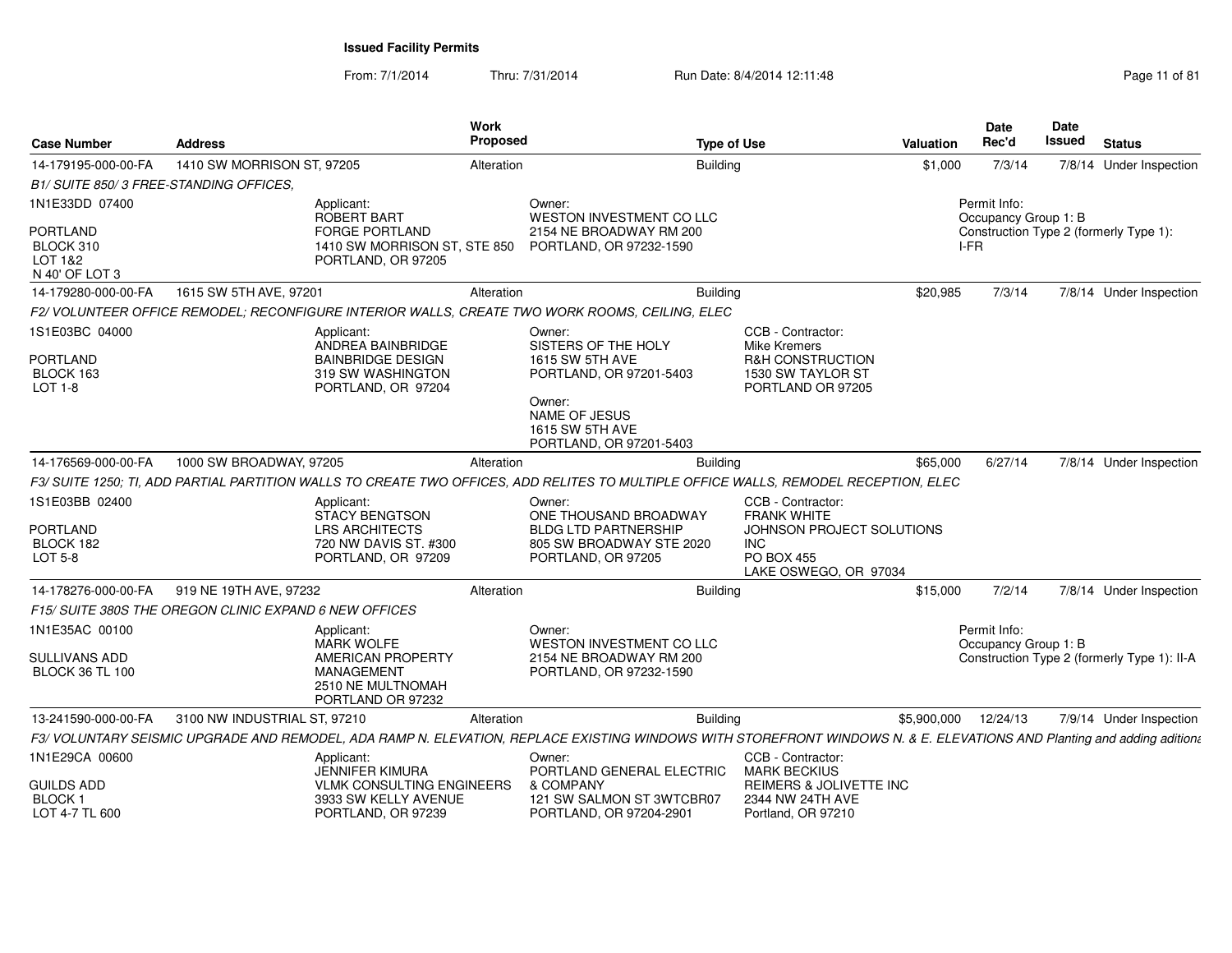From: 7/1/2014Thru: 7/31/2014 Run Date: 8/4/2014 12:11:48 Research 2014 13:48

| <b>Case Number</b>                                                           | <b>Address</b>            |                                                                                                                 | <b>Work</b><br><b>Proposed</b> |                                                                                                                                                                                                                        | <b>Type of Use</b> |                                                                                                                                | Valuation | Date<br>Rec'd                        | <b>Date</b><br><b>Issued</b>     | <b>Status</b>                              |
|------------------------------------------------------------------------------|---------------------------|-----------------------------------------------------------------------------------------------------------------|--------------------------------|------------------------------------------------------------------------------------------------------------------------------------------------------------------------------------------------------------------------|--------------------|--------------------------------------------------------------------------------------------------------------------------------|-----------|--------------------------------------|----------------------------------|--------------------------------------------|
| 14-138997-REV-01-FA                                                          | 2409 N SARATOGA ST, 97217 |                                                                                                                 | Alteration                     |                                                                                                                                                                                                                        | <b>Building</b>    |                                                                                                                                |           | \$<br>7/7/14                         | 7/10/14 Issued                   |                                            |
|                                                                              |                           |                                                                                                                 |                                | F9/ CHIEF JOSEPH / REV-01 - REVISED DETAILS BASED ON CONDITIONS AFTER ROOF SHEATHING WAS REMOVED                                                                                                                       |                    |                                                                                                                                |           |                                      |                                  |                                            |
| 1N1E16AC 03100                                                               |                           | Applicant:                                                                                                      |                                | Owner:                                                                                                                                                                                                                 |                    | CCB - Contractor:                                                                                                              |           |                                      |                                  |                                            |
| D & O LITTLE HMS SUB 3<br>BLOCK 21-24 TL 3100                                |                           | <b>TONYA HALOG</b><br>JAMES G PIERSON INC<br>610 SW ALDER, SUITE 918<br>PORTLAND OR 97205                       |                                | <b>SCHOOL DISTRICT NO 1</b><br>PO BOX 3107<br>PORTLAND, OR 97208-3107                                                                                                                                                  |                    | 2KG CONTRACTORS INC<br>4917 NE 185TH DRIVE<br>PORTLAND, OR 97230                                                               |           |                                      |                                  |                                            |
| 13-213400-DFS-02-FA                                                          | 110 SW YAMHILL ST, 97204  |                                                                                                                 | Alteration                     |                                                                                                                                                                                                                        | <b>Building</b>    |                                                                                                                                |           | \$<br>6/24/14                        | 7/10/14 Issued                   |                                            |
|                                                                              |                           | F15/ DFS-02 RELATES TO PHASE 03 (PHS-03) AND IS FOR EXTERIOR METAL STUDS                                        |                                |                                                                                                                                                                                                                        |                    |                                                                                                                                |           |                                      |                                  |                                            |
| 1S1E03BA 02400                                                               |                           | Applicant:<br>COLE BUTLER                                                                                       |                                | Owner:<br><b>B13 INVESTORS LLC</b>                                                                                                                                                                                     |                    | CCB - Contractor:<br>R & H CONSTRUCTION                                                                                        |           |                                      |                                  |                                            |
| PORTLAND<br>BLOCK 13<br>LOT 1&2                                              |                           | <b>R&amp;H CONSTRUCTION</b><br>1530 SW TAYLOR<br>PORTLAND, OR 97205                                             |                                | 111 SW COLUMBIA ST #1380<br>PORTLAND, OR 97201                                                                                                                                                                         |                    | 1530 SW TAYLOR STREET<br>PORTLAND, OR 97205                                                                                    |           |                                      |                                  |                                            |
| 14-120035-REV-01-FA                                                          | 501 N GRAHAM ST, 97227    |                                                                                                                 | Alteration                     |                                                                                                                                                                                                                        | <b>Building</b>    |                                                                                                                                |           | \$<br>7/1/14                         | 7/10/14 Issued                   |                                            |
| F5/ REVISION TO ADD WALL, DOOR, ELEC, PLBG, ETC                              |                           |                                                                                                                 |                                |                                                                                                                                                                                                                        |                    |                                                                                                                                |           |                                      |                                  |                                            |
| 1N1E27AC 01000                                                               |                           | Applicant:<br><b>MEG UEHARA</b>                                                                                 |                                | Owner:<br><b>LEGACY HEALTH SYSTEM</b>                                                                                                                                                                                  |                    | CCB - Contractor:<br>SHAWN L DAVIS                                                                                             |           | Permit Info:                         | Occupancy Group 1: B_Bank, Off., |                                            |
| ABENDS ADD<br><b>BLOCK 1 TL 1000</b>                                         |                           | <b>ZGF ARCHITECTS</b><br>1223 SW WASHINGTON STE 200<br>PORTLAND, OR 97205                                       |                                | 1919 NW LOVEJOY ST<br>PORTLAND, OR 97209                                                                                                                                                                               |                    | AMERICAN ACOUSTICS<br>13313 NE 176TH CIR<br>BATTLE GROUND, WA 98604                                                            |           | Med.Off., Pub.Bldg.                  |                                  | Construction Type 2 (formerly Type 1): I-A |
| 14-173293-000-00-FA                                                          | 520 SW YAMHILL ST, 97204  |                                                                                                                 | Alteration                     |                                                                                                                                                                                                                        | <b>Building</b>    |                                                                                                                                | \$147,000 | 6/23/14                              | 7/10/14 Issued                   |                                            |
|                                                                              |                           |                                                                                                                 |                                | F11/ (805 SW 5TH) BEN BRIDGE JEWELER NEW 5100 SQ FT TENANT REMODEL OF EXISTING RETAIL GROUND LEVEL SPACE                                                                                                               |                    |                                                                                                                                |           |                                      |                                  |                                            |
| 1S1E03BB 01200<br>PORTLAND<br>BLOCK 171<br>LOT 1&8<br>N 1/2 OF LOT 2&7       |                           | Applicant:<br><b>MATT MAREK</b><br><b>CALLISON ARCHITECTURE</b><br>1420 5TH AVE, SUITE 2400<br>SEATTLE, WA98101 |                                | Owner:<br>PAC-HILL LIMITED PARTNERSHIP<br>520 SW YAMHILL ST RF GDN #8<br>PORTLAND, OR 97204                                                                                                                            |                    | CCB - Contractor:<br>SHRADER AND MARTINEZ<br>CONSTR INC<br>2030 W HWY 89A STE B2<br>SEDONA, AZ 863365412                       |           | Permit Info:<br>Occupancy Group 1: B |                                  | Construction Type 2 (formerly Type 1): I-A |
| 14-170668-000-00-FA                                                          | 101 SW MAIN ST, 97204     |                                                                                                                 | Alteration                     |                                                                                                                                                                                                                        | <b>Building</b>    |                                                                                                                                | \$92.961  | 6/17/14                              |                                  | 7/11/14 Under Inspection                   |
|                                                                              |                           |                                                                                                                 |                                | F6/ SUITE1900; ADD WALLS TO ENLARGE RECEPTION AREA, CREATE WORKROOM, REDUCE SIZE OF BREAKROOM, FLOORING, CEILING, ELEC, PLBG                                                                                           |                    |                                                                                                                                |           |                                      |                                  |                                            |
| 1S1E03BD 00300<br>PORTLAND<br>BLOCK 11<br>$LOT 1-4$<br>LOT 5-8 EXC PT IN STS |                           | Applicant:<br>Anne Rogness<br><b>ZGF</b><br>1223 S.W. Washington,#200<br>Portland, OR 97205                     |                                | Owner:<br>KBSH ONE MAIN PLACE LLC<br>14850 QUORUM DR #500<br>DALLAS, TX 75254<br>Owner:<br><b>DUFF</b><br>14850 QUORUM DR #500<br>DALLAS, TX 75254<br>Owner:<br>PHELPS LLC<br>14850 QUORUM DR #500<br>DALLAS, TX 75254 |                    | CCB - Contractor:<br>ROBERT TODD CONSTRUCTION<br><b>INC</b><br>4080 SE INTERNATIONAL WAY<br><b>B113</b><br>MILWAUKIE, OR 97222 |           |                                      |                                  |                                            |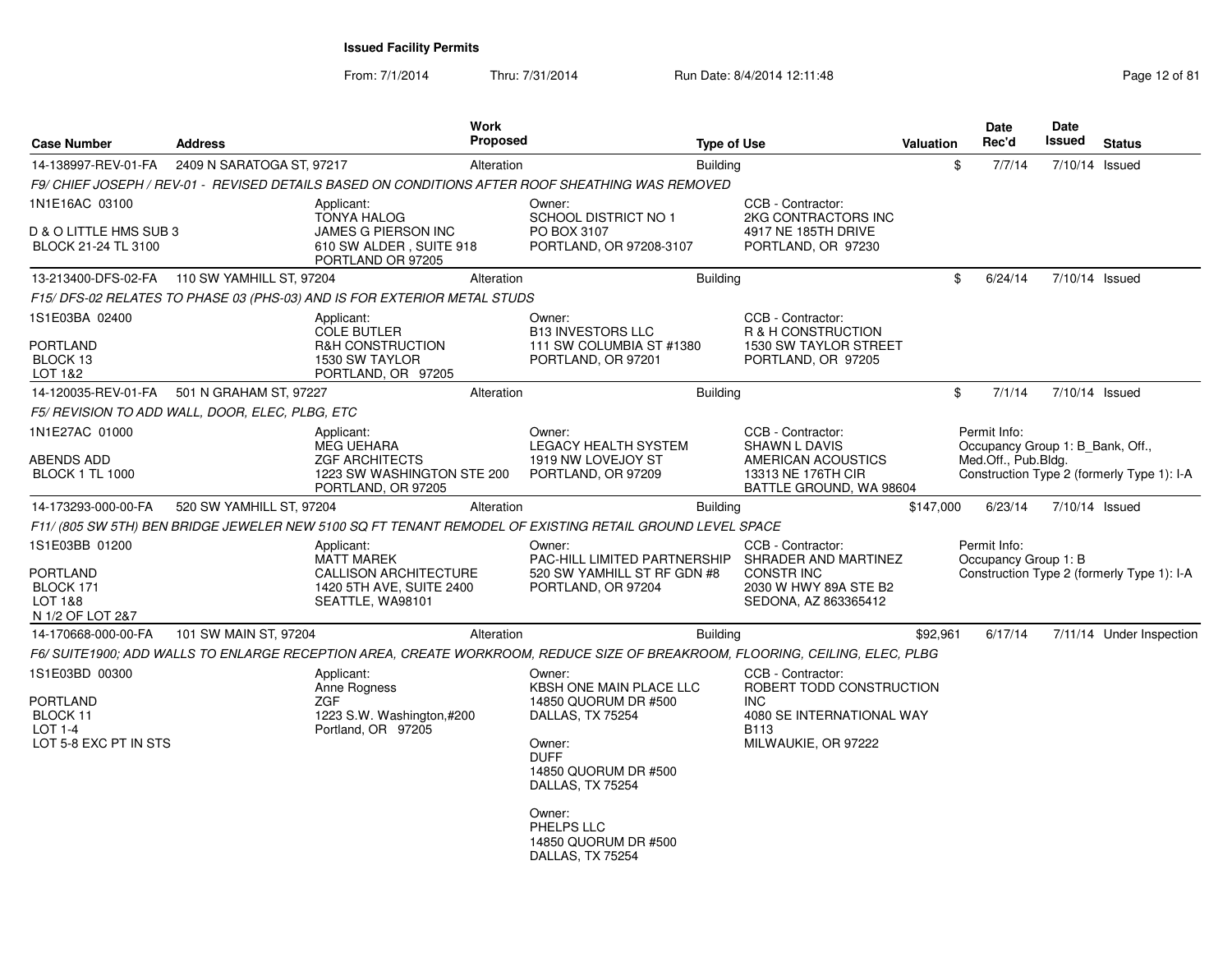From: 7/1/2014Thru: 7/31/2014 Run Date: 8/4/2014 12:11:48 Research 2010 13 of 81

| <b>Case Number</b>                     | <b>Address</b>                                                                                                                                              | <b>Work</b><br>Proposed | <b>Type of Use</b>                                                                                        |                                                                                           | Valuation   | <b>Date</b><br>Rec'd                              | Date<br><b>Issued</b> | <b>Status</b>                              |
|----------------------------------------|-------------------------------------------------------------------------------------------------------------------------------------------------------------|-------------------------|-----------------------------------------------------------------------------------------------------------|-------------------------------------------------------------------------------------------|-------------|---------------------------------------------------|-----------------------|--------------------------------------------|
| 14-178540-000-00-FA                    | 308 SW 2ND AVE, 97204                                                                                                                                       | Alteration              | <b>Building</b>                                                                                           |                                                                                           | \$99,084    | 7/2/14                                            |                       | 7/11/14 Under Inspection                   |
|                                        | F16/NEW WALLS FOR MANAGEMENT OFFICE AND NEW BIKE ENTRY WITH CONCRETE RAMP AND LANDING W/GUARDRAIL                                                           |                         |                                                                                                           |                                                                                           |             |                                                   |                       |                                            |
| 1N1E34CD 04600                         | Applicant:<br><b>AMY ROTH</b><br>2300 SW 1ST AVE<br>PORTLAND, OR 97201                                                                                      |                         | Owner:<br><b>NGP DUNCAN PLAZA</b><br>PO BOX 4900 DEPT #360<br>SCOTTSDALE, AZ 85261-4900                   | CCB - Contractor:<br>SWINERTON BUILDERS INC<br>260 TOWNSEND ST<br>SAN FRANCISCO, CA 94107 |             | Permit Info:<br>Occupancy Group 1: A-2_Restaurant |                       | Construction Type 2 (formerly Type 1): I-A |
|                                        |                                                                                                                                                             |                         | Owner:<br>PORTLAND LLC<br>PO BOX 4900 DEPT #360<br>SCOTTSDALE, AZ 85261-4900                              |                                                                                           |             |                                                   |                       |                                            |
| 14-166954-000-00-FA                    | 1849 SW SALMON ST, 97205                                                                                                                                    | Alteration              | Building                                                                                                  |                                                                                           | \$1,000,000 | 6/9/14                                            | 7/11/14 Issued        |                                            |
|                                        | F11/MAC 50 METER POOL RENOVATION - PHASE 2 NEW LIGHTING AND PREP WORK FOR NEW HVAC SYSTEM, MINOR CHANGES AND ADDITIONS TO BENCHES                           |                         |                                                                                                           |                                                                                           |             |                                                   |                       |                                            |
| 1N1E33DC 05800                         | Applicant:<br><b>TIM GRINSTEAD</b>                                                                                                                          |                         | Owner:<br>MULTNOMAH AMATEUR                                                                               | CCB - Contractor:<br><b>BREMIK CONSTRUCTION</b>                                           |             | Permit Info:<br>Occupancy Group 1: A-3_Assembly - |                       |                                            |
| SECTION 33 1N 1E<br>TL 5800 2.82 ACRES | <b>GBD ARCHITECTS</b><br>1120 NW COUCH ST<br>PORTLAND, OR 97209                                                                                             |                         | ATHLETIC CLUB<br>1849 SW SALMON ST<br>PORTLAND, OR 97205-1726                                             | 1026 SE STARK ST<br>PORTLAND, OR 97214                                                    |             | General                                           |                       | Construction Type 2 (formerly Type 1): I-A |
| 14-171829-000-00-FA                    | 3161 SW SAM JACKSON PARK RD, 97201                                                                                                                          | Alteration              | <b>Building</b>                                                                                           |                                                                                           | \$490,000   | 6/19/14                                           |                       | 7/11/14 Under Inspection                   |
|                                        | F17/1ST FLOOR PULMONARY OFFICE RENOVATION, REMOVE WORK AREA, NEW WALLS & DOORS AND FINISHES                                                                 |                         |                                                                                                           |                                                                                           |             |                                                   |                       |                                            |
| 1S1E09 00600                           | Applicant:<br><b>JEROME KEYES</b><br>OHSU<br>3181 SW SAM JACKSON PARK<br>RD.<br>PORTLAND, OR 97239                                                          |                         | Owner:<br>OREGON STATE OF<br>3181 SW SAM JACKSON PARK RD 1200 NW NAITO PARKWAY #300<br>PORTLAND, OR 97239 | CCB - Contractor:<br>TURNER CONSTRUCTION CO<br>PORTLAND, OR 972209                        |             | Permit Info:<br>Occupancy Group 1: B<br>$V-1HR$   |                       | Construction Type 2 (formerly Type 1):     |
| 14-179407-000-00-FA                    | 101 SW MAIN ST, 97204                                                                                                                                       | Alteration              | <b>Building</b>                                                                                           |                                                                                           | \$348,000   | 7/3/14                                            |                       | 7/11/14 Under Inspection                   |
|                                        | F3/7TH, 14TH & 15TH FLOORS/FINISH UPGRADES THROUGHOUT, CREATE EXECUTIVE OFFICE, CONFERENCE ROOM AND OFFICE ON 15TH FLOOR; CREATE STORAGE AREA ON 14TH FLOOR |                         |                                                                                                           |                                                                                           |             |                                                   |                       |                                            |
| 1S1E03BD 00300                         | Applicant:<br>SABINE O'HALLORAN                                                                                                                             |                         | Owner:<br>KBSH ONE MAIN PLACE LLC                                                                         | CCB - Contractor:<br><b>RUSSELL CONSTRUCTION INC</b>                                      |             |                                                   |                       |                                            |
| <b>PORTLAND</b><br>BLOCK 11<br>LOT 1-4 | ANKROM MOISAN ARCHITECTS<br>6720 SW MACADAM, STE 100<br>PORTLAND OR 97219                                                                                   |                         | 14850 QUORUM DR #500<br>DALLAS, TX 75254                                                                  | 20915 SW 105TH AVE<br>TUALATIN OR 97062                                                   |             |                                                   |                       |                                            |
| LOT 5-8 EXC PT IN STS                  |                                                                                                                                                             |                         | Owner:<br><b>DUFF</b><br>14850 QUORUM DR #500<br>DALLAS, TX 75254                                         |                                                                                           |             |                                                   |                       |                                            |
|                                        |                                                                                                                                                             |                         | Owner:<br>PHELPS LLC<br>14850 QUORUM DR #500<br>DALLAS, TX 75254                                          |                                                                                           |             |                                                   |                       |                                            |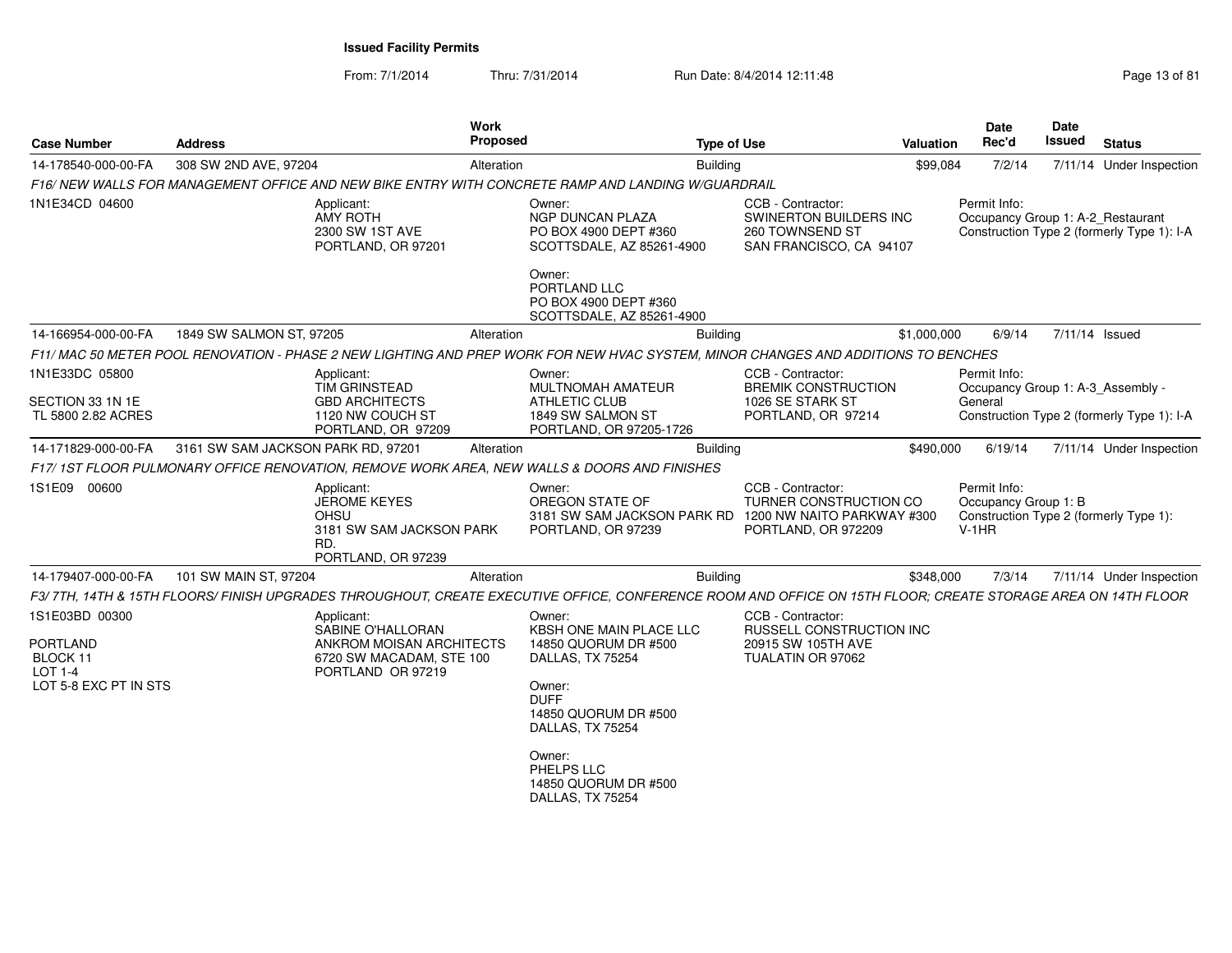From: 7/1/2014Thru: 7/31/2014 Run Date: 8/4/2014 12:11:48 Research 2014 13:11:49

| <b>Case Number</b>                                                                                                             | <b>Address</b>                                               |                                                                                                              | Work<br><b>Proposed</b> |                                                                                                                                       | <b>Type of Use</b>                                                                                                                         | Valuation                 | <b>Date</b><br>Rec'd                                                    | Date<br>Issued | <b>Status</b>                                                                           |
|--------------------------------------------------------------------------------------------------------------------------------|--------------------------------------------------------------|--------------------------------------------------------------------------------------------------------------|-------------------------|---------------------------------------------------------------------------------------------------------------------------------------|--------------------------------------------------------------------------------------------------------------------------------------------|---------------------------|-------------------------------------------------------------------------|----------------|-----------------------------------------------------------------------------------------|
| 14-179965-000-00-FA                                                                                                            | 520 SW YAMHILL ST, 97204                                     |                                                                                                              | Alteration              |                                                                                                                                       | <b>Building</b>                                                                                                                            | \$18,400                  | 7/7/14                                                                  |                | 7/14/14 Under Inspection                                                                |
|                                                                                                                                | <b>B1/ SUITE 1010 LANDLORD WORK FOR FUTURE MARX JEWELERS</b> |                                                                                                              |                         |                                                                                                                                       |                                                                                                                                            |                           |                                                                         |                |                                                                                         |
| 1S1E03BB 01200<br>PORTLAND<br>BLOCK 171<br>LOT 1&8                                                                             |                                                              | Applicant:<br><b>DANIEL YOUNG</b><br><b>OREGON BUSINESS</b><br><b>ARCHITECTURE</b><br>PO BOX 80301           |                         | Owner:<br>PAC-HILL LIMITED PARTNERSHIP<br>520 SW YAMHILL ST RF GDN #8<br>PORTLAND, OR 97204                                           | CCB - Contractor:<br><b>5D CONTRACTORS LLC</b><br>PO BOX 416<br>CORBETT, OR 97019                                                          |                           | Permit Info:<br>Occupancy Group 1: B                                    |                | Construction Type 2 (formerly Type 1): I-A                                              |
| N 1/2 OF LOT 2&7                                                                                                               |                                                              | PORTLAND, OR 97280                                                                                           |                         |                                                                                                                                       |                                                                                                                                            |                           |                                                                         |                |                                                                                         |
| 14-176160-000-00-FA                                                                                                            | 805 SW BROADWAY, 97205                                       |                                                                                                              | Alteration              |                                                                                                                                       | Building                                                                                                                                   | \$80,000                  | 6/27/14                                                                 |                | 7/14/14 Under Inspection                                                                |
|                                                                                                                                |                                                              |                                                                                                              |                         | F3/ TI FLOORS 11 & 14; SELECT LOCATIONS, LIBRARY, FILE ROOMS, BREAKROOM, FLOORING, CEILING, ELEC, PLBG,                               |                                                                                                                                            |                           |                                                                         |                |                                                                                         |
| 1S1E03BB 04400<br><b>PORTLAND</b><br>BLOCK 210<br><b>LOT 1-8</b><br>DEFERRED ADDITIONAL TAX LIABILITY                          |                                                              | Applicant:<br><b>LIZ BRAY</b><br>YOST GRUBE HALL<br>1211 SW 5TH AVE,#2700<br>PORTLAND, OR 97204              |                         | Owner:<br>FOX TOWER L L C<br>805 SW BROADWAY #2020<br>PORTLAND, OR 97205                                                              | CCB - Contractor:<br><b>MIKE JORDAN</b><br>PRECISION CONSTRUCTION<br><b>COMPANY</b><br>8025 NE KILLINGSWORTH ST<br>PORTLAND, OR 97218-4029 |                           | Permit Info:<br>Occupancy Group 1: B Bank, Off.,<br>Med.Off., Pub.Bldg. |                |                                                                                         |
| 14-178069-000-00-FA                                                                                                            | 333 SW 5TH AVE, 97204                                        |                                                                                                              | Alteration              |                                                                                                                                       | <b>Building</b>                                                                                                                            | \$400,000                 | 7/1/14                                                                  |                | 7/14/14 Issued                                                                          |
|                                                                                                                                |                                                              |                                                                                                              |                         | F15/ ONPOINT COMMUNITY CREDIT UNION RENOVATION, RECONFIGURE EXISTING TENANT SPACE, MOVE WALLS, DOORS FOR PRIVATE OFFICES AND ATM AREA |                                                                                                                                            |                           |                                                                         |                |                                                                                         |
| 1N1E34CD 06800<br>PORTLAND<br>BLOCK 82<br>S 0.56' OF LOT 2<br>LOT 3&4<br>HISTORIC PROPERTY; POTENTIAL<br><b>ADDITIONAL TAX</b> |                                                              | Applicant:<br><b>CAROL GOSS</b><br>SODERSTROM ARCHITECTS<br>1200 NW NAITO PKW SUITE 410<br>PORTLAND OR 97209 |                         | Owner:<br>OTB LLC<br>2712 SE 20TH AVE<br>PORTLAND, OR 97202-2231                                                                      | CCB - Contractor:<br><b>STEVE BARTELL</b><br>P & C CONSTRUCTION CO<br>2133 NW YORK ST<br>PORTLAND, OR 97210                                |                           | Permit Info:<br>Occupancy Group 1: B_Bank, Off.,<br>Med.Off., Pub.Bldg. |                |                                                                                         |
| 14-151078-DFS-01-FA                                                                                                            | 1 N CENTER COURT ST, 97227                                   |                                                                                                              | Alteration              |                                                                                                                                       | <b>Building</b>                                                                                                                            |                           | \$<br>7/7/14                                                            |                | 7/14/14 Issued                                                                          |
|                                                                                                                                |                                                              |                                                                                                              |                         | B1/BAR RENOVATION TO AFFECT 3RD THROUGH 5TH FLOORS; DFS-01 FOR INTUMESCENT MASTIC FIREPROOFING                                        |                                                                                                                                            |                           |                                                                         |                |                                                                                         |
| 1N1E34AB 00700                                                                                                                 |                                                              | Applicant:<br><b>JUSTIN EGGE</b><br>600 SW 10th AVE STE 310<br>PORTLAND, OR 97205                            |                         | Owner:<br>PORTLAND CITY OF(LEASED<br>1 CENTER CT #150<br>PORTLAND, OR 97227                                                           | CCB - Contractor:<br>921 SW WASHINGTON #150<br>PORTLAND, OR 972050000                                                                      | LEASE CRUTCHER LEWIS CORP | Permit Info:                                                            |                | Construction Type 2 (formerly Type 1): I-A<br>Total Square Footage - Display Only: 6096 |
|                                                                                                                                |                                                              |                                                                                                              |                         | Owner:<br>PORTLAND ARENA MGMT LLC<br>1 CENTER CT #150<br>PORTLAND, OR 97227                                                           |                                                                                                                                            |                           |                                                                         |                |                                                                                         |
| 14-177335-000-00-FA                                                                                                            | 1025 SW WASHINGTON ST, 97205                                 |                                                                                                              | Alteration              |                                                                                                                                       | <b>Building</b>                                                                                                                            | \$80,000                  | 6/30/14                                                                 |                | 7/14/14 Issued                                                                          |
|                                                                                                                                |                                                              | F2/TI BUILD OUT, BASEMENT, 1ST FLOOR, PARTITION WALLS, DOORS, CEILING, PLBG, ELEC, FINISHES                  |                         |                                                                                                                                       |                                                                                                                                            |                           |                                                                         |                |                                                                                         |
| 1N1E34CC 05100                                                                                                                 |                                                              | Applicant:<br><b>EMILY REFI</b><br>WATERLEAF ARCHITECTURE<br>419 SW 11TH AVE STE 200<br>PORTLAND, OR 97205   |                         | Owner:<br>1122 STARK INVESTMENT LLC<br>2455 NW MARSHALL ST #1<br>PORTLAND, OR 97210                                                   | CCB - Contractor:<br>SKYLINE INTERIORS INC<br>909 SW WASHINGTON<br>PORTLAND OR 972052821                                                   |                           |                                                                         |                |                                                                                         |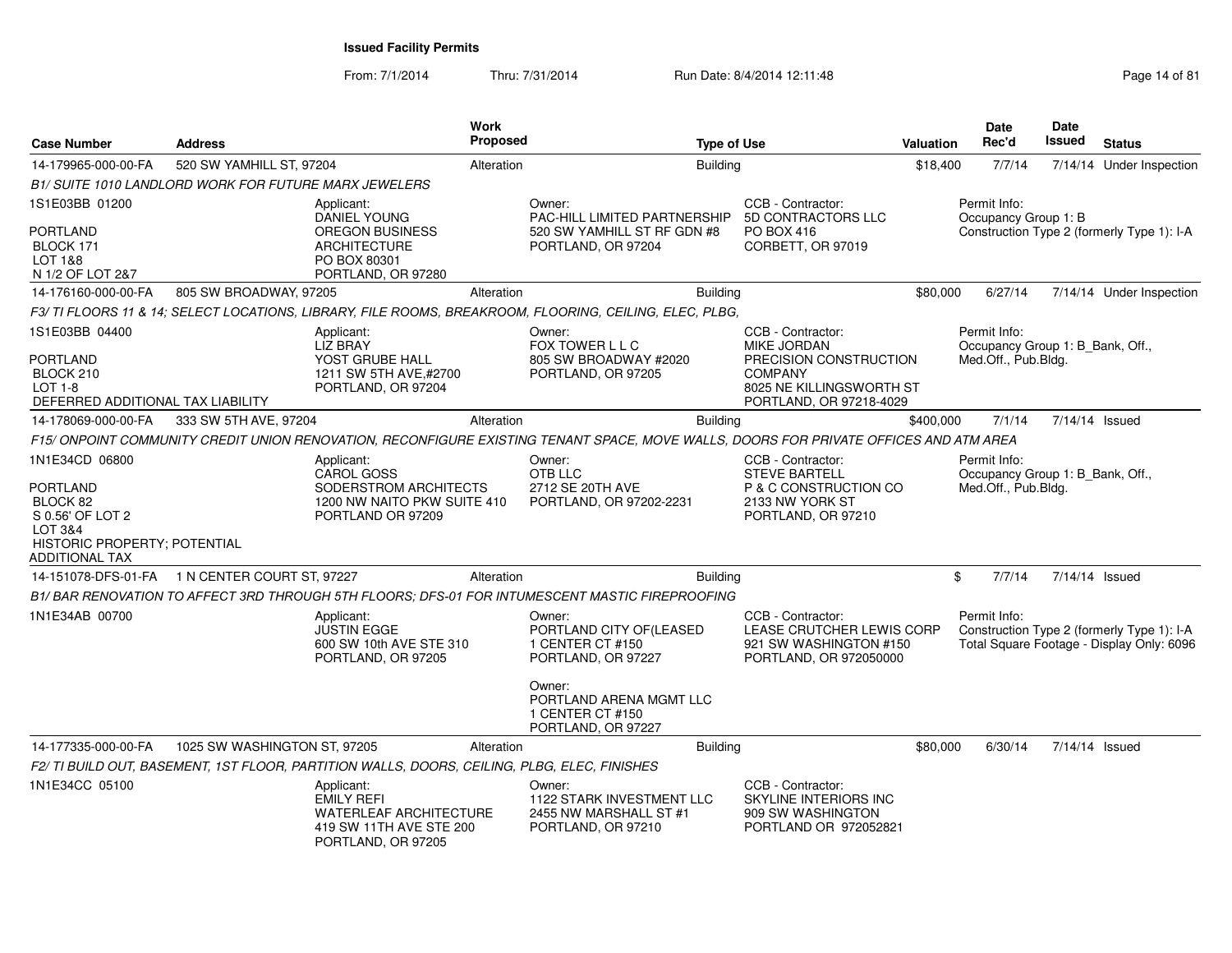From: 7/1/2014

| <b>Case Number</b>                                             | <b>Address</b>               | <b>Work</b><br><b>Proposed</b>                                                                               | <b>Type of Use</b>                                                                                                                                                                  |                                                                                                                                      | Valuation | <b>Date</b><br>Rec'd                   | Date<br><b>Issued</b> | <b>Status</b>                              |
|----------------------------------------------------------------|------------------------------|--------------------------------------------------------------------------------------------------------------|-------------------------------------------------------------------------------------------------------------------------------------------------------------------------------------|--------------------------------------------------------------------------------------------------------------------------------------|-----------|----------------------------------------|-----------------------|--------------------------------------------|
| 13-195982-DFS-13-FA                                            | 555 SW OAK ST                | Alteration                                                                                                   | <b>Building</b>                                                                                                                                                                     |                                                                                                                                      | \$        | 6/20/14                                | 7/14/14 Issued        |                                            |
|                                                                |                              | B1/PLAZA RENOVATION OF PUBLIC SPACES ON THE BOTTOM 3 LEVELS - DFS-13 FOR GRANITE MOUNTING                    |                                                                                                                                                                                     |                                                                                                                                      |           |                                        |                       |                                            |
| 1N1E34CD 80000                                                 |                              | Applicant:<br><b>JOSEPH NEWMAN</b>                                                                           | Owner:<br>ASSOCIATION OF UNIT OWNERS                                                                                                                                                | CCB - Contractor:<br>TURNER CONSTRUCTION CO                                                                                          |           |                                        |                       |                                            |
| ONE ELEVEN TOWER CONDOMINIUM<br><b>GENERAL COMMON ELEMENTS</b> |                              | 1200 NW NAITO PARKWAY SUITE<br>300<br>PORTLAND, OR 97209                                                     | <b>OF</b><br>ONE ELEVEN TOWER<br>CONDOMINIUM 111 SW 5TH<br>PORTLAND, OR 97204                                                                                                       | 1200 NW NAITO PARKWAY #300<br>PORTLAND, OR 972209                                                                                    |           |                                        |                       |                                            |
| 14-114292-DFS-01-FA                                            | 3500 N INTERSTATE AVE, 97227 | Alteration                                                                                                   | <b>Building</b>                                                                                                                                                                     |                                                                                                                                      | \$        | 7/10/14                                | 7/15/14 Issued        |                                            |
|                                                                |                              | F6/2ND FLOOR, EYE PROCEDURE EXPANSION; DFS-01 FOR SEISMIC MECHANICAL EQUIPMENT                               |                                                                                                                                                                                     |                                                                                                                                      |           |                                        |                       |                                            |
| 1N1E22CC 12100                                                 |                              | Applicant:<br>John Downing<br><b>Total Mechanical</b><br>1498 SE TechCenter PI, #180<br>Vancouver, WA 98683  | Owner:<br>KAISER FOUNDATION HEALTH<br>500 NE MULTNOMAH ST #100<br>PORTLAND, OR 97232-2031<br>Owner:<br>PLAN OF THE NORTHWEST<br>500 NE MULTNOMAH ST #100<br>PORTLAND, OR 97232-2031 | CCB - Contractor:<br>TOTAL MECHANICAL INC<br>1498 SE TECH CENTER PLACE<br><b>STE 180</b><br>VANCOUVER WA 98683                       |           | Permit Info:<br>Occupancy Group 1: I-2 |                       | Construction Type 2 (formerly Type 1): I-A |
| 14-114292-DFS-02-FA                                            | 3500 N INTERSTATE AVE, 97227 | Alteration                                                                                                   | <b>Building</b>                                                                                                                                                                     |                                                                                                                                      | \$        | 7/10/14                                | 7/15/14 Issued        |                                            |
|                                                                |                              | F6/2ND FLOOR, EYE PROCEDURE EXPANSION; DFS-01 FOR SEISMIC MECHANICAL PIPING                                  |                                                                                                                                                                                     |                                                                                                                                      |           |                                        |                       |                                            |
| 1N1E22CC 12100                                                 |                              | Applicant:<br>John Downing<br><b>Total Mechanical</b><br>1498 SE TechCenter PI, #180<br>Vancouver, WA 98683  | Owner:<br>KAISER FOUNDATION HEALTH<br>500 NE MULTNOMAH ST #100<br>PORTLAND, OR 97232-2031<br>Owner:                                                                                 | CCB - Contractor:<br><b>TOTAL MECHANICAL INC</b><br>1498 SE TECH CENTER PLACE<br><b>STE 180</b><br>VANCOUVER WA 98683                |           | Permit Info:<br>Occupancy Group 1: I-2 |                       | Construction Type 2 (formerly Type 1): I-A |
|                                                                |                              |                                                                                                              | PLAN OF THE NORTHWEST<br>500 NE MULTNOMAH ST #100<br>PORTLAND, OR 97232-2031                                                                                                        |                                                                                                                                      |           |                                        |                       |                                            |
| 14-114292-DFS-03-FA                                            | 3500 N INTERSTATE AVE, 97227 | Alteration                                                                                                   | <b>Building</b>                                                                                                                                                                     |                                                                                                                                      | \$        | 7/10/14                                | 7/15/14 Issued        |                                            |
|                                                                |                              | F6/2ND FLOOR, EYE PROCEDURE EXPANSION; DFS-01 FOR SEISMIC PLUMBING                                           |                                                                                                                                                                                     |                                                                                                                                      |           |                                        |                       |                                            |
| 1N1E22CC 12100                                                 |                              | Applicant:<br>John Downing<br><b>Total Mechanical</b><br>1498 SE TechCenter PI, #180<br>Vancouver, WA 98683  | Owner:<br>KAISER FOUNDATION HEALTH<br>500 NE MULTNOMAH ST #100<br>PORTLAND, OR 97232-2031<br>Owner:                                                                                 | CCB - Contractor:<br>TOTAL MECHANICAL INC<br>1498 SE TECH CENTER PLACE<br><b>STE 180</b><br>VANCOUVER WA 98683                       |           | Permit Info:<br>Occupancy Group 1: I-2 |                       | Construction Type 2 (formerly Type 1): I-A |
|                                                                |                              |                                                                                                              | PLAN OF THE NORTHWEST<br>500 NE MULTNOMAH ST #100<br>PORTLAND, OR 97232-2031                                                                                                        |                                                                                                                                      |           |                                        |                       |                                            |
| 14-174903-000-00-FA                                            | 851 SW 6TH AVE, 97205        | Alteration                                                                                                   | <b>Building</b>                                                                                                                                                                     |                                                                                                                                      | \$144,000 | 6/25/14                                |                       | 7/16/14 Under Inspection                   |
|                                                                |                              | F16/ SUITE 1075 BRANDMAN UNIVERSITY 6.492 SQ FT TENANT REMODEL. NEW WALLS, CEILING, SERVER ROOM AND FINISHES |                                                                                                                                                                                     |                                                                                                                                      |           |                                        |                       |                                            |
| 1S1E03BB 02100                                                 |                              | Applicant:<br>Anne Rogness<br>ZGF<br>1223 S.W. Washington,#200<br>Portland, OR 97205                         | Owner:<br>PLI PORTLAND LLC<br>1825 S GRANT ST STE 700<br>SAN MATEO, CA 94402                                                                                                        | CCB - Contractor:<br><b>ALAN VOLM</b><br><b>PACIFIC CREST STRUCTURES</b><br>17750 SW UPPER BOONES<br>FERRY RD 190<br>DURHAM OR 97224 |           | Permit Info:<br>Occupancy Group 1: B   |                       | Construction Type 2 (formerly Type 1): I-A |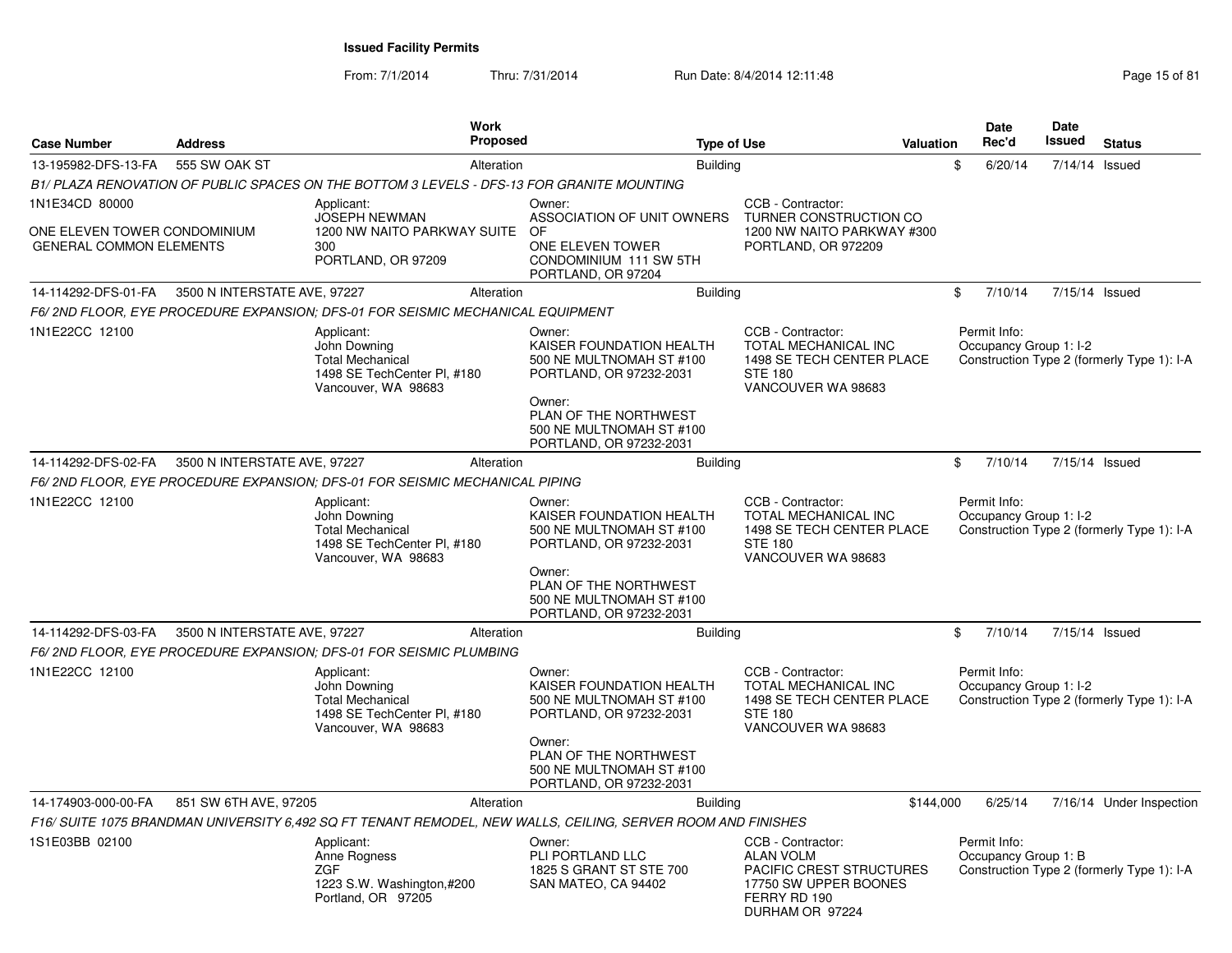From: 7/1/2014

| <b>Case Number</b>                                                                 | <b>Address</b>               | Work<br>Proposed                                                                                                                                |                                                                                                                                                                                                     | <b>Type of Use</b> |                                                                                                          | <b>Valuation</b> | Date<br>Rec'd                                                           | Date<br>Issued | <b>Status</b>                                                                      |
|------------------------------------------------------------------------------------|------------------------------|-------------------------------------------------------------------------------------------------------------------------------------------------|-----------------------------------------------------------------------------------------------------------------------------------------------------------------------------------------------------|--------------------|----------------------------------------------------------------------------------------------------------|------------------|-------------------------------------------------------------------------|----------------|------------------------------------------------------------------------------------|
| 14-166347-000-00-FA                                                                | 2201 NE LLOYD BLVD, 97232    | Alteration                                                                                                                                      |                                                                                                                                                                                                     | <b>Building</b>    |                                                                                                          | \$56,000         | 6/6/14                                                                  | 7/16/14 Issued |                                                                                    |
|                                                                                    |                              | F10/ SPACE 2230 & 2241 CONSUMER OPINION SERVICES - NEW WALLS FOR OFFICES, CLASSROOM, RECEPTION AND CALL CENTER ****BID ESTIMATE****             |                                                                                                                                                                                                     |                    |                                                                                                          |                  |                                                                         |                |                                                                                    |
| 1N1E35BA 00101                                                                     |                              | Applicant:<br>DANIEL YOUNG<br><b>OREGON BUSINESS</b><br><b>ARCHITECTURE</b><br>PO BOX 80301<br>PORTLAND, OR 97280                               | Owner:<br>CAPREF LLOYD CENTER LLC<br>2201 LLOYD CENTER<br>PORTLAND, OR 97232                                                                                                                        |                    | CCB - Contractor:<br>PROACTIVE DEVELOPMENT<br>575 SW VIEWMONT DR<br>PORTLAND OR 97225                    |                  | Permit Info:<br>Station                                                 |                | Occupancy Group 1: M Store, Service<br>Construction Type 2 (formerly Type 1): II-A |
| 14-179859-000-00-FA                                                                | 1100 SE DIVISION ST, 97202   | Alteration                                                                                                                                      |                                                                                                                                                                                                     | <b>Building</b>    |                                                                                                          | \$4,300          | 7/7/14                                                                  | 7/17/14 Issued |                                                                                    |
|                                                                                    |                              | B1/ PINE STATE BISCUITS PATIO SEATING, PROVIDE OVERFLOW (APPROX 18-20 SEATS) IN NW CORNER COVERED OUTDOOR AREA WITH 2 ACCESSIBLE EXITS PROVIDED |                                                                                                                                                                                                     |                    |                                                                                                          |                  |                                                                         |                |                                                                                    |
| 1S1E11BA 06400<br><b>TIBBETTS ADD</b><br>N 100' OF W 100' OF BLOCK 62              |                              | Applicant:<br>WALTER L ALEXANDER<br>4908 SE 46TH AVE<br>PORTLAND, OR 97206-5047                                                                 | Owner:<br>1100 SE DIVISION LLC<br>530 OAK GROVE AVE #201<br>MENLO PARK, CA 94025-3255                                                                                                               |                    | CCB - Contractor:<br><b>MARC STEVEN HAYDEN</b><br>16100 SW CENTURY DR 180<br>SHERWOOD, OR 97140          |                  |                                                                         |                |                                                                                    |
| 14-174299-000-00-FA                                                                | 2730 SW MOODY AVE, 97201     | Alteration                                                                                                                                      |                                                                                                                                                                                                     | <b>Building</b>    |                                                                                                          | \$115,000        | 6/24/14                                                                 | 7/17/14 Issued |                                                                                    |
|                                                                                    |                              | F4/1ST FLOOR ATRIUM; KIOSK FOR COFFEE SALES, DRY STORAGE AREA, FLOOR SINK, CEILING, ELEC, PLBG***see 14-170062-FC for building info***          |                                                                                                                                                                                                     |                    |                                                                                                          |                  |                                                                         |                |                                                                                    |
| 1S1E10 00200                                                                       |                              | Applicant:<br><b>CATHARINE TENBROECK</b><br><b>HOLST ARCHITECTURE</b><br>110 SE 8TH AVE.<br>PORTLAND, OR 97214                                  | Owner:<br><b>OREGON HEALTH</b><br>3181 SW SAM JACKSON PARK RD WESTERN CONSTRUCTION<br>PORTLAND, OR 97239-3011<br>Owner:<br><b>SCIENCE</b><br>3181 SW SAM JACKSON PARK RD<br>PORTLAND, OR 97239-3011 |                    | CCB - Contractor:<br>Kevin Moisan<br><b>SERVICES</b><br>2300 EAST THIRD LOOP #110<br>VANCOUVER, WA 98661 |                  | Permit Info:<br>Occupancy Group 1: B Bank, Off.,<br>Med.Off., Pub.Bldg. |                | Total Square Footage - Display Only: 467                                           |
|                                                                                    |                              |                                                                                                                                                 | Owner:<br><b>UNIVERSITY</b><br>3181 SW SAM JACKSON PARK RD<br>PORTLAND, OR 97239-3011                                                                                                               |                    |                                                                                                          |                  |                                                                         |                |                                                                                    |
| 14-180048-000-00-FA                                                                | 50 SW 2ND AVE, 97204         | Alteration                                                                                                                                      |                                                                                                                                                                                                     | <b>Building</b>    |                                                                                                          | \$26,000         | 7/7/14                                                                  | 7/17/14 Issued |                                                                                    |
|                                                                                    |                              | F15/ 3RD & 4TH FLOORS START-UP PDC CHALLENGE OFFICE REMODEL, REFURBISH AND ADD PARTITION WALL FOR NEW TENANT                                    |                                                                                                                                                                                                     |                    |                                                                                                          |                  |                                                                         |                |                                                                                    |
| 1N1E34DC 01100                                                                     |                              | Applicant:<br><b>Tom Ellicott</b><br><b>Beardsley Building Development</b><br>115 SW Ash Street, Ste 500<br>Portland, OR 97204                  | Owner:<br><b>FOUNTAIN VILLAGE</b><br>DEVELOPMENT CO<br>115 SW ASH ST #500<br>PORTLAND, OR 97204                                                                                                     |                    |                                                                                                          |                  |                                                                         |                |                                                                                    |
| 14-182333-000-00-FA                                                                | 501 SE HAWTHORNE BLVD, 97214 | Alteration                                                                                                                                      |                                                                                                                                                                                                     | <b>Building</b>    |                                                                                                          | \$197,362        | 7/10/14                                                                 | 7/18/14 Issued |                                                                                    |
|                                                                                    |                              | F5/7TH FLOOR, EAST ROOF REPLACEMENT, REPLACE CONCRETE TOPPING SLAB, NEW ROOF                                                                    |                                                                                                                                                                                                     |                    |                                                                                                          |                  |                                                                         |                |                                                                                    |
| 1S1E02BC 07200<br><b>HAWTHORNE PK</b><br>BLOCK 131<br>LOT 1-5 EXC W 10'<br>LOT 6-8 |                              | Applicant:<br><b>ALAN PROFFITT</b><br>MULTNOMAH COUNTY FACILITY<br>& PROPERTY MANAGEMENT<br>401 N DIXON ST<br>PORTLAND, OR 97227                | Owner:<br>MULTNOMAH COUNTY(LEASED<br>401 N DIXON ST<br>PORTLAND, OR 97227-1865<br>Owner:<br>MULTIPLE TENANTS<br>401 N DIXON ST<br>PORTLAND, OR 97227-1865                                           |                    | CCB - Contractor:<br>ANDERSON ROOFING CO INC<br>PO BOX 19985<br>PORTLAND OR 97296-0085                   |                  | Permit Info:<br>Occupancy Group 1: B<br>I-FR                            |                | Construction Type 2 (formerly Type 1):                                             |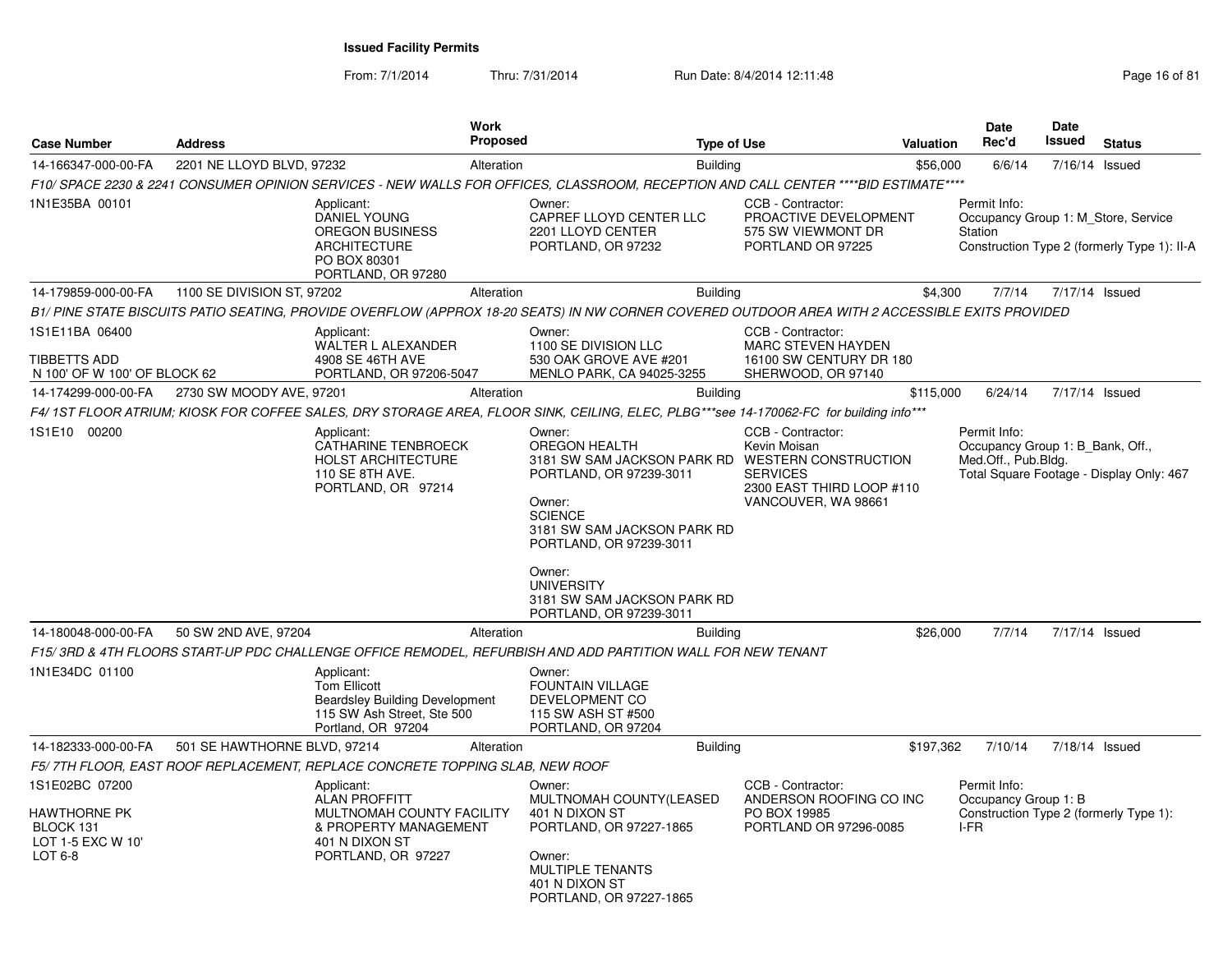From: 7/1/2014Thru: 7/31/2014 Run Date: 8/4/2014 12:11:48 Research 2010 17 of 81

| <b>Case Number</b>                                                                                                  | <b>Address</b>                                          | <b>Work</b><br>Proposed                                                                                                |                                                                                                                                                                                  | <b>Type of Use</b>                                                                                                             | Valuation | Date<br>Rec'd                                                                          | <b>Date</b><br><b>Issued</b> | <b>Status</b>                              |
|---------------------------------------------------------------------------------------------------------------------|---------------------------------------------------------|------------------------------------------------------------------------------------------------------------------------|----------------------------------------------------------------------------------------------------------------------------------------------------------------------------------|--------------------------------------------------------------------------------------------------------------------------------|-----------|----------------------------------------------------------------------------------------|------------------------------|--------------------------------------------|
| 14-181998-000-00-FA                                                                                                 | 5050 NE HOYT ST, 97213                                  | Alteration                                                                                                             | <b>Building</b>                                                                                                                                                                  |                                                                                                                                | \$52,000  | 7/10/14                                                                                |                              | 7/18/14 Under Inspection                   |
|                                                                                                                     |                                                         | F18/ PLAZA SUITE 222 ADD NEW WALL FOR BATHROOM AND REMODEL WORK                                                        |                                                                                                                                                                                  |                                                                                                                                |           |                                                                                        |                              |                                            |
| 1N2E31BD 03800<br><b>CENTER ADD</b><br>BLOCK <sub>3</sub><br>LOT 1-7 INC PT VAC ST<br>LOT 20-26 EXC PT IN ST        |                                                         | Applicant:<br><b>JOE WEBB</b><br>PROVIDENCE HEALTH<br>4400 NE Halsey, Suite #160<br>PORTLAND, OR 97213                 | Owner:<br>PROVIDENCE HEALTH<br>4400 NE HALSEY ST BLDG 2 #190<br>PORTLAND, OR 97213-1545<br>Owner:<br>SERVICES-OREGON<br>4400 NE HALSEY ST BLDG 2 #190<br>PORTLAND, OR 97213-1545 | CCB - Contractor:<br>IN LINE COMMERCIAL CONST<br>PO BOX 5837<br><b>ALOHA, OR 97006</b>                                         |           | Permit Info:<br>Occupancy Group 1: B<br>Construction Type 2 (formerly Type 1):<br>I-FR |                              |                                            |
| 14-180002-000-00-FA                                                                                                 | 100 SW MAIN ST, 97204                                   | Alteration                                                                                                             | <b>Building</b>                                                                                                                                                                  |                                                                                                                                | \$15,000  | 7/7/14                                                                                 |                              | 7/18/14 Under Inspection                   |
|                                                                                                                     |                                                         | F16/9TH FLOOR IRS TI, REMOVE AND ADD WALLS AND CEILING FOR NEW OFFICE                                                  |                                                                                                                                                                                  |                                                                                                                                |           |                                                                                        |                              |                                            |
| 1S1E03BD 00600<br>PORTLAND<br>BLOCK 10<br>LOT 1 EXC PT IN STS<br>LOT 2-8 EXC PT IN ST                               |                                                         | Applicant:<br><b>MATT FITZGERALD</b><br><b>GBD ARCHITECTS</b><br>1120 NW COUCH ST. SUITE 300<br>PORTLAND OR 97209      | Owner:<br>AAT OREGON OFFICE I LLC<br>11455 EL CAMINO REAL #200<br>SAN DIEGO, CA 92130-2047                                                                                       | CCB - Contractor:<br><b>BNK CONSTRUCTION INC</b><br>45 82nd dr. ste 53b<br>gladstone, or 97027                                 |           |                                                                                        |                              |                                            |
| 14-182833-000-00-FA                                                                                                 | 111 SW COLUMBIA ST, 97258                               | Alteration                                                                                                             | <b>Building</b>                                                                                                                                                                  |                                                                                                                                | \$50,000  | 7/11/14                                                                                | 7/18/14 Issued               |                                            |
|                                                                                                                     | F11/ SUITE 200 PEW FOUNDATION NEW TENANT OFFICE REMODEL |                                                                                                                        |                                                                                                                                                                                  |                                                                                                                                |           |                                                                                        |                              |                                            |
| 1S1E03BD 01700<br>PORTLAND<br>BLOCK 129<br>LOT 1-8                                                                  |                                                         | Applicant:<br><b>BRANDI STEVENS</b><br><b>MELVIN MARK CO</b><br>111 SW COLUMBIA #1380<br>PORTLAND, OR 97201            | Owner:<br><b>COLUMBIA SQUARE LLC</b><br>111 SW COLUMBIA ST #1380<br>PORTLAND, OR 97201-5845                                                                                      | CCB - Contractor:<br>MELVIN MARK CONSTRUCTION C(Occupancy Group 1: B)<br>111 SW COLUMBIA ST STE 1380<br>PORTLAND, OR 972015873 |           | Permit Info:                                                                           |                              | Construction Type 2 (formerly Type 1): I-A |
| 14-182797-000-00-FA                                                                                                 | 15805 N LOMBARD ST                                      | Alteration                                                                                                             | <b>Building</b>                                                                                                                                                                  |                                                                                                                                | \$286,000 | 7/11/14                                                                                | 7/18/14 Issued               |                                            |
|                                                                                                                     | F11/ NEW TENANT SMALL OFFICE AND WAREHOUSE FOR PODS INC |                                                                                                                        |                                                                                                                                                                                  |                                                                                                                                |           |                                                                                        |                              |                                            |
| 2N1W25 01900<br>RAMSEY LAKE IND'L PARK<br>LOT 8&9 TL 1900<br>SPLIT LEVY & SPLIT MAP R251992<br>(R687100700)         |                                                         | Applicant:<br><b>HEATHER MCGRATH</b><br><b>MYHRE GROUP ARCHITECTS</b><br>620 SW 5TH AVE, STE 500<br>PORTLAND, OR 97204 | Owner:<br><b>CALWEST INDUSTRIAL</b><br>800 5TH AVE STE 4100<br>SEATTLE, WA 98104-3100<br>Owner:<br><b>PROPERTIES LLC</b><br>800 5TH AVE STE 4100<br>SEATTLE, WA 98104-3100       | CCB - Contractor:<br><b>ALAN VOLM</b><br>PACIFIC CREST STRUCTURES<br>17750 SW UPPER BOONES<br>FERRY RD 190<br>DURHAM OR 97224  |           |                                                                                        |                              |                                            |
| 14-159260-000-00-FA                                                                                                 | 6936 N FATHOM ST, 97217                                 | Alteration                                                                                                             | <b>Building</b>                                                                                                                                                                  |                                                                                                                                | \$80,000  | 5/20/14                                                                                | 7/21/14 Issued               |                                            |
|                                                                                                                     |                                                         | B1/ NEW PLATFORMS IN MANUFACTURING PLANT INSTALLED ON EXISTING COLUMNS FOR INTERNAL FUTURE MAP'S EQUIPMENT CABINETS    |                                                                                                                                                                                  |                                                                                                                                |           |                                                                                        |                              |                                            |
| 1N1E17B 00200<br>SECTION 17 1N 1E<br>TL 200 24.90 ACRES<br>LAND & IMPS SEE R646162 (R941170881)<br>FOR MACH & EQUIP |                                                         | Applicant:<br>ADAM KIRKWOOD<br>COCHRAN INC<br>7550 SW TECH CENTER DR.<br><b>SUITE 220</b><br><b>TIGARD, OR 97223</b>   | Owner:<br>FREIGHTLINER CORPORATION<br>PO BOX 3820<br>PORTLAND, OR 97208-3820                                                                                                     | CCB - Contractor:<br>COCHRAN INC/BROADWAY<br><b>ELECTRIC</b><br>626 SE MAIN ST<br>PORTLAND, OR 972140000                       |           |                                                                                        |                              |                                            |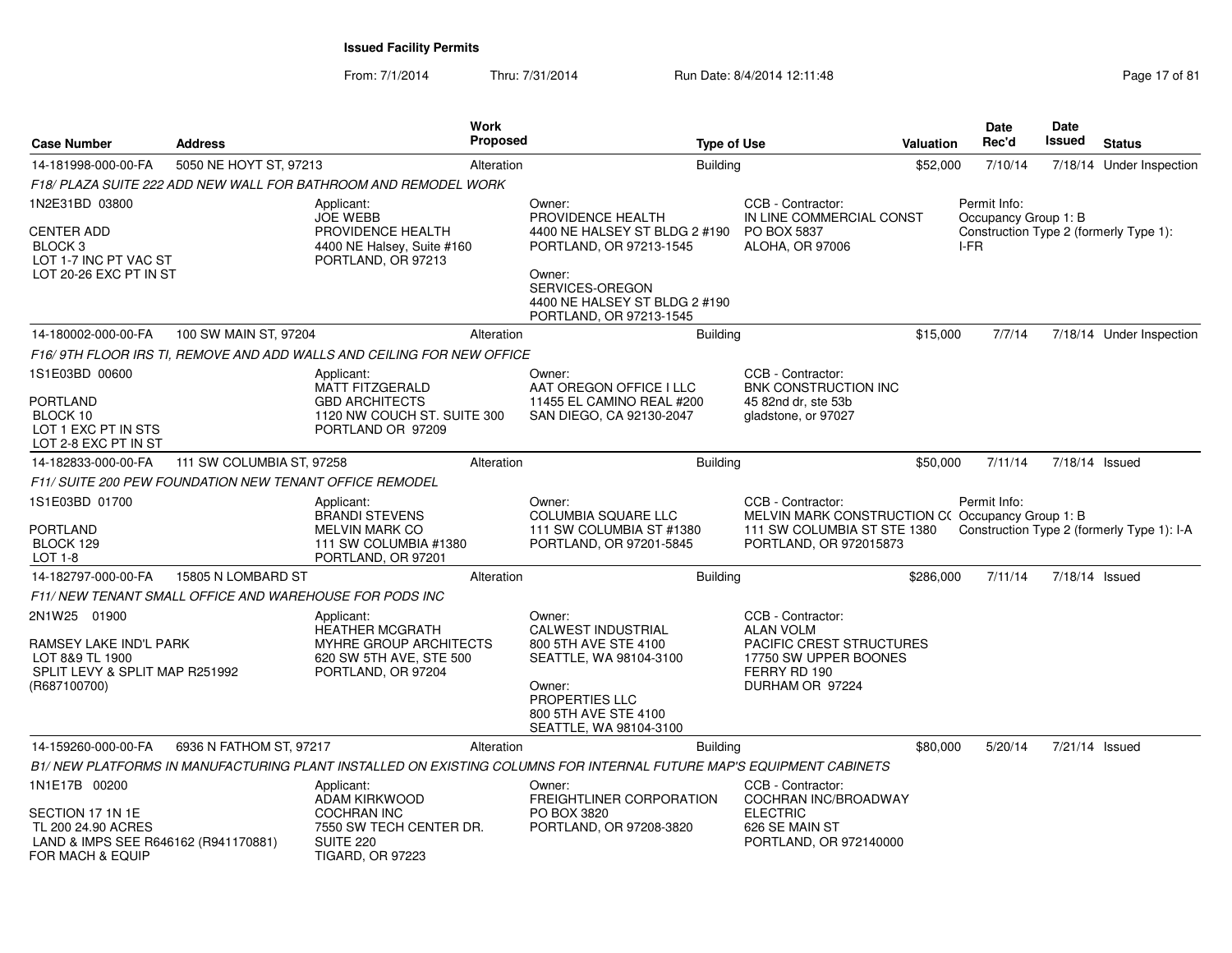| <b>Case Number</b>                                                    | <b>Address</b>                                 |                                                                                                       | Work<br><b>Proposed</b> |                                                                                                                                                                   | <b>Type of Use</b> |                                                                                                               | <b>Valuation</b> |         | Date<br>Rec'd | <b>Date</b><br><b>Issued</b> | <b>Status</b>                                                                           |
|-----------------------------------------------------------------------|------------------------------------------------|-------------------------------------------------------------------------------------------------------|-------------------------|-------------------------------------------------------------------------------------------------------------------------------------------------------------------|--------------------|---------------------------------------------------------------------------------------------------------------|------------------|---------|---------------|------------------------------|-----------------------------------------------------------------------------------------|
| 14-180648-000-00-FA                                                   | 2250 NW 22ND AVE, 97210                        |                                                                                                       | Alteration              |                                                                                                                                                                   | <b>Building</b>    |                                                                                                               | \$15,000         |         | 7/8/14        | 7/21/14 Issued               |                                                                                         |
|                                                                       |                                                |                                                                                                       |                         | F5/3RD FLOOR, WALLS FOR FUTURE TENANT SPACE, TO BE USED FOR "MOCK UP" PURPOSE, DOOR RELITE, BARN DOOR, NO OCCUPANCY                                               |                    |                                                                                                               |                  |         |               |                              |                                                                                         |
| 1N1E28CA 02500                                                        |                                                | Applicant:<br>Don Mortensen<br>SM Andersen Co, Inc.<br>PO Box 5003<br>Portland, OR 97208-5003         |                         | Owner:<br><b>ROSAN INC</b><br>PO BOX 6712<br>PORTLAND, OR 97228-6712                                                                                              |                    | CCB - Contractor:<br>Don Mortensen<br>SM Andersen Co, Inc.<br>PO Box 5003<br>Portland, OR 97208-5003          |                  |         |               |                              |                                                                                         |
|                                                                       | 14-151078-DFS-03-FA 1 N CENTER COURT ST, 97227 |                                                                                                       | Alteration              |                                                                                                                                                                   | <b>Building</b>    |                                                                                                               |                  | \$      | 7/11/14       | 7/21/14 Issued               |                                                                                         |
|                                                                       |                                                |                                                                                                       |                         | F11/BAR RENOVATION TO AFFECT 3RD THROUGH 5TH FLOORS - DFS-03 FOR EXTERIOR METAL STUD FRAMING                                                                      |                    |                                                                                                               |                  |         |               |                              |                                                                                         |
| 1N1E34AB 00700                                                        |                                                | Applicant:<br><b>DAN STEPHENS</b><br>CASCADE ACCOUSTICS<br>19335 SW TETON AVE<br>TUALATIN OR 97062    |                         | Owner:<br>PORTLAND CITY OF (LEASED<br>1 CENTER CT #150<br>PORTLAND, OR 97227<br>Owner:<br>PORTLAND ARENA MGMT LLC<br>1 CENTER CT #150<br>PORTLAND, OR 97227       |                    | CCB - Contractor:<br>LEASE CRUTCHER LEWIS CORP<br>921 SW WASHINGTON #150<br>PORTLAND, OR 972050000            |                  |         | Permit Info:  |                              | Construction Type 2 (formerly Type 1): I-A<br>Total Square Footage - Display Only: 6096 |
| 14-184115-000-00-FA                                                   | 1900 SW SALMON ST, 97205                       |                                                                                                       | Alteration              |                                                                                                                                                                   | <b>Building</b>    |                                                                                                               | \$140,000        |         | 7/15/14       |                              | 7/22/14 Under Inspection                                                                |
|                                                                       |                                                | B2/ PARKING LEVEL 4, RESTROOM RENOVATION, FIXTURES, CEILING, FLOORING, ELEC, PLBG                     |                         |                                                                                                                                                                   |                    |                                                                                                               |                  |         |               |                              |                                                                                         |
| 1N1E33CD 09200                                                        |                                                | Applicant:<br><b>BARRY DEISTER</b><br><b>DECA</b><br>935 SE ALDER ST<br>PORTLAND, OR 97214            |                         |                                                                                                                                                                   |                    | CCB - Contractor:<br><b>MARK BECKIUS</b><br>REIMERS & JOLIVETTE INC<br>2344 NW 24TH AVE<br>Portland, OR 97210 |                  | General | Permit Info:  |                              | Occupancy Group 1: A-3 Assembly -<br>Construction Type 2 (formerly Type 1): I-A         |
| 14-178203-000-00-FA                                                   | 1849 SW SALMON ST, 97205                       |                                                                                                       | Alteration              |                                                                                                                                                                   | <b>Building</b>    |                                                                                                               | \$15,000         |         | 7/2/14        | 7/22/14 Issued               |                                                                                         |
|                                                                       |                                                |                                                                                                       |                         | F16/ MAC JUNIOR AND OUTDOOR SPORTS OFFICES RENOVATION, NEW PARTITION WALLS AND NEW FINISHES                                                                       |                    |                                                                                                               |                  |         |               |                              |                                                                                         |
| 1N1E33DC 05800<br>SECTION 33 1N 1E<br>TL 5800 2.82 ACRES              |                                                | Applicant:<br><b>TIM GRINSTEAD</b><br><b>GBD ARCHITECTS</b><br>1120 NW COUCH ST<br>PORTLAND, OR 97209 |                         | Owner:<br>MULTNOMAH AMATEUR<br><b>ATHLETIC CLUB</b><br>1849 SW SALMON ST<br>PORTLAND, OR 97205-1726                                                               |                    | <b>Primary Contractor:</b><br>TO BID                                                                          |                  | General | Permit Info:  |                              | Occupancy Group 1: A-3 Assembly -<br>Construction Type 2 (formerly Type 1): I-A         |
| 14-180477-000-00-FA                                                   | 2250 NW 22ND AVE, 97210                        |                                                                                                       | Alteration              |                                                                                                                                                                   | <b>Building</b>    |                                                                                                               | \$79,860         |         | 7/8/14        | 7/22/14 Issued               |                                                                                         |
|                                                                       |                                                |                                                                                                       |                         | F3/4TH FLOOR; DEMISING WALLS TO CREATE FOUR SPACES FOR FUTURE TENANTS, DOORS, RELITES, ELECNO OCCUPANCY                                                           |                    |                                                                                                               |                  |         |               |                              |                                                                                         |
| 1N1E28CA 02500                                                        |                                                | Applicant:<br>Don Mortensen<br>SM Andersen Co, Inc.<br>PO Box 5003<br>Portland, OR 97208-5003         |                         | Owner:<br><b>ROSAN INC</b><br>PO BOX 6712<br>PORTLAND, OR 97228-6712                                                                                              |                    | CCB - Contractor:<br>Don Mortensen<br>SM Andersen Co, Inc<br>PO Box 5003<br>Portland, OR 97208-5003           |                  |         |               |                              |                                                                                         |
| 14-180247-000-00-FA                                                   | 825 NE MULTNOMAH ST - Unit 1                   |                                                                                                       | Alteration              |                                                                                                                                                                   | <b>Building</b>    |                                                                                                               | \$328,867        |         | 7/7/14        |                              | 7/22/14 Under Inspection                                                                |
|                                                                       |                                                |                                                                                                       |                         | F2/ SUITE 120; TI WINDERMERE, REMOVE PARTITIONS, RECONFIGURE FOR OFFICES, CONFERENCE ROOM, WORK SPACES,DOORS, RELITES, INFILL DOUBLE DOOR WITH WALL RELITE, RECEF |                    |                                                                                                               |                  |         |               |                              |                                                                                         |
| 1N1E35BB 90002                                                        |                                                | Applicant:<br><b>ERIC MONEY</b>                                                                       |                         | Owner:<br><b>PACIFICORP</b>                                                                                                                                       |                    | CCB - Contractor:<br>COMMERCIAL CONTRACTORS                                                                   |                  |         |               |                              |                                                                                         |
| LLOYD CENTER TOWER CONDOMINIUM<br>LOT <sub>1</sub><br>DEPT OF REVENUE |                                                | COMMERCIAL CONTRACTORS<br>INC.<br>1265 SOUTH 35TH PLACE<br>RIDGEFIELD, WA 98642                       |                         | 700 NE MULTNOMAH ST 7TH FLR<br>PORTLAND, OR 97232                                                                                                                 |                    | 1265 S 35TH PL<br>RIDGEFIELD WA 98642                                                                         |                  |         |               |                              |                                                                                         |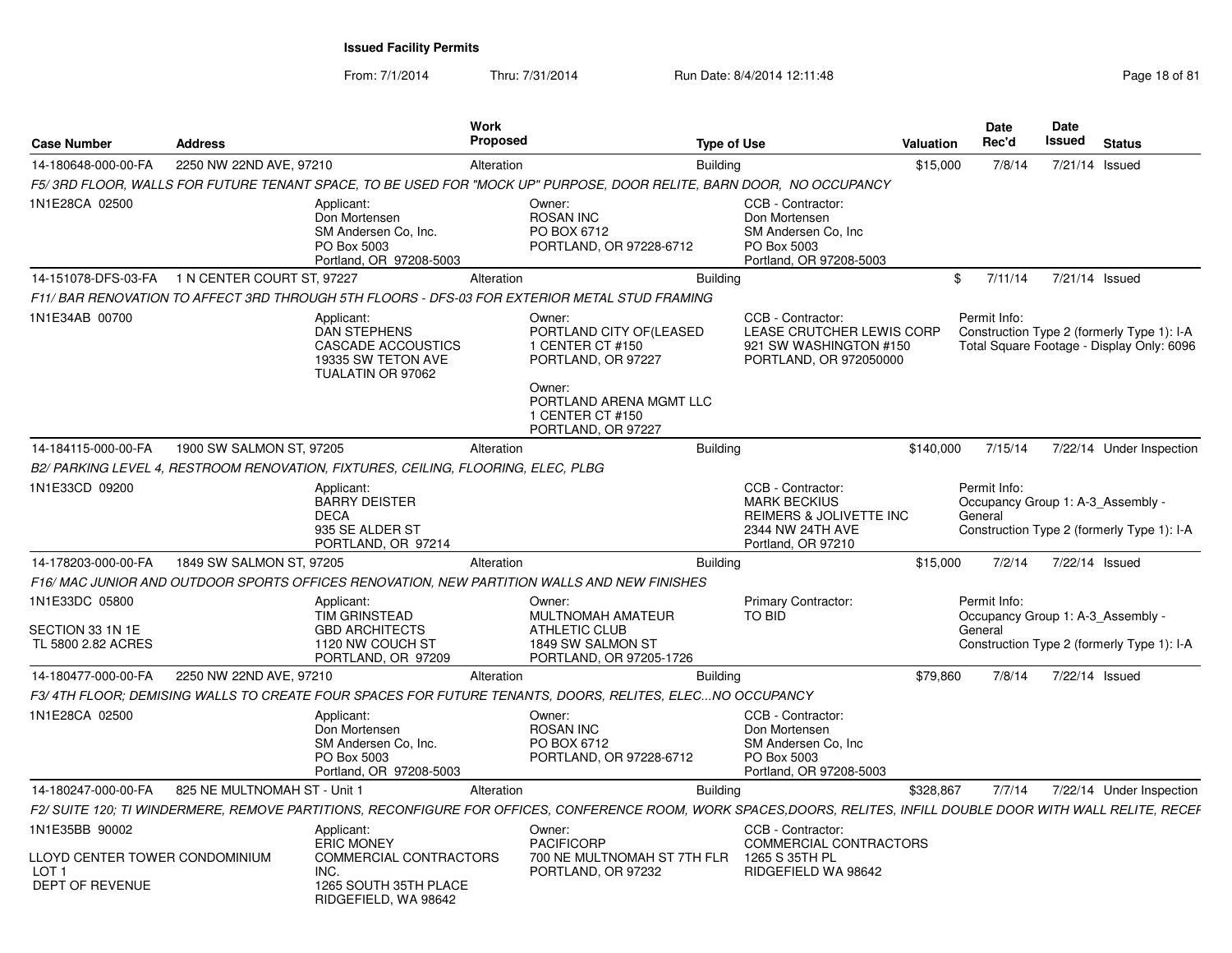| <b>Case Number</b>                                                                                                                      | <b>Address</b>             | <b>Work</b><br>Proposed                                                                                                                                          |                                                                                                                                                                                  | <b>Type of Use</b>                                                                                         | <b>Valuation</b> | <b>Date</b><br>Rec'd                         | <b>Date</b><br>Issued | <b>Status</b>                                |
|-----------------------------------------------------------------------------------------------------------------------------------------|----------------------------|------------------------------------------------------------------------------------------------------------------------------------------------------------------|----------------------------------------------------------------------------------------------------------------------------------------------------------------------------------|------------------------------------------------------------------------------------------------------------|------------------|----------------------------------------------|-----------------------|----------------------------------------------|
| 14-183891-000-00-FA                                                                                                                     | 5050 NE HOYT ST, 97213     | Alteration                                                                                                                                                       |                                                                                                                                                                                  | <b>Building</b>                                                                                            | \$167,000        | 7/15/14                                      |                       | 7/22/14 Under Inspection                     |
|                                                                                                                                         |                            | F3/ SUITE 421; REMOVE WALLS, DOORS, ADD BACK TO CREATE ADDITIONAL EXAM ROOMS, REMOVE ONE RESTROOM, REMODEL WAITING/RECEPTION AREA, CEILING, FLOORING, ELEC, PLBC |                                                                                                                                                                                  |                                                                                                            |                  |                                              |                       |                                              |
| 1N2E31BD 03800<br><b>CENTER ADD</b><br>BLOCK <sub>3</sub><br>LOT 1-7 INC PT VAC ST<br>LOT 20-26 EXC PT IN ST                            |                            | Applicant:<br><b>RICK SANDERS</b><br>PROVIDENCE PORTLAND<br><b>MEDICAL CENTER</b><br>4400 NE HALSEY POP II STE 190<br>PORTLAND, OR 97203                         | Owner:<br>PROVIDENCE HEALTH<br>4400 NE HALSEY ST BLDG 2 #190<br>PORTLAND, OR 97213-1545<br>Owner:<br>SERVICES-OREGON<br>4400 NE HALSEY ST BLDG 2 #190<br>PORTLAND, OR 97213-1545 | CCB - Contractor:<br>IN LINE COMMERCIAL CONST<br>PO BOX 5837<br>ALOHA, OR 97006                            |                  | Permit Info:<br>Occupancy Group 1: B<br>I-FR |                       | Construction Type 2 (formerly Type 1):       |
| 14-184243-000-00-FA                                                                                                                     | 5115 N LAGOON AVE, 97217   | Alteration                                                                                                                                                       |                                                                                                                                                                                  | <b>Building</b>                                                                                            | \$124,000        | 7/15/14                                      |                       | 7/23/14 Issued                               |
|                                                                                                                                         |                            | B1/BEDPLATE INSTALL 12' X 46' CONCRETE FOUNDATION TO SUPPORT STEEL BEDPLATE (FOR TESTING TRUCK FRAMES)                                                           |                                                                                                                                                                                  |                                                                                                            |                  |                                              |                       |                                              |
| 1N1E20AB 00800                                                                                                                          |                            | Applicant:<br>RICH STEELMAN<br><b>BROCKAMP &amp; JAEGER</b><br>15796 BOARDWALK S<br>OREGON CITY OR 97045                                                         | Owner:<br>FREIGHTLINER CORPORATION<br>PO BOX 3820<br>PORTLAND, OR 97208-3820                                                                                                     | CCB - Contractor:<br><b>BROCKAMP &amp; JAEGER INC</b><br>15796 S BOARDWALK ST<br>OREGON CITY, OR 970451196 |                  | Permit Info:<br>Occupancy Group 1: B         |                       | Construction Type 2 (formerly Type 1): III-N |
| 14-177564-000-00-FA                                                                                                                     | 111 SW 5TH AVE, 97204-3626 | Alteration                                                                                                                                                       |                                                                                                                                                                                  | Electrical                                                                                                 | \$               | 7/1/14                                       |                       | 7/1/14 Issued                                |
| T28/29 NEW RELIC - (28th floor work) voice/datapr# T-29 NEW RELIC                                                                       |                            |                                                                                                                                                                  |                                                                                                                                                                                  |                                                                                                            |                  |                                              |                       |                                              |
| 1N1E34CD 01300                                                                                                                          |                            | Applicant:<br>APPLIED TECHNICAL SYSTEMS<br>INC.<br>7015 SW McEWAN RD<br>LAKE OSWEGO OR 97035-7830                                                                |                                                                                                                                                                                  |                                                                                                            |                  | Permit Info:<br>Occupancy Group 1: B         |                       | Construction Type 2 (formerly Type 1): I-A   |
| 14-142677-000-00-FA                                                                                                                     | 808 SW CAMPUS DR, 97201    | Alteration                                                                                                                                                       |                                                                                                                                                                                  | Electrical                                                                                                 | \$               | 4/16/14                                      |                       | 7/1/14 Under Inspection                      |
|                                                                                                                                         |                            | 4TH FL RAD VAULT #3 LINEAR ACCELERATOR EQUIPMENT REPLACEMENT - power                                                                                             |                                                                                                                                                                                  |                                                                                                            |                  |                                              |                       |                                              |
| 1S1E09 00600                                                                                                                            |                            | Applicant:<br>DYNALECTRIC CO.<br>5711 SW HOOD AVE.<br>PORTLAND OR 97239-3716                                                                                     | Owner:<br>OREGON STATE OF (MEDICAL<br><b>DEPT</b><br>3181 SW SAM JACKSON PARK RD<br>PORTLAND, OR 97239                                                                           |                                                                                                            |                  |                                              |                       |                                              |
| 14-161335-000-00-FA                                                                                                                     | 729 NE OREGON ST, 97232    | Alteration                                                                                                                                                       |                                                                                                                                                                                  | Electrical                                                                                                 | \$               | 5/27/14                                      | 7/1/14 Final          |                                              |
|                                                                                                                                         |                            | power - SUITE 190 ABLE MAINTENANCE REMODEL AND NEW DEMISING WALL TO SEPARATE SPACE INTO A SMALLER SUITE AND A VACANT SUITE                                       |                                                                                                                                                                                  |                                                                                                            |                  |                                              |                       |                                              |
| 1N1E35BC 01600<br><b>HOLLADAYS ADD</b><br>BLOCK 90<br>INC PT VAC ST LOT 5 EXC PT IN ST<br>INC PT VAC ST LOT 6-7<br>INC PT VAC STS LOT 8 |                            | Applicant:<br>CHRISTENSON ELECTRIC INC.<br>111 SW COLUMBIA ST. STE 480<br>PORTLAND OR 97201-5838                                                                 | Owner:<br>AAT LLOYD DISTRICT LLC<br>11455 EL CAMINO REAL #200<br>SAN DIEGO, CA 92130-2047                                                                                        |                                                                                                            |                  |                                              |                       |                                              |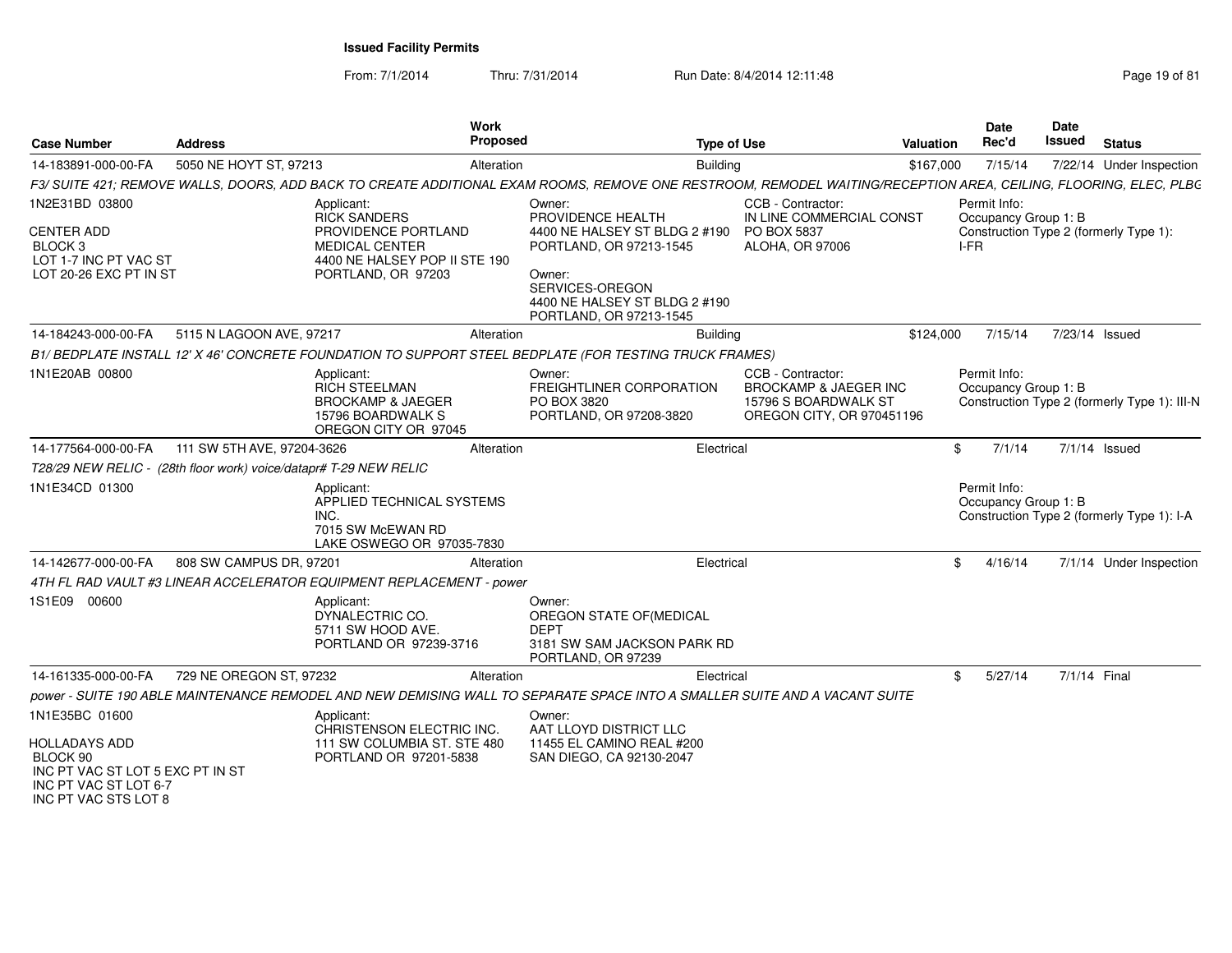From: 7/1/2014Thru: 7/31/2014 Run Date: 8/4/2014 12:11:48 Research 20 of 81

| <b>Case Number</b>                                                                                                                       | <b>Address</b>                                                                                                                                                           | Work<br><b>Proposed</b>                                                         | <b>Type of Use</b>          | Valuation | Date<br>Rec'd                                                           | Date<br>Issued | <b>Status</b>                               |
|------------------------------------------------------------------------------------------------------------------------------------------|--------------------------------------------------------------------------------------------------------------------------------------------------------------------------|---------------------------------------------------------------------------------|-----------------------------|-----------|-------------------------------------------------------------------------|----------------|---------------------------------------------|
| 14-177875-000-00-FA                                                                                                                      | 121 SW MORRISON ST, 97204                                                                                                                                                | Alteration                                                                      | Electrical                  | \$        | 7/1/14                                                                  |                | 7/1/14 Final                                |
|                                                                                                                                          | power - REQUEST TO EXIT BUTTON. CARD READER. TWO MOTION DETECTORS                                                                                                        |                                                                                 |                             |           |                                                                         |                |                                             |
| 1S1E03BA 02700                                                                                                                           | Applicant:<br>MILESTONE ELECT. (a dba for                                                                                                                                | Owner:<br>TERRACE TOWER USA-                                                    |                             |           | Permit Info:<br>Occupancy Group 1: B Bank, Off.,                        |                |                                             |
| <b>PORTLAND</b><br>BLOCK 15<br>LOT 1-4<br>LOT 7&8 EXC W 75'                                                                              | MILESTONE INVESTMENT CO.<br>LLC.<br>1281 NE 25TH AVE., STE. T<br>HILLSBORO, OR 97124-3928                                                                                | PORTLAND INC<br>121 SW MORRISON ST #250<br>PORTLAND, OR 97204-3179              |                             |           | Med.Off., Pub.Bldg.                                                     |                | Construction Type 2 (formerly Type 1): I-A  |
| 14-178138-000-00-FA                                                                                                                      | 4386 SW MACADAM AVE, 97201                                                                                                                                               | Alteration                                                                      | Electrical                  | \$        | 7/2/14                                                                  |                | 7/2/14 Final                                |
|                                                                                                                                          | #305 BROWN & RIDING TI - power, fire alarm wiring (fire alarm wiring added 7/6/14)                                                                                       |                                                                                 |                             |           |                                                                         |                |                                             |
| 1S1E10DC 00900                                                                                                                           | Applicant:<br>CAPITOL ELECTRIC CO INC.                                                                                                                                   | Owner:<br><b>RIVER FORUM LLC</b>                                                |                             |           |                                                                         |                |                                             |
| SECTION 10 1S 1E<br>TL 900 0.88 ACRES<br>DEFERRAL-POTENTIAL ADDITIONAL TAX                                                               | 11401 NE MARX ST.<br>PORTLAND OR 97220-1041                                                                                                                              | 235 MONTGOMERY ST FL 16<br>SAN FRANCISCO, CA 94104                              |                             |           |                                                                         |                |                                             |
| 14-178140-000-00-FA                                                                                                                      | 3181 SW SAM JACKSON PARK RD, 97201                                                                                                                                       | Alteration                                                                      | Electrical                  | \$        | 7/2/14                                                                  |                | 7/2/14 Final                                |
|                                                                                                                                          | REPAIR SEISMIC JOINTS LOCATED ON THE 6TH LEVEL - power                                                                                                                   |                                                                                 |                             |           |                                                                         |                |                                             |
| 1S1E09 00200                                                                                                                             | Applicant:<br>DYNALECTRIC CO.                                                                                                                                            | Owner:<br>OREGON STATE OF                                                       |                             |           | Permit Info:<br>Occupancy Group 1: S-2                                  |                |                                             |
| SECTION 09 1S 1E<br>TL 200 26.24 ACRES<br>LAND & IMPS SEE R327745 (R991090552)<br>FOR AIRSPACE & IMPS & R327746<br>(R991090555) FOR IMPS | 5711 SW HOOD AVE.<br>PORTLAND OR 97239-3716                                                                                                                              | PORTLAND, OR 97239                                                              | 3181 SW SAM JACKSON PARK RD |           |                                                                         |                | Construction Type 2 (formerly Type 1): I-A  |
| 14-178142-000-00-FA                                                                                                                      | 7439 N CHARLESTON AVE, 97203                                                                                                                                             | Alteration                                                                      | Electrical                  | \$        | 7/2/14                                                                  |                | $7/2/14$ Issued                             |
|                                                                                                                                          | voice/data. fire alarm - STANDING/ JAMES-JOHN / COMPLETE RE-ROOF. SEISMIC BRACING OF ROOF PARAPETS. STRUCTURAL STEEL SEISMIC BRACING AT CAFETERIA WALLS. REPLACE SKYLIGI |                                                                                 |                             |           |                                                                         |                |                                             |
| 1N1W12AB 12100<br>P T SMITHS ADD<br>INC PT VAC ST - BLOCK 7<br>INC PT VAC STS - BLOCK 10                                                 | Applicant:<br>ELECTRICAL CONSTRUCTION<br>CO. (a dba for EC COMPANY)<br>PO BOX 10286<br>PORTLAND OR 97296-0286                                                            | Owner:<br><b>SCHOOL DISTRICT NO 1</b><br>PO BOX 3107<br>PORTLAND, OR 97208-3107 |                             |           | Permit Info:<br>Occupancy Group 1: E School                             |                | Construction Type 2 (formerly Type 1): I-A  |
| INC PT VAC ST - BLOCK 11                                                                                                                 |                                                                                                                                                                          |                                                                                 |                             |           |                                                                         |                |                                             |
| 14-178527-000-00-FA                                                                                                                      | 1201 NE LLOYD BLVD, 97232                                                                                                                                                | Alteration                                                                      | Electrical                  | \$        | 7/2/14                                                                  |                | 7/2/14 Under Inspection                     |
|                                                                                                                                          | voice/data - 5TH FLOOR PROVIDENCE PHYSICIANS NEW 9773 SQ FT TENANT REMODEL. NEW WALLS & DOORS FOR PRIVATE OFFICES AND CONFERENCE & LUNCH ROOM                            |                                                                                 |                             |           |                                                                         |                |                                             |
| 1N1E35BD 00400                                                                                                                           | Applicant:<br>XTREME COMMUNICATIONS INC.                                                                                                                                 | Owner:                                                                          | GPT PORTLAND OR 1201 LLOYD  |           | Permit Info:<br>Occupancy Group 1: B Bank, Off.,<br>Med.Off., Pub.Bldg. |                |                                             |
| HOLLADAYS ADD<br><b>BLOCK 142 TL 400</b>                                                                                                 | <b>PO BOX 272</b><br>TROUTDALE OR 97060-0272                                                                                                                             | LLC<br>1201 NE LLOYD BLVD #150<br>PORTLAND, OR 97232                            |                             |           |                                                                         |                | Construction Type 2 (formerly Type 1): I-A  |
| 14-157660-000-00-FA                                                                                                                      | 2201 NE LLOYD BLVD, 97232                                                                                                                                                | Alteration                                                                      | Electrical                  | \$        | 5/16/14                                                                 |                | 7/2/14 Final                                |
|                                                                                                                                          | power - SPACE F207; BRAGANZA; DEMO PRIOR TENANT MATERIAL, DOORWAY, GLASS STORE FRONT; TI FOR NEW TENANT, WALL W/SLIDING DOOR BETWEEN PREP&SALES AREA, SINKS, STEE        |                                                                                 |                             |           |                                                                         |                |                                             |
| 1N1E35BA 00101                                                                                                                           | Applicant:<br>ADK ELECTRIC, INC.<br>9000 NE 90TH ST                                                                                                                      | Owner:<br>CAPREF LLOYD CENTER LLC<br>2201 LLOYD CENTER                          |                             |           | Permit Info:<br>Station                                                 |                | Occupancy Group 1: M Store, Service         |
|                                                                                                                                          | VANCOUVER WA 98662-2051                                                                                                                                                  | PORTLAND, OR 97232                                                              |                             |           |                                                                         |                | Construction Type 2 (formerly Type 1): II-A |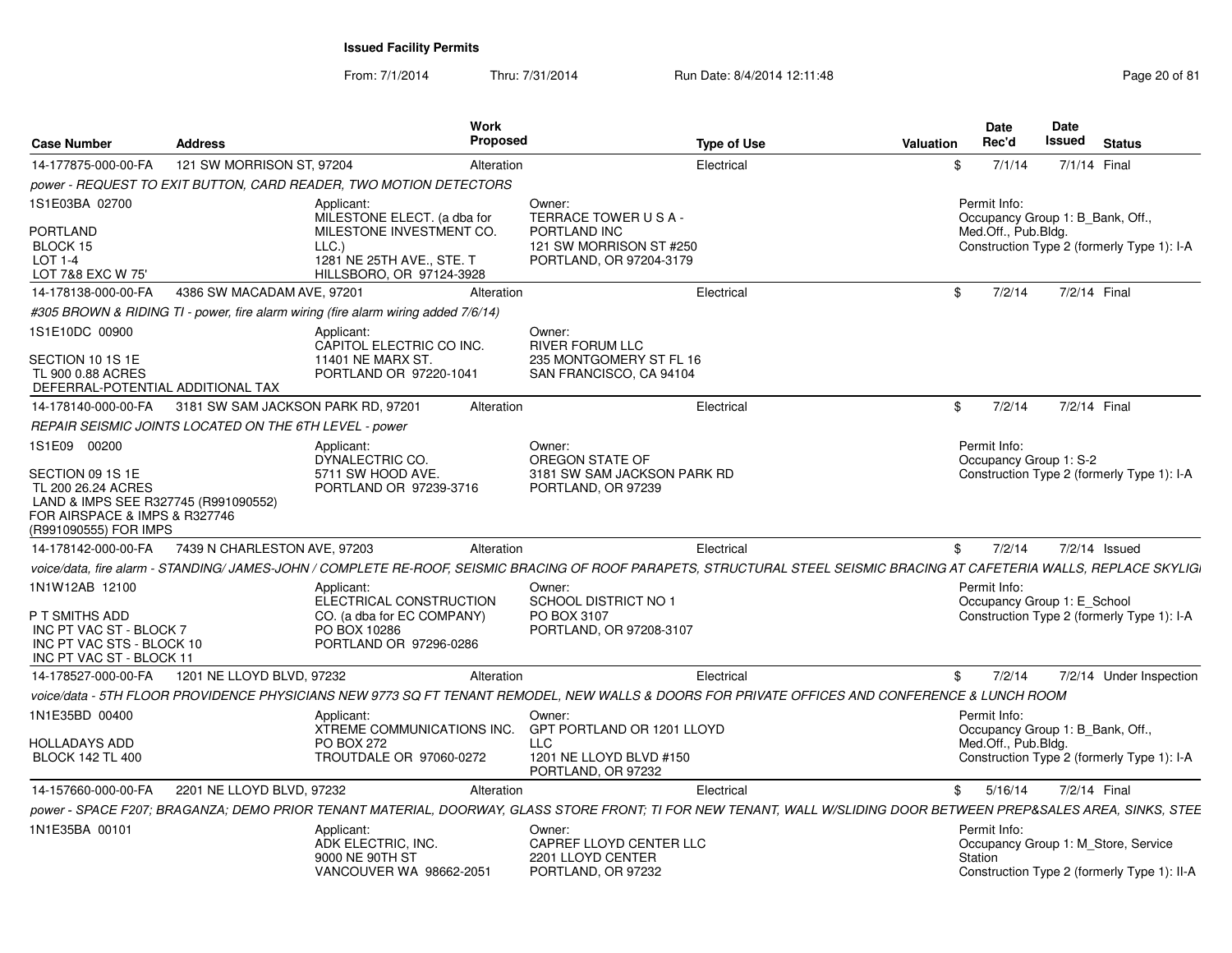| <b>Case Number</b>                                                       | <b>Address</b>                                |                                                                                                 | <b>Work</b><br>Proposed |                                                                                                        | <b>Type of Use</b> | Valuation |              | <b>Date</b><br>Rec'd                 | Date<br><b>Issued</b> | <b>Status</b>                                                                   |
|--------------------------------------------------------------------------|-----------------------------------------------|-------------------------------------------------------------------------------------------------|-------------------------|--------------------------------------------------------------------------------------------------------|--------------------|-----------|--------------|--------------------------------------|-----------------------|---------------------------------------------------------------------------------|
|                                                                          |                                               |                                                                                                 |                         |                                                                                                        |                    |           |              |                                      |                       | 7/2/14 Final                                                                    |
| 14-178680-000-00-FA                                                      | 0615 SW PALATINE HILL RD, 97219               |                                                                                                 | Alteration              |                                                                                                        | Electrical         |           | \$           | 7/2/14                               |                       |                                                                                 |
| 1st fl Photo Lab R&R - fire alarm wiring<br>1S1E27D 00100                |                                               |                                                                                                 |                         |                                                                                                        |                    |           |              | Permit Info:                         |                       |                                                                                 |
|                                                                          |                                               | Applicant:<br>SAFE TECHNOLOGY GROUP INC.                                                        |                         | Owner:<br>LEWIS & CLARK COLLEGE                                                                        |                    |           |              | Occupancy Group 1: B                 |                       |                                                                                 |
| SECTION 27 1S 1E                                                         |                                               | 6400 NE HWY 99 STE G375                                                                         |                         | 0615 SW PALATINE HILL RD MSC                                                                           |                    |           |              |                                      |                       | Construction Type 2 (formerly Type 1): III-N                                    |
|                                                                          |                                               | TL 100 85.50 ACRES SPLIT LEVY (R709301280 VACOUVER WA 98665-8748                                |                         | 31<br>PORTLAND, OR 97219                                                                               |                    |           |              |                                      |                       |                                                                                 |
|                                                                          |                                               |                                                                                                 |                         | Owner:<br><b>BUSINESS OFFICE</b><br>0615 SW PALATINE HILL RD MSC<br>31                                 |                    |           |              |                                      |                       |                                                                                 |
|                                                                          |                                               |                                                                                                 |                         | PORTLAND, OR 97219                                                                                     |                    |           |              |                                      |                       |                                                                                 |
| 14-179297-000-00-FA                                                      | 308 SW 2ND AVE, 97204                         |                                                                                                 | Alteration              |                                                                                                        | Electrical         |           | \$           | 7/3/14                               |                       | 7/3/14 Under Inspection                                                         |
| 5th & 6th floors Puppet Labs TI - power                                  |                                               |                                                                                                 |                         |                                                                                                        |                    |           |              |                                      |                       |                                                                                 |
| 1N1E34CD 04600                                                           |                                               | Applicant:<br>COCHRAN INC. dba BROADWAY<br><b>ELECTRIC</b><br>7550 SW TECH CENTER DR STE<br>220 |                         | Owner:<br><b>NGP DUNCAN PLAZA</b><br>PO BOX 4900 DEPT #360<br>SCOTTSDALE, AZ 85261-4900                |                    |           |              | Permit Info:                         |                       | Occupancy Group 1: A-2_Restaurant<br>Construction Type 2 (formerly Type 1): I-A |
|                                                                          |                                               | TIGARD OR 97223-8061                                                                            |                         | Owner:<br>PORTLAND LLC<br>PO BOX 4900 DEPT #360<br>SCOTTSDALE, AZ 85261-4900                           |                    |           |              |                                      |                       |                                                                                 |
| 14-179509-000-00-FA                                                      | 3203 SE WOODSTOCK BLVD, 97202                 |                                                                                                 | Alteration              |                                                                                                        | Electrical         |           | $\mathbb{S}$ | 7/6/14                               |                       | $7/6/14$ Issued                                                                 |
|                                                                          | <b>PREXY INTERIOR REMODEL - HVAC controls</b> |                                                                                                 |                         |                                                                                                        |                    |           |              |                                      |                       |                                                                                 |
|                                                                          |                                               | Applicant:<br>HUNTER-DAVISSON INC.<br>1800 SE PERSHING ST.<br>PORTLAND OR 97202-2338            |                         | Owner:<br>THE REED INSTITUTE<br>3203 SE WOODSTOCK BLVD<br>PORTLAND, OR 97202-8138                      |                    |           |              | Permit Info:<br>Med.Off., Pub.Bldg.  |                       | Occupancy Group 1: B_Bank, Off.,                                                |
| 14-179514-000-00-FA                                                      | 3161 SW SAM JACKSON PARK RD, 97201            |                                                                                                 | Alteration              |                                                                                                        | Electrical         |           | \$           | 7/6/14                               |                       | 7/6/14 Under Inspection                                                         |
|                                                                          | 1ST FL PULMONARY OFFICE RENOVATION - power    |                                                                                                 |                         |                                                                                                        |                    |           |              |                                      |                       |                                                                                 |
| 1S1E09 00600                                                             |                                               | Applicant:<br>DYNALECTRIC CO.<br>5711 SW HOOD AVE.<br>PORTLAND OR 97239-3716                    |                         | Owner:<br>OREGON STATE OF (MEDICAL<br><b>DEPT</b><br>3181 SW SAM JACKSON PARK RD<br>PORTLAND, OR 97239 |                    |           | $V-1HR$      | Permit Info:<br>Occupancy Group 1: B |                       | Construction Type 2 (formerly Type 1):                                          |
| 14-179535-000-00-FA                                                      | 2701 NW VAUGHN ST, 97210                      |                                                                                                 | Alteration              |                                                                                                        | Electrical         |           | \$           | 7/6/14                               |                       | 7/6/14 Final                                                                    |
| #290 ESCO - fire alarm wiring                                            |                                               |                                                                                                 |                         |                                                                                                        |                    |           |              |                                      |                       |                                                                                 |
| 1N1E29D 00200                                                            |                                               | Applicant:<br><b>FUZION ELECTRIC LLC.</b>                                                       |                         | Owner:<br>MONTGOMERY PARK I LLC                                                                        |                    |           |              | Permit Info:<br>Occupancy Group 1: B |                       |                                                                                 |
| SECTION 29 1N 1E<br>TL 200 11.06 ACRES<br>ALSO SEE SUBS -0291<br>$-0292$ |                                               | 1335 SW 197TH AVE<br>ALOHA OR 97006-2545                                                        |                         | 2701 NW VAUGHN ST<br>PORTLAND, OR 97208                                                                |                    |           | I-FR         |                                      |                       | Construction Type 2 (formerly Type 1):                                          |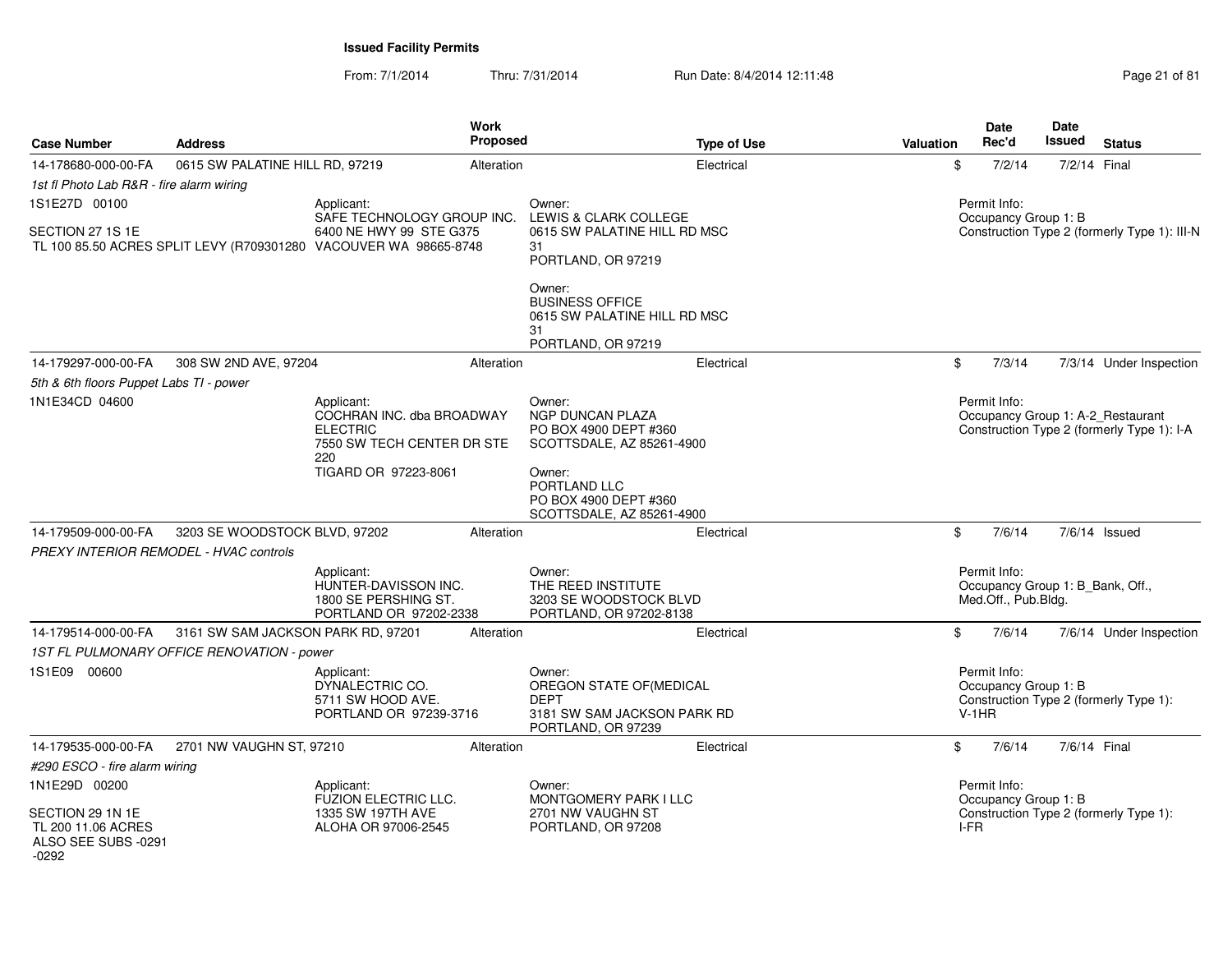From: 7/1/2014Thru: 7/31/2014 Run Date: 8/4/2014 12:11:48 Research 2010 12:00 Page 22 of 81

| <b>Case Number</b>                                | <b>Address</b>                                       |                                                                                                  | Work<br>Proposed |                                                                                     | <b>Type of Use</b> | <b>Valuation</b> | <b>Date</b><br>Rec'd                 | <b>Date</b><br>Issued | <b>Status</b>                              |
|---------------------------------------------------|------------------------------------------------------|--------------------------------------------------------------------------------------------------|------------------|-------------------------------------------------------------------------------------|--------------------|------------------|--------------------------------------|-----------------------|--------------------------------------------|
| 14-179537-000-00-FA                               | 1200 NW NAITO PKY                                    |                                                                                                  | Alteration       |                                                                                     | Electrical         | \$               | 7/6/14                               |                       | $7/6/14$ Issued                            |
| Wheat Marketing - relocate 4 circuits - power     |                                                      |                                                                                                  |                  |                                                                                     |                    |                  |                                      |                       |                                            |
| 1N1E34BA 00100                                    |                                                      | Applicant:<br>CHRISTENSON ELECTRIC INC.                                                          |                  | Owner:<br>ALBERS MILL BUILDING LLC                                                  |                    |                  |                                      |                       |                                            |
| <b>COUCHS ADD</b><br>BLOCK 318<br>LOT 2-15 TL 100 |                                                      | 111 SW COLUMBIA ST. STE 480<br>PORTLAND OR 97201-5838                                            |                  | 2701 NW VAUGHN ST #390<br>PORTLAND, OR 97210                                        |                    |                  |                                      |                       |                                            |
| 14-179538-000-00-FA                               | 111 SW 5TH AVE, 97204-3626                           |                                                                                                  | Alteration       |                                                                                     | Electrical         | \$               | 7/6/14                               |                       | $7/6/14$ Issued                            |
|                                                   | T38 Insight Global TI - HVAC controls (12 DDC Stats) |                                                                                                  |                  |                                                                                     |                    |                  |                                      |                       |                                            |
| 1N1E34CD 01300                                    |                                                      | Applicant:<br>HVAC INC.<br>5188 SE INTERNATIONAL WAY<br>PORTLAND OR 97222-4602                   |                  |                                                                                     |                    |                  | Permit Info:<br>Occupancy Group 1: B |                       | Construction Type 2 (formerly Type 1): I-A |
| 14-179540-000-00-FA                               | 111 SW 5TH AVE, 97204-3626                           |                                                                                                  | Alteration       |                                                                                     | Electrical         | \$               | 7/6/14                               |                       | $7/6/14$ Issued                            |
| 38th fl Samuels TI - HVAC controls                |                                                      |                                                                                                  |                  |                                                                                     |                    |                  |                                      |                       |                                            |
| 1N1E34CD 01300                                    |                                                      | Applicant:<br>HVAC INC.<br>5188 SE INTERNATIONAL WAY<br>PORTLAND OR 97222-4602                   |                  |                                                                                     |                    |                  | Permit Info:<br>Occupancy Group 1: B |                       | Construction Type 2 (formerly Type 1): I-A |
| 14-179541-000-00-FA                               | 111 SW 5TH AVE, 97204-3626                           |                                                                                                  | Alteration       |                                                                                     | Electrical         | \$               | 7/6/14                               |                       | $7/6/14$ Issued                            |
| 42nd fl Pacific Crest TI - HVAC controls          |                                                      |                                                                                                  |                  |                                                                                     |                    |                  |                                      |                       |                                            |
| 1N1E34CD 01300                                    |                                                      | Applicant:<br>HVAC INC.<br>5188 SE INTERNATIONAL WAY<br>PORTLAND OR 97222-4602                   |                  |                                                                                     |                    |                  | Permit Info:<br>Occupancy Group 1: B |                       | Construction Type 2 (formerly Type 1): I-A |
| 14-179543-000-00-FA                               | 1 SW COLUMBIA ST, 97201                              |                                                                                                  | Alteration       |                                                                                     | Electrical         | \$               | 7/6/14                               |                       | $7/6/14$ Issued                            |
| #1050 Umpqua Bank - power                         |                                                      |                                                                                                  |                  |                                                                                     |                    |                  |                                      |                       |                                            |
| 1S1E03BD 01800                                    |                                                      | Applicant:<br>STONER ELECTRIC. INC.                                                              |                  | Owner:<br><b>UMPQUA PLAZA LLC</b>                                                   |                    |                  | Permit Info:<br>Occupancy Group 1: B |                       |                                            |
| <b>PORTLAND</b><br>BLOCK 114<br><b>LOT 1-8</b>    |                                                      | 1904 SE OCHOCO ST.<br>MILWAUKIE OR 97222-7315                                                    |                  | 555 CALIFORNIA ST 49TH FL<br>SAN FRANCISCO, CA 94104                                |                    |                  |                                      |                       | Construction Type 2 (formerly Type 1): I-B |
| 14-179545-000-00-FA                               | 707 SW WASHINGTON ST, 97205                          |                                                                                                  | Alteration       |                                                                                     | Electrical         | \$               | 7/6/14                               |                       | $7/6/14$ Issued                            |
| Low Voltage cabling - Bank of CA fiber riser      |                                                      |                                                                                                  |                  |                                                                                     |                    |                  |                                      |                       |                                            |
| 1N1E34CC 04600                                    |                                                      | Applicant:<br>CHRISTENSON ELECTRIC INC.<br>111 SW COLUMBIA ST. STE 480<br>PORTLAND OR 97201-5838 |                  | Owner:<br><b>UBCT PARTNERSHIP</b><br>111 SW COLUMBIA ST #1380<br>PORTLAND, OR 97201 |                    |                  | Permit Info:<br>Occupancy Group 1: B |                       | Construction Type 2 (formerly Type 1): I-A |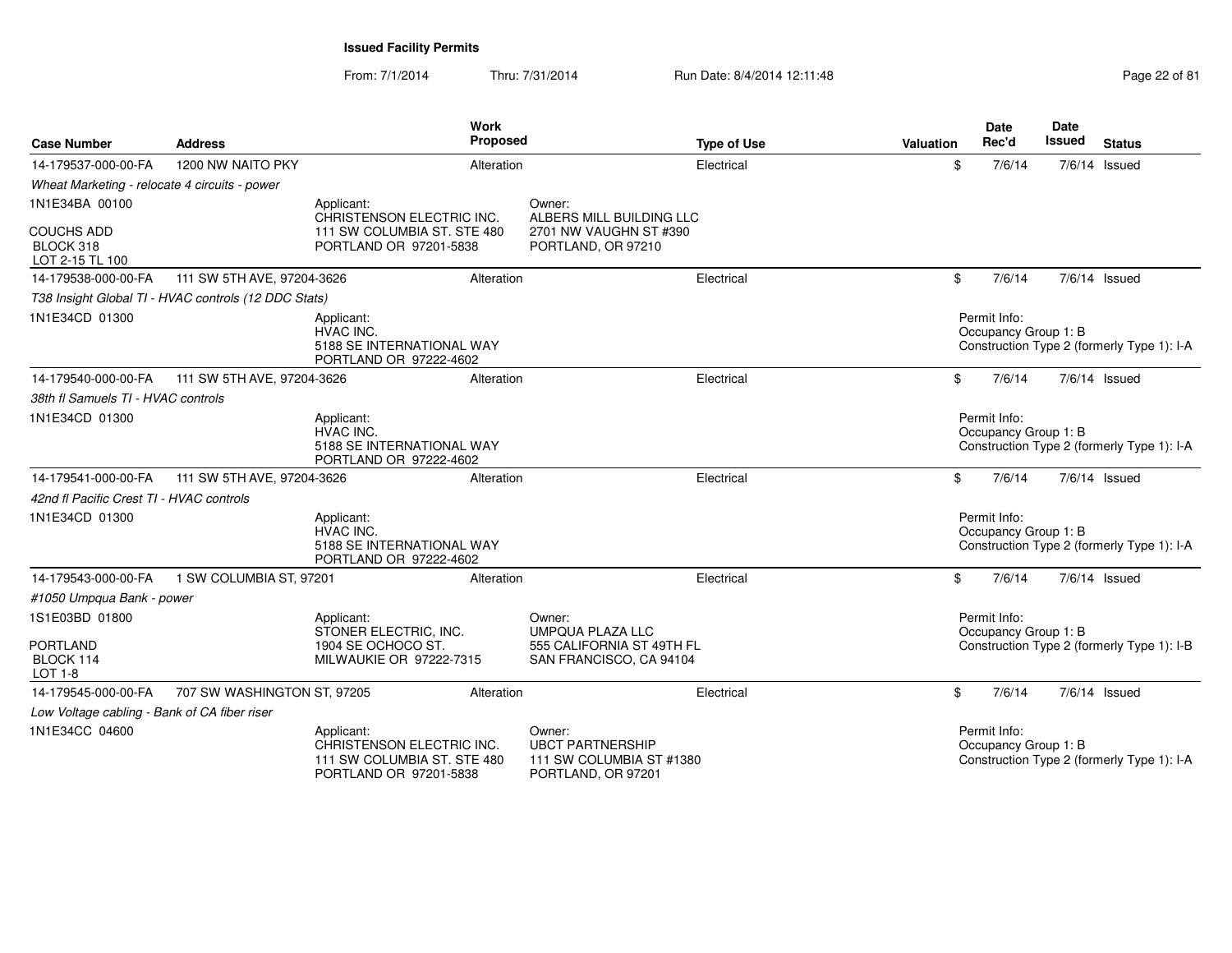| <b>Case Number</b>                                                          | <b>Address</b>                                                                                                                                                        | Work<br>Proposed                                                                |                                                                                         | <b>Type of Use</b> | <b>Valuation</b> | <b>Date</b><br>Rec'd | <b>Date</b><br>Issued | <b>Status</b>                               |
|-----------------------------------------------------------------------------|-----------------------------------------------------------------------------------------------------------------------------------------------------------------------|---------------------------------------------------------------------------------|-----------------------------------------------------------------------------------------|--------------------|------------------|----------------------|-----------------------|---------------------------------------------|
| 14-179564-000-00-FA                                                         | 5050 NE HOYT ST, 97213                                                                                                                                                | Alteration                                                                      |                                                                                         | Electrical         | \$               | 7/7/14               |                       | 7/7/14 Issued                               |
|                                                                             | hvac controls - SUITE 230; COMPLETE DEMO, REMOVE ALL WALLS, DOORS, FIXTURES, RECONFIGURE FOR NEW OFFICES, EXAM ROOMS, RESTROOMS, RECEPTION AREAS, STORAGE, DOORS,     |                                                                                 |                                                                                         |                    |                  |                      |                       |                                             |
| 1N2E31BD 03800<br>CENTER ADD<br>BLOCK <sub>3</sub><br>LOT 1-7 INC PT VAC ST | Applicant:                                                                                                                                                            | ESC AUTOMATION INC.<br>12064 SW GARDEN PL<br><b>TIGARD, OR 97223</b>            | Owner:<br>PROVIDENCE HEALTH<br>4400 NE HALSEY ST BLDG 2 #190<br>PORTLAND, OR 97213-1545 |                    |                  | Permit Info:<br>I-FR | Occupancy Group 1: B  | Construction Type 2 (formerly Type 1):      |
| LOT 20-26 EXC PT IN ST                                                      |                                                                                                                                                                       |                                                                                 | Owner:<br>SERVICES-OREGON<br>4400 NE HALSEY ST BLDG 2 #190<br>PORTLAND, OR 97213-1545   |                    |                  |                      |                       |                                             |
| 14-179582-000-00-FA                                                         | 1650 NW NAITO PKY - Unit 304, 97209                                                                                                                                   | Alteration                                                                      |                                                                                         | Electrical         | \$               | 7/7/14               |                       | 7/7/14 Under Inspection                     |
|                                                                             | power - IDEX SOLUTIONS SUITE 125; ADD WALL TO CREATE TWO SPACES FROM ONE, RELOCATE BI-FOLD DOORS INTO EXISTING ADJACENT WALL, ELEC, PAINT                             |                                                                                 |                                                                                         |                    |                  |                      |                       |                                             |
| 1N1E28DD 00400                                                              | Applicant:                                                                                                                                                            | DYNALECTRIC CO.                                                                 | Owner:<br>THE REALTY ASSOCIATES                                                         |                    |                  | Permit Info:         | Occupancy Group 1: B  |                                             |
| <b>WATSONS ADD</b><br>LOT 1-10 TL 400                                       |                                                                                                                                                                       | 5711 SW HOOD AVE.<br>PORTLAND OR 97239-3716                                     | 1301 DOVE ST #860<br>NEWPORT BEACH, CA 92660                                            |                    |                  | I-FR                 |                       | Construction Type 2 (formerly Type 1):      |
|                                                                             |                                                                                                                                                                       |                                                                                 | Owner:<br>FUND IX LP<br>1301 DOVE ST #860<br>NEWPORT BEACH, CA 92660                    |                    |                  |                      |                       |                                             |
| 14-179584-000-00-FA                                                         | 919 NE 19TH AVE, 97232                                                                                                                                                | Alteration                                                                      |                                                                                         | Electrical         | \$               | 7/7/14               |                       | 7/7/14 Final                                |
|                                                                             | fire alarm - #275N - NEW PARTITION WALLS TO CREATE OFFICES, BREAKROOM, FILEROOM, MEETING ROOMS CLASSROOM, EXERCISE ROOM AND RECEPTION. INFILL CEILING GRID AND FINISH |                                                                                 |                                                                                         |                    |                  |                      |                       |                                             |
| 1N1E35AC 00100                                                              | Applicant:                                                                                                                                                            | STAR FIRE & SECURITY INC                                                        | Owner:<br>WESTON INVESTMENT CO LLC                                                      |                    |                  | Permit Info:         | Occupancy Group 1: B  |                                             |
| SULLIVANS ADD<br><b>BLOCK 36 TL 100</b>                                     |                                                                                                                                                                       | 38954 Proctor Blvd #306<br>Sandy, OR 97055                                      | 2154 NE BROADWAY RM 200<br>PORTLAND, OR 97232-1590                                      |                    |                  |                      |                       | Construction Type 2 (formerly Type 1): II-A |
| 14-179588-000-00-FA                                                         | 919 NE 19TH AVE, 97232                                                                                                                                                | Alteration                                                                      |                                                                                         | Electrical         | \$               | 7/7/14               |                       | 7/7/14 Under Inspection                     |
|                                                                             | power - SUITE 380S THE OREGON CLINIC EXPAND 6 NEW OFFICES                                                                                                             |                                                                                 |                                                                                         |                    |                  |                      |                       |                                             |
| 1N1E35AC 00100                                                              | Applicant:                                                                                                                                                            | <b>BACHOFNER ELECTRIC, LLC.</b>                                                 | Owner:<br>WESTON INVESTMENT CO LLC                                                      |                    |                  | Permit Info:         | Occupancy Group 1: B  |                                             |
| SULLIVANS ADD<br><b>BLOCK 36 TL 100</b>                                     |                                                                                                                                                                       | 12031 NE MARX ST.<br>PORTLAND OR 97220                                          | 2154 NE BROADWAY RM 200<br>PORTLAND, OR 97232-1590                                      |                    |                  |                      |                       | Construction Type 2 (formerly Type 1): II-A |
| 14-179598-000-00-FA                                                         | 9325 N VAN HOUTEN AVE, 97203                                                                                                                                          | Alteration                                                                      |                                                                                         | Electrical         | \$               | 7/7/14               |                       | 7/7/14 Issued                               |
|                                                                             | voice/data - TI; DEMISING WALLS TO SUBDIVIDE CLASSROOMS, WALL PENETRATIONS, INFILL, NEW EXTERIOR WINDOWS, ADA UPGRADES TO RESTROOMS, CURBCUT AND RAMP, NEW SINKS II   |                                                                                 |                                                                                         |                    |                  |                      |                       |                                             |
| 1N1E07AA 00500                                                              | Applicant:<br>PO BOX 10286                                                                                                                                            | ELECTRICAL CONSTRUCTION<br>CO. (a dba for EC COMPANY)<br>PORTLAND OR 97296-0286 | Owner:<br>SCHOOL DISTRICT NO 1<br>PO BOX 3107<br>PORTLAND, OR 97208-3107                |                    |                  |                      |                       |                                             |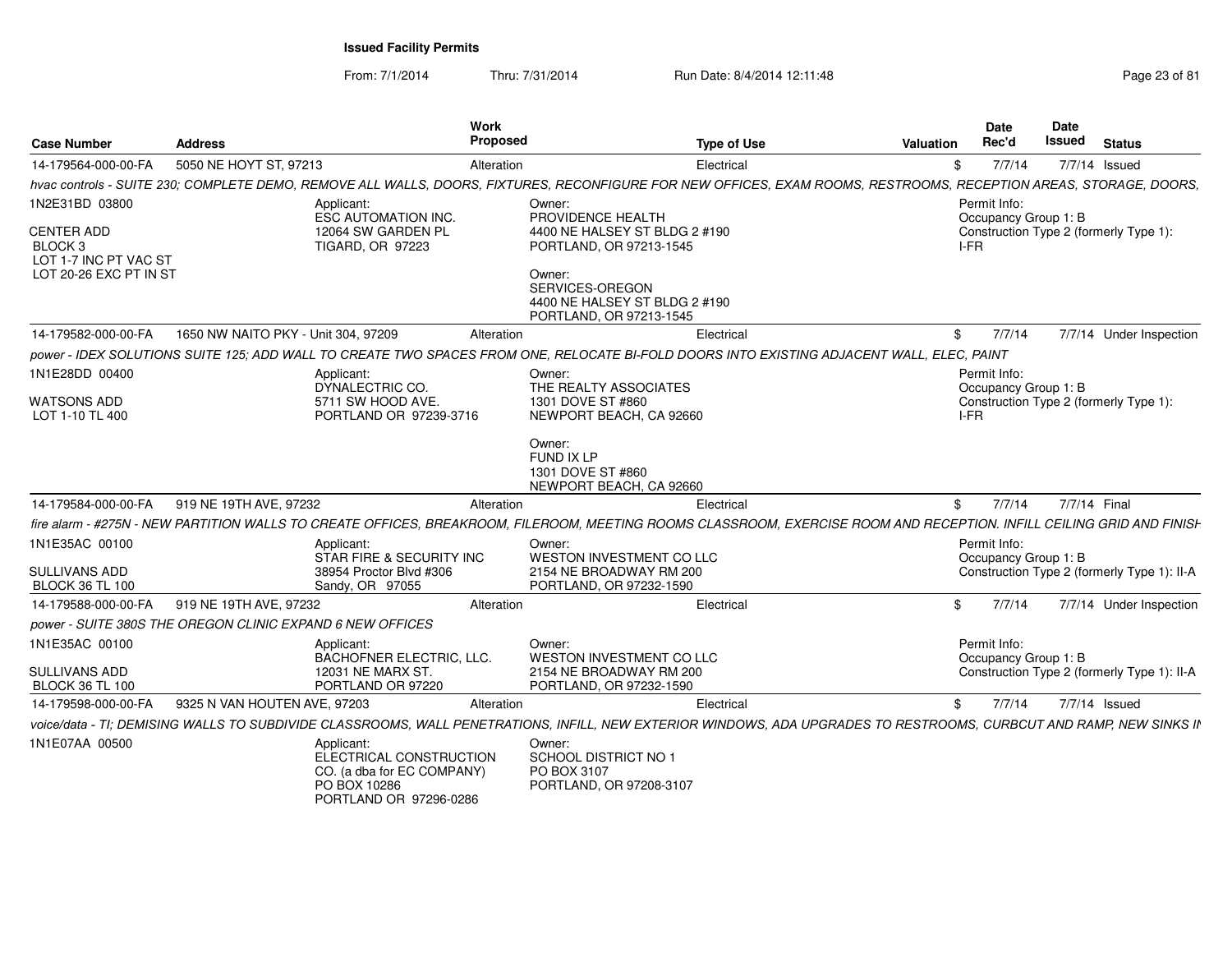From: 7/1/2014

Thru: 7/31/2014 Run Date: 8/4/2014 12:11:48 Research 2010 12:00 Rage 24 of 81

| <b>Case Number</b>                                                         | <b>Address</b>                | Work<br><b>Proposed</b>                                                                                                                                                      |                                                                                            | <b>Type of Use</b> | <b>Valuation</b> | <b>Date</b><br>Rec'd | <b>Date</b><br><b>Issued</b> | <b>Status</b>                               |
|----------------------------------------------------------------------------|-------------------------------|------------------------------------------------------------------------------------------------------------------------------------------------------------------------------|--------------------------------------------------------------------------------------------|--------------------|------------------|----------------------|------------------------------|---------------------------------------------|
| 14-179890-000-00-FA                                                        | 4805 NE GLISAN ST, 97213      | Alteration                                                                                                                                                                   |                                                                                            | Electrical         | \$               | 7/7/14               |                              | 7/7/14 Final                                |
|                                                                            |                               | voice/data - PPMC 4R UPGRADES - UPGRADE ELECTRICAL SYSTEM THROUGHOUT. REMOVE EXISTING CEILING OF NURSE STATIONS AND REPLACE                                                  |                                                                                            |                    |                  |                      |                              |                                             |
| 1N2E31BD 04100                                                             |                               | Applicant:<br>OREGON ELECTRIC                                                                                                                                                | Owner:<br>PROVIDENCE HEALTH                                                                |                    |                  |                      |                              |                                             |
| SECTION 31 1N 2E<br>TL 4100 9.54 ACRES                                     |                               | <b>CONSTRUCTION INC. /DBA</b><br>OREGON ELECTRIC GROUP.<br>1709 SE 3RD AVE.<br>PORTLAND OR 97214-4547                                                                        | 4400 NE HALSEY ST BLDG 2 #190<br>PORTLAND, OR 97213-1545<br>Owner:<br>SERVICES-OREGON      |                    |                  |                      |                              |                                             |
|                                                                            |                               |                                                                                                                                                                              | 4400 NE HALSEY ST BLDG 2 #190<br>PORTLAND, OR 97213-1545                                   |                    |                  |                      |                              |                                             |
| 14-179950-000-00-FA                                                        | 9325 N VAN HOUTEN AVE, 97203  | Alteration                                                                                                                                                                   |                                                                                            | Electrical         | \$               | 7/7/14               |                              | 7/7/14 Issued                               |
|                                                                            |                               | fire alarm, acces, cameras, clocks, hvac control - TI; DEMISING WALLS TO SUBDIVIDE CLASSROOMS, WALL PENETRATIONS, INFILL, NEW EXTERIOR WINDOWS, ADA UPGRADES TO RESTROOMS, C |                                                                                            |                    |                  |                      |                              |                                             |
| 1N1E07AA 00500                                                             |                               | Applicant:<br>PORTLAND PUBLIC SCHOOLS<br>(Aaron Gooderham, elec supervisor)<br>501 N Dixon<br>Portland, Oregon 9722                                                          | Owner:<br><b>SCHOOL DISTRICT NO 1</b><br>PO BOX 3107<br>PORTLAND, OR 97208-3107            |                    |                  |                      |                              |                                             |
| 14-157603-000-00-FA                                                        |                               | 3181 SW SAM JACKSON PARK RD - Bldg MAC, 9 Alteration                                                                                                                         |                                                                                            | Electrical         | \$               | 5/16/14              |                              | 7/7/14 Final                                |
|                                                                            |                               | RESEARCH STORES - REPLACE ROLL UP DOOR WITH 2 HR RATED DOOR - powerRelocate receptacles                                                                                      |                                                                                            |                    |                  |                      |                              |                                             |
| 1S1E09 00200                                                               |                               | Applicant:<br>DYNALECTRIC CO.<br>5711 SW HOOD AVE.<br>PORTLAND OR 97239-3716                                                                                                 | Owner:<br>OREGON STATE OF<br>3181 SW SAM JACKSON PARK RD<br>PORTLAND, OR 97239             |                    |                  |                      |                              |                                             |
| 14-180096-000-00-FA                                                        | 705 N KILLINGSWORTH ST, 97217 | Alteration                                                                                                                                                                   |                                                                                            | Electrical         |                  | 7/7/14<br>\$         |                              | 7/7/14 Issued                               |
|                                                                            |                               | voice/data - TEB CLASSROOM REMODEL, PATCH & REPAIR WALLS & FLOORS, NEW CORNER WALL FOR SPRINKLER SYSTEM, PARTIAL SUSPENDED ACT GRID CEILING                                  |                                                                                            |                    |                  |                      |                              |                                             |
| 1N1E15CD 12300                                                             |                               | Applicant:<br>COCHRAN INC. dba BROADWAY<br><b>ELECTRIC</b><br>7550 SW TECH CENTER DR STE<br>220<br>TIGARD OR 97223-8061                                                      | Owner:<br>PORTLAND COMMUNITY<br><b>COLLEGE DIST</b><br>PO BOX 6119<br>ALOHA, OR 97007-0119 |                    |                  | Permit Info:         | Occupancy Group 1: B         | Construction Type 2 (formerly Type 1): II-B |
|                                                                            |                               |                                                                                                                                                                              | Owner:<br>PROCUREMENT AND RISK SVCS<br>PO BOX 6119<br>ALOHA, OR 97007-0119                 |                    |                  |                      |                              |                                             |
| 14-180521-000-00-FA                                                        | 4386 SW MACADAM AVE, 97201    | Alteration                                                                                                                                                                   |                                                                                            | Electrical         | \$               | 7/8/14               |                              | 7/8/14 Final                                |
| #305 BROWN & RIDING TI - voice/data                                        |                               |                                                                                                                                                                              |                                                                                            |                    |                  |                      |                              |                                             |
| 1S1E10DC 00900                                                             |                               | Applicant:<br>TELESPHERE. (a dba for                                                                                                                                         | Owner:<br><b>RIVER FORUM LLC</b>                                                           |                    |                  |                      |                              |                                             |
| SECTION 10 1S 1E<br>TL 900 0.88 ACRES<br>DEFERRAL-POTENTIAL ADDITIONAL TAX |                               | FREDERIC LEO CICCOTELLI)<br>449 SW ALDERWOOD DR.<br>WEST LINN OR 97068-9102                                                                                                  | 235 MONTGOMERY ST FL 16<br>SAN FRANCISCO, CA 94104                                         |                    |                  |                      |                              |                                             |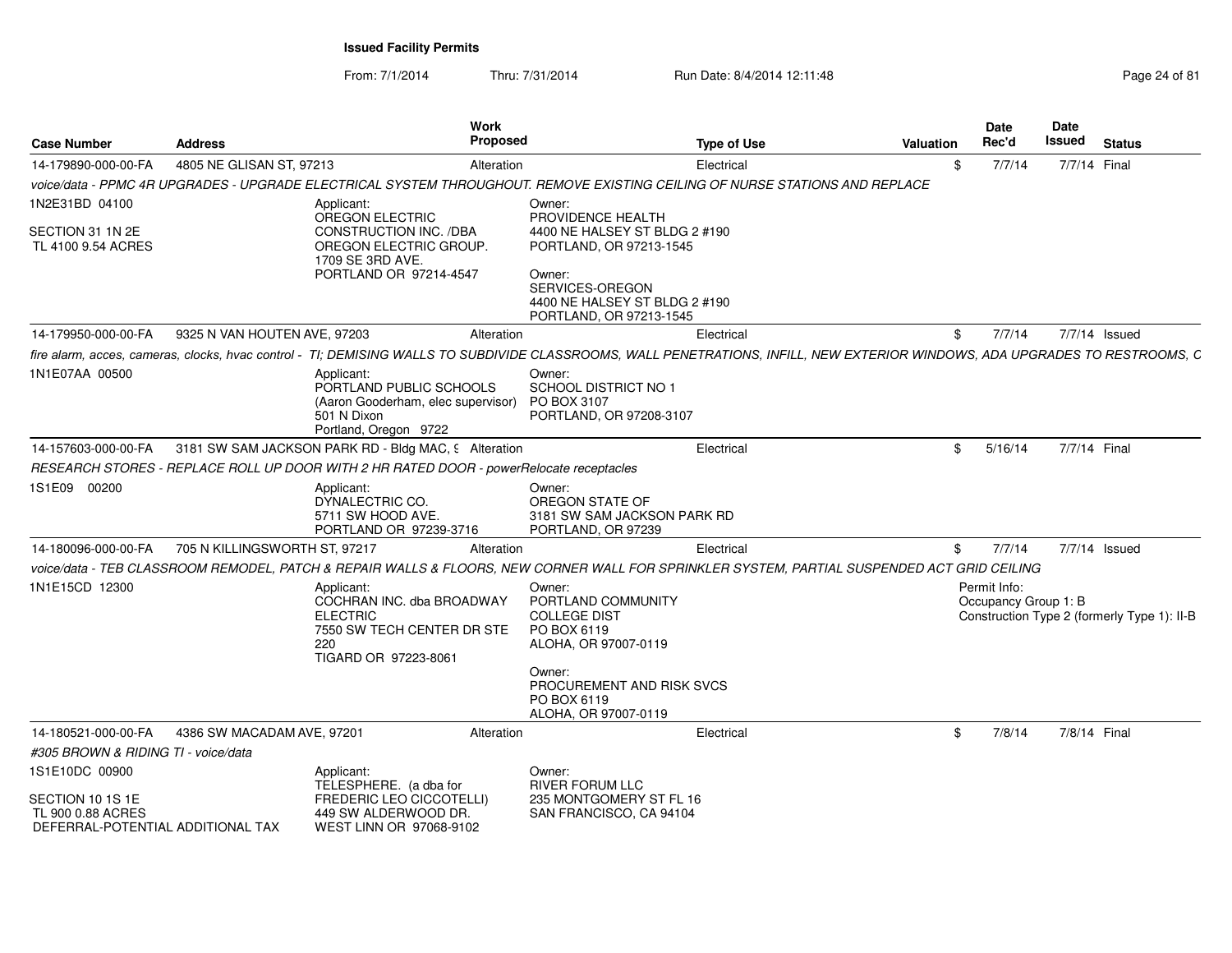| <b>Case Number</b>                                                                                                                                               | <b>Address</b>               | <b>Work</b><br>Proposed                                                                                                                                             |                                                                                                                                                                                                                        | <b>Type of Use</b> | <b>Valuation</b> | <b>Date</b><br>Rec'd                 | Date<br>Issued | <b>Status</b>                                                                  |
|------------------------------------------------------------------------------------------------------------------------------------------------------------------|------------------------------|---------------------------------------------------------------------------------------------------------------------------------------------------------------------|------------------------------------------------------------------------------------------------------------------------------------------------------------------------------------------------------------------------|--------------------|------------------|--------------------------------------|----------------|--------------------------------------------------------------------------------|
| 14-177161-000-00-FA                                                                                                                                              | 101 SW MAIN ST, 97204        | Alteration                                                                                                                                                          |                                                                                                                                                                                                                        | Electrical         |                  | \$<br>6/30/14                        | 7/8/14 Final   |                                                                                |
|                                                                                                                                                                  |                              | voice/data - SUITE 1950; TI, REMOVE SOME PARTITION WALLS, ADD BACK FOR OFFICES, CONFERENCE ROOM, BREAK ROOM, SERVER ROOM, RECEPTION AREA, CEILING, ELEC, PLBG       |                                                                                                                                                                                                                        |                    |                  |                                      |                |                                                                                |
| 1S1E03BD 00300<br><b>PORTLAND</b><br>BLOCK 11<br>LOT 1-4<br>LOT 5-8 EXC PT IN STS                                                                                |                              | Applicant:<br>MATRIX COMMUNICATIONS CORP<br>4243 SE INTERNATIONAL WAY<br>STE C<br>MILWAUKIE OR 97222-8823                                                           | Owner:<br>KBSH ONE MAIN PLACE LLC<br>14850 QUORUM DR #500<br>DALLAS, TX 75254<br>Owner:<br><b>DUFF</b><br>14850 QUORUM DR #500<br>DALLAS, TX 75254<br>Owner:<br>PHELPS LLC<br>14850 QUORUM DR #500<br>DALLAS, TX 75254 |                    |                  | Permit Info:<br>Med.Off., Pub.Bldg.  |                | Occupancy Group 1: B Bank, Off.,<br>Construction Type 2 (formerly Type 1): I-A |
| 14-180797-000-00-FA                                                                                                                                              | 825 NE MULTNOMAH ST - Unit 1 | Alteration                                                                                                                                                          |                                                                                                                                                                                                                        | Electrical         |                  | \$<br>7/8/14                         |                | 7/8/14 Under Inspection                                                        |
|                                                                                                                                                                  |                              | power - SUITE 160; TI, REMOVE PARTITIONS, RECONFIGURE FOR OFFICES, CONFERENCE ROOM, WORK SPACES,DOORS, RELITES, INFILL DOUBLE DOOR WITH WALL RELITE, RECEPTION AREA |                                                                                                                                                                                                                        |                    |                  |                                      |                |                                                                                |
| 1N1E35BB 90002<br>LLOYD CENTER TOWER CONDOMINIUM<br>LOT <sub>1</sub><br><b>DEPT OF REVENUE</b>                                                                   |                              | Applicant:<br>DYNALECTRIC CO.<br>5711 SW HOOD AVE.<br>PORTLAND OR 97239-3716                                                                                        | Owner:<br><b>PACIFICORP</b><br>700 NE MULTNOMAH ST 7TH FLR<br>PORTLAND, OR 97232                                                                                                                                       |                    |                  |                                      |                |                                                                                |
| 14-181068-000-00-FA                                                                                                                                              | 4747 N CHANNEL AVE           | Alteration                                                                                                                                                          |                                                                                                                                                                                                                        | Electrical         |                  | \$<br>7/9/14                         | 7/9/14 Final   |                                                                                |
| audio visual - C3A - EXECUTIVE OFFICE NEW WALL MONITOR                                                                                                           |                              |                                                                                                                                                                     |                                                                                                                                                                                                                        |                    |                  |                                      |                |                                                                                |
| 1N1E20 00109<br>PARTITION PLAT 2003-38<br>LOT 2 TL 109<br>LAND & IMPS SEE R540487 (R64983-1507)<br>R540481 (R64983-1503)<br>R540494 (R64983-1515) FOR OTHER IMPS |                              | Applicant:<br>COCHRAN INC. dba BROADWAY<br><b>ELECTRIC</b><br>7550 SW TECH CENTER DR STE<br>220<br>TIGARD OR 97223-8061                                             | Owner:<br>PORT OF PORTLAND (LEASED<br>PO BOX 3820<br>PORTLAND, OR 97208-3849<br>Owner:<br>DAIMLER TRUCKS NORTH<br><b>AMERICA LLC</b><br>PO BOX 3820<br>PORTLAND, OR 97208-3849                                         |                    |                  | Permit Info:<br>Occupancy Group 1: B |                | Construction Type 2 (formerly Type 1): II-B                                    |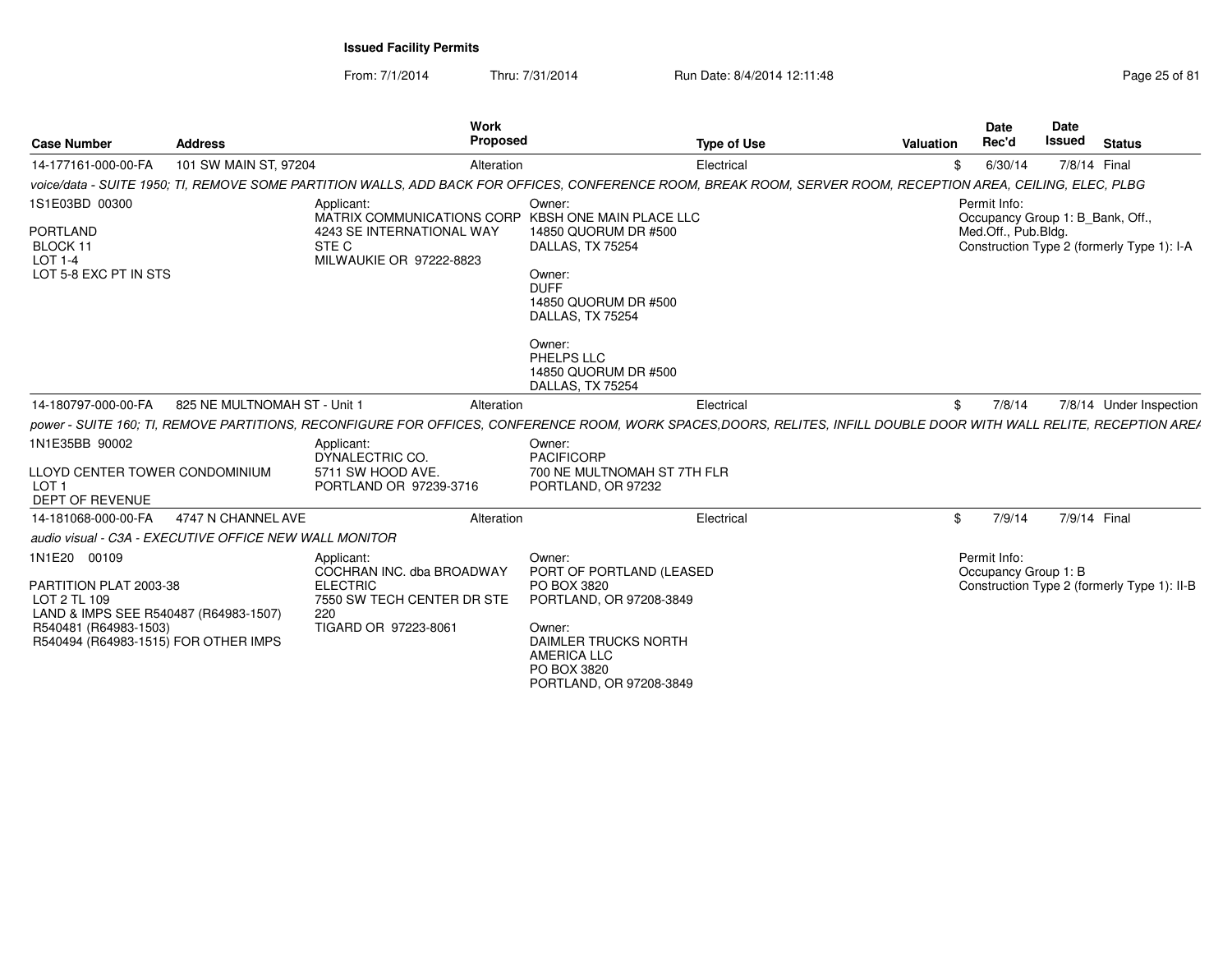| <b>Case Number</b>               | <b>Address</b>                  | Work<br><b>Proposed</b>                                                                                                 |                                                                                            | <b>Type of Use</b> | Valuation | <b>Date</b><br>Rec'd                 | Date<br>Issued | <b>Status</b>                                |
|----------------------------------|---------------------------------|-------------------------------------------------------------------------------------------------------------------------|--------------------------------------------------------------------------------------------|--------------------|-----------|--------------------------------------|----------------|----------------------------------------------|
| 14-181079-000-00-FA              | 3505 SW US VETERANS HOSPITAL RD | Alteration                                                                                                              |                                                                                            | Electrical         | \$        | 7/9/14                               | 7/9/14 Final   |                                              |
|                                  |                                 | NEW ROOF MOUNTED MULTI-ZONE SPLIT SYSTEM AND (3) INDIVIDUAL ROOM UNITS - power                                          |                                                                                            |                    |           |                                      |                |                                              |
| 1S1E09 00200 A1                  |                                 | Applicant:<br>DYNALECTRIC CO.<br>5711 SW HOOD AVE.<br>PORTLAND OR 97239-3716                                            | Owner:<br>OREGON STATE OF(LEASED<br>3181 SW SAM JACKSON PARK RD<br>PORTLAND, OR 97239-3098 |                    |           |                                      |                |                                              |
|                                  |                                 |                                                                                                                         | Owner:<br>OHSU - SPACE PLANNING<br>3181 SW SAM JACKSON PARK RD<br>PORTLAND, OR 97239-3098  |                    |           |                                      |                |                                              |
|                                  |                                 |                                                                                                                         | Owner:<br><b>MGMT</b><br>3181 SW SAM JACKSON PARK RD<br>PORTLAND, OR 97239-3098            |                    |           |                                      |                |                                              |
|                                  |                                 |                                                                                                                         | Owner:<br>MAIL STOP PP22E<br>3181 SW SAM JACKSON PARK RD<br>PORTLAND, OR 97239-3098        |                    |           |                                      |                |                                              |
| 14-181219-000-00-FA              | 111 SW 5TH AVE, 97204-3626      | Alteration                                                                                                              |                                                                                            | Electrical         | \$        | 7/9/14                               |                | 7/9/14 Issued                                |
| #1150 AECOM TI - HVAC controls   |                                 |                                                                                                                         |                                                                                            |                    |           |                                      |                |                                              |
| 1N1E34CD 01300                   |                                 | Applicant:<br>HVAC INC.<br>5188 SE INTERNATIONAL WAY<br>PORTLAND OR 97222-4602                                          |                                                                                            |                    |           | Permit Info:<br>Occupancy Group 1: B |                | Construction Type 2 (formerly Type 1): I-A   |
| 14-181224-000-00-FA              | 111 SW 5TH AVE, 97204-3626      | Alteration                                                                                                              |                                                                                            | Electrical         | \$        | 7/9/14                               |                | 7/9/14 Issued                                |
| T-32 lovation TI - HVAC controls |                                 |                                                                                                                         |                                                                                            |                    |           |                                      |                |                                              |
| 1N1E34CD 01300                   |                                 | Applicant:<br>HVAC INC.<br>5188 SE INTERNATIONAL WAY<br>PORTLAND OR 97222-4602                                          |                                                                                            |                    |           | Permit Info:<br>Occupancy Group 1: B |                | Construction Type 2 (formerly Type 1): I-A   |
| 14-181266-000-00-FA              | 5115 N LAGOON AVE, 97217        | Alteration                                                                                                              |                                                                                            | Electrical         | \$        | 7/9/14                               | 7/9/14 Final   |                                              |
|                                  |                                 | audio visual - C-2 WTC Confernce room power circuit and AV EquipmentPR# FL-5115-C2-#43                                  |                                                                                            |                    |           |                                      |                |                                              |
| 1N1E20AB 00800                   |                                 | Applicant:<br>COCHRAN INC. dba BROADWAY<br><b>ELECTRIC</b><br>7550 SW TECH CENTER DR STE<br>220<br>TIGARD OR 97223-8061 | Owner:<br>FREIGHTLINER CORPORATION<br>PO BOX 3820<br>PORTLAND, OR 97208-3820               |                    |           | Permit Info:<br>Occupancy Group 1: B |                | Construction Type 2 (formerly Type 1): III-N |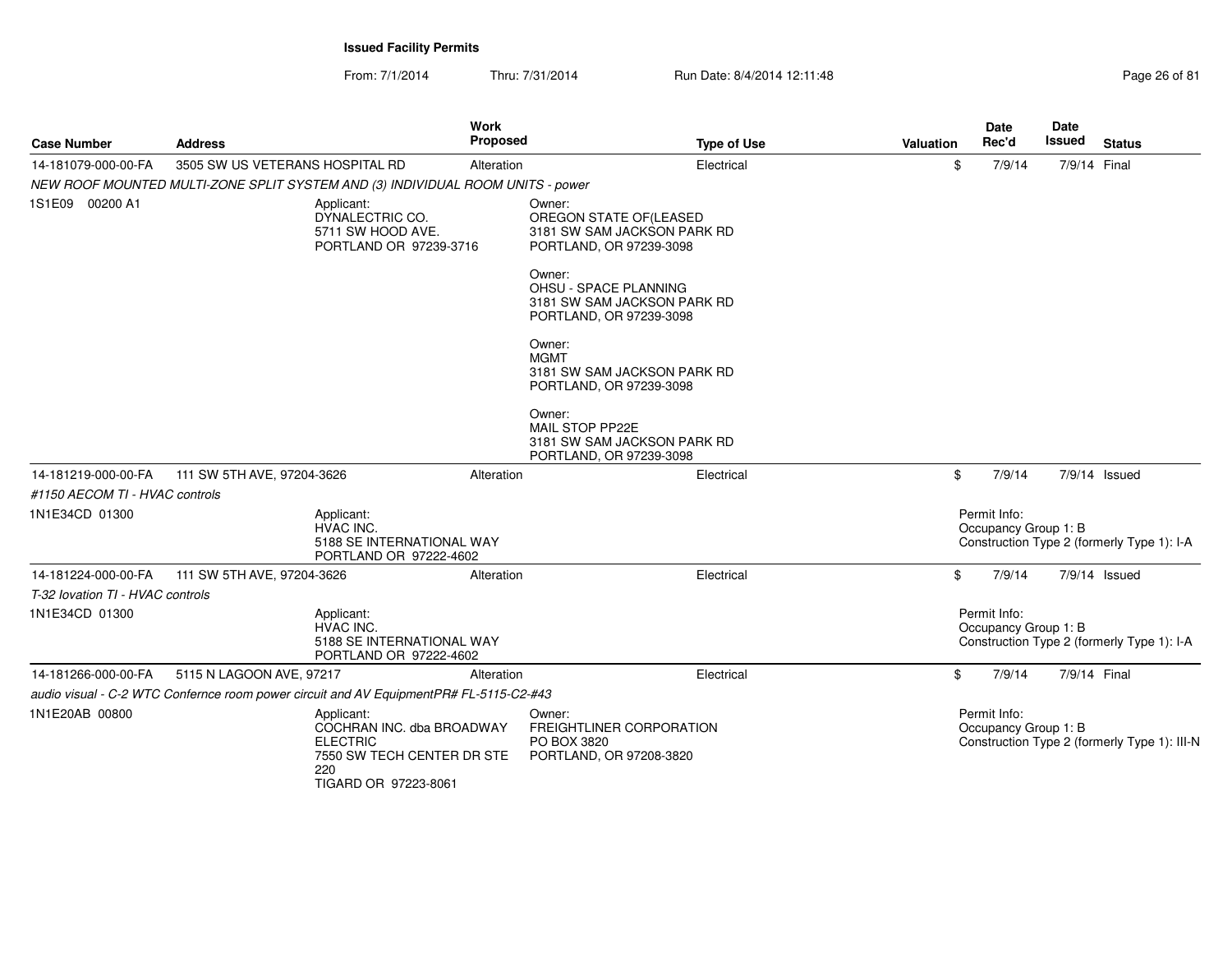| <b>Case Number</b>                      | <b>Address</b>                                    | Work<br>Proposed                                                                                                         |                                                                                                           | <b>Type of Use</b> | Valuation | Date<br>Rec'd                        | <b>Date</b><br>Issued | <b>Status</b>                              |
|-----------------------------------------|---------------------------------------------------|--------------------------------------------------------------------------------------------------------------------------|-----------------------------------------------------------------------------------------------------------|--------------------|-----------|--------------------------------------|-----------------------|--------------------------------------------|
| 14-181267-000-00-FA                     | 12239 NE MARX ST, 97230                           | Alteration                                                                                                               |                                                                                                           | Electrical         | \$        | 7/9/14                               |                       | $7/9/14$ Issued                            |
|                                         | FRSTeam Panels and circuits for equipment - power |                                                                                                                          |                                                                                                           |                    |           |                                      |                       |                                            |
| 1N2E23BB 01300<br>PACIFIC BUSINESS PARK |                                                   | Applicant:<br>JOHANSEN ELECTRIC INC.<br>16869 SW 65TH AVE - PMB #311                                                     | Owner:<br>PACIFIC REALTY ASSOCIATES<br>15350 SW SEQUOIA PKWY #300                                         |                    |           |                                      |                       |                                            |
| LOT 8&9&10 TL 1300                      |                                                   | LAKE OSWEGO OR 97035                                                                                                     | TIGARD, OR 97224-7175<br>Owner:<br>LTD PARTNERSHIP<br>15350 SW SEQUOIA PKWY #300<br>TIGARD, OR 97224-7175 |                    |           |                                      |                       |                                            |
| 14-181356-000-00-FA                     |                                                   | 3181 SW SAM JACKSON PARK RD - Bldg BSC, 9 Alteration                                                                     |                                                                                                           | Electrical         | \$        | 7/9/14                               | 7/9/14 Final          |                                            |
| #0541B New Pump - power                 |                                                   |                                                                                                                          |                                                                                                           |                    |           |                                      |                       |                                            |
| 1S1E09 00200                            |                                                   | Applicant:<br>DYNALECTRIC CO.<br>5711 SW HOOD AVE.<br>PORTLAND OR 97239-3716                                             | Owner:<br>OREGON STATE OF<br>3181 SW SAM JACKSON PARK RD<br>PORTLAND, OR 97239                            |                    |           | Permit Info:<br>Occupancy Group 1: B |                       | Construction Type 2 (formerly Type 1): I-B |
| 14-181378-000-00-FA                     | 2250 NW 22ND AVE, 97210                           | Alteration                                                                                                               |                                                                                                           | Electrical         | \$        | 7/9/14                               |                       | 7/9/14 Issued                              |
|                                         |                                                   | power - 3RD FLOOR, WALLS FOR FUTURE TENANT SPACE, TO BE USED FOR "MOCK UP" PURPOSE, DOOR RELITE, BARN DOOR, NO OCCUPANCY |                                                                                                           |                    |           |                                      |                       |                                            |
| 1N1E28CA 02500                          |                                                   | Applicant:<br>MERIT ELECTRIC OF SPOKANE IN ROSAN INC<br>N 815 HELENA<br>PO BOX 3998<br>SPOKANE, WA 99220                 | Owner:<br>PO BOX 6712<br>PORTLAND, OR 97228-6712                                                          |                    |           |                                      |                       |                                            |
| 14-181387-000-00-FA                     | 2250 NW 22ND AVE, 97210                           | Alteration                                                                                                               |                                                                                                           | Electrical         | \$        | 7/9/14                               |                       | $7/9/14$ Issued                            |
|                                         |                                                   | power - 4TH FLOOR; DEMISING WALLS TO CREATE FOUR SPACES FOR FUTURE TENANTS, DOORS, RELITES, ELEC…NO OCCUPANCY            |                                                                                                           |                    |           |                                      |                       |                                            |
| 1N1E28CA 02500                          |                                                   | Applicant:<br>MERIT ELECTRIC OF SPOKANE IN ROSAN INC<br>N 815 HELENA<br>PO BOX 3998<br>SPOKANE, WA 99220                 | Owner:<br>PO BOX 6712<br>PORTLAND, OR 97228-6712                                                          |                    |           |                                      |                       |                                            |
| 14-179515-000-00-FA                     | 2730 SW MOODY AVE, 97201                          | Alteration                                                                                                               |                                                                                                           | Electrical         | \$        | 7/6/14                               | 7/10/14 Issued        |                                            |
| Starbucks Kiosk - power                 |                                                   |                                                                                                                          |                                                                                                           |                    |           |                                      |                       |                                            |
| 1S1E10 00200                            |                                                   | Applicant:<br>STONER ELECTRIC, INC.<br>1904 SE OCHOCO ST.<br>MILWAUKIE OR 97222-7315                                     | Owner:<br><b>OREGON HEALTH</b><br>3181 SW SAM JACKSON PARK RD<br>PORTLAND, OR 97239-3011                  |                    |           |                                      |                       |                                            |
|                                         |                                                   |                                                                                                                          | Owner:<br><b>SCIENCE</b><br>3181 SW SAM JACKSON PARK RD<br>PORTLAND, OR 97239-3011                        |                    |           |                                      |                       |                                            |
|                                         |                                                   |                                                                                                                          | Owner:<br><b>UNIVERSITY</b><br>3181 SW SAM JACKSON PARK RD<br>PORTLAND, OR 97239-3011                     |                    |           |                                      |                       |                                            |
|                                         |                                                   |                                                                                                                          |                                                                                                           |                    |           |                                      |                       |                                            |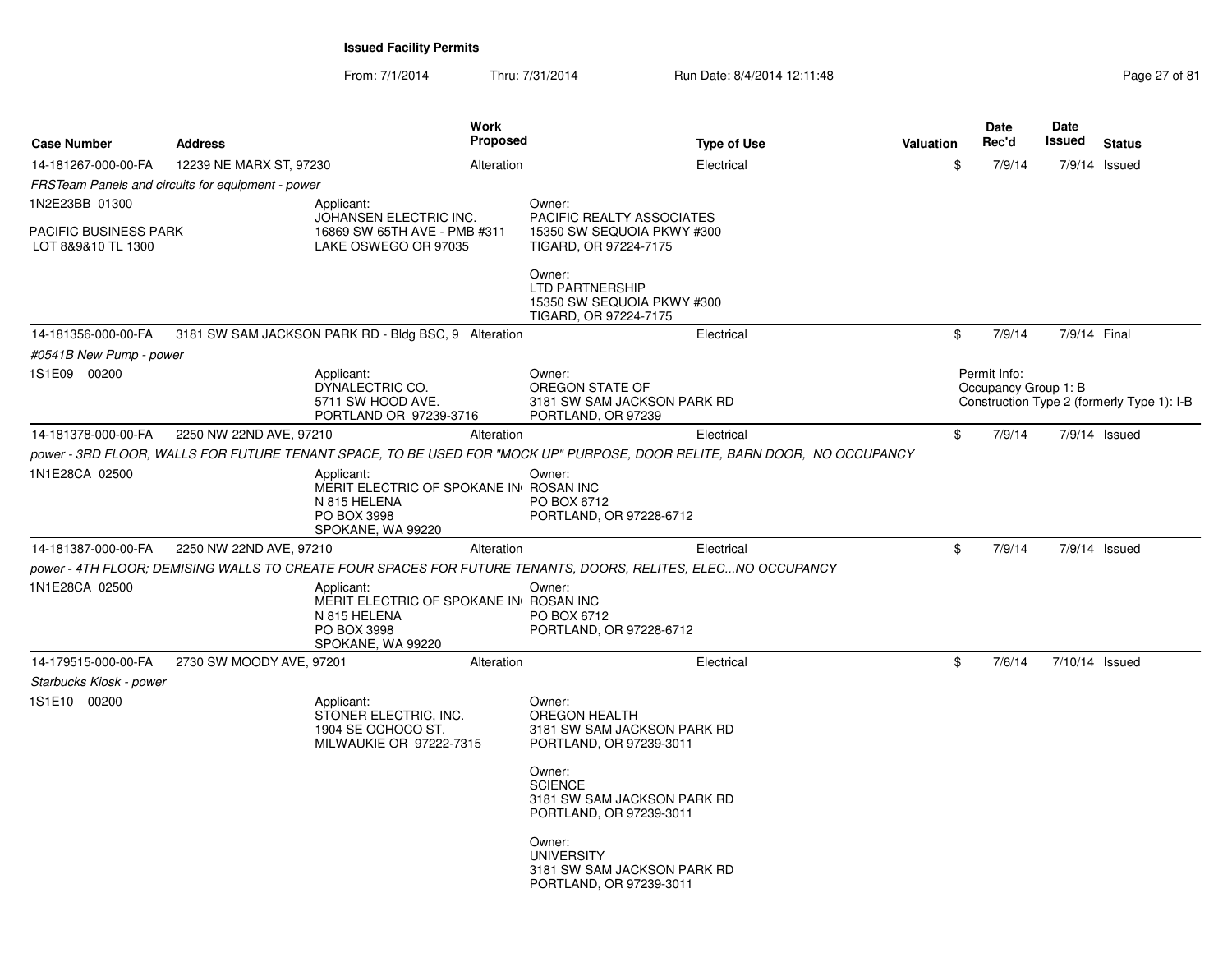| <b>Case Number</b>                                             | <b>Address</b>              | Work<br><b>Proposed</b>                                                                                                                                         |                                                                                                      | <b>Type of Use</b> | <b>Valuation</b> | Date<br>Rec'd                        | <b>Date</b><br><b>Issued</b>     | <b>Status</b>                              |
|----------------------------------------------------------------|-----------------------------|-----------------------------------------------------------------------------------------------------------------------------------------------------------------|------------------------------------------------------------------------------------------------------|--------------------|------------------|--------------------------------------|----------------------------------|--------------------------------------------|
| 14-147221-000-00-FA                                            | 555 SW OAK ST               | Alteration                                                                                                                                                      |                                                                                                      | Electrical         | \$               | 4/24/14                              |                                  | 7/10/14 Under Inspection                   |
| 7th fl (entire floor) TI<br>1N1E34CD 80000                     |                             | Applicant:                                                                                                                                                      | Owner:                                                                                               |                    |                  |                                      |                                  |                                            |
| ONE ELEVEN TOWER CONDOMINIUM<br><b>GENERAL COMMON ELEMENTS</b> |                             | COCHRAN INC. dba BROADWAY<br><b>ELECTRIC</b><br>7550 SW TECH CENTER DR STE<br>220<br>TIGARD OR 97223-8061                                                       | ASSOCIATION OF UNIT OWNERS<br>OF<br>ONE ELEVEN TOWER<br>CONDOMINIUM 111 SW 5TH<br>PORTLAND, OR 97204 |                    |                  |                                      |                                  |                                            |
| 14-179513-000-00-FA                                            | 111 SW 5TH AVE, 97204-3626  | Alteration                                                                                                                                                      |                                                                                                      | Electrical         | \$               | 7/6/14                               |                                  | 7/10/14 Under Inspection                   |
| T38 Insight Global TI - power                                  |                             |                                                                                                                                                                 |                                                                                                      |                    |                  |                                      |                                  |                                            |
| 1N1E34CD 01300                                                 |                             | Applicant:<br>COCHRAN INC. dba BROADWAY<br><b>ELECTRIC</b><br>7550 SW TECH CENTER DR STE<br>220<br>TIGARD OR 97223-8061                                         |                                                                                                      |                    |                  | Permit Info:<br>Occupancy Group 1: B |                                  | Construction Type 2 (formerly Type 1): I-A |
| 14-179512-000-00-FA                                            | 111 SW 5TH AVE, 97204-3626  | Alteration                                                                                                                                                      |                                                                                                      | Electrical         | \$               | 7/6/14                               |                                  | 7/10/14 Under Inspection                   |
| #1150 AECOM TI - power                                         |                             |                                                                                                                                                                 |                                                                                                      |                    |                  |                                      |                                  |                                            |
| 1N1E34CD 01300                                                 |                             | Applicant:<br>COCHRAN INC. dba BROADWAY<br><b>ELECTRIC</b><br>7550 SW TECH CENTER DR STE<br>220<br>TIGARD OR 97223-8061                                         |                                                                                                      |                    |                  | Permit Info:<br>Occupancy Group 1: B |                                  | Construction Type 2 (formerly Type 1): I-A |
| 14-166647-000-00-FA                                            | 319 SW WASHINGTON ST, 97204 | Alteration                                                                                                                                                      |                                                                                                      | Electrical         | \$               | 6/7/14                               |                                  | 7/10/14 Under Inspection                   |
|                                                                |                             | power - SUITE 614; REMOVE/ADD WALLS, RECONFIGURE FOR OFFICES, CONFERENCE ROOM, WORK ROOM, RECEPTION AREA WITH NEW ENTRY DOORS AND RELITES, FLOORING, ELEC, PLBC |                                                                                                      |                    |                  |                                      |                                  |                                            |
| 1N1E34CD 07800                                                 |                             | Applicant:<br>CAPITOL ELECTRIC CO INC.<br>11401 NE MARX ST.<br>PORTLAND OR 97220-1041                                                                           | Owner:<br>THREE NINETEEN WASHINGTON<br><b>LLC</b><br><b>PO BOX 416</b><br>MANCHESTER, VT 05254       |                    |                  | Permit Info:<br>Med.Off., Pub.Bldg.  | Occupancy Group 1: B_Bank, Off., |                                            |
| 14-181785-000-00-FA                                            | 5600 NE HASSALO ST, 97213   | Alteration                                                                                                                                                      |                                                                                                      | Electrical         | \$               | 7/10/14                              | 7/10/14 Issued                   |                                            |
| <b>INFINITY Expansion - power</b>                              |                             |                                                                                                                                                                 |                                                                                                      |                    |                  |                                      |                                  |                                            |
| 1N2E31 00100                                                   |                             | Applicant:<br><b>JOHANSEN ELECTRIC INC.</b><br>16869 SW 65TH AVE - PMB #311<br>LAKE OSWEGO OR 97035                                                             | Owner:<br>PACIFIC REALTY ASSOCIATES<br>15115 SW SEQUOIA PKWY<br>#200-WMI<br>PORTLAND, OR 97224       |                    |                  |                                      |                                  |                                            |
| 14-181798-000-00-FA<br><b>NRCS Equipment</b>                   | 12645 NE MARX ST, 97230     | Alteration                                                                                                                                                      |                                                                                                      | Electrical         | \$               | 7/10/14                              | 7/10/14 Issued                   |                                            |
| 1N2E23BB 01100                                                 |                             | Applicant:<br>JOHANSEN ELECTRIC INC.<br>16869 SW 65TH AVE - PMB #311<br>LAKE OSWEGO OR 97035                                                                    | Owner:<br>PACIFIC REALTY ASSOCIATES<br>15115 SW SEQUOIA PKWY<br>PORTLAND, OR 97224                   |                    |                  |                                      |                                  |                                            |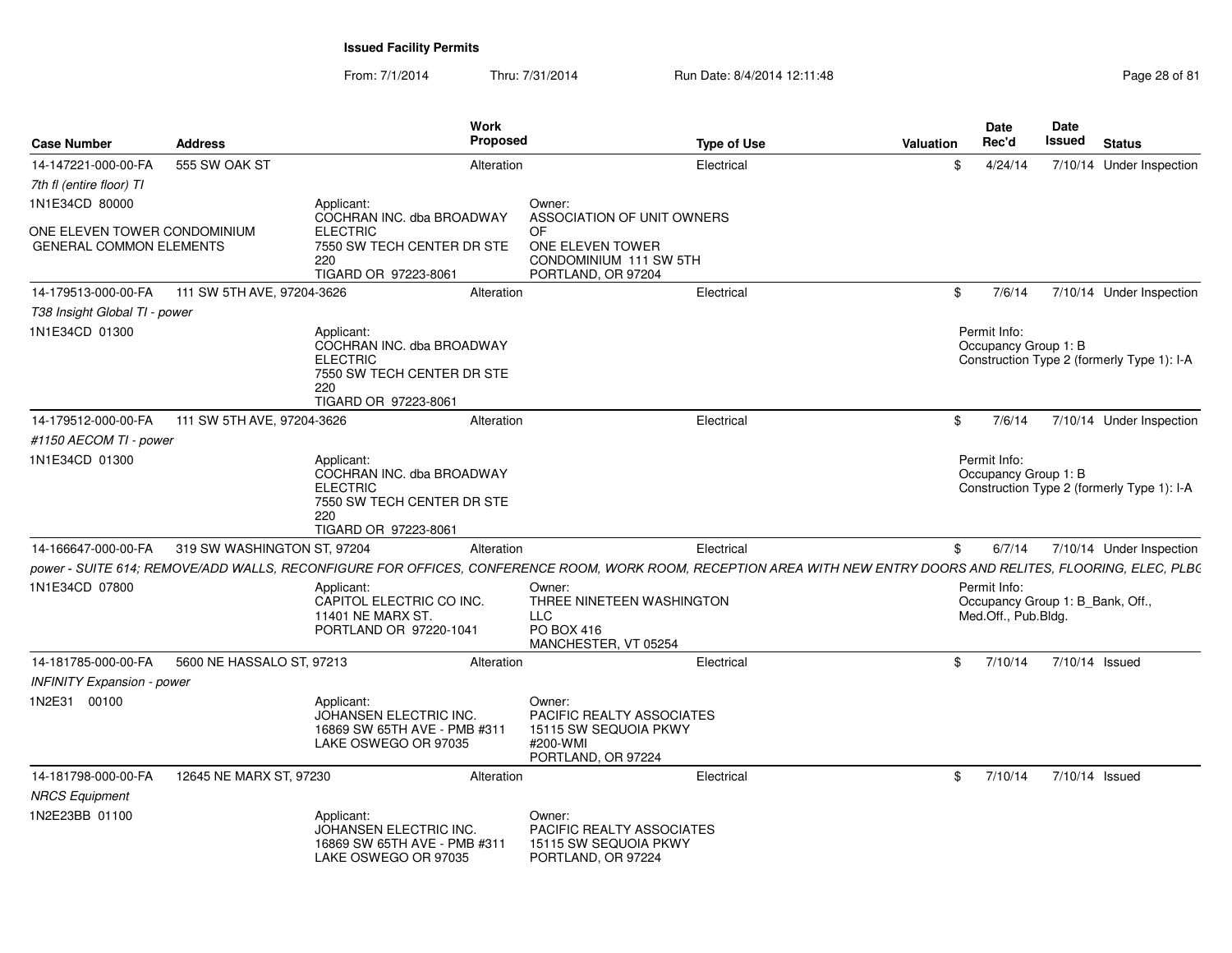| <b>Case Number</b>                                                                                                                                               | <b>Address</b>                                      | <b>Work</b><br><b>Proposed</b>                                                                                        |                                                                                                                                                                         | <b>Type of Use</b> | <b>Valuation</b> | Date<br>Rec'd                        | <b>Date</b><br>Issued | <b>Status</b>                                                                   |
|------------------------------------------------------------------------------------------------------------------------------------------------------------------|-----------------------------------------------------|-----------------------------------------------------------------------------------------------------------------------|-------------------------------------------------------------------------------------------------------------------------------------------------------------------------|--------------------|------------------|--------------------------------------|-----------------------|---------------------------------------------------------------------------------|
| 14-182299-000-00-FA                                                                                                                                              | 4747 N CHANNEL AVE                                  | Alteration                                                                                                            |                                                                                                                                                                         | Electrical         | \$               | 7/10/14                              | 7/10/14 Final         |                                                                                 |
|                                                                                                                                                                  |                                                     | power - C2B Exec. Ara, LED Lights in two offices and controlsPR# FL-4747-C1-#74                                       |                                                                                                                                                                         |                    |                  |                                      |                       |                                                                                 |
| 1N1E20 00109<br>PARTITION PLAT 2003-38<br>LOT 2 TL 109<br>LAND & IMPS SEE R540487 (R64983-1507)<br>R540481 (R64983-1503)<br>R540494 (R64983-1515) FOR OTHER IMPS |                                                     | Applicant:<br>HEIL ELECTRIC CO.<br>8425 SE STARK ST<br>PORTLAND OR 97216-1137                                         | Owner:<br>PORT OF PORTLAND (LEASED<br>PO BOX 3820<br>PORTLAND, OR 97208-3849<br>Owner:<br>DAIMLER TRUCKS NORTH<br>AMERICA LLC<br>PO BOX 3820<br>PORTLAND, OR 97208-3849 |                    |                  | Permit Info:<br>Occupancy Group 1: B |                       | Construction Type 2 (formerly Type 1): II-B                                     |
| 14-182321-000-00-FA                                                                                                                                              | 6121 N CUTTER CIR, 97217                            | Alteration                                                                                                            |                                                                                                                                                                         | Electrical         | \$               | 7/10/14                              |                       | 7/10/14 Issued                                                                  |
|                                                                                                                                                                  | 2 - Cord Reels for shop area - SSDPR# FL-6121-C6-#6 |                                                                                                                       |                                                                                                                                                                         |                    |                  |                                      |                       |                                                                                 |
| 1N1E16CB 04600<br>1951 COMMISSIONERS ADD<br>BLOCK 4                                                                                                              |                                                     | Applicant:<br>HEIL ELECTRIC CO.<br>8425 SE STARK ST<br>PORTLAND OR 97216-1137                                         | Owner:<br>SOUND BUILDING ASSOCIATES<br>942 HARVARD AVE E<br>SEATTLE, WA 98102                                                                                           |                    |                  | Permit Info:<br>Occupancy Group 1: B |                       | Construction Type 2 (formerly Type 1): V-A                                      |
| LOT 1&2 TL 4600                                                                                                                                                  |                                                     |                                                                                                                       | Owner:<br>PETER C CHICK<br>942 HARVARD AVE E<br>SEATTLE, WA 98102                                                                                                       |                    |                  |                                      |                       |                                                                                 |
| 14-182506-000-00-FA                                                                                                                                              | 308 SW 2ND AVE, 97204                               | Alteration                                                                                                            |                                                                                                                                                                         | Electrical         | \$               | 7/11/14                              | 7/11/14 Final         |                                                                                 |
| 1st floor Mail Room - HVAC & power for relay                                                                                                                     |                                                     |                                                                                                                       |                                                                                                                                                                         |                    |                  |                                      |                       |                                                                                 |
| 1N1E34CD 04600                                                                                                                                                   |                                                     | Applicant:<br>ACCURATE ELECTRIC UNLIMITED NGP DUNCAN PLAZA<br><b>INC</b><br>PO BOX 871866<br>VANCOUVER, WA 98687      | Owner:<br>PO BOX 4900 DEPT #360<br>SCOTTSDALE, AZ 85261-4900<br>Owner:<br>PORTLAND LLC<br>PO BOX 4900 DEPT #360<br>SCOTTSDALE, AZ 85261-4900                            |                    |                  | Permit Info:                         |                       | Occupancy Group 1: A-2_Restaurant<br>Construction Type 2 (formerly Type 1): I-A |
| 14-182545-000-00-FA                                                                                                                                              | 1849 SW SALMON ST, 97205                            | Alteration                                                                                                            |                                                                                                                                                                         | Electrical         | \$               | 7/11/14                              |                       | 7/11/14 Issued                                                                  |
|                                                                                                                                                                  | Phase 2 50 meter pool renovation - HVAC controls    |                                                                                                                       |                                                                                                                                                                         |                    |                  |                                      |                       |                                                                                 |
| 1N1E33DC 05800                                                                                                                                                   |                                                     | Applicant:<br>AMERICAN HEATING INC.                                                                                   | Owner:<br>MULTNOMAH AMATEUR                                                                                                                                             |                    |                  | Permit Info:                         |                       | Occupancy Group 1: A-3_Assembly -                                               |
| SECTION 33 1N 1E<br>TL 5800 2.82 ACRES                                                                                                                           |                                                     | 5035 SE 24TH<br>PORTLAND OR 97202-4765                                                                                | <b>ATHLETIC CLUB</b><br>1849 SW SALMON ST<br>PORTLAND, OR 97205-1726                                                                                                    |                    |                  | General                              |                       | Construction Type 2 (formerly Type 1): I-A                                      |
| 14-182559-000-00-FA                                                                                                                                              | 12775 NE MARX ST, 97230                             | Alteration                                                                                                            |                                                                                                                                                                         | Electrical         | \$               | 7/11/14                              |                       | 7/11/14 Issued                                                                  |
| THE AVOGADRO GROUP TI - voice/data                                                                                                                               |                                                     |                                                                                                                       |                                                                                                                                                                         |                    |                  |                                      |                       |                                                                                 |
| 1N2E23BB 01000                                                                                                                                                   |                                                     | Applicant:<br><b>CAPITOL DATA &amp;</b><br><b>COMMUNICATIONS INC.</b><br>11401 NE MARX ST.<br>PORTLAND, OR 97220-1041 | Owner:<br>PACIFIC REALTY ASSOCIATES LP<br>15115 SW SEQUOIA PKWY<br>PORTLAND, OR 97224                                                                                   |                    |                  |                                      |                       |                                                                                 |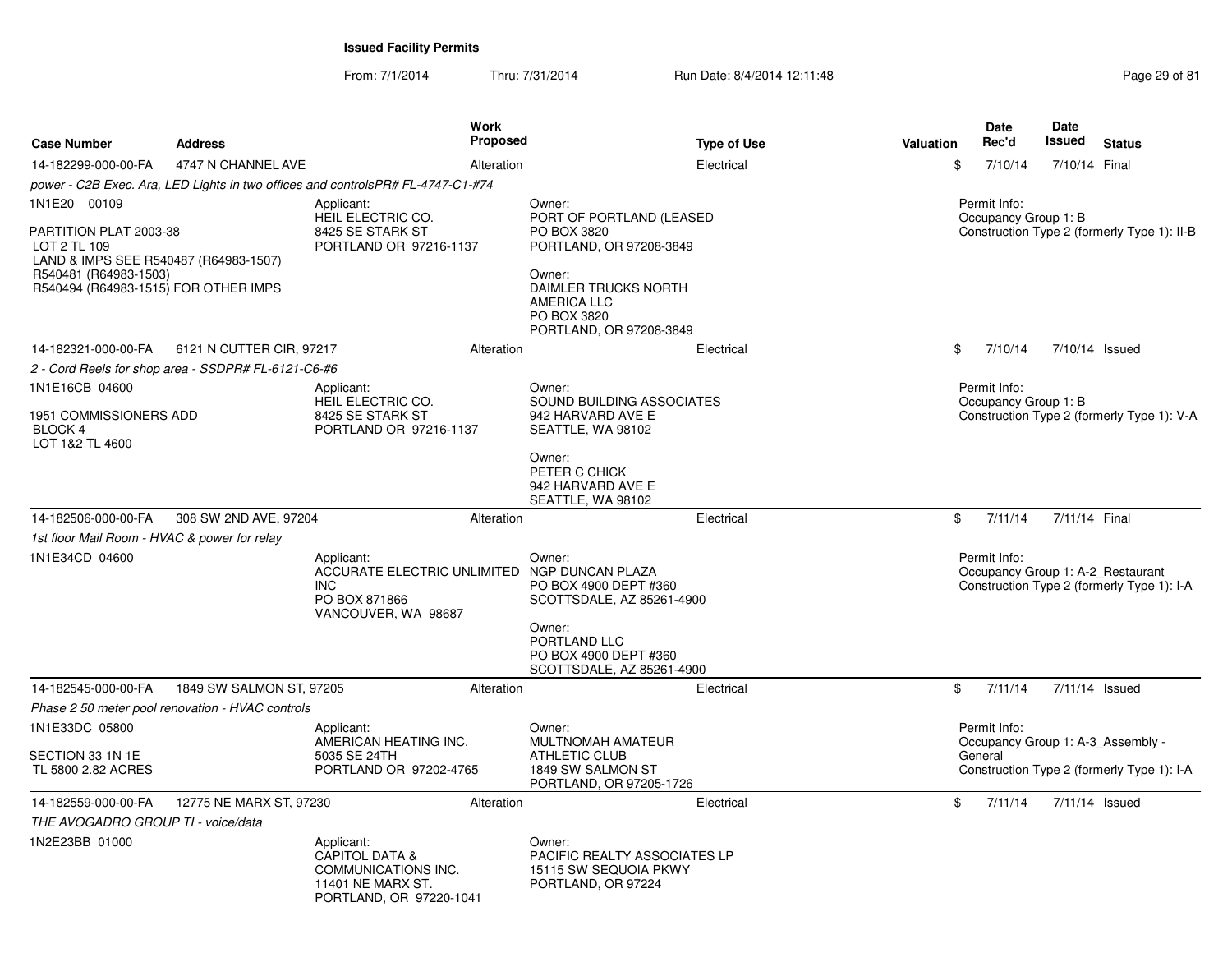| <b>Case Number</b>                                                                              | <b>Address</b>                                             |                                                                                                                         | <b>Work</b><br><b>Proposed</b> | <b>Type of Use</b>                                                                                                                               | Valuation | Date<br>Rec'd                                    | <b>Date</b><br>Issued | <b>Status</b>                                                                   |
|-------------------------------------------------------------------------------------------------|------------------------------------------------------------|-------------------------------------------------------------------------------------------------------------------------|--------------------------------|--------------------------------------------------------------------------------------------------------------------------------------------------|-----------|--------------------------------------------------|-----------------------|---------------------------------------------------------------------------------|
| 14-169206-000-00-FA                                                                             | 111 SW 5TH AVE, 97204-3626                                 |                                                                                                                         | Alteration                     | Electrical                                                                                                                                       |           | \$<br>6/13/14                                    |                       | 7/11/14 Under Inspection                                                        |
| 38th floor Samuels TI - power                                                                   |                                                            |                                                                                                                         |                                |                                                                                                                                                  |           |                                                  |                       |                                                                                 |
| 1N1E34CD 01300                                                                                  |                                                            | Applicant:<br>COCHRAN INC. dba BROADWAY<br><b>ELECTRIC</b><br>7550 SW TECH CENTER DR STE<br>220<br>TIGARD OR 97223-8061 |                                |                                                                                                                                                  |           | Permit Info:<br>Occupancy Group 1: B             |                       | Construction Type 2 (formerly Type 1): I-A                                      |
| 14-182883-000-00-FA                                                                             | 111 SW COLUMBIA ST, 97258                                  |                                                                                                                         | Alteration                     | Electrical                                                                                                                                       |           | \$<br>7/11/14                                    |                       | 7/11/14 Under Inspection                                                        |
|                                                                                                 | #200 PEW FOUNDATION NEW TENANT OFFICE REMODEL - power      |                                                                                                                         |                                |                                                                                                                                                  |           |                                                  |                       |                                                                                 |
| 1S1E03BD 01700<br><b>PORTLAND</b><br>BLOCK 129<br><b>LOT 1-8</b>                                |                                                            | Applicant:<br>CHRISTENSON ELECTRIC INC.<br>111 SW COLUMBIA ST. STE 480<br>PORTLAND OR 97201-5838                        |                                | Owner:<br><b>COLUMBIA SQUARE LLC</b><br>111 SW COLUMBIA ST #1380<br>PORTLAND, OR 97201-5845                                                      |           | Permit Info:<br>Occupancy Group 1: B             |                       | Construction Type 2 (formerly Type 1): I-A                                      |
| 14-145137-000-00-FA                                                                             | 7200 SE 60TH AVE, 97206                                    |                                                                                                                         | Alteration                     | Electrical                                                                                                                                       |           | \$<br>4/19/14                                    |                       | 7/11/14 Under Inspection                                                        |
|                                                                                                 |                                                            |                                                                                                                         |                                | power, low voltage - LANE/ SEISMIC BRACING WALLS AT SELECTED HOLLOW CLAY TILE WALL LOCATIONS AND UPGRADE SCIENCE CLASSROOMS                      |           |                                                  |                       |                                                                                 |
| 1S2E19AD 00100                                                                                  |                                                            | Applicant:<br>DC ELECTRIC INC                                                                                           |                                | Owner:<br><b>SCHOOL DISTRICT NO 1</b>                                                                                                            |           |                                                  |                       |                                                                                 |
| SECTION 19 1S 2E<br>TL 100 9.09 ACRES<br>SEE R645271 (R992190221) FOR LEASED<br><b>SUB ACCT</b> |                                                            | P.O. BOX 1146<br>DALLAS, OR 97338                                                                                       |                                | PO BOX 3107<br>PORTLAND, OR 97208-3107                                                                                                           |           |                                                  |                       |                                                                                 |
| 14-183213-000-00-FA                                                                             | 1300 SW 5TH AVE, 97201                                     |                                                                                                                         | Alteration                     | Electrical                                                                                                                                       |           | \$<br>7/14/14                                    | 7/14/14 Final         |                                                                                 |
|                                                                                                 | #2705 Kalama Exports - access control & two motion sensors |                                                                                                                         |                                |                                                                                                                                                  |           |                                                  |                       |                                                                                 |
| 1S1E03BC 01800<br><b>PORTLAND</b><br><b>BLOCK 148 TL 1800</b>                                   |                                                            | Applicant:<br>2815 SW 153RD DR<br>BEAVERTON, OR 97006-5101                                                              |                                | Owner:<br>TYCO INTEGRATED SECURITY LL( FIRST INTERSTATE BANK OF OR<br>PO BOX 2609<br>CARLSBAD, CA 92018-2609                                     |           | Permit Info:<br>Occupancy Group 1: B             |                       | Construction Type 2 (formerly Type 1): I-A                                      |
| 14-183321-000-00-FA                                                                             | 308 SW 2ND AVE, 97204                                      |                                                                                                                         | Alteration                     | Electrical                                                                                                                                       |           | \$<br>7/14/14                                    | 7/14/14 Issued        |                                                                                 |
| 5th & 6th floors Puppet Labs TI - access control                                                |                                                            |                                                                                                                         |                                |                                                                                                                                                  |           |                                                  |                       |                                                                                 |
| 1N1E34CD 04600                                                                                  |                                                            | Applicant:<br>SOUND SECURITY INC. / dba<br>SONITROL PACIFIC<br>8220 N INTERSTATE AVE.<br>PORTLAND OR 97217-6635         |                                | Owner:<br><b>NGP DUNCAN PLAZA</b><br>PO BOX 4900 DEPT #360<br>SCOTTSDALE, AZ 85261-4900                                                          |           | Permit Info:                                     |                       | Occupancy Group 1: A-2 Restaurant<br>Construction Type 2 (formerly Type 1): I-A |
|                                                                                                 |                                                            |                                                                                                                         |                                | Owner:<br>PORTLAND LLC<br>PO BOX 4900 DEPT #360<br>SCOTTSDALE, AZ 85261-4900                                                                     |           |                                                  |                       |                                                                                 |
| 14-183520-000-00-FA                                                                             | 1201 NE LLOYD BLVD, 97232                                  |                                                                                                                         | Alteration                     | Electrical                                                                                                                                       |           | \$<br>7/14/14                                    | 7/14/14 Issued        |                                                                                 |
|                                                                                                 |                                                            |                                                                                                                         |                                | hvac controls - 5TH FLOOR PROVIDENCE PHYSICIANS NEW 9773 SQ FT TENANT REMODEL, NEW WALLS & DOORS FOR PRIVATE OFFICES AND CONFERENCE & LUNCH ROOM |           |                                                  |                       |                                                                                 |
| 1N1E35BD 00400                                                                                  |                                                            | Applicant:<br>HUNTER-DAVISSON INC.                                                                                      |                                | Owner:<br>GPT PORTLAND OR 1201 LLOYD                                                                                                             |           | Permit Info:<br>Occupancy Group 1: B_Bank, Off., |                       |                                                                                 |
| <b>HOLLADAYS ADD</b><br><b>BLOCK 142 TL 400</b>                                                 |                                                            | 1800 SE PERSHING ST.<br>PORTLAND OR 97202-2338                                                                          |                                | LLC<br>1201 NE LLOYD BLVD #150<br>PORTLAND, OR 97232                                                                                             |           | Med.Off., Pub.Bldg.                              |                       | Construction Type 2 (formerly Type 1): I-A                                      |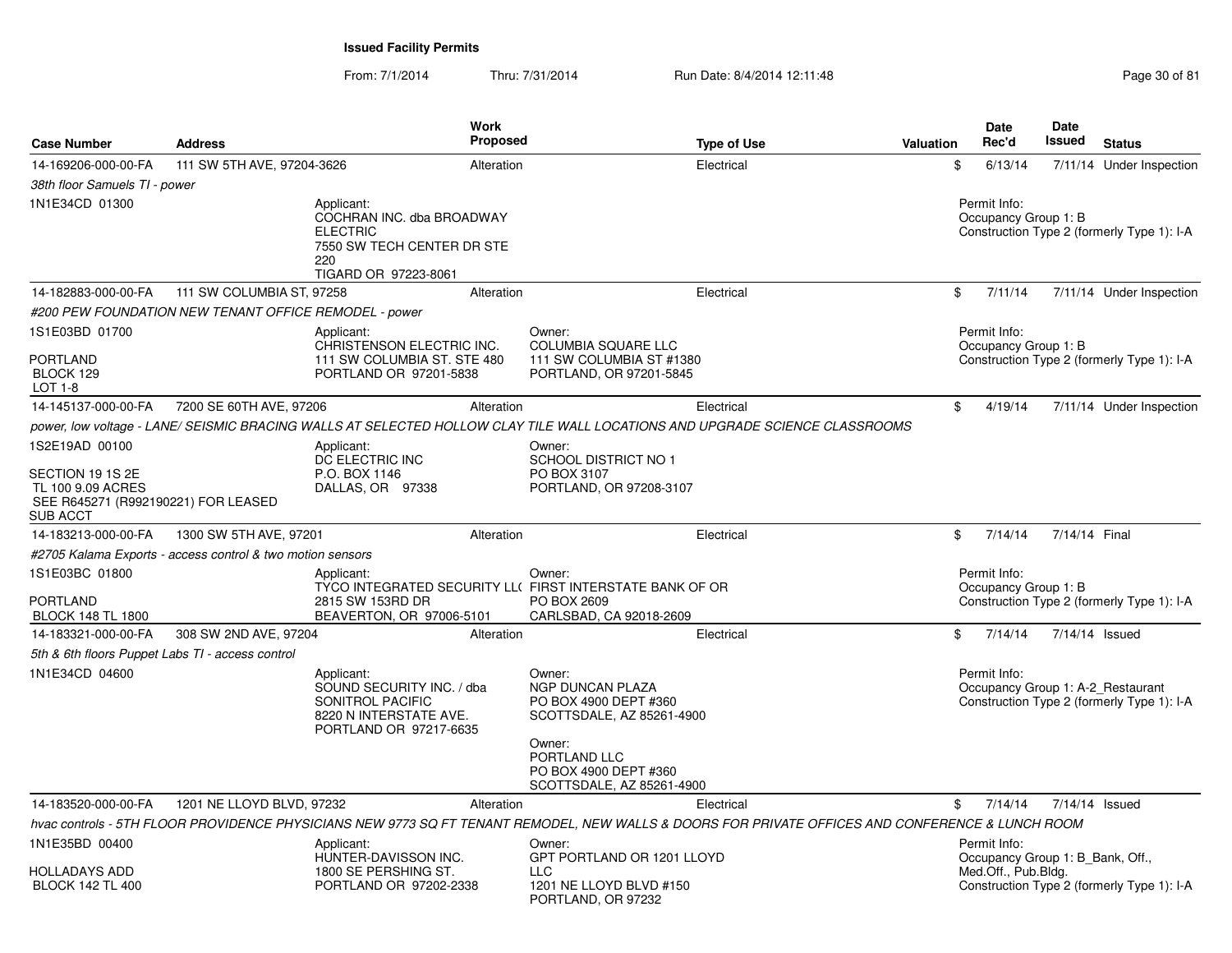From: 7/1/2014Thru: 7/31/2014 Run Date: 8/4/2014 12:11:48 Research 2010 12:11:49

| <b>Case Number</b>                               | <b>Address</b>              |                                                                                                  | Work<br><b>Proposed</b> |                                                                                 | <b>Type of Use</b>                                                                                                                                                   | Valuation |       | Date<br>Rec'd | Date<br>Issued | <b>Status</b>                     |
|--------------------------------------------------|-----------------------------|--------------------------------------------------------------------------------------------------|-------------------------|---------------------------------------------------------------------------------|----------------------------------------------------------------------------------------------------------------------------------------------------------------------|-----------|-------|---------------|----------------|-----------------------------------|
| 14-181294-000-00-FA                              | 1 N CENTER COURT ST, 97227  |                                                                                                  | Alteration              |                                                                                 | Electrical                                                                                                                                                           | \$        |       | 7/9/14        |                | 7/14/14 Under Inspection          |
|                                                  |                             |                                                                                                  |                         |                                                                                 | pwr - SUITE LEVEL RENOVATION; SELECTIVE SUITES; REMOVE/ ADD WALLS DOORS, CABINETRY, FLOORING, FIXTURES, CEILING, ELEC, PLBG, PAINT AND PATCH, SOME WORK IN CONCOURSE |           |       |               |                |                                   |
| 1N1E34AB 00700                                   |                             | Applicant:<br>CHRISTENSON ELECTRIC INC.<br>111 SW COLUMBIA ST. STE 480<br>PORTLAND OR 97201-5838 |                         | Owner:<br>PORTLAND CITY OF (LEASED<br>1 CENTER CT #150<br>PORTLAND, OR 97227    |                                                                                                                                                                      |           | arena | Permit Info:  |                | Occupancy Group 1: A-4 Assembly - |
|                                                  |                             |                                                                                                  |                         | Owner:<br>PORTLAND ARENA MGMT LLC<br>1 CENTER CT #150<br>PORTLAND, OR 97227     |                                                                                                                                                                      |           |       |               |                |                                   |
| 14-183765-000-00-FA                              | 2732 NE FREMONT ST, 97212   |                                                                                                  | Alteration              |                                                                                 | Electrical                                                                                                                                                           | \$        |       | 7/15/14       | 7/15/14 Issued |                                   |
|                                                  |                             | power - ALAMEDA ELEMENTARY SECURITY UPGRADES ACCESS CONTROL                                      |                         |                                                                                 |                                                                                                                                                                      |           |       |               |                |                                   |
| 1N1E25BB 01500                                   |                             | Applicant:                                                                                       |                         | Owner:                                                                          |                                                                                                                                                                      |           |       |               |                |                                   |
| SECTION 25 1N 1E<br>TL 1500 3.67 ACRES           |                             | MILL PLAIN ELECTRIC INC<br>6115 NE 88TH ST<br>VANCOUVER, WA 98665                                |                         | SCHOOL DISTRICT NO 1<br>P O BOX 3107<br>PORTLAND, OR 97208-3107                 |                                                                                                                                                                      |           |       |               |                |                                   |
| 14-183766-000-00-FA                              | 2732 NE FREMONT ST, 97212   |                                                                                                  | Alteration              |                                                                                 | Electrical                                                                                                                                                           | \$        |       | 7/15/14       | 7/15/14 Issued |                                   |
|                                                  |                             | access - ALAMEDA ELEMENTARY SECURITY UPGRADES ACCESS CONTROL                                     |                         |                                                                                 |                                                                                                                                                                      |           |       |               |                |                                   |
| 1N1E25BB 01500                                   |                             | Applicant:<br><b>GB MANCHESTER INC</b>                                                           |                         | Owner:<br><b>SCHOOL DISTRICT NO 1</b>                                           |                                                                                                                                                                      |           |       |               |                |                                   |
| SECTION 25 1N 1E<br>TL 1500 3.67 ACRES           |                             | 600 NE 88th Street - Suite B103<br>Vancouver, WA 98665                                           |                         | P O BOX 3107<br>PORTLAND, OR 97208-3107                                         |                                                                                                                                                                      |           |       |               |                |                                   |
| 14-183768-000-00-FA                              | 840 NE 41ST AVE, 97232      |                                                                                                  | Alteration              |                                                                                 | Electrical                                                                                                                                                           | \$        |       | 7/15/14       | 7/15/14 Issued |                                   |
|                                                  |                             | power - LAURELHURST ELEMENTARY SECURITY UPGRADES ACCESS CONTROL                                  |                         |                                                                                 |                                                                                                                                                                      |           |       |               |                |                                   |
| 1N2E31BC 16400<br>LAURELHURST                    |                             | Applicant:<br>MILL PLAIN ELECTRIC INC<br>6115 NE 88TH ST                                         |                         | Owner:<br><b>SCHOOL DISTRICT NO 1</b><br>PO BOX 3107                            |                                                                                                                                                                      |           |       |               |                |                                   |
| BLOCK 57                                         |                             | VANCOUVER, WA 98665                                                                              |                         | PORTLAND, OR 97208-3107                                                         |                                                                                                                                                                      |           |       |               |                |                                   |
| 14-183769-000-00-FA                              | 840 NE 41ST AVE, 97232      |                                                                                                  | Alteration              |                                                                                 | Electrical                                                                                                                                                           | \$        |       | 7/15/14       | 7/15/14 Issued |                                   |
|                                                  |                             | access - LAURELHURST ELEMENTARY SECURITY UPGRADES ACCESS CONTROL                                 |                         |                                                                                 |                                                                                                                                                                      |           |       |               |                |                                   |
| 1N2E31BC 16400<br><b>LAURELHURST</b><br>BLOCK 57 |                             | Applicant:<br><b>GB MANCHESTER INC</b><br>600 NE 88th Street - Suite B103<br>Vancouver, WA 98665 |                         | Owner:<br><b>SCHOOL DISTRICT NO 1</b><br>PO BOX 3107<br>PORTLAND, OR 97208-3107 |                                                                                                                                                                      |           |       |               |                |                                   |
| 14-183772-000-00-FA                              | 4401 SE EVERGREEN ST, 97206 |                                                                                                  | Alteration              |                                                                                 | Electrical                                                                                                                                                           | \$        |       | 7/15/14       | 7/15/14 Issued |                                   |
|                                                  |                             | power - LEWIS ELEMENTARY SECURITY UPGRADE ACCESS CONTROL                                         |                         |                                                                                 |                                                                                                                                                                      |           |       |               |                |                                   |
| 1S2E19BB 13000                                   |                             | Applicant:                                                                                       |                         | Owner:                                                                          |                                                                                                                                                                      |           |       |               |                |                                   |
|                                                  |                             | MILL PLAIN ELECTRIC INC<br>6115 NE 88TH ST<br>VANCOUVER, WA 98665                                |                         | SCHOOL DISTRICT NO 1<br>PO BOX 3107<br>PORTLAND, OR 97208-3107                  |                                                                                                                                                                      |           |       |               |                |                                   |
| 14-183777-000-00-FA                              | 4401 SE EVERGREEN ST, 97206 |                                                                                                  | Alteration              |                                                                                 | Electrical                                                                                                                                                           | \$        |       | 7/15/14       | 7/15/14 Issued |                                   |
|                                                  |                             | access - LEWIS ELEMENTARY SECURITY UPGRADE ACCESS CONTROL                                        |                         |                                                                                 |                                                                                                                                                                      |           |       |               |                |                                   |
| 1S2E19BB 13000                                   |                             | Applicant:<br><b>GB MANCHESTER INC</b><br>600 NE 88th Street - Suite B103<br>Vancouver, WA 98665 |                         | Owner:<br><b>SCHOOL DISTRICT NO 1</b><br>PO BOX 3107<br>PORTLAND, OR 97208-3107 |                                                                                                                                                                      |           |       |               |                |                                   |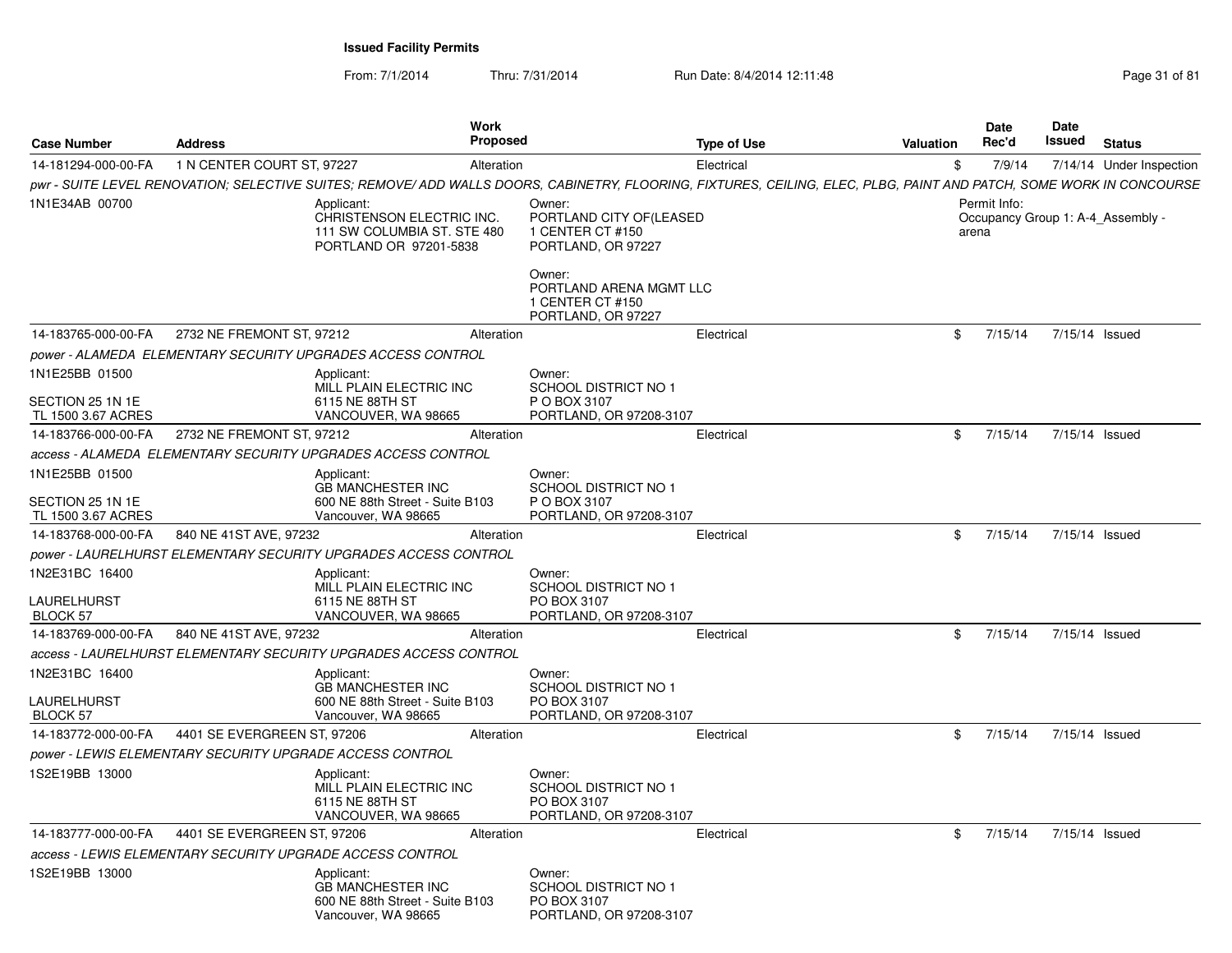From: 7/1/2014Thru: 7/31/2014 Run Date: 8/4/2014 12:11:48 Research 2010 12:00 Rage 32 of 81

| <b>Case Number</b>                                                                  | <b>Address</b>              |                                                                                 | <b>Work</b><br><b>Proposed</b> |                                                                                                        | <b>Type of Use</b> | Valuation | Date<br>Rec'd                                           | <b>Date</b><br>Issued | <b>Status</b>                                                                   |
|-------------------------------------------------------------------------------------|-----------------------------|---------------------------------------------------------------------------------|--------------------------------|--------------------------------------------------------------------------------------------------------|--------------------|-----------|---------------------------------------------------------|-----------------------|---------------------------------------------------------------------------------|
| 14-183780-000-00-FA                                                                 | 4300 SW 47TH DR, 97221      |                                                                                 | Alteration                     |                                                                                                        | Electrical         | \$        | 7/15/14                                                 | 7/15/14 Issued        |                                                                                 |
|                                                                                     |                             | power - BRIDLEMILE ELEMENTARY SECURITY UPGRADES ACCESS CONTROL                  |                                |                                                                                                        |                    |           |                                                         |                       |                                                                                 |
| 1S1E07DD 07800                                                                      |                             | Applicant:<br>MILL PLAIN ELECTRIC INC                                           |                                | Owner:<br><b>SCHOOL DISTRICT NO 1</b>                                                                  |                    |           |                                                         |                       |                                                                                 |
| SECTION 07 1S 1E<br>TL 7800 7.27 ACRES                                              |                             | 6115 NE 88TH ST<br>VANCOUVER, WA 98665                                          |                                | PO BOX 3107<br>PORTLAND, OR 97208-3107                                                                 |                    |           |                                                         |                       |                                                                                 |
| 14-183781-000-00-FA                                                                 | 4300 SW 47TH DR, 97221      |                                                                                 | Alteration                     |                                                                                                        | Electrical         | \$        | 7/15/14                                                 | 7/15/14 Issued        |                                                                                 |
|                                                                                     |                             | access - BRIDLEMILE ELEMENTARY SECURITY UPGRADES ACCESS CONTROL                 |                                |                                                                                                        |                    |           |                                                         |                       |                                                                                 |
| 1S1E07DD 07800                                                                      |                             | Applicant:<br><b>GB MANCHESTER INC</b>                                          |                                | Owner:<br>SCHOOL DISTRICT NO 1                                                                         |                    |           |                                                         |                       |                                                                                 |
| SECTION 07 1S 1E<br>TL 7800 7.27 ACRES                                              |                             | 600 NE 88th Street - Suite B103<br>Vancouver, WA 98665                          |                                | PO BOX 3107<br>PORTLAND, OR 97208-3107                                                                 |                    |           |                                                         |                       |                                                                                 |
| 14-183831-000-00-FA                                                                 | 919 SW TAYLOR ST, 97205     |                                                                                 | Alteration                     |                                                                                                        | Electrical         | \$        | 7/15/14                                                 | 7/15/14 Issued        |                                                                                 |
| 5th fl Conference Room Projector - power                                            |                             |                                                                                 |                                |                                                                                                        |                    |           |                                                         |                       |                                                                                 |
| 1S1E03BB 05700                                                                      |                             | Applicant:<br>DYNALECTRIC CO.                                                   |                                | Owner:<br>TOM MOYER THEATRES                                                                           |                    |           |                                                         |                       |                                                                                 |
| PORTLAND                                                                            |                             | 5711 SW HOOD AVE.                                                               |                                | 805 SW BROADWAY #2020                                                                                  |                    |           |                                                         |                       |                                                                                 |
| BLOCK 219                                                                           |                             | PORTLAND OR 97239-3716                                                          |                                | PORTLAND, OR 97205-3360                                                                                |                    |           |                                                         |                       |                                                                                 |
| <b>LOT 3&amp;4</b><br>14-184179-000-00-FA                                           |                             | 3181 SW SAM JACKSON PARK RD - Bldg MRB, 9 Alteration                            |                                |                                                                                                        | Electrical         | \$        | 7/15/14                                                 | 7/15/14 Final         |                                                                                 |
| Apogee Upgrade - power                                                              |                             |                                                                                 |                                |                                                                                                        |                    |           |                                                         |                       |                                                                                 |
| 1S1E09 00200                                                                        |                             | Applicant:<br>DYNALECTRIC CO.<br>5711 SW HOOD AVE.<br>PORTLAND OR 97239-3716    |                                | Owner:<br>OREGON STATE OF<br>3181 SW SAM JACKSON PARK RD<br>PORTLAND, OR 97239                         |                    |           |                                                         |                       |                                                                                 |
| 14-145149-000-00-FA                                                                 | 3119 SE HOLGATE BLVD, 97202 |                                                                                 | Alteration                     |                                                                                                        | Electrical         | \$        | 4/19/14                                                 |                       | 7/16/14 Under Inspection                                                        |
|                                                                                     |                             |                                                                                 |                                | power, low voltage - GROUT/SEISMIC UPGRADE - BRACING WALLS AT SELECTED HOLLOW CLAY TILE WALL LOCATIONS |                    |           |                                                         |                       |                                                                                 |
| 1S1E12CD 11100<br>CANONGATE<br>BLOCK <sub>3</sub><br>INC 1/2 VAC CORA ST N OF & ADJ |                             | Applicant:<br>DC ELECTRIC INC<br>P.O. BOX 1146<br>DALLAS, OR 97338              |                                | Owner:<br><b>SCHOOL DISTRICT NO 1</b><br>PO BOX 3107<br>PORTLAND, OR 97208-3107                        |                    |           |                                                         |                       |                                                                                 |
| 14-184491-000-00-FA                                                                 | 3050 SE DIVISION ST, 97202  |                                                                                 | Alteration                     |                                                                                                        | Electrical         | \$        | 7/16/14                                                 | 7/16/14 Issued        |                                                                                 |
|                                                                                     |                             |                                                                                 |                                | power - SUITE 175 - ROLLING WRENCH NEW TENANT 796 SQ FT BICYCLE REPAIR SHOP TENANT IMPROVEMENT         |                    |           |                                                         |                       |                                                                                 |
| 1S1E12BA 06000                                                                      |                             | Applicant:                                                                      |                                | Owner:                                                                                                 |                    |           | Permit Info:                                            |                       |                                                                                 |
| <b>EAST PORTLAND HTS</b><br>BLOCK 6<br>LOT 1-4                                      |                             | <b>ALAN FITCH ELECTRIC</b><br>25973 S MOEHNKE CT<br>BEAVERCREEK, OR 97004       |                                | ADG IIIA LLC<br>2314 NW SAVIER ST<br>PORTLAND, OR 97210-2514                                           |                    |           | Occupancy Group 1: B_Bank, Off.,<br>Med.Off., Pub.Bldg. |                       | Construction Type 2 (formerly Type 1): III-B                                    |
| 14-184772-000-00-FA                                                                 | 1900 SW SALMON ST, 97205    |                                                                                 | Alteration                     |                                                                                                        | Electrical         | \$        | 7/16/14                                                 |                       | 7/16/14 Under Inspection                                                        |
| 4th fl Restroom Renovations - power                                                 |                             |                                                                                 |                                |                                                                                                        |                    |           |                                                         |                       |                                                                                 |
| 1N1E33CD 09200                                                                      |                             | Applicant:<br>TICE ELECTRIC CO.<br>5405 N Lagoon Ave.<br>PORTLAND OR 97217-7637 |                                | Owner:<br>MULTNOMAH ATHLETIC CLUB<br>1849 SW SALMON ST<br>PORTLAND, OR 97205-1726                      |                    |           | Permit Info:<br>General                                 |                       | Occupancy Group 1: A-3 Assembly -<br>Construction Type 2 (formerly Type 1): I-A |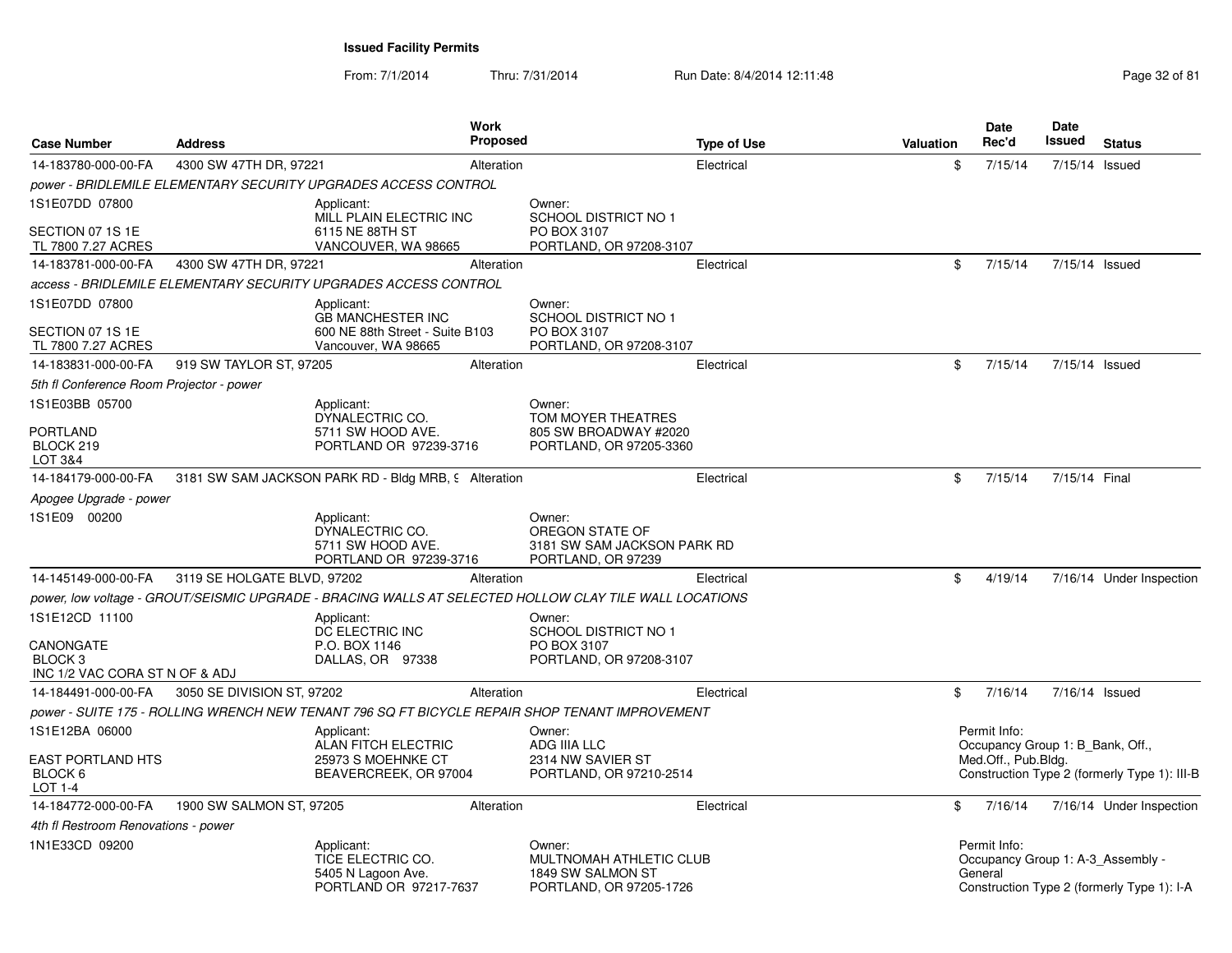From: 7/1/2014Thru: 7/31/2014 Run Date: 8/4/2014 12:11:48 Research 2010 12:00 Rage 33 of 81

| <b>Case Number</b>                                                                                   | <b>Address</b>               | Work                                                                                                                                                                    | Proposed                                                                                                                                                                        | <b>Type of Use</b> | <b>Valuation</b> | <b>Date</b><br>Rec'd                                                    | Date<br>Issued | <b>Status</b>                              |
|------------------------------------------------------------------------------------------------------|------------------------------|-------------------------------------------------------------------------------------------------------------------------------------------------------------------------|---------------------------------------------------------------------------------------------------------------------------------------------------------------------------------|--------------------|------------------|-------------------------------------------------------------------------|----------------|--------------------------------------------|
| 14-163601-000-00-FA                                                                                  | 3030 SW MOODY AVE, 97201     | Alteration                                                                                                                                                              |                                                                                                                                                                                 | Electrical         | \$               | 5/31/14                                                                 |                | 7/16/14 Issued                             |
|                                                                                                      |                              | power - OHSU TENANT REMODEL (Phase 2), 4102 SQ FT 1ST FLOOR AND 10,045 SQ FT 2ND FLOOR REMODEL WORK, NEW WALLS, DOORS, RELITES AND FINISHES                             |                                                                                                                                                                                 |                    |                  |                                                                         |                |                                            |
| 1S1E10 00400                                                                                         |                              | Applicant:<br>TEAM ELECTRIC CO.                                                                                                                                         | Owner:<br>3030 PROPERTY LLC                                                                                                                                                     |                    |                  |                                                                         |                |                                            |
| SECTION 10 1S 1E<br>TL 400 2.77 ACRES                                                                |                              | 9400 SE CLACKAMAS RD<br>CLACKAMAS OR 97015-9703                                                                                                                         | 3121 SW MOODY AVE<br>PORTLAND, OR 97239                                                                                                                                         |                    |                  |                                                                         |                |                                            |
| 14-184845-000-00-FA                                                                                  | 825 NE MULTNOMAH ST - Unit 1 | Alteration                                                                                                                                                              |                                                                                                                                                                                 | Electrical         | \$               | 7/16/14                                                                 |                | 7/16/14 Issued                             |
|                                                                                                      |                              | voice/data, fire alarm - SUITE 120; TI WINDERMERE, REMOVE PARTITIONS, RECONFIGURE FOR OFFICES, CONFERENCE ROOM, WORK SPACES,DOORS, RELITES, INFILL DOUBLE DOOR WITH WAI |                                                                                                                                                                                 |                    |                  |                                                                         |                |                                            |
| 1N1E35BB 90002                                                                                       |                              | Applicant:<br>POINT MONITOR CORP.                                                                                                                                       | Owner:<br><b>PACIFICORP</b>                                                                                                                                                     |                    |                  |                                                                         |                |                                            |
| LLOYD CENTER TOWER CONDOMINIUM<br>LOT <sub>1</sub><br>DEPT OF REVENUE                                |                              | 5863 LAKEVIEW BLVD #100<br>LAKE OSWEGO, OR 97035-7058                                                                                                                   | 700 NE MULTNOMAH ST 7TH FLR<br>PORTLAND, OR 97232                                                                                                                               |                    |                  |                                                                         |                |                                            |
| 14-185263-000-00-FA                                                                                  | 111 SW 5TH AVE, 97204-3626   | Alteration                                                                                                                                                              |                                                                                                                                                                                 | Electrical         | $\mathfrak{S}$   | 7/17/14                                                                 |                | 7/17/14 Issued                             |
| 38th floor Samuels TI - voice/data                                                                   |                              |                                                                                                                                                                         |                                                                                                                                                                                 |                    |                  |                                                                         |                |                                            |
| 1N1E34CD 01300                                                                                       |                              | Applicant:<br>PAVELCOMM INC.<br>1640 NW 14TH AVE.<br>PORTLAND, OR 97209                                                                                                 |                                                                                                                                                                                 |                    |                  | Permit Info:<br>Occupancy Group 1: B                                    |                | Construction Type 2 (formerly Type 1): I-A |
| 13-193723-000-00-FA                                                                                  | 1120 SW 5TH AVE, 97204       | Alteration                                                                                                                                                              |                                                                                                                                                                                 | Electrical         | \$               | 8/16/13                                                                 |                | 7/17/14 Under Inspection                   |
|                                                                                                      |                              | 1st fl CITY KIDS HVAC - power [Note: A duplicate commercial permit exists (14-183561 ET)]pr# 9MFFA0000605                                                               |                                                                                                                                                                                 |                    |                  |                                                                         |                |                                            |
| 1S1E03BC 00200<br><b>PORTLAND</b><br><b>BLOCK 57</b><br>LOT 1-8<br>SEE SUB ACCT R508653 (R667706771) |                              | Applicant:<br>MARK ADAMS ELECTRIC, INC.<br>PO Box 2748<br>Clackamas OR 97015                                                                                            | Owner:<br>PORTLAND CITY OF (LEASED<br>1120 SW 5TH AVE #1204<br>PORTLAND, OR 97204-1932<br>Owner:<br><b>MULTIPLE TENANTS</b><br>1120 SW 5TH AVE #1204<br>PORTLAND, OR 97204-1932 |                    |                  |                                                                         |                |                                            |
| 14-176636-000-00-FA                                                                                  | 319 SW WASHINGTON ST, 97204  | Alteration                                                                                                                                                              |                                                                                                                                                                                 | Electrical         | $\mathfrak{S}$   | 6/28/14                                                                 |                | 7/17/14 Under Inspection                   |
|                                                                                                      |                              | power - SUITE 900 NEW WALLS AND DOORS. ADD GARAGE DOOR TO SEPARATE CONFERENCE ROOMS                                                                                     |                                                                                                                                                                                 |                    |                  |                                                                         |                |                                            |
| 1N1E34CD 07800                                                                                       |                              | Applicant:<br>CAPITOL ELECTRIC CO INC.<br>11401 NE MARX ST.<br>PORTLAND OR 97220-1041                                                                                   | Owner:<br>THREE NINETEEN WASHINGTON<br>LLC<br>PO BOX 416<br>MANCHESTER, VT 05254                                                                                                |                    |                  | Permit Info:<br>Occupancy Group 1: B_Bank, Off.,<br>Med.Off., Pub.Bldg. |                |                                            |
| 14-186017-000-00-FA                                                                                  | 520 SW YAMHILL ST, 97204     | Alteration                                                                                                                                                              |                                                                                                                                                                                 | Electrical         | $^{\circ}$       | 7/18/14                                                                 |                | 7/18/14 Under Inspection                   |
|                                                                                                      |                              | fire alarm - SUITE 1010 LANDLORD WORK FOR FUTURE MARX JEWELERS                                                                                                          |                                                                                                                                                                                 |                    |                  |                                                                         |                |                                            |
| 1S1E03BB 01200                                                                                       |                              | Applicant:<br>ADVANCED ALARM SYSTEMS LLC PAC-HILL LIMITED PARTNERSHIP                                                                                                   | Owner:                                                                                                                                                                          |                    |                  | Permit Info:<br>Occupancy Group 1: B                                    |                |                                            |
| PORTLAND<br>BLOCK 171<br>LOT 1&8<br>N 1/2 OF LOT 2&7                                                 |                              | PO BOX 1623<br>FAIRVIEW, OREGON 97024                                                                                                                                   | 520 SW YAMHILL ST RF GDN #8<br>PORTLAND, OR 97204                                                                                                                               |                    |                  |                                                                         |                | Construction Type 2 (formerly Type 1): I-A |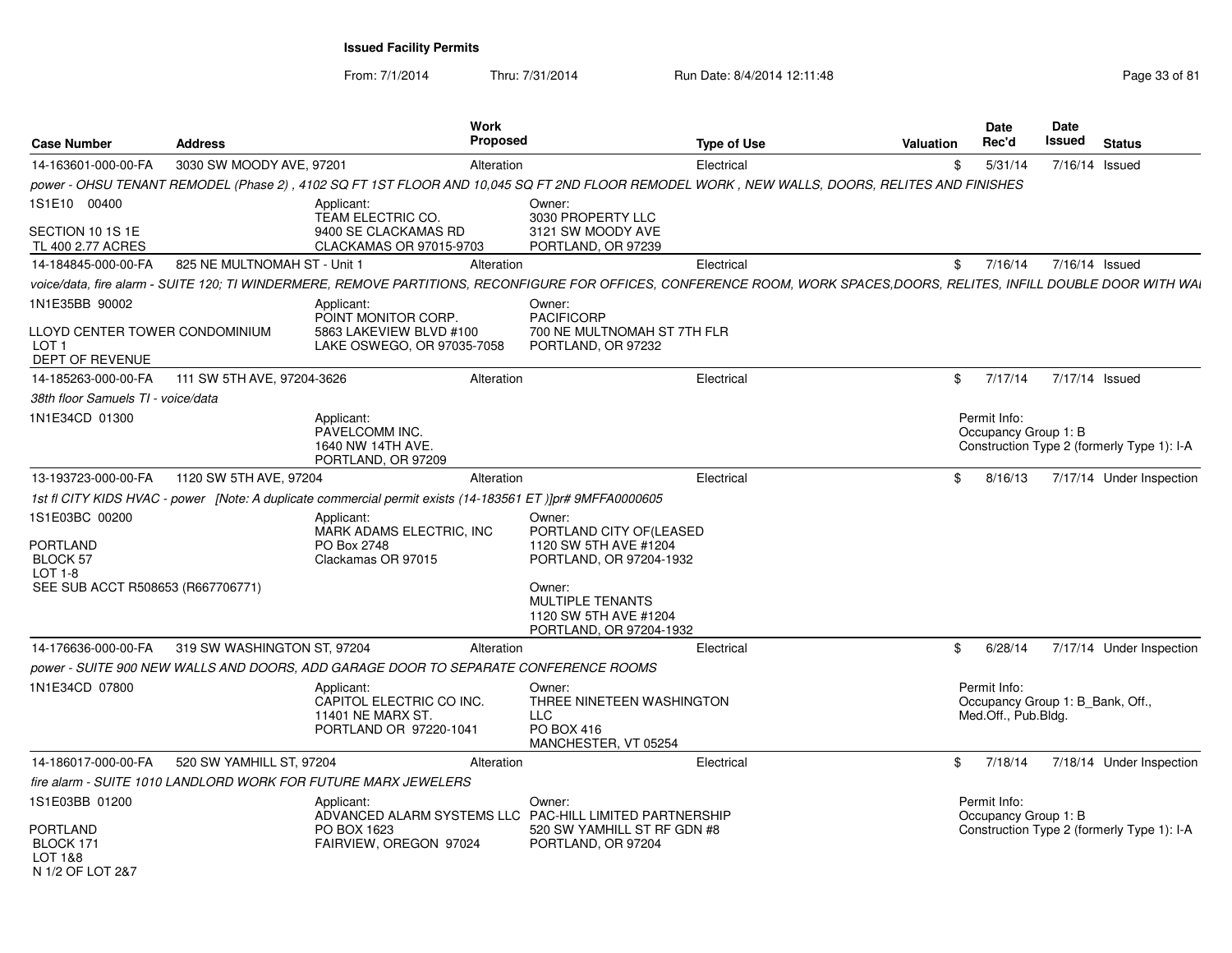From: 7/1/2014Thru: 7/31/2014 Run Date: 8/4/2014 12:11:48 Research 2010 Rage 34 of 81

|                                                               |                                                         | <b>Work</b>                                                                                                                   |                                                                                                        |                                                                                                                                                               |            | Date                                 | Date                        |                                             |
|---------------------------------------------------------------|---------------------------------------------------------|-------------------------------------------------------------------------------------------------------------------------------|--------------------------------------------------------------------------------------------------------|---------------------------------------------------------------------------------------------------------------------------------------------------------------|------------|--------------------------------------|-----------------------------|---------------------------------------------|
| <b>Case Number</b>                                            | <b>Address</b>                                          | <b>Proposed</b>                                                                                                               |                                                                                                        | <b>Type of Use</b><br><b>Valuation</b>                                                                                                                        |            | Rec'd                                | Issued                      | <b>Status</b>                               |
| 14-179510-000-00-FA                                           | 808 SW CAMPUS DR, 97201                                 | Alteration                                                                                                                    | Electrical                                                                                             |                                                                                                                                                               | \$         | 7/6/14                               | 7/18/14 Final               |                                             |
|                                                               | Patient lifts for 10th floor rooms #11, 27 & 28 - power |                                                                                                                               |                                                                                                        |                                                                                                                                                               |            |                                      |                             |                                             |
| 1S1E09 00600                                                  |                                                         | Applicant:<br>DYNALECTRIC CO.<br>5711 SW HOOD AVE.<br>PORTLAND OR 97239-3716                                                  | Owner:<br>OREGON STATE OF (MEDICAL<br><b>DEPT</b><br>3181 SW SAM JACKSON PARK RD<br>PORTLAND, OR 97239 |                                                                                                                                                               |            |                                      |                             |                                             |
| 14-186018-000-00-FA                                           |                                                         | 3181 SW SAM JACKSON PARK RD - Bldg OHS, 9 Alteration                                                                          | Electrical                                                                                             |                                                                                                                                                               | \$.        | 7/18/14                              | 7/18/14 Final               |                                             |
| 8A64 & 10C76 Patient Lifts - power                            |                                                         |                                                                                                                               |                                                                                                        |                                                                                                                                                               |            |                                      |                             |                                             |
| 1S1E09 00200                                                  |                                                         | Applicant:<br>DYNALECTRIC CO.<br>5711 SW HOOD AVE.<br>PORTLAND OR 97239-3716                                                  | Owner:<br>OREGON STATE OF<br>3181 SW SAM JACKSON PARK RD<br>PORTLAND, OR 97239                         |                                                                                                                                                               |            | Permit Info:                         | Occupancy Group 1: I-2      | Construction Type 2 (formerly Type 1): I-A  |
| 14-179517-000-00-FA                                           | 1615 SW 5TH AVE, 97201                                  | Alteration                                                                                                                    | Electrical                                                                                             |                                                                                                                                                               | \$.        | 7/6/14                               | 7/18/14 Final               |                                             |
|                                                               |                                                         | Volunteer Office Remodel - power/fireNote: There is a duplicate permit for this work that should be cancelled.(14-184121 ET)  |                                                                                                        |                                                                                                                                                               |            |                                      |                             |                                             |
| 1S1E03BC 04000                                                |                                                         | Applicant:                                                                                                                    | Owner:                                                                                                 |                                                                                                                                                               |            |                                      |                             |                                             |
| <b>PORTLAND</b><br>BLOCK 163<br>LOT 1-8                       |                                                         | <b>GLOBAL ELECTRIC INC.</b><br>P.O. BOX 162<br>NORTH PLAINS OR 97133-0162                                                     | SISTERS OF THE HOLY<br><b>1615 SW 5TH AVE</b><br>PORTLAND, OR 97201-5403                               |                                                                                                                                                               |            |                                      |                             |                                             |
|                                                               |                                                         |                                                                                                                               | Owner:<br>NAME OF JESUS<br><b>1615 SW 5TH AVE</b><br>PORTLAND, OR 97201-5403                           |                                                                                                                                                               |            |                                      |                             |                                             |
| 14-186055-000-00-FA                                           | 1208 SW 13TH AVE, 97205                                 | Alteration                                                                                                                    | Electrical                                                                                             |                                                                                                                                                               | $^{\circ}$ | 7/18/14                              | 7/18/14 Final               |                                             |
|                                                               |                                                         |                                                                                                                               |                                                                                                        | access - 2ND FLOOR NORTHWEST ACADEMY 6-12 PRIVATE SCHOOL 11,996 SQ FT CLASSROOM AND ADMIN AREA OCCUPANCY CHANGE FROM OFFICE SPACE, UNDER 149 NEW OCCUPANTS AN |            |                                      |                             |                                             |
| 1S1E04AA 04500                                                |                                                         | Applicant:<br>HASTINGS COMMUNICATIONS INC JOHN NIEMEYER<br>10015 SW STEEPLECHASE CIRCLI 15 82ND DR #210<br>BEAVERTON OR 97008 | Owner:<br>GLADSTONE, OR 97027                                                                          |                                                                                                                                                               |            | Permit Info:                         | Occupancy Group 1: E School |                                             |
| 14-186196-000-00-FA                                           | 919 NE 19TH AVE, 97232                                  | Alteration                                                                                                                    | Electrical                                                                                             |                                                                                                                                                               | \$         | 7/18/14                              |                             | 7/18/14 Issued                              |
|                                                               |                                                         | voice/data/access - SUITE 250 MULT CO LIBRARIES 9621 SQ FT OFFICE REMODEL                                                     |                                                                                                        |                                                                                                                                                               |            |                                      |                             |                                             |
| 1N1E35AC 00100                                                |                                                         | Applicant:<br>APPLIED TECHNICAL SYSTEMS                                                                                       | Owner:<br>WESTON INVESTMENT CO LLC                                                                     |                                                                                                                                                               |            | Permit Info:<br>Occupancy Group 1: B |                             |                                             |
| <b>SULLIVANS ADD</b><br><b>BLOCK 36 TL 100</b>                |                                                         | INC.<br>7015 SW McEWAN RD<br>LAKE OSWEGO OR 97035-7830                                                                        | 2154 NE BROADWAY RM 200<br>PORTLAND, OR 97232-1590                                                     |                                                                                                                                                               |            |                                      |                             | Construction Type 2 (formerly Type 1): II-A |
| 14-186208-000-00-FA                                           | 3930 SE DIVISION ST, 97202                              | Alteration                                                                                                                    | Electrical                                                                                             |                                                                                                                                                               | \$         | 7/18/14                              | 7/18/14 Final               |                                             |
| 2nd fl x-ray replacement - power                              |                                                         |                                                                                                                               |                                                                                                        |                                                                                                                                                               |            |                                      |                             |                                             |
| 1S1E12AA 00800                                                |                                                         | Applicant:<br>TICE ELECTRIC CO.                                                                                               | Owner:<br>PARR FINANCIAL MEDICAL LLC                                                                   |                                                                                                                                                               |            | Permit Info:<br>Occupancy Group 1: B |                             |                                             |
| RICHMOND ADD<br>BLOCK 2<br>LOT 1&3&5<br>NONTAXABLE BEGIN 1995 |                                                         | 5405 N Lagoon Ave.<br>PORTLAND OR 97217-7637                                                                                  | 4400 NE HALSEY BLVD 2 #190<br>PORTLAND, OR 97213                                                       |                                                                                                                                                               |            |                                      |                             |                                             |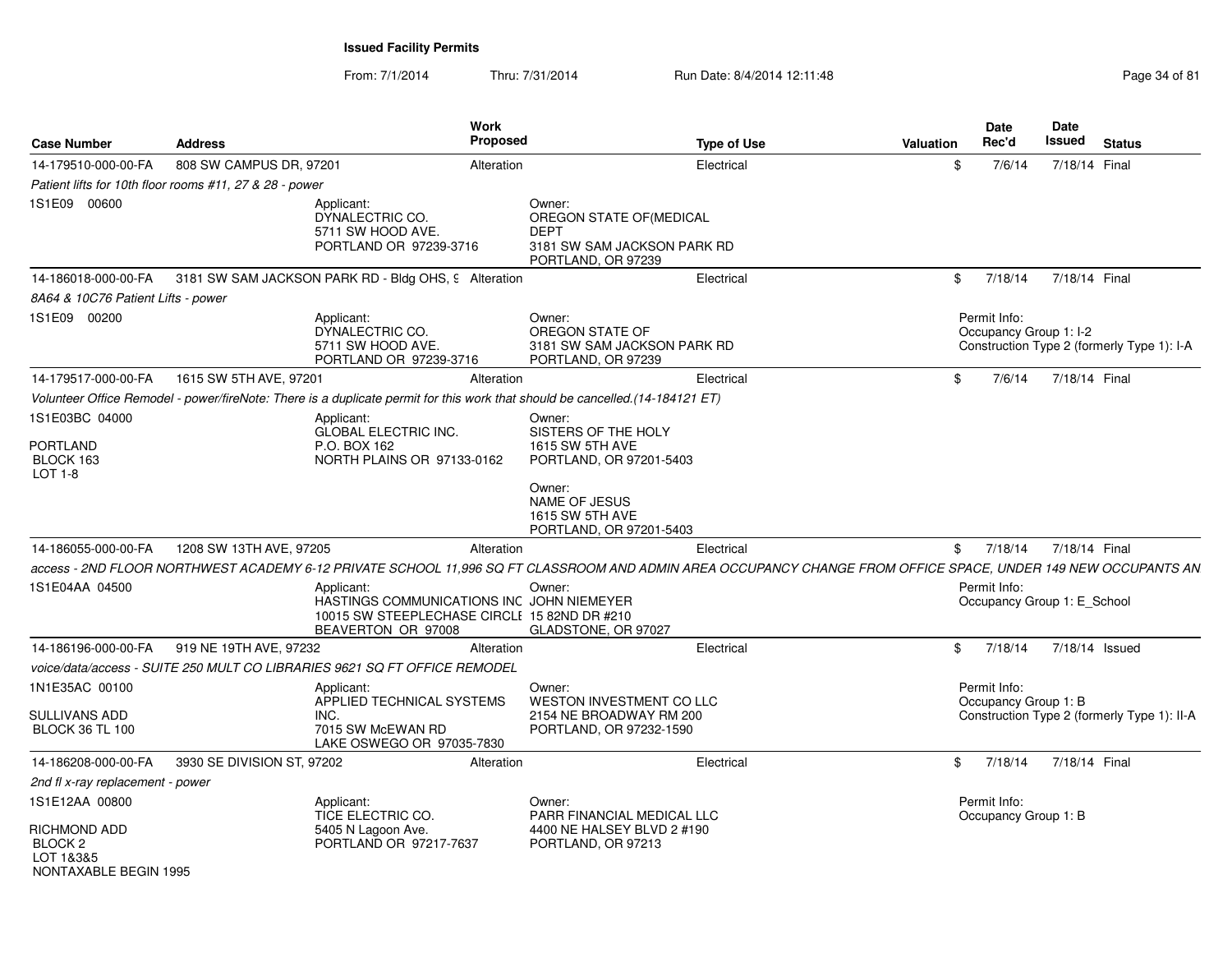From: 7/1/2014

LOT 2-8 EXC PT IN ST

| <b>Case Number</b>                                        | <b>Address</b>             |                                                                           | Work<br>Proposed |                                                                                                                                  | <b>Type of Use</b> | Valuation |        | <b>Date</b><br>Rec'd                 | <b>Date</b><br><b>Issued</b> | <b>Status</b>                          |
|-----------------------------------------------------------|----------------------------|---------------------------------------------------------------------------|------------------|----------------------------------------------------------------------------------------------------------------------------------|--------------------|-----------|--------|--------------------------------------|------------------------------|----------------------------------------|
| 14-186220-000-00-FA                                       | 1201 NE LLOYD BLVD, 97232  |                                                                           | Alteration       |                                                                                                                                  | Electrical         |           | \$     | 7/18/14                              | 7/18/14 Final                |                                        |
| CBIC 101 - CABLE RISER FROM 1ST TO 3RD FLOOR              |                            |                                                                           |                  |                                                                                                                                  |                    |           |        |                                      |                              |                                        |
| 1N1E35BD 00400                                            |                            | Applicant:<br><b>WEST COAST BUSINESS</b>                                  |                  | Owner:<br>GPT PORTLAND OR 1201 LLOYD                                                                                             |                    |           |        |                                      |                              |                                        |
| <b>HOLLADAYS ADD</b><br><b>BLOCK 142 TL 400</b>           |                            | COMMUNICATIONS INC.<br>PO BOX 33770<br>PORTLAND OR 97292-3770             |                  | <b>LLC</b><br>1201 NE LLOYD BLVD #150<br>PORTLAND, OR 97232                                                                      |                    |           |        |                                      |                              |                                        |
| 14-176642-000-00-FA                                       | 101 SW MAIN ST, 97204      |                                                                           | Alteration       |                                                                                                                                  | Electrical         |           | \$     | 6/28/14                              |                              | 7/18/14 Under Inspection               |
|                                                           |                            |                                                                           |                  | power - SUITE1900; ADD WALLS TO ENLARGE RECEPTION AREA, CREATE WORKROOM, REDUCE SIZE OF BREAKROOM, FLOORING, CEILING, ELEC, PLBG |                    |           |        |                                      |                              |                                        |
| 1S1E03BD 00300                                            |                            | Applicant:<br>CAPITOL ELECTRIC CO INC.                                    |                  | Owner:<br><b>KBSH ONE MAIN PLACE LLC</b>                                                                                         |                    |           |        |                                      |                              |                                        |
| <b>PORTLAND</b><br>BLOCK 11<br><b>LOT 1-4</b>             |                            | 11401 NE MARX ST.<br>PORTLAND OR 97220-1041                               |                  | 14850 QUORUM DR #500<br>DALLAS, TX 75254                                                                                         |                    |           |        |                                      |                              |                                        |
| LOT 5-8 EXC PT IN STS                                     |                            |                                                                           |                  | Owner:<br><b>DUFF</b><br>14850 QUORUM DR #500<br>DALLAS, TX 75254                                                                |                    |           |        |                                      |                              |                                        |
|                                                           |                            |                                                                           |                  | Owner:<br>PHELPS LLC<br>14850 QUORUM DR #500<br>DALLAS, TX 75254                                                                 |                    |           |        |                                      |                              |                                        |
| 14-186364-000-00-FA                                       | 1410 SW MORRISON ST, 97205 |                                                                           | Alteration       |                                                                                                                                  | Electrical         |           | \$     | 7/18/14                              | 7/18/14 Issued               |                                        |
|                                                           |                            |                                                                           |                  | power - TIFFANY ANNEX (1401 SW YAMHILL) 719 SQ FT NEW TENANT - PALACE CAKES BAKERY, NEW WALLS FOR KITCHEN AND RETAIL AREA        |                    |           |        |                                      |                              |                                        |
| 1N1E33DD 07400                                            |                            | Applicant:<br>RED'S ELECTRIC CO INC.                                      |                  | Owner:<br><b>WESTON INVESTMENT CO LLC</b>                                                                                        |                    |           |        | Permit Info:<br>Occupancy Group 1: B |                              |                                        |
| <b>PORTLAND</b><br>BLOCK 310<br>LOT 1&2<br>N 40' OF LOT 3 |                            | 6336 SE 107TH<br>PORTLAND, OR 97266                                       |                  | 2154 NE BROADWAY RM 200<br>PORTLAND, OR 97232-1590                                                                               |                    |           | $I-FR$ |                                      |                              | Construction Type 2 (formerly Type 1): |
| 14-186426-000-00-FA                                       | 100 SW MAIN ST, 97204      |                                                                           | Alteration       |                                                                                                                                  | Electrical         |           | \$     | 7/18/14                              |                              | 7/21/14 Under Inspection               |
|                                                           |                            | power - 9TH FLOOR IRS TI, REMOVE AND ADD WALLS AND CEILING FOR NEW OFFICE |                  |                                                                                                                                  |                    |           |        |                                      |                              |                                        |
| 1S1E03BD 00600                                            |                            | Applicant:<br>FIVE STAR ELECTRIC INC.                                     |                  | Owner:<br>AAT OREGON OFFICE I LLC                                                                                                |                    |           |        |                                      |                              |                                        |
| <b>PORTLAND</b><br>BLOCK 10<br>LOT 1 EXC PT IN STS        |                            | 756 SW BAILEY AVE<br>HILLSBORO OR 97123                                   |                  | 11455 EL CAMINO REAL #200<br>SAN DIEGO, CA 92130-2047                                                                            |                    |           |        |                                      |                              |                                        |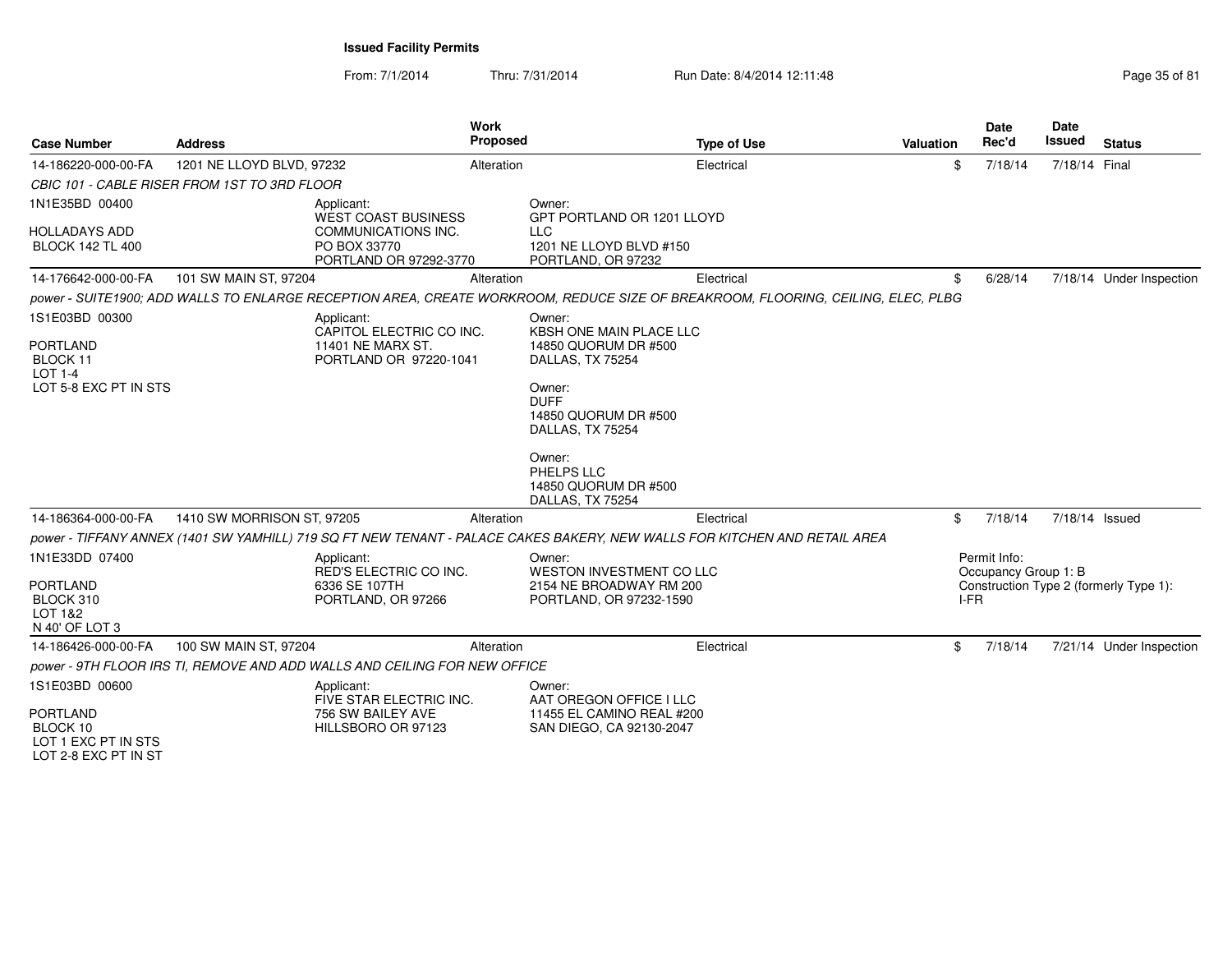From: 7/1/2014Thru: 7/31/2014 Run Date: 8/4/2014 12:11:48 Research 2010 12:00 Rage 36 of 81

| <b>Case Number</b>                                                                                           | <b>Address</b>                                       | Work<br>Proposed                                                                                                        |                                                                                                                                                       | <b>Type of Use</b> | <b>Valuation</b> | Date<br>Rec'd                                | Date<br>Issued | <b>Status</b>                              |
|--------------------------------------------------------------------------------------------------------------|------------------------------------------------------|-------------------------------------------------------------------------------------------------------------------------|-------------------------------------------------------------------------------------------------------------------------------------------------------|--------------------|------------------|----------------------------------------------|----------------|--------------------------------------------|
| 14-186811-000-00-FA                                                                                          | 5050 NE HOYT ST, 97213                               | Alteration                                                                                                              |                                                                                                                                                       | Electrical         | \$               | 7/21/14                                      |                | 7/21/14 Issued                             |
|                                                                                                              |                                                      | power - PLAZA SUITE 222 ADD NEW WALL FOR BATHROOM AND REMODEL WORK                                                      |                                                                                                                                                       |                    |                  |                                              |                |                                            |
| 1N2E31BD 03800<br><b>CENTER ADD</b><br>BLOCK <sub>3</sub><br>LOT 1-7 INC PT VAC ST<br>LOT 20-26 EXC PT IN ST |                                                      | Applicant:<br>COCHRAN INC. dba BROADWAY<br><b>ELECTRIC</b><br>7550 SW TECH CENTER DR STE<br>220<br>TIGARD OR 97223-8061 | Owner:<br>PROVIDENCE HEALTH<br>4400 NE HALSEY ST BLDG 2 #190<br>PORTLAND, OR 97213-1545<br>Owner:<br>SERVICES-OREGON<br>4400 NE HALSEY ST BLDG 2 #190 |                    |                  | Permit Info:<br>Occupancy Group 1: B<br>I-FR |                | Construction Type 2 (formerly Type 1):     |
|                                                                                                              |                                                      |                                                                                                                         | PORTLAND, OR 97213-1545                                                                                                                               |                    |                  |                                              |                |                                            |
| 14-186816-000-00-FA                                                                                          | 1 N CENTER COURT ST, 97227                           | Alteration                                                                                                              |                                                                                                                                                       | Electrical         | \$               | 7/21/14                                      |                | 7/21/14 Issued                             |
|                                                                                                              | t-stats - NEW 10 TON FANCOIL UNIT - t-stats/controls |                                                                                                                         |                                                                                                                                                       |                    |                  |                                              |                |                                            |
| 1N1E34AB 00700                                                                                               |                                                      | Applicant:<br>AMERICAN HEATING INC.<br>5035 SE 24TH<br>PORTLAND OR 97202-4765                                           | Owner:<br>PORTLAND CITY OF(LEASED<br>1 CENTER CT #150<br>PORTLAND, OR 97227                                                                           |                    |                  | Permit Info:                                 |                | Construction Type 2 (formerly Type 1): I-A |
|                                                                                                              |                                                      |                                                                                                                         | Owner:<br>PORTLAND ARENA MGMT LLC<br>1 CENTER CT #150<br>PORTLAND, OR 97227                                                                           |                    |                  |                                              |                |                                            |
| 14-186824-000-00-FA                                                                                          | 111 SW 5TH AVE, 97204-3626                           | Alteration                                                                                                              |                                                                                                                                                       | Electrical         | \$               | 7/21/14                                      |                | 7/21/14 Issued                             |
| #1150 AECOM TI - voice/data                                                                                  |                                                      |                                                                                                                         |                                                                                                                                                       |                    |                  |                                              |                |                                            |
| 1N1E34CD 01300                                                                                               |                                                      | Applicant:<br>CHRISTENSON ELECTRIC INC.<br>111 SW COLUMBIA ST. STE 480<br>PORTLAND OR 97201-5838                        |                                                                                                                                                       |                    |                  | Permit Info:<br>Occupancy Group 1: B         |                | Construction Type 2 (formerly Type 1): I-A |
| 14-186942-000-00-FA                                                                                          | 111 SW 5TH AVE, 97204-3626                           | Alteration                                                                                                              |                                                                                                                                                       | Electrical         | \$               | 7/21/14                                      | 7/21/14 Issued |                                            |
| T-32 lovation TI - voice/data                                                                                |                                                      |                                                                                                                         |                                                                                                                                                       |                    |                  |                                              |                |                                            |
| 1N1E34CD 01300                                                                                               |                                                      | Applicant:<br>APPLIED TECHNICAL SYSTEMS<br>INC.<br>7015 SW McEWAN RD<br>LAKE OSWEGO OR 97035-7830                       |                                                                                                                                                       |                    |                  | Permit Info:<br>Occupancy Group 1: B         |                | Construction Type 2 (formerly Type 1): I-A |
| 14-187183-000-00-FA                                                                                          | 421 SW 6TH AVE, 97205                                | Alteration                                                                                                              |                                                                                                                                                       | Electrical         | \$               | 7/21/14                                      |                | 7/21/14 Issued                             |
| 2nd fl Shopkeep TI - HVAC controls                                                                           |                                                      |                                                                                                                         |                                                                                                                                                       |                    |                  |                                              |                |                                            |
| 1N1E34CC 04300                                                                                               |                                                      | Applicant:<br>HVAC INC.                                                                                                 | Owner:<br>UPI COMMONWEALTH LLC                                                                                                                        |                    |                  |                                              |                |                                            |
| <b>PORTLAND</b><br>BLOCK 176<br>LOT 1-4                                                                      |                                                      | 5188 SE INTERNATIONAL WAY<br>PORTLAND OR 97222-4602                                                                     | 1215 FOURTH AVE STE 600<br>SEATTLE, WA 98161                                                                                                          |                    |                  |                                              |                |                                            |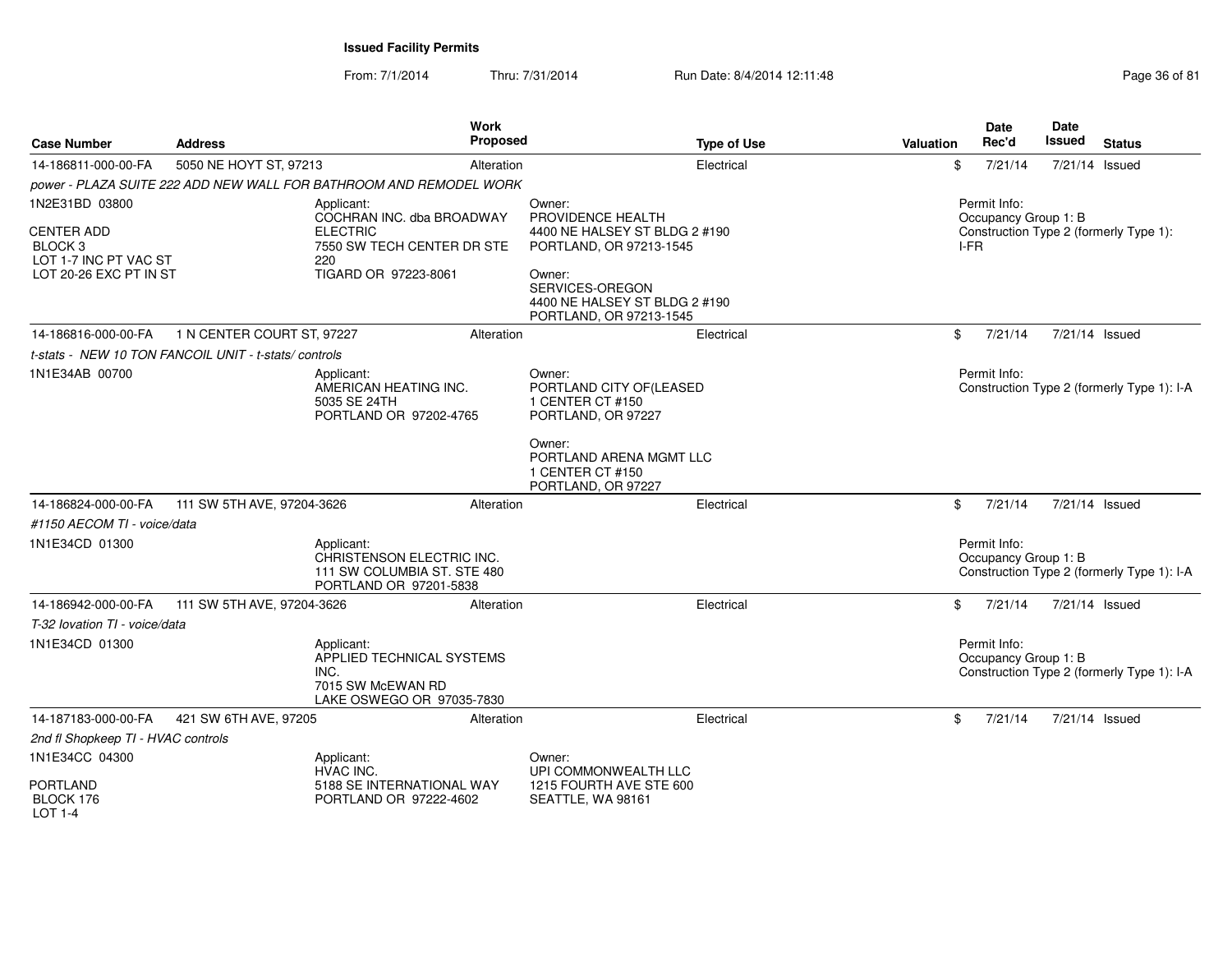From: 7/1/2014Thru: 7/31/2014 Run Date: 8/4/2014 12:11:48 Research 2010 12:00 Rage 37 of 81

| <b>Case Number</b>                                                                                                 | <b>Address</b>                                                     |                                                                                                               | Work<br><b>Proposed</b> |                                                                                                   | <b>Type of Use</b> |                                                                                         | Valuation | Date<br>Rec'd                                                           | Date<br>Issued | <b>Status</b>                               |
|--------------------------------------------------------------------------------------------------------------------|--------------------------------------------------------------------|---------------------------------------------------------------------------------------------------------------|-------------------------|---------------------------------------------------------------------------------------------------|--------------------|-----------------------------------------------------------------------------------------|-----------|-------------------------------------------------------------------------|----------------|---------------------------------------------|
| 14-155579-000-00-FA                                                                                                |                                                                    | 3181 SW SAM JACKSON PARK RD - Bldg DCH, 9 Alteration                                                          |                         |                                                                                                   | Electrical         |                                                                                         |           | \$<br>5/12/14                                                           |                | 7/21/14 Issued                              |
|                                                                                                                    | 8TH FLOOR, OR #2 COMPLETE REMODEL - power                          |                                                                                                               |                         |                                                                                                   |                    |                                                                                         |           |                                                                         |                |                                             |
| 1S1E09 00200                                                                                                       |                                                                    | Applicant:<br>ELECTRICAL CONSTRUCTION<br>CO. (a dba for EC COMPANY)<br>PO BOX 10286<br>PORTLAND OR 97296-0286 |                         | Owner:<br>OREGON STATE OF<br>3181 SW SAM JACKSON PARK RD<br>PORTLAND, OR 97239                    |                    |                                                                                         |           |                                                                         |                |                                             |
| 14-187202-000-00-FA                                                                                                | 805 SW BROADWAY, 97205                                             |                                                                                                               | Alteration              |                                                                                                   | Electrical         |                                                                                         |           | \$<br>7/21/14                                                           |                | 7/21/14 Issued                              |
|                                                                                                                    |                                                                    | 1ST FLOOR INTERIOR SHELL WORK FOR FUTURE NEW TENANT - power                                                   |                         |                                                                                                   |                    |                                                                                         |           |                                                                         |                |                                             |
| 1S1E03BB 04400<br><b>PORTLAND</b><br>BLOCK 210<br>LOT 1-8<br>DEFERRED ADDITIONAL TAX LIABILITY                     |                                                                    | Applicant:<br>DYNALECTRIC CO.<br>5711 SW HOOD AVE.<br>PORTLAND OR 97239-3716                                  |                         | Owner:<br>FOX TOWER L L C<br>805 SW BROADWAY #2020<br>PORTLAND, OR 97205                          |                    |                                                                                         |           | Permit Info:<br>Occupancy Group 1: B Bank, Off.,<br>Med.Off., Pub.Bldg. |                |                                             |
| 14-187621-000-00-FA                                                                                                | 4380 SW MACADAM AVE, 97201                                         |                                                                                                               | Alteration              |                                                                                                   | Electrical         |                                                                                         |           | \$<br>7/22/14                                                           | 7/22/14 Final  |                                             |
|                                                                                                                    | #560 Alpine Mortgage Receptacle outlet in server room - power      |                                                                                                               |                         |                                                                                                   |                    |                                                                                         |           |                                                                         |                |                                             |
| 1S1E10DC 00800                                                                                                     |                                                                    | Applicant:                                                                                                    |                         | Owner:                                                                                            |                    |                                                                                         |           | Permit Info:                                                            |                |                                             |
| SECTION 10 1S 1E<br>TL 800 3.18 ACRES<br>DEFERRAL-POTENTIAL ADDITIONAL TAX                                         |                                                                    | CAPITOL ELECTRIC CO INC.<br>11401 NE MARX ST.<br>PORTLAND OR 97220-1041                                       |                         | <b>RIVER FORUM LLC</b><br>235 MONTGOMERY ST FL 16<br>SAN FRANCISCO, CA 94104                      |                    |                                                                                         |           | Occupancy Group 1: B                                                    |                | Construction Type 2 (formerly Type 1): II-A |
| 14-187626-000-00-FA                                                                                                | 3100 NW INDUSTRIAL ST, 97210                                       |                                                                                                               | Alteration              |                                                                                                   | Electrical         |                                                                                         |           | \$<br>7/22/14                                                           |                | 7/22/14 Under Inspection                    |
|                                                                                                                    |                                                                    | hvac controls - VOLUNTARY SEISMIC UPGRADE AND REMODEL - hvac controls                                         |                         |                                                                                                   |                    |                                                                                         |           |                                                                         |                |                                             |
| 1N1E29CA 00600<br><b>GUILDS ADD</b><br><b>BLOCK1</b><br>LOT 4-7 TL 600                                             |                                                                    | Applicant:<br>AIR RITE CONTROL INC<br>1623 SE 6TH AVE<br>PORTLAND, OR 97214-3502                              |                         | Owner:<br>PORTLAND GENERAL ELECTRIC<br>CO<br>121 SW SALMON ST 3WTCBR07<br>PORTLAND, OR 97204-2901 |                    | CCB - Contractor:<br>AIR RITE CONTROL INC<br>1623 SE 6TH AVE<br>PORTLAND, OR 97214-3502 |           |                                                                         |                |                                             |
| 14-187681-000-00-FA                                                                                                | 4701 SE BUSH ST, 97206                                             |                                                                                                               | Alteration              |                                                                                                   | Electrical         |                                                                                         |           | \$<br>7/22/14                                                           |                | 7/22/14 Issued                              |
|                                                                                                                    |                                                                    | power - NEW DISHWASHER - (safe off and demo unused dishwasher circuit, reuse circuit for new dishwasher)      |                         |                                                                                                   |                    |                                                                                         |           |                                                                         |                |                                             |
| 1S2E07CA 09600<br>SECTION 07 1S 2E<br>TL 9600 8.09 ACRES<br>SEE R645272 (R992070461) FOR LEASED<br><b>SUB ACCT</b> |                                                                    | Applicant:<br>FIVE STAR ELECTRIC INC.<br>756 SW BAILEY AVE<br>HILLSBORO OR 97123                              |                         | Owner:<br>SCHOOL DISTRICT NO 1<br>PO BOX 3107<br>PORTLAND, OR 97208-3107                          |                    |                                                                                         |           |                                                                         |                |                                             |
| 14-187837-000-00-FA                                                                                                | 10000 SE MAIN ST, 97216                                            |                                                                                                               | Alteration              |                                                                                                   | Electrical         |                                                                                         |           | \$<br>7/22/14                                                           |                | 7/22/14 Issued                              |
|                                                                                                                    | limited energy - CAT 5E DATA CABLING FOR SUITE 30 - limited energy |                                                                                                               |                         |                                                                                                   |                    |                                                                                         |           |                                                                         |                |                                             |
| 1S2E04A 02400<br><b>EVERGLADE</b><br>LOT 6 TL 2400                                                                 |                                                                    | Applicant:<br>CHRISTENSON ELECTRIC INC.<br>111 SW COLUMBIA ST. STE 480<br>PORTLAND OR 97201-5838              |                         | Owner:<br>PORTLAND ADVENTIST MEDICAL<br>10123 SE MARKET ST<br>PORTLAND, OR 97216-2532<br>Owner:   |                    |                                                                                         |           |                                                                         |                |                                             |
|                                                                                                                    |                                                                    |                                                                                                               |                         | <b>CENTER</b><br>10123 SE MARKET ST<br>PORTLAND, OR 97216-2532                                    |                    |                                                                                         |           |                                                                         |                |                                             |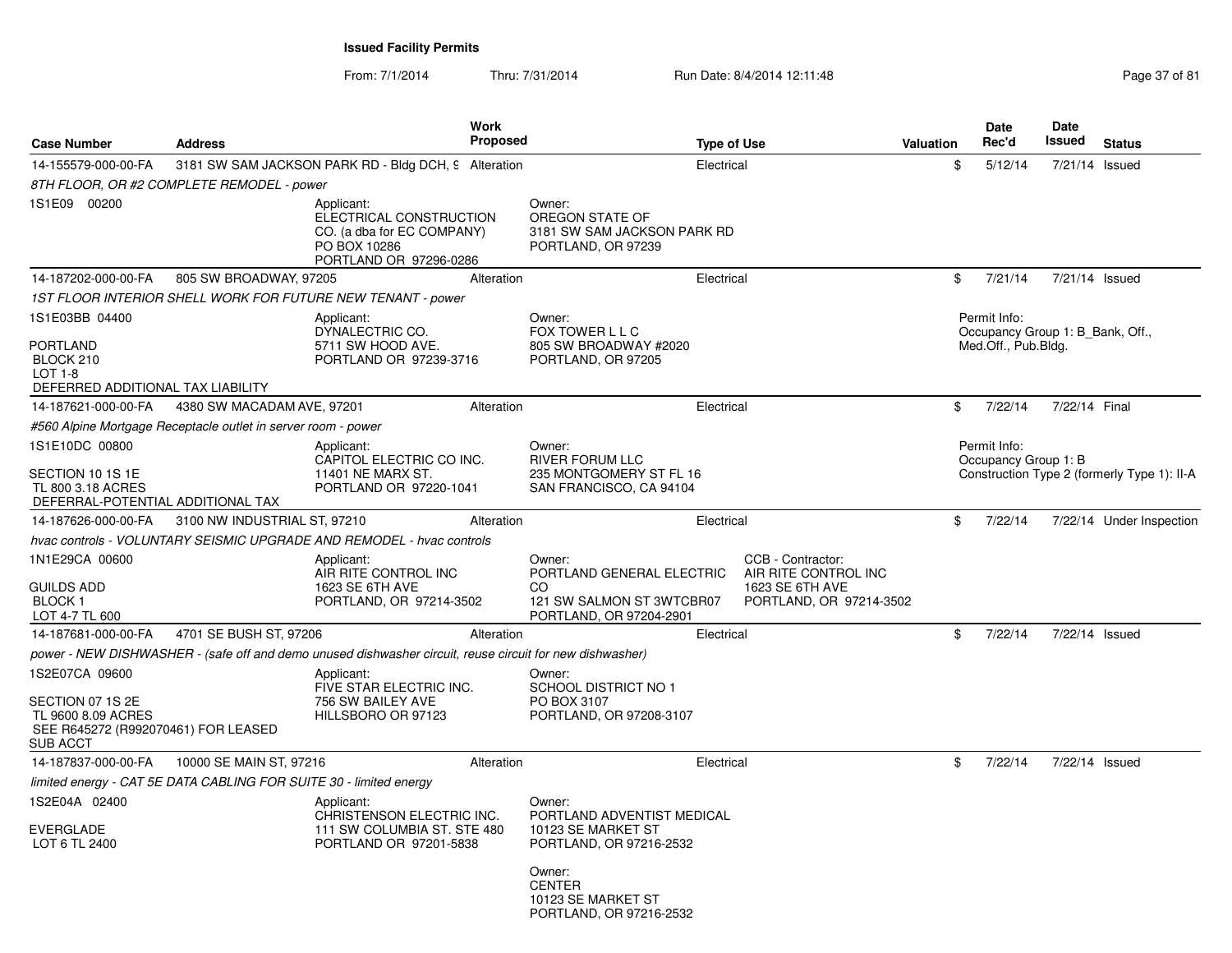From: 7/1/2014Thru: 7/31/2014 Run Date: 8/4/2014 12:11:48 Research 2010 12:00 Rage 38 of 81

| <b>Case Number</b>                                                                                           | <b>Address</b>                                                                                               | <b>Work</b><br><b>Proposed</b>                                               | <b>Type of Use</b>                                                                                                                                                   | <b>Date</b><br>Rec'd<br><b>Valuation</b> |                      | <b>Date</b><br>Issued | <b>Status</b>                                                                      |
|--------------------------------------------------------------------------------------------------------------|--------------------------------------------------------------------------------------------------------------|------------------------------------------------------------------------------|----------------------------------------------------------------------------------------------------------------------------------------------------------------------|------------------------------------------|----------------------|-----------------------|------------------------------------------------------------------------------------|
| 14-187848-000-00-FA                                                                                          | 919 NE 19TH AVE, 97232                                                                                       | Alteration                                                                   | Electrical                                                                                                                                                           | \$                                       | 7/22/14              | 7/22/14 Issued        |                                                                                    |
|                                                                                                              | v/data - SUITE 380S THE OREGON CLINIC EXPAND 6 NEW OFFICES                                                   |                                                                              |                                                                                                                                                                      |                                          |                      |                       |                                                                                    |
| 1N1E35AC 00100<br><b>SULLIVANS ADD</b>                                                                       | Applicant:<br>PO BOX 1293                                                                                    | Owner:<br>TELECOMM MANAGEMENT INC                                            | <b>WESTON INVESTMENT CO LLC</b><br>2154 NE BROADWAY RM 200                                                                                                           | Permit Info:                             | Occupancy Group 1: B |                       | Construction Type 2 (formerly Type 1): II-A                                        |
| <b>BLOCK 36 TL 100</b>                                                                                       | LAKE OSWEGO, OR 97035                                                                                        |                                                                              | PORTLAND, OR 97232-1590                                                                                                                                              |                                          |                      |                       |                                                                                    |
| 14-187863-000-00-FA                                                                                          | 919 NE 19TH AVE, 97232                                                                                       | Alteration                                                                   | Electrical                                                                                                                                                           | $^{\circ}$                               | 7/22/14              | 7/22/14 Issued        |                                                                                    |
|                                                                                                              |                                                                                                              |                                                                              | power - SUITE 100S & 200S CASCADIA BEHAVIORAL NEW TENANT, REMOVE WALLS AND ADD NEW WALLS FOR OFFICES, MEETING & TRAINING ROOMS                                       |                                          |                      |                       |                                                                                    |
| 1N1E35AC 00100<br><b>SULLIVANS ADD</b><br><b>BLOCK 36 TL 100</b>                                             | Applicant:<br>12031 NE MARX ST.<br>PORTLAND OR 97220                                                         | Owner:<br>BACHOFNER ELECTRIC, LLC.                                           | WESTON INVESTMENT CO LLC<br>2154 NE BROADWAY RM 200<br>PORTLAND, OR 97232-1590                                                                                       | Permit Info:                             | Occupancy Group 1: B |                       | Construction Type 2 (formerly Type 1): II-A                                        |
| 14-180591-000-00-FA                                                                                          | 308 SW 2ND AVE, 97204                                                                                        | Alteration                                                                   | Electrical                                                                                                                                                           | \$                                       | 7/8/14               | 7/23/14 Issued        |                                                                                    |
|                                                                                                              | 5th & 6th floors Puppet Labs TI - voice/data/audio/video                                                     |                                                                              |                                                                                                                                                                      |                                          |                      |                       |                                                                                    |
| 1N1E34CD 04600                                                                                               | Applicant:<br><b>RD</b><br>TUALATIN OR 97062-8586                                                            | Owner:<br>AZIMUTH COMMUNICATIONS INC.<br>9500 SW TUALATIN SHERWOOD<br>Owner: | NGP DUNCAN PLAZA<br>PO BOX 4900 DEPT #360<br>SCOTTSDALE, AZ 85261-4900                                                                                               | Permit Info:                             |                      |                       | Occupancy Group 1: A-2 Restaurant<br>Construction Type 2 (formerly Type 1): I-A    |
|                                                                                                              |                                                                                                              |                                                                              | PORTLAND LLC<br>PO BOX 4900 DEPT #360<br>SCOTTSDALE, AZ 85261-4900                                                                                                   |                                          |                      |                       |                                                                                    |
| 14-187643-000-00-FA                                                                                          | 5050 NE HOYT ST, 97213                                                                                       | Alteration                                                                   | Electrical                                                                                                                                                           | $\mathbb{S}$                             | 7/22/14              |                       | 7/23/14 Under Inspection                                                           |
|                                                                                                              |                                                                                                              |                                                                              | power - SUITE 421; REMOVE WALLS, DOORS, ADD BACK TO CREATE ADDITIONAL EXAM ROOMS, REMOVE ONE RESTROOM, REMODEL WAITING/RECEPTION AREA, CEILING, FLOORING, ELEC, F    |                                          |                      |                       |                                                                                    |
| 1N2E31BD 03800<br><b>CENTER ADD</b><br>BLOCK <sub>3</sub><br>LOT 1-7 INC PT VAC ST<br>LOT 20-26 EXC PT IN ST | Applicant:<br>OREGON ELECTRIC<br><b>CONSTRUCTION INC. /DBA</b><br>1709 SE 3RD AVE.<br>PORTLAND OR 97214-4547 | Owner:<br>OREGON ELECTRIC GROUP.<br>Owner:                                   | PROVIDENCE HEALTH<br>4400 NE HALSEY ST BLDG 2 #190<br>PORTLAND, OR 97213-1545<br>SERVICES-OREGON<br>4400 NE HALSEY ST BLDG 2 #190<br>PORTLAND, OR 97213-1545         | Permit Info:<br>I-FR                     | Occupancy Group 1: B |                       | Construction Type 2 (formerly Type 1):                                             |
| 14-188354-000-00-FA                                                                                          | 2201 NE LLOYD BLVD, 97232                                                                                    | Alteration                                                                   | Electrical                                                                                                                                                           | $^{\circ}$                               | 7/23/14              | 7/23/14 Final         |                                                                                    |
|                                                                                                              |                                                                                                              |                                                                              | fire alarm - SPACE F207; BRAGANZA; DEMO PRIOR TENANT MATERIAL, DOORWAY, GLASS STORE FRONT; TI FOR NEW TENANT, WALL W/SLIDING DOOR BETWEEN PREP&SALES AREA, SINKS, S1 |                                          |                      |                       |                                                                                    |
| 1N1E35BA 00101                                                                                               | Applicant:<br>6400 NE HWY 99 STE G375<br>VACOUVER WA 98665-8748                                              | Owner:<br>SAFE TECHNOLOGY GROUP INC.                                         | CAPREF LLOYD CENTER LLC<br>2201 LLOYD CENTER<br>PORTLAND, OR 97232                                                                                                   | Permit Info:<br>Station                  |                      |                       | Occupancy Group 1: M Store, Service<br>Construction Type 2 (formerly Type 1): II-A |
| 14-180547-000-00-FA                                                                                          | 851 SW 6TH AVE, 97205                                                                                        | Alteration                                                                   | Electrical                                                                                                                                                           | \$                                       | 7/8/14               |                       | 7/23/14 Under Inspection                                                           |
|                                                                                                              |                                                                                                              |                                                                              | power, voice/data - SUITE 1075 BRANDMAN UNIVERSITY 6,492 SQ FT TENANT REMODEL, NEW WALLS, CEILING, SERVER ROOM AND FINISHES                                          |                                          |                      |                       |                                                                                    |
| 1S1E03BB 02100                                                                                               | Applicant:<br>PORTLAND OR 97201-5838                                                                         | Owner:<br>CHRISTENSON ELECTRIC INC.<br>111 SW COLUMBIA ST. STE 480           | PLI PORTLAND LLC<br>1825 S GRANT ST STE 700<br>SAN MATEO, CA 94402                                                                                                   | Permit Info:                             | Occupancy Group 1: B |                       | Construction Type 2 (formerly Type 1): I-A                                         |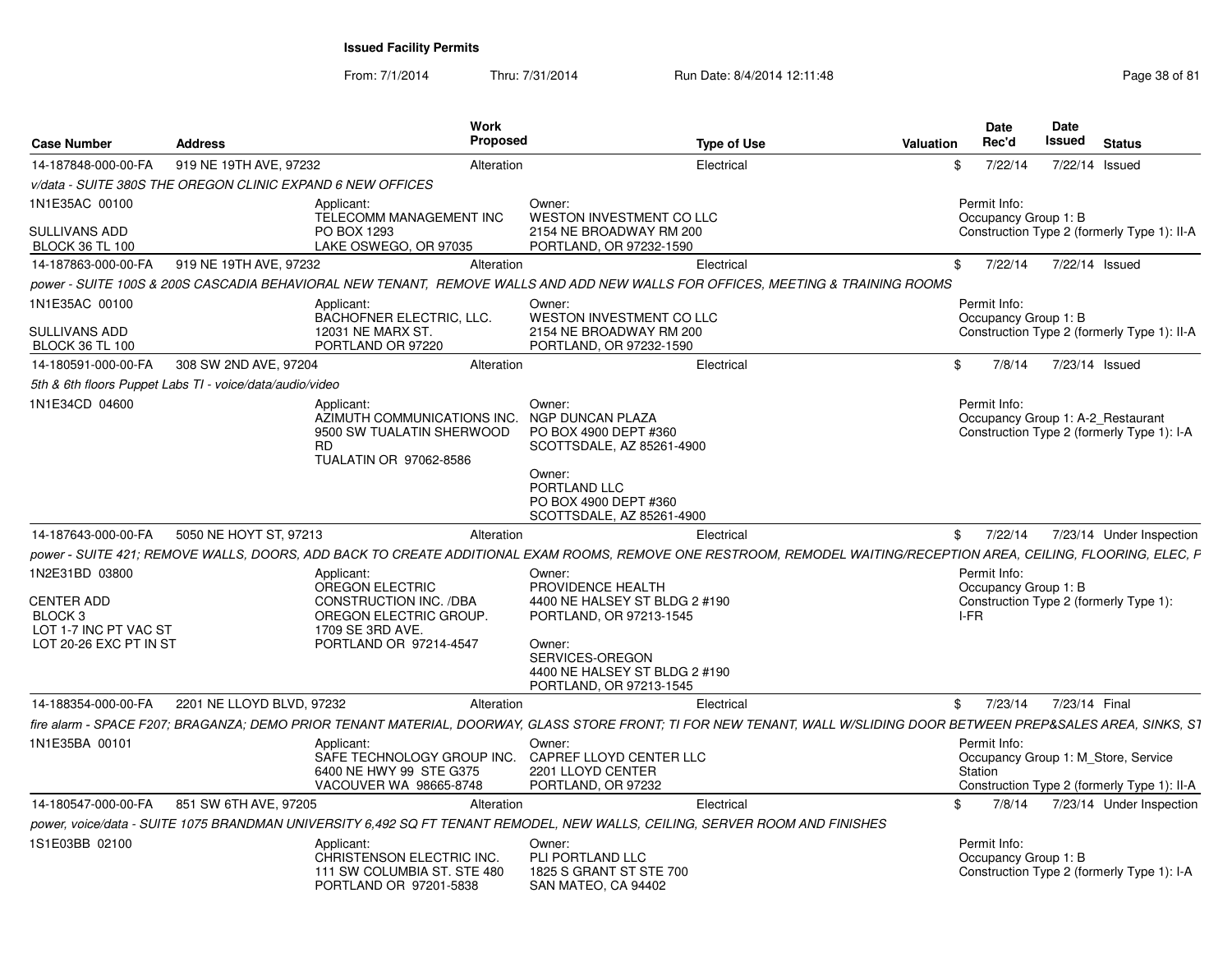| <b>Case Number</b>                                       | <b>Address</b>                                          |                                                                                                                                            | Work<br>Proposed                                                                             | <b>Type of Use</b>                                                                                                                                                     | <b>Valuation</b> | <b>Date</b><br>Rec'd                 | <b>Date</b><br>Issued<br><b>Status</b>                            |
|----------------------------------------------------------|---------------------------------------------------------|--------------------------------------------------------------------------------------------------------------------------------------------|----------------------------------------------------------------------------------------------|------------------------------------------------------------------------------------------------------------------------------------------------------------------------|------------------|--------------------------------------|-------------------------------------------------------------------|
| 13-184121-000-00-FA                                      | 1225 NE 2ND AVE, 97232                                  |                                                                                                                                            | Alteration                                                                                   | Electrical                                                                                                                                                             |                  | 7/24/13                              | 7/23/14 Final                                                     |
|                                                          |                                                         | INSTALL EVAPORATOR COIL AND CONDENSING UNIT ON W/I COOLERPR# 490-686100-4581                                                               |                                                                                              |                                                                                                                                                                        |                  |                                      |                                                                   |
| 1N1E34AA 01700<br><b>HOLLADAYS ADD</b>                   |                                                         | Applicant<br>CHRISTENSON ELECTRIC INC.<br>111 SW COLUMBIA ST. STE 480                                                                      | Owner:<br><b>HOLLADAY PARK HOSPITAL</b><br>1919 NW LOVEJOY ST                                |                                                                                                                                                                        |                  |                                      |                                                                   |
| BLOCK 57-60&63&64 TL 1700                                |                                                         | PORTLAND OR 97201-5838                                                                                                                     | PORTLAND, OR 97209                                                                           |                                                                                                                                                                        |                  |                                      |                                                                   |
| 14-188415-000-00-FA                                      | 4805 NE GLISAN ST, 97213                                |                                                                                                                                            | Alteration                                                                                   | Electrical                                                                                                                                                             |                  |                                      | \$ 7/23/14 7/23/14 Issued                                         |
|                                                          |                                                         |                                                                                                                                            |                                                                                              | hvac controls - 3RD FLOOR, UNIT 3G; DEMO EXISTING FLOOR SPACE, REMOVE WALLS, DOORS, FIXTURES, ADD BACK FOR BUILDOUT OF NEW MATERNITY NURSING UNIT, WALLS, DOORS, RELIT |                  |                                      |                                                                   |
| 1N2E31BD 04100<br>SECTION 31 1N 2E<br>TL 4100 9.54 ACRES |                                                         | Applicant<br><b>ESC AUTOMATION INC</b><br>12064 SW Garden Place<br>Tigard, Oregon 97223                                                    | Owner:<br>PROVIDENCE HEALTH<br>4400 NE HALSEY ST BLDG 2 #190<br>PORTLAND, OR 97213-1545      |                                                                                                                                                                        |                  | Permit Info:<br>I-FR                 | Occupancy Group 1: 11.1<br>Construction Type 2 (formerly Type 1): |
|                                                          |                                                         |                                                                                                                                            | Owner:<br>SERVICES-OREGON<br>4400 NE HALSEY ST BLDG 2 #190<br>PORTLAND, OR 97213-1545        |                                                                                                                                                                        |                  |                                      |                                                                   |
| 14-188433-000-00-FA                                      | 0615 SW PALATINE HILL RD, 97219                         |                                                                                                                                            | Alteration                                                                                   | Electrical                                                                                                                                                             |                  | \$7/23/14                            | 7/23/14 Issued                                                    |
|                                                          | Switching alterations for South Chapel lighting - power |                                                                                                                                            |                                                                                              |                                                                                                                                                                        |                  |                                      |                                                                   |
| 1S1E27D 00100<br>SECTION 27 1S 1E                        |                                                         | Applicant:<br>CHRISTENSON ELECTRIC INC.<br>111 SW COLUMBIA ST. STE 480<br>TL 100 85.50 ACRES SPLIT LEVY (R709301280 PORTLAND OR 97201-5838 | Owner:<br>LEWIS & CLARK COLLEGE<br>0615 SW PALATINE HILL RD MSC<br>31<br>PORTLAND, OR 97219  |                                                                                                                                                                        |                  |                                      |                                                                   |
|                                                          |                                                         |                                                                                                                                            | Owner:<br><b>BUSINESS OFFICE</b><br>0615 SW PALATINE HILL RD MSC<br>31<br>PORTLAND, OR 97219 |                                                                                                                                                                        |                  |                                      |                                                                   |
| 14-188621-000-00-FA                                      | 851 SW 6TH AVE, 97205                                   |                                                                                                                                            | Alteration                                                                                   | Electrical                                                                                                                                                             |                  | \$7/24/14                            | 7/24/14 Issued                                                    |
|                                                          |                                                         |                                                                                                                                            |                                                                                              | power - FLOORS 7.8 & 9 SMARSH NEW TENANT REMODEL. NEW WALLS. DOORS. RELITES FOR PRIVATE AND OPEN OFFICE. CONFERENCE ROOMS. BREAK ROOMS AND OTHER OFFICE SPACES         |                  |                                      |                                                                   |
| 1S1E03BB 02100                                           |                                                         | Applicant:<br>CAPITOL ELECTRIC CO INC<br>11401 NE MARX ST<br>PORTLAND OR 97220-1041                                                        | Owner:<br>PLI PORTLAND LLC<br>1825 S GRANT ST STE 700<br>SAN MATEO, CA 94402                 |                                                                                                                                                                        |                  | Permit Info:<br>Occupancy Group 1: B | Construction Type 2 (formerly Type 1): I-A                        |
| 14-188668-000-00-FA                                      | 700 SW 5TH AVE                                          |                                                                                                                                            | Alteration                                                                                   | Electrical                                                                                                                                                             |                  | \$7/24/14                            | 7/24/14 Issued                                                    |
|                                                          |                                                         |                                                                                                                                            |                                                                                              | cctv/security - SPACE 2065 LOUIS VUITTON 3,850 SQ FT REMODEL OF EXISTING TENANT SPACE, REMOVE AND RECONFIGURE PARTITION WALLS, REMODEL RESTROOMS AND EMPLOYEE AREA     |                  |                                      |                                                                   |
| 1S1E03BB1 90001                                          |                                                         | Applicant:<br>MARCOS A APODACA<br>SUPERIOR LOW VOLTAGE LLC.<br>6548 LIPSCOMB ST SE<br>SALEM OR 97317                                       | Owner:<br>PIONEER PLACE LIMITED<br>PARTNERSHIP<br>PO BOX 617905<br>CHICAGO. IL 60661-7905    |                                                                                                                                                                        |                  | Permit Info:<br>Occupancy Group 1: M | Construction Type 2 (formerly Type 1): I-A                        |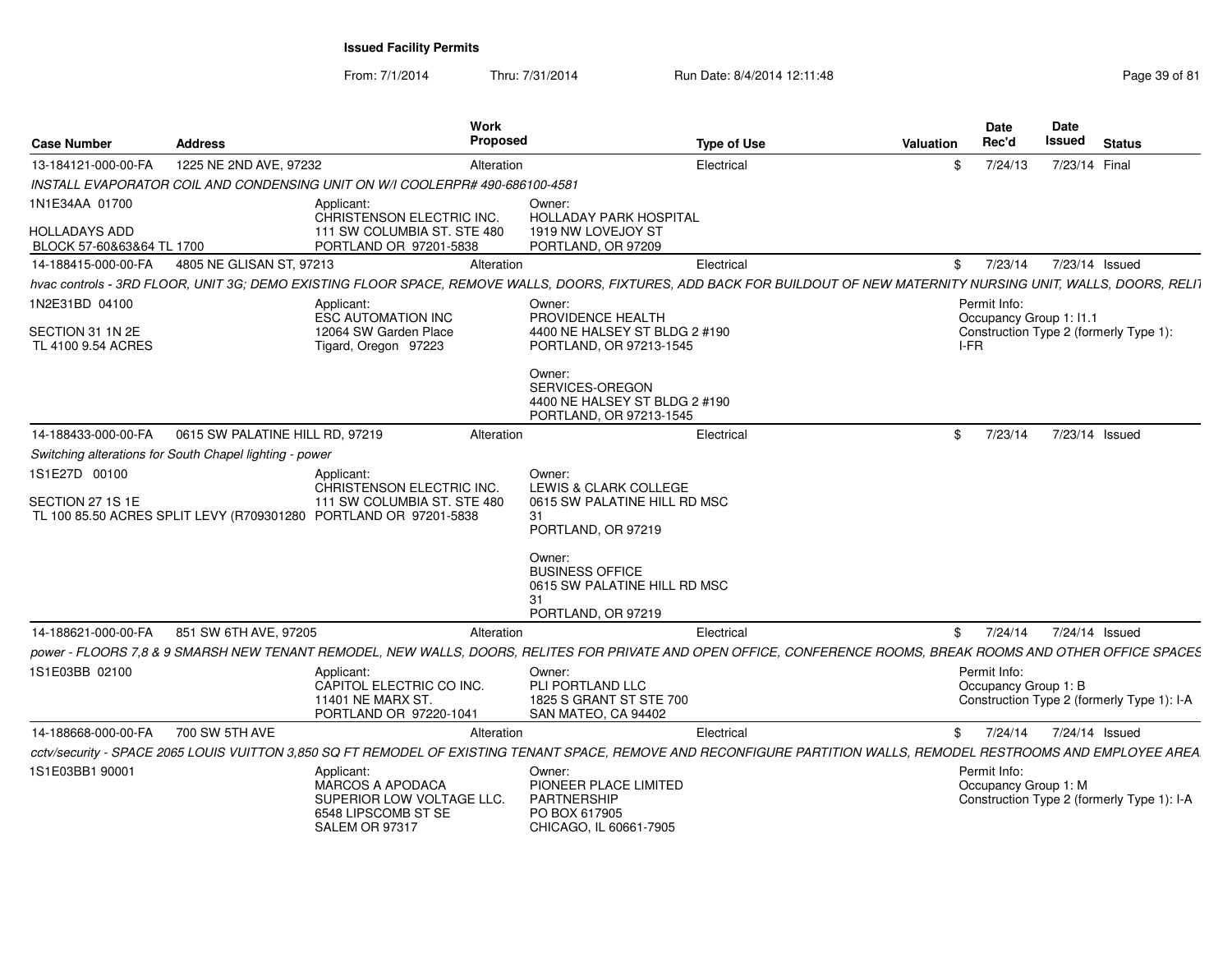| <b>Case Number</b>                                                                                            | <b>Address</b>                        |                                                                                                                | Work<br><b>Proposed</b> |                                                                                                                                                                    | <b>Type of Use</b> |                                                 | Valuation | <b>Date</b><br>Rec'd |         | Date<br><b>Issued</b> | <b>Status</b>                                |
|---------------------------------------------------------------------------------------------------------------|---------------------------------------|----------------------------------------------------------------------------------------------------------------|-------------------------|--------------------------------------------------------------------------------------------------------------------------------------------------------------------|--------------------|-------------------------------------------------|-----------|----------------------|---------|-----------------------|----------------------------------------------|
| 14-189049-000-00-FA                                                                                           | 1039 NW GLISAN ST                     |                                                                                                                | Alteration              |                                                                                                                                                                    | Electrical         |                                                 | \$        |                      | 7/24/14 |                       | 7/24/14 Under Inspection                     |
|                                                                                                               |                                       |                                                                                                                |                         | pwr - SUITE 203/ CREATE CONFERENCE ROOM, 3 BOOTHS/ OFFICES AND BREAKROOM AND OPEN WORKSPACE - pwr                                                                  |                    |                                                 |           |                      |         |                       |                                              |
| 1N1E34BC 05200                                                                                                |                                       | Applicant:<br><b>FUZION ELECTRIC LLC</b>                                                                       |                         | Owner:<br>1039 BUILDING LLC                                                                                                                                        |                    | CCB - Contractor:<br><b>FUZION ELECTRIC LLC</b> |           |                      |         |                       |                                              |
| <b>COUCHS ADD</b><br>BLOCK 75<br>LOT 2&3                                                                      |                                       | 1335 SW 197th Ave<br>ALOHA, OR 97006-2545                                                                      |                         | PO BOX 10067<br>PORTLAND, OR 97296-0067                                                                                                                            |                    | 1335 SW 197th Ave<br>ALOHA, OR 97006-2545       |           |                      |         |                       |                                              |
| 14-189224-000-00-FA                                                                                           | 16125 NE CAMERON BLVD - Bldg 5, 97230 |                                                                                                                | Alteration              |                                                                                                                                                                    | Electrical         |                                                 | \$        |                      | 7/25/14 | 7/25/14 Issued        |                                              |
|                                                                                                               |                                       |                                                                                                                |                         | voice/data - BLDG #5 EAST SIDE TIRECO - REMOVE INTERIOR WALL AND ADD PARTIAL HEIGHT WALL, ADD PLYWOOD WAINSCOT TO WAREHOUSE AND GYP BOARD, ADD EXTERIOR CHAIN LINK |                    |                                                 |           |                      |         |                       |                                              |
| 1N2E24AA 00200                                                                                                |                                       | Applicant:<br><b>CAPITOL DATA &amp;</b><br>COMMUNICATIONS INC.<br>11401 NE MARX ST.<br>PORTLAND, OR 97220-1041 |                         | Owner:<br><b>WALTON CWOR COMMERCE</b><br>PO BOX 460169<br>HOUSTON, TX 77056                                                                                        |                    |                                                 |           |                      |         |                       |                                              |
| 14-187884-000-00-FA                                                                                           | 6936 N FATHOM ST, 97217               |                                                                                                                | Alteration              |                                                                                                                                                                    | Electrical         |                                                 | \$        |                      | 7/22/14 |                       | 7/25/14 Under Inspection                     |
|                                                                                                               |                                       | power - RESTROOM REMODEL, INSTALL NEW REPLACEMENT URINALS, LAVATORIES & SHOWERS                                |                         |                                                                                                                                                                    |                    |                                                 |           |                      |         |                       |                                              |
| 1N1E17B 00200                                                                                                 |                                       | Applicant:<br>CHRISTENSON ELECTRIC INC.                                                                        |                         | Owner:<br><b>FREIGHTLINER CORPORATION</b>                                                                                                                          |                    |                                                 |           |                      |         |                       |                                              |
| SECTION 17 1N 1E<br>TL 200 24.90 ACRES<br>LAND & IMPS SEE R646162 (R941170881)<br>FOR MACH & EQUIP            |                                       | 111 SW COLUMBIA ST. STE 480<br>PORTLAND OR 97201-5838                                                          |                         | <b>PO BOX 3820</b><br>PORTLAND, OR 97208-3820                                                                                                                      |                    |                                                 |           |                      |         |                       |                                              |
| 14-189456-000-00-FA                                                                                           | 5400 N BASIN AVE, 97217               |                                                                                                                | Alteration              |                                                                                                                                                                    | Electrical         |                                                 | \$        |                      | 7/25/14 | 7/25/14 Issued        |                                              |
| power - TMP2 TRUCK LIFT                                                                                       |                                       |                                                                                                                |                         |                                                                                                                                                                    |                    |                                                 |           |                      |         |                       |                                              |
| 1N1E21B 00100                                                                                                 |                                       | Applicant:<br>HEIL ELECTRIC CO.                                                                                |                         | Owner:<br>FREIGHTLINER CORPORATION                                                                                                                                 |                    |                                                 |           | Permit Info:         |         | Occupancy Group 1: B  |                                              |
| SECTION 21 1N 1E<br>TL 100 6.34 ACRES<br>LAND & IMPS SEE R646184 (R941210561)<br>FOR MACH & EQUIP             |                                       | 8425 SE STARK ST<br>PORTLAND OR 97216-1137                                                                     |                         | PO BOX 3820<br>PORTLAND, OR 97208-3820                                                                                                                             |                    |                                                 |           |                      |         |                       | Construction Type 2 (formerly Type 1): III-N |
| 14-189919-000-00-FA                                                                                           | 2735 NE 82ND AVE, 97213               |                                                                                                                | Alteration              |                                                                                                                                                                    | Electrical         |                                                 | \$        |                      | 7/28/14 | 7/28/14 Issued        |                                              |
|                                                                                                               |                                       | fire alarm - install new addressable fire alarm system and remove existing system                              |                         |                                                                                                                                                                    |                    |                                                 |           |                      |         |                       |                                              |
| 1N2E29AD 03200<br><b>GLENHAVEN PK &amp; SUB</b><br><b>BLOCK 7-9 TL 3200</b><br>SPLIT MAP R101730 (R009301000) |                                       | Applicant:<br>ELECTRICAL CONSTRUCTION<br>CO. (a dba for EC COMPANY)<br>PO BOX 10286<br>PORTLAND OR 97296-0286  |                         | Owner:<br>SCHOOL DISTRICT NO 1(LEASED<br>PO BOX 3107<br>PORTLAND, OR 97208-3107                                                                                    |                    |                                                 |           |                      |         |                       |                                              |
|                                                                                                               |                                       |                                                                                                                |                         | Owner:<br>SCHOOLHOUSE SUPPLIES<br>PO BOX 3107<br>PORTLAND, OR 97208-3107                                                                                           |                    |                                                 |           |                      |         |                       |                                              |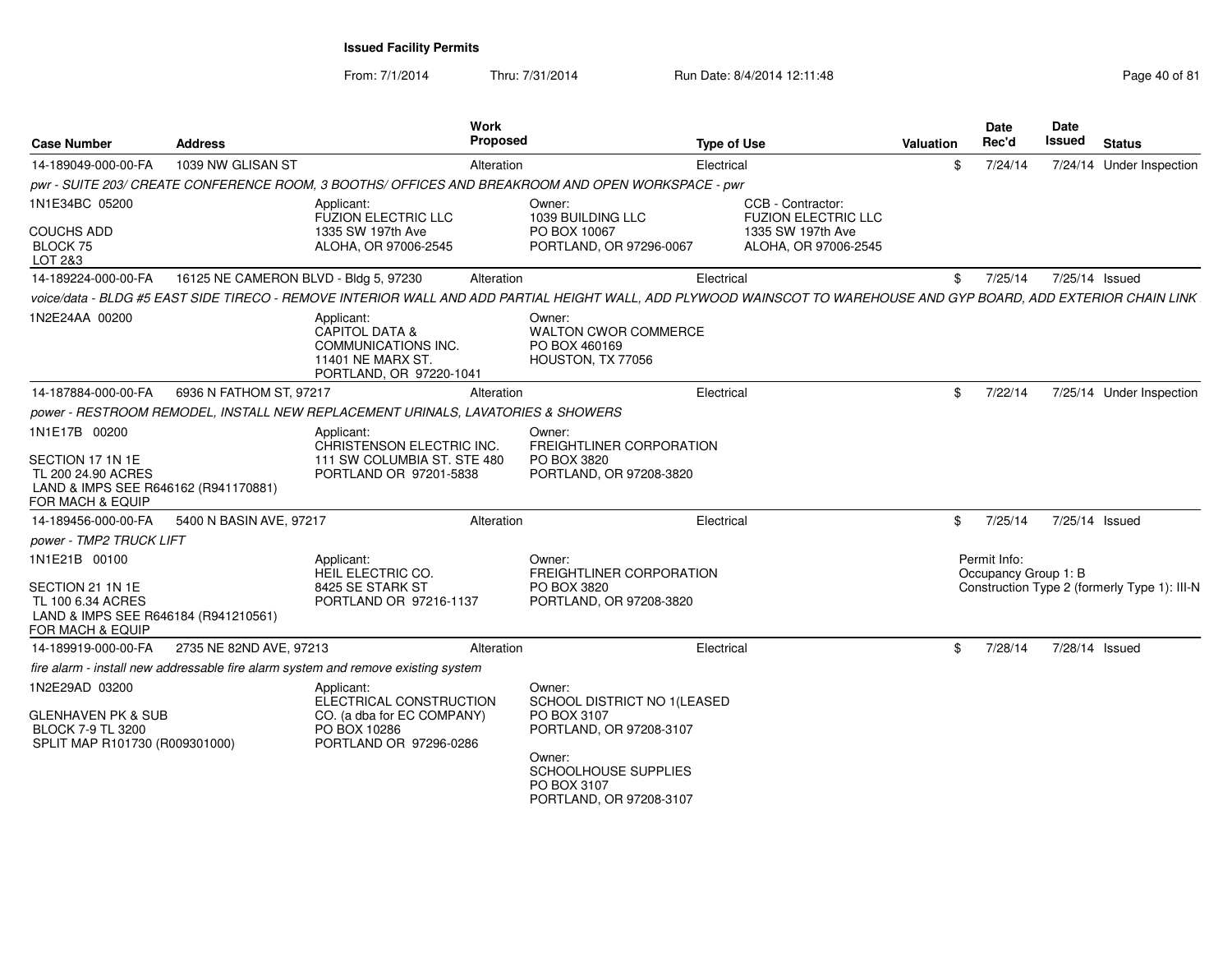From: 7/1/2014

| <b>Case Number</b>                            | Address                                                      | <b>Work</b><br><b>Proposed</b>                                                                                                                              |                                                                                | <b>Type of Use</b> | Valuation | <b>Date</b><br>Rec'd                    | Date<br>Issued | <b>Status</b>                              |
|-----------------------------------------------|--------------------------------------------------------------|-------------------------------------------------------------------------------------------------------------------------------------------------------------|--------------------------------------------------------------------------------|--------------------|-----------|-----------------------------------------|----------------|--------------------------------------------|
| 14-166648-000-00-FA                           | 2801 N GANTENBEIN AVE, 97227                                 | Alteration                                                                                                                                                  |                                                                                | Electrical         |           | 6/7/14<br>\$                            | 7/28/14 Issued |                                            |
|                                               |                                                              | power - WEST WING, INTERIOR REMODEL CARDIAC OR, REMOVE, REPLACE WALLS, DOORS, BIPLANE, EQUIPMENT, CEILING, ELEC, FINISHES, ETC                              |                                                                                |                    |           |                                         |                |                                            |
| 1N1E27AC 01100                                |                                                              | Applicant:<br>OREGON ELECTRIC                                                                                                                               | Owner:<br><b>EMANUEL HOSPITAL</b>                                              |                    |           | Permit Info:<br>Occupancy Group 1: I-2  |                |                                            |
| ABENDS ADD<br>BLOCK 4<br>LOT 1-18 TL 1100     |                                                              | CONSTRUCTION INC. /DBA<br>OREGON ELECTRIC GROUP.<br>1709 SE 3RD AVE.<br>PORTLAND OR 97214-4547                                                              | 5215 N O'CONNOR BLVD #1100<br>IRVING, TX 75039-3739                            |                    |           |                                         |                | Construction Type 2 (formerly Type 1): I-A |
| 14-190152-000-00-FA                           | 3251 SW SAM JACKSON PARK RD, 97201                           | Alteration                                                                                                                                                  |                                                                                | Electrical         |           | \$<br>7/28/14                           | 7/28/14 Final  |                                            |
|                                               | 9th fl Cafe circuit alterations for reach-in coolers - power |                                                                                                                                                             |                                                                                |                    |           |                                         |                |                                            |
| 1S1E09AC 03700                                |                                                              | Applicant:<br>DYNALECTRIC CO.                                                                                                                               | Owner:<br>OREGON STATE OF                                                      |                    |           | Permit Info:<br>Occupancy Group 1: 11.1 |                |                                            |
| SECTION 09 1S 1E<br>TL 3700 0.07 ACRES        |                                                              | 5711 SW HOOD AVE.<br>PORTLAND OR 97239-3716                                                                                                                 | 3181 SW SAM JACKSON PARK RD<br>PORTLAND, OR 97239                              |                    |           | I-FR                                    |                | Construction Type 2 (formerly Type 1):     |
| 14-166649-000-00-FA                           | 2801 N GANTENBEIN AVE, 97227                                 | Alteration                                                                                                                                                  |                                                                                | Electrical         |           | \$<br>6/7/14                            |                | 7/28/14 Under Inspection                   |
|                                               |                                                              | power - LEVEL 3 RANDALL PEDIATRIC PROCEDURE SUITES REMODEL INCLUDING 2 LARGE ENDOSCOPY PROCEDURE ROOMS AND 6 PRE/POST RECOVER ROOMS. HOUSEKEEPING ROOMS, CA |                                                                                |                    |           |                                         |                |                                            |
| 1N1E27AC 00300                                |                                                              | Applicant:<br>OREGON ELECTRIC                                                                                                                               | Owner:<br><b>EMANUEL HOSPITAL</b>                                              |                    |           |                                         |                |                                            |
| ABENDS ADD                                    |                                                              | CONSTRUCTION INC. /DBA                                                                                                                                      | 1919 NW LOVEJOY ST                                                             |                    |           |                                         |                |                                            |
| BLOCK <sub>3</sub><br>INC PT VAC STS LOT 1-16 |                                                              | OREGON ELECTRIC GROUP.<br>1709 SE 3RD AVE.<br>PORTLAND OR 97214-4547                                                                                        | PORTLAND, OR 97209-1503                                                        |                    |           |                                         |                |                                            |
| 14-190176-000-00-FA                           |                                                              | 3181 SW SAM JACKSON PARK RD - Bldg DCH, 9 Alteration                                                                                                        |                                                                                | Electrical         |           | 7/28/14<br>\$                           | 7/28/14 Issued |                                            |
| #07439 Relocate Circuit - power               |                                                              |                                                                                                                                                             |                                                                                |                    |           |                                         |                |                                            |
| 1S1E09 00200                                  |                                                              | Applicant:<br>DYNALECTRIC CO.<br>5711 SW HOOD AVE.<br>PORTLAND OR 97239-3716                                                                                | Owner:<br>OREGON STATE OF<br>3181 SW SAM JACKSON PARK RD<br>PORTLAND, OR 97239 |                    |           |                                         |                |                                            |
| 14-190178-000-00-FA                           |                                                              | 3181 SW SAM JACKSON PARK RD - Bldg DCH, 9 Alteration                                                                                                        |                                                                                | Electrical         |           | \$<br>7/28/14                           | 7/28/14 Final  |                                            |
| #07439 Relocate Circuit - power               |                                                              |                                                                                                                                                             |                                                                                |                    |           |                                         |                |                                            |
| 1S1E09 00200                                  |                                                              | Applicant:<br>DYNALECTRIC CO.<br>5711 SW HOOD AVE.<br>PORTLAND OR 97239-3716                                                                                | Owner:<br>OREGON STATE OF<br>3181 SW SAM JACKSON PARK RD<br>PORTLAND, OR 97239 |                    |           |                                         |                |                                            |
| 14-190198-000-00-FA                           |                                                              | 3181 SW SAM JACKSON PARK RD - Bldg MAC, 9 Alteration                                                                                                        |                                                                                | Electrical         |           | 7/28/14<br>\$                           | 7/28/14 Final  |                                            |
|                                               | Cafe Refrigerator 208V receptacle outlet - power             |                                                                                                                                                             |                                                                                |                    |           |                                         |                |                                            |
| 1S1E09 00200                                  |                                                              | Applicant:<br>DYNALECTRIC CO.<br>5711 SW HOOD AVE.<br>PORTLAND OR 97239-3716                                                                                | Owner:<br>OREGON STATE OF<br>3181 SW SAM JACKSON PARK RD<br>PORTLAND, OR 97239 |                    |           | Permit Info:<br>Occupancy Group 1: B    |                | Construction Type 2 (formerly Type 1): I-B |
| 14-187168-000-00-FA                           | 421 SW 6TH AVE, 97205                                        | Alteration                                                                                                                                                  |                                                                                | Electrical         |           | \$<br>7/21/14                           |                | 7/28/14 Under Inspection                   |
| 2nd fl Shopkeep TI - power                    |                                                              |                                                                                                                                                             |                                                                                |                    |           |                                         |                |                                            |
| 1N1E34CC 04300                                |                                                              | Applicant:<br>WILLAMETTE ELECTRIC INC.                                                                                                                      | Owner:<br>UPI COMMONWEALTH LLC                                                 |                    |           |                                         |                |                                            |
| PORTLAND<br>BLOCK 176<br>LOT 1-4              |                                                              | P.O. BOX 230547<br>TIGARD, OR 97281-0547                                                                                                                    | 1215 FOURTH AVE STE 600<br>SEATTLE, WA 98161                                   |                    |           |                                         |                |                                            |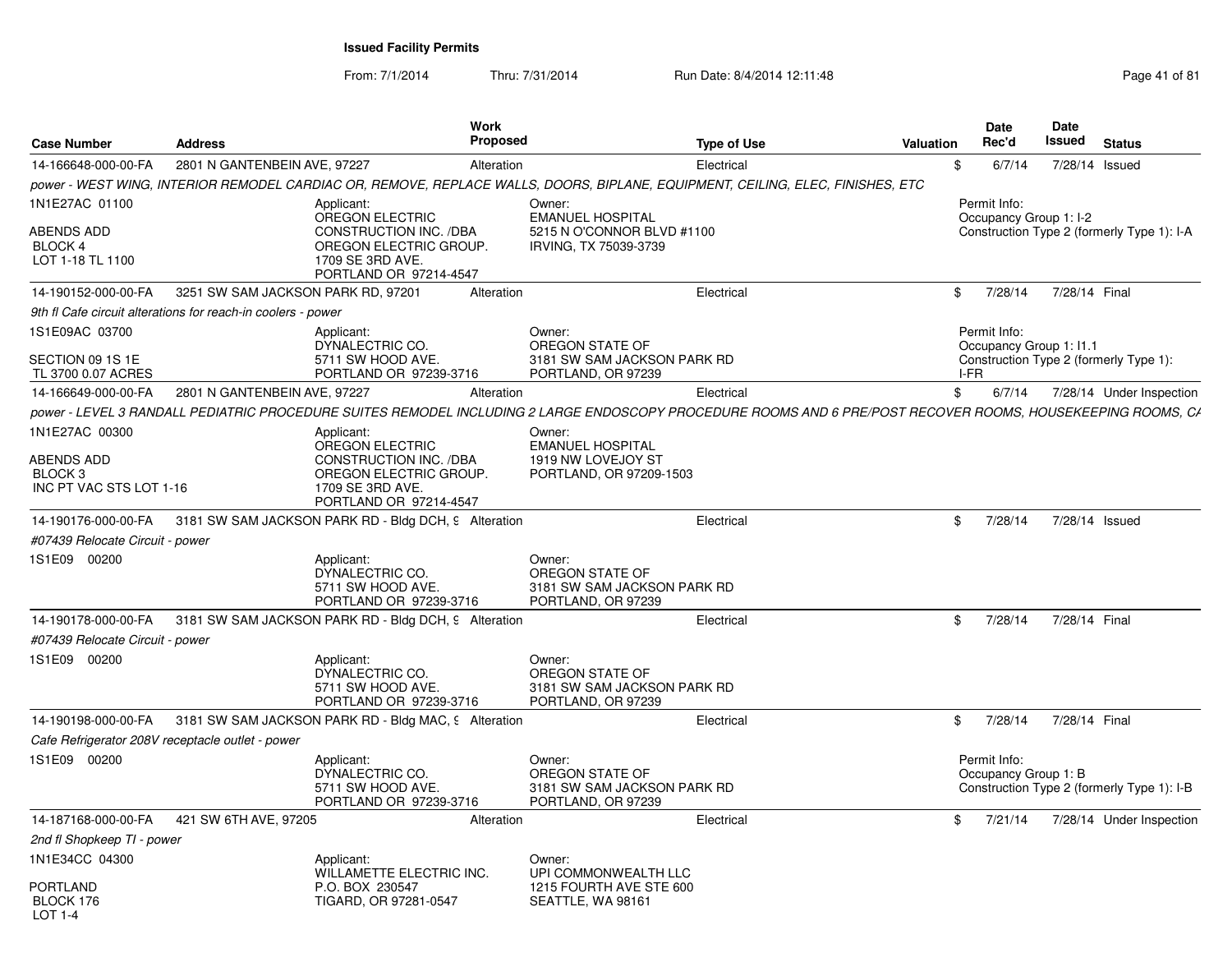From: 7/1/2014Thru: 7/31/2014 Run Date: 8/4/2014 12:11:48 Research 2010 12:00 Page 42 of 81

|                                                                |                              | <b>Work</b>                                                                                                   |                                                                                                                                                                                     |            | <b>Date</b>                          | <b>Date</b> |                                              |
|----------------------------------------------------------------|------------------------------|---------------------------------------------------------------------------------------------------------------|-------------------------------------------------------------------------------------------------------------------------------------------------------------------------------------|------------|--------------------------------------|-------------|----------------------------------------------|
| <b>Case Number</b>                                             | <b>Address</b>               | Proposed                                                                                                      | <b>Type of Use</b>                                                                                                                                                                  | Valuation  | Rec'd                                | Issued      | <b>Status</b>                                |
| 14-190233-000-00-FA                                            | 5025 SE 28TH AVE, 97202      | Alteration                                                                                                    | Electrical                                                                                                                                                                          | \$         | 7/28/14                              |             | 7/28/14 Issued                               |
|                                                                |                              |                                                                                                               | power - DIGITAL UPGRADE; REMOVE SOME WALLS, DOORS, ADD BACK AND RECONFIGURE FOR NEW X-RAY ROOMS AND EQUIPMENT LOCATIONS, PATCH, PAINT, CEILING, ELEC, PLBG(See con                  |            |                                      |             |                                              |
| 1S1E13BC 04800                                                 |                              | Applicant:<br>ELECTRICAL CONSTRUCTION<br>CO. (a dba for EC COMPANY)<br>PO BOX 10286<br>PORTLAND OR 97296-0286 | Owner:<br>KAISER FOUNDATION HEALTH<br>500 NE MULTNOMAH ST #100<br>PORTLAND, OR 97232-2031<br>Owner:<br>PLAN OF THE NORTHWEST<br>500 NE MULTNOMAH ST #100<br>PORTLAND, OR 97232-2031 |            |                                      |             |                                              |
| 14-190381-000-00-FA                                            | 1300 SW 5TH AVE, 97201       | Alteration                                                                                                    | Electrical                                                                                                                                                                          | $^{\circ}$ | 7/29/14                              |             | 7/29/14 Issued                               |
|                                                                |                              | T-21 CONVERT SPACE INTO 2 CONFERENCE/TRAINING ROOMS - access system                                           |                                                                                                                                                                                     |            |                                      |             |                                              |
| 1S1E03BC 01800<br>PORTLAND                                     |                              | Applicant:<br>TYCO INTEGRATED SECURITY LL(FIRST INTERSTATE BANK OF OR<br>2815 SW 153RD DR                     | Owner:<br>PO BOX 2609                                                                                                                                                               |            | Permit Info:<br>Occupancy Group 1: B |             | Construction Type 2 (formerly Type 1): I-A   |
| <b>BLOCK 148 TL 1800</b>                                       |                              | BEAVERTON, OR 97006-5101                                                                                      | CARLSBAD, CA 92018-2609                                                                                                                                                             |            |                                      |             |                                              |
| 14-190383-000-00-FA                                            | 1001 SW 5TH AVE, 97204       | Alteration                                                                                                    | Electrical                                                                                                                                                                          | $^{\circ}$ | 7/29/14                              |             | 7/29/14 Issued                               |
| 6-9th floors GSA Court TI - fire alarm wiring                  |                              |                                                                                                               |                                                                                                                                                                                     |            |                                      |             |                                              |
| 1S1E03BB 00800                                                 |                              | Applicant:<br>CAPITOL ELECTRIC CO INC.                                                                        | Owner:<br>OR-CONGRESS CENTER LP                                                                                                                                                     |            | Permit Info:<br>Occupancy Group 1: B |             |                                              |
| PORTLAND<br>BLOCK 169<br>$LOT 1-8$<br>SEE R246278 (R667717341) |                              | 11401 NE MARX ST.<br>PORTLAND OR 97220-1041                                                                   | 235 MONTGOMERY ST 16TH<br><b>FLOOR</b><br>SAN FRANCISCO, CA 94104-3104                                                                                                              |            |                                      |             | Construction Type 2 (formerly Type 1): I-A   |
| 14-190385-000-00-FA                                            | 1827 NE 44TH AVE, 97213      | Alteration                                                                                                    | Electrical                                                                                                                                                                          | $^{\circ}$ | 7/29/14                              |             | 7/29/14 Under Inspection                     |
|                                                                |                              |                                                                                                               | power - SUITE 210; CONSTRUCT TWO WALLS, CREATE OFFICE SPACE, RECEPTION AREA, DOORS, RELITES, CEILING, ELEC                                                                          |            |                                      |             |                                              |
| 1N2E30CC 05000                                                 |                              | Applicant:                                                                                                    | Owner:                                                                                                                                                                              |            | Permit Info:                         |             |                                              |
| <b>MENEFEE ADD</b><br>BLOCK 5<br>LOT 1-6                       |                              | <b>BACHOFNER ELECTRIC, LLC.</b><br>12031 NE MARX ST.<br>PORTLAND OR 97220                                     | WESTON INVESTMENT CO LLC<br>2154 NE BROADWAY RM 200<br>PORTLAND, OR 97232-1590                                                                                                      |            | Occupancy Group 1: B                 |             | Construction Type 2 (formerly Type 1): III-B |
| 14-190384-000-00-FA                                            | 5600 NE HASSALO ST, 97213    | Alteration                                                                                                    | Electrical                                                                                                                                                                          | \$         | 7/29/14                              |             | 7/29/14 Under Inspection                     |
| BLDG B DETEMPLE PLUMBING TI - power                            |                              |                                                                                                               |                                                                                                                                                                                     |            |                                      |             |                                              |
| 1N2E31 00100                                                   |                              | Applicant:<br>JOHANSEN ELECTRIC INC.<br>16869 SW 65TH AVE - PMB #311<br>LAKE OSWEGO OR 97035                  | Owner:<br>PACIFIC REALTY ASSOCIATES<br>15115 SW SEQUOIA PKWY<br>#200-WMI<br>PORTLAND, OR 97224                                                                                      |            |                                      |             |                                              |
| 14-186492-000-00-FA                                            | 1025 SW WASHINGTON ST, 97205 | Alteration                                                                                                    | Electrical                                                                                                                                                                          | $^{\circ}$ | 7/18/14                              |             | 7/29/14 Issued                               |
|                                                                |                              | pwr-TI BUILD OUT, BASEMENT, 1ST FLOOR, PARTITION WALLS, DOORS, CEILING, PLBG, ELEC, - pwr                     |                                                                                                                                                                                     |            |                                      |             |                                              |
| 1N1E34CC 05100                                                 |                              | Applicant:<br>WILLAMETTE ELECTRIC INC.<br>P.O. BOX 230547<br>TIGARD, OR 97281-0547                            | Owner:<br>1122 STARK INVESTMENT LLC<br>2455 NW MARSHALL ST #1<br>PORTLAND, OR 97210                                                                                                 |            |                                      |             |                                              |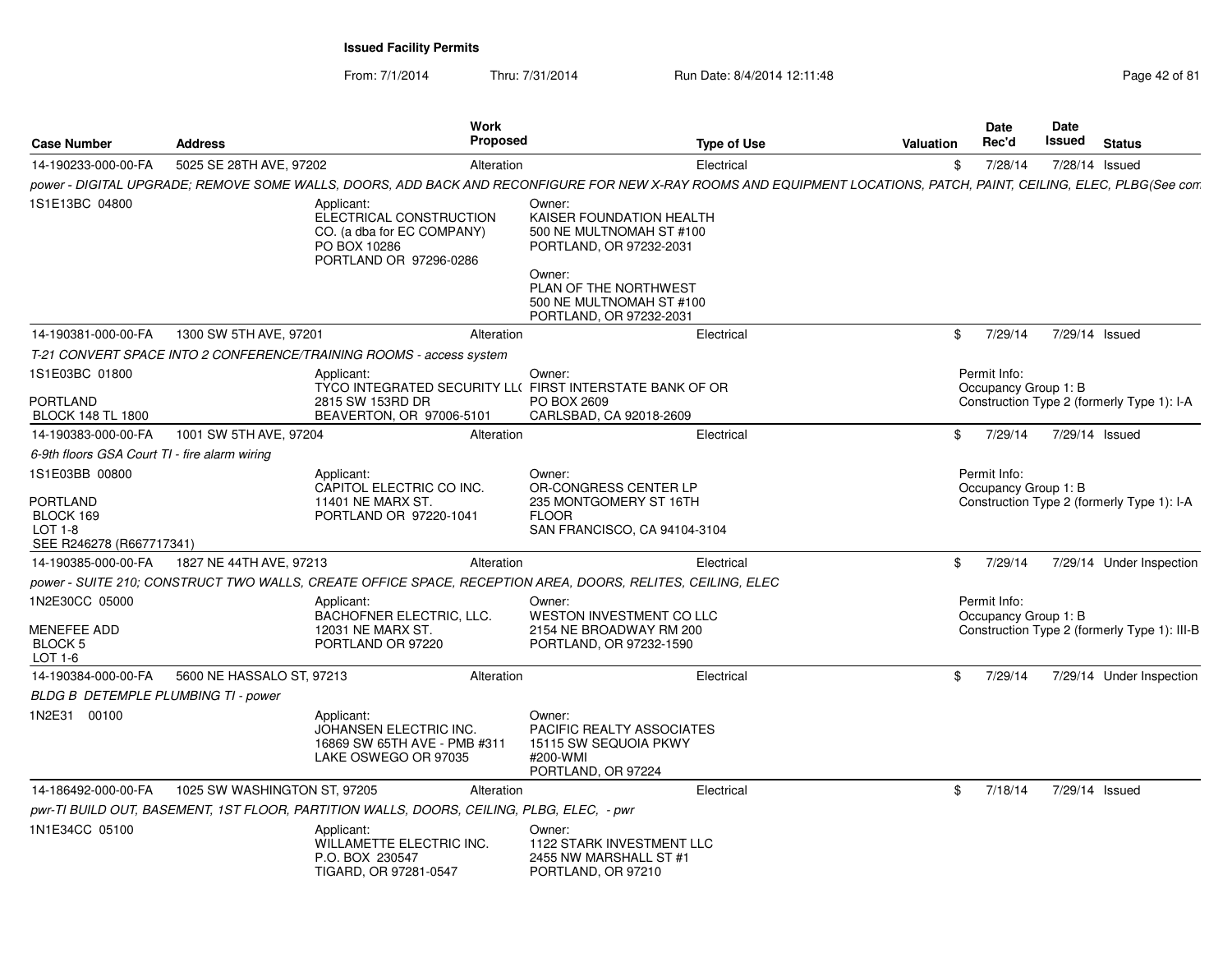From: 7/1/2014Thru: 7/31/2014 Run Date: 8/4/2014 12:11:48 Research 2010 12:00 Page 43 of 81

| <b>Case Number</b>                                                                                 | <b>Address</b>                                   |                                                                                 | Work<br><b>Proposed</b> |                                                                                                         | Type of Use | Valuation | <b>Date</b><br>Rec'd                             | <b>Date</b><br><b>Issued</b> | <b>Status</b>            |
|----------------------------------------------------------------------------------------------------|--------------------------------------------------|---------------------------------------------------------------------------------|-------------------------|---------------------------------------------------------------------------------------------------------|-------------|-----------|--------------------------------------------------|------------------------------|--------------------------|
| 14-179516-000-00-FA                                                                                | 1000 SW BROADWAY, 97205                          |                                                                                 | Alteration              |                                                                                                         | Electrical  | \$        | 7/6/14                                           | 7/29/14 Final                |                          |
| #1250 Stephens Margolin P. C. TI - power                                                           |                                                  |                                                                                 |                         |                                                                                                         |             |           |                                                  |                              |                          |
| 1S1E03BB 02400                                                                                     |                                                  | Applicant:<br>DYNALECTRIC CO.                                                   |                         | Owner:<br>ONE THOUSAND BROADWAY                                                                         |             |           |                                                  |                              |                          |
| PORTLAND<br>BLOCK 182<br>LOT 5-8                                                                   |                                                  | 5711 SW HOOD AVE.<br>PORTLAND OR 97239-3716                                     |                         | <b>BLDG LTD PARTNERSHIP</b><br>805 SW BROADWAY STE 2020<br>PORTLAND, OR 97205                           |             |           |                                                  |                              |                          |
| 14-147229-000-00-FA                                                                                | 707 SW GAINES ST, 97201                          |                                                                                 | Alteration              |                                                                                                         | Electrical  | \$        | 4/24/14                                          | 7/29/14 Final                |                          |
|                                                                                                    | ROOMS 1114 & 1116 NEW SUSPENDED CEILINGS - power |                                                                                 |                         |                                                                                                         |             |           |                                                  |                              |                          |
| 1S1E09 00600                                                                                       |                                                  | Applicant:<br>DYNALECTRIC CO.<br>5711 SW HOOD AVE.<br>PORTLAND OR 97239-3716    |                         | Owner:<br>OREGON STATE OF (MEDICAL<br><b>DEPT</b><br>3181 SW SAM JACKSON PARK RD<br>PORTLAND, OR 97239  |             |           |                                                  |                              |                          |
| 14-191025-000-00-FA                                                                                | 529 SW 3RD AVE, 97204                            |                                                                                 | Alteration              |                                                                                                         | Electrical  | \$        | 7/30/14                                          |                              | 7/30/14 Under Inspection |
|                                                                                                    |                                                  |                                                                                 |                         | power - 2ND FLOOR QUICK LEFT - EXISTING TENANT - ADD NEW WALLS FOR 3 NEW OFFICES AND A CONFERENCE ROOM. |             |           |                                                  |                              |                          |
| 1S1E03BA 07500                                                                                     |                                                  | Applicant:<br>CAPITOL ELECTRIC CO INC.                                          |                         | Owner:<br>LOYALTY HOLDINGS LLC                                                                          |             |           | Permit Info:<br>Occupancy Group 1: B Bank, Off., |                              |                          |
| <b>PORTLAND</b><br>BLOCK 48<br>LOT <sub>3</sub>                                                    |                                                  | 11401 NE MARX ST.<br>PORTLAND OR 97220-1041                                     |                         | 3657 MAIN ST<br>MANCHESTER, VT 05254                                                                    |             |           | Med.Off., Pub.Bldg.                              |                              |                          |
| 14-191027-000-00-FA                                                                                | 7439 N CHARLESTON AVE, 97203                     |                                                                                 | Alteration              |                                                                                                         | Electrical  | \$        | 7/30/14                                          | 7/30/14 Issued               |                          |
|                                                                                                    | security - JAMES JOHN SECURITY CABLING ROUGH IN  |                                                                                 |                         |                                                                                                         |             |           |                                                  |                              |                          |
| 1N1W12AB 12100                                                                                     |                                                  | Applicant:<br>TECHNOCOM INC. (dba:                                              |                         | Owner:<br><b>SCHOOL DISTRICT NO 1</b>                                                                   |             |           |                                                  |                              |                          |
| P T SMITHS ADD<br>INC PT VAC ST - BLOCK 7<br>INC PT VAC STS - BLOCK 10<br>INC PT VAC ST - BLOCK 11 |                                                  | CONNECTED TECHNOLOGIES)<br>7929 SW BURNS WAY STE F<br>WILSONVILLE OR 97070-7678 |                         | PO BOX 3107<br>PORTLAND, OR 97208-3107                                                                  |             |           |                                                  |                              |                          |
| 14-191029-000-00-FA                                                                                | 2303 SE 28TH PL, 97214                           |                                                                                 | Alteration              |                                                                                                         | Electrical  | \$        | 7/30/14                                          | 7/30/14 Issued               |                          |
|                                                                                                    | security - HOSFORD SECURITY CABLING ROUGH IN     |                                                                                 |                         |                                                                                                         |             |           |                                                  |                              |                          |
| 1S1E01CC 04900                                                                                     |                                                  | Applicant:<br>TECHNOCOM INC. (dba:                                              |                         | Owner:<br><b>SCHOOL DISTRICT NO 1</b>                                                                   |             |           |                                                  |                              |                          |
| VANS ADD<br><b>BLOCK 1-3 TL 4900</b>                                                               |                                                  | CONNECTED TECHNOLOGIES)<br>7929 SW BURNS WAY STE F<br>WILSONVILLE OR 97070-7678 |                         | PO BOX 3107<br>PORTLAND, OR 97208-3107                                                                  |             |           |                                                  |                              |                          |
| 14-191033-000-00-FA                                                                                | 3119 SE HOLGATE BLVD, 97202                      |                                                                                 | Alteration              |                                                                                                         | Electrical  | \$        | 7/30/14                                          | 7/30/14 Issued               |                          |
|                                                                                                    | security - GROUT SECURITY CABLING ROUGH IN       |                                                                                 |                         |                                                                                                         |             |           |                                                  |                              |                          |
| 1S1E12CD 11100                                                                                     |                                                  | Applicant:<br>TECHNOCOM INC. (dba:                                              |                         | Owner:<br><b>SCHOOL DISTRICT NO 1</b>                                                                   |             |           |                                                  |                              |                          |
| CANONGATE<br>BLOCK <sub>3</sub><br>INC 1/2 VAC CORA ST N OF & ADJ                                  |                                                  | CONNECTED TECHNOLOGIES)<br>7929 SW BURNS WAY STE F<br>WILSONVILLE OR 97070-7678 |                         | PO BOX 3107<br>PORTLAND, OR 97208-3107                                                                  |             |           |                                                  |                              |                          |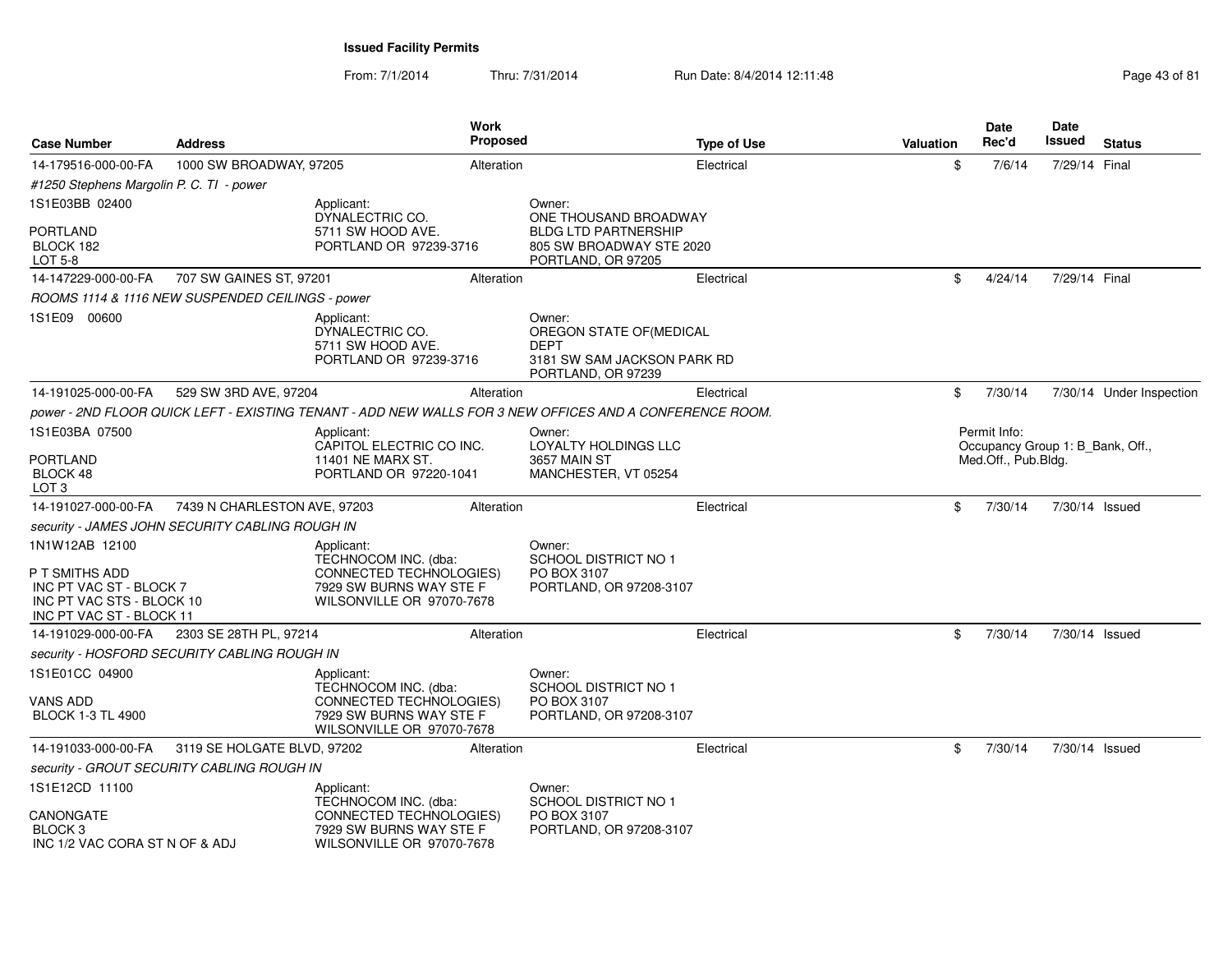| <b>Case Number</b>                                                                      | <b>Address</b>                              | <b>Work</b><br><b>Proposed</b>                                                                                               |                                                                                                                     | <b>Type of Use</b> | Valuation | Date<br>Rec'd                        | <b>Date</b><br>Issued | <b>Status</b>                                                                   |
|-----------------------------------------------------------------------------------------|---------------------------------------------|------------------------------------------------------------------------------------------------------------------------------|---------------------------------------------------------------------------------------------------------------------|--------------------|-----------|--------------------------------------|-----------------------|---------------------------------------------------------------------------------|
| 14-187218-000-00-FA                                                                     | 1621 SW 1ST AVE, 97201                      | Alteration                                                                                                                   |                                                                                                                     | Electrical         | \$        | 7/21/14                              |                       | 7/30/14 Under Inspection                                                        |
| 3rd fl South area Office split - power                                                  |                                             |                                                                                                                              |                                                                                                                     |                    |           |                                      |                       |                                                                                 |
| 1S1E03CB 00700                                                                          |                                             | Applicant:<br>MCCOY ELECTRIC CO INC.<br>P.O. BOX 42428<br>PORTLAND OR 97242-0428                                             | Owner:<br>CSHV FIRST AND MARKET, LLC<br>c/o CUSHMAN & WAKEFIELD<br>200 SW MARKET ST SUITE 200<br>PORTLAND, OR 97201 |                    |           |                                      |                       |                                                                                 |
| 14-191037-000-00-FA                                                                     | 5109 SE 66TH AVE, 97206                     | Alteration                                                                                                                   |                                                                                                                     | Electrical         | \$        | 7/30/14                              | 7/30/14 Issued        |                                                                                 |
|                                                                                         | security - ARLETA SECURITY CABLING ROUGH IN |                                                                                                                              |                                                                                                                     |                    |           |                                      |                       |                                                                                 |
| 1S2E17BC 02500                                                                          |                                             | Applicant:<br>TECHNOCOM INC. (dba:<br><b>CONNECTED TECHNOLOGIES)</b><br>7929 SW BURNS WAY STE F<br>WILSONVILLE OR 97070-7678 | Owner:<br>SCHOOL DISTRICT NO 1<br>PO BOX 3107<br>PORTLAND, OR 97208-3107                                            |                    |           |                                      |                       |                                                                                 |
| 14-181440-000-00-FA                                                                     | 308 SW 2ND AVE, 97204                       | Alteration                                                                                                                   |                                                                                                                     | Electrical         | \$        | 7/9/14                               |                       | 7/30/14 Under Inspection                                                        |
| Management Office & Bike corridor - power                                               |                                             |                                                                                                                              |                                                                                                                     |                    |           |                                      |                       |                                                                                 |
| 1N1E34CD 04600                                                                          |                                             | Applicant:<br>CHRISTENSON ELECTRIC INC.<br>111 SW COLUMBIA ST. STE 480<br>PORTLAND OR 97201-5838                             | Owner:<br><b>NGP DUNCAN PLAZA</b><br>PO BOX 4900 DEPT #360<br>SCOTTSDALE, AZ 85261-4900                             |                    |           | Permit Info:                         |                       | Occupancy Group 1: A-2 Restaurant<br>Construction Type 2 (formerly Type 1): I-A |
|                                                                                         |                                             |                                                                                                                              | Owner:<br>PORTLAND LLC<br>PO BOX 4900 DEPT #360<br>SCOTTSDALE, AZ 85261-4900                                        |                    |           |                                      |                       |                                                                                 |
| 14-191042-000-00-FA                                                                     | 1 SW COLUMBIA ST, 97201                     | Alteration                                                                                                                   |                                                                                                                     | Electrical         | \$        | 7/30/14                              | 7/30/14 Issued        |                                                                                 |
| #1050 Umpqua Bank - fire alarm alteration                                               |                                             |                                                                                                                              |                                                                                                                     |                    |           |                                      |                       |                                                                                 |
| 1S1E03BD 01800<br><b>PORTLAND</b><br>BLOCK 114<br>LOT 1-8                               |                                             | Applicant:<br><b>CONVERGINT TECHNOLOGIES</b><br>LLC.<br>16575 SW 72ND AVE.<br>PORTLAND OR 97224-7701                         | Owner:<br>UMPQUA PLAZA LLC<br>555 CALIFORNIA ST 49TH FL<br>SAN FRANCISCO, CA 94104                                  |                    |           | Permit Info:<br>Occupancy Group 1: B |                       | Construction Type 2 (formerly Type 1): I-B                                      |
| 14-191063-000-00-FA                                                                     | 1001 SW 5TH AVE, 97204                      | Alteration                                                                                                                   |                                                                                                                     | Electrical         | \$        | 7/30/14                              | 7/30/14 Issued        |                                                                                 |
| #400/550 VSP TI - power & fire alarm alteration                                         |                                             |                                                                                                                              |                                                                                                                     |                    |           |                                      |                       |                                                                                 |
| 1S1E03BB 00800<br><b>PORTLAND</b><br>BLOCK 169<br>$LOT 1-8$<br>SEE R246278 (R667717341) |                                             | Applicant:<br>COCHRAN INC. dba BROADWAY<br><b>ELECTRIC</b><br>7550 SW TECH CENTER DR STE<br>220<br>TIGARD OR 97223-8061      | Owner:<br>OR-CONGRESS CENTER LP<br>235 MONTGOMERY ST 16TH<br><b>FLOOR</b><br>SAN FRANCISCO, CA 94104-3104           |                    |           | Permit Info:<br>Occupancy Group 1: B |                       | Construction Type 2 (formerly Type 1): I-A                                      |
| 14-191077-000-00-FA                                                                     | 1631 NW THURMAN ST                          | Alteration                                                                                                                   |                                                                                                                     | Electrical         | \$        | 7/30/14                              |                       | 7/30/14 Under Inspection                                                        |
| #102 Remodel - power                                                                    |                                             |                                                                                                                              |                                                                                                                     |                    |           |                                      |                       |                                                                                 |
| 1N1E28DD 03500<br><b>WATSONS ADD</b><br>BLOCK 17-19 & TERMINAL BLK TL 3500              |                                             | Applicant:<br>CHRISTENSON ELECTRIC INC.<br>111 SW COLUMBIA ST. STE 480<br>PORTLAND OR 97201-5838                             | Owner:<br>1631 NW THURMAN STREET LLC<br>111 SW COLUMBIA ST #1380<br>PORTLAND, OR 97201-5845                         |                    |           |                                      |                       |                                                                                 |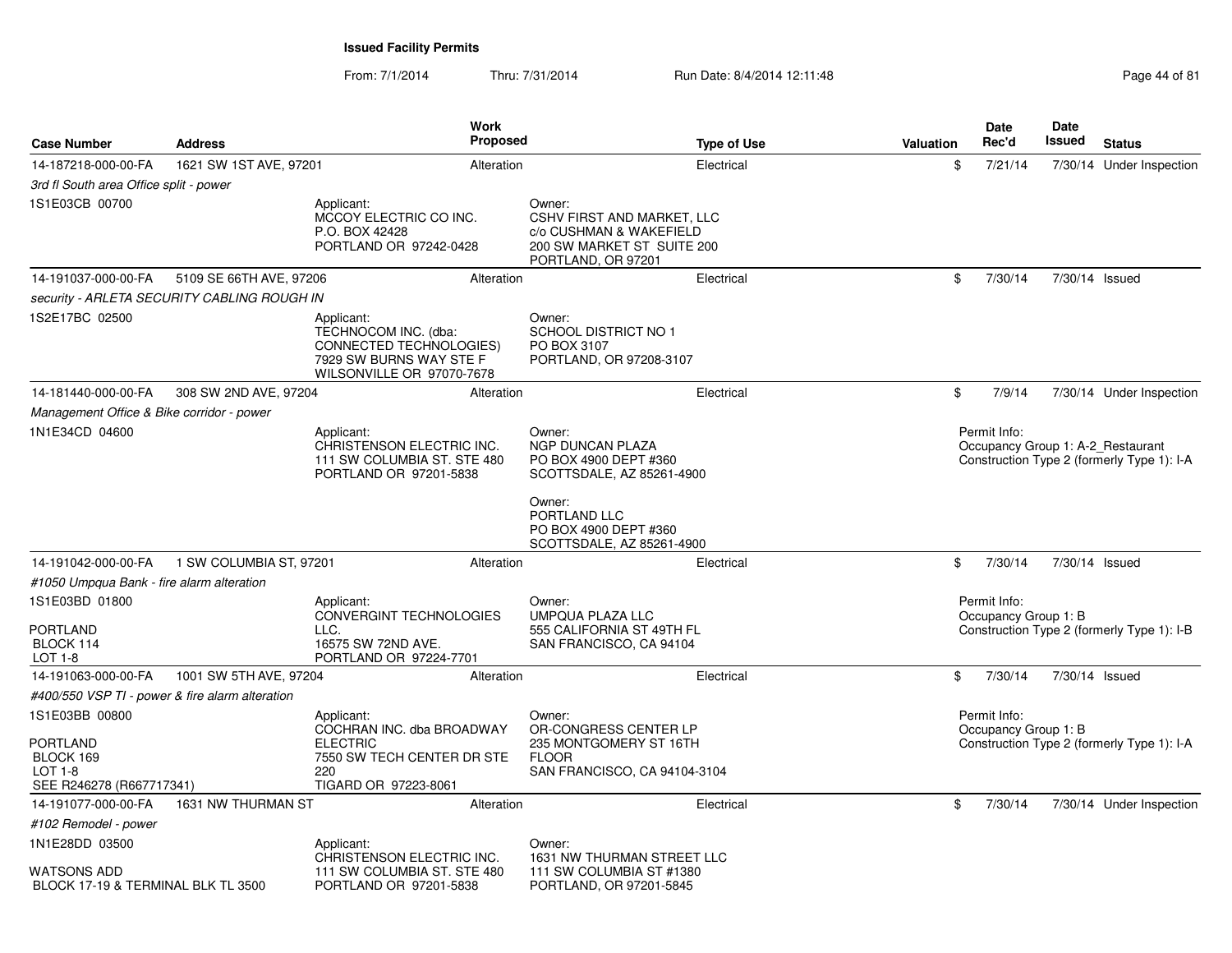From: 7/1/2014Thru: 7/31/2014 Run Date: 8/4/2014 12:11:48 Research 2010 12:00 Rage 45 of 81

| <b>Case Number</b>                                     | <b>Address</b>                  |                                                                                                                                       | <b>Work</b><br><b>Proposed</b> |                                                                                                    | <b>Type of Use</b> | <b>Valuation</b> | <b>Date</b><br>Rec'd                 | Date<br>Issued | <b>Status</b>                              |
|--------------------------------------------------------|---------------------------------|---------------------------------------------------------------------------------------------------------------------------------------|--------------------------------|----------------------------------------------------------------------------------------------------|--------------------|------------------|--------------------------------------|----------------|--------------------------------------------|
| 14-145136-000-00-FA                                    | 2044 NE KILLINGSWORTH ST, 97211 |                                                                                                                                       | Alteration                     |                                                                                                    | Electrical         |                  | \$<br>4/19/14                        |                | 7/30/14 Under Inspection                   |
|                                                        |                                 | power - VERNON / SCIENCE CLASSROOMS REMODEL (see permit 14-171446 ET)                                                                 |                                |                                                                                                    |                    |                  |                                      |                |                                            |
| 1N1E23AA 02900                                         |                                 | Applicant:                                                                                                                            |                                | Owner:                                                                                             |                    |                  |                                      |                |                                            |
| <b>VERNON</b><br>INC VAC ST ADJ BLOCK 8&9 EXC PT IN ST |                                 | Don Kellum<br>SAFETY ELECTRIC INC<br>P O Box 13699<br>Salem, OR 97309                                                                 |                                | <b>SCHOOL DISTRICT NO 1</b><br>PO BOX 3107<br>PORTLAND, OR 97208-3107                              |                    |                  |                                      |                |                                            |
| 14-191577-000-00-FA                                    | 12000 SW 49TH AVE, 97219        |                                                                                                                                       | Alteration                     |                                                                                                    | Electrical         |                  | \$<br>7/31/14                        |                | 7/31/14 Under Inspection                   |
|                                                        |                                 | power - CC - 1ST FLOOR MENS RESTROOM REPAIR AND RENOVATION                                                                            |                                |                                                                                                    |                    |                  |                                      |                |                                            |
| 1S1E31D 00200                                          |                                 | Applicant:<br>NEC NORTHWEST ELECTRICAL<br>CONTRACTORS CORP.<br>2850 SW CEDAR HILLS BLVD. #31! PO BOX 19000<br>BEAVERTON OR 97005-1393 |                                | Owner:<br>PORTLAND COMMUNITY<br><b>COLLEGE DIST</b><br>PORTLAND, OR 97283                          |                    |                  | Permit Info:<br>Occupancy Group 1: B |                | Construction Type 2 (formerly Type 1): I-B |
| 12-219162-000-00-FA                                    | 14015 NE GLISAN ST, 97230       |                                                                                                                                       | Alteration                     |                                                                                                    | Electrical         |                  | \$<br>12/27/12                       |                | 7/31/14 Under Inspection                   |
|                                                        |                                 | CLUBHOUSE RESTROOM AND INTERIOR RENOVATION (See commercial permit 14-188219 ET)PR# RFB # RESTROOM REMOD                               |                                |                                                                                                    |                    |                  |                                      |                |                                            |
| 1N2E35A 00200                                          |                                 | Applicant:                                                                                                                            |                                | Owner:                                                                                             |                    |                  |                                      |                |                                            |
| SECTION 35 1N 2E<br>TL 200 4.50 ACRES                  |                                 | Sandy Harrison<br>DBA FRAHLER ELECTRIC CO<br>11860 SW Greenburg Road<br>Tigard, OR 97223                                              |                                | <b>METRO(LSD GLISAN ST</b><br><b>RECREATION INC</b><br>600 NE GRAND AVE<br>PORTLAND, OR 97232-2736 |                    |                  |                                      |                |                                            |
| 14-191578-000-00-FA                                    | 200 SW MARKET ST, 97201         |                                                                                                                                       | Alteration                     |                                                                                                    | Electrical         |                  | \$<br>7/31/14                        | 7/31/14 Issued |                                            |
| 10th & 14th floor remodels - voice/data                |                                 |                                                                                                                                       |                                |                                                                                                    |                    |                  |                                      |                |                                            |
| 1S1E03CB 00800                                         |                                 | Applicant:                                                                                                                            |                                | Owner:                                                                                             |                    |                  |                                      |                |                                            |
| SOUTH AUDITORIUM ADD<br><b>BLOCK A</b><br>LOT 2 TL 800 |                                 | CACHE VALLEY ELECTRIC CO.<br>6200 SW ARCTIC DR<br>BEAVERTON OR 97005-9447                                                             |                                | TWO HUNDRED MARKET ASSOC<br>200 SW MARKET ST #1720<br>PORTLAND, OR 97201                           |                    |                  |                                      |                |                                            |
|                                                        |                                 |                                                                                                                                       |                                | Owner:<br><b>LIMITED PARTNERSHIP</b><br>200 SW MARKET ST #1720<br>PORTLAND, OR 97201               |                    |                  |                                      |                |                                            |
| 14-191583-000-00-FA                                    | 200 SW MARKET ST, 97201         |                                                                                                                                       | Alteration                     |                                                                                                    | Electrical         |                  | \$<br>7/31/14                        | 7/31/14 Issued |                                            |
| 10 & 14th rmdl cubicle wiring - power                  |                                 |                                                                                                                                       |                                |                                                                                                    |                    |                  |                                      |                |                                            |
| 1S1E03CB 00800                                         |                                 | Applicant:<br>MCCOY ELECTRIC CO INC.                                                                                                  |                                | Owner:<br>TWO HUNDRED MARKET ASSOC                                                                 |                    |                  |                                      |                |                                            |
| SOUTH AUDITORIUM ADD<br><b>BLOCK A</b><br>LOT 2 TL 800 |                                 | P.O. BOX 42428<br>PORTLAND OR 97242-0428                                                                                              |                                | 200 SW MARKET ST #1720<br>PORTLAND, OR 97201                                                       |                    |                  |                                      |                |                                            |
|                                                        |                                 |                                                                                                                                       |                                | Owner:<br><b>LIMITED PARTNERSHIP</b><br>200 SW MARKET ST #1720<br>PORTLAND, OR 97201               |                    |                  |                                      |                |                                            |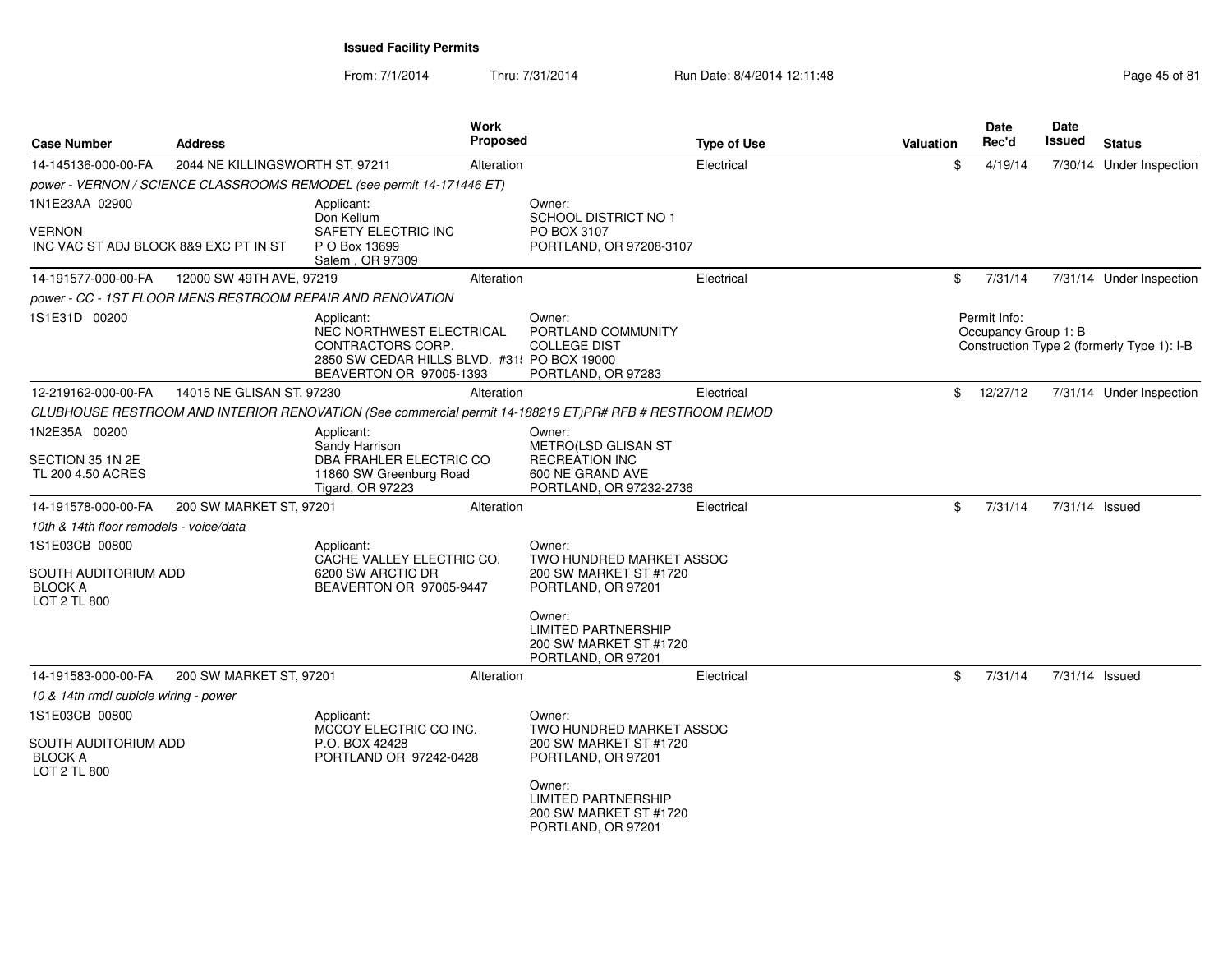| <b>Case Number</b>                                       | <b>Address</b>                    | <b>Work</b><br><b>Proposed</b>                                                                         |                                                                    | <b>Type of Use</b>                                                                                         | <b>Valuation</b> | <b>Date</b><br>Rec'd                             | Date<br>Issued | <b>Status</b>                              |
|----------------------------------------------------------|-----------------------------------|--------------------------------------------------------------------------------------------------------|--------------------------------------------------------------------|------------------------------------------------------------------------------------------------------------|------------------|--------------------------------------------------|----------------|--------------------------------------------|
| 14-191594-000-00-FA                                      | 1631 NW THURMAN ST                | Alteration                                                                                             |                                                                    | Electrical                                                                                                 | \$               | 7/31/14                                          | 7/31/14 Final  |                                            |
|                                                          |                                   | #102 Remodel - voice/dataNote there is a duplicate ET permit: 14-190100ET which should be cancelled    |                                                                    |                                                                                                            |                  |                                                  |                |                                            |
| 1N1E28DD 03500                                           |                                   | Applicant:                                                                                             | Owner:                                                             |                                                                                                            |                  |                                                  |                |                                            |
| <b>WATSONS ADD</b><br>BLOCK 17-19 & TERMINAL BLK TL 3500 |                                   | AIRWAVE LLC.<br>9865 NW 307TH AVE.<br>NORTH PLAINS OR 97133-7108                                       |                                                                    | 1631 NW THURMAN STREET LLC<br>111 SW COLUMBIA ST #1380<br>PORTLAND, OR 97201-5845                          |                  |                                                  |                |                                            |
| 14-191600-000-00-FA                                      | 18225 NE RIVERSIDE PKY            | Alteration                                                                                             |                                                                    | Electrical                                                                                                 | \$               | 7/31/14                                          | 7/31/14 Issued |                                            |
|                                                          |                                   |                                                                                                        |                                                                    | power - NAUTILUS BUILDING LIGHTS - NEW AND RELOCATED SWITCHES. OUTLETS AND LIGHTING FOR TENANT IMPROVEMENT |                  |                                                  |                |                                            |
| 1N3E19 00102                                             |                                   | Applicant:<br>CAPITOL ELECTRIC CO INC.                                                                 | Owner:<br>PLDAB LLC                                                |                                                                                                            |                  |                                                  |                |                                            |
| PARTITION PLAT 2001-147<br>LOT 2                         |                                   | 11401 NE MARX ST.<br>PORTLAND OR 97220-1041                                                            | 4545 AIRPORT WAY<br><b>DENVER, CO 80239</b>                        |                                                                                                            |                  |                                                  |                |                                            |
| 14-191616-000-00-FA                                      | 5441 NE 148TH AVE - Bldg 1, 97230 | Alteration                                                                                             |                                                                    | Electrical                                                                                                 | \$               | 7/31/14                                          | 7/31/14 Issued |                                            |
|                                                          |                                   | power - PROLOGIS PARK PDX - NEW AND RELOCATED SWITCHES, OUTLETS AND LIGHTING FOR TENANT IMPROVEMENT    |                                                                    |                                                                                                            |                  |                                                  |                |                                            |
| 1N2E13C 00600                                            |                                   | Applicant:<br>CAPITOL ELECTRIC CO INC.<br>11401 NE MARX ST.<br>PORTLAND OR 97220-1041                  |                                                                    |                                                                                                            |                  |                                                  |                |                                            |
| 14-191619-000-00-FA                                      | 5510 NE COURIER CT                | Alteration                                                                                             |                                                                    | Electrical                                                                                                 | \$               | 7/31/14                                          | 7/31/14 Issued |                                            |
|                                                          |                                   | power - AIR CARGO AIRTRANS 2 - NEW AND RELOCATED SWITCHES, OUTLETS AND LIGHTING FOR TENANT IMPROVEMENT |                                                                    |                                                                                                            |                  |                                                  |                |                                            |
| 1N2E07 00105                                             |                                   | Applicant:<br>CAPITOL ELECTRIC CO INC.                                                                 | Owner:                                                             | PORT OF PORTLAND(LEASED                                                                                    |                  |                                                  |                |                                            |
| SECTION 07 1N 2E<br>TL 105 3.21 ACRES                    |                                   | 11401 NE MARX ST.<br>PORTLAND OR 97220-1041                                                            | 60 STATE ST #1200<br><b>BOSTON, MA 02109</b>                       |                                                                                                            |                  |                                                  |                |                                            |
|                                                          |                                   |                                                                                                        | Owner:<br>60 STATE ST #1200<br>BOSTON, MA 02109                    | <b>TCC/AMB AVIATION PDX LLC</b>                                                                            |                  |                                                  |                |                                            |
| 14-191623-000-00-FA                                      |                                   | 3181 SW SAM JACKSON PARK RD - Bldg MAC, 9 Alteration                                                   |                                                                    | Electrical                                                                                                 | \$               | 7/31/14                                          | 7/31/14 Final  |                                            |
| #5201 Add two receptacle outlets - power                 |                                   |                                                                                                        |                                                                    |                                                                                                            |                  |                                                  |                |                                            |
| 1S1E09 00200                                             |                                   | Applicant:<br>DYNALECTRIC CO.<br>5711 SW HOOD AVE.<br>PORTLAND OR 97239-3716                           | Owner:<br>OREGON STATE OF<br>PORTLAND, OR 97239                    | 3181 SW SAM JACKSON PARK RD                                                                                |                  | Permit Info:<br>Occupancy Group 1: B             |                | Construction Type 2 (formerly Type 1): I-B |
| 14-191646-000-00-FA                                      | 7425 NE AIRTRANS WAY              | Alteration                                                                                             |                                                                    | Electrical                                                                                                 | \$               | 7/31/14                                          | 7/31/14 Issued |                                            |
|                                                          |                                   | power - AIR CARGO AIRTRANS 1 - NEW AND RELOCATED SWITCHES, OUTLETS AND LIGHTING FOR TENANT IMPROVEMENT |                                                                    |                                                                                                            |                  |                                                  |                |                                            |
| 1N2E07 00902                                             |                                   | Applicant:<br>CAPITOL ELECTRIC CO INC.                                                                 | Owner:                                                             | PORT OF PORTLAND(LEASED                                                                                    |                  | Permit Info:<br>Occupancy Group 1: B Bank, Off., |                |                                            |
| SECTION 07 1N 2E<br>TL 902 7.41 ACRES                    |                                   | 11401 NE MARX ST.<br>PORTLAND OR 97220-1041                                                            | 60 STATE ST #1200<br>BOSTON, MA 02109                              |                                                                                                            |                  | Med.Off., Pub.Bldg.                              |                |                                            |
|                                                          |                                   |                                                                                                        | Owner:<br>AMB PROPERTY LP<br>60 STATE ST #1200<br>BOSTON, MA 02109 |                                                                                                            |                  |                                                  |                |                                            |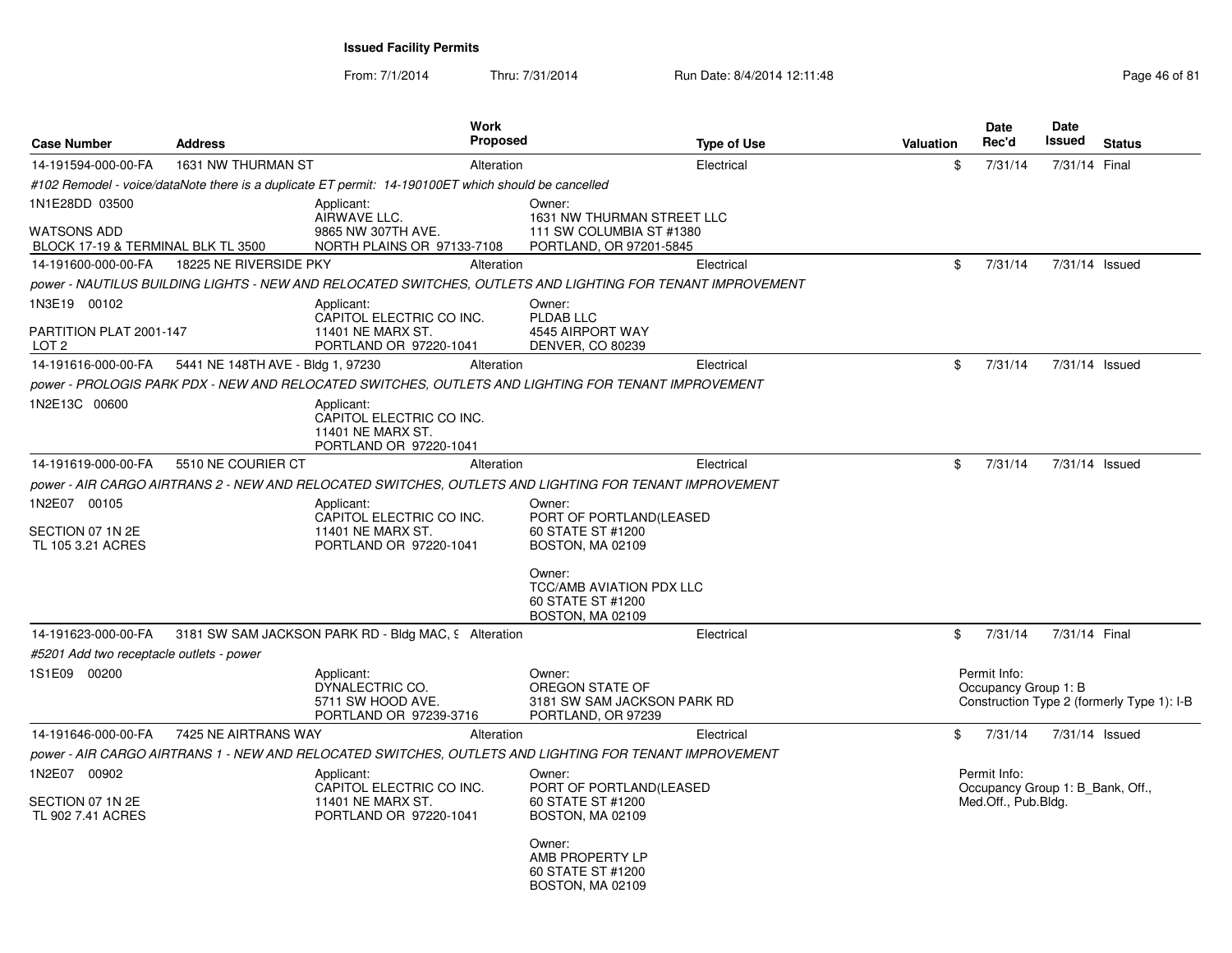| <b>Case Number</b>                      | <b>Address</b>                                             |                                                                                                            | Work<br><b>Proposed</b> |                                                                                              | <b>Type of Use</b> | <b>Valuation</b> | Date<br>Rec'd                                                           | Date<br><b>Issued</b> | <b>Status</b>                                |
|-----------------------------------------|------------------------------------------------------------|------------------------------------------------------------------------------------------------------------|-------------------------|----------------------------------------------------------------------------------------------|--------------------|------------------|-------------------------------------------------------------------------|-----------------------|----------------------------------------------|
| 14-191658-000-00-FA                     | 17634 NE AIRPORT WAY, 97230                                |                                                                                                            | Alteration              |                                                                                              | Electrical         |                  | \$<br>7/31/14                                                           |                       | 7/31/14 Issued                               |
|                                         |                                                            | power - LACROSSE EXTERIOR LIGHTS - NEW AND RELOCATED SWITCHES, OUTLETS AND LIGHTING FOR TENANT IMPROVEMENT |                         |                                                                                              |                    |                  |                                                                         |                       |                                              |
| 1N3E19D 00300                           |                                                            | Applicant:                                                                                                 |                         | Owner:                                                                                       |                    |                  |                                                                         |                       |                                              |
| SOUTHSHORE COMMONS<br>LOT 8 TL 300      |                                                            | CAPITOL ELECTRIC CO INC.<br>11401 NE MARX ST.<br>PORTLAND OR 97220-1041                                    |                         | <b>PROLOGIS FIRST US</b><br>4545 AIRPORT WAY<br><b>DENVER, CO 80239</b>                      |                    |                  |                                                                         |                       |                                              |
|                                         |                                                            |                                                                                                            |                         | Owner:<br>PROPERTIES LP<br>4545 AIRPORT WAY<br><b>DENVER, CO 80239</b>                       |                    |                  |                                                                         |                       |                                              |
| 14-191653-000-00-FA                     | 0615 SW PALATINE HILL RD, 97219                            |                                                                                                            | Alteration              |                                                                                              | Electrical         |                  | \$<br>7/31/14                                                           | 7/31/14 Final         |                                              |
| 1st fl Photo Lab R&R - voice/data       |                                                            |                                                                                                            |                         |                                                                                              |                    |                  |                                                                         |                       |                                              |
| 1S1E27D 00100                           |                                                            | Applicant:                                                                                                 |                         | Owner:                                                                                       |                    |                  | Permit Info:                                                            |                       |                                              |
| SECTION 27 1S 1E                        |                                                            | DC TECH INC<br>2280 SE IMLAY AVE<br>TL 100 85.50 ACRES SPLIT LEVY (R709301280 HILLSBORO OR 97123-8226      |                         | LEWIS & CLARK COLLEGE<br>0615 SW PALATINE HILL RD MSC<br>31<br>PORTLAND, OR 97219            |                    |                  | Occupancy Group 1: B                                                    |                       | Construction Type 2 (formerly Type 1): III-N |
|                                         |                                                            |                                                                                                            |                         | Owner:<br><b>BUSINESS OFFICE</b><br>0615 SW PALATINE HILL RD MSC<br>31<br>PORTLAND, OR 97219 |                    |                  |                                                                         |                       |                                              |
| 14-179511-000-00-FA                     | 1849 SW SALMON ST, 97205                                   |                                                                                                            | Alteration              |                                                                                              | Electrical         |                  | \$<br>7/6/14                                                            |                       | 7/31/14 Under Inspection                     |
|                                         | Phase 2 50 meter pool renovation - lighting & HVAC - power |                                                                                                            |                         |                                                                                              |                    |                  |                                                                         |                       |                                              |
| 1N1E33DC 05800                          |                                                            | Applicant:<br>STONER ELECTRIC, INC.                                                                        |                         | Owner:<br>MULTNOMAH AMATEUR                                                                  |                    |                  | Permit Info:                                                            |                       | Occupancy Group 1: A-3 Assembly -            |
| SECTION 33 1N 1E<br>TL 5800 2.82 ACRES  |                                                            | 1904 SE OCHOCO ST.<br>MILWAUKIE OR 97222-7315                                                              |                         | <b>ATHLETIC CLUB</b><br>1849 SW SALMON ST<br>PORTLAND, OR 97205-1726                         |                    |                  | General                                                                 |                       | Construction Type 2 (formerly Type 1): I-A   |
| 14-191971-000-00-FA                     | 919 SW TAYLOR ST, 97205                                    |                                                                                                            | Alteration              |                                                                                              | Electrical         |                  | \$<br>7/31/14                                                           |                       | 7/31/14 Issued                               |
| 5th fl SweetSpot - voive cabling        |                                                            |                                                                                                            |                         |                                                                                              |                    |                  |                                                                         |                       |                                              |
| 1S1E03BB 05700                          |                                                            | Applicant:<br>COCHRAN INC. dba BROADWAY                                                                    |                         | Owner:<br>TOM MOYER THEATRES                                                                 |                    |                  |                                                                         |                       |                                              |
| <b>PORTLAND</b><br>BLOCK 219<br>LOT 3&4 |                                                            | <b>ELECTRIC</b><br>7550 SW TECH CENTER DR STE<br>220<br>TIGARD OR 97223-8061                               |                         | 805 SW BROADWAY #2020<br>PORTLAND, OR 97205-3360                                             |                    |                  |                                                                         |                       |                                              |
| 14-181407-000-00-FA                     | 319 SW WASHINGTON ST, 97204                                |                                                                                                            | Alteration              |                                                                                              | <b>Fire Alarms</b> | \$1,500          | 7/9/14                                                                  |                       | 7/9/14 Issued                                |
|                                         |                                                            | Suite #1200- Alteration to the Fire Alarm system for T.I.- 5 devices total 1- strobe4-H/S                  |                         |                                                                                              |                    |                  |                                                                         |                       |                                              |
| 1N1E34CD 07800                          |                                                            | Applicant:<br>CAPITOL ELECTRIC CO INC.<br>11401 NE MARX ST.<br>PORTLAND OR 97220-1041                      |                         | Owner:<br>THREE NINETEEN WASHINGTON<br><b>LLC</b><br>PO BOX 416<br>MANCHESTER, VT 05254      |                    |                  | Permit Info:<br>Occupancy Group 1: B_Bank, Off.,<br>Med.Off., Pub.Bldg. |                       |                                              |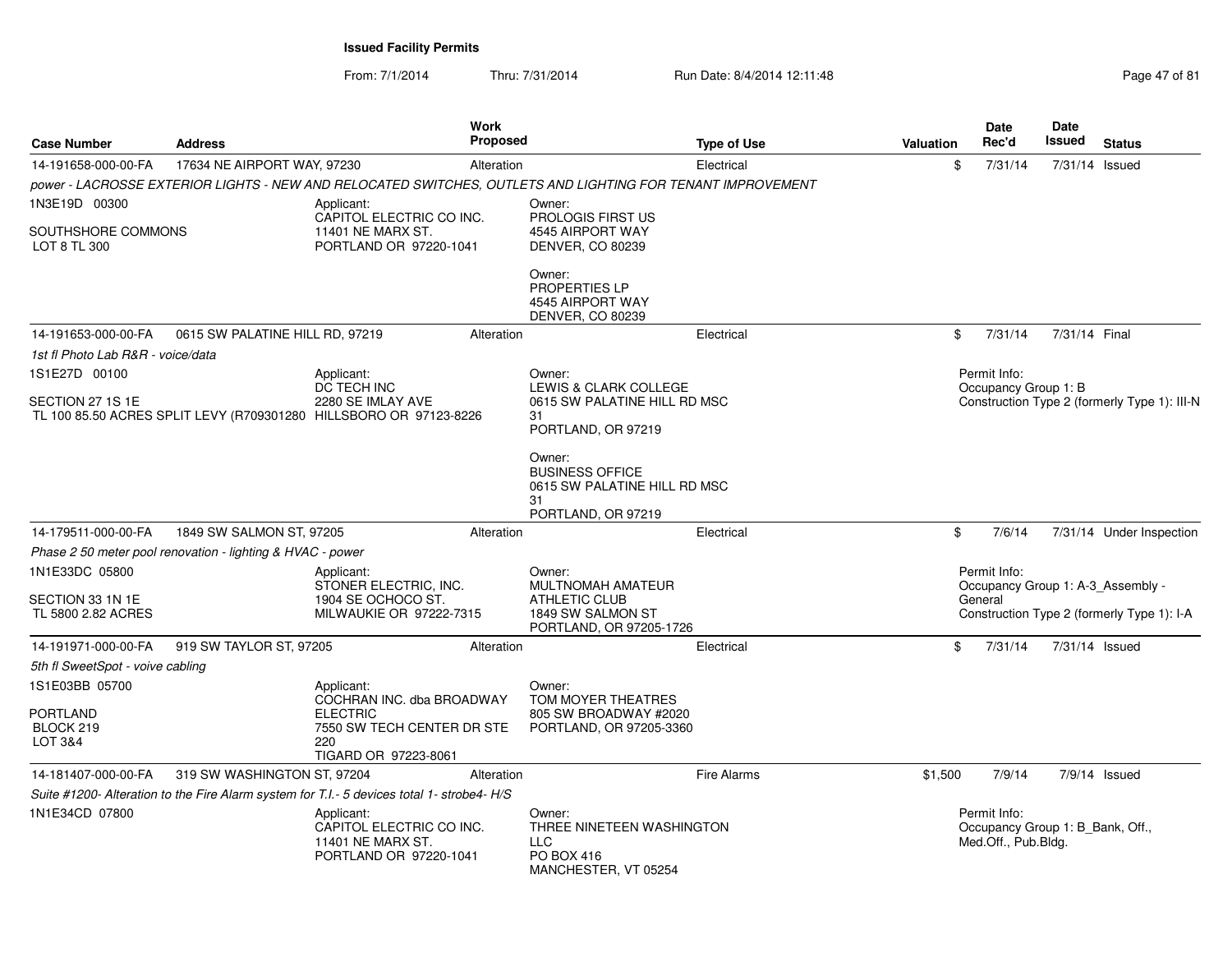| <b>Case Number</b>                                                                                            | <b>Address</b>                     |                                                                                       | Work<br>Proposed |                                                                                                                                 | <b>Type of Use</b> | <b>Valuation</b> | <b>Date</b><br>Rec'd                        | <b>Date</b><br>Issued | <b>Status</b>                              |
|---------------------------------------------------------------------------------------------------------------|------------------------------------|---------------------------------------------------------------------------------------|------------------|---------------------------------------------------------------------------------------------------------------------------------|--------------------|------------------|---------------------------------------------|-----------------------|--------------------------------------------|
| 14-178185-000-00-FA                                                                                           | 1201 NE LLOYD BLVD, 97232          |                                                                                       | Alteration       |                                                                                                                                 | <b>Fire Alarms</b> | \$1              | 7/2/14                                      |                       | $7/2/14$ Issued                            |
| install 5 new horn strobes--3 sets of plans                                                                   |                                    |                                                                                       |                  |                                                                                                                                 |                    |                  |                                             |                       |                                            |
| 1N1E35BD 00400                                                                                                |                                    | Applicant:<br>POINT MONITOR CORP                                                      |                  | Owner:<br>GPT PORTLAND OR 1201 LLOYD                                                                                            |                    |                  | Permit Info:                                |                       | Occupancy Group 1: B_Bank, Off.,           |
| HOLLADAYS ADD                                                                                                 |                                    | 5863 lakeview blyd                                                                    |                  | <b>LLC</b>                                                                                                                      |                    |                  | Med.Off., Pub.Bldg.                         |                       |                                            |
| <b>BLOCK 142 TL 400</b>                                                                                       |                                    | lake oswego or 97035                                                                  |                  | 1201 NE LLOYD BLVD #150<br>PORTLAND, OR 97232                                                                                   |                    |                  |                                             |                       | Construction Type 2 (formerly Type 1): I-A |
| 14-181456-000-00-FA                                                                                           | 3251 SW SAM JACKSON PARK RD, 97201 |                                                                                       | Alteration       |                                                                                                                                 | <b>Fire Alarms</b> | \$2,600          | 7/9/14                                      |                       | $7/9/14$ Issued                            |
|                                                                                                               |                                    | Room 11D16A & 11D12- add notification in shared office space.- 2 devices total        |                  |                                                                                                                                 |                    |                  |                                             |                       |                                            |
| 1S1E09AC 03700                                                                                                |                                    | Applicant:                                                                            |                  | Owner:                                                                                                                          |                    |                  | Permit Info:                                |                       |                                            |
| SECTION 09 1S 1E<br>TL 3700 0.07 ACRES                                                                        |                                    | <b>Dynalectric Company</b><br>5711 SW Hood Ave<br>Portland OR 97239                   |                  | OREGON STATE OF<br>3181 SW SAM JACKSON PARK RD<br>PORTLAND, OR 97239                                                            |                    |                  | Occupancy Group 1: 11.1<br>I-FR             |                       | Construction Type 2 (formerly Type 1):     |
| 14-181463-000-00-FA                                                                                           | 3171 SW SAM JACKSON PARK RD, 97201 |                                                                                       | Alteration       |                                                                                                                                 | <b>Fire Alarms</b> | \$2,000          | 7/9/14                                      |                       | 7/9/14 Issued                              |
| Room 5207A- Add 1 device for T.I.-                                                                            |                                    |                                                                                       |                  |                                                                                                                                 |                    |                  |                                             |                       |                                            |
| 1S1E09 00500                                                                                                  |                                    | Applicant:<br><b>Dynalectric Company</b>                                              |                  | Owner:<br>OREGON STATE OF                                                                                                       |                    |                  |                                             |                       |                                            |
| SECTION 09 1S 1E<br>TL 500 7.41 ACRES                                                                         |                                    | 5711 SW Hood Ave<br>Portland OR 97239                                                 |                  | 3181 SW SAM JACKSON PARK RD<br>PORTLAND, OR 97239                                                                               |                    |                  |                                             |                       |                                            |
| 14-181506-000-00-FA                                                                                           | 501 N GRAHAM ST, 97227             |                                                                                       | Alteration       |                                                                                                                                 | <b>Fire Alarms</b> | \$7,825          | 7/9/14                                      |                       | 7/9/14 Issued                              |
|                                                                                                               |                                    |                                                                                       |                  | Suite 500-580- Alterations to Fire Alarm as needed for T.I- 39 devices total 11- Smoke detectors19 Strobes8 speakers1 NAC panel |                    |                  |                                             |                       |                                            |
| 1N1E27AC 01000                                                                                                |                                    | Applicant:<br><b>STONER ELECTRIC</b>                                                  |                  | Owner:<br>LEGACY HEALTH SYSTEM                                                                                                  |                    |                  |                                             |                       |                                            |
| ABENDS ADD<br><b>BLOCK 1 TL 1000</b>                                                                          |                                    | 1904 SE Ochoco St<br>Portland, OR 972222-7315                                         |                  | 1919 NW LOVEJOY ST<br>PORTLAND, OR 97209                                                                                        |                    |                  |                                             |                       |                                            |
| 14-184650-000-00-FA                                                                                           | 2735 NE 82ND AVE, 97213            |                                                                                       | Alteration       |                                                                                                                                 | <b>Fire Alarms</b> | \$1              | 7/16/14                                     |                       | 7/16/14 Issued                             |
|                                                                                                               |                                    | install new addressable fire alarm system and remove existing system--2 sets of plans |                  |                                                                                                                                 |                    |                  |                                             |                       |                                            |
| 1N2E29AD 03200<br><b>GLENHAVEN PK &amp; SUB</b><br><b>BLOCK 7-9 TL 3200</b><br>SPLIT MAP R101730 (R009301000) |                                    | Applicant:<br><b>EC COMPANY</b><br>2121 NW THURMAN<br>PORTLAND OR 97210               |                  | Owner:<br>SCHOOL DISTRICT NO 1(LEASED<br>PO BOX 3107<br>PORTLAND, OR 97208-3107                                                 |                    |                  |                                             |                       |                                            |
|                                                                                                               |                                    |                                                                                       |                  | Owner:<br>SCHOOLHOUSE SUPPLIES<br>PO BOX 3107<br>PORTLAND, OR 97208-3107                                                        |                    |                  |                                             |                       |                                            |
| 14-190438-000-00-FA                                                                                           | 2303 SE 28TH PL, 97214             |                                                                                       | Alteration       |                                                                                                                                 | <b>Fire Alarms</b> | \$1              | 7/29/14                                     |                       | 7/29/14 Issued                             |
|                                                                                                               |                                    | UPGRADE FIRE ALARM PANEL TO FULL COVERAGE---3 SETS OF PLANS                           |                  |                                                                                                                                 |                    |                  |                                             |                       |                                            |
| 1S1E01CC 04900                                                                                                |                                    | Applicant:<br><b>EC COMPANY</b>                                                       |                  | Owner:<br>SCHOOL DISTRICT NO 1                                                                                                  |                    |                  | Permit Info:<br>Occupancy Group 1: E_School |                       |                                            |
| VANS ADD<br><b>BLOCK 1-3 TL 4900</b>                                                                          |                                    | 2121 NW THURMAN<br>PORTLAND OR 97210                                                  |                  | PO BOX 3107<br>PORTLAND, OR 97208-3107                                                                                          |                    |                  |                                             |                       | Construction Type 2 (formerly Type 1): I-A |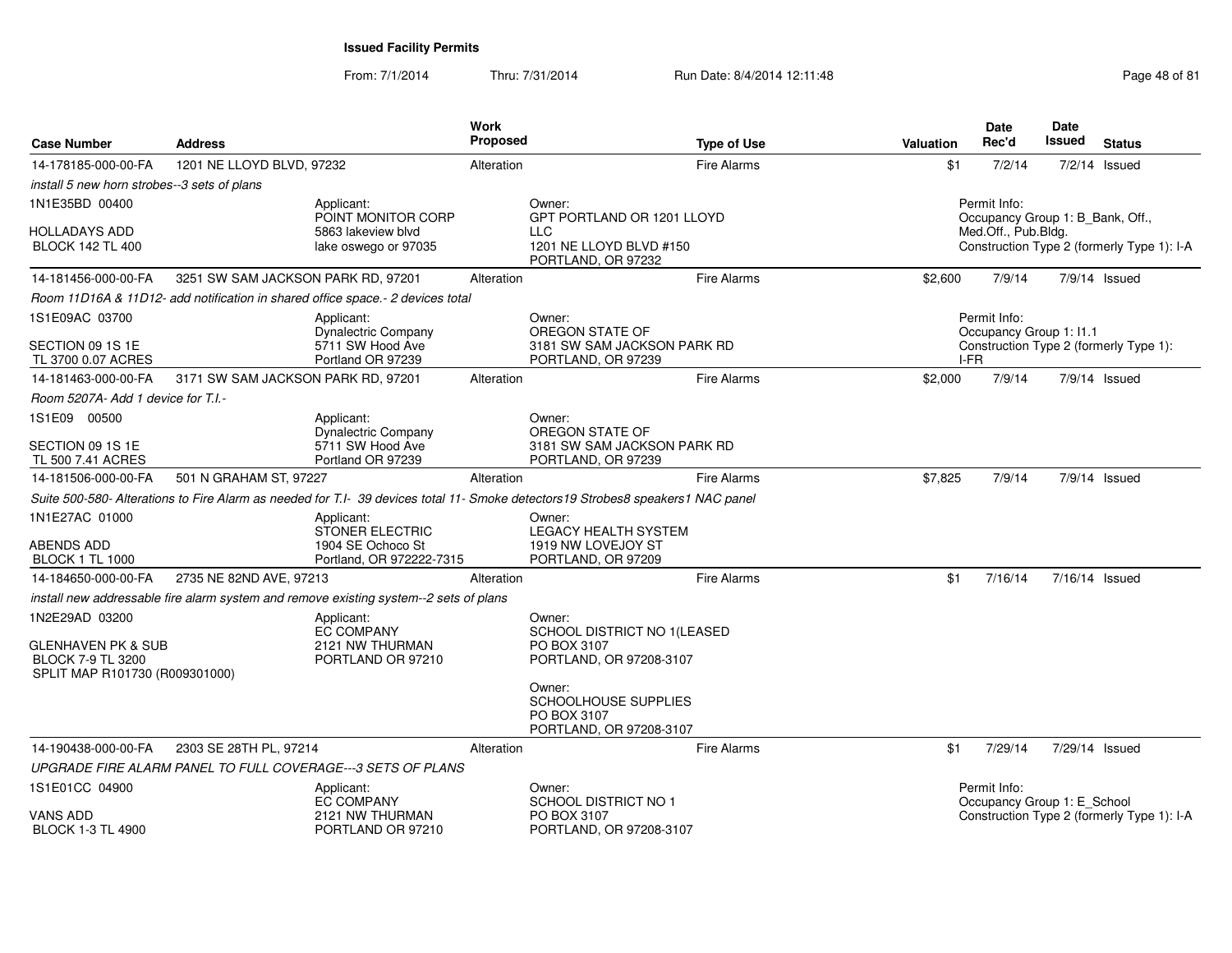From: 7/1/2014

| <b>Case Number</b>                                                                                 | <b>Address</b>                                                            |                                                                                                                         | <b>Work</b><br><b>Proposed</b> |                                                                                  | <b>Type of Use</b> | Valuation | <b>Date</b><br>Rec'd                                                    | Date<br><b>Issued</b> | <b>Status</b>                                                                      |
|----------------------------------------------------------------------------------------------------|---------------------------------------------------------------------------|-------------------------------------------------------------------------------------------------------------------------|--------------------------------|----------------------------------------------------------------------------------|--------------------|-----------|-------------------------------------------------------------------------|-----------------------|------------------------------------------------------------------------------------|
| 14-190450-000-00-FA                                                                                | 7439 N CHARLESTON AVE, 97203                                              |                                                                                                                         | Alteration                     |                                                                                  | <b>Fire Alarms</b> | \$1       | 7/29/14                                                                 |                       | 7/29/14 Issued                                                                     |
|                                                                                                    | FIRE ALARM UPGRADE TO FULL COVERAGE---3 SETS OF PLANS                     |                                                                                                                         |                                |                                                                                  |                    |           |                                                                         |                       |                                                                                    |
| 1N1W12AB 12100                                                                                     |                                                                           | Applicant:<br><b>EC COMPANY</b>                                                                                         |                                | Owner:<br><b>SCHOOL DISTRICT NO 1</b>                                            |                    |           | Permit Info:<br>Occupancy Group 1: E_School                             |                       |                                                                                    |
| P T SMITHS ADD<br>INC PT VAC ST - BLOCK 7<br>INC PT VAC STS - BLOCK 10<br>INC PT VAC ST - BLOCK 11 |                                                                           | 2121 NW THURMAN<br>PORTLAND OR 97210                                                                                    |                                | PO BOX 3107<br>PORTLAND, OR 97208-3107                                           |                    |           |                                                                         |                       | Construction Type 2 (formerly Type 1): I-A                                         |
| 14-190863-000-00-FA                                                                                | 1120 NW COUCH ST, 97209                                                   |                                                                                                                         | Alteration                     |                                                                                  | <b>Fire Alarms</b> | \$1       | 7/29/14                                                                 |                       | 7/29/14 Issued                                                                     |
|                                                                                                    | 5th floor- Alterations to the Fire Alarm system for T.I.- 2 devices total |                                                                                                                         |                                |                                                                                  |                    |           |                                                                         |                       |                                                                                    |
| 1N1E33DA 04900                                                                                     |                                                                           | Applicant:<br>COCHRAN INC. dba BROADWAY<br><b>ELECTRIC</b><br>7550 SW TECH CENTER DR STE<br>220<br>TIGARD OR 97223-8061 |                                | Owner:<br>MEPT BREWERY BLOCK 2 LLC<br>PO BOX 320099<br>ALEXANDRIA, VA 22320-0156 |                    |           | Permit Info:<br>Occupancy Group 1: B_Bank, Off.,<br>Med.Off., Pub.Bldg. |                       | Construction Type 2 (formerly Type 1): II-A                                        |
| 14-190880-000-00-FA                                                                                | 1120 NW COUCH ST, 97209                                                   |                                                                                                                         | Alteration                     |                                                                                  | <b>Fire Alarms</b> | \$1       | 7/29/14                                                                 |                       | 7/29/14 Issued                                                                     |
|                                                                                                    |                                                                           | 5th Floor- Raymond James- Alterations to the Fire Alarm for T.I.- 6 devices total                                       |                                |                                                                                  |                    |           |                                                                         |                       |                                                                                    |
| 1N1E33DA 04900                                                                                     |                                                                           | Applicant:<br>COCHRAN INC. dba BROADWAY<br><b>ELECTRIC</b><br>7550 SW TECH CENTER DR STE<br>220<br>TIGARD OR 97223-8061 |                                | Owner:<br>MEPT BREWERY BLOCK 2 LLC<br>PO BOX 320099<br>ALEXANDRIA, VA 22320-0156 |                    |           | Permit Info:<br>Occupancy Group 1: B_Bank, Off.,<br>Med.Off., Pub.Bldg. |                       | Construction Type 2 (formerly Type 1): II-A                                        |
| 14-191051-000-00-FA                                                                                | 825 NE MULTNOMAH ST - Unit 1                                              |                                                                                                                         | Alteration                     |                                                                                  | <b>Fire Alarms</b> | \$1       | 7/30/14                                                                 |                       | 7/30/14 Issued                                                                     |
| fire alarm---3 sets of plans                                                                       |                                                                           |                                                                                                                         |                                |                                                                                  |                    |           |                                                                         |                       |                                                                                    |
| 1N1E35BB 90002                                                                                     |                                                                           | Applicant:<br>POINT MONITOR CORP                                                                                        |                                | Owner:<br><b>PACIFICORP</b>                                                      |                    |           |                                                                         |                       |                                                                                    |
| LLOYD CENTER TOWER CONDOMINIUM<br>LOT <sub>1</sub><br>DEPT OF REVENUE                              |                                                                           | 5863 lakeview blvd<br>lake oswego or 97035                                                                              |                                | 700 NE MULTNOMAH ST 7TH FLR<br>PORTLAND, OR 97232                                |                    |           |                                                                         |                       |                                                                                    |
| 14-191057-000-00-FA                                                                                | 110 SW YAMHILL ST, 97204                                                  |                                                                                                                         | Alteration                     |                                                                                  | <b>Fire Alarms</b> | \$1       | 7/30/14                                                                 |                       | 7/30/14 Issued                                                                     |
| fire alarm addition---3 sets 0f plans                                                              |                                                                           |                                                                                                                         |                                |                                                                                  |                    |           |                                                                         |                       |                                                                                    |
| 1S1E03BA 02400                                                                                     |                                                                           | Applicant:<br>POINT MONITOR CORP                                                                                        |                                | Owner:<br><b>B13 INVESTORS LLC</b>                                               |                    |           | Permit Info:<br>Occupancy Group 1: B_Bank, Off.,                        |                       |                                                                                    |
| <b>PORTLAND</b><br>BLOCK 13<br>LOT 1&2                                                             |                                                                           | 5863 lakeview blvd<br>lake oswego or 97035                                                                              |                                | 111 SW COLUMBIA ST #1380<br>PORTLAND, OR 97201                                   |                    |           | Med.Off., Pub.Bldg.                                                     |                       | Construction Type 2 (formerly Type 1): I-B                                         |
| 14-191061-000-00-FA                                                                                | 2201 NE LLOYD BLVD, 97232                                                 |                                                                                                                         | Alteration                     |                                                                                  | <b>Fire Alarms</b> | \$1       | 7/30/14                                                                 | 7/30/14 Final         |                                                                                    |
|                                                                                                    |                                                                           | modify existing fire alarm system to provide new devices as shown on drawing--- 2 sets Of plans                         |                                |                                                                                  |                    |           |                                                                         |                       |                                                                                    |
| 1N1E35BA 00101                                                                                     |                                                                           | Applicant:<br>HALBERT CONSTRUCTION<br>SERVICES LLC<br>5618 NE 56TH ST<br>VANCOUVER, WA 98661                            |                                | Owner:<br>CAPREF LLOYD CENTER LLC<br>2201 LLOYD CENTER<br>PORTLAND, OR 97232     |                    |           | Permit Info:<br>Station                                                 |                       | Occupancy Group 1: M Store, Service<br>Construction Type 2 (formerly Type 1): II-A |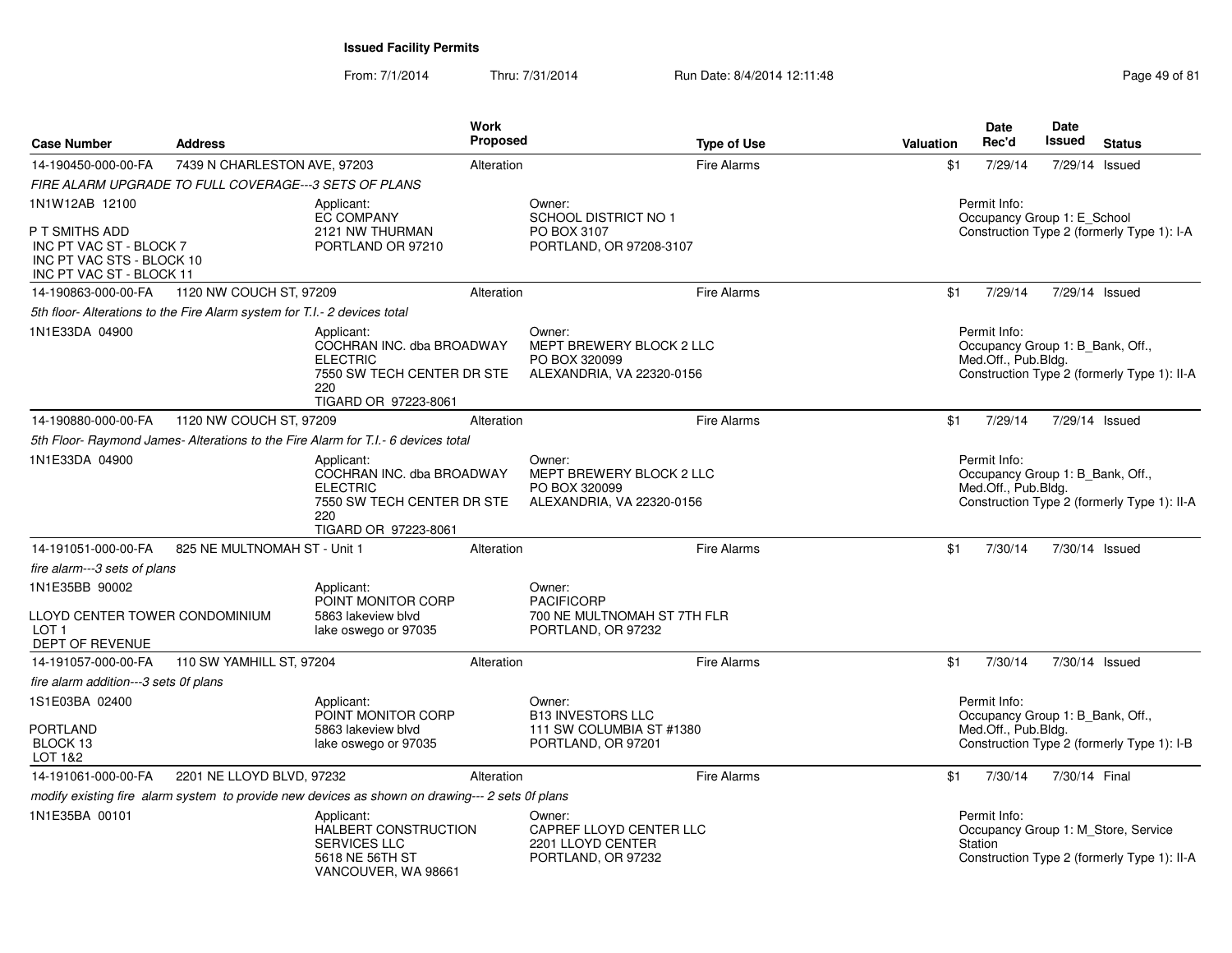From: 7/1/2014

Thru: 7/31/2014 Run Date: 8/4/2014 12:11:48 Research 2010 12:00 Rage 50 of 81

| <b>Case Number</b>                                                                    | <b>Address</b>                                                |                                                                                                                   | <b>Work</b><br><b>Proposed</b> |                                                                                                                            | <b>Type of Use</b> | <b>Valuation</b> | Date<br>Rec'd                                                           | <b>Date</b><br><b>Issued</b> | <b>Status</b>                               |
|---------------------------------------------------------------------------------------|---------------------------------------------------------------|-------------------------------------------------------------------------------------------------------------------|--------------------------------|----------------------------------------------------------------------------------------------------------------------------|--------------------|------------------|-------------------------------------------------------------------------|------------------------------|---------------------------------------------|
| 14-191101-000-00-FA                                                                   | 200 SW MARKET ST, 97201                                       |                                                                                                                   | Alteration                     |                                                                                                                            | <b>Fire Alarms</b> | \$1              | 7/30/14                                                                 | 7/30/14 Final                |                                             |
| moved 6 strobes---2 sets of plans                                                     |                                                               |                                                                                                                   |                                |                                                                                                                            |                    |                  |                                                                         |                              |                                             |
| 1S1E03CB 00800                                                                        |                                                               | Applicant:                                                                                                        |                                | Owner:                                                                                                                     |                    |                  |                                                                         |                              |                                             |
| SOUTH AUDITORIUM ADD<br><b>BLOCK A</b><br>LOT 2 TL 800                                |                                                               | CHRISTENSON ELECTRIC INC<br>111 SW COLUMBIA, SUITE 480<br>PORTLAND, OR 97201                                      |                                | TWO HUNDRED MARKET ASSOC<br>200 SW MARKET ST #1720<br>PORTLAND, OR 97201                                                   |                    |                  |                                                                         |                              |                                             |
|                                                                                       |                                                               |                                                                                                                   |                                | Owner:<br><b>LIMITED PARTNERSHIP</b><br>200 SW MARKET ST #1720<br>PORTLAND, OR 97201                                       |                    |                  |                                                                         |                              |                                             |
| 14-191445-000-00-FA                                                                   | 4805 NE GLISAN ST, 97213                                      |                                                                                                                   | Alteration                     |                                                                                                                            | <b>Fire Alarms</b> | \$12,313         | 7/30/14                                                                 | 7/30/14 Issued               |                                             |
|                                                                                       |                                                               |                                                                                                                   |                                | Access Services- 1st floor- Alterations to Fire Alarm as needed for T.I.- 20 devices total 4 Smoke Detectors1 Strobe15 H/S |                    |                  |                                                                         |                              |                                             |
| 1N2E31BD 04100                                                                        |                                                               | Applicant:<br><b>COCHRAN INC</b>                                                                                  |                                | Owner:<br>PROVIDENCE HEALTH                                                                                                |                    |                  |                                                                         |                              |                                             |
| SECTION 31 1N 2E<br>TL 4100 9.54 ACRES                                                |                                                               | 7550 SW TECH CENTER DRIVE<br>TIGARD OR 97223                                                                      |                                | 4400 NE HALSEY ST BLDG 2 #190<br>PORTLAND, OR 97213-1545                                                                   |                    |                  |                                                                         |                              |                                             |
|                                                                                       |                                                               |                                                                                                                   |                                | Owner:<br>SERVICES-OREGON<br>4400 NE HALSEY ST BLDG 2 #190<br>PORTLAND, OR 97213-1545                                      |                    |                  |                                                                         |                              |                                             |
| 14-191682-000-00-FA                                                                   | 12000 SW 49TH AVE, 97219                                      |                                                                                                                   | Alteration                     |                                                                                                                            | <b>Fire Alarms</b> | \$1              | 7/31/14                                                                 | 7/31/14 Issued               |                                             |
|                                                                                       | alteration to the existing fire alarm system--2 sets of plans |                                                                                                                   |                                |                                                                                                                            |                    |                  |                                                                         |                              |                                             |
| 1S1E31D 00200                                                                         |                                                               | Applicant:<br>Dynaelectric<br>5805 SW Hood Ave.<br>Portland, OR 97201                                             |                                | Owner:<br>PORTLAND COMMUNITY<br><b>COLLEGE DIST</b><br>PO BOX 19000<br>PORTLAND, OR 97283                                  |                    |                  | Permit Info:<br>Occupancy Group 1: B Bank, Off.,<br>Med.Off., Pub.Bldg. |                              | Construction Type 2 (formerly Type 1): II-B |
| 14-191722-000-00-FA                                                                   | 1001 SW 5TH AVE, 97204                                        |                                                                                                                   | Alteration                     |                                                                                                                            | Fire Alarms        | \$1,500          | 7/31/14                                                                 | 7/31/14 Issued               |                                             |
|                                                                                       |                                                               | GSA Court T.I.- Floors 7-9- Alterations to Fire Alarm system for T.I.- 5 devices total 1- Strobe4- Speaker Strobe |                                |                                                                                                                            |                    |                  |                                                                         |                              |                                             |
| 1S1E03BB 00800<br>PORTLAND<br>BLOCK 169<br><b>LOT 1-8</b><br>SEE R246278 (R667717341) |                                                               | Applicant:<br>CAPITOL ELECTRIC<br>11401 NE MARX STREET<br>PORTLAND, OR 97220-                                     |                                | Owner:<br>OR-CONGRESS CENTER LP<br>235 MONTGOMERY ST 16TH<br><b>FLOOR</b><br>SAN FRANCISCO, CA 94104-3104                  |                    |                  | Permit Info:<br>Occupancy Group 1: B                                    |                              | Construction Type 2 (formerly Type 1): I-A  |
| 14-191838-000-00-FA                                                                   | 1615 SW 5TH AVE, 97201                                        |                                                                                                                   | Alteration                     |                                                                                                                            | Fire Alarms        | \$1              | 7/31/14                                                                 | 7/31/14 Issued               |                                             |
| relocate 1 existing device--2 sets of plans                                           |                                                               |                                                                                                                   |                                |                                                                                                                            |                    |                  |                                                                         |                              |                                             |
| 1S1E03BC 04000<br>PORTLAND<br>BLOCK 163<br><b>LOT 1-8</b>                             |                                                               | Applicant:<br><b>GLOBAL ELECTRIC INC</b><br>P.O. BOX 162<br>NORTH PLAINS OR 97133                                 |                                | Owner:<br>SISTERS OF THE HOLY<br>1615 SW 5TH AVE<br>PORTLAND, OR 97201-5403<br>Owner:                                      |                    |                  |                                                                         |                              |                                             |
|                                                                                       |                                                               |                                                                                                                   |                                | <b>NAME OF JESUS</b><br>1615 SW 5TH AVE<br>PORTLAND, OR 97201-5403                                                         |                    |                  |                                                                         |                              |                                             |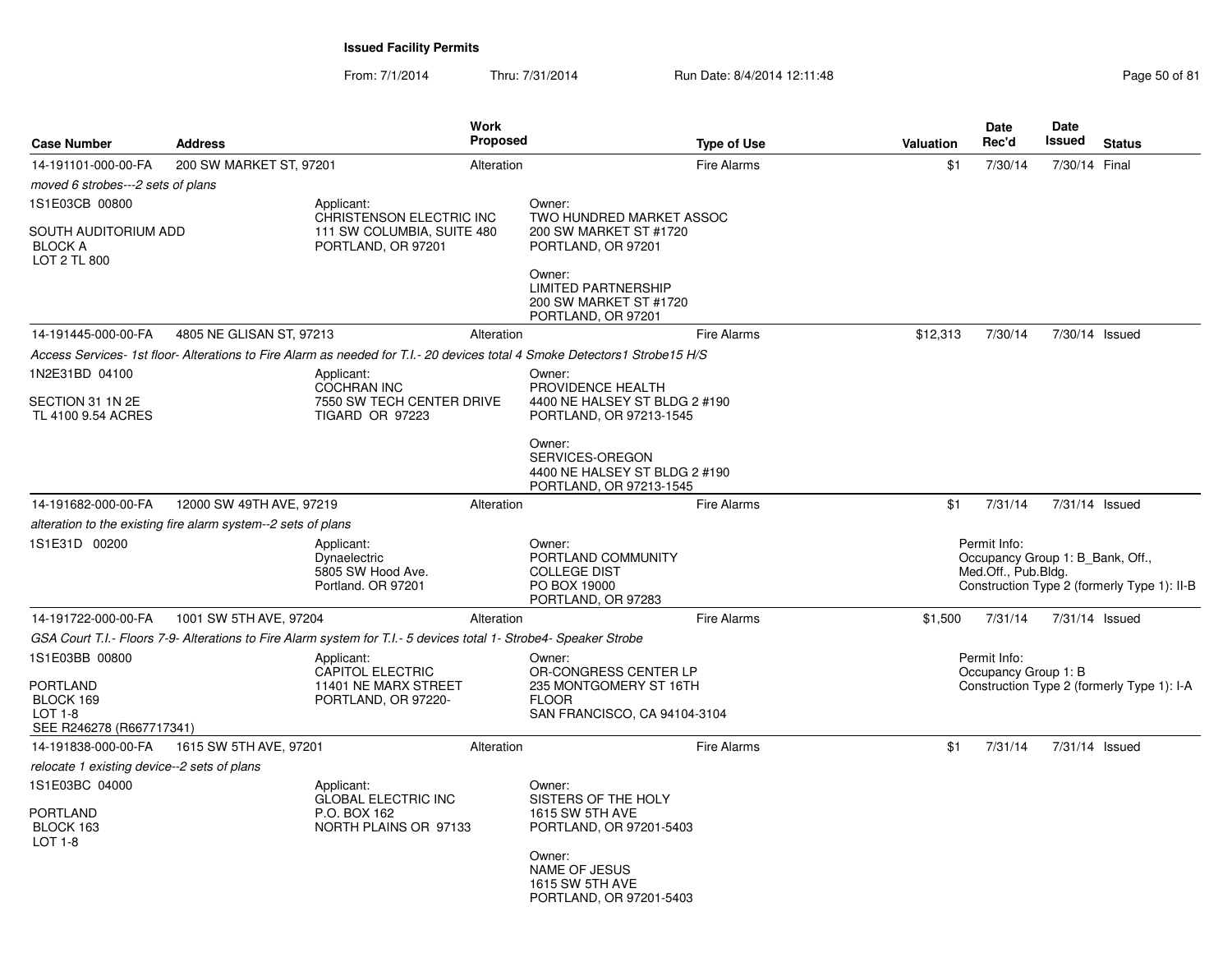From: 7/1/2014Thru: 7/31/2014 Run Date: 8/4/2014 12:11:48 Research 2014 13:11:48

| <b>Case Number</b>                                                                  | <b>Address</b>                                                         | Work<br><b>Proposed</b>                                                                                                                                            |                                                                                                                                                                                                    | <b>Type of Use</b> | <b>Valuation</b> | Date<br>Rec'd                          | <b>Date</b><br>Issued | <b>Status</b>                                                                   |
|-------------------------------------------------------------------------------------|------------------------------------------------------------------------|--------------------------------------------------------------------------------------------------------------------------------------------------------------------|----------------------------------------------------------------------------------------------------------------------------------------------------------------------------------------------------|--------------------|------------------|----------------------------------------|-----------------------|---------------------------------------------------------------------------------|
| 14-191953-000-00-FA                                                                 | 3500 N INTERSTATE AVE, 97227                                           | Alteration                                                                                                                                                         |                                                                                                                                                                                                    | <b>Fire Alarms</b> | \$20,000         | 7/31/14                                | 7/31/14 Issued        |                                                                                 |
|                                                                                     |                                                                        | Eye Procedure- Alterations to the Flre Alarm system as needed for T.I.- 56 devices total 31- Smoke detectors, 12- Strobes, 10- H/S, 1- Pull Station, 2- Aux Panels |                                                                                                                                                                                                    |                    |                  |                                        |                       |                                                                                 |
| 1N1E22CC 12100                                                                      |                                                                        | Applicant:<br>CHERRY CITY ELECTRIC<br>8100 NE ST. JOHNS RD STE D-104<br>VANCOUVER, WA 98665                                                                        | Owner:<br>KAISER FOUNDATION HEALTH<br>500 NE MULTNOMAH ST #100<br>PORTLAND, OR 97232-2031<br>Owner:<br>PLAN OF THE NORTHWEST<br>500 NE MULTNOMAH ST #100<br>PORTLAND, OR 97232-2031                |                    |                  | Permit Info:<br>Occupancy Group 1: I-2 |                       | Construction Type 2 (formerly Type 1): I-A                                      |
| 14-185293-000-00-FA                                                                 | 308 SW 2ND AVE, 97204                                                  | Alteration                                                                                                                                                         |                                                                                                                                                                                                    | <b>Fire Alarms</b> | \$1              | 7/17/14                                | 7/17/14 Final         |                                                                                 |
|                                                                                     |                                                                        | added a mail room. Added smoke and speaker strobe, 3 FSD added---2 sets of plans                                                                                   |                                                                                                                                                                                                    |                    |                  |                                        |                       |                                                                                 |
| 1N1E34CD 04600                                                                      |                                                                        | Applicant:<br>CHERRY CITY ELECTRIC INC.<br>8100 NE ST JOHNS RD STE. D101<br>VANCOUVER WA 98665-2014                                                                | Owner:<br><b>NGP DUNCAN PLAZA</b><br>PO BOX 4900 DEPT #360<br>SCOTTSDALE, AZ 85261-4900<br>Owner:<br>PORTLAND LLC<br>PO BOX 4900 DEPT #360<br>SCOTTSDALE, AZ 85261-4900                            |                    |                  | Permit Info:                           |                       | Occupancy Group 1: A-2_Restaurant<br>Construction Type 2 (formerly Type 1): I-A |
| 14-185309-000-00-FA                                                                 | 101 SW MAIN ST, 97204                                                  | Alteration                                                                                                                                                         |                                                                                                                                                                                                    | <b>Fire Alarms</b> | \$1              | 7/17/14                                | 7/17/14 Issued        |                                                                                 |
| updating existing fire system--- 3 sets of plans                                    |                                                                        |                                                                                                                                                                    |                                                                                                                                                                                                    |                    |                  |                                        |                       |                                                                                 |
| 1S1E03BD 00300<br><b>PORTLAND</b><br>BLOCK 11<br>$LOT 1-4$<br>LOT 5-8 EXC PT IN STS |                                                                        | Applicant:<br><b>EC COMPANY</b><br>PO BOX 10286<br>PORTLAND, OR 97296.0286                                                                                         | Owner:<br>KBSH ONE MAIN PLACE LLC<br>14850 QUORUM DR #500<br>DALLAS, TX 75254<br>Owner:<br><b>DUFF</b><br>14850 QUORUM DR #500<br>DALLAS, TX 75254<br>Owner:<br>PHELPS LLC<br>14850 QUORUM DR #500 |                    |                  |                                        |                       |                                                                                 |
| 14-185328-000-00-FA                                                                 |                                                                        | 3181 SW SAM JACKSON PARK RD - Bldg DCH, 9 Alteration                                                                                                               | DALLAS, TX 75254                                                                                                                                                                                   | <b>Fire Alarms</b> | \$1              | 7/17/14                                | 7/17/14 Issued        |                                                                                 |
|                                                                                     | remodel of an operating room relocate 1 smoke detector--2 ses of plans |                                                                                                                                                                    |                                                                                                                                                                                                    |                    |                  |                                        |                       |                                                                                 |
| 1S1E09 00200                                                                        |                                                                        | Applicant:<br><b>EC COMPANY</b><br>PO BOX 10286<br>PORTLAND, OR 97296.0286                                                                                         | Owner:<br>OREGON STATE OF<br>3181 SW SAM JACKSON PARK RD<br>PORTLAND, OR 97239                                                                                                                     |                    |                  |                                        |                       |                                                                                 |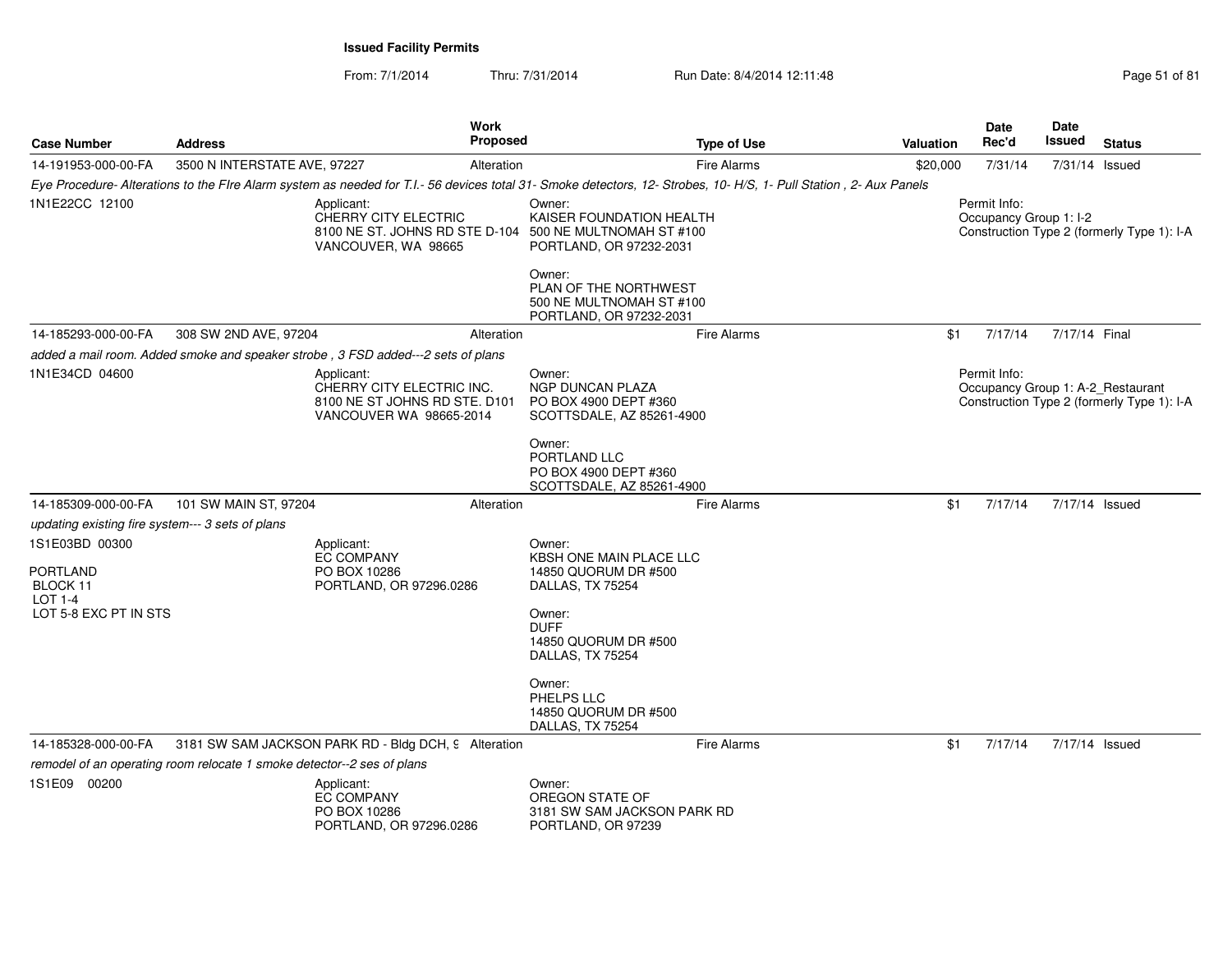From: 7/1/2014Thru: 7/31/2014 Run Date: 8/4/2014 12:11:48 Research 2010 12:00 Rage 52 of 81

| <b>Case Number</b>                                                                                | <b>Address</b>                                                                                 | Work<br><b>Proposed</b>                                                                  |                                                                                                                                                                                                                                    | <b>Type of Use</b>         | <b>Valuation</b> | <b>Date</b><br>Rec'd                             | Date<br><b>Issued</b> | <b>Status</b>                              |
|---------------------------------------------------------------------------------------------------|------------------------------------------------------------------------------------------------|------------------------------------------------------------------------------------------|------------------------------------------------------------------------------------------------------------------------------------------------------------------------------------------------------------------------------------|----------------------------|------------------|--------------------------------------------------|-----------------------|--------------------------------------------|
| 14-186035-000-00-FA                                                                               | 3930 SE DIVISION ST, 97202                                                                     | Alteration                                                                               |                                                                                                                                                                                                                                    | <b>Fire Alarms</b>         | \$1              | 7/18/14                                          | 7/18/14 Issued        |                                            |
|                                                                                                   | alterstions to the existing fire alarm system to support tenant improvement--- 3 sets of plans |                                                                                          |                                                                                                                                                                                                                                    |                            |                  |                                                  |                       |                                            |
| 1S1E12AA 00800<br><b>RICHMOND ADD</b><br>BLOCK <sub>2</sub><br>LOT 1&3&5<br>NONTAXABLE BEGIN 1995 | Applicant:                                                                                     | DYNALECTRIC CO.<br>5711 SW HOOD AVE.<br>PORTLAND OR 97239-3716                           | Owner:<br>4400 NE HALSEY BLVD 2 #190<br>PORTLAND, OR 97213                                                                                                                                                                         | PARR FINANCIAL MEDICAL LLC |                  | Permit Info:<br>Occupancy Group 1: B             |                       |                                            |
| 14-186064-000-00-FA                                                                               | 309 SW 6TH AVE, 97205                                                                          | Alteration                                                                               |                                                                                                                                                                                                                                    | <b>Fire Alarms</b>         | \$1              | 7/18/14                                          | 7/18/14 Final         |                                            |
|                                                                                                   | fire alarm addition to existing system---3 sets of plans                                       |                                                                                          |                                                                                                                                                                                                                                    |                            |                  |                                                  |                       |                                            |
| 1N1E34CC 03800                                                                                    | Applicant:                                                                                     | PERFORMANCE SYSTEMS<br><b>INTEGRATION CORP</b><br>7324 SW DURHAM RD<br>PORTLAND OR 97224 | Owner:<br><b>BLOCK LLC</b><br>115 SW ASH ST #500<br>PORTLAND, OR 97204                                                                                                                                                             | HISTORIC U S NATIONAL BANK |                  | Permit Info:<br>Occupancy Group 1: B             |                       | Construction Type 2 (formerly Type 1): I-B |
| 14-186155-000-00-FA                                                                               | 828 SW 1ST AVE, 97204                                                                          | Alteration                                                                               |                                                                                                                                                                                                                                    | <b>Fire Alarms</b>         | \$1              | 7/18/14                                          |                       | 7/18/14 Issued                             |
|                                                                                                   | installation of fire alarm wireless notification devices--- 4 sets of plans                    |                                                                                          |                                                                                                                                                                                                                                    |                            |                  |                                                  |                       |                                            |
| 1S1E03BA 01900<br><b>PORTLAND</b><br><b>BLOCK4</b><br>N 46' OF LOT 6                              | Applicant:<br>JOHN SULLIVAN<br><b>ECT</b>                                                      | 5263 NE CORRAL CT<br>HILLSBORO, OR 97124                                                 | Owner:<br><b>FOUNTAIN VILLAGE</b><br><b>DEVELOPMENT</b><br>115 SW ASH ST #500<br>PORTLAND, OR 97204-3575                                                                                                                           |                            |                  | Permit Info:<br>Occupancy Group 1: A-2_Nightclub |                       |                                            |
| 14-187561-000-00-FA                                                                               | 120 SW CLAY ST, 97201                                                                          | Alteration                                                                               |                                                                                                                                                                                                                                    | <b>Fire Alarms</b>         | \$1              | 7/22/14                                          | 7/22/14 Final         |                                            |
|                                                                                                   | install 2 strobes i horn 3 smoke detectors---2 sets plans                                      |                                                                                          |                                                                                                                                                                                                                                    |                            |                  |                                                  |                       |                                            |
| 1S1E03BC 03200<br><b>PORTLAND</b><br><b>BLOCK 127 TL 3200</b>                                     | Applicant:                                                                                     | CHRISTENSEN ELECTRIC<br>111 SW COLUMBIA, STE 480<br>PORTLAND, OR 97201-5886              | Owner:<br><b>URBAN OFFICE</b><br>111 SW COLUMBIA ST #1380<br>PORTLAND, OR 97201-5845<br>Owner:<br><b>PARKING</b><br>111 SW COLUMBIA ST #1380<br>PORTLAND, OR 97201-5845<br>Owner:<br><b>FACILITIES</b><br>111 SW COLUMBIA ST #1380 |                            |                  | Permit Info:<br>Occupancy Group 1: S-2           |                       | Construction Type 2 (formerly Type 1): I-A |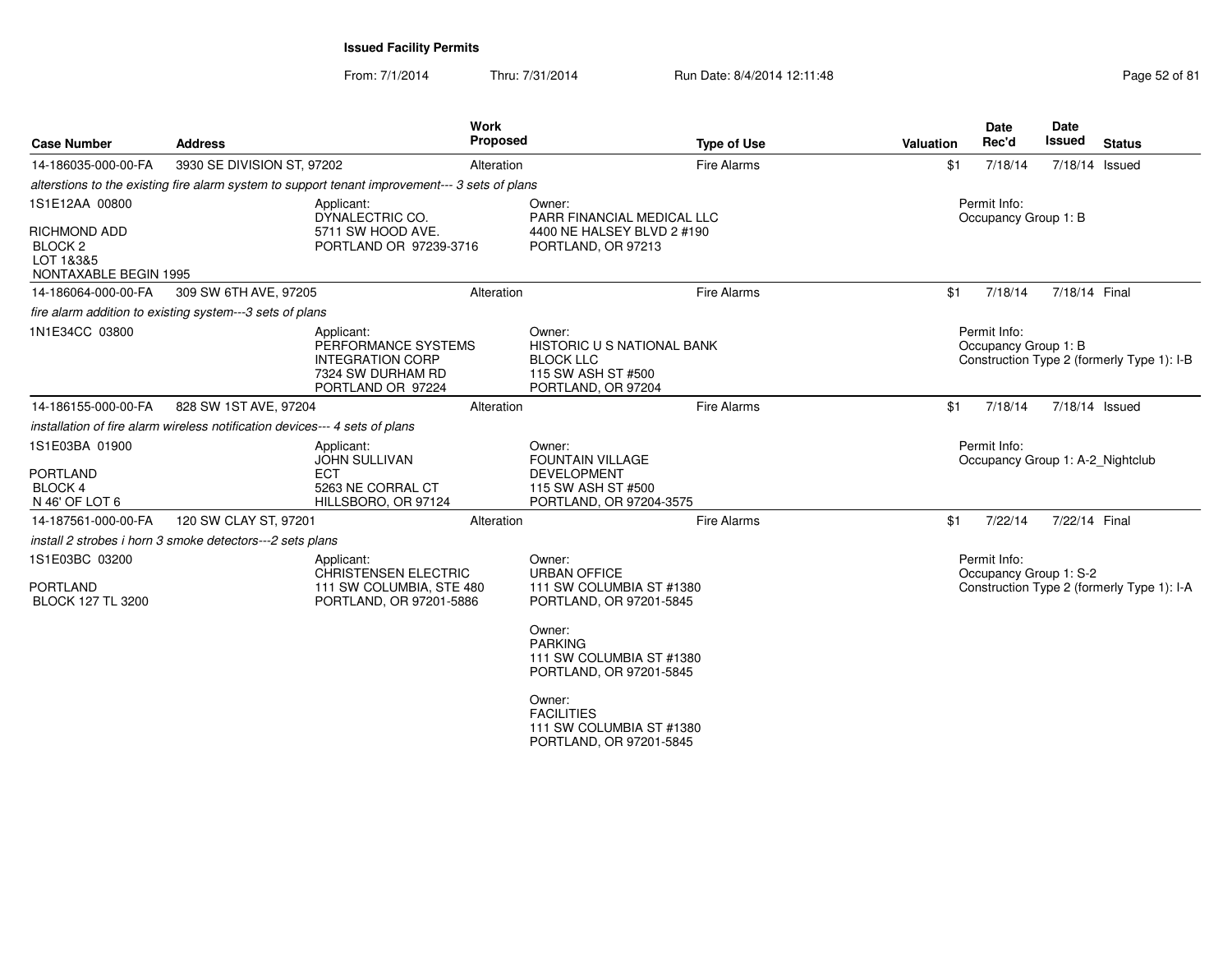From: 7/1/2014Thru: 7/31/2014 Run Date: 8/4/2014 12:11:48 Research 2010 12:00 Rage 53 of 81

| <b>Case Number</b>                  | <b>Address</b>                                                                       | Work<br>Proposed                                                                                               |                                                                                              | <b>Type of Use</b>                                 | <b>Valuation</b> | <b>Date</b><br>Rec'd                 | <b>Date</b><br>Issued | <b>Status</b>                                |
|-------------------------------------|--------------------------------------------------------------------------------------|----------------------------------------------------------------------------------------------------------------|----------------------------------------------------------------------------------------------|----------------------------------------------------|------------------|--------------------------------------|-----------------------|----------------------------------------------|
| 14-187587-000-00-FA                 | 1500 SW 1ST AVE, 97201                                                               | Alteration                                                                                                     |                                                                                              | Fire Alarms                                        | \$1              | 7/22/14                              | 7/22/14 Final         |                                              |
|                                     |                                                                                      | install 41 strobes 1 speaker strobe add 1 new smoke detector and relocate 32 smoke detectors-- 2 sets of plans |                                                                                              |                                                    |                  |                                      |                       |                                              |
| 1S1E03CA 00600                      |                                                                                      | Applicant:                                                                                                     | Owner:                                                                                       |                                                    |                  | Permit Info:                         |                       |                                              |
| PORTLAND<br><b>BLOCK 116 TL 600</b> |                                                                                      | CHRISTENSON ELECTRIC INC<br>111 SW COLUMBIA, SUITE 480<br>PORTLAND, OR 97201                                   | <b>URBAN OFFICE</b><br>111 SW COLUMBIA ST #1380<br>PORTLAND, OR 97201-5845                   |                                                    |                  | Occupancy Group 1: B                 |                       | Construction Type 2 (formerly Type 1): I-A   |
|                                     |                                                                                      |                                                                                                                | Owner:<br><b>PARKING</b><br>111 SW COLUMBIA ST #1380<br>PORTLAND, OR 97201-5845              |                                                    |                  |                                      |                       |                                              |
|                                     |                                                                                      |                                                                                                                | Owner:<br><b>FACILITIES</b><br>111 SW COLUMBIA ST #1380<br>PORTLAND, OR 97201-5845           |                                                    |                  |                                      |                       |                                              |
| 14-188209-000-00-FA                 | 12000 SW 49TH AVE, 97219                                                             | Alteration                                                                                                     |                                                                                              | Fire Alarms                                        | \$1              | 7/23/14                              |                       | 7/23/14 Issued                               |
| RELOCATE 2 STROBES- NO PLANS        |                                                                                      |                                                                                                                |                                                                                              |                                                    |                  |                                      |                       |                                              |
| 1S1E31D 00200                       |                                                                                      | Applicant:<br><b>EC COMPANY</b><br>PO BOX 10286<br>PORTLAND, OR 97296.0286                                     | Owner:<br>PORTLAND COMMUNITY<br><b>COLLEGE DIST</b><br>PO BOX 19000<br>PORTLAND, OR 97283    |                                                    |                  | Permit Info:<br>Occupancy Group 1: B |                       | Construction Type 2 (formerly Type 1): II-N  |
| 14-188230-000-00-FA                 | 111 SW 5TH AVE, 97204-3626                                                           | Alteration                                                                                                     |                                                                                              | Fire Alarms                                        | \$1              | 7/23/14                              |                       | 7/23/14 Issued                               |
|                                     |                                                                                      | ALL NEW NAC SYSTEM AND DEVICES AND SMOKE DETECTION FOR FULL FLOOR PROJECT---3 SETS OF PLANS                    |                                                                                              |                                                    |                  |                                      |                       |                                              |
| 1N1E34CD 01300                      |                                                                                      | Applicant:<br>SIEMENS INDUSTRY INC<br>15201 NW Greenbriar Prkwy Suite A<br>Beaverton, OR 97006                 |                                                                                              |                                                    |                  | Permit Info:<br>Occupancy Group 1: B |                       | Construction Type 2 (formerly Type 1): I-A   |
| 14-188247-000-00-FA                 | 0615 SW PALATINE HILL RD, 97219                                                      | Alteration                                                                                                     |                                                                                              | <b>Fire Alarms</b>                                 | \$1              | 7/23/14                              | 7/23/14 Final         |                                              |
|                                     |                                                                                      | RELOCATE 2 STROBES ADD 1 STROBE AND HORN STROBE--- 3 SETS OF PLANS                                             |                                                                                              |                                                    |                  |                                      |                       |                                              |
| 1S1E27D 00100                       |                                                                                      | Applicant:<br>SAFE TECHNOLOGY GROUP                                                                            | Owner:<br>LEWIS & CLARK COLLEGE                                                              |                                                    |                  | Permit Info:<br>Occupancy Group 1: B |                       |                                              |
| SECTION 27 1S 1E                    | 6400 NE HWY 99 G#375<br>TL 100 85.50 ACRES SPLIT LEVY (R709301280 VANCOUVER WA 98665 |                                                                                                                | 31                                                                                           | 0615 SW PALATINE HILL RD MSC<br>PORTLAND, OR 97219 |                  |                                      |                       | Construction Type 2 (formerly Type 1): III-N |
|                                     |                                                                                      |                                                                                                                | Owner:<br><b>BUSINESS OFFICE</b><br>0615 SW PALATINE HILL RD MSC<br>31<br>PORTLAND, OR 97219 |                                                    |                  |                                      |                       |                                              |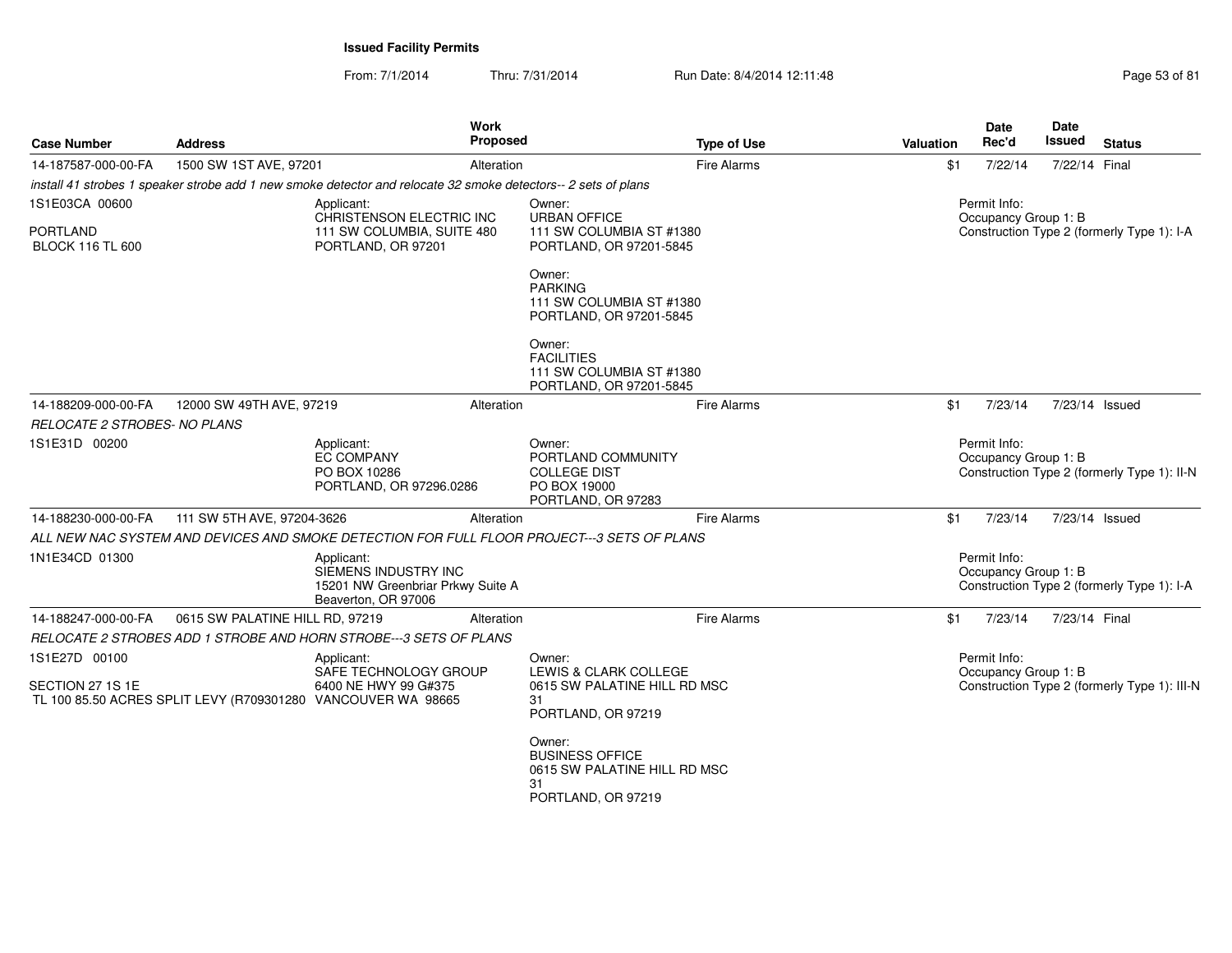From: 7/1/2014

Thru: 7/31/2014 Run Date: 8/4/2014 12:11:48 Research 2010 Rage 54 of 81

| <b>Case Number</b>                                                         | <b>Address</b>                                                              |                                                                                                                                | <b>Work</b><br>Proposed                             |                                                     | <b>Type of Use</b>     | Valuation | <b>Date</b><br>Rec'd                       | Date<br><b>Issued</b> | <b>Status</b>                               |  |
|----------------------------------------------------------------------------|-----------------------------------------------------------------------------|--------------------------------------------------------------------------------------------------------------------------------|-----------------------------------------------------|-----------------------------------------------------|------------------------|-----------|--------------------------------------------|-----------------------|---------------------------------------------|--|
| 14-188353-000-00-FA                                                        | 520 SW YAMHILL ST, 97204                                                    |                                                                                                                                | Alteration                                          |                                                     | <b>Fire Alarms</b>     | \$3,985   | 7/23/14                                    |                       | 7/23/14 Issued                              |  |
|                                                                            |                                                                             | Suite #1010- Alterations to the Fire Alarm system as needed for T.I.- 7 devices total 3- Smokes3- Speaker/Strobes1- NAC Panel  |                                                     |                                                     |                        |           |                                            |                       |                                             |  |
| 1S1E03BB 01200                                                             |                                                                             | Applicant:<br>ADVANCED ALARM SYSTEMS                                                                                           |                                                     | Owner:<br>PAC-HILL LIMITED PARTNERSHIP              |                        |           | Permit Info:<br>Occupancy Group 1: B       |                       |                                             |  |
| <b>PORTLAND</b><br>BLOCK 171<br>LOT 1&8<br>N 1/2 OF LOT 2&7                |                                                                             | 1030 NW CORPORATE DR<br>TROUTDALE, OR 97060                                                                                    |                                                     | 520 SW YAMHILL ST RF GDN #8<br>PORTLAND, OR 97204   |                        |           | Construction Type 2 (formerly Type 1): I-A |                       |                                             |  |
| 14-188651-000-00-FA                                                        | 111 SW 5TH AVE, 97204-3626                                                  |                                                                                                                                | Alteration                                          |                                                     | <b>Fire Alarms</b>     | \$1       | 7/24/14                                    |                       | 7/24/14 Issued                              |  |
|                                                                            |                                                                             | altering and adding NAC devices and smoke detection to TI space--- 3 sets of plans                                             |                                                     |                                                     |                        |           |                                            |                       |                                             |  |
| 1N1E34CD 01300                                                             |                                                                             | Applicant:<br>SIEMENS INDUSTRY INC<br>15201 NW Greenbriar Prkwy Suite A<br>Beaverton, OR 97006                                 |                                                     |                                                     |                        |           | Permit Info:<br>Occupancy Group 1: B       |                       | Construction Type 2 (formerly Type 1): I-A  |  |
| 14-177964-000-00-FA                                                        | 2801 N GANTENBEIN AVE, 97227                                                |                                                                                                                                | Alteration                                          |                                                     | <b>Fire Alarms</b>     | \$1       | 7/1/14                                     |                       | $7/1/14$ Issued                             |  |
|                                                                            | Fire Alarm upgrades- 34 devices total- 26 smoke detectors, 4 strobes, 4 H/S |                                                                                                                                |                                                     |                                                     |                        |           |                                            |                       |                                             |  |
| 1N1E27AC 01100                                                             |                                                                             | Applicant:<br>OREGON ELECTRIC                                                                                                  |                                                     | Owner:<br><b>EMANUEL HOSPITAL</b>                   |                        |           | Permit Info:<br>Occupancy Group 1: I-2     |                       |                                             |  |
| ABENDS ADD<br><b>BLOCK 4</b><br>LOT 1-18 TL 1100                           |                                                                             | 1709 SE 3RD AV<br>PORTLAND, OR 97214                                                                                           | 5215 N O'CONNOR BLVD #1100<br>IRVING, TX 75039-3739 |                                                     |                        |           | Construction Type 2 (formerly Type 1): I-A |                       |                                             |  |
| 14-178161-000-00-FA                                                        | 4650 SW MACADAM AVE, 97201                                                  |                                                                                                                                | Alteration                                          |                                                     | <b>Fire Alarms</b>     | \$1       | 7/2/14                                     | 7/2/14 Final          |                                             |  |
|                                                                            |                                                                             | replace convential elevator smoke and heat detectors with addressable to facilitate upgrade of the elevator s---1 set of plans |                                                     |                                                     |                        |           |                                            |                       |                                             |  |
| 1S1E15BA 00900                                                             |                                                                             | Applicant:<br>STONER ELECTRIC INC                                                                                              |                                                     | Owner:<br>PCC JOHNS LANDING LLC                     |                        |           | Permit Info:<br>Occupancy Group 1: B       |                       |                                             |  |
| SECTION 15 1S 1E<br>TL 900 1.00 ACRES                                      |                                                                             | 1904 SE OCHOCO ST<br>MILWAUKIE, OR 97222-7315                                                                                  |                                                     | 4650 SW MACADAM AVE #440<br>PORTLAND, OR 97239-4262 |                        |           |                                            |                       | Construction Type 2 (formerly Type 1): II-A |  |
| 14-181426-000-00-FA                                                        | 4386 SW MACADAM AVE, 97201                                                  |                                                                                                                                | Alteration                                          |                                                     | <b>Fire Alarms</b>     | \$750     | 7/9/14                                     |                       | 7/9/14 Final                                |  |
|                                                                            |                                                                             | Suite #305- Alteration to the Fire Alarm system for T.I.- 3 devices total 2- Strobes1- H/S                                     |                                                     |                                                     |                        |           |                                            |                       |                                             |  |
| 1S1E10DC 00900                                                             |                                                                             | Applicant:<br>CAPITOL ELECTRIC CO INC                                                                                          |                                                     | Owner:<br><b>RIVER FORUM LLC</b>                    |                        |           |                                            |                       |                                             |  |
| SECTION 10 1S 1E<br>TL 900 0.88 ACRES<br>DEFERRAL-POTENTIAL ADDITIONAL TAX |                                                                             | <b>11401 NE MARX</b><br>PORTLAND OR 97220-1041                                                                                 |                                                     | 235 MONTGOMERY ST FL 16<br>SAN FRANCISCO, CA 94104  |                        |           |                                            |                       |                                             |  |
| 14-180475-000-00-FA                                                        | 111 SW 5TH AVE, 97204-3626                                                  |                                                                                                                                | Alteration                                          |                                                     | <b>Fire Sprinklers</b> | \$1       | 7/8/14                                     |                       | 7/8/14 Under Inspection                     |  |
|                                                                            | relocate 10 heads for relocation of interior walls---no plans               |                                                                                                                                |                                                     |                                                     |                        |           |                                            |                       |                                             |  |
| 1N1E34CD 01300                                                             |                                                                             | Applicant:<br>PACIFIC FIRE SYSTEMS<br>6704 RIVIERA CT<br>WEST LINN, OR 97068                                                   |                                                     |                                                     |                        |           | Permit Info:<br>Occupancy Group 1: B       |                       | Construction Type 2 (formerly Type 1): I-A  |  |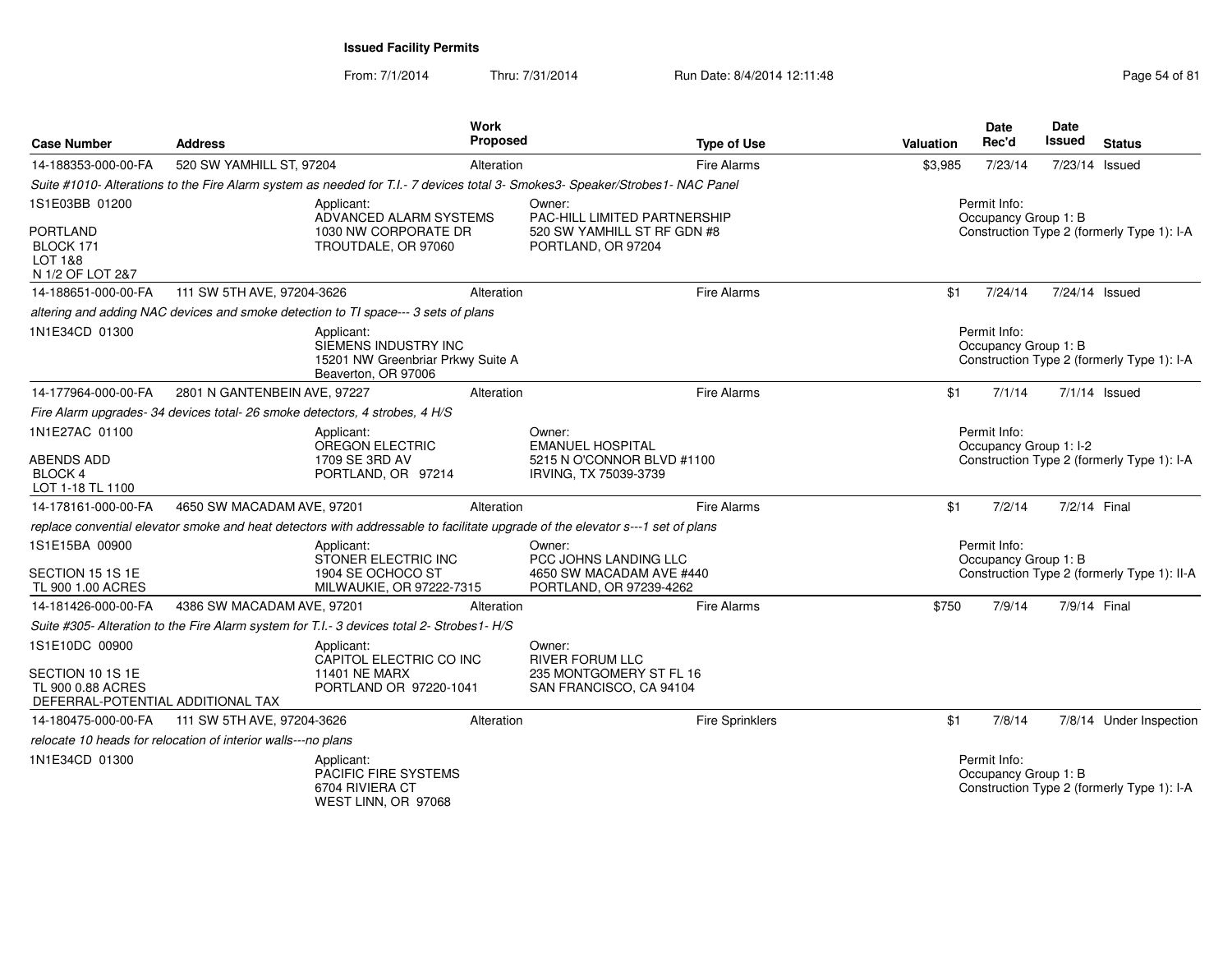From: 7/1/2014Thru: 7/31/2014 Run Date: 8/4/2014 12:11:48 Research 2010 12:00 Rage 55 of 81

| <b>Case Number</b>                                     | <b>Address</b>                                         |                                                                                                                          | Work<br><b>Proposed</b> |                                                                                                                                                                   | <b>Type of Use</b>     | Valuation | Date<br>Rec'd                        | <b>Date</b><br><b>Issued</b>     | <b>Status</b>                              |
|--------------------------------------------------------|--------------------------------------------------------|--------------------------------------------------------------------------------------------------------------------------|-------------------------|-------------------------------------------------------------------------------------------------------------------------------------------------------------------|------------------------|-----------|--------------------------------------|----------------------------------|--------------------------------------------|
| 14-181081-000-00-FA                                    | 16125 NE CAMERON BLVD - Bldg 5, 97230                  |                                                                                                                          | Alteration              |                                                                                                                                                                   | Fire Sprinklers        | \$1       | 7/9/14                               |                                  | 7/9/14 Final                               |
|                                                        |                                                        | remove current sprinkler system and replace system for high pile tire storage---3 sets of plans                          |                         |                                                                                                                                                                   |                        |           |                                      |                                  |                                            |
| 1N2E24AA 00200                                         |                                                        | Applicant:<br>DAVE COFFEY<br><b>COSCO FIRE PROTECTION</b><br>2501 SE COLUMBIA WAY SUITE<br>100<br>VANCOUVER, WA<br>98661 |                         | Owner:<br>WALTON CWOR COMMERCE<br>PO BOX 460169<br>HOUSTON, TX 77056                                                                                              |                        |           |                                      |                                  |                                            |
| 14-181100-000-00-FA                                    | 3203 SE WOODSTOCK BLVD, 97202                          |                                                                                                                          | Alteration              |                                                                                                                                                                   | <b>Fire Sprinklers</b> | \$1       | 7/9/14                               |                                  | 7/9/14 Issued                              |
|                                                        |                                                        | relocate and make system changes due to a full renovation remodel of the building---1 plan                               |                         |                                                                                                                                                                   |                        |           |                                      |                                  |                                            |
| 1S1E13 00100<br>SECTION 13 1S 1E<br>TL 100 98.52 ACRES |                                                        | Applicant:<br>WESTERN STATES FIRE<br>PROTECTION CO<br>13896 Fir St. Suite B<br>Oregon City, OR 97045                     |                         | Owner:<br>THE REED INSTITUTE<br>3203 SE WOODSTOCK BLVD<br>PORTLAND, OR 97202-8138                                                                                 |                        |           | Permit Info:<br>$V-1HR$              | Occupancy Group 1: A2            | Construction Type 2 (formerly Type 1):     |
| 14-180509-000-00-FA                                    | 319 SW WASHINGTON ST, 97204                            |                                                                                                                          | Alteration              |                                                                                                                                                                   | Fire Sprinklers        | \$1       | 7/8/14                               |                                  | 7/9/14 Issued                              |
|                                                        | SPRINKLER - ADD (3) SPRINKLERS TO ACCOMMODATE NEW WALL |                                                                                                                          |                         |                                                                                                                                                                   |                        |           |                                      |                                  |                                            |
| 1N1E34CD 07800                                         |                                                        | Applicant:<br>PATRIOT FIRE PROTECTION<br>4708 NE MINNEHAHA ST<br>VANCOUVER, WA 98661                                     |                         | Owner:<br>THREE NINETEEN WASHINGTON<br><b>LLC</b><br>PO BOX 416<br>MANCHESTER, VT 05254                                                                           |                        |           | Permit Info:<br>Med.Off., Pub.Bldg.  | Occupancy Group 1: B_Bank, Off., |                                            |
| 14-182496-000-00-FA                                    | 111 SW 5TH AVE, 97204-3626                             |                                                                                                                          | Alteration              |                                                                                                                                                                   | <b>Fire Sprinklers</b> | \$1       | 7/11/14                              |                                  | 7/11/14 Under Inspection                   |
| adding 1 head and relocating 5 heads---no plans        |                                                        |                                                                                                                          |                         |                                                                                                                                                                   |                        |           |                                      |                                  |                                            |
| 1N1E34CD 01300                                         |                                                        | Applicant:<br>PACIFIC FIRE SYSTEMS<br>6704 RIVIERA CT<br>WEST LINN, OR 97068                                             |                         |                                                                                                                                                                   |                        |           | Permit Info:<br>Occupancy Group 1: B |                                  | Construction Type 2 (formerly Type 1): I-A |
| 14-182577-000-00-FA                                    | 319 SW WASHINGTON ST, 97204                            |                                                                                                                          | Alteration              |                                                                                                                                                                   | Fire Sprinklers        | \$1,300   | 7/11/14                              | 7/11/14 Final                    |                                            |
|                                                        |                                                        | Suite #1200- Revise Fire Sprinkler system as needed for T.I.- 9 heads total remove 1 move 1 add 7                        |                         |                                                                                                                                                                   |                        |           |                                      |                                  |                                            |
| 1N1E34CD 07800                                         |                                                        | Applicant:<br>PATRIOT FIRE PROTECTION<br>4708 NE MINNEHAHA ST<br>VANCOUVER, WA 98661                                     |                         | Owner:<br>THREE NINETEEN WASHINGTON<br><b>LLC</b><br><b>PO BOX 416</b><br>MANCHESTER, VT 05254                                                                    |                        |           | Permit Info:<br>Med.Off., Pub.Bldg.  | Occupancy Group 1: B_Bank, Off., |                                            |
| 14-181891-000-00-FA                                    | 3030 SW MOODY AVE, 97201                               |                                                                                                                          | Alteration              |                                                                                                                                                                   | <b>Fire Sprinklers</b> | \$1       | 7/10/14                              |                                  | $7/11/14$ Issued                           |
|                                                        |                                                        |                                                                                                                          |                         | Suite #135-SPRINKLER - RELOCATE (11) EXISTING SPRINKLER DROPS FOR NEW WALLS & CEILINGS, REPLACE EXISTING STANDARD RESPONSE PENDENT SPRINKLERS WITH HEW QUICK RESF |                        |           |                                      |                                  |                                            |
| 1S1E10 00400<br>SECTION 10 1S 1E                       |                                                        | Applicant:<br><b>BASIC FIRE PROTECTION</b><br>8135 NE MLK Jr Blvd                                                        |                         | Owner:<br>3030 PROPERTY LLC<br>3121 SW MOODY AVE                                                                                                                  |                        |           |                                      |                                  |                                            |
| TL 400 2.77 ACRES                                      |                                                        | PORTLAND, OR 97211                                                                                                       |                         | PORTLAND, OR 97239                                                                                                                                                |                        |           |                                      |                                  |                                            |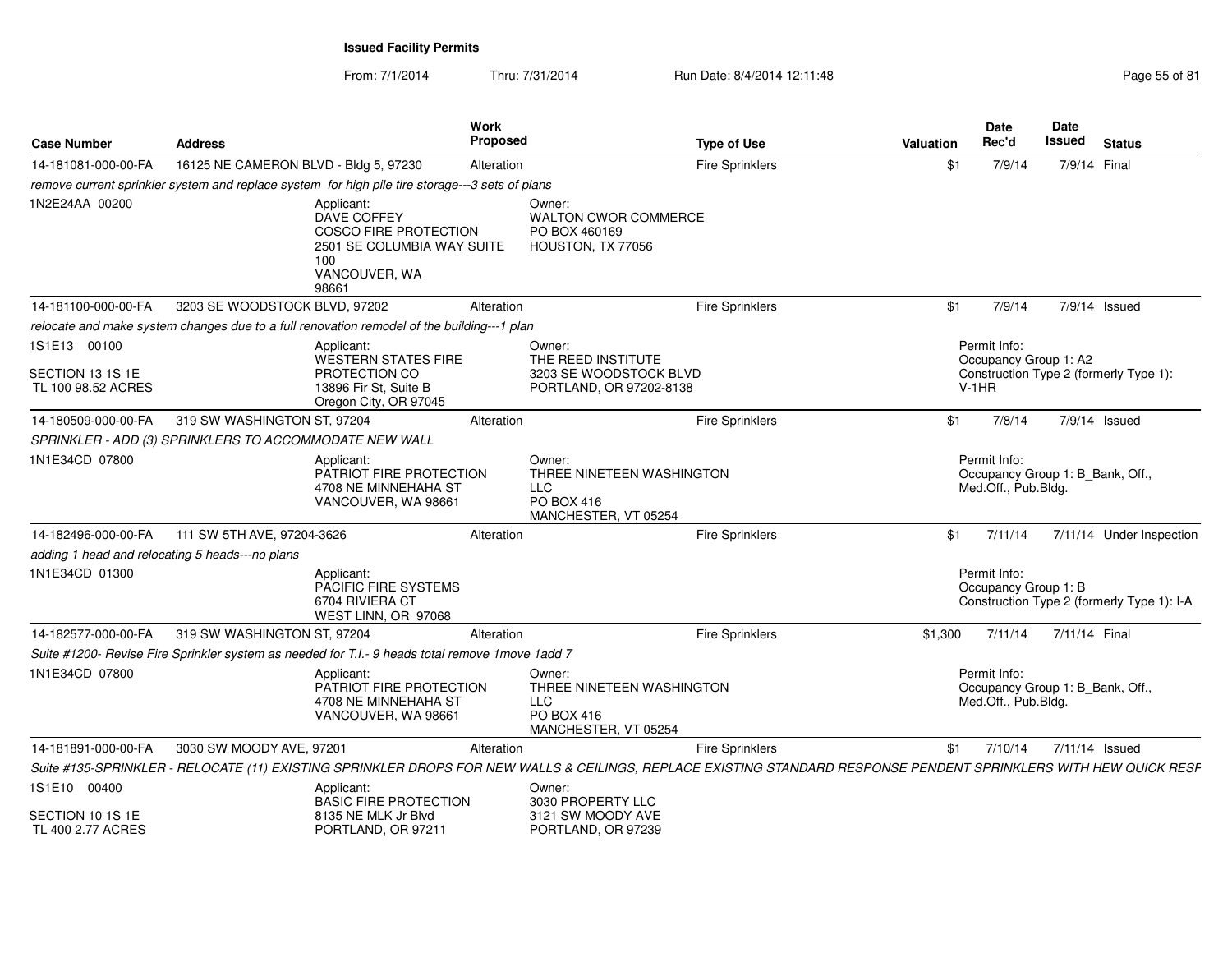From: 7/1/2014Thru: 7/31/2014 Run Date: 8/4/2014 12:11:48 Research 2010 12:00 Rage 56 of 81

| <b>Case Number</b>                                                                  | <b>Address</b>                |                                                                                                                                                                                         | Work<br><b>Proposed</b> |                                                                                                                                        | <b>Type of Use</b>     | <b>Valuation</b> |     | <b>Date</b><br>Rec'd                             | <b>Date</b><br>Issued | <b>Status</b>                                |
|-------------------------------------------------------------------------------------|-------------------------------|-----------------------------------------------------------------------------------------------------------------------------------------------------------------------------------------|-------------------------|----------------------------------------------------------------------------------------------------------------------------------------|------------------------|------------------|-----|--------------------------------------------------|-----------------------|----------------------------------------------|
| 14-181848-000-00-FA                                                                 | 3030 SW MOODY AVE, 97201      |                                                                                                                                                                                         | Alteration              |                                                                                                                                        | <b>Fire Sprinklers</b> |                  | \$1 | 7/10/14                                          | 7/11/14 Issued        |                                              |
|                                                                                     |                               | Suite #210-SPRINKLER - RELOCATE (4) EXISTING SPRINKLER DROPS FOR NEW WALLS & CEILINGS, REPLACE EXISTING STANDARD RESPONSE SPRINKLER WITH QUICK RESPONSE, PLUG (13) L                    |                         |                                                                                                                                        |                        |                  |     |                                                  |                       |                                              |
| 1S1E10 00400                                                                        |                               | Applicant:<br><b>BASIC FIRE PROTECTION</b>                                                                                                                                              |                         | Owner:<br>3030 PROPERTY LLC                                                                                                            |                        |                  |     | Permit Info:<br>Occupancy Group 1: B_Bank, Off., |                       |                                              |
| SECTION 10 1S 1E<br>TL 400 2.77 ACRES                                               |                               | 8135 NE MLK Jr Blvd<br>PORTLAND, OR 97211                                                                                                                                               |                         | 3121 SW MOODY AVE<br>PORTLAND, OR 97239                                                                                                |                        |                  |     | Med.Off., Pub.Bldg.                              |                       | Construction Type 2 (formerly Type 1): III-B |
| 14-182594-000-00-FA                                                                 | 851 SW 6TH AVE, 97205         |                                                                                                                                                                                         | Alteration              |                                                                                                                                        | <b>Fire Sprinklers</b> |                  |     | $$1$ $7/11/14$                                   | 7/11/14 Issued        |                                              |
|                                                                                     |                               | 7th and 8th Floors- alterations to Fire Sprinkler system for return to core and shell- all drops to be romove and replaced with SSUs- 181 heads total.7th fl- 76 heads8th fl- 105 heads |                         |                                                                                                                                        |                        |                  |     |                                                  |                       |                                              |
| 1S1E03BB 02100                                                                      |                               | Applicant:<br><b>AFP SYSTEMS</b><br>19435 SW 129TH AV<br>TUALATIN, OR 97062                                                                                                             |                         | Owner:<br>PLI PORTLAND LLC<br>1825 S GRANT ST STE 700<br>SAN MATEO, CA 94402                                                           |                        |                  |     | Permit Info:<br>Occupancy Group 1: B             |                       | Construction Type 2 (formerly Type 1): I-A   |
| 14-182660-000-00-FA                                                                 | 825 NE MULTNOMAH ST - Unit 1  |                                                                                                                                                                                         | Alteration              |                                                                                                                                        | <b>Fire Sprinklers</b> |                  | \$1 | 7/11/14                                          | 7/11/14 Issued        |                                              |
|                                                                                     |                               | add 4relocate 13 sprinklers to accommodate wall modification---2 sets of plans                                                                                                          |                         |                                                                                                                                        |                        |                  |     |                                                  |                       |                                              |
| 1N1E35BB 90002<br>LLOYD CENTER TOWER CONDOMINIUM<br>LOT 1<br>DEPT OF REVENUE        |                               | Applicant:<br>PATRIOT FIRE PROTECTION<br>4708 NE MINNEHAHA ST<br>VANCOUVER, WA 98661                                                                                                    |                         | Owner:<br><b>PACIFICORP</b><br>700 NE MULTNOMAH ST 7TH FLR<br>PORTLAND, OR 97232                                                       |                        |                  |     |                                                  |                       |                                              |
| 14-182667-000-00-FA                                                                 | 705 N KILLINGSWORTH ST, 97217 |                                                                                                                                                                                         | Alteration              |                                                                                                                                        | <b>Fire Sprinklers</b> |                  | \$1 | 7/11/14                                          | 7/11/14 Issued        |                                              |
|                                                                                     |                               | install 2 155 degrees qr fire sprinkler heads for ADA upgrade---3 sets of plans                                                                                                         |                         |                                                                                                                                        |                        |                  |     |                                                  |                       |                                              |
| 1N1E15CD 12300                                                                      |                               | Applicant:                                                                                                                                                                              |                         | Owner:                                                                                                                                 |                        |                  |     | Permit Info:                                     |                       |                                              |
| <b>WEST PIEDMONT</b><br>BLOCK 3<br>LOT 10-16<br>E 77' OF LOT 17&18                  |                               | AFP SYSTEMS INC<br>19435 SW 129TH AVE<br>TUALATIN, OR 970627070                                                                                                                         |                         | PORTLAND COMMUNITY<br><b>COLLEGE DIST</b><br>PO BOX 6119<br>ALOHA, OR 97007-0119<br>Owner:<br>PROCUREMENT AND RISK SVCS<br>PO BOX 6119 |                        |                  |     | Occupancy Group 1: B                             |                       | Construction Type 2 (formerly Type 1): V-A   |
|                                                                                     |                               |                                                                                                                                                                                         |                         | ALOHA, OR 97007-0119                                                                                                                   |                        |                  |     |                                                  |                       |                                              |
| 14-181965-000-00-FA                                                                 | 555 SW OAK ST                 |                                                                                                                                                                                         | Alteration              |                                                                                                                                        | <b>Fire Sprinklers</b> |                  | \$1 | 7/10/14                                          | 7/11/14 Issued        |                                              |
|                                                                                     |                               | SPRINKLER - INSTALL (4) NEW CONCEALED SPRINKLERS IN NEW STARBUCK'S RESTROOM. ADD (1) SSU AND PLUG (1) SSP IN AREA OF WORK                                                               |                         |                                                                                                                                        |                        |                  |     |                                                  |                       |                                              |
| 1N1E34CD 80000<br>ONE ELEVEN TOWER CONDOMINIUM<br><b>GENERAL COMMON ELEMENTS</b>    |                               | Applicant:<br><b>BASIC FIRE PROTECTION</b><br>8135 NE MLK Jr Blvd<br>PORTLAND, OR 97211                                                                                                 |                         | Owner:<br>ASSOCIATION OF UNIT OWNERS<br>OF<br>ONE ELEVEN TOWER<br>CONDOMINIUM 111 SW 5TH<br>PORTLAND, OR 97204                         |                        |                  |     |                                                  |                       |                                              |
| 14-191083-000-00-FA                                                                 | 3119 SE HOLGATE BLVD, 97202   |                                                                                                                                                                                         | Alteration              |                                                                                                                                        | <b>Fire Sprinklers</b> |                  | \$1 | 7/30/14                                          | 7/30/14 Issued        |                                              |
|                                                                                     |                               | relocate existing fire sprinkler out for new wall furred out. ---3 sets Of plans                                                                                                        |                         |                                                                                                                                        |                        |                  |     |                                                  |                       |                                              |
| 1S1E12CD 11100<br>CANONGATE<br>BLOCK <sub>3</sub><br>INC 1/2 VAC CORA ST N OF & ADJ |                               | Applicant:<br>HYDRO TECH FIRE PROTECTION,<br>INC.<br>15218 NE CAPLES RD.<br>BRUSH PRAIRIE, WA 98606                                                                                     |                         | Owner:<br>SCHOOL DISTRICT NO 1<br>PO BOX 3107<br>PORTLAND, OR 97208-3107                                                               |                        |                  |     | Permit Info:<br>Occupancy Group 1: E_School      |                       | Construction Type 2 (formerly Type 1): I-B   |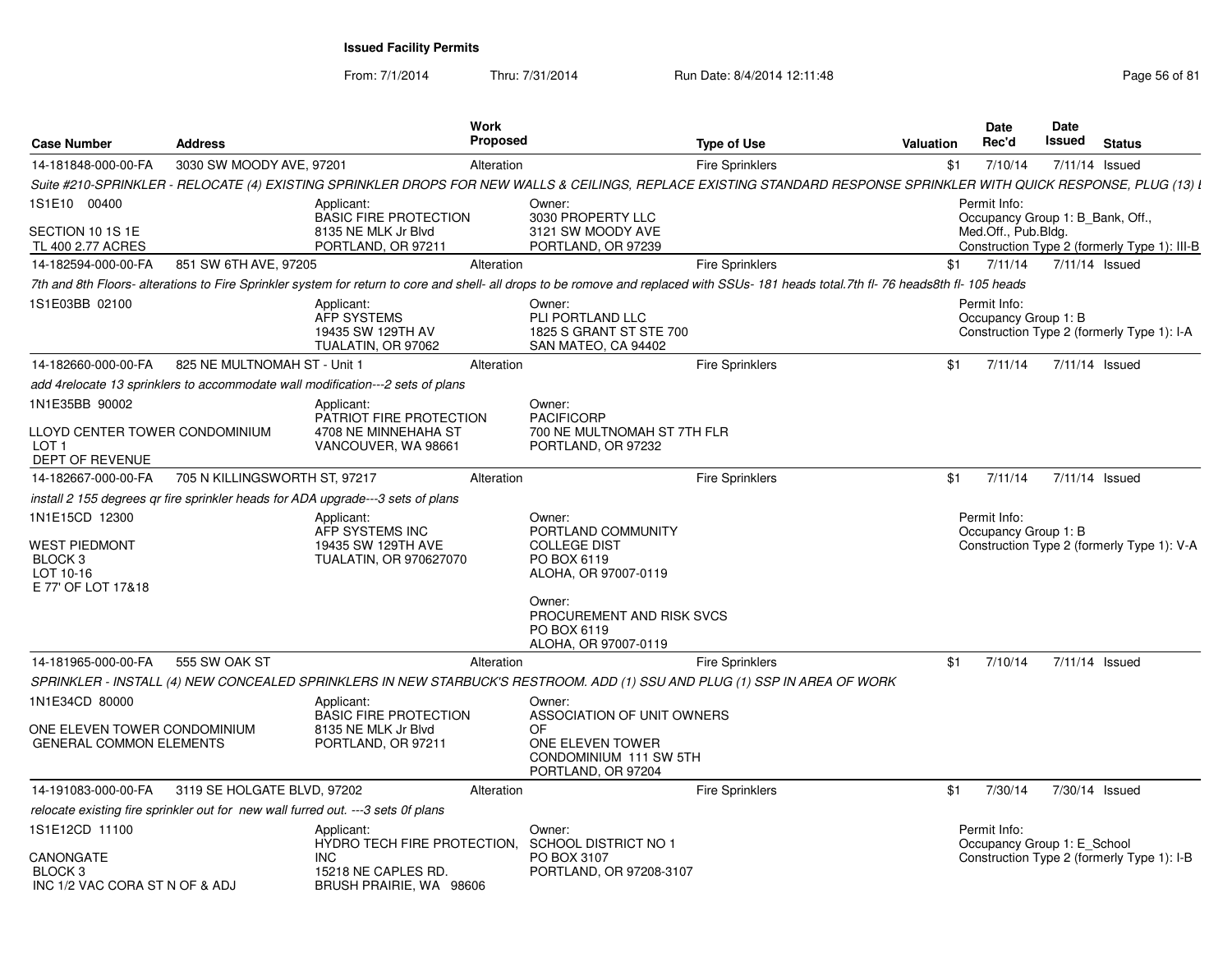From: 7/1/2014Thru: 7/31/2014 Run Date: 8/4/2014 12:11:48 Research 2010 12:00 Page 57 of 81

| <b>Address</b> | <b>Work</b>                                                                                      |                                                                                                                                                                                                                                                                                                                                                                                                                                                                               | <b>Type of Use</b>                                                                                     | <b>Valuation</b>                                                                                                                                                                                                                                                                                               | <b>Date</b><br>Rec'd | Date<br><b>Issued</b>                                              | <b>Status</b>                                                                                                                                                                                                                    |
|----------------|--------------------------------------------------------------------------------------------------|-------------------------------------------------------------------------------------------------------------------------------------------------------------------------------------------------------------------------------------------------------------------------------------------------------------------------------------------------------------------------------------------------------------------------------------------------------------------------------|--------------------------------------------------------------------------------------------------------|----------------------------------------------------------------------------------------------------------------------------------------------------------------------------------------------------------------------------------------------------------------------------------------------------------------|----------------------|--------------------------------------------------------------------|----------------------------------------------------------------------------------------------------------------------------------------------------------------------------------------------------------------------------------|
|                |                                                                                                  |                                                                                                                                                                                                                                                                                                                                                                                                                                                                               | <b>Fire Sprinklers</b>                                                                                 | \$1                                                                                                                                                                                                                                                                                                            | 7/30/14              |                                                                    | 7/30/14 Issued                                                                                                                                                                                                                   |
|                |                                                                                                  |                                                                                                                                                                                                                                                                                                                                                                                                                                                                               |                                                                                                        |                                                                                                                                                                                                                                                                                                                |                      |                                                                    |                                                                                                                                                                                                                                  |
|                | Applicant:<br><b>INC</b><br>15218 NE CAPLES RD.<br>BRUSH PRAIRIE, WA 98606                       | Owner:<br>PO BOX 3107                                                                                                                                                                                                                                                                                                                                                                                                                                                         |                                                                                                        |                                                                                                                                                                                                                                                                                                                |                      |                                                                    |                                                                                                                                                                                                                                  |
|                |                                                                                                  |                                                                                                                                                                                                                                                                                                                                                                                                                                                                               | <b>Fire Sprinklers</b>                                                                                 | \$1                                                                                                                                                                                                                                                                                                            | 7/30/14              |                                                                    | 7/30/14 Issued                                                                                                                                                                                                                   |
|                |                                                                                                  |                                                                                                                                                                                                                                                                                                                                                                                                                                                                               |                                                                                                        |                                                                                                                                                                                                                                                                                                                |                      |                                                                    |                                                                                                                                                                                                                                  |
|                | Applicant:<br>SOUND FIRE PROTECTION INC<br>10756 SE HIGHWAY 212<br>CLACKAMAS, OR 970159162       | Owner:<br>FOX TOWER L L C<br>PORTLAND, OR 97205                                                                                                                                                                                                                                                                                                                                                                                                                               |                                                                                                        |                                                                                                                                                                                                                                                                                                                |                      |                                                                    |                                                                                                                                                                                                                                  |
|                |                                                                                                  |                                                                                                                                                                                                                                                                                                                                                                                                                                                                               | <b>Fire Sprinklers</b>                                                                                 | \$1                                                                                                                                                                                                                                                                                                            | 7/30/14              |                                                                    | 7/30/14 Issued                                                                                                                                                                                                                   |
|                |                                                                                                  |                                                                                                                                                                                                                                                                                                                                                                                                                                                                               |                                                                                                        |                                                                                                                                                                                                                                                                                                                |                      |                                                                    |                                                                                                                                                                                                                                  |
|                | Applicant:<br>MCKINSTRY CO<br>16790 NE MASON ST. STE 100<br>PORTLAND, OR 97230                   | Owner:<br>NGP DUNCAN PLAZA<br>Owner:<br>PORTLAND LLC                                                                                                                                                                                                                                                                                                                                                                                                                          |                                                                                                        |                                                                                                                                                                                                                                                                                                                |                      |                                                                    |                                                                                                                                                                                                                                  |
|                |                                                                                                  |                                                                                                                                                                                                                                                                                                                                                                                                                                                                               |                                                                                                        |                                                                                                                                                                                                                                                                                                                |                      |                                                                    |                                                                                                                                                                                                                                  |
|                |                                                                                                  |                                                                                                                                                                                                                                                                                                                                                                                                                                                                               |                                                                                                        |                                                                                                                                                                                                                                                                                                                |                      |                                                                    |                                                                                                                                                                                                                                  |
|                | Applicant:                                                                                       | Owner:                                                                                                                                                                                                                                                                                                                                                                                                                                                                        |                                                                                                        |                                                                                                                                                                                                                                                                                                                |                      |                                                                    |                                                                                                                                                                                                                                  |
|                | <b>DARRELL FLUIT</b><br><b>WESTERN STATES FIRE</b><br>13896 FIR ST SU B<br>OREGON CITY, OR 97045 | 31<br>PORTLAND, OR 97219<br>Owner:<br><b>BUSINESS OFFICE</b>                                                                                                                                                                                                                                                                                                                                                                                                                  |                                                                                                        |                                                                                                                                                                                                                                                                                                                |                      |                                                                    |                                                                                                                                                                                                                                  |
|                | SEE R645271 (R992190221) FOR LEASED<br>DEFERRED ADDITIONAL TAX LIABILITY                         | 7200 SE 60TH AVE, 97206<br>relocate existing fire sprinklers for new wall---3 sets of plans<br>805 SW BROADWAY, 97205<br>adjust existing drops to center tile of new grid ceiling---3 sets of plans<br>308 SW 2ND AVE, 97204<br>Managment Office- Alteration to Fire Sprinkler as needed for T.I.- 20 heads total<br>0615 SW PALATINE HILL RD, 97219<br>reposition existing heads for new ceiling--2 sets of plans<br>TL 100 85.50 ACRES SPLIT LEVY (R709301280 PROTECTION CO | <b>Proposed</b><br>Alteration<br>HYDRO TECH FIRE PROTECTION.<br>Alteration<br>Alteration<br>Alteration | <b>SCHOOL DISTRICT NO 1</b><br>PORTLAND, OR 97208-3107<br>805 SW BROADWAY #2020<br>PO BOX 4900 DEPT #360<br>SCOTTSDALE, AZ 85261-4900<br>PO BOX 4900 DEPT #360<br>SCOTTSDALE, AZ 85261-4900<br><b>Fire Sprinklers</b><br>LEWIS & CLARK COLLEGE<br>0615 SW PALATINE HILL RD MSC<br>0615 SW PALATINE HILL RD MSC | \$1                  | Permit Info:<br>Permit Info:<br>7/31/14<br>Permit Info:<br>$II-FR$ | Occupancy Group 1: B Bank, Off.,<br>Med.Off., Pub.Bldg.<br>Occupancy Group 1: A-2_Restaurant<br>Construction Type 2 (formerly Type 1): I-A<br>7/31/14 Final<br>Occupancy Group 1: A2.1<br>Construction Type 2 (formerly Type 1): |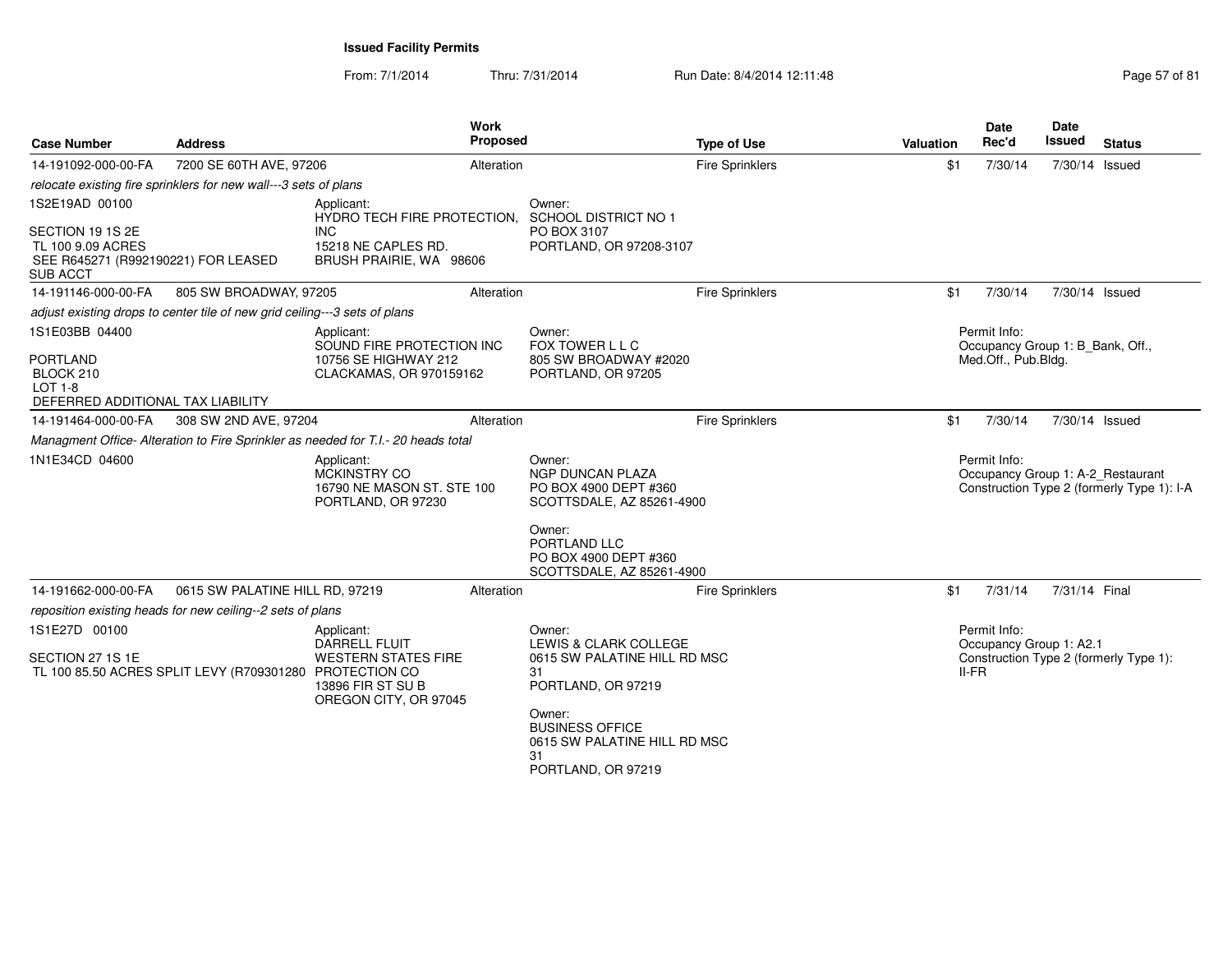From: 7/1/2014Thru: 7/31/2014 Run Date: 8/4/2014 12:11:48

|                                                                                                                |                                             |                                                                                                                                       | Work       |                                                                                                                                                                    |                        |           | <b>Date</b>                                                             | <b>Date</b> |                                            |
|----------------------------------------------------------------------------------------------------------------|---------------------------------------------|---------------------------------------------------------------------------------------------------------------------------------------|------------|--------------------------------------------------------------------------------------------------------------------------------------------------------------------|------------------------|-----------|-------------------------------------------------------------------------|-------------|--------------------------------------------|
| <b>Case Number</b>                                                                                             | <b>Address</b>                              |                                                                                                                                       | Proposed   |                                                                                                                                                                    | <b>Type of Use</b>     | Valuation | Rec'd                                                                   | Issued      | <b>Status</b>                              |
| 14-191075-000-00-FA                                                                                            | 15805 N LOMBARD ST                          |                                                                                                                                       | Alteration |                                                                                                                                                                    | Fire Sprinklers        | \$1       | 7/30/14                                                                 |             | 7/31/14 Issued                             |
|                                                                                                                |                                             |                                                                                                                                       |            | SPRINKLER - ADD (13) PENDENT SPRINKLERS IN NEW OFFICE CEILING AND DEMO (12) EXISTING ESFR SPRINKLERS OVER OFFICE AREA AND REPLACE WITH LARGE ORIFICE STANDARD PENL |                        |           |                                                                         |             |                                            |
| 2N1W25 01900<br>RAMSEY LAKE IND'L PARK<br>LOT 8&9 TL 1900<br>SPLIT LEVY & SPLIT MAP R251992<br>(R687100700)    |                                             | Applicant:<br><b>BASIC FIRE PROTECTION</b><br>8135 NE MARTIN LUTHER KING JR 800 5TH AVE STE 4100<br><b>BLVD</b><br>PORTLAND, OR 97211 |            | Owner:<br><b>CALWEST INDUSTRIAL</b><br>SEATTLE, WA 98104-3100<br>Owner:<br><b>PROPERTIES LLC</b><br>800 5TH AVE STE 4100<br>SEATTLE, WA 98104-3100                 |                        |           |                                                                         |             |                                            |
| 14-191509-000-00-FA                                                                                            | 1600 SW 4TH AVE, 97201                      |                                                                                                                                       | Alteration |                                                                                                                                                                    | <b>Fire Sprinklers</b> | \$1       | 7/30/14                                                                 |             | 7/31/14 Issued                             |
|                                                                                                                |                                             |                                                                                                                                       |            | SPRINKLER - REPLACE EXISTING SPRINKLERS WITH NEW SEMI-RECESSED QUICK RESPONSE SPRINKLERS                                                                           |                        |           |                                                                         |             |                                            |
| 1S1E03CB 01800<br>SOUTH AUDITORIUM ADD<br><b>BLOCK A</b><br>LOT 2 TL 1800<br>DEFERRED ADDITIONAL TAX LIABILITY |                                             | Applicant:<br><b>BASIC FIRE PROTECTION</b><br>8135 NE MARTIN LUTHER KING JR PO BOX 751<br><b>BLVD</b><br>PORTLAND, OR 97211           |            | Owner:<br>OREGON STATE OF(BOARD OF<br>PORTLAND, OR 97207-0751<br>Owner:<br><b>HIGHER EDUC / PSU</b><br><b>PO BOX 751</b><br>PORTLAND, OR 97207-0751                |                        |           |                                                                         |             |                                            |
| 14-191520-000-00-FA                                                                                            | 1001 SW 5TH AVE, 97204                      |                                                                                                                                       | Alteration |                                                                                                                                                                    | <b>Fire Sprinklers</b> | \$1       | 7/30/14                                                                 |             | 7/31/14 Issued                             |
|                                                                                                                | SPRINKLER-ADD/RELOCATE 18 SPRINKLERS FOR TI |                                                                                                                                       |            |                                                                                                                                                                    |                        |           |                                                                         |             |                                            |
| 1S1E03BB 00800<br>PORTLAND<br>BLOCK 169<br>LOT 1-8<br>SEE R246278 (R667717341)                                 |                                             | Applicant:<br><b>BASIC FIRE PROTECTION</b><br>8135 NE MLK Jr Blvd<br>PORTLAND, OR 97211                                               |            | Owner:<br>OR-CONGRESS CENTER LP<br>235 MONTGOMERY ST 16TH<br><b>FLOOR</b><br>SAN FRANCISCO, CA 94104-3104                                                          |                        |           | Permit Info:<br>Occupancy Group 1: B                                    |             | Construction Type 2 (formerly Type 1): I-A |
| 14-191393-000-00-FA                                                                                            | 2100 SW RIVER PKY, 97201                    |                                                                                                                                       | Alteration |                                                                                                                                                                    | <b>Fire Sprinklers</b> | \$1       | 7/30/14                                                                 |             | 7/31/14 Issued                             |
|                                                                                                                |                                             | SPRINKLER - ADD OR RELOCATE EXISTING FIRE SPRINKLERS PER NEW WALLS                                                                    |            |                                                                                                                                                                    |                        |           |                                                                         |             |                                            |
| 1S1E03CD 00300<br>PARTITION PLAT 1994-55<br>LOT 1 TL 300                                                       |                                             | Applicant:<br>FIRE ONE FIRE SYSTEMS<br><b>PO BOX 734</b><br>OREGON CITY, OR 97045                                                     |            | Owner:<br><b>CSHV RIVER PARKWAY LLC</b><br>522 SW 5TH AVE #1105<br>PORTLAND, OR 97204-2128                                                                         |                        |           | Permit Info:<br>Occupancy Group 1: B Bank, Off.,<br>Med.Off., Pub.Bldg. |             | Construction Type 2 (formerly Type 1): I-B |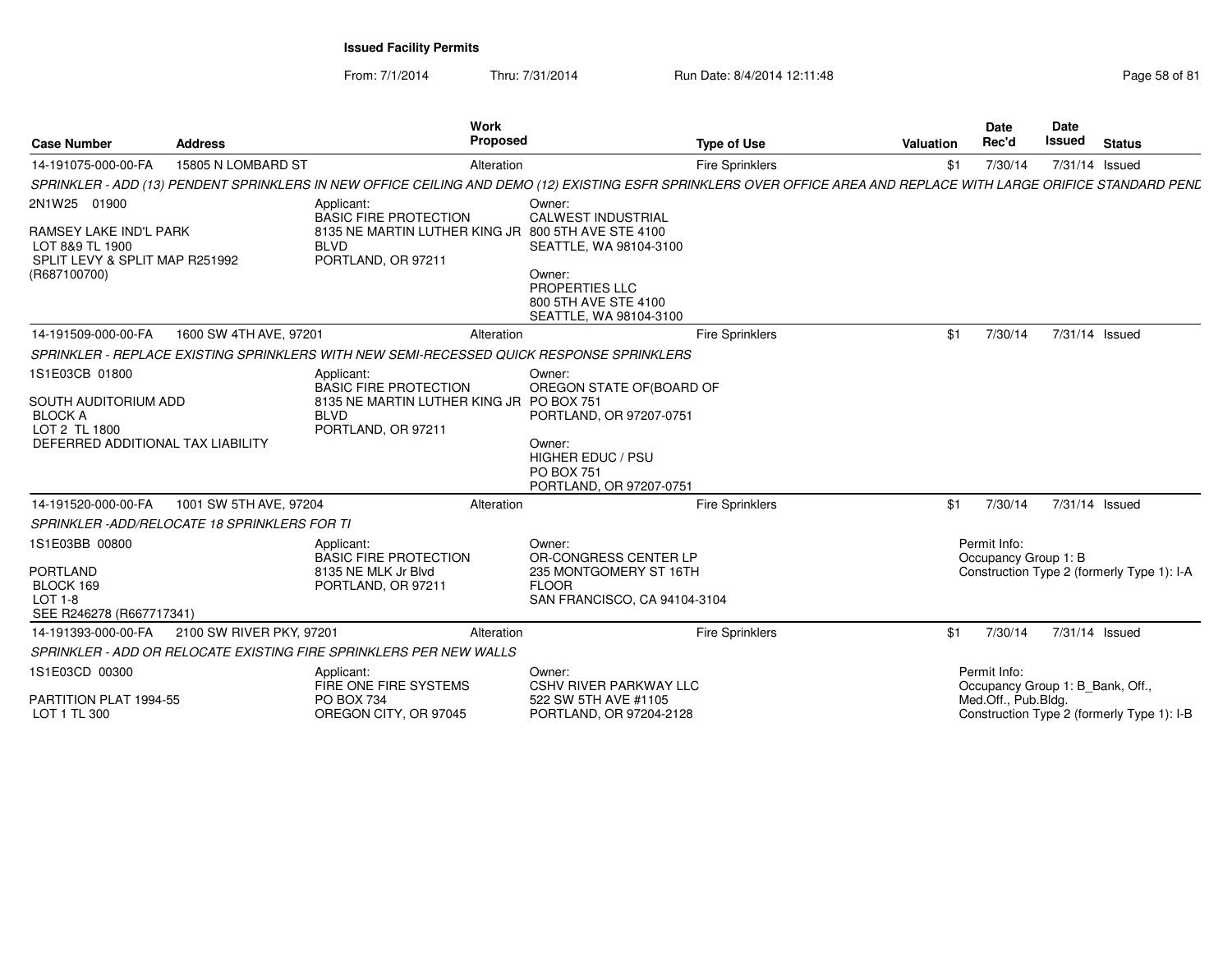| <b>Case Number</b>                                                                                | <b>Address</b>                                            |                                                                                                             | <b>Work</b><br>Proposed |                                                                                                                                                                                  | <b>Type of Use</b>     | <b>Valuation</b> | <b>Date</b><br>Rec'd                 | <b>Date</b><br><b>Issued</b> | <b>Status</b>                          |
|---------------------------------------------------------------------------------------------------|-----------------------------------------------------------|-------------------------------------------------------------------------------------------------------------|-------------------------|----------------------------------------------------------------------------------------------------------------------------------------------------------------------------------|------------------------|------------------|--------------------------------------|------------------------------|----------------------------------------|
| 14-191992-000-00-FA                                                                               | 101 SW MAIN ST, 97204                                     |                                                                                                             | Alteration              |                                                                                                                                                                                  | <b>Fire Sprinklers</b> | \$1,700          | 7/31/14                              | 7/31/14 Issued               |                                        |
|                                                                                                   |                                                           | Suite #1900- Alterations to Fire Sprinklers as needed for T.I.- 31 heads total                              |                         |                                                                                                                                                                                  |                        |                  |                                      |                              |                                        |
| 1S1E03BD 00300<br><b>PORTLAND</b><br>BLOCK 11<br>LOT 1-4<br>LOT 5-8 EXC PT IN STS                 |                                                           | Applicant:<br>John Barber<br><b>JR MERIT INC</b><br>4505 NE 68th Drive<br>Vancouver, 98661                  |                         | Owner:<br>KBSH ONE MAIN PLACE LLC<br>14850 QUORUM DR #500<br>DALLAS, TX 75254<br>Owner:<br><b>DUFF</b><br>14850 QUORUM DR #500<br>DALLAS, TX 75254<br>Owner:<br>PHELPS LLC       |                        |                  |                                      |                              |                                        |
|                                                                                                   |                                                           |                                                                                                             |                         | 14850 QUORUM DR #500<br>DALLAS, TX 75254                                                                                                                                         |                        |                  |                                      |                              |                                        |
| 14-185397-000-00-FA                                                                               | 5840 NE HASSALO ST, 97213                                 |                                                                                                             | Alteration              |                                                                                                                                                                                  | <b>Fire Sprinklers</b> | \$1              | 7/17/14                              |                              | 7/17/14 Under Inspection               |
|                                                                                                   |                                                           | extension of fire sprinkler system to protecdt future manufacturing warehouse and office--- 2 sets of plans |                         |                                                                                                                                                                                  |                        |                  |                                      |                              |                                        |
| 1N2E31 00100<br><b>JENNE TR</b><br>LOT H-J TL 100                                                 |                                                           | Applicant:<br><b>WYATT FIRE PROTECTION INC</b><br>9095 SW BURNHAM ST<br>TIGARD, OR 972236104                |                         | Owner:<br>PACIFIC REALTY ASSOCIATES<br>15115 SW SEQUOIA PKWY<br>#200-WMI<br>PORTLAND, OR 97224                                                                                   |                        |                  |                                      |                              |                                        |
| 14-186048-000-00-FA                                                                               | 720 SW WASHINGTON ST, 97205                               |                                                                                                             | Alteration              |                                                                                                                                                                                  | <b>Fire Sprinklers</b> | \$1              | 7/18/14                              | 7/18/14 Final                |                                        |
|                                                                                                   | add 2 sprinklers to accommodate remodel---2 sets of plans |                                                                                                             |                         |                                                                                                                                                                                  |                        |                  |                                      |                              |                                        |
| 1N1E34CC 06600<br><b>PORTLAND</b><br>BLOCK 213<br>LOT 1&2&7&8                                     |                                                           | Applicant:<br>PATRIOT FIRE PROTECTION<br>4708 NE MINNEHAHA ST<br>VANCOUVER, WA 98661                        |                         | Owner:<br><b>GPO MORGAN LLC</b><br>522 SW 5TH AVE #1105<br>PORTLAND, OR 97204                                                                                                    |                        |                  |                                      |                              |                                        |
| 14-184133-000-00-FA                                                                               | 5050 NE HOYT ST, 97213                                    |                                                                                                             | Alteration              |                                                                                                                                                                                  | <b>Fire Sprinklers</b> | \$1              | 7/15/14                              | 7/18/14 Final                |                                        |
|                                                                                                   |                                                           | SPRINKLER - (1) SPRINKLER RELOCATED AND (1) SPRINKLER ADDED AROUND NEW WALL ADDED FOR SUITE 222 TI          |                         |                                                                                                                                                                                  |                        |                  |                                      |                              |                                        |
| 1N2E31BD 03800<br><b>CENTER ADD</b><br>BLOCK 3<br>LOT 1-7 INC PT VAC ST<br>LOT 20-26 EXC PT IN ST |                                                           | Applicant:<br><b>BASIC FIRE PROTECTION</b><br>8135 NE MLK Jr Blvd<br>PORTLAND, OR 97211                     |                         | Owner:<br>PROVIDENCE HEALTH<br>4400 NE HALSEY ST BLDG 2 #190<br>PORTLAND, OR 97213-1545<br>Owner:<br>SERVICES-OREGON<br>4400 NE HALSEY ST BLDG 2 #190<br>PORTLAND, OR 97213-1545 |                        | I-FR             | Permit Info:<br>Occupancy Group 1: B |                              | Construction Type 2 (formerly Type 1): |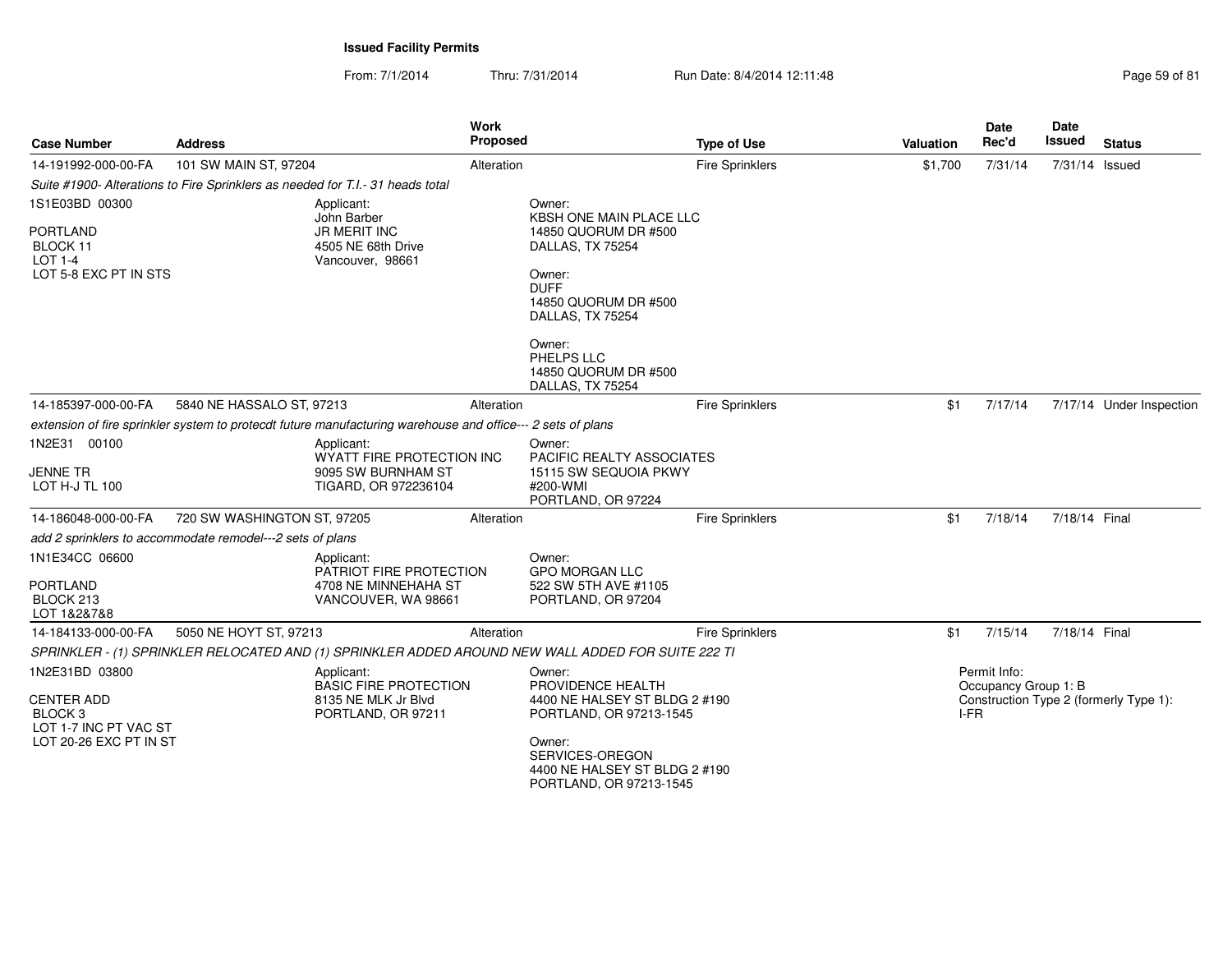From: 7/1/2014Thru: 7/31/2014 Run Date: 8/4/2014 12:11:48 Research 2010 12:00 Rage 60 of 81

| <b>Case Number</b>                                                                                           | <b>Address</b>                                                            | <b>Work</b>                                                                                                                                    | <b>Proposed</b> |                                                                                                                                                                                  | <b>Type of Use</b>     | <b>Valuation</b> |      | Date<br>Rec'd                                                           | <b>Date</b><br>Issued | <b>Status</b>                                                                      |
|--------------------------------------------------------------------------------------------------------------|---------------------------------------------------------------------------|------------------------------------------------------------------------------------------------------------------------------------------------|-----------------|----------------------------------------------------------------------------------------------------------------------------------------------------------------------------------|------------------------|------------------|------|-------------------------------------------------------------------------|-----------------------|------------------------------------------------------------------------------------|
| 14-186092-000-00-FA                                                                                          | 308 SW 2ND AVE, 97204                                                     |                                                                                                                                                | Alteration      |                                                                                                                                                                                  | <b>Fire Sprinklers</b> |                  | \$1  | 7/18/14                                                                 |                       | 7/18/14 Issued                                                                     |
|                                                                                                              |                                                                           | add relocate sprinklers in tenant remodel---majority of work turn existing drops into upright protection for ots areas --- 3sts of plans       |                 |                                                                                                                                                                                  |                        |                  |      |                                                                         |                       |                                                                                    |
| 1N1E34CD 04600                                                                                               |                                                                           | Applicant:<br>SOUND FIRE PROTECTION INC<br>10756 SE HIGHWAY 212<br>CLACKAMAS, OR 970159162                                                     |                 | Owner:<br><b>NGP DUNCAN PLAZA</b><br>PO BOX 4900 DEPT #360<br>SCOTTSDALE, AZ 85261-4900<br>Owner:<br>PORTLAND LLC<br>PO BOX 4900 DEPT #360<br>SCOTTSDALE, AZ 85261-4900          |                        |                  |      | Permit Info:                                                            |                       | Occupancy Group 1: A-2_Restaurant<br>Construction Type 2 (formerly Type 1): I-A    |
| 14-186100-000-00-FA                                                                                          | 2201 NE LLOYD BLVD, 97232                                                 |                                                                                                                                                | Alteration      |                                                                                                                                                                                  | Fire Sprinklers        |                  | \$1  | 7/18/14                                                                 | 7/18/14 Final         |                                                                                    |
|                                                                                                              | add and relocate sprinkler drops in t enant improvement---3 sets of plans |                                                                                                                                                |                 |                                                                                                                                                                                  |                        |                  |      |                                                                         |                       |                                                                                    |
| 1N1E35BA 00101                                                                                               |                                                                           | Applicant:<br>SOUND FIRE PROTECTION INC<br>10756 SE HIGHWAY 212<br>CLACKAMAS, OR 970159162                                                     |                 | Owner:<br>CAPREF LLOYD CENTER LLC<br>2201 LLOYD CENTER<br>PORTLAND, OR 97232                                                                                                     |                        |                  |      | Permit Info:<br>Station                                                 |                       | Occupancy Group 1: M Store, Service<br>Construction Type 2 (formerly Type 1): II-A |
| 14-187279-000-00-FA                                                                                          | 5050 NE HOYT ST, 97213                                                    |                                                                                                                                                | Alteration      |                                                                                                                                                                                  | Fire Sprinklers        |                  | \$   | 7/21/14                                                                 |                       | 7/23/14 Issued                                                                     |
| SPRINKLER-T.I. 4 SPRINKLERS RELOCATED                                                                        |                                                                           |                                                                                                                                                |                 |                                                                                                                                                                                  |                        |                  |      |                                                                         |                       |                                                                                    |
| 1N2E31BD 03800<br><b>CENTER ADD</b><br>BLOCK <sub>3</sub><br>LOT 1-7 INC PT VAC ST<br>LOT 20-26 EXC PT IN ST |                                                                           | Applicant:<br><b>BASIC FIRE PROTECTION</b><br>8135 NE MLK Jr Blyd<br>PORTLAND, OR 97211                                                        |                 | Owner:<br>PROVIDENCE HEALTH<br>4400 NE HALSEY ST BLDG 2 #190<br>PORTLAND, OR 97213-1545<br>Owner:<br>SERVICES-OREGON<br>4400 NE HALSEY ST BLDG 2 #190<br>PORTLAND, OR 97213-1545 |                        |                  | I-FR | Permit Info:<br>Occupancy Group 1: B                                    |                       | Construction Type 2 (formerly Type 1):                                             |
| 14-185527-000-00-FA                                                                                          | 4805 NE GLISAN ST, 97213                                                  |                                                                                                                                                | Alteration      |                                                                                                                                                                                  | <b>Fire Sprinklers</b> |                  | \$1  | 7/17/14                                                                 |                       | 7/23/14 Issued                                                                     |
|                                                                                                              |                                                                           | SPRINKLER - MODIFY (6) SPRINKLERS AT CONCIERGE (ACCESS SERVICES) FOR TI                                                                        |                 |                                                                                                                                                                                  |                        |                  |      |                                                                         |                       |                                                                                    |
| 1N2E31BD 04100<br>SECTION 31 1N 2E<br>TL 4100 9.54 ACRES                                                     |                                                                           | Applicant:<br><b>BASIC FIRE PROTECTION</b><br>8135 NE MARTIN LUTHER KING JR 4400 NE HALSEY ST BLDG 2 #190<br><b>BLVD</b><br>PORTLAND, OR 97211 |                 | Owner:<br>PROVIDENCE HEALTH<br>PORTLAND, OR 97213-1545<br>Owner:<br>SERVICES-OREGON<br>4400 NE HALSEY ST BLDG 2 #190<br>PORTLAND, OR 97213-1545                                  |                        |                  |      |                                                                         |                       |                                                                                    |
| 14-188150-000-00-FA                                                                                          | 319 SW WASHINGTON ST, 97204                                               |                                                                                                                                                | Alteration      |                                                                                                                                                                                  | <b>Fire Sprinklers</b> | \$1,500          |      | 7/23/14                                                                 |                       | 7/23/14 Issued                                                                     |
|                                                                                                              | 8th fl- Corridor- Add and relocate as needed for T.I.- 12 heads total     |                                                                                                                                                |                 |                                                                                                                                                                                  |                        |                  |      |                                                                         |                       |                                                                                    |
| 1N1E34CD 07800                                                                                               |                                                                           | Applicant:<br>PATRIOT FIRE PROTECTION<br>4708 NE MINNEHAHA ST<br>VANCOUVER, WA 98661                                                           |                 | Owner:<br>THREE NINETEEN WASHINGTON<br><b>LLC</b><br>PO BOX 416<br>MANCHESTER, VT 05254                                                                                          |                        |                  |      | Permit Info:<br>Occupancy Group 1: B Bank, Off.,<br>Med.Off., Pub.Bldg. |                       |                                                                                    |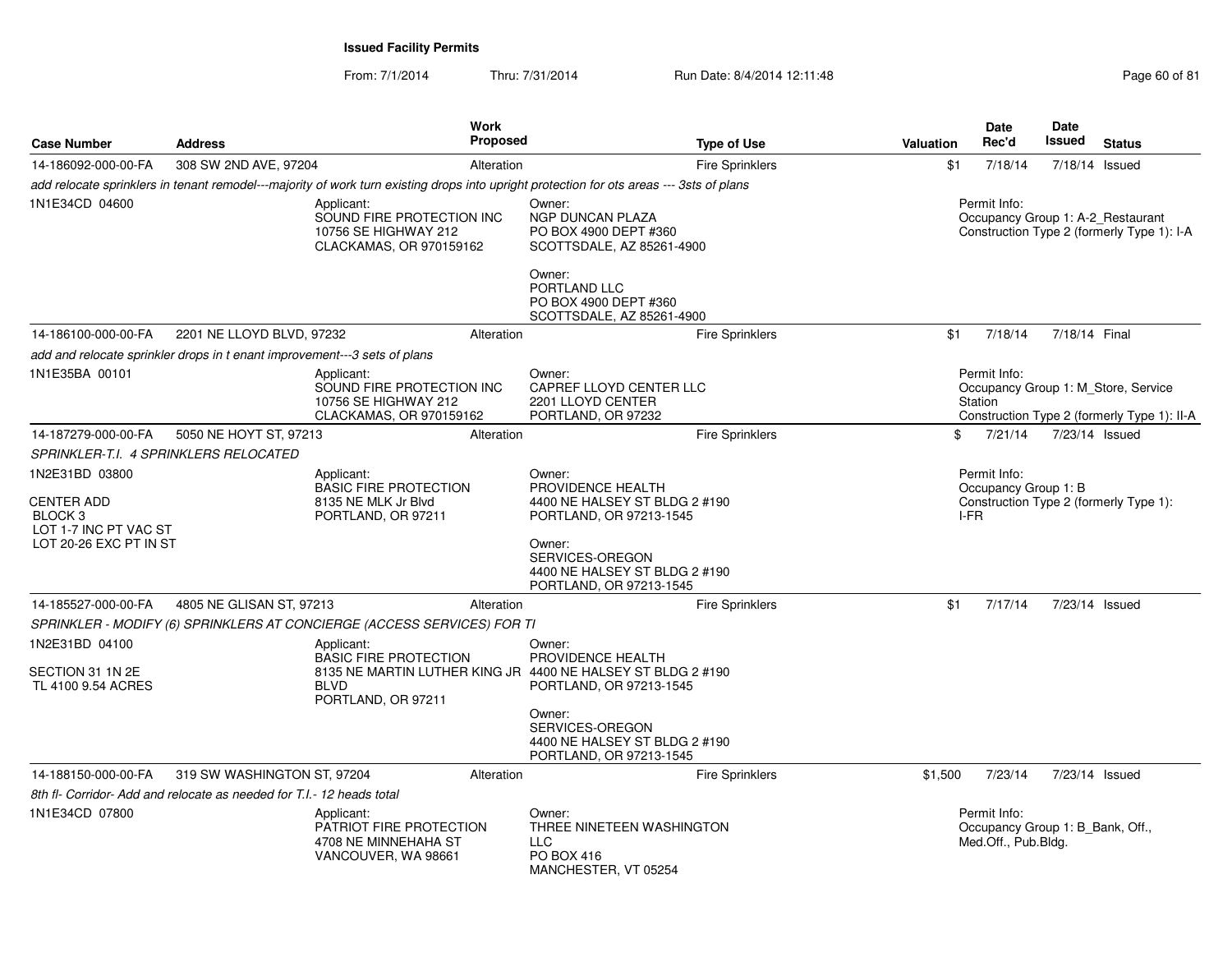From: 7/1/2014Thru: 7/31/2014 Run Date: 8/4/2014 12:11:48 Research 2010 12:00 Page 61 of 81

| <b>Case Number</b>                               | <b>Address</b>                                                         |                                                                                           | <b>Work</b><br><b>Proposed</b> |                                                                                         | <b>Type of Use</b>                                                                                                                                         | <b>Valuation</b> | <b>Date</b><br>Rec'd                                                    | Date<br>Issued | <b>Status</b>                              |
|--------------------------------------------------|------------------------------------------------------------------------|-------------------------------------------------------------------------------------------|--------------------------------|-----------------------------------------------------------------------------------------|------------------------------------------------------------------------------------------------------------------------------------------------------------|------------------|-------------------------------------------------------------------------|----------------|--------------------------------------------|
| 14-188155-000-00-FA                              | 319 SW WASHINGTON ST, 97204                                            |                                                                                           | Alteration                     |                                                                                         | <b>Fire Sprinklers</b>                                                                                                                                     | \$1,500          | 7/23/14                                                                 | 7/23/14 Issued |                                            |
|                                                  | 9th floor-corridor-Relocate and add as needed for T.I.- 12 heads total |                                                                                           |                                |                                                                                         |                                                                                                                                                            |                  |                                                                         |                |                                            |
| 1N1E34CD 07800                                   |                                                                        | Applicant:<br>PATRIOT FIRE PROTECTION<br>4708 NE MINNEHAHA ST<br>VANCOUVER, WA 98661      |                                | Owner:<br>THREE NINETEEN WASHINGTON<br><b>LLC</b><br>PO BOX 416<br>MANCHESTER, VT 05254 |                                                                                                                                                            |                  | Permit Info:<br>Occupancy Group 1: B Bank, Off.,<br>Med.Off., Pub.Bldg. |                |                                            |
| 14-188158-000-00-FA                              | 319 SW WASHINGTON ST, 97204                                            |                                                                                           | Alteration                     |                                                                                         | <b>Fire Sprinklers</b>                                                                                                                                     | \$2,300          | 7/23/14                                                                 | 7/23/14 Issued |                                            |
|                                                  |                                                                        | Suite #900- Add and relocate Fire Sprinklers as needed for T.I.- 19 heads total           |                                |                                                                                         |                                                                                                                                                            |                  |                                                                         |                |                                            |
| 1N1E34CD 07800                                   |                                                                        | Applicant:<br>PATRIOT FIRE PROTECTION<br>4708 NE MINNEHAHA ST<br>VANCOUVER, WA 98661      |                                | Owner:<br>THREE NINETEEN WASHINGTON<br><b>LLC</b><br>PO BOX 416<br>MANCHESTER, VT 05254 |                                                                                                                                                            |                  | Permit Info:<br>Occupancy Group 1: B Bank, Off.,<br>Med.Off., Pub.Bldg. |                |                                            |
| 14-186442-000-00-FA                              | 707 SW WASHINGTON ST, 97205                                            |                                                                                           | Alteration                     |                                                                                         | <b>Fire Sprinklers</b>                                                                                                                                     | \$1              | 7/18/14                                                                 | 7/23/14 Issued |                                            |
|                                                  |                                                                        |                                                                                           |                                |                                                                                         | SPRINKLER - TIE INTO (E) 2" WET MAIN ON LEVEL B, ROUTE PIPING UP TO LEVEL A TO SUPPLY (4) NEW SR SSP SPRINKLERS IN THE EMERGENY GENERATOR ROOM & TANK ROOM |                  |                                                                         |                |                                            |
| 1N1E34CC 04600                                   |                                                                        | Applicant:<br><b>BASIC FIRE PROTECTION</b><br>8135 NE MLK Jr Blvd<br>PORTLAND, OR 97211   |                                | Owner:<br><b>UBCT PARTNERSHIP</b><br>111 SW COLUMBIA ST #1380<br>PORTLAND, OR 97201     |                                                                                                                                                            |                  | Permit Info:<br>Occupancy Group 1: B                                    |                | Construction Type 2 (formerly Type 1): I-A |
| 14-188671-000-00-FA                              | 111 SW 5TH AVE, 97204-3626                                             |                                                                                           | Alteration                     |                                                                                         | <b>Fire Sprinklers</b>                                                                                                                                     | \$1              | 7/24/14                                                                 |                | 7/24/14 Under Inspection                   |
|                                                  |                                                                        | add, plug and relocate fire sprinkler heads for new tenant wall layout--- 2 sets of plans |                                |                                                                                         |                                                                                                                                                            |                  |                                                                         |                |                                            |
| 1N1E34CD 01300                                   |                                                                        | Applicant:<br>MCKINSTRY CO<br>16790 NE MASON ST, STE 100<br>PORTLAND, OR 97230            |                                |                                                                                         |                                                                                                                                                            |                  | Permit Info:<br>Occupancy Group 1: B                                    |                | Construction Type 2 (formerly Type 1): I-A |
| 14-188679-000-00-FA                              | 111 SW 5TH AVE, 97204-3626                                             |                                                                                           | Alteration                     |                                                                                         | Fire Sprinklers                                                                                                                                            | \$1              | 7/24/14                                                                 | 7/24/14 Final  |                                            |
|                                                  | add 2 new heads and relocate 2 heads--- no plans                       |                                                                                           |                                |                                                                                         |                                                                                                                                                            |                  |                                                                         |                |                                            |
| 1N1E34CD 01300                                   |                                                                        | Applicant:<br><b>PACIFIC FIRE SYSTEMS</b><br>6704 RIVIERA CT<br>WEST LINN, OR 97068       |                                |                                                                                         |                                                                                                                                                            |                  | Permit Info:<br>Occupancy Group 1: B                                    |                | Construction Type 2 (formerly Type 1): I-A |
| 14-188899-000-00-FA                              | 851 SW 6TH AVE, 97205                                                  |                                                                                           | Alteration                     |                                                                                         | <b>Fire Sprinklers</b>                                                                                                                                     | \$1              | 7/24/14                                                                 | 7/25/14 Issued |                                            |
|                                                  |                                                                        | SPRINKLER-ADD NEW PENDENT HEADS IN NEW CEILINGS-150 heads total                           |                                |                                                                                         |                                                                                                                                                            |                  |                                                                         |                |                                            |
| 1S1E03BB 02100                                   |                                                                        | Applicant:<br><b>CROSSFIRE SPRINKLER CO</b><br>17400 SE 82ND DR<br>CLACKAMAS OR 97015     |                                | Owner:<br>PLI PORTLAND LLC<br>1825 S GRANT ST STE 700<br>SAN MATEO, CA 94402            |                                                                                                                                                            |                  | Permit Info:<br>Occupancy Group 1: B                                    |                | Construction Type 2 (formerly Type 1): I-A |
| 14-188890-000-00-FA                              | 2801 N GANTENBEIN AVE, 97227                                           |                                                                                           | Alteration                     |                                                                                         | <b>Fire Sprinklers</b>                                                                                                                                     | \$1              | 7/24/14                                                                 | 7/25/14 Issued |                                            |
|                                                  |                                                                        |                                                                                           |                                |                                                                                         | SPRINKLERS-ON 3RD FLOOR ADD (42) SSP IN BUILDOUT SPACE AND RELOCATE (25) EXISTING SSP AND PLUG (7) EXISTING SPRINKLERS                                     |                  |                                                                         |                |                                            |
| 1N1E27AC 00300                                   |                                                                        | Applicant:<br><b>BASIC FIRE PROTECTION</b>                                                |                                | Owner:<br><b>EMANUEL HOSPITAL</b>                                                       |                                                                                                                                                            |                  |                                                                         |                |                                            |
| ABENDS ADD<br>BLOCK 3<br>INC PT VAC STS LOT 1-16 |                                                                        | 8135 NE MLK Jr Blvd<br>PORTLAND, OR 97211                                                 |                                | 1919 NW LOVEJOY ST<br>PORTLAND, OR 97209-1503                                           |                                                                                                                                                            |                  |                                                                         |                |                                            |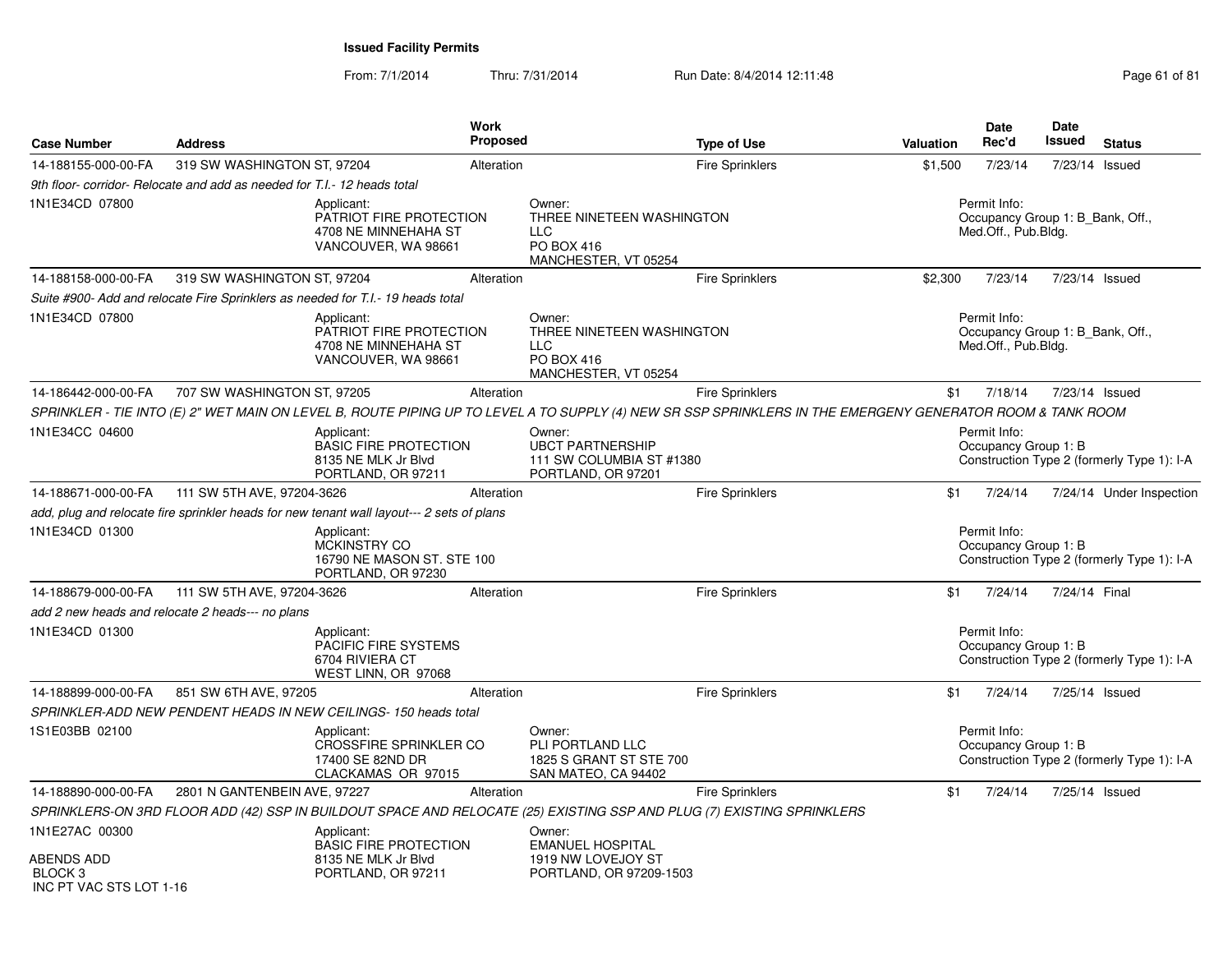From: 7/1/2014Thru: 7/31/2014 Run Date: 8/4/2014 12:11:48 Research 2010 12:00 Rage 62 of 81

| <b>Case Number</b>                                                       | <b>Address</b>            |                                                                                                                  | <b>Work</b><br>Proposed |                                                                                                                                                                      | <b>Type of Use</b>     | Valuation | <b>Date</b><br>Rec'd                                                    | Date<br>Issued  | <b>Status</b>                               |
|--------------------------------------------------------------------------|---------------------------|------------------------------------------------------------------------------------------------------------------|-------------------------|----------------------------------------------------------------------------------------------------------------------------------------------------------------------|------------------------|-----------|-------------------------------------------------------------------------|-----------------|---------------------------------------------|
| 14-177901-000-00-FA                                                      |                           | 3181 SW SAM JACKSON PARK RD - Bldg OHS, 9 Alteration                                                             |                         |                                                                                                                                                                      | Fire Sprinklers        | \$35,000  | 7/1/14                                                                  | 7/1/14 Final    |                                             |
|                                                                          |                           |                                                                                                                  |                         | Replace and upgrade Fire Sprinklers in stairs A,B & C wing. 3 stairs, all floors- 70+ heads total- No heads to be moved                                              |                        |           |                                                                         |                 |                                             |
| 1S1E09 00200                                                             |                           | Applicant:<br><b>BASIC FIRE PROTECTION</b><br><b>BLVD</b><br>PORTLAND, OR 97211                                  |                         | Owner:<br>OREGON STATE OF<br>8135 NE MARTIN LUTHER KING JR 3181 SW SAM JACKSON PARK RD<br>PORTLAND, OR 97239                                                         |                        |           | Permit Info:<br>Occupancy Group 1: I-2                                  |                 | Construction Type 2 (formerly Type 1): I-A  |
| 14-176406-000-00-FA                                                      | 1120 NW COUCH ST, 97209   |                                                                                                                  | Alteration              |                                                                                                                                                                      | Fire Sprinklers        | \$1       | 6/27/14                                                                 | $7/1/14$ Issued |                                             |
|                                                                          |                           | SPRINKLER - 43 NEW/RELOCATED SPRINKLERS FOR TI ON 5TH FLOOR                                                      |                         |                                                                                                                                                                      |                        |           |                                                                         |                 |                                             |
| 1N1E33DA 04900                                                           |                           | Applicant:<br><b>BASIC FIRE PROTECTION</b><br>8135 NE MLK Jr Blyd<br>PORTLAND, OR 97211                          |                         | Owner:<br>MEPT BREWERY BLOCK 2 LLC<br>PO BOX 320099<br>ALEXANDRIA, VA 22320-0156                                                                                     |                        |           | Permit Info:<br>Occupancy Group 1: B_Bank, Off.,<br>Med.Off., Pub.Bldg. |                 | Construction Type 2 (formerly Type 1): II-A |
| 14-177909-000-00-FA                                                      |                           | 3181 SW SAM JACKSON PARK RD - Bldg DCH, 9 Alteration                                                             |                         |                                                                                                                                                                      | <b>Fire Sprinklers</b> | \$7,223   | 7/1/14                                                                  | $7/1/14$ Issued |                                             |
|                                                                          |                           | 8th floor- OR #2- Alteration to Fire Sprinklers as needed for T.I.- 5 heads total                                |                         |                                                                                                                                                                      |                        |           |                                                                         |                 |                                             |
| 1S1E09 00200                                                             |                           | Applicant:<br><b>WESTERN STATES FIRE</b><br><b>PROTECTION</b><br>13896 FIR ST., SUITE B<br>OREGON CITY, OR 97045 |                         | Owner:<br>OREGON STATE OF<br>3181 SW SAM JACKSON PARK RD<br>PORTLAND, OR 97239                                                                                       |                        |           |                                                                         |                 |                                             |
| 14-177943-000-00-FA                                                      | 1211 SW 5TH AVE, 97204    |                                                                                                                  | Alteration              |                                                                                                                                                                      | Fire Sprinklers        | \$1       | 7/1/14                                                                  | $7/1/14$ Issued |                                             |
|                                                                          |                           | Suite #1250- Add and relocate Fire Sprinklers as needed for T.I.- 3 heads total                                  |                         |                                                                                                                                                                      |                        |           |                                                                         |                 |                                             |
| 1S1E03BC 00900<br>PORTLAND<br>BLOCK 167<br>LOT 1-8                       |                           | Applicant:<br>MCKINSTRY CO LLC<br>16970 NE MASON ST, SUITE 100<br>PORTLAND OR 97230-7398                         |                         | Owner:<br>PACWEST CENTER LLC<br>1211 SW 5TH AVE #2230<br>PORTLAND, OR 97204                                                                                          |                        |           | Permit Info:<br>Occupancy Group 1: B_Bank, Off.,<br>Med.Off., Pub.Bldg. |                 |                                             |
| 14-176441-000-00-FA                                                      | 200 SW MARKET ST, 97201   |                                                                                                                  | Alteration              |                                                                                                                                                                      | Fire Sprinklers        | \$1       | 6/27/14                                                                 | 7/2/14 Issued   |                                             |
|                                                                          |                           |                                                                                                                  |                         | SPRINKLER-10TH FLOOR: RELOCATE (8) EXISTING, ADD (1) NEW PENDANT SPRINKLER FOR NEW WALLS & LIGHTS. 14TH FLOOR: RELOCATE (6) EXISTING AND ADD (3) NEW PENDANT SPRINKI |                        |           |                                                                         |                 |                                             |
| 1S1E03CB 00800<br>SOUTH AUDITORIUM ADD<br><b>BLOCK A</b><br>LOT 2 TL 800 |                           | Applicant:<br><b>BASIC FIRE PROTECTION</b><br>8135 N.E. MLK JR. BLVD<br>PORTLAND, OR 97211                       |                         | Owner:<br>TWO HUNDRED MARKET ASSOC<br>200 SW MARKET ST #1720<br>PORTLAND, OR 97201<br>Owner:                                                                         |                        |           |                                                                         |                 |                                             |
|                                                                          |                           |                                                                                                                  |                         | <b>LIMITED PARTNERSHIP</b><br>200 SW MARKET ST #1720<br>PORTLAND, OR 97201                                                                                           |                        |           |                                                                         |                 |                                             |
| 14-176427-000-00-FA                                                      | 1710 N HUMBOLDT ST, 97217 |                                                                                                                  | Alteration              |                                                                                                                                                                      | <b>Fire Sprinklers</b> | \$1       | 6/27/14                                                                 | 7/2/14 Issued   |                                             |
|                                                                          |                           |                                                                                                                  |                         | SPRINKLER - REMOVE SPRINKLER PIPING TO ALLOW FOR SEISMIC UPGRADE OF WALLS AND REPLACE IN SAME LOCATION                                                               |                        |           |                                                                         |                 |                                             |
| 1N1E21AD 05800<br>RIVERSIDE ADD<br>INC VAC ST BLOCK 7&8 EXC PT IN ST     |                           | Applicant:<br>AMERICAN SPRINKLERS INC<br>10818 NW SAINT HELENS RD<br>PORTLAND, OR 972311046                      |                         | Owner:<br>SCHOOL DISTRICT NO 1<br>PO BOX 3107<br>PORTLAND, OR 97208-3107                                                                                             |                        |           |                                                                         |                 |                                             |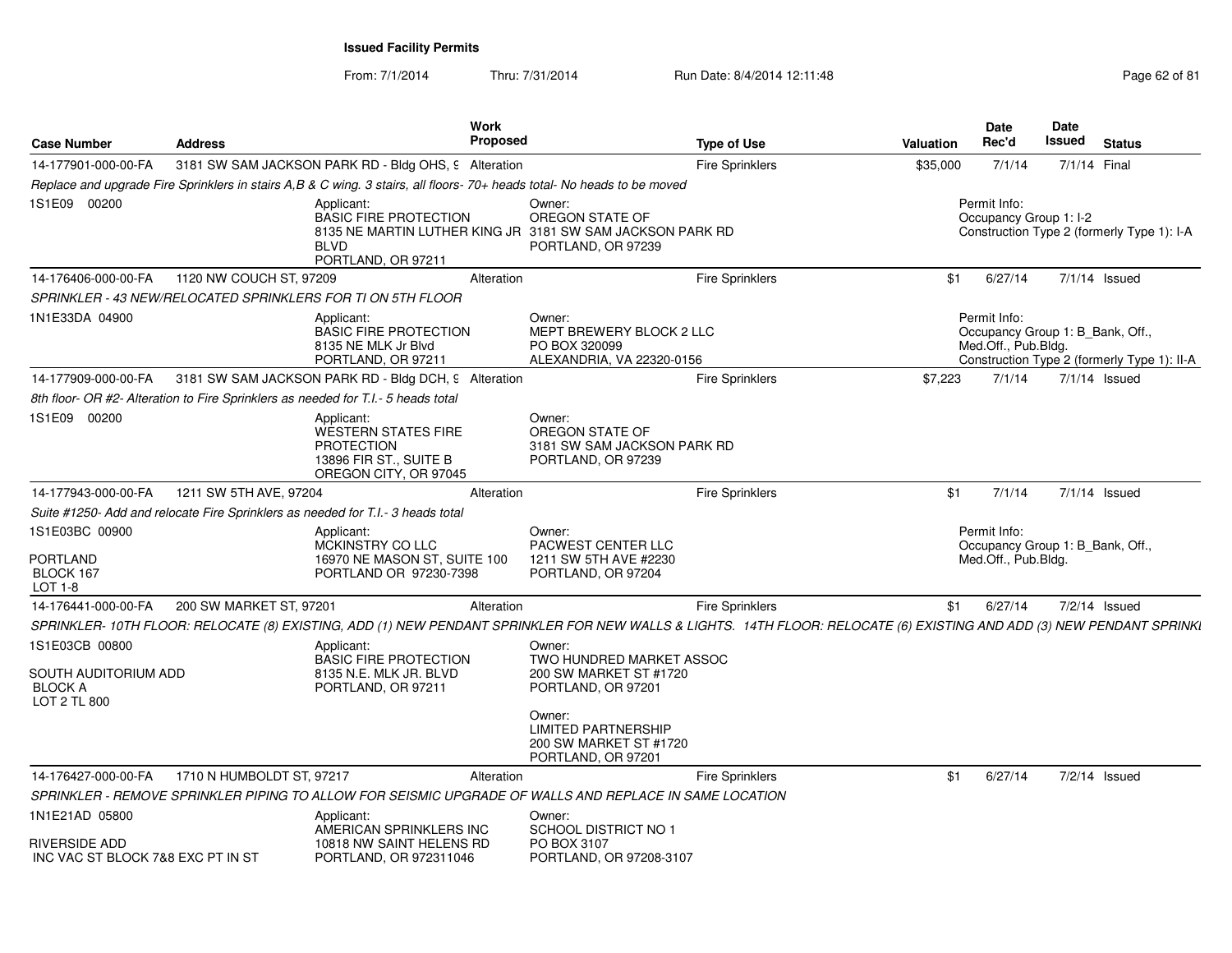From: 7/1/2014

| <b>Case Number</b>                                                                                             | <b>Address</b>                                                          | Work<br>Proposed                                                                                                         |                                                                                                                                                                           | <b>Type of Use</b>                 | <b>Valuation</b> | <b>Date</b><br>Rec'd                        | Date<br>Issued | <b>Status</b>                               |
|----------------------------------------------------------------------------------------------------------------|-------------------------------------------------------------------------|--------------------------------------------------------------------------------------------------------------------------|---------------------------------------------------------------------------------------------------------------------------------------------------------------------------|------------------------------------|------------------|---------------------------------------------|----------------|---------------------------------------------|
| 14-176410-000-00-FA                                                                                            | 7200 NE 11TH AVE, 97211                                                 | Alteration                                                                                                               |                                                                                                                                                                           | <b>Fire Sprinklers</b>             | \$1              | 6/27/14                                     |                | 7/2/14 Final                                |
|                                                                                                                |                                                                         | SPRINKLER - REMOVE EXISTING FIRE SPRINKLER PIPING TO ALLOW FOR SEISMIC RENOVATION OF WALL AND REINSTALL IN SAME LOCATION |                                                                                                                                                                           |                                    |                  |                                             |                |                                             |
| 1N1E14BA 06100<br><b>SCOFFINS ADD</b><br>BLOCK 2&5&6 TL 6100                                                   |                                                                         | Applicant:<br>AMERICAN SPRINKLERS INC<br>10818 NW SAINT HELENS RD<br>PORTLAND, OR 972311046                              | Owner:<br>SCHOOL DISTRICT NO 1<br>PO BOX 3107<br>PORTLAND, OR 97208-3107                                                                                                  |                                    |                  | Permit Info:<br>Occupancy Group 1: E School |                | Construction Type 2 (formerly Type 1): II-A |
| 14-178532-000-00-FA                                                                                            | 705 N KILLINGSWORTH ST, 97217                                           | Alteration                                                                                                               |                                                                                                                                                                           | <b>Fire Sprinklers</b>             | \$1              | 7/2/14                                      |                | $7/2/14$ Issued                             |
|                                                                                                                |                                                                         | remove uprightsadd pendents for new ceilins in classroom remodels---3 sets of plans                                      |                                                                                                                                                                           |                                    |                  |                                             |                |                                             |
| 1N1E15CD 12300                                                                                                 |                                                                         | Applicant:<br>CROWN FIRE SYSTEMS INC<br>7402 SE JOHNSON CREEK BLVD<br>PORTLAND OR 97206                                  | Owner:<br>PORTLAND COMMUNITY<br><b>COLLEGE DIST</b><br>PO BOX 6119<br>ALOHA, OR 97007-0119                                                                                |                                    |                  | Permit Info:<br>Occupancy Group 1: B        |                | Construction Type 2 (formerly Type 1): II-B |
|                                                                                                                |                                                                         |                                                                                                                          | Owner:<br>PROCUREMENT AND RISK SVCS<br>PO BOX 6119<br>ALOHA, OR 97007-0119                                                                                                |                                    |                  |                                             |                |                                             |
| 14-178577-000-00-FA                                                                                            | 617 SW MONTGOMERY ST, 97201                                             | Alteration                                                                                                               |                                                                                                                                                                           | <b>Fire Sprinklers</b>             | \$2,700          | 7/2/14                                      |                | $7/2/14$ Issued                             |
|                                                                                                                | Flamex fire extinguishing assembly hook up to overhead sprinkler system |                                                                                                                          |                                                                                                                                                                           |                                    |                  |                                             |                |                                             |
| 1S1E04DA 06100<br><b>PORTLAND</b><br>BLOCK 189<br>LOT 3&4                                                      |                                                                         | Applicant:<br><b>COSCO FIRE PROTECTION</b><br>2501 SE COLUMBIA WAY STE 100<br>VANCOUVER, WA 98661                        | Owner:<br>OREGON STATE OF (BD OF<br><b>HIGHER EDUCATION</b><br>PO BOX 751<br>PORTLAND, OR 97207                                                                           |                                    |                  |                                             |                |                                             |
|                                                                                                                |                                                                         |                                                                                                                          | Owner:<br>CAMPUS PLANNING OFFICE<br><b>PO BOX 751</b><br>PORTLAND, OR 97207                                                                                               |                                    |                  |                                             |                |                                             |
| 14-185269-000-00-FA                                                                                            | 309 SW 6TH AVE, 97205                                                   | Alteration                                                                                                               |                                                                                                                                                                           | <b>Fixed Extinguishing Systems</b> | \$1              | 7/17/14                                     | 7/17/14 Final  |                                             |
| install sapphire system---3 sets of plans                                                                      |                                                                         |                                                                                                                          |                                                                                                                                                                           |                                    |                  |                                             |                |                                             |
| 1N1E34CC 03800                                                                                                 |                                                                         | Applicant:<br>SIMPLEX GRINNELL FIRE<br>PROTECTION SYSTEMS CO.<br>6305 SW ROSEWOOD ST.<br>LAKE OSWEGO OR 97035-5388       | Owner:<br>HISTORIC U S NATIONAL BANK<br><b>BLOCK LLC</b><br>115 SW ASH ST #500<br>PORTLAND, OR 97204                                                                      |                                    |                  | Permit Info:<br>Occupancy Group 1: B        |                | Construction Type 2 (formerly Type 1): I-B  |
| 14-183622-000-00-FA                                                                                            | 1600 SW 4TH AVE, 97201                                                  | Alteration                                                                                                               |                                                                                                                                                                           | Mechanical                         | \$50,000         | 7/14/14                                     |                | 7/25/14 Under Inspection                    |
|                                                                                                                | F3/ MECHANICAL, DUCTWORK RECONFIGURATION FOR REMODEL                    |                                                                                                                          |                                                                                                                                                                           |                                    |                  |                                             |                |                                             |
| 1S1E03CB 01800<br>SOUTH AUDITORIUM ADD<br><b>BLOCK A</b><br>LOT 2 TL 1800<br>DEFERRED ADDITIONAL TAX LIABILITY |                                                                         | Applicant:<br><b>TOM ARNICH</b><br>PSU FACILITIES AND PLANNING<br><b>PO BOX 751</b><br>Portland, OR 97207-0751           | Owner:<br>OREGON STATE OF (BOARD OF<br><b>PO BOX 751</b><br>PORTLAND, OR 97207-0751<br>Owner:<br><b>HIGHER EDUC / PSU</b><br><b>PO BOX 751</b><br>PORTLAND, OR 97207-0751 |                                    |                  |                                             |                |                                             |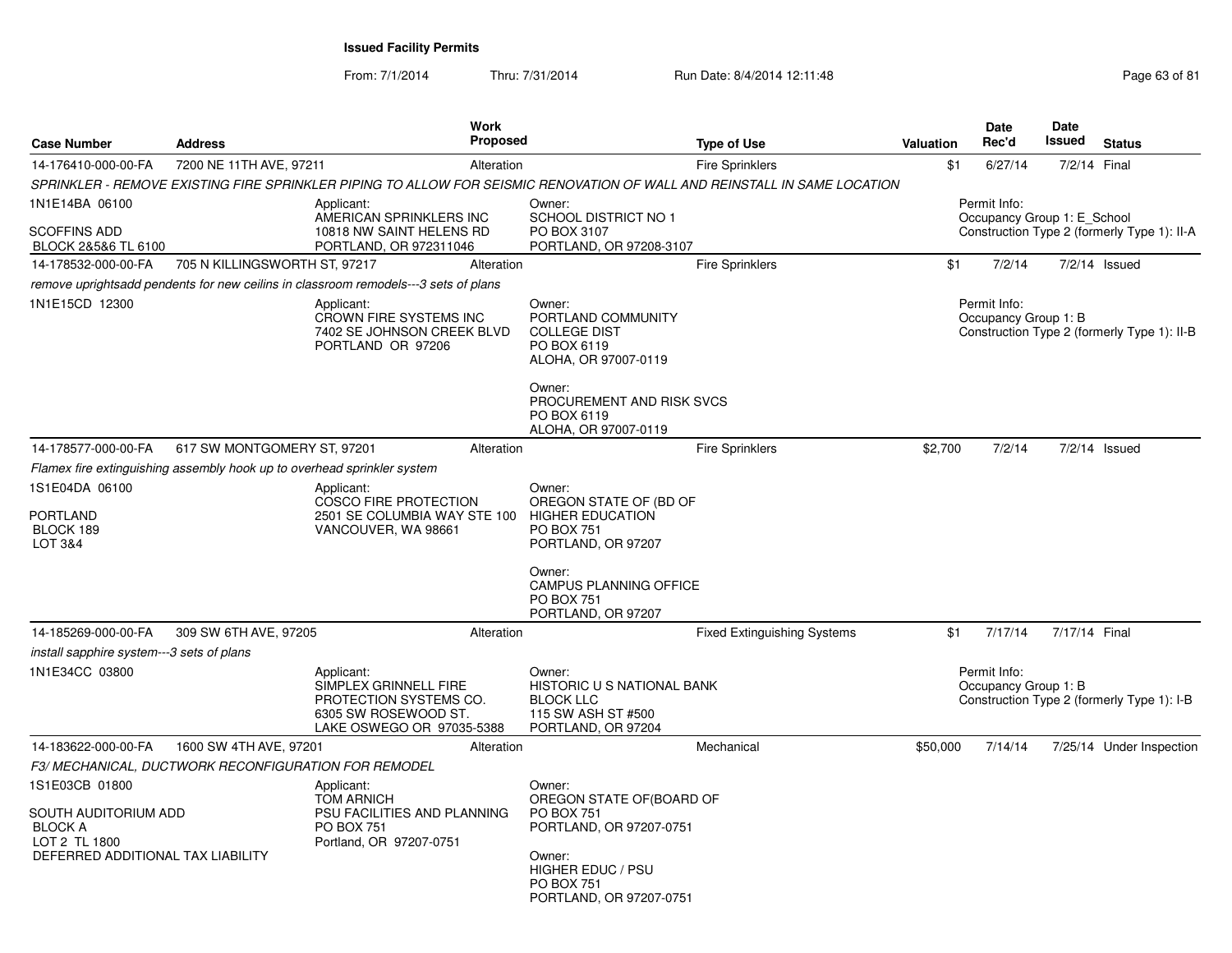From: 7/1/2014

Thru: 7/31/2014 Run Date: 8/4/2014 12:11:48 Research 2010 Rage 64 of 81

| <b>Case Number</b>                                                                                             | <b>Address</b>                           |                                                                                                     | Work<br>Proposed |                                                                                                                                                          | <b>Type of Use</b>                                                                                                     | <b>Valuation</b> | <b>Date</b><br>Rec'd                 |        | <b>Date</b><br><b>Issued</b> | <b>Status</b>                              |
|----------------------------------------------------------------------------------------------------------------|------------------------------------------|-----------------------------------------------------------------------------------------------------|------------------|----------------------------------------------------------------------------------------------------------------------------------------------------------|------------------------------------------------------------------------------------------------------------------------|------------------|--------------------------------------|--------|------------------------------|--------------------------------------------|
| 14-183656-000-00-FA                                                                                            | 808 SW CAMPUS DR, 97201                  |                                                                                                     | Alteration       | Mechanical                                                                                                                                               |                                                                                                                        | \$21,329         | 7/14/14                              |        |                              | 7/25/14 Under Inspection                   |
|                                                                                                                |                                          |                                                                                                     |                  | F17/4TH FLOOR RADIATION MEDICINE VAULT #3 - UPDATE PROCESS-WATER PUMPS, ELECTRIC DUCT HEATER, TERMINAL UNIT AND LINES & ASSESSORIES TO NEW LINAC MACHINE |                                                                                                                        |                  |                                      |        |                              |                                            |
| 1S1E09 00600                                                                                                   |                                          | Applicant:<br><b>BRENT WILLIAMS</b><br><b>DETEMPLE</b><br>1951 NW OVERTON ST<br>PORTLAND, OR 97209  |                  | Owner:<br>OREGON STATE OF(MEDICAL<br><b>DEPT</b><br>3181 SW SAM JACKSON PARK RD PORTLAND, OR 972091686<br>PORTLAND, OR 97239                             | CCB - Contractor:<br>DETEMPLE CO INC<br>1951 NW OVERTON ST                                                             |                  |                                      |        |                              |                                            |
| 14-181504-000-00-FA                                                                                            | 7000 NE AIRPORT WAY, 97218               |                                                                                                     | Alteration       | Mechanical                                                                                                                                               |                                                                                                                        | \$87,000         |                                      | 7/9/14 | 7/28/14 Issued               |                                            |
|                                                                                                                | F17/ HVAC MODIFICATIONS FOR REMODEL, RTU |                                                                                                     |                  |                                                                                                                                                          |                                                                                                                        |                  |                                      |        |                              |                                            |
| 1N2E08B 00400                                                                                                  |                                          | Applicant:<br><b>MIKE COYLE</b>                                                                     |                  | Owner:<br>PORT OF PORTLAND                                                                                                                               | CCB - Contractor:<br><b>ERIC HOFFMAN</b>                                                                               |                  |                                      |        |                              |                                            |
| SECTION 08 1N 2E<br>TL 400 7.39 ACRES<br><b>TERMINAL BLDG</b><br><b>NONTAXABLE</b><br>SEE TAXABLE SUB ACCOUNTS |                                          | <b>FASTER PERMITS</b><br>14334 NW EAGLERIDGE LANE<br>PORTLAND, OR 97229                             |                  | PO BOX 3529<br>PORTLAND, OR 97208-3529                                                                                                                   | HOFFMAN CONSTRUCTION<br>805 SW BROADWAY STE 2100<br>PORTLAND, OR 97205                                                 |                  |                                      |        |                              |                                            |
| 14-182726-000-00-FA                                                                                            | 1300 SW 5TH AVE, 97201                   |                                                                                                     | Alteration       | Mechanical                                                                                                                                               |                                                                                                                        | \$23,809         | 7/11/14                              |        | 7/28/14 Issued               |                                            |
|                                                                                                                |                                          | B1/T-21 2 NEW VAV BOXES FOR CONFERENCE ROOMS AND DUCTWORK                                           |                  |                                                                                                                                                          |                                                                                                                        |                  |                                      |        |                              |                                            |
| 1S1E03BC 01800<br><b>PORTLAND</b><br><b>BLOCK 148 TL 1800</b>                                                  |                                          | Applicant:<br><b>PAUL LUKES</b><br>STREIMER SHEET METAL WORKS PO BOX 2609<br><b>INC</b>             |                  | Owner:<br>FIRST INTERSTATE BANK OF OR<br>CARLSBAD, CA 92018-2609                                                                                         | CCB - Contractor:<br><b>PAUL LUKES</b><br>STREIMER SHEET METAL WORKS Construction Type 2 (formerly Type 1): I-A<br>INC |                  | Permit Info:<br>Occupancy Group 1: B |        |                              |                                            |
|                                                                                                                |                                          | 740 N KNOTT ST<br>PORTLAND, OR 972272099                                                            |                  |                                                                                                                                                          | 740 N KNOTT ST<br>PORTLAND, OR 972272099                                                                               |                  |                                      |        |                              |                                            |
| 14-165566-000-00-FA                                                                                            | 1926 W BURNSIDE                          |                                                                                                     | Alteration       | Mechanical                                                                                                                                               |                                                                                                                        | \$79,000         |                                      | 6/5/14 |                              | 7/29/14 Under Inspection                   |
|                                                                                                                |                                          | B2/ TYPE 1 HOOD W/POLLUTION CONTROL, GAS PIPING, SEISMIC ANCHORS                                    |                  |                                                                                                                                                          |                                                                                                                        |                  |                                      |        |                              |                                            |
| 1N1E33DC 70000                                                                                                 |                                          | Applicant:<br>ROLLAND WALTERS<br><b>BULLDOG MECHANICAL</b><br>3307 NE 39TH ST<br>VANCOUVER WA 98661 |                  | Owner:<br>ASSOCIATION OF UNIT OWNERS<br>1120 NW COUCH ST #600<br>PORTLAND, OR 97209                                                                      | CCB - Contractor:<br>ROLLAND WALTERS<br><b>BULLDOG MECHANICAL</b><br>3307 NE 39TH ST<br>VANCOUVER WA 98661             |                  |                                      |        |                              |                                            |
|                                                                                                                |                                          |                                                                                                     |                  | Owner:<br>OF CIVIC CONDOMINIUM<br>1120 NW COUCH ST #600<br>PORTLAND, OR 97209                                                                            |                                                                                                                        |                  |                                      |        |                              |                                            |
| 14-186235-000-00-FA                                                                                            | 1849 SW SALMON ST, 97205                 |                                                                                                     | Alteration       | Mechanical                                                                                                                                               |                                                                                                                        | \$44,000         | 7/18/14                              |        | 7/30/14 Issued               |                                            |
|                                                                                                                |                                          | F11/ MAC 50 METER POOL RENOVATION - PHASE 2 - PIPING FOR POOL SYSTEM                                |                  |                                                                                                                                                          |                                                                                                                        |                  |                                      |        |                              |                                            |
| 1N1E33DC 05800                                                                                                 |                                          | Applicant:<br>Eddie Stoyan                                                                          |                  | Owner:<br>MULTNOMAH AMATEUR                                                                                                                              | CCB - Contractor:<br>ALLIANT SYSTEMS LLC                                                                               |                  | Permit Info:                         |        |                              | Occupancy Group 1: A-3_Assembly -          |
| SECTION 33 1N 1E<br>TL 5800 2.82 ACRES                                                                         |                                          | ALLIANT SYSTEMS LLC<br>1600 NW 167th Pl. #330<br>Portland, OR 97006                                 |                  | <b>ATHLETIC CLUB</b><br>1849 SW SALMON ST<br>PORTLAND, OR 97205-1726                                                                                     | 1600 NW 167TH PL SUITE 330<br>BEAVERTON OR 97005                                                                       |                  | General                              |        |                              | Construction Type 2 (formerly Type 1): I-A |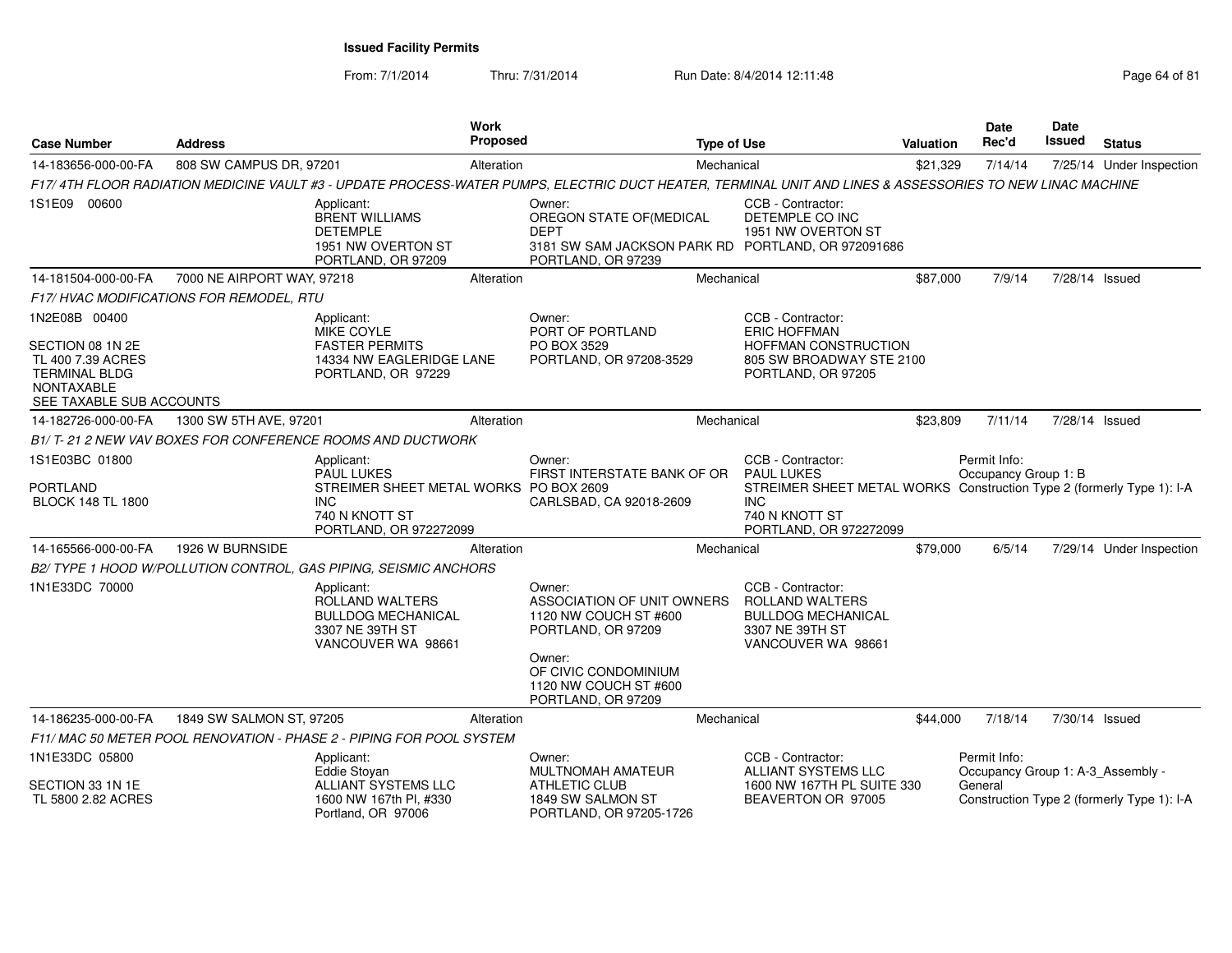From: 7/1/2014

Thru: 7/31/2014 Run Date: 8/4/2014 12:11:48 Research 2010 12:00 Rage 65 of 81

| <b>Case Number</b>                                                                                                                                | <b>Address</b>             |                                                                                                             | <b>Work</b><br><b>Proposed</b> |                                                                                                                     | <b>Type of Use</b>                                                                                                             | <b>Valuation</b> | <b>Date</b><br>Rec'd                             | Date<br><b>Issued</b> | <b>Status</b>                                |
|---------------------------------------------------------------------------------------------------------------------------------------------------|----------------------------|-------------------------------------------------------------------------------------------------------------|--------------------------------|---------------------------------------------------------------------------------------------------------------------|--------------------------------------------------------------------------------------------------------------------------------|------------------|--------------------------------------------------|-----------------------|----------------------------------------------|
| 14-134413-000-00-FA                                                                                                                               | 123 NE 3RD AVE, 97232      |                                                                                                             | Alteration                     |                                                                                                                     | Mechanical                                                                                                                     | \$6,200          | 4/2/14                                           |                       | 7/30/14 Issued                               |
| B2/ INSTALL TYPE 2 HOOD W/FAN                                                                                                                     |                            |                                                                                                             |                                |                                                                                                                     |                                                                                                                                |                  |                                                  |                       |                                              |
| 1N1E34DA 02800                                                                                                                                    |                            | Applicant:<br>MILO COY                                                                                      |                                | Owner:<br>BRIDGEHEAD DEVELOPMENT LLC VIKING HEATING & SHEETMETAL                                                    | CCB - Contractor:                                                                                                              |                  | Permit Info:<br>Occupancy Group 1: B_Bank, Off., |                       |                                              |
| <b>EAST PORTLAND</b><br>BLOCK 68<br>INC PT VAC ST LOT 1&8<br>LOT 2&3&6&7<br>INC PT VAC ST LOT 4&5; HISTORIC<br>PROPERTY; POTENTIAL ADDITIONAL TAX |                            | <b>VIKING SHEETMETAL</b><br>P.O. BOX 2610<br>ESTACADA, OR 97023                                             |                                | 1001 SE WATER AVE #120<br>PORTLAND, OR 97214-2147                                                                   | <b>INC</b><br>PO BOX<br>2610 ESTACADA OR 97023                                                                                 |                  | Med.Off., Pub.Bldg.                              |                       | Construction Type 2 (formerly Type 1): III-A |
| 14-182910-000-00-FA                                                                                                                               | 6420 SW MACADAM AVE, 97201 |                                                                                                             | Alteration                     |                                                                                                                     | Mechanical                                                                                                                     | \$3,550          | 7/11/14                                          |                       | 7/31/14 Issued                               |
|                                                                                                                                                   |                            |                                                                                                             |                                | B1/ INSTALL NEW GENERATOR NE CORNER OF PARKING LOT - GAS PIPING***east wall exterior of building running south***   |                                                                                                                                |                  |                                                  |                       |                                              |
| 1S1E15CD 19500<br>SOUTHERN PORTLAND<br><b>BLOCK7</b><br>LOT 1-10 TL 19500                                                                         |                            | Applicant:<br>Pat Pemberton<br>CASCADE MECHANICAL<br><b>SYSTEMS INC</b><br>PO BOX 399<br>Estacada, OR 97023 |                                | Owner:<br>WESTON INVESTMENT CO LLC<br>2154 NE BROADWAY RM 200<br>PORTLAND, OR 97232-1590                            | CCB - Contractor:<br><b>JASON GUTHU</b><br><b>CASCADE MECHANICAL</b><br><b>SYSTEMS INC</b><br>PO BOX 399<br>ESTACADA, OR 97023 |                  | Permit Info:<br>Occupancy Group 1: B<br>$II-1HR$ |                       | Construction Type 2 (formerly Type 1):       |
| 14-187213-000-00-FA                                                                                                                               | 1621 SW 1ST AVE, 97201     |                                                                                                             | Alteration                     |                                                                                                                     | Mechanical                                                                                                                     | \$4,000          | 7/21/14                                          |                       | 7/31/14 Issued                               |
|                                                                                                                                                   |                            | B2/3RD FLOOR TI; TWO NEW SUPPLY DIFFUSERS, TWO NEW RETURN GRILLES                                           |                                |                                                                                                                     |                                                                                                                                |                  |                                                  |                       |                                              |
| 1S1E03CB 00700                                                                                                                                    |                            | Applicant:<br>ANTONIJA KRIZANAC<br><b>MCKINSTRY</b><br>16790 NE MASON ST. SUITE 100<br>PORTLAND, OR 97230   |                                | Owner:<br>CSHV FIRST AND MARKET. LLC<br>c/o CUSHMAN & WAKEFIELD<br>200 SW MARKET ST SUITE 200<br>PORTLAND, OR 97201 | CCB - Contractor:<br>MCKINSTRY CO LLC<br>16970 NE MASON ST, SUITE 100<br>PORTLAND OR 97230-7398                                |                  |                                                  |                       |                                              |
| 11-181307-000-00-FA                                                                                                                               | 1130 NW 22ND AVE           |                                                                                                             | Alteration                     |                                                                                                                     | Mechanical                                                                                                                     | \$15,000         | 9/29/11                                          |                       | 7/31/14 Issued                               |
|                                                                                                                                                   |                            | F1/PR#4903503-640/HVAC - New Fan Coil Unit, Exhaust Fan and Relocate Diffusers as necessary                 |                                |                                                                                                                     |                                                                                                                                |                  |                                                  |                       |                                              |
| 1N1E33BA 04000A1<br>COUCHS ADD<br>BLOCK 300<br>LOT 5-14&16-18 TL 4000<br>IMPS ONLY SEE R141330 (R180232300) FOR<br>LAND & IMPS                    |                            | Applicant:<br>Al Schweitzer<br><b>Total Mechanical</b><br>1498 SE TechCenter PI #180<br>Vancouver, WA 98683 |                                | Owner:<br><b>GOOD SAMARITAN HOSPITAL &amp;</b><br><b>MEDICAL CENTER</b><br>1919 NW LOVEJOY ST<br>PORTLAND, OR 97209 | CCB - Contractor:<br><b>TOTAL MECHANICAL INC</b><br>1498 SE TECH CENTER PLACE<br><b>STE 180</b><br>VANCOUVER WA 98683          |                  |                                                  |                       |                                              |
| 14-183405-000-00-FA                                                                                                                               | 1 N CENTER COURT ST, 97227 |                                                                                                             | Alteration                     |                                                                                                                     | Mechanical                                                                                                                     | \$73,686         | 7/14/14                                          |                       | 7/31/14 Issued                               |
|                                                                                                                                                   |                            | F15/NEW 10 TON FANCOIL UNIT, 21 NEW FIN TUBE RADIATORS AND DUCTWORK                                         |                                |                                                                                                                     |                                                                                                                                |                  |                                                  |                       |                                              |
| 1N1E34AB 00700                                                                                                                                    |                            | Applicant:<br><b>SEAN DYER</b><br>AMERICAN HEATING INC<br>5035 SE 24TH AVE<br>PORTLAND, OR 97202            |                                | Owner:<br>PORTLAND CITY OF (LEASED<br>1 CENTER CT #150<br>PORTLAND, OR 97227                                        | CCB - Contractor:<br>AMERICAN HEATING INC<br>5035 SE 24TH<br>PORTLAND, OR 97202-4765                                           |                  | Permit Info:                                     |                       | Construction Type 2 (formerly Type 1): I-A   |
|                                                                                                                                                   |                            |                                                                                                             |                                | Owner:<br>PORTLAND ARENA MGMT LLC<br>1 CENTER CT #150<br>PORTLAND, OR 97227                                         |                                                                                                                                |                  |                                                  |                       |                                              |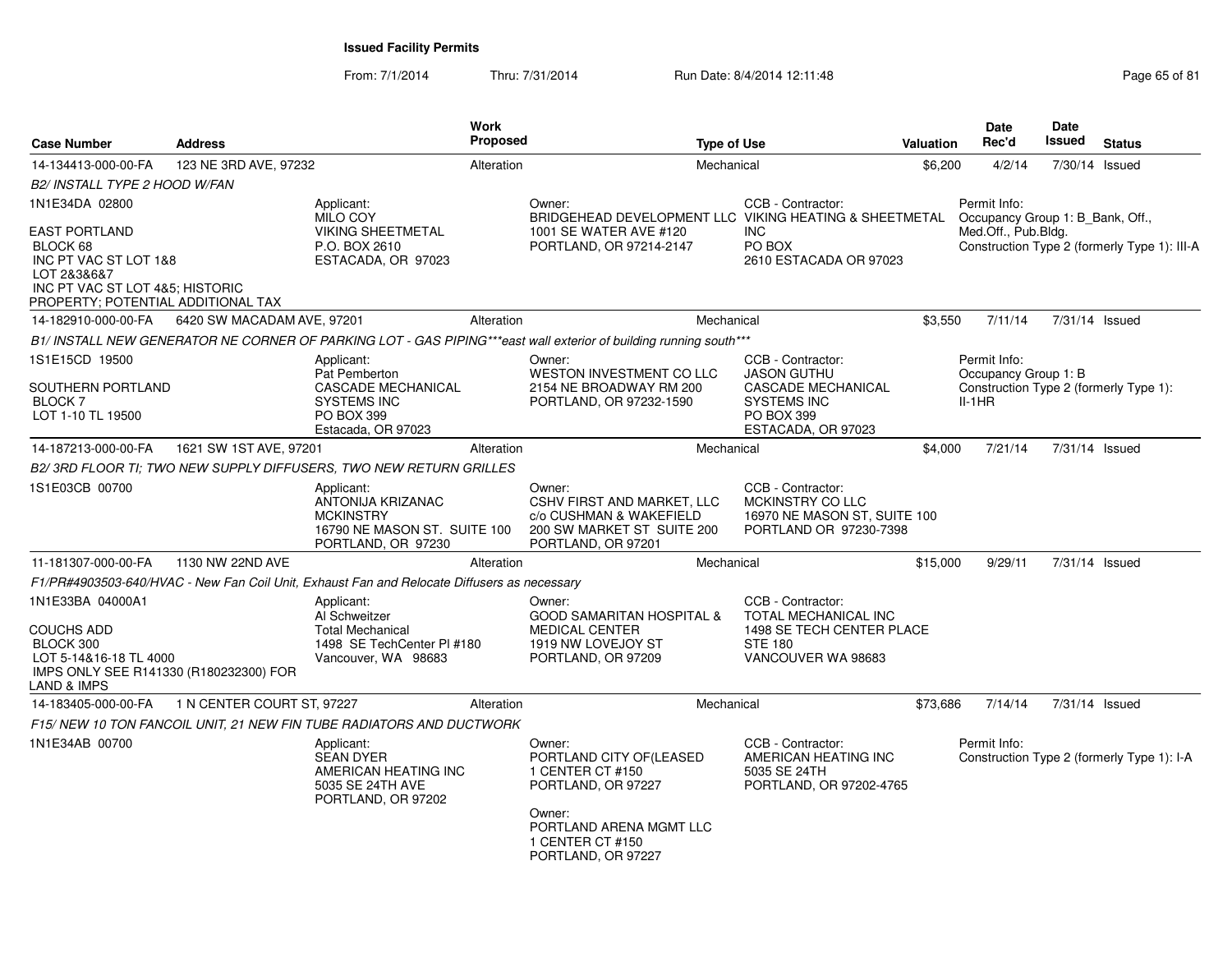| <b>Case Number</b>                                                                | <b>Address</b>        | <b>Work</b><br><b>Proposed</b>                                                                         |                                                                                                                                                                                                                        | <b>Type of Use</b>                                                                                            | Valuation | Date<br>Rec'd | Date<br><b>Issued</b> | <b>Status</b>            |
|-----------------------------------------------------------------------------------|-----------------------|--------------------------------------------------------------------------------------------------------|------------------------------------------------------------------------------------------------------------------------------------------------------------------------------------------------------------------------|---------------------------------------------------------------------------------------------------------------|-----------|---------------|-----------------------|--------------------------|
| 14-180100-000-00-FA                                                               | 632 SW HALL ST, 97201 | Alteration                                                                                             |                                                                                                                                                                                                                        | Mechanical                                                                                                    | \$125,000 | 7/7/14        | 7/17/14 Issued        |                          |
|                                                                                   |                       | F2/ MECHANICAL REMODEL FOR HALLWAYS, FLOORS 1,2 & 3, NEW WALL UNITS                                    |                                                                                                                                                                                                                        |                                                                                                               |           |               |                       |                          |
| 1S1E04DA 05100                                                                    |                       | Applicant:<br><b>TOM ARNICH</b>                                                                        | Owner:<br>OREGON STATE OF (BD OF                                                                                                                                                                                       |                                                                                                               |           |               |                       |                          |
| <b>PORTLAND</b><br>BLOCK 192<br>LOT 7&8                                           |                       | PSU FACILITIES AND PLANNING<br><b>PO BOX 751</b><br>Portland, OR 97207-0751                            | <b>HIGHER EDUCATION</b><br><b>PO BOX 751</b><br>PORTLAND, OR 97207                                                                                                                                                     |                                                                                                               |           |               |                       |                          |
|                                                                                   |                       |                                                                                                        | Owner:<br>CAMPUS PLANNING OFFICE<br><b>PO BOX 751</b><br>PORTLAND, OR 97207                                                                                                                                            |                                                                                                               |           |               |                       |                          |
| 14-182535-000-00-FA                                                               | 101 SW MAIN ST, 97204 | Alteration                                                                                             |                                                                                                                                                                                                                        | Mechanical                                                                                                    | \$3,500   | 7/11/14       | 7/18/14 Issued        |                          |
|                                                                                   |                       | B1/7TH, 14TH & 15TH FLOORS TRIPWIRE - NEW VAV FOR CONFERENCE ROOM AND DUCTWORK                         |                                                                                                                                                                                                                        |                                                                                                               |           |               |                       |                          |
| 1S1E03BD 00300<br>PORTLAND<br>BLOCK 11<br><b>LOT 1-4</b><br>LOT 5-8 EXC PT IN STS |                       | Applicant:<br><b>JODY DEPEW</b><br><b>HVAC INC</b><br>5188 SE INTERNATIONAL WAY<br>MILWAUKIE, OR 97222 | Owner:<br>KBSH ONE MAIN PLACE LLC<br>14850 QUORUM DR #500<br>DALLAS, TX 75254<br>Owner:<br><b>DUFF</b><br>14850 QUORUM DR #500<br>DALLAS, TX 75254<br>Owner:<br>PHELPS LLC<br>14850 QUORUM DR #500                     | CCB - Contractor:<br><b>JODY DEPEW</b><br><b>HVAC INC</b><br>5188 SE INTERNATIONAL WAY<br>MILWAUKIE, OR 97222 |           |               |                       |                          |
| 14-182708-000-00-FA                                                               | 101 SW MAIN ST, 97204 | Alteration                                                                                             | DALLAS, TX 75254                                                                                                                                                                                                       | Mechanical                                                                                                    | \$4,909   | 7/11/14       |                       | 7/18/14 Under Inspection |
|                                                                                   |                       | B1/ SUITE1900 - DEMO AND CAP EXISTING DUCTWORK AND ADD NEW DUCTWORK & GRILLES                          |                                                                                                                                                                                                                        |                                                                                                               |           |               |                       |                          |
| 1S1E03BD 00300<br>PORTLAND<br>BLOCK 11<br>LOT 1-4<br>LOT 5-8 EXC PT IN STS        |                       | Applicant:<br><b>SEAN DYER</b><br>AMERICAN HEATING INC<br>5035 SE 24TH AVE<br>PORTLAND, OR 97202       | Owner:<br>KBSH ONE MAIN PLACE LLC<br>14850 QUORUM DR #500<br>DALLAS, TX 75254<br>Owner:<br><b>DUFF</b><br>14850 QUORUM DR #500<br>DALLAS, TX 75254<br>Owner:<br>PHELPS LLC<br>14850 QUORUM DR #500<br>DALLAS, TX 75254 | CCB - Contractor:<br>AMERICAN HEATING INC<br>5035 SE 24TH<br>PORTLAND, OR 97202-4765                          |           |               |                       |                          |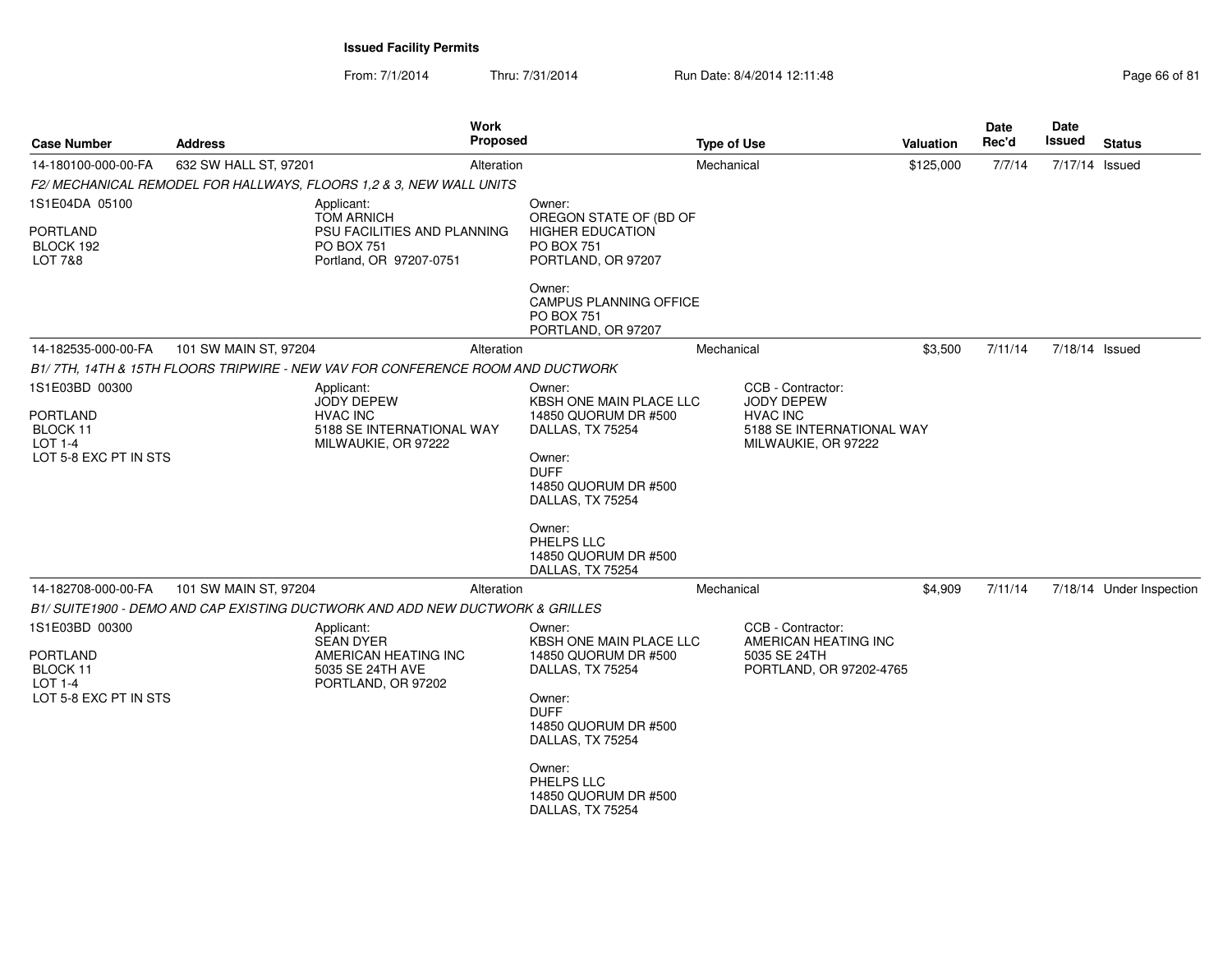From: 7/1/2014

| <b>Case Number</b>                                                | <b>Address</b>                                                                                           | <b>Work</b><br>Proposed | <b>Type of Use</b>                                                                                                | Valuation                                                                                           | <b>Date</b><br>Rec'd                 | Date<br>Issued<br><b>Status</b>                                                 |
|-------------------------------------------------------------------|----------------------------------------------------------------------------------------------------------|-------------------------|-------------------------------------------------------------------------------------------------------------------|-----------------------------------------------------------------------------------------------------|--------------------------------------|---------------------------------------------------------------------------------|
| 14-182526-000-00-FA                                               | 1201 NE LLOYD BLVD, 97232                                                                                | Alteration              | Mechanical                                                                                                        | \$31,280                                                                                            | 7/11/14                              | 7/21/14 Issued                                                                  |
|                                                                   | B1/5TH FLOOR PROVIDENCE PHYSICIANS - ADD NEW FAN POWER BOX AND RELATED DUCTWORK                          |                         |                                                                                                                   |                                                                                                     |                                      |                                                                                 |
| 1N1E35BD 00400<br><b>HOLLADAYS ADD</b><br><b>BLOCK 142 TL 400</b> | Applicant:<br>DENNIS LAWRENCE<br>1800 SE PERSHING CT<br>PORTLAND, OR 97202                               | Owner:<br><b>LLC</b>    | GPT PORTLAND OR 1201 LLOYD<br>1201 NE LLOYD BLVD #150                                                             | CCB - Contractor:<br><b>HUNTER DAVISSON INC</b><br>1800 SE PERSHING ST<br>PORTLAND, OR 97202-2338   | Permit Info:<br>Med.Off., Pub.Bldg.  | Occupancy Group 1: B_Bank, Off.,<br>Construction Type 2 (formerly Type 1): I-A  |
| 14-184155-000-00-FA                                               | 1900 SW SALMON ST, 97205                                                                                 | Alteration              | PORTLAND, OR 97232<br>Mechanical                                                                                  | \$2,500                                                                                             | 7/15/14                              | 7/22/14 Issued                                                                  |
|                                                                   | B2/ MINOR DUCT MODIFICATIONS AND DIFFUSER RELOCATIONS                                                    |                         |                                                                                                                   |                                                                                                     |                                      |                                                                                 |
| 1N1E33CD 09200                                                    | Applicant:<br><b>Eddie Stovan</b><br>ALLIANT SYSTEMS LLC<br>1600 NW 167th PI, #330<br>Portland, OR 97006 |                         |                                                                                                                   | CCB - Contractor:<br><b>ALLIANT SYSTEMS LLC</b><br>1600 NW 167TH PL SUITE 330<br>BEAVERTON OR 97005 | Permit Info:<br>General              | Occupancy Group 1: A-3 Assembly -<br>Construction Type 2 (formerly Type 1): I-A |
| 14-182540-000-00-FA                                               | 111 SW 5TH AVE, 97204-3626                                                                               | Alteration              | Mechanical                                                                                                        | \$26,300                                                                                            | 7/11/14                              | 7/22/14 Issued                                                                  |
|                                                                   | F2/ SUITE 3200 IOVATION 3 T-DUCTLESS SPLIT UNITS FOR SERVER ROOM, EXHAUST FAN AND DUCTWORK               |                         |                                                                                                                   |                                                                                                     |                                      |                                                                                 |
| 1N1E34CD 01300                                                    | Applicant:<br>JODY DEPEW<br><b>HVAC INC</b><br>5188 SE INTERNATIONAL WAY<br>MILWAUKIE, OR 97222          |                         | JODY DEPEW<br><b>HVAC INC</b>                                                                                     | CCB - Contractor:<br>5188 SE INTERNATIONAL WAY<br>MILWAUKIE, OR 97222                               | Permit Info:<br>Occupancy Group 1: B | Construction Type 2 (formerly Type 1): I-A                                      |
| 14-182538-000-00-FA                                               | 111 SW 5TH AVE, 97204-3626                                                                               | Alteration              | Mechanical                                                                                                        | \$12,150                                                                                            | 7/11/14                              | 7/22/14 Issued                                                                  |
|                                                                   | F6/ SUITE 1150 EXHAUST FAN IN CONFERENCE ROOM & 2 DUCTLESS SPLIT UNITS                                   |                         |                                                                                                                   |                                                                                                     |                                      |                                                                                 |
| 1N1E34CD 01300                                                    | Applicant:<br><b>JODY DEPEW</b><br><b>HVAC INC</b><br>5188 SE INTERNATIONAL WAY<br>MILWAUKIE, OR 97222   |                         | <b>JODY DEPEW</b><br><b>HVAC INC</b>                                                                              | CCB - Contractor:<br>5188 SE INTERNATIONAL WAY<br>MILWAUKIE, OR 97222                               | Permit Info:<br>Occupancy Group 1: B | Construction Type 2 (formerly Type 1): I-A                                      |
| 14-185833-000-00-FA                                               | 421 SW 6TH AVE, 97205                                                                                    | Alteration              | Mechanical                                                                                                        | \$41,000                                                                                            | 7/17/14                              | 7/22/14 Issued                                                                  |
|                                                                   | B1/2ND FLOOR SHOPKEEP 7,362 SQ FT NEW TENANT REMODEL - MODIFY DUCTWORK FOR EXISTING FAN COIL SYSTEM      |                         |                                                                                                                   |                                                                                                     |                                      |                                                                                 |
| 1N1E34CC 04300<br><b>PORTLAND</b><br>BLOCK 176<br>LOT 1-4         | Applicant:<br><b>JODY DEPEW</b><br><b>HVAC INC</b><br>5188 SE INTERNATIONAL WAY<br>MILWAUKIE, OR 97222   | Owner:                  | UPI COMMONWEALTH LLC<br><b>JODY DEPEW</b><br>1215 FOURTH AVE STE 600<br><b>HVAC INC</b><br>SEATTLE, WA 98161      | CCB - Contractor:<br>5188 SE INTERNATIONAL WAY<br>MILWAUKIE, OR 97222                               |                                      |                                                                                 |
| 14-178260-000-00-FA                                               | 1849 SW SALMON ST, 97205                                                                                 | Alteration              | Mechanical                                                                                                        | \$50,000                                                                                            | 7/2/14                               | 7/22/14 Issued                                                                  |
|                                                                   | F16/MAC JUNIOR AND OUTDOOR SPORTS OFFICES - REMOVE AND REPLACE HVAC DUCTS FOR NEW ROOM CONFIGURATIONS    |                         |                                                                                                                   |                                                                                                     |                                      |                                                                                 |
| 1N1E33DC 05800<br>SECTION 33 1N 1E<br>TL 5800 2.82 ACRES          | Applicant:<br><b>TIM GRINSTEAD</b><br><b>GBD ARCHITECTS</b><br>1120 NW COUCH ST<br>PORTLAND, OR 97209    | Owner:                  | <b>MULTNOMAH AMATEUR</b><br><b>TO BID</b><br><b>ATHLETIC CLUB</b><br>1849 SW SALMON ST<br>PORTLAND, OR 97205-1726 | Primary Contractor:                                                                                 | Permit Info:<br>General              | Occupancy Group 1: A-3_Assembly -<br>Construction Type 2 (formerly Type 1): I-A |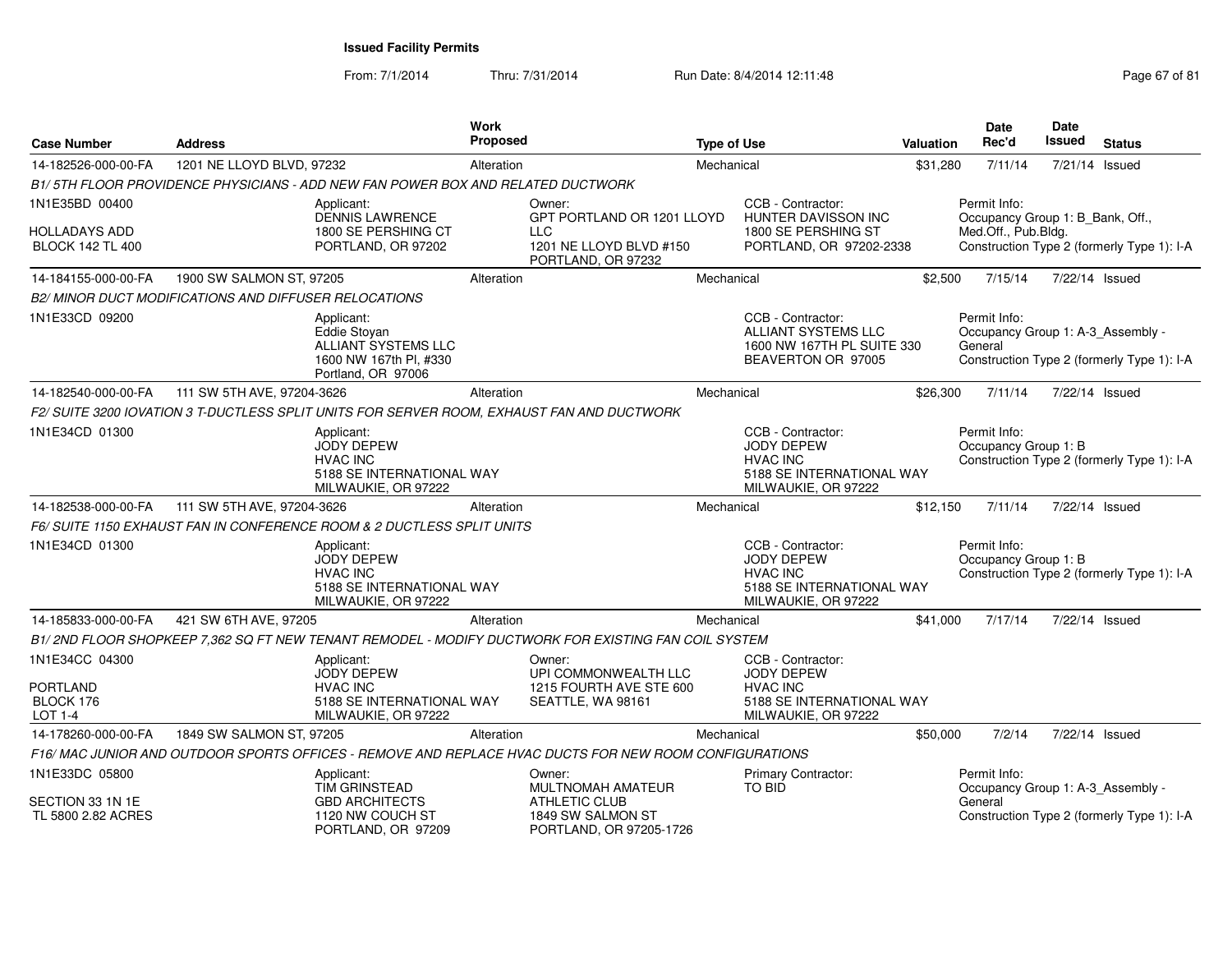| <b>Case Number</b>                                                                                           | <b>Address</b>             |                                                                                                                                                                       | <b>Work</b><br><b>Proposed</b> |                                                                                                                                                                                                          | <b>Type of Use</b>                                                                                                                      | Valuation | Date<br>Rec'd                                | Date<br>Issued<br><b>Status</b>                                                 |  |
|--------------------------------------------------------------------------------------------------------------|----------------------------|-----------------------------------------------------------------------------------------------------------------------------------------------------------------------|--------------------------------|----------------------------------------------------------------------------------------------------------------------------------------------------------------------------------------------------------|-----------------------------------------------------------------------------------------------------------------------------------------|-----------|----------------------------------------------|---------------------------------------------------------------------------------|--|
| 14-184042-000-00-FA                                                                                          | 5050 NE HOYT ST, 97213     |                                                                                                                                                                       | Alteration                     |                                                                                                                                                                                                          | Mechanical                                                                                                                              | \$1,697   | 7/15/14                                      | 7/22/14<br>Issued                                                               |  |
|                                                                                                              |                            | B1/ PLAZA SUITE 222 - REMOVE EXISTING DUCTWORK AND INSTALL NEW DUCTWORK & GRILLES                                                                                     |                                |                                                                                                                                                                                                          |                                                                                                                                         |           |                                              |                                                                                 |  |
| 1N2E31BD 03800<br><b>CENTER ADD</b><br>BLOCK <sub>3</sub><br>LOT 1-7 INC PT VAC ST<br>LOT 20-26 EXC PT IN ST |                            | Applicant:<br><b>SEAN DYER</b><br>AMERICAN HEATING INC<br>5035 SE 24TH AVE<br>PORTLAND, OR 97202                                                                      |                                | Owner:<br>PROVIDENCE HEALTH<br>4400 NE HALSEY ST BLDG 2 #190<br>PORTLAND, OR 97213-1545<br>Owner:<br>SERVICES-OREGON<br>4400 NE HALSEY ST BLDG 2 #190<br>PORTLAND, OR 97213-1545                         | CCB - Contractor:<br>AMERICAN HEATING INC<br>5035 SE 24TH<br>PORTLAND, OR 97202-4765                                                    |           | Permit Info:<br>Occupancy Group 1: B<br>I-FR | Construction Type 2 (formerly Type 1):                                          |  |
| 14-187236-000-00-FA                                                                                          | 5050 NE HOYT ST, 97213     |                                                                                                                                                                       | Alteration                     |                                                                                                                                                                                                          | Mechanical                                                                                                                              | \$8,000   | 7/21/14                                      | 7/22/14 Issued                                                                  |  |
| B2/ ADD ONE NEW VAV, NEW DUCTWORK AND GRILLES                                                                |                            |                                                                                                                                                                       |                                |                                                                                                                                                                                                          |                                                                                                                                         |           |                                              |                                                                                 |  |
| 1N2E31BD 03800<br>CENTER ADD<br>BLOCK <sub>3</sub><br>LOT 1-7 INC PT VAC ST<br>LOT 20-26 EXC PT IN ST        |                            | Applicant:<br>Sean Dyer<br>AMERICAN HEATING INC<br>5035 SE 24th Ave<br>Portland, OR 97202                                                                             |                                | Owner:<br>PROVIDENCE HEALTH<br>4400 NE HALSEY ST BLDG 2 #190<br>PORTLAND, OR 97213-1545<br>Owner:<br>SERVICES-OREGON<br>4400 NE HALSEY ST BLDG 2 #190<br>PORTLAND, OR 97213-1545                         | CCB - Contractor:<br>AMERICAN HEATING INC<br>5035 SE 24TH<br>PORTLAND, OR 97202-4765                                                    |           | Permit Info:<br>Occupancy Group 1: B<br>I-FR | Construction Type 2 (formerly Type 1):                                          |  |
| 14-166526-000-00-FA                                                                                          | 308 SW 2ND AVE, 97204      |                                                                                                                                                                       | Alteration                     |                                                                                                                                                                                                          | Mechanical                                                                                                                              | \$59,263  | 6/6/14                                       | 7/23/14 Under Inspection                                                        |  |
| B2/HVAC EQUIPMENT, PARTIAL 3RD FLOOR,                                                                        |                            |                                                                                                                                                                       |                                |                                                                                                                                                                                                          |                                                                                                                                         |           |                                              |                                                                                 |  |
| 1N1E34CD 04600                                                                                               |                            | Applicant:<br><b>MEGAN GILLORY</b><br>MACDONALD MILLER FACILITY<br><b>SOLUTIONS</b><br>12911 NE AIRPORT WAY<br>PORTLAND OR 97230                                      |                                | Owner:<br><b>NGP DUNCAN PLAZA</b><br>PO BOX 4900 DEPT #360<br>SCOTTSDALE, AZ 85261-4900<br>Owner:<br>PORTLAND LLC<br>PO BOX 4900 DEPT #360<br>SCOTTSDALE, AZ 85261-4900                                  | CCB - Contractor:<br><b>KEVIN SIMMONS</b><br>MACDONALD MILLER FACILITY<br><b>SOLUTIONS</b><br>12801 NE AIRPORT WAY<br>PORTLAND OR 97230 |           | Permit Info:                                 | Occupancy Group 1: A-2 Restaurant<br>Construction Type 2 (formerly Type 1): I-A |  |
| 14-173489-000-00-FA                                                                                          | 4635 NE CORNFOOT RD, 97218 |                                                                                                                                                                       | Alteration                     |                                                                                                                                                                                                          | Mechanical                                                                                                                              | \$90,000  | 6/23/14                                      | 7/23/14 Issued                                                                  |  |
| F4/ HANGER N & S; RTU REPLACEMENTS                                                                           |                            |                                                                                                                                                                       |                                |                                                                                                                                                                                                          |                                                                                                                                         |           |                                              |                                                                                 |  |
| 1N2E07C 00200<br>LONDON AC & PLAT 2<br>LOT 41-43&47-64 TL 200<br>SPLIT LEVY R316949 (R9420710800)            |                            | Applicant:<br><b>CHRIS HANSON</b><br>CORBIN CONSULTING ENGINEER PO BOX 3707 M/C 6A1-01<br>1905 NW 169TH PLACE SUITE 121 SEATTLE, WA 98124-2207<br>BEAVERTON, OR 97006 |                                | Owner:<br>PORT OF PORTLAND(LEASED<br>Owner:<br>THE BOEING COMPANY<br>PO BOX 3707 M/C 6A1-01<br>SEATTLE, WA 98124-2207<br>Owner:<br>PROPERTY TAX DEPT<br>PO BOX 3707 M/C 6A1-01<br>SEATTLE, WA 98124-2207 | CCB - Contractor:<br>MCKINSTRY CO LLC<br>16970 NE MASON ST, SUITE 100<br>PORTLAND OR 97230-7398                                         |           |                                              |                                                                                 |  |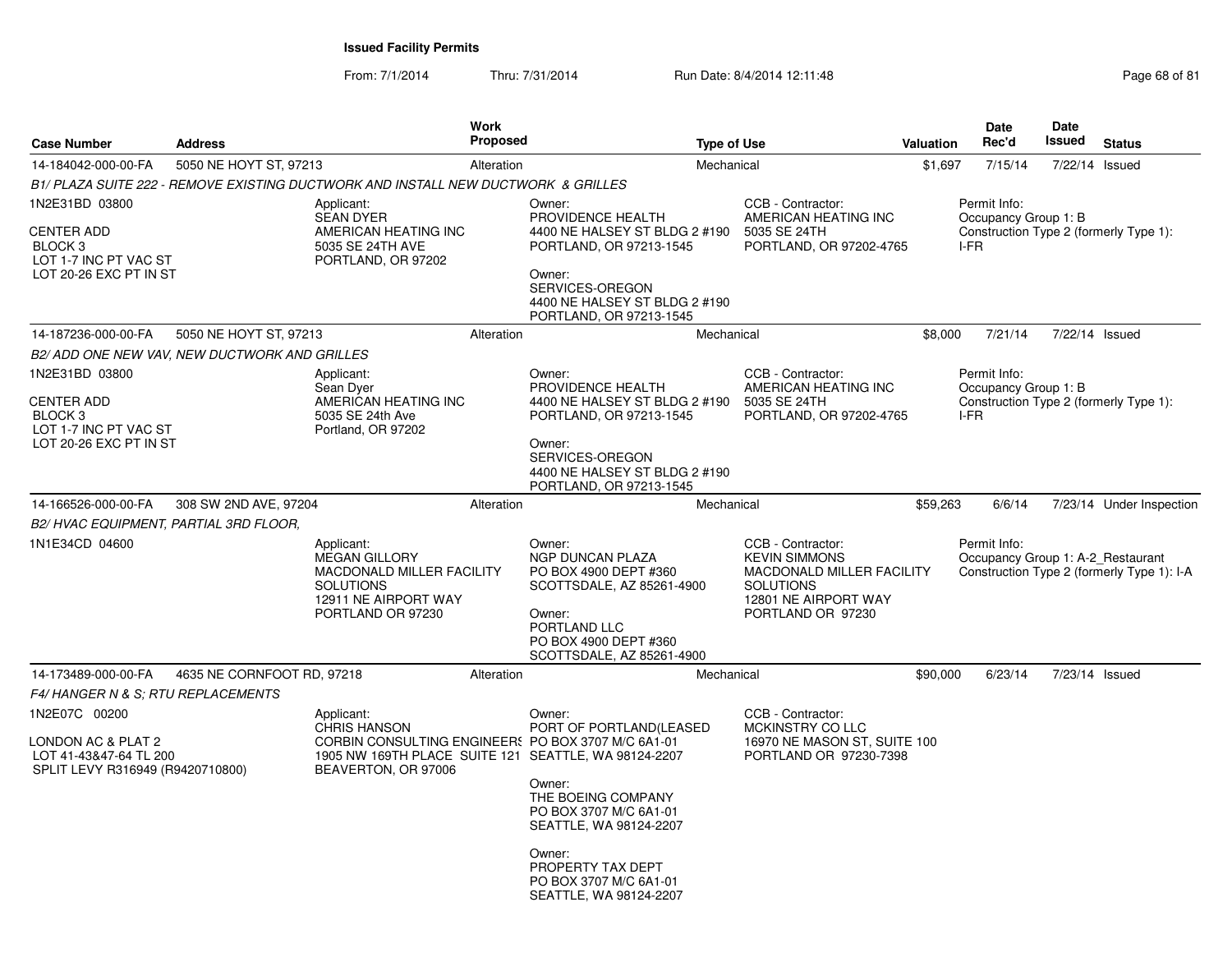From: 7/1/2014

| <b>Case Number</b>                                        | <b>Address</b>                                   | Work<br>Proposed                                                                                                                           |                                                                                                                                                                                              | <b>Type of Use</b> |                                                                                                 | <b>Valuation</b> | Date<br>Rec'd                        | Date<br><b>Issued</b> | <b>Status</b>                               |
|-----------------------------------------------------------|--------------------------------------------------|--------------------------------------------------------------------------------------------------------------------------------------------|----------------------------------------------------------------------------------------------------------------------------------------------------------------------------------------------|--------------------|-------------------------------------------------------------------------------------------------|------------------|--------------------------------------|-----------------------|---------------------------------------------|
| 14-163995-000-00-FA                                       | 919 NE 19TH AVE, 97232                           | Alteration                                                                                                                                 |                                                                                                                                                                                              | Mechanical         |                                                                                                 | \$3,800          | 6/2/14                               | 7/24/14 Final         |                                             |
|                                                           | B2/ INSTALL A ONE TON DUCTLESS SPLIT SYSTEM, RTU |                                                                                                                                            |                                                                                                                                                                                              |                    |                                                                                                 |                  |                                      |                       |                                             |
| 1N1E35AC 00100<br>SULLIVANS ADD<br><b>BLOCK 36 TL 100</b> |                                                  | Applicant:<br><b>ZAK TUTTLE</b><br>HUNTER DAVISSON, INC.<br>1800 SE PERSHING ST.<br>PORTLAND, OR 97202                                     | Owner:<br><b>WESTON INVESTMENT CO LLC</b><br>2154 NE BROADWAY RM 200<br>PORTLAND, OR 97232-1590                                                                                              |                    | CCB - Contractor:<br>HUNTER DAVISSON INC<br>1800 SE PERSHING ST<br>PORTLAND, OR 97202-2338      |                  | Permit Info:<br>Occupancy Group 1: B |                       | Construction Type 2 (formerly Type 1): II-A |
| 14-185573-000-00-FA                                       | 724 SW HARRISON ST, 97201                        | Alteration                                                                                                                                 |                                                                                                                                                                                              | Mechanical         |                                                                                                 | \$55,000         | 7/17/14                              | 7/24/14 Issued        |                                             |
|                                                           |                                                  | F12/ SF-3 NEW REPLACEMENT FAN LOCATED IN MECHANICAL PENTHOUSE                                                                              |                                                                                                                                                                                              |                    |                                                                                                 |                  |                                      |                       |                                             |
| 1S1E04DA 06900                                            |                                                  | Applicant:<br><b>QUINN SOIFER</b><br>PORTLAND STATE UNIVERSITY<br>617 SW MONTGOMERY STE 202<br><b>PO BOX 751</b><br>PORTLAND OR 97207-0752 | Owner:<br>OREGON STATE OF (BD OF<br><b>HIGHER EDUCATION</b><br><b>PO BOX 751</b><br>PORTLAND, OR 97207<br>Owner:<br><b>CAMPUS PLANNING OFFICE</b><br><b>PO BOX 751</b><br>PORTLAND, OR 97207 |                    | CCB - Contractor:<br>MCKINSTRY CO LLC<br>16970 NE MASON ST, SUITE 100<br>PORTLAND OR 97230-7398 |                  |                                      |                       |                                             |
| 14-183989-000-00-FA                                       | 3030 SW MOODY AVE, 97201                         | Alteration                                                                                                                                 |                                                                                                                                                                                              | Mechanical         |                                                                                                 | \$20,665         | 7/15/14                              | 7/24/14 Issued        |                                             |
|                                                           |                                                  | F15/ SUITE 135 COMMON AREA REMODEL - INSTALL TERMINAL UNITS AND DUCTWORK                                                                   |                                                                                                                                                                                              |                    |                                                                                                 |                  |                                      |                       |                                             |
| 1S1E10 00400<br>SECTION 10 1S 1E<br>TL 400 2.77 ACRES     |                                                  | Applicant:<br><b>JOE PAXTON</b><br>2310 NE COLUMBIA BLVD<br>PORTLAND, OR 97211                                                             | Owner:<br>3030 PROPERTY LLC<br>3121 SW MOODY AVE<br>PORTLAND, OR 97239                                                                                                                       |                    | CCB - Contractor:<br>ARCTIC SHEET METAL INC<br>2310 NE COLUMBIA BLVD<br>PORTLAND, OR 97211-1965 |                  |                                      |                       |                                             |
| 14-177720-000-00-FA                                       | 9325 N VAN HOUTEN AVE, 97203                     | Alteration                                                                                                                                 |                                                                                                                                                                                              | Mechanical         |                                                                                                 | \$10,000         | 7/1/14                               |                       | 7/1/14 Issued                               |
|                                                           |                                                  | B1/TI; DEMISING WALLS TO SUBDIVIDE CLASSROOMS - BATHROOM & KITCHEN GRILLES AND VENTS ** NO PLANS**                                         |                                                                                                                                                                                              |                    |                                                                                                 |                  |                                      |                       |                                             |
| 1N1E07AA 00500                                            |                                                  | Applicant:<br><b>BOBBY DANIELS</b><br>PORTLAND PUBLIC SCHOOL<br>501 N DIXON ST<br>PORTLAND, OR 97227                                       | Owner:<br><b>SCHOOL DISTRICT NO 1</b><br>PO BOX 3107<br>PORTLAND, OR 97208-3107                                                                                                              |                    | CCB - Contractor:<br>CK INDUSTRIES INC<br><b>PO BOX 762</b><br>BEAVERTON, OR 970750762          |                  |                                      |                       |                                             |
| 14-172710-000-00-FA                                       | 7510 N CHARLESTON AVE, 97203                     | Alteration                                                                                                                                 |                                                                                                                                                                                              | Mechanical         |                                                                                                 | \$38,400         | 6/20/14                              |                       | 7/2/14 Issued                               |
|                                                           |                                                  | F16/ MECHANICAL UPGRADES - REMOVE EXISTING HVAC UNIT FROM ROOF AND ADD NEW UNIT ON GROUND LEVEL NORTH SIDE OF BUILDING                     |                                                                                                                                                                                              |                    |                                                                                                 |                  |                                      |                       |                                             |
| 1N1W12AB 10300<br><b>JERSEY ST ADD</b>                    |                                                  | Applicant:<br>CHANDRA ROBINSON<br>HENNEBERY EDDY ARCHITECTS                                                                                | Owner:<br>MULTNOMAH COUNTY<br>(LIBRARY-ST JOHNS                                                                                                                                              |                    | CCB - Contractor:<br>HEINZ MECHANICAL SERVICE INC<br>2615 NW ST HELENS RD                       |                  |                                      |                       |                                             |
| BLOCK 2<br>INC PT VAC ST LOT 5-8                          |                                                  | 921 SW WASHINGTON ST, SUITE<br>250<br>PORTLAND OR 97205                                                                                    | 401 N DIXON ST<br>PORTLAND, OR 97227-1865                                                                                                                                                    |                    | PORTLAND, OR 97210                                                                              |                  |                                      |                       |                                             |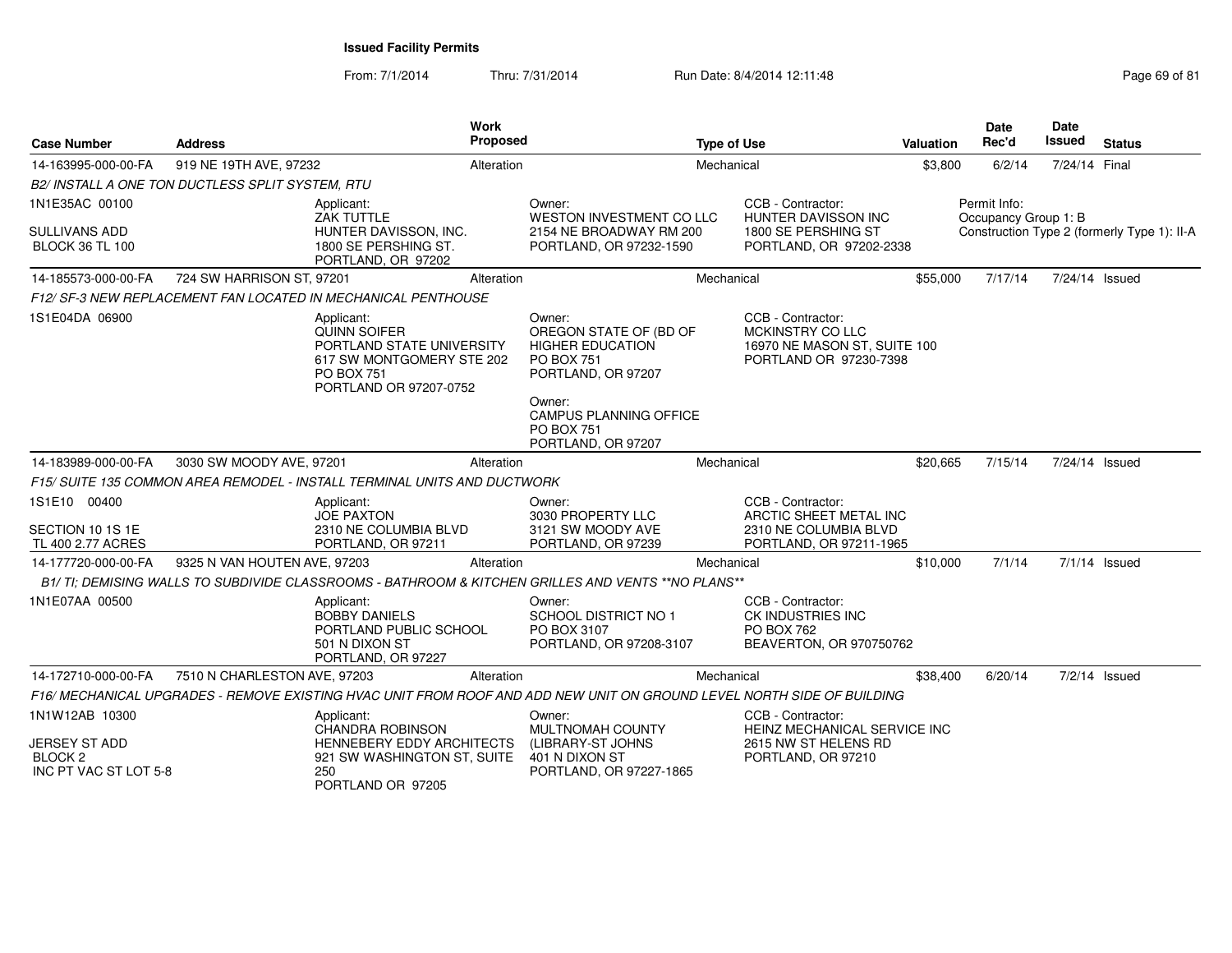From: 7/1/2014Thru: 7/31/2014 Run Date: 8/4/2014 12:11:48 Research 2010 12:11:49

| <b>Case Number</b>                                                                    | <b>Address</b>                     |                                                                                                                  | Work<br>Proposed |                                                                                                                      | <b>Type of Use</b>                                                                                            | <b>Valuation</b> | <b>Date</b><br>Rec'd                                                              | <b>Date</b><br><b>Issued</b> | <b>Status</b>                               |
|---------------------------------------------------------------------------------------|------------------------------------|------------------------------------------------------------------------------------------------------------------|------------------|----------------------------------------------------------------------------------------------------------------------|---------------------------------------------------------------------------------------------------------------|------------------|-----------------------------------------------------------------------------------|------------------------------|---------------------------------------------|
| 14-175289-000-00-FA                                                                   | 4805 NE GLISAN ST, 97213           |                                                                                                                  | Alteration       |                                                                                                                      | Mechanical                                                                                                    | \$8,000          | 6/26/14                                                                           |                              | $7/3/14$ Issued                             |
|                                                                                       |                                    | B2/ ONE COOLING ONLY VAV W/PNEUMATIC CONTROLS, ONE NEW DUCTWORK AND GRILLE                                       |                  |                                                                                                                      |                                                                                                               |                  |                                                                                   |                              |                                             |
| 1N2E31BD 04100<br>SECTION 31 1N 2E<br>TL 4100 9.54 ACRES                              |                                    | Applicant:<br><b>Garth Didlick</b><br>Portland Providence Med Ctr<br>(Physical Plant Services)<br>4805 NE Glisan |                  | Owner:<br>PROVIDENCE HEALTH<br>4400 NE HALSEY ST BLDG 2 #190<br>PORTLAND, OR 97213-1545                              | CCB - Contractor:<br>AMERICAN HEATING INC<br>5035 SE 24TH<br>PORTLAND, OR 97202-4765                          |                  |                                                                                   |                              |                                             |
|                                                                                       |                                    | Portland, OR 97213                                                                                               |                  | Owner:<br>SERVICES-OREGON<br>4400 NE HALSEY ST BLDG 2 #190<br>PORTLAND, OR 97213-1545                                |                                                                                                               |                  |                                                                                   |                              |                                             |
| 14-175317-000-00-FA                                                                   | 3251 SW SAM JACKSON PARK RD, 97201 |                                                                                                                  | Alteration       |                                                                                                                      | Mechanical                                                                                                    | \$8,000          | 6/26/14                                                                           | 7/3/14 Final                 |                                             |
|                                                                                       |                                    | B2/6TH FLOOR; SOUND BOOTH, SUPPLY AND EXHAUST FAN FROM EXISTING                                                  |                  |                                                                                                                      |                                                                                                               |                  |                                                                                   |                              |                                             |
| 1S1E09AC 03700<br>SECTION 09 1S 1E                                                    |                                    | Applicant:<br><b>GREG KEMPTHORN</b><br>2310 NE COLUMBIA BLVD                                                     |                  | Owner:<br>OREGON STATE OF<br>3181 SW SAM JACKSON PARK RD                                                             | CCB - Contractor:<br>ARCTIC SHEET METAL INC<br>2310 NE COLUMBIA BLVD                                          |                  | Permit Info:<br>Occupancy Group 1: I1.1<br>Construction Type 2 (formerly Type 1): |                              |                                             |
| TL 3700 0.07 ACRES                                                                    |                                    | PORTLAND, OR 97211                                                                                               |                  | PORTLAND, OR 97239                                                                                                   | PORTLAND, OR 97211-1965                                                                                       |                  | I-FR                                                                              |                              |                                             |
| 14-179065-000-00-FA                                                                   | 4386 SW MACADAM AVE, 97201         |                                                                                                                  | Alteration       |                                                                                                                      | Mechanical                                                                                                    | \$350            | 7/3/14                                                                            | 7/8/14 Final                 |                                             |
| <b>RELOCATE EXISTING SUPPLY DIFFUSER</b>                                              |                                    |                                                                                                                  |                  |                                                                                                                      |                                                                                                               |                  |                                                                                   |                              |                                             |
| 1S1E10DC 00900                                                                        |                                    | Applicant:<br><b>OREGON AIRE INC</b>                                                                             |                  | Owner:<br><b>RIVER FORUM LLC</b>                                                                                     | CCB - Contractor:<br><b>OREGON AIRE INC</b>                                                                   |                  |                                                                                   |                              |                                             |
| SECTION 10 1S 1E<br>TL 900 0.88 ACRES<br>DEFERRAL-POTENTIAL ADDITIONAL TAX            |                                    | 7715 NE 33RD DR.<br>PORTLAND, OR. 97211                                                                          |                  | 235 MONTGOMERY ST FL 16<br>SAN FRANCISCO, CA 94104                                                                   | 7715 NE 33RD DR.<br>PORTLAND, OR. 97211                                                                       |                  |                                                                                   |                              |                                             |
| 14-162354-000-00-FA                                                                   | 12710 SE DIVISION ST, 97236        |                                                                                                                  | Alteration       |                                                                                                                      | Mechanical                                                                                                    | \$190,000        | 5/28/14                                                                           |                              | $7/9/14$ Issued                             |
| F4/ INSTALL 47 VAV'S ON THE EXISTING RTU'S, RE-BALANCE, ETC                           |                                    |                                                                                                                  |                  |                                                                                                                      |                                                                                                               |                  |                                                                                   |                              |                                             |
| 1S2E11BA 11400<br>SECTION 11 1S 2E<br>TL 11400 3.30 ACRES<br>POTENTIAL ADDITIONAL TAX |                                    | Applicant:<br><b>GREG HOCKERT</b><br>MULTNOMAH COUNTY<br>401 N. Dixon St.<br>Portland, OR 97227                  |                  | Owner:<br>MULTNOMAH COUNTY<br>401 N DIXON ST<br>PORTLAND, OR 97227-1865                                              | CCB - Contractor:<br>HYDRO TEMP MECHANICAL INC<br>28465 SW BOBERG RD<br>WILSONVILLE, OR 970709280             |                  | Permit Info:<br>Occupancy Group 1: B                                              |                              | Construction Type 2 (formerly Type 1): II-N |
| 14-173892-000-00-FA                                                                   | 520 SW YAMHILL ST, 97204           |                                                                                                                  | Alteration       |                                                                                                                      | Mechanical                                                                                                    | \$35,000         | 6/24/14                                                                           | 7/10/14 Issued               |                                             |
|                                                                                       |                                    |                                                                                                                  |                  | F11/ (805 SW 5TH) BEN BRIDGE JEWELER - NEW SUPPLY & RETURN DUCTWORK, DIFFUSERS AND NEW HVAC UNIT, NEW HOT WATER LOOP |                                                                                                               |                  |                                                                                   |                              |                                             |
| 1S1E03BB 01200                                                                        |                                    | Applicant:<br><b>MATT MAREK</b>                                                                                  |                  | Owner:<br>PAC-HILL LIMITED PARTNERSHIP                                                                               | CCB - Contractor:<br>SHRADER AND MARTINEZ                                                                     |                  | Permit Info:<br>Occupancy Group 1: B                                              |                              |                                             |
| <b>PORTLAND</b><br>BLOCK 171<br><b>LOT 1&amp;8</b><br>N 1/2 OF LOT 2&7                |                                    | <b>CALLISON ARCHITECTURE</b><br>1420 5TH AVE, SUITE 2400<br>SEATTLE, WA98101                                     |                  | 520 SW YAMHILL ST RF GDN #8<br>PORTLAND, OR 97204                                                                    | <b>CONSTRING</b><br>2030 W HWY 89A STE B2<br>SEDONA, AZ 863365412                                             |                  |                                                                                   |                              | Construction Type 2 (formerly Type 1): I-A  |
| 14-174385-000-00-FA                                                                   |                                    |                                                                                                                  | Alteration       |                                                                                                                      | Mechanical                                                                                                    | \$4.500          | 6/24/14                                                                           |                              | 7/11/14 Under Inspection                    |
|                                                                                       |                                    | B1/ PLAZA RENOVATION OF PUBLIC SPACES - 1ST FLOOR BATHROOM DUCTWORK MODIFICATIONS                                |                  |                                                                                                                      |                                                                                                               |                  |                                                                                   |                              |                                             |
|                                                                                       |                                    | Applicant:<br><b>JODY DEPEW</b><br><b>HVAC INC</b><br>5188 SE INTERNATIONAL<br>MILWAUKIE OR 97222                |                  | Owner:<br>ASSOCIATION OF UNIT OWNERS<br>OF<br>ONE ELEVEN TOWER<br>CONDOMINIUM 111 SW 5TH<br>PORTLAND, OR 97204       | CCB - Contractor:<br><b>JODY DEPEW</b><br><b>HVAC INC</b><br>5188 SE INTERNATIONAL WAY<br>MILWAUKIE, OR 97222 |                  |                                                                                   |                              |                                             |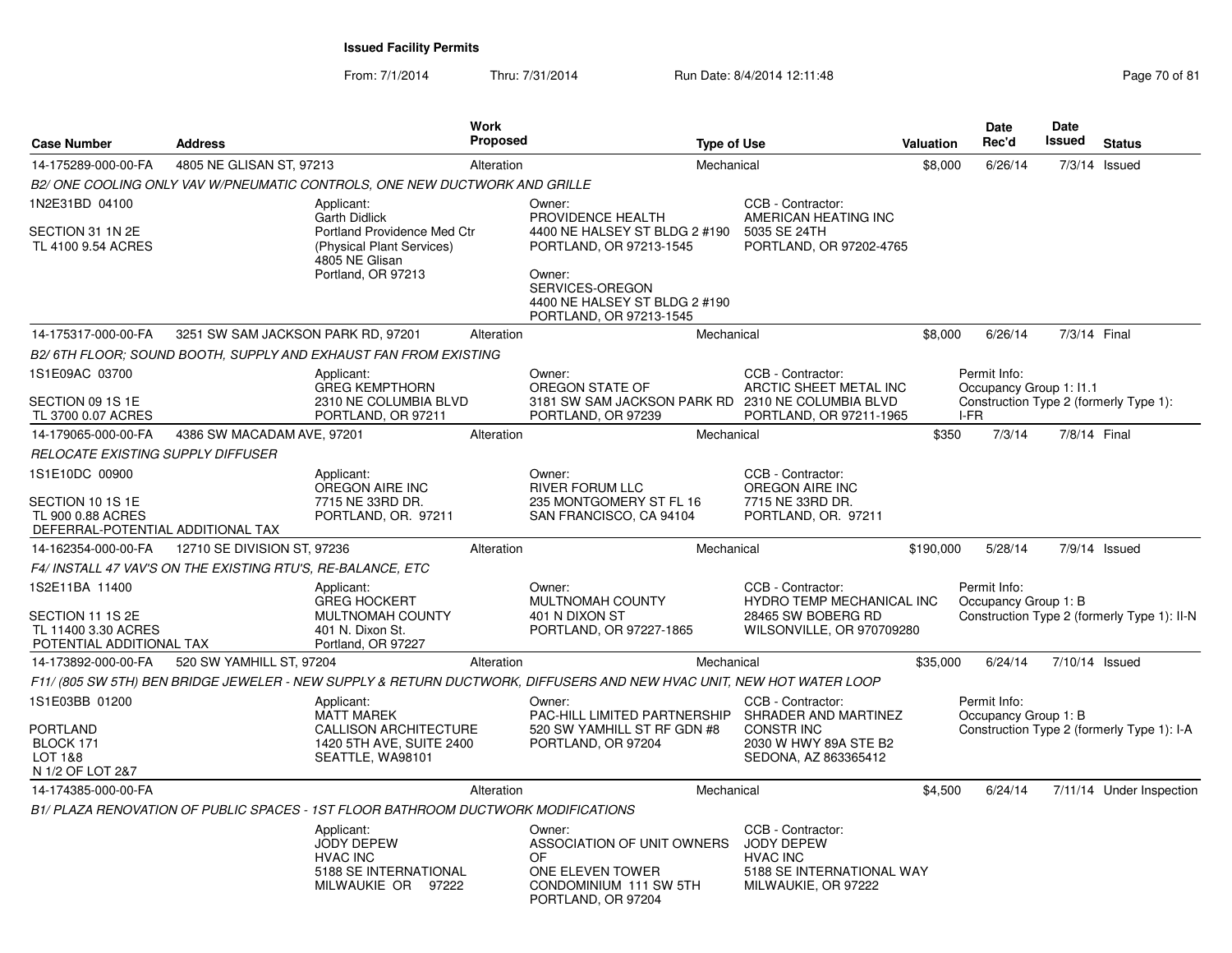From: 7/1/2014Thru: 7/31/2014 Run Date: 8/4/2014 12:11:48 Research 2010 12:11:49

| <b>Case Number</b>                                                   | <b>Address</b>               |                                                                                                                 | Work<br><b>Proposed</b> |                                                                                                                                                               | <b>Type of Use</b> |                                                                                                                           | <b>Valuation</b> | Date<br>Rec'd                                                           | Date<br>Issued | <b>Status</b>                               |
|----------------------------------------------------------------------|------------------------------|-----------------------------------------------------------------------------------------------------------------|-------------------------|---------------------------------------------------------------------------------------------------------------------------------------------------------------|--------------------|---------------------------------------------------------------------------------------------------------------------------|------------------|-------------------------------------------------------------------------|----------------|---------------------------------------------|
| 14-177244-000-00-FA                                                  | 111 SW 5TH AVE, 97204-3626   |                                                                                                                 | Alteration              |                                                                                                                                                               | Mechanical         |                                                                                                                           | \$5,800          | 6/30/14                                                                 |                | 7/11/14 Issued                              |
|                                                                      |                              | B1/38TH FLOOR INSIGHT NEW EXHAUST FAN FOR CONFERENCE ROOM AND DUCTWORK                                          |                         |                                                                                                                                                               |                    |                                                                                                                           |                  |                                                                         |                |                                             |
| 1N1E34CD 01300                                                       |                              | Applicant:<br>JODY DEPEW<br><b>HVAC INC</b><br>5188 SE INTERNATIONAL WAY<br>MILWAUKIE, OR 97222                 |                         |                                                                                                                                                               |                    | CCB - Contractor:<br>JODY DEPEW<br><b>HVAC INC</b><br>5188 SE INTERNATIONAL WAY<br>MILWAUKIE, OR 97222                    |                  | Permit Info:<br>Occupancy Group 1: B                                    |                | Construction Type 2 (formerly Type 1): I-A  |
| 14-177237-000-00-FA                                                  | 111 SW 5TH AVE, 97204-3626   |                                                                                                                 | Alteration              |                                                                                                                                                               | Mechanical         |                                                                                                                           | \$2,000          | 6/30/14                                                                 | 7/11/14 Issued |                                             |
|                                                                      |                              | B1/42ND FLOOR PACIFIC CREST NEW FAN IN CONFERENCE ROOM AND DUCT WORK                                            |                         |                                                                                                                                                               |                    |                                                                                                                           |                  |                                                                         |                |                                             |
| 1N1E34CD 01300                                                       |                              | Applicant:<br><b>JODY DEPEW</b><br><b>HVAC INC</b><br>5188 SE INTERNATIONAL WAY<br>MILWAUKIE, OR 97222          |                         |                                                                                                                                                               |                    | CCB - Contractor:<br>JODY DEPEW<br><b>HVAC INC</b><br>5188 SE INTERNATIONAL WAY<br>MILWAUKIE, OR 97222                    |                  | Permit Info:<br>Occupancy Group 1: B                                    |                | Construction Type 2 (formerly Type 1): I-A  |
| 14-177232-000-00-FA                                                  | 111 SW 5TH AVE, 97204-3626   |                                                                                                                 | Alteration              |                                                                                                                                                               | Mechanical         |                                                                                                                           | \$1,400          | 6/30/14                                                                 | 7/11/14 Issued |                                             |
| B1/38TH FLOOR - SAMUALS TI - HVAC DUCTWORK MODIFICATIONS             |                              |                                                                                                                 |                         |                                                                                                                                                               |                    |                                                                                                                           |                  |                                                                         |                |                                             |
| 1N1E34CD 01300                                                       |                              | Applicant:<br><b>JODY DEPEW</b><br><b>HVAC INC</b><br>5188 SE INTERNATIONAL WAY<br>MILWAUKIE, OR 97222          |                         |                                                                                                                                                               |                    | CCB - Contractor:<br>JODY DEPEW<br><b>HVAC INC</b><br>5188 SE INTERNATIONAL WAY<br>MILWAUKIE, OR 97222                    |                  | Permit Info:<br>Occupancy Group 1: B                                    |                | Construction Type 2 (formerly Type 1): I-A  |
| 14-180684-000-00-FA                                                  | 319 SW WASHINGTON ST, 97204  |                                                                                                                 | Alteration              |                                                                                                                                                               | Mechanical         |                                                                                                                           | \$10,260         | 7/8/14                                                                  | 7/14/14 Issued |                                             |
|                                                                      |                              | B1/ BODYFELT REPLACE 2 WSHP'S, ONE 2 TON AND ONE 2 1/2 TON SAME LOCATIONS                                       |                         |                                                                                                                                                               |                    |                                                                                                                           |                  |                                                                         |                |                                             |
| 1N1E34CD 07800                                                       |                              | Applicant:<br><b>MICHAEL MALSTROM</b><br><b>WILLAMETTE HVAC</b><br>3075 SW 234TH AV # 206<br>HILLSBORO OR 97123 |                         | Owner:<br>THREE NINETEEN WASHINGTON<br><b>LLC</b><br>PO BOX 416<br>MANCHESTER, VT 05254                                                                       |                    | CCB - Contractor:<br><b>MICHAEL MALSTROM</b><br><b>WILLAMETTE HVAC LLC</b><br>3075 SW 234TH AV # 206<br>HLLSBORO OR 97123 |                  | Permit Info:<br>Occupancy Group 1: B_Bank, Off.,<br>Med.Off., Pub.Bldg. |                |                                             |
| 14-171237-000-00-FA                                                  | 1120 NW COUCH ST, 97209      |                                                                                                                 | Alteration              |                                                                                                                                                               | Mechanical         |                                                                                                                           | \$6,800          | 6/18/14                                                                 | 7/14/14 Issued |                                             |
|                                                                      |                              |                                                                                                                 |                         | F14/5TH FLOOR/MECHANICAL MODIFICATIONS FOR NEW TENANT, INCLUDING DUCT, DIFFUSERS, (1) NEW EXHAUST FAN, (1) NEW VAV TERMINAL UNIT, AND THERMOSTAT RELOCATIONS. |                    |                                                                                                                           |                  |                                                                         |                |                                             |
| 1N1E33DA 04900                                                       |                              | Applicant:<br>Eddie Stoyan<br>ALLIANT SYSTEMS LLC<br>1600 nw 167th pl. ste. 330<br>Beaverton, OR 97006          |                         | Owner:<br>MEPT BREWERY BLOCK 2 LLC<br>PO BOX 320099<br>ALEXANDRIA, VA 22320-0156                                                                              |                    | CCB - Contractor:<br><b>ALLIANT SYSTEMS LLC</b><br>1600 NW 167TH PL SUITE 330<br>BEAVERTON OR 97005                       |                  | Permit Info:<br>Occupancy Group 1: B_Bank, Off.,<br>Med.Off., Pub.Bldg. |                | Construction Type 2 (formerly Type 1): II-A |
| 14-129818-000-00-FA                                                  | 825 NE MULTNOMAH ST - Unit 1 |                                                                                                                 | Alteration              |                                                                                                                                                               | Mechanical         |                                                                                                                           | \$80,000         | 3/21/14                                                                 |                | 7/14/14 Issued                              |
|                                                                      |                              |                                                                                                                 |                         | F14/ FAMILY CARE 13TH FLOOR ADD 9 NEW EXHAUST FANS FOR CONFERENCE ROOM & BOARD ROOMS, ADD 1 THERMOSTATICALLY CONTROLLED FAN IN EACH SPACE. REMOVE 3 TON WSHP  |                    |                                                                                                                           |                  |                                                                         |                |                                             |
| 1N1E35BB 90002<br>LLOYD CENTER TOWER CONDOMINIUM<br>LOT <sub>1</sub> |                              | Applicant:<br><b>ANTONIJA KRIZANAC</b><br><b>MCKINSTRY</b><br>16790 NE MASON ST. SUITE 100                      |                         | Owner:<br><b>PACIFICORP</b><br>700 NE MULTNOMAH ST 7TH FLR<br>PORTLAND, OR 97232                                                                              |                    | CCB - Contractor:<br>MCKINSTRY CO LLC<br>16970 NE MASON ST, SUITE 100<br>PORTLAND OR 97230-7398                           |                  |                                                                         |                |                                             |
| <b>DEPT OF REVENUE</b>                                               |                              | PORTLAND, OR 97230                                                                                              |                         |                                                                                                                                                               |                    |                                                                                                                           |                  |                                                                         |                |                                             |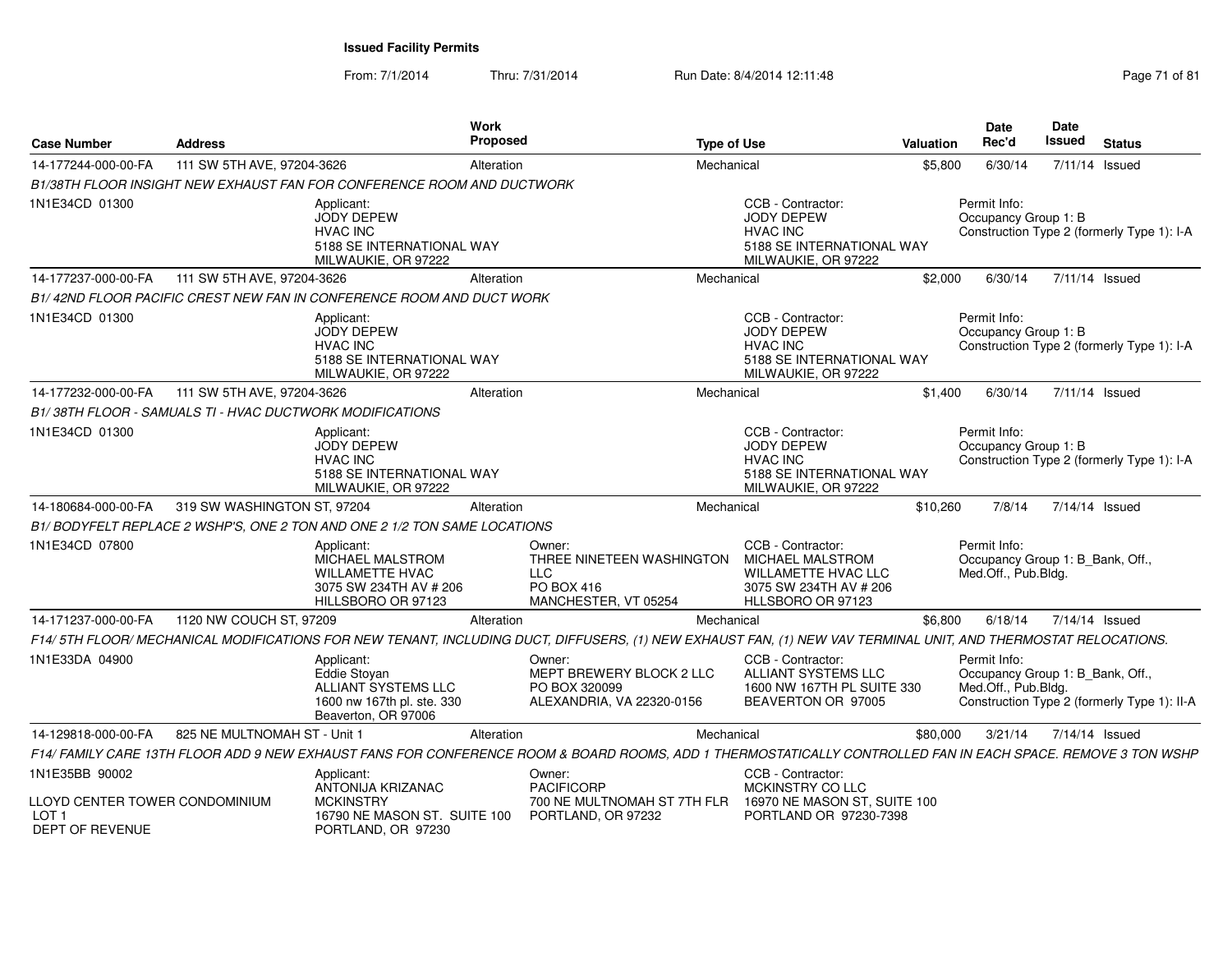From: 7/1/2014Thru: 7/31/2014 Run Date: 8/4/2014 12:11:48 Research 2010 12:00 Page 72 of 81

| <b>Case Number</b>                                                                                                                               | <b>Address</b>               |                                                                                                                          | Work<br><b>Proposed</b> |                                                                                                                                                       | <b>Type of Use</b>                                                                                                 | Valuation | <b>Date</b><br>Rec'd                         | <b>Date</b><br><b>Issued</b> | <b>Status</b>                                                                      |
|--------------------------------------------------------------------------------------------------------------------------------------------------|------------------------------|--------------------------------------------------------------------------------------------------------------------------|-------------------------|-------------------------------------------------------------------------------------------------------------------------------------------------------|--------------------------------------------------------------------------------------------------------------------|-----------|----------------------------------------------|------------------------------|------------------------------------------------------------------------------------|
| 13-238375-000-00-FA                                                                                                                              | 1130 NW 22ND AVE             |                                                                                                                          | Alteration              |                                                                                                                                                       | Mechanical                                                                                                         | \$46,502  | 12/16/13                                     | 7/15/14 Final                |                                                                                    |
| F1/NEW DUCTWORK, GRILLES, NEW DUCTLESS SPLIT SYSTEM.                                                                                             |                              |                                                                                                                          |                         |                                                                                                                                                       |                                                                                                                    |           |                                              |                              |                                                                                    |
| 1N1E33BA 04000A1<br><b>COUCHS ADD</b><br>BLOCK 300<br>LOT 5-14&16-18 TL 4000<br>IMPS ONLY SEE R141330 (R180232300) FOR<br><b>LAND &amp; IMPS</b> |                              | Applicant:<br><b>BRAD MANCHESTER</b><br>AMERICAN HEATING<br>5035 SE 24TH AVE<br>PORTLAND, OR 97202                       |                         | Owner:<br><b>GOOD SAMARITAN HOSPITAL &amp;</b><br><b>MEDICAL CENTER</b><br>1919 NW LOVEJOY ST<br>PORTLAND, OR 97209                                   | CCB - Contractor:<br>AMERICAN HEATING INC<br>5035 SE 24TH<br>PORTLAND, OR 97202-4765                               |           | Permit Info:<br>Occupancy Group 1: B         |                              | Construction Type 2 (formerly Type 1): I-A                                         |
| 14-166353-000-00-FA                                                                                                                              | 2201 NE LLOYD BLVD, 97232    |                                                                                                                          | Alteration              |                                                                                                                                                       | Mechanical                                                                                                         | \$12,000  | 6/6/14                                       |                              | 7/16/14 Issued                                                                     |
|                                                                                                                                                  |                              | F10/ SPACE 2230 & 2241 CONSUMER OPINION SERVICES - MECHANICAL WORK ****BID ESTIMATE****                                  |                         |                                                                                                                                                       |                                                                                                                    |           |                                              |                              |                                                                                    |
| 1N1E35BA 00101                                                                                                                                   |                              | Applicant:<br><b>DANIEL YOUNG</b><br><b>OREGON BUSINESS</b><br><b>ARCHITECTURE</b><br>PO BOX 80301<br>PORTLAND, OR 97280 |                         | Owner:<br>CAPREF LLOYD CENTER LLC<br>2201 LLOYD CENTER<br>PORTLAND, OR 97232                                                                          | CCB - Contractor:<br>ARJAE SHEET METAL COMPANY<br><b>INC</b><br>8545 SE MCLOUGHLIN BLVD<br>PORTLAND, OR 97222-6368 |           | Permit Info:<br>Station                      |                              | Occupancy Group 1: M Store, Service<br>Construction Type 2 (formerly Type 1): II-A |
| 14-163137-000-00-FA                                                                                                                              | 1025 SW WASHINGTON ST, 97205 |                                                                                                                          | Alteration              |                                                                                                                                                       | Mechanical                                                                                                         | \$29.900  | 5/30/14                                      |                              | 7/16/14 Issued                                                                     |
|                                                                                                                                                  |                              | F10/16 TON HEAT PUMP, RESTROOM VENTING, DUCTLESS HEAT PUMP SYTEM                                                         |                         |                                                                                                                                                       |                                                                                                                    |           |                                              |                              |                                                                                    |
| 1N1E34CC 05100                                                                                                                                   |                              | Applicant:<br>ANDERSEN HEATING                                                                                           |                         | Owner:<br>1122 STARK INVESTMENT LLC<br>2455 NW MARSHALL ST #1<br>PORTLAND, OR 97210                                                                   | CCB - Contractor:<br>ANDERSEN HEATING                                                                              |           |                                              |                              |                                                                                    |
| 14-189858-000-00-FA                                                                                                                              | 5050 NE HOYT ST, 97213       |                                                                                                                          | Alteration              |                                                                                                                                                       | Plumbing                                                                                                           |           | \$<br>7/26/14                                |                              | 7/26/14 Under Inspection                                                           |
| Plumbing Renovatiion at PPMC Plaza Suite 4213 Sinks, 1 EEW                                                                                       |                              |                                                                                                                          |                         |                                                                                                                                                       |                                                                                                                    |           |                                              |                              |                                                                                    |
| 1N2E31BD 03800<br><b>CENTER ADD</b><br>BLOCK 3<br>LOT 1-7 INC PT VAC ST<br>LOT 20-26 EXC PT IN ST                                                |                              | Applicant:<br>AMERICAN HEATING INC<br>5035 SE 24TH<br>Portland Oregon 97202-4765                                         |                         | Owner:<br>PROVIDENCE HEALTH<br>4400 NE HALSEY ST BLDG 2 #190<br>PORTLAND, OR 97213-1545<br>Owner:<br>SERVICES-OREGON<br>4400 NE HALSEY ST BLDG 2 #190 |                                                                                                                    |           | Permit Info:<br>Occupancy Group 1: B<br>I-FR |                              | Construction Type 2 (formerly Type 1):                                             |

PORTLAND, OR 97213-1545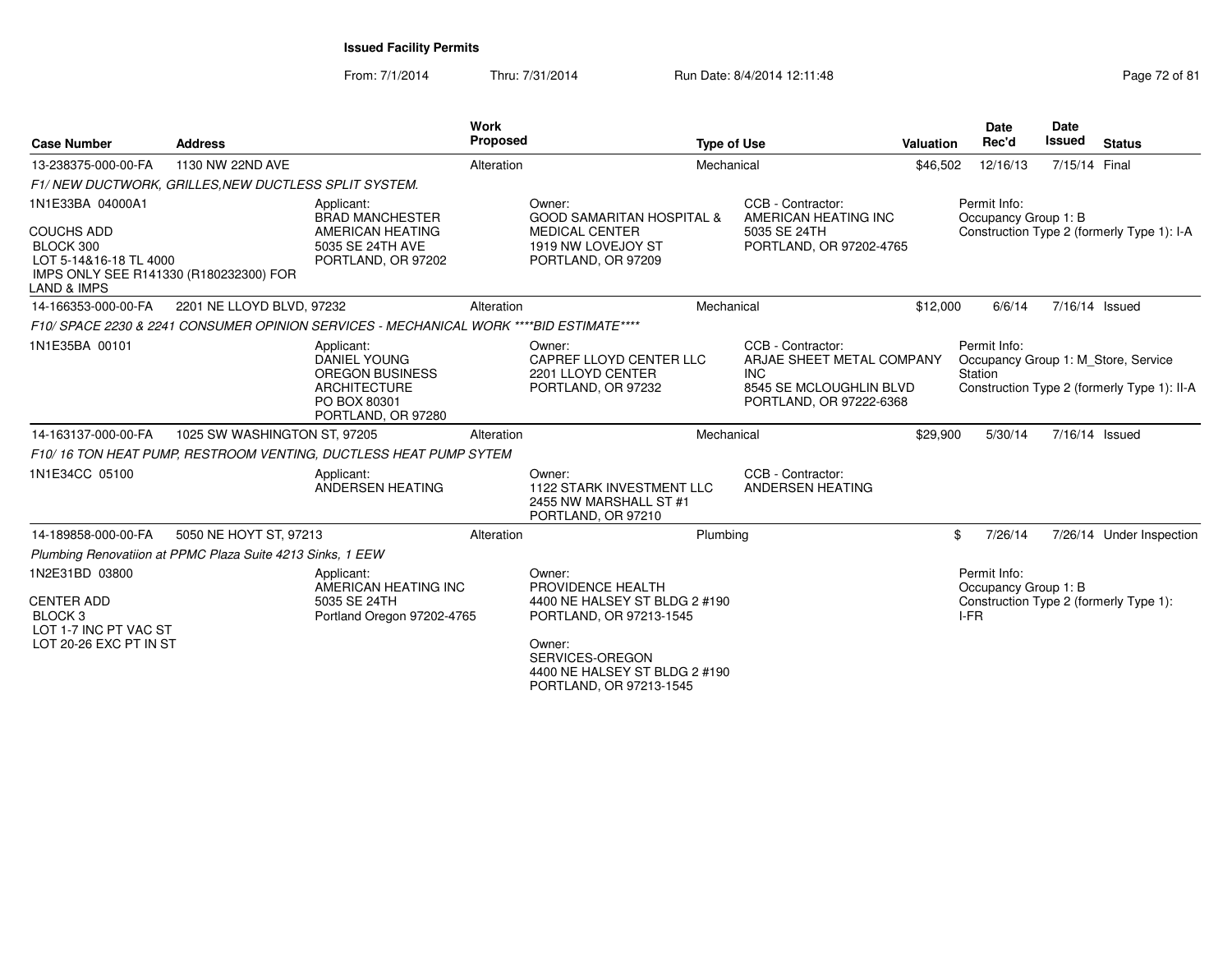From: 7/1/2014

Thru: 7/31/2014 Run Date: 8/4/2014 12:11:48 Research 2010 12:00 Page 73 of 81

| <b>Case Number</b>                                                          | <b>Address</b>            | Work<br><b>Proposed</b>                                                                                                                                                                               |                                                                                                       | <b>Type of Use</b> | Valuation | <b>Date</b><br>Rec'd | Date<br>Issued | <b>Status</b>            |
|-----------------------------------------------------------------------------|---------------------------|-------------------------------------------------------------------------------------------------------------------------------------------------------------------------------------------------------|-------------------------------------------------------------------------------------------------------|--------------------|-----------|----------------------|----------------|--------------------------|
| 14-159749-000-00-FA                                                         | 101 SW MAIN ST, 97204     | Alteration                                                                                                                                                                                            |                                                                                                       | Plumbing           | \$        | 5/21/14              |                | 7/15/14 Under Inspection |
|                                                                             |                           | Plumbing Renovation at One Main Place 11th and 12th Floor11th FLR- Demo WC, Lav, Sink, DW, WH; New Sink, DW, IM12th FLR- Demo Sink; New Sink, DW, IM                                                  |                                                                                                       |                    |           |                      |                |                          |
| 1S1E03BD 00300<br>PORTLAND<br>BLOCK 11<br>$LOT 1-4$                         |                           | Applicant:<br>RELIANT PLUMBING & MECH. INC<br>11575 SW Pacific HWY Suite 219<br>Tigard, Oregon 97233                                                                                                  | Owner:<br>KBSH ONE MAIN PLACE LLC<br>14850 QUORUM DR #500<br>DALLAS, TX 75254                         |                    |           |                      |                |                          |
| LOT 5-8 EXC PT IN STS                                                       |                           |                                                                                                                                                                                                       | Owner:<br><b>DUFF</b><br>14850 QUORUM DR #500<br>DALLAS, TX 75254                                     |                    |           |                      |                |                          |
|                                                                             |                           |                                                                                                                                                                                                       | Owner:<br>PHELPS LLC<br>14850 QUORUM DR #500<br>DALLAS, TX 75254                                      |                    |           |                      |                |                          |
| 14-190080-000-00-FA                                                         | 5600 NE HASSALO ST, 97213 | Alteration                                                                                                                                                                                            |                                                                                                       | Plumbing           | \$        | 7/28/14              |                | 7/28/14 Under Inspection |
|                                                                             |                           | Plumbing Renovation at Banfield Industrial Park for DeTemple PlumbingAdd 2 Restrooms, 2WC, 2 Lav                                                                                                      |                                                                                                       |                    |           |                      |                |                          |
| 1N2E31 00100                                                                |                           | Applicant:<br>DETEMPLE COMPANY INC<br>1951 NW OVERTON<br>PORTLAND, OR 97209                                                                                                                           | Owner:<br><b>PACIFIC REALTY ASSOCIATES</b><br>15115 SW SEQUOIA PKWY<br>#200-WMI<br>PORTLAND, OR 97224 |                    |           |                      |                |                          |
| 14-148956-000-00-FA                                                         | 1710 N HUMBOLDT ST, 97217 | Alteration                                                                                                                                                                                            |                                                                                                       | Plumbing           | \$        | 4/28/14              |                | 7/29/14 Under Inspection |
|                                                                             |                           | Plumbing Renovations at Beach School Annex BuildingDemo 2 Sinks, 1 WC; Install WC, Lav, Sink                                                                                                          |                                                                                                       |                    |           |                      |                |                          |
| 1N1E21AD 05800<br><b>RIVERSIDE ADD</b><br>INC VAC ST BLOCK 7&8 EXC PT IN ST |                           | Applicant:<br><b>RUSSELL MUONIO</b><br>RUSSELL & SONS PLUMBING INC<br><b>PO BOX 192</b><br>BATTLE GROUND, WA 98604                                                                                    | Owner:<br><b>SCHOOL DISTRICT NO 1</b><br>PO BOX 3107<br>PORTLAND, OR 97208-3107                       |                    |           |                      |                |                          |
| 14-148965-000-00-FA                                                         | 1710 N HUMBOLDT ST, 97217 | Alteration                                                                                                                                                                                            |                                                                                                       | Plumbing           | \$        | 4/28/14              |                | 7/29/14 Under Inspection |
|                                                                             |                           | Plumbing Renovation at Beach School Main BuildingDemo- Bsmt 2WC, 1Lav, 72' Wtr Pipe, 1st Flr1 sink, 64' Wtr Pipeinstall Sump Pump, WC, Lav, DF, 1st Flr 2WC, 2 LavRoom 114 R/R 2 Sink, 1EEW; Room 210 |                                                                                                       |                    |           |                      |                |                          |
| 1N1E21AD 05800<br><b>RIVERSIDE ADD</b><br>INC VAC ST BLOCK 7&8 EXC PT IN ST |                           | Applicant:<br><b>RUSSELL MUONIO</b><br>RUSSELL & SONS PLUMBING INC<br>PO BOX 192<br>BATTLE GROUND, WA 98604                                                                                           | Owner:<br>SCHOOL DISTRICT NO 1<br>PO BOX 3107<br>PORTLAND, OR 97208-3107                              |                    |           |                      |                |                          |
| 14-191323-000-00-FA                                                         | 5109 SE 66TH AVE, 97206   | Alteration                                                                                                                                                                                            |                                                                                                       | Plumbing           | \$        | 7/30/14              | 7/30/14 Issued |                          |
|                                                                             |                           | Plumbing Renovation at Arleta School4 Sinks, 8 Roof Drain Overflows, 2 Rain Drains, 2 EEW                                                                                                             |                                                                                                       |                    |           |                      |                |                          |
| 1S2E17BC 02500                                                              |                           | Applicant:<br>COLUMBIA CONSTRUCTION INC                                                                                                                                                               | Owner:<br>SCHOOL DISTRICT NO 1<br>PO BOX 3107<br>PORTLAND, OR 97208-3107                              |                    |           |                      |                |                          |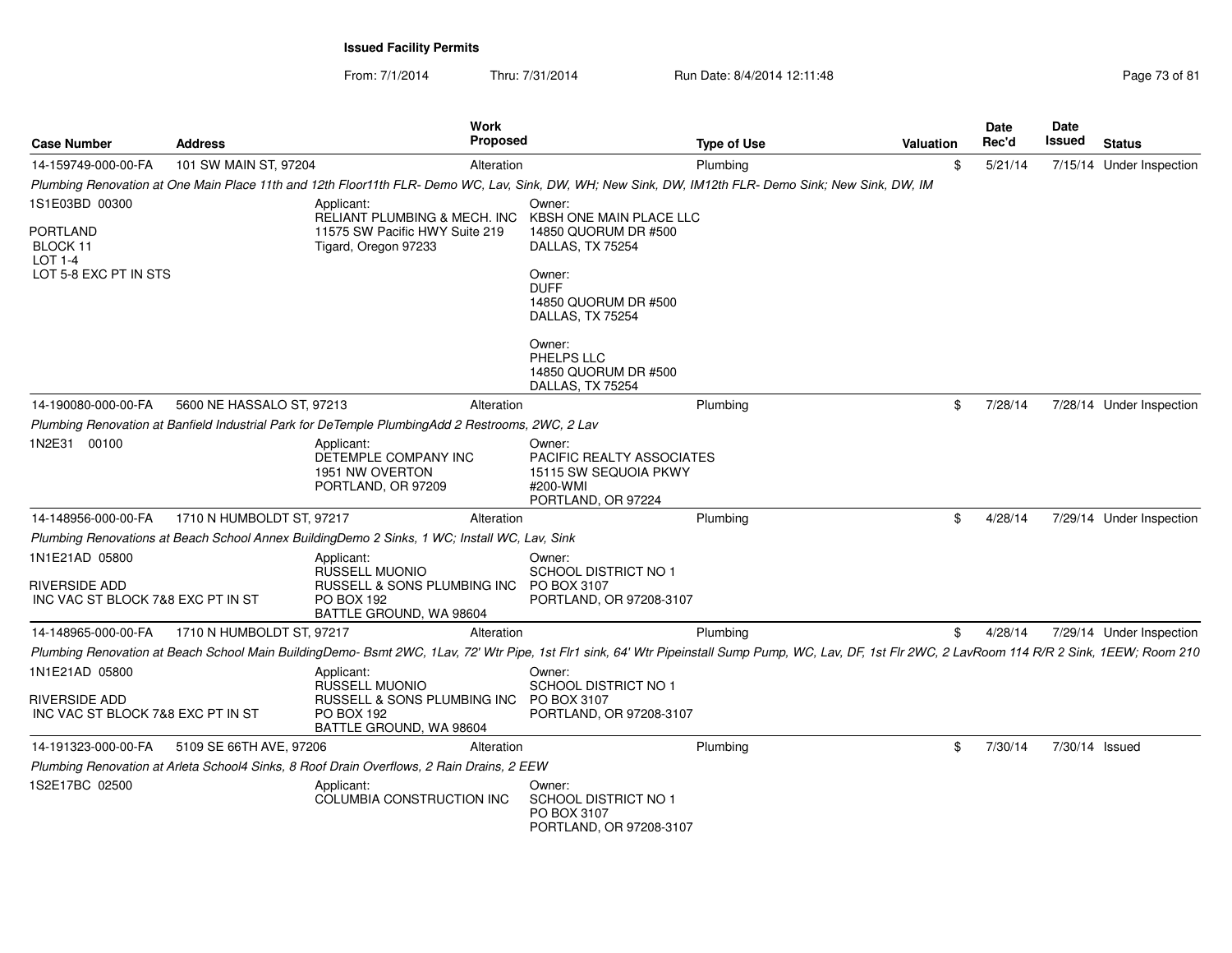From: 7/1/2014Thru: 7/31/2014 Run Date: 8/4/2014 12:11:48 Research 2010 Page 74 of 81

| <b>Case Number</b>                           | <b>Address</b>                                                         |                                                                                              | <b>Work</b><br><b>Proposed</b> | <b>Type of Use</b>                                                                       | Valuation | <b>Date</b><br>Rec'd  | Date<br><b>Issued</b> | <b>Status</b>                                                                   |
|----------------------------------------------|------------------------------------------------------------------------|----------------------------------------------------------------------------------------------|--------------------------------|------------------------------------------------------------------------------------------|-----------|-----------------------|-----------------------|---------------------------------------------------------------------------------|
| 12-218561-000-00-FA                          | 1126 SE DIVISION ST, 97202                                             |                                                                                              | Alteration                     | Plumbing                                                                                 | \$        | 12/26/12              | 7/30/14 Issued        |                                                                                 |
|                                              | Plumbing Remodel Adding 2 W/C, 2 Lavs and 1 Floor Drain In Trash Area. |                                                                                              |                                |                                                                                          |           |                       |                       |                                                                                 |
| 1S1E11BA 06300                               |                                                                        | Applicant:<br><b>CRAIG DEFFENBAUGH</b>                                                       |                                | Owner:<br><b>JOHN LITTLEHALES</b>                                                        |           |                       |                       |                                                                                 |
| TIBBETTS ADD<br>N 130' OF E 100' OF BLOCK 62 |                                                                        | LD PLUMBING CO<br>3472 MATHENY RD NE<br>GERVAIS, OR 97026                                    |                                | 530 OAK GROVE AVE #201<br>MENLO PARK, CA 94025-3255                                      |           |                       |                       |                                                                                 |
| 14-179220-000-00-FA                          | 2730 SW MOODY AVE, 97201                                               |                                                                                              | Alteration                     | Plumbing                                                                                 | \$        | 7/3/14                | 7/30/14 Issued        |                                                                                 |
|                                              |                                                                        | Plumbing Renovation at OHSU II for Starbucks Coffee Company TIPlans Approved by BES and MCHD |                                |                                                                                          |           |                       |                       |                                                                                 |
| 1S1E10 00200                                 |                                                                        | Applicant:<br>MODERN PLUMBING CO<br>11120 SW INDUSTRIAL WAY<br>TUALATIN, OR 97062            |                                | Owner:<br><b>OREGON HEALTH</b><br>3181 SW SAM JACKSON PARK RD<br>PORTLAND, OR 97239-3011 |           |                       |                       |                                                                                 |
|                                              |                                                                        |                                                                                              |                                | Owner:<br><b>SCIENCE</b><br>3181 SW SAM JACKSON PARK RD<br>PORTLAND, OR 97239-3011       |           |                       |                       |                                                                                 |
|                                              |                                                                        |                                                                                              |                                | Owner:<br><b>UNIVERSITY</b><br>3181 SW SAM JACKSON PARK RD<br>PORTLAND, OR 97239-3011    |           |                       |                       |                                                                                 |
| 14-189875-000-00-FA                          | 1 N CENTER COURT ST, 97227                                             |                                                                                              | Alteration                     | Plumbing                                                                                 | \$        | 7/26/14               | 7/30/14 Issued        |                                                                                 |
|                                              |                                                                        | Plumbing renovation at Moda Center Suites 1-6, 29-40, 68-7023 WC and Lav                     |                                |                                                                                          |           |                       |                       |                                                                                 |
| 1N1E34AB 00700                               |                                                                        | Applicant:<br>PMSI, LLC<br>21195 NW EVERGREEN PKWY<br>SUITE 204<br>HILLSBORO OR 97124        |                                | Owner:<br>PORTLAND CITY OF(LEASED<br>1 CENTER CT #150<br>PORTLAND, OR 97227              |           | Permit Info:<br>arena |                       | Occupancy Group 1: A-4_Assembly -                                               |
|                                              |                                                                        |                                                                                              |                                | Owner:<br>PORTLAND ARENA MGMT LLC<br>1 CENTER CT #150<br>PORTLAND, OR 97227              |           |                       |                       |                                                                                 |
| 14-189870-000-00-FA                          | 308 SW 2ND AVE, 97204                                                  |                                                                                              | Alteration                     | Plumbing                                                                                 | \$        | 7/26/14               |                       | 7/30/14 Under Inspection                                                        |
|                                              | Plumbing Renovation at Block 300 Management OfficeBreakroom Sink       |                                                                                              |                                |                                                                                          |           |                       |                       |                                                                                 |
| 1N1E34CD 04600                               |                                                                        | Applicant:<br><b>MCKINSTRY CO</b><br>16790 NE MASON ST. STE 100<br>PORTLAND, OR 97230        |                                | Owner:<br>NGP DUNCAN PLAZA<br>PO BOX 4900 DEPT #360<br>SCOTTSDALE, AZ 85261-4900         |           | Permit Info:          |                       | Occupancy Group 1: A-2_Restaurant<br>Construction Type 2 (formerly Type 1): I-A |
|                                              |                                                                        |                                                                                              |                                | Owner:<br>PORTLAND LLC<br>PO BOX 4900 DEPT #360<br>SCOTTSDALE, AZ 85261-4900             |           |                       |                       |                                                                                 |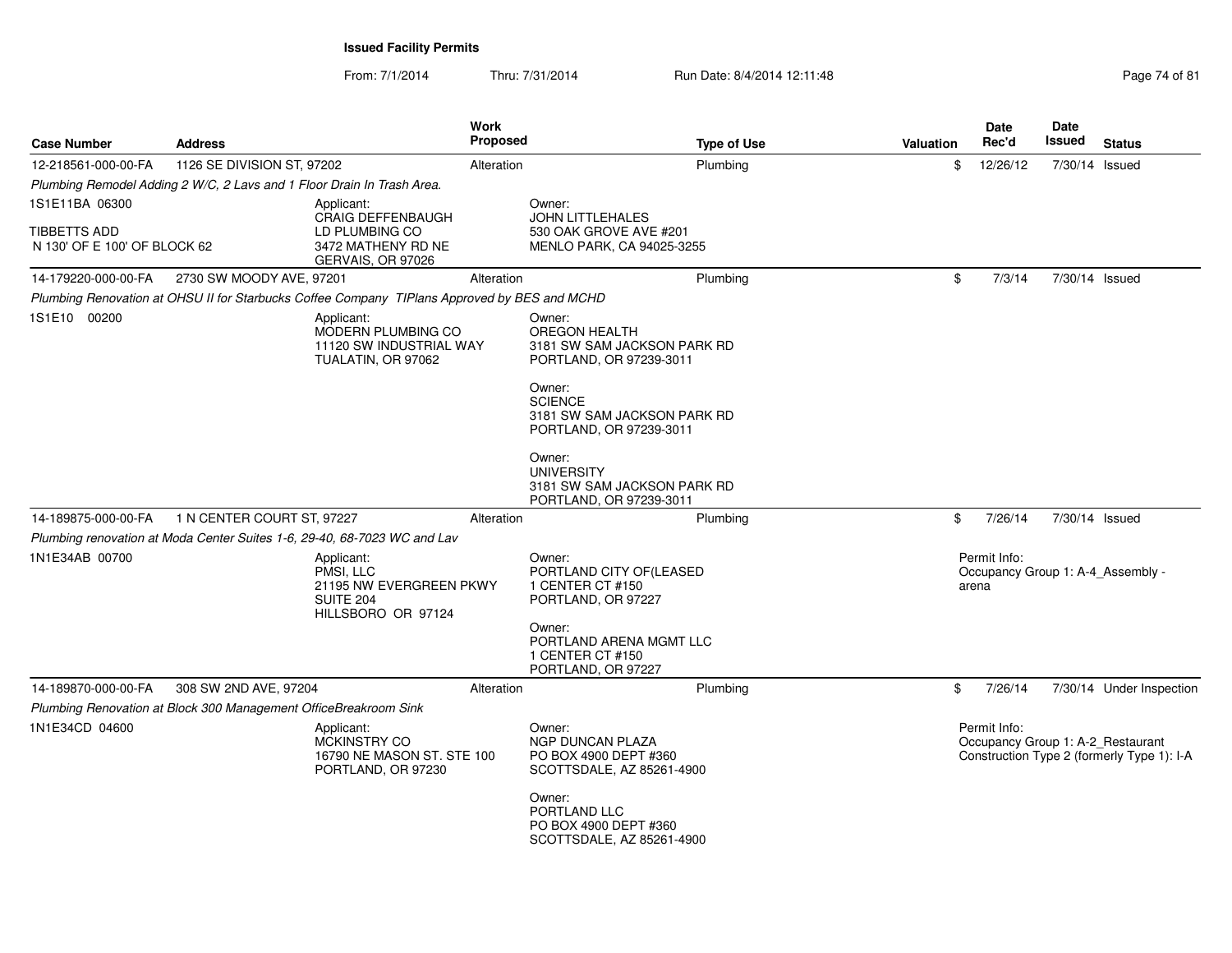From: 7/1/2014Thru: 7/31/2014 **Run Date: 8/4/2014 12:11:48** Page 75 of 81

| <b>Case Number</b>                                                                                           | <b>Address</b>                                                      | <b>Work</b><br><b>Proposed</b>                                                          |                                                                                                                                                                                  | <b>Type of Use</b> | Valuation | <b>Date</b><br>Rec'd                         | Date<br>Issued | <b>Status</b>                                                                   |
|--------------------------------------------------------------------------------------------------------------|---------------------------------------------------------------------|-----------------------------------------------------------------------------------------|----------------------------------------------------------------------------------------------------------------------------------------------------------------------------------|--------------------|-----------|----------------------------------------------|----------------|---------------------------------------------------------------------------------|
| 14-191431-000-00-FA                                                                                          | 308 SW 2ND AVE, 97204                                               | Alteration                                                                              |                                                                                                                                                                                  | Plumbing           | \$        | 7/30/14                                      |                | 7/30/14 Issued                                                                  |
|                                                                                                              |                                                                     | Plumbing Renovation at Block 300 for R/R 2nd Floor Bathroom FixturesWC, Lav, Uri        |                                                                                                                                                                                  |                    |           |                                              |                |                                                                                 |
| 1N1E34CD 04600                                                                                               |                                                                     | Applicant:<br>MCKINSTRY CO<br>16790 NE MASON ST. STE 100<br>PORTLAND, OR 97230          | Owner:<br>NGP DUNCAN PLAZA<br>PO BOX 4900 DEPT #360<br>SCOTTSDALE, AZ 85261-4900<br>Owner:<br>PORTLAND LLC<br>PO BOX 4900 DEPT #360                                              |                    |           | Permit Info:                                 |                | Occupancy Group 1: A-2_Restaurant<br>Construction Type 2 (formerly Type 1): I-A |
|                                                                                                              |                                                                     |                                                                                         | SCOTTSDALE, AZ 85261-4900                                                                                                                                                        |                    |           |                                              |                |                                                                                 |
| 14-174960-000-00-FA                                                                                          | 555 SW OAK ST                                                       | Alteration                                                                              |                                                                                                                                                                                  | Plumbing           | \$        | 6/25/14                                      |                | 7/31/14 Under Inspection                                                        |
|                                                                                                              | Plumbing Renovation at US Bancorp Plaza South Restrooms2 WC, 2 Lav  |                                                                                         |                                                                                                                                                                                  |                    |           |                                              |                |                                                                                 |
| 1N1E34CD 80000<br>ONE ELEVEN TOWER CONDOMINIUM<br><b>GENERAL COMMON ELEMENTS</b>                             |                                                                     | Applicant:<br>POWER PLUMBING<br>PO BOX 19418<br>PORTLAND, OR 97280                      | Owner:<br>ASSOCIATION OF UNIT OWNERS<br>OF<br>ONE ELEVEN TOWER<br>CONDOMINIUM 111 SW 5TH<br>PORTLAND, OR 97204                                                                   |                    |           |                                              |                |                                                                                 |
| 14-185414-000-00-FA                                                                                          | 5050 NE HOYT ST, 97213                                              | Alteration                                                                              |                                                                                                                                                                                  | Plumbing           | \$        | 7/17/14                                      | 7/17/14 Final  |                                                                                 |
|                                                                                                              | Plumbing Renovations To The Providence Professional Plaza Suite 222 |                                                                                         |                                                                                                                                                                                  |                    |           |                                              |                |                                                                                 |
| 1N2E31BD 03800<br><b>CENTER ADD</b><br>BLOCK <sub>3</sub><br>LOT 1-7 INC PT VAC ST<br>LOT 20-26 EXC PT IN ST |                                                                     | Applicant:<br>AMERICAN HEATING INC<br>5035 SE 24TH<br>Portland Oregon 97202-4765        | Owner:<br>PROVIDENCE HEALTH<br>4400 NE HALSEY ST BLDG 2 #190<br>PORTLAND, OR 97213-1545<br>Owner:<br>SERVICES-OREGON<br>4400 NE HALSEY ST BLDG 2 #190<br>PORTLAND, OR 97213-1545 |                    |           | Permit Info:<br>Occupancy Group 1: B<br>I-FR |                | Construction Type 2 (formerly Type 1):                                          |
| 14-185466-000-00-FA                                                                                          | 520 SW YAMHILL ST, 97204                                            | Alteration                                                                              |                                                                                                                                                                                  | Plumbing           | \$        | 7/17/14                                      | 7/17/14 Final  |                                                                                 |
|                                                                                                              |                                                                     | Plumbing Renovations To The Pacific Building Suite 1010 for Marx Jewelers               |                                                                                                                                                                                  |                    |           |                                              |                |                                                                                 |
| 1S1E03BB 01200<br><b>PORTLAND</b><br>BLOCK 171<br>LOT 1&8<br>N 1/2 OF LOT 2&7                                |                                                                     | Applicant:<br>GILLESPIE PLUMBING LLC<br>PO Box 3175<br>Oregon City Oregon 97045         | Owner:<br><b>PAC-HILL LIMITED PARTNERSHIP</b><br>520 SW YAMHILL ST RF GDN #8<br>PORTLAND, OR 97204                                                                               |                    |           | Permit Info:<br>Occupancy Group 1: B         |                | Construction Type 2 (formerly Type 1): I-A                                      |
| 14-163984-000-00-FA                                                                                          | 12000 SW 49TH AVE, 97219                                            | Alteration                                                                              |                                                                                                                                                                                  | Plumbing           | \$        | 6/2/14                                       |                | 7/17/14 Under Inspection                                                        |
|                                                                                                              |                                                                     | Plumbing Renovation at PCC Sylvania CC Building Mens RRR/R 4 WC, 8 Lav, 8 Urinals       |                                                                                                                                                                                  |                    |           |                                              |                |                                                                                 |
| 1S1E31D 00200                                                                                                |                                                                     | Applicant:<br><b>RAYBORN'S PLUMBING INC</b><br>19990 SW CIPOLE RD<br>TUALATIN, OR 97062 | Owner:<br>PORTLAND COMMUNITY<br><b>COLLEGE DIST</b><br>PO BOX 19000<br>PORTLAND, OR 97283                                                                                        |                    |           | Permit Info:<br>Occupancy Group 1: B         |                | Construction Type 2 (formerly Type 1): I-B                                      |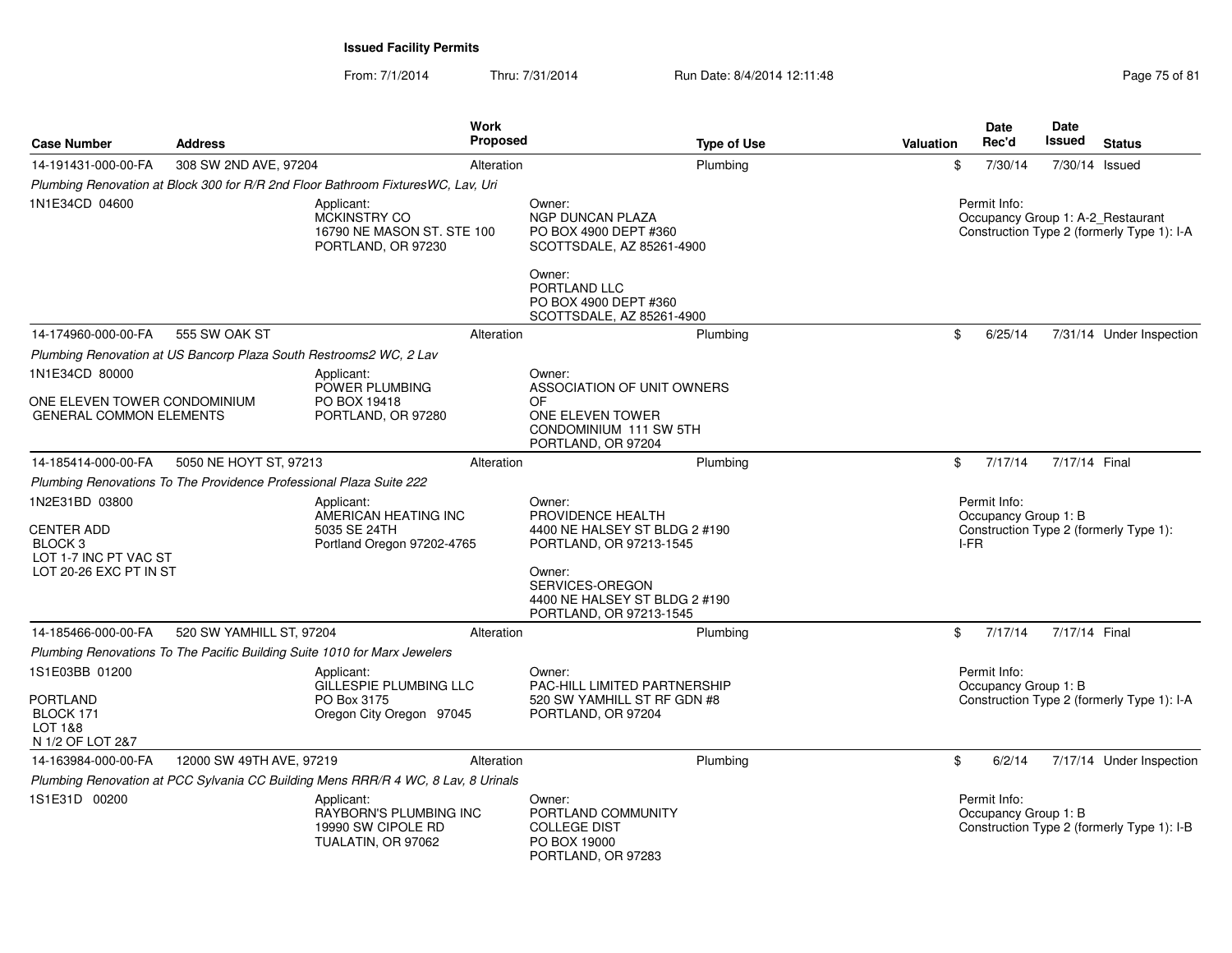From: 7/1/2014Thru: 7/31/2014 Run Date: 8/4/2014 12:11:48 Research 2010 12:00 Rage 76 of 81

| <b>Case Number</b>                                             | <b>Address</b>                                         |                                                                                        | <b>Work</b><br><b>Proposed</b> |                                                                                                                                                                             | <b>Type of Use</b>                                         | <b>Valuation</b> | <b>Date</b><br>Rec'd                             | Date<br>Issued | <b>Status</b>                                |
|----------------------------------------------------------------|--------------------------------------------------------|----------------------------------------------------------------------------------------|--------------------------------|-----------------------------------------------------------------------------------------------------------------------------------------------------------------------------|------------------------------------------------------------|------------------|--------------------------------------------------|----------------|----------------------------------------------|
| 14-171265-000-00-FA                                            | 555 SW OAK ST                                          |                                                                                        | Alteration                     |                                                                                                                                                                             | Plumbing                                                   | \$               | 6/18/14                                          |                | 7/17/14 Under Inspection                     |
|                                                                |                                                        | Plumbing Renovation at US Bancorp Plaza North Restrooms4 WC, 4 Lav, 2 Uri, 1 Mop       |                                |                                                                                                                                                                             |                                                            |                  |                                                  |                |                                              |
| 1N1E34CD 80000                                                 |                                                        | Applicant:<br>POWER PLUMBING                                                           |                                | Owner:<br>ASSOCIATION OF UNIT OWNERS                                                                                                                                        |                                                            |                  |                                                  |                |                                              |
| ONE ELEVEN TOWER CONDOMINIUM<br><b>GENERAL COMMON ELEMENTS</b> |                                                        | PO BOX 19418<br>PORTLAND, OR 97280                                                     |                                | OF<br>ONE ELEVEN TOWER<br>CONDOMINIUM 111 SW 5TH<br>PORTLAND, OR 97204                                                                                                      |                                                            |                  |                                                  |                |                                              |
| 14-168315-000-00-FA                                            | 4650 SW MACADAM AVE, 97201                             |                                                                                        | Alteration                     |                                                                                                                                                                             | Plumbina                                                   | \$               | 6/11/14                                          |                | 7/17/14 Under Inspection                     |
|                                                                |                                                        |                                                                                        |                                | Plumbing Renovation at Precision Castparts 2nd, 3rd and 4th FloorDemo 2nd floor breakrooms 2sinks, 1DW, Relocate Breakroom 1 sink, 1DWNo Plumbing Work on 3rd and 4th floor |                                                            |                  |                                                  |                |                                              |
| 1S1E15BA 00900<br>SECTION 15 1S 1E                             |                                                        | Applicant:<br>RAYBORN'S PLUMBING INC<br>19990 SW CIPOLE RD                             |                                | Owner:<br>PCC JOHNS LANDING LLC<br>4650 SW MACADAM AVE #440                                                                                                                 |                                                            |                  | Permit Info:<br>Occupancy Group 1: B             |                | Construction Type 2 (formerly Type 1): II-A  |
| TL 900 1.00 ACRES                                              |                                                        | TUALATIN, OR 97062                                                                     |                                | PORTLAND, OR 97239-4262                                                                                                                                                     |                                                            |                  |                                                  |                |                                              |
| 14-185720-000-00-FA                                            | 1631 NW THURMAN ST                                     |                                                                                        | Alteration                     |                                                                                                                                                                             | Plumbing                                                   | \$               | 7/17/14                                          | 7/17/14 Final  |                                              |
|                                                                | Plumbing Renovations to The Thurman Building Suite 102 |                                                                                        |                                |                                                                                                                                                                             |                                                            |                  |                                                  |                |                                              |
| 1N1E28DD 03500                                                 |                                                        | Applicant:<br>D & F PLUMBING CO                                                        |                                | Owner:<br>1631 NW THURMAN STREET LLC                                                                                                                                        |                                                            |                  |                                                  |                |                                              |
| <b>WATSONS ADD</b><br>BLOCK 17-19 & TERMINAL BLK TL 3500       |                                                        | 4636 N ALBINA<br>PORTLAND, OR 97217                                                    |                                | 111 SW COLUMBIA ST #1380<br>PORTLAND, OR 97201-5845                                                                                                                         |                                                            |                  |                                                  |                |                                              |
| 14-168365-000-00-FA                                            | 3030 SW MOODY AVE, 97201                               |                                                                                        | Alteration                     |                                                                                                                                                                             | Plumbing                                                   | \$               | 6/11/14                                          |                | 7/17/14 Under Inspection                     |
|                                                                |                                                        |                                                                                        |                                | Plumbing Renovation at OHSU 3030 SW Moody Suite 107 and 210Demo 1st fir WC, Lav, 2nd fir sink and DW. Install 2nd fir 2 sinks, 2 DW                                         |                                                            |                  |                                                  |                |                                              |
| 1S1E10 00400                                                   |                                                        | Applicant:<br>TOTAL MECHANICAL INC                                                     |                                | Owner:<br>3030 PROPERTY LLC                                                                                                                                                 |                                                            |                  | Permit Info:<br>Occupancy Group 1: B Bank, Off., |                |                                              |
| SECTION 10 1S 1E<br>TL 400 2.77 ACRES                          |                                                        | 1498 SE TECH CENTER PLACE<br><b>STE 180</b><br>VANCOUVER WA 98683                      |                                | 3121 SW MOODY AVE<br>PORTLAND, OR 97239                                                                                                                                     |                                                            |                  | Med.Off., Pub.Bldg.                              |                | Construction Type 2 (formerly Type 1): III-B |
| 14-186783-000-00-FA                                            | 1410 SW MORRISON ST, 97205                             |                                                                                        | Alteration                     |                                                                                                                                                                             | Plumbing                                                   | \$               | 7/21/14                                          |                | 7/21/14 Under Inspection                     |
|                                                                |                                                        |                                                                                        |                                | Plumbing Renovation at Tiffany Center Annex for Palace Cakes Bakery TI3 comp sink, DW, Mop, Hand sink, GI, WC, Lav, WH, FD                                                  |                                                            |                  |                                                  |                |                                              |
| 1N1E33DD 07400                                                 |                                                        | Applicant:<br><b>1ST CALL PLUMBING &amp; DRAIN</b>                                     |                                |                                                                                                                                                                             | CCB - Contractor:<br>1ST CALL PLUMBING & DRAIN             |                  | Permit Info:<br>Occupancy Group 1: B             |                |                                              |
| PORTLAND<br>BLOCK 310<br>LOT 1&2<br>N 40' OF LOT 3             |                                                        | <b>CLEANING LLC</b><br>109 SHIRLEY ST<br>MOLALLA, OR 97038                             |                                |                                                                                                                                                                             | <b>CLEANING LLC</b><br>109 SHIRLEY ST<br>MOLALLA, OR 97038 | I-FR             |                                                  |                | Construction Type 2 (formerly Type 1):       |
| 14-166474-000-00-FA                                            | 707 SW WASHINGTON ST, 97205                            |                                                                                        | Alteration                     |                                                                                                                                                                             | Plumbing                                                   | \$               | 6/6/14                                           |                | 7/21/14 Under Inspection                     |
|                                                                |                                                        | Plumbing Renovation at Union Bank of California Suite 900Remodel Kitchenette, Sink, DW |                                |                                                                                                                                                                             |                                                            |                  |                                                  |                |                                              |
| 1N1E34CC 04600                                                 |                                                        | Applicant:<br>DETEMPLE COMPANY INC<br>1951 NW OVERTON<br>PORTLAND, OR 97209            |                                | Owner:<br><b>UBCT PARTNERSHIP</b><br>111 SW COLUMBIA ST #1380<br>PORTLAND, OR 97201                                                                                         |                                                            |                  |                                                  |                |                                              |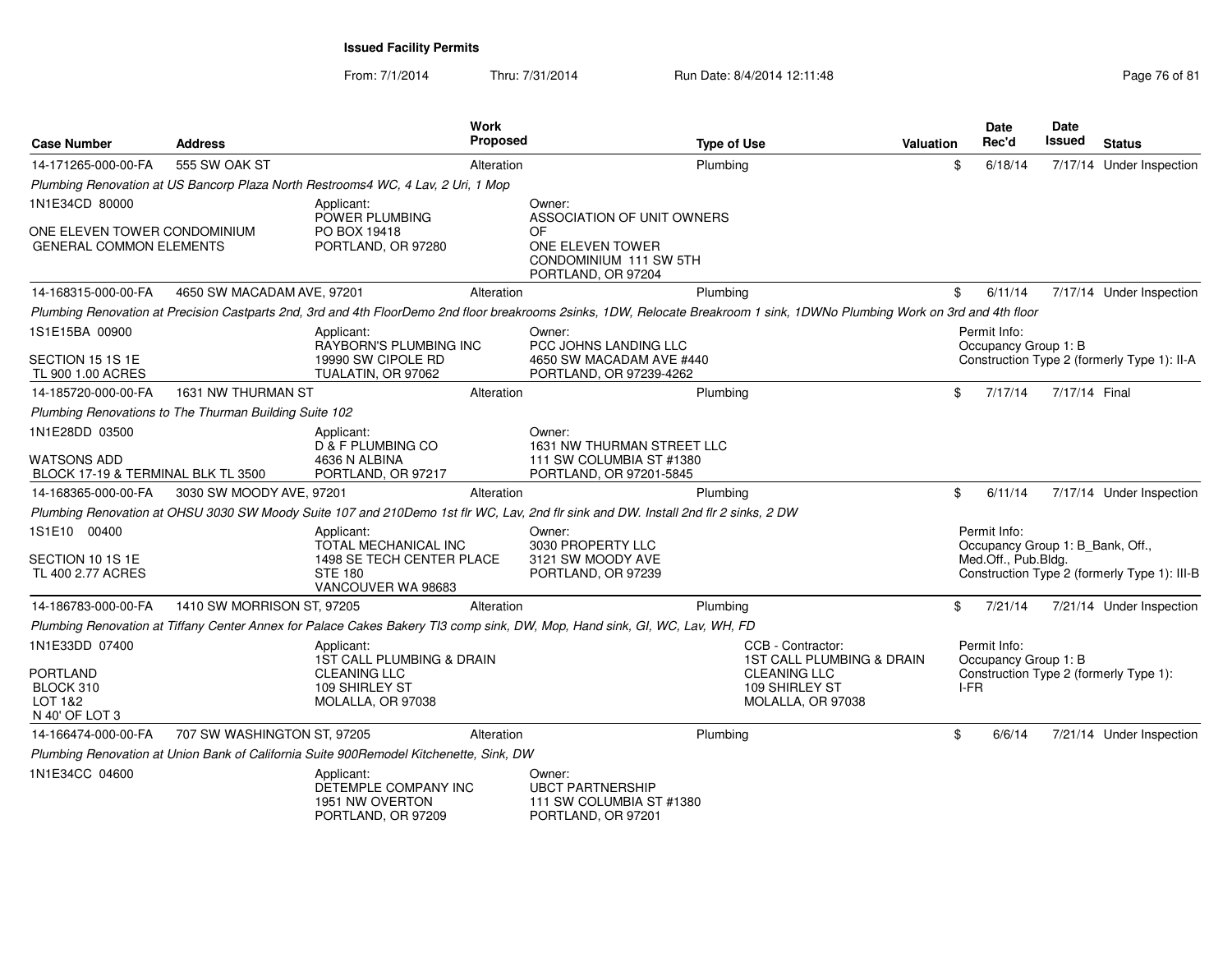From: 7/1/2014Thru: 7/31/2014 Run Date: 8/4/2014 12:11:48 Research 2010 12:00 Page 77 of 81

| <b>Case Number</b>                                                                      | <b>Address</b>                                          | <b>Work</b><br><b>Proposed</b>                                                                                  |                                                                                                               | <b>Type of Use</b>          | Valuation | Date<br>Rec'd                                | <b>Date</b><br>Issued | <b>Status</b>                                                                   |
|-----------------------------------------------------------------------------------------|---------------------------------------------------------|-----------------------------------------------------------------------------------------------------------------|---------------------------------------------------------------------------------------------------------------|-----------------------------|-----------|----------------------------------------------|-----------------------|---------------------------------------------------------------------------------|
| 14-179317-000-00-FA                                                                     | 308 SW 2ND AVE, 97204                                   | Alteration                                                                                                      |                                                                                                               | Plumbing                    | \$        | 7/3/14                                       |                       | 7/21/14 Under Inspection                                                        |
|                                                                                         |                                                         | Plumbing Renovation at Block 300 for Puppet Labs TIDishwashing Sink ad Nursing Room Sink                        |                                                                                                               |                             |           |                                              |                       |                                                                                 |
| 1N1E34CD 04600                                                                          |                                                         | Applicant:<br><b>MCKINSTRY CO</b><br>16790 NE MASON ST. STE 100<br>PORTLAND, OR 97230                           | Owner:<br><b>NGP DUNCAN PLAZA</b><br>PO BOX 4900 DEPT #360<br>Owner:<br>PORTLAND LLC<br>PO BOX 4900 DEPT #360 | SCOTTSDALE, AZ 85261-4900   |           | Permit Info:                                 |                       | Occupancy Group 1: A-2_Restaurant<br>Construction Type 2 (formerly Type 1): I-A |
|                                                                                         |                                                         |                                                                                                                 |                                                                                                               | SCOTTSDALE, AZ 85261-4900   |           |                                              |                       |                                                                                 |
| 14-187426-000-00-FA                                                                     | 825 NE MULTNOMAH ST - Unit 1                            | Alteration                                                                                                      |                                                                                                               | Plumbing                    | \$        | 7/22/14                                      |                       | 7/22/14 Under Inspection                                                        |
|                                                                                         |                                                         | Plumbing Renovation at Lloyd Tower for Windermere TISink, HD, DW, WH                                            |                                                                                                               |                             |           |                                              |                       |                                                                                 |
| 1N1E35BB 90002<br>LLOYD CENTER TOWER CONDOMINIUM<br>LOT <sub>1</sub><br>DEPT OF REVENUE |                                                         | Applicant:<br>JAMES ROOD PLUMBING INC<br>125 S 1ST AVE #542<br>Hillsboro, OR 97123                              | Owner:<br><b>PACIFICORP</b><br>PORTLAND, OR 97232                                                             | 700 NE MULTNOMAH ST 7TH FLR |           |                                              |                       |                                                                                 |
| 14-179304-000-00-FA                                                                     | 851 SW 6TH AVE, 97205                                   | Alteration                                                                                                      |                                                                                                               | Plumbing                    | \$        | 7/3/14                                       |                       | 7/23/14 Under Inspection                                                        |
|                                                                                         |                                                         | Plumbing Renovation at Pacific Center for Brandman University Suite 1075Breakroom Sink and Wellness Room Sink   |                                                                                                               |                             |           |                                              |                       |                                                                                 |
| 1S1E03BB 02100                                                                          |                                                         | Applicant:<br>JOHN R DUNCAN<br><b>GRIDLINE PLUMBING &amp; HEATING</b><br>4343 SE 37TH AVE<br>PORTLAND, OR 97202 | Owner:<br>PLI PORTLAND LLC<br>1825 S GRANT ST STE 700<br>SAN MATEO, CA 94402                                  |                             |           | Permit Info:<br>Occupancy Group 1: B         |                       | Construction Type 2 (formerly Type 1): I-A                                      |
| 14-167550-000-00-FA                                                                     | 1210 NW COUCH ST, 97209                                 | Alteration                                                                                                      |                                                                                                               | Plumbing                    | \$        | 6/10/14                                      | 7/23/14 Final         |                                                                                 |
|                                                                                         |                                                         | Plumbing Renovation at Whole Foods Pearl District MezzanineR/R 2 WC, 2 Lav                                      |                                                                                                               |                             |           |                                              |                       |                                                                                 |
| 1N1E33DA 05000                                                                          |                                                         | Applicant:<br>PETER LEVANEN<br><b>RAY'S PLUMBING</b><br>PO BOX685<br>BRUSH PRAIRIE, WA 98606                    | Owner:<br>351 NW 12TH AVE<br>PORTLAND, OR 97209-2905                                                          | SPF BREWERY BLOCKS LLC      |           | Permit Info:<br>Occupancy Group 1: B<br>I-FR |                       | Construction Type 2 (formerly Type 1):                                          |
| 14-188073-000-00-FA                                                                     | 1208 SW 13TH AVE, 97205                                 | Alteration                                                                                                      |                                                                                                               | Plumbing                    | \$        | 7/23/14                                      | 7/23/14 Final         |                                                                                 |
|                                                                                         | Plumbing Renovation at Century Building to Replace DCVA |                                                                                                                 |                                                                                                               |                             |           |                                              |                       |                                                                                 |
| 1S1E04AA 04500                                                                          |                                                         | Applicant:<br><b>CHARTER MECHANICAL</b><br>7940 SW HUNZIKER ST<br>PORTLAND, OR 97223-8257                       | Owner:<br><b>JOHN NIEMEYER</b><br>15 82ND DR #210<br>GLADSTONE, OR 97027                                      |                             |           | Permit Info:<br>Occupancy Group 1: E School  |                       |                                                                                 |
| 14-158807-000-00-FA                                                                     | 1849 SW SALMON ST, 97205                                | Alteration                                                                                                      |                                                                                                               | Plumbing                    | \$        | 5/19/14                                      |                       | 7/23/14 Issued                                                                  |
|                                                                                         |                                                         | Plumbing Renovation at Multnomah Athletic ClubPool Drain, Shower Area                                           |                                                                                                               |                             |           |                                              |                       |                                                                                 |
| 1N1E33DC 05800<br>SECTION 33 1N 1E<br>TL 5800 2.82 ACRES                                |                                                         | Applicant:<br>AMERICAN HEATING INC<br>5035 SE 24TH                                                              | Owner:<br>MULTNOMAH AMATEUR<br><b>ATHLETIC CLUB</b><br>1849 SW SALMON ST                                      |                             |           | Permit Info:<br>General                      |                       | Occupancy Group 1: A-3 Assembly -                                               |
|                                                                                         |                                                         | Portland Oregon 97202-4765                                                                                      | PORTLAND, OR 97205-1726                                                                                       |                             |           |                                              |                       | Construction Type 2 (formerly Type 1): I-A                                      |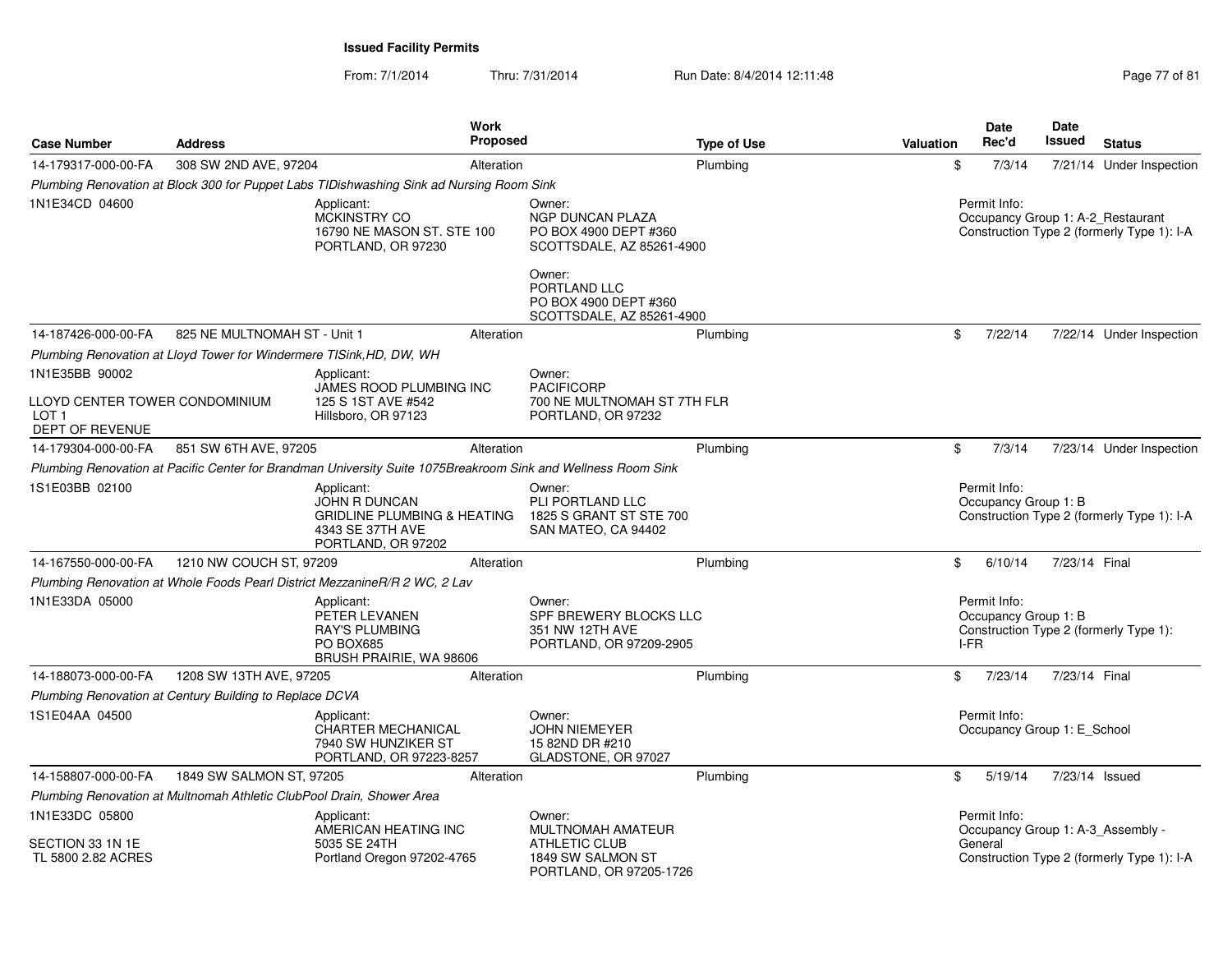From: 7/1/2014Thru: 7/31/2014 Run Date: 8/4/2014 12:11:48 Research 2010 12:00 Rage 78 of 81

| <b>Case Number</b>                                                                                                  | <b>Address</b>                                                         |                                                                                                                                | Work<br><b>Proposed</b> |                                                                                                                             | <b>Type of Use</b>                                                                                                                                            | Valuation |      | Date<br>Rec'd                        | Date<br><b>Issued</b> | <b>Status</b>                                |
|---------------------------------------------------------------------------------------------------------------------|------------------------------------------------------------------------|--------------------------------------------------------------------------------------------------------------------------------|-------------------------|-----------------------------------------------------------------------------------------------------------------------------|---------------------------------------------------------------------------------------------------------------------------------------------------------------|-----------|------|--------------------------------------|-----------------------|----------------------------------------------|
| 14-188250-000-00-FA                                                                                                 | 6936 N FATHOM ST, 97217                                                |                                                                                                                                | Alteration              |                                                                                                                             | Plumbing                                                                                                                                                      |           | \$   | 7/23/14                              |                       | 7/23/14 Under Inspection                     |
|                                                                                                                     |                                                                        |                                                                                                                                |                         | Plumbing Renovation at Daimler Western Star Truck Plant Mens Restroom Remodel4 WC, 6 Uri, 2 Showers, 4 Lavs, 1 Mop Sink     |                                                                                                                                                               |           |      |                                      |                       |                                              |
| 1N1E17B 00200<br>SECTION 17 1N 1E<br>TL 200 24.90 ACRES<br>LAND & IMPS SEE R646162 (R941170881)<br>FOR MACH & EQUIP |                                                                        | Applicant:<br>MIKE PATTERSON PLUMBING<br>15028 S MITCHELL LN<br>OREGON CITY, OR 97045                                          |                         | Owner:<br>FREIGHTLINER CORPORATION<br>PO BOX 3820<br>PORTLAND, OR 97208-3820                                                |                                                                                                                                                               |           |      |                                      |                       |                                              |
| 14-148695-000-00-FA                                                                                                 | 555 SW OAK ST                                                          |                                                                                                                                | Alteration              |                                                                                                                             | Plumbing                                                                                                                                                      |           | \$   | 4/28/14                              |                       | 7/24/14 Under Inspection                     |
|                                                                                                                     |                                                                        |                                                                                                                                |                         |                                                                                                                             | Plumbing Renovation at US Bank Tower Plaza 7th Floor Build outDemo 18 WC, !8 Lav, 4 Uri, 2 Mop, 2 DF, 1 SinkInstall 14 WC, 10 Lav, 4 Uri, 2 Mop, 1 Sink, 2 DW |           |      |                                      |                       |                                              |
| 1N1E34CD 80000<br>ONE ELEVEN TOWER CONDOMINIUM<br><b>GENERAL COMMON ELEMENTS</b>                                    |                                                                        | Applicant:<br><b>MCKINSTRY CO</b><br>16790 NE MASON ST. STE 100<br>PORTLAND, OR 97230                                          |                         | Owner:<br>ASSOCIATION OF UNIT OWNERS<br>OF<br>ONE ELEVEN TOWER<br>CONDOMINIUM 111 SW 5TH<br>PORTLAND, OR 97204              |                                                                                                                                                               |           |      |                                      |                       |                                              |
| 14-189219-000-00-FA                                                                                                 | 1300 SW 6TH AVE, 97201                                                 |                                                                                                                                | Alteration              |                                                                                                                             | Plumbing                                                                                                                                                      |           | \$   | 7/25/14                              |                       | 7/25/14 Under Inspection                     |
|                                                                                                                     |                                                                        |                                                                                                                                |                         | Plumbing Renovation at Unitus Plaza 1st Floor2 Mop Sinks, Demo Mens and Womens Showers in Parking P1 and P2 for Bike Racks. |                                                                                                                                                               |           |      |                                      |                       |                                              |
| 1S1E03BC 01900<br><b>PORTLAND</b><br>BLOCK 166<br>LOT 1-8                                                           |                                                                        | Applicant:<br>CASCADE PLUMBING CO<br>2416 N HAYDEN ISLAND DR<br>PORTLAND, OR 97217-8256                                        |                         | Owner:<br><b>ERICKSON REALTY LTD</b><br>4900 SW GRIFFITH DR STE 133<br>BEAVERTON, OR 97005                                  |                                                                                                                                                               |           | I-FR | Permit Info:<br>Occupancy Group 1: B |                       | Construction Type 2 (formerly Type 1):       |
| 14-166492-000-00-FA                                                                                                 | 2801 N GANTENBEIN AVE, 97227                                           |                                                                                                                                | Alteration              |                                                                                                                             | Plumbing                                                                                                                                                      |           | \$   | 6/6/14                               |                       | 7/25/14 Under Inspection                     |
|                                                                                                                     | Plumbing Renovation at LEH Randall Children's Hospital 2nd & 3rd Floor |                                                                                                                                |                         |                                                                                                                             |                                                                                                                                                               |           |      |                                      |                       |                                              |
| 1N1E27AC 00300<br>ABENDS ADD<br>BLOCK <sub>3</sub><br>INC PT VAC STS LOT 1-16                                       |                                                                        | Applicant:<br>HEINZ MECHANICAL CO INC<br>2615 NW ST HELENS RD<br>PORTLAND, OR 97210                                            |                         | Owner:<br><b>EMANUEL HOSPITAL</b><br>1919 NW LOVEJOY ST<br>PORTLAND, OR 97209-1503                                          |                                                                                                                                                               |           |      |                                      |                       |                                              |
| 14-157972-000-00-FA                                                                                                 | 0615 SW PALATINE HILL RD, 97219                                        |                                                                                                                                | Alteration              |                                                                                                                             | Plumbing                                                                                                                                                      |           | \$   | 5/16/14                              | 7/1/14 Final          |                                              |
|                                                                                                                     |                                                                        | Plumbing Renovation at Lewis and Clark College Fields Art CenterR/R 3 comp. sink                                               |                         |                                                                                                                             |                                                                                                                                                               |           |      |                                      |                       |                                              |
| 1S1E27D 00100<br>SECTION 27 1S 1E                                                                                   |                                                                        | Applicant:<br>ALLIANT SYSTEMS LLC<br>1600 NW 167TH PL STE 330<br>TL 100 85.50 ACRES SPLIT LEVY (R709301280 BEAVERTON, OR 97006 |                         | Owner:<br>LEWIS & CLARK COLLEGE<br>0615 SW PALATINE HILL RD MSC<br>31<br>PORTLAND, OR 97219                                 |                                                                                                                                                               |           |      | Permit Info:<br>Occupancy Group 1: B |                       | Construction Type 2 (formerly Type 1): III-N |
|                                                                                                                     |                                                                        |                                                                                                                                |                         | Owner:<br><b>BUSINESS OFFICE</b><br>0615 SW PALATINE HILL RD MSC<br>31<br>PORTLAND, OR 97219                                |                                                                                                                                                               |           |      |                                      |                       |                                              |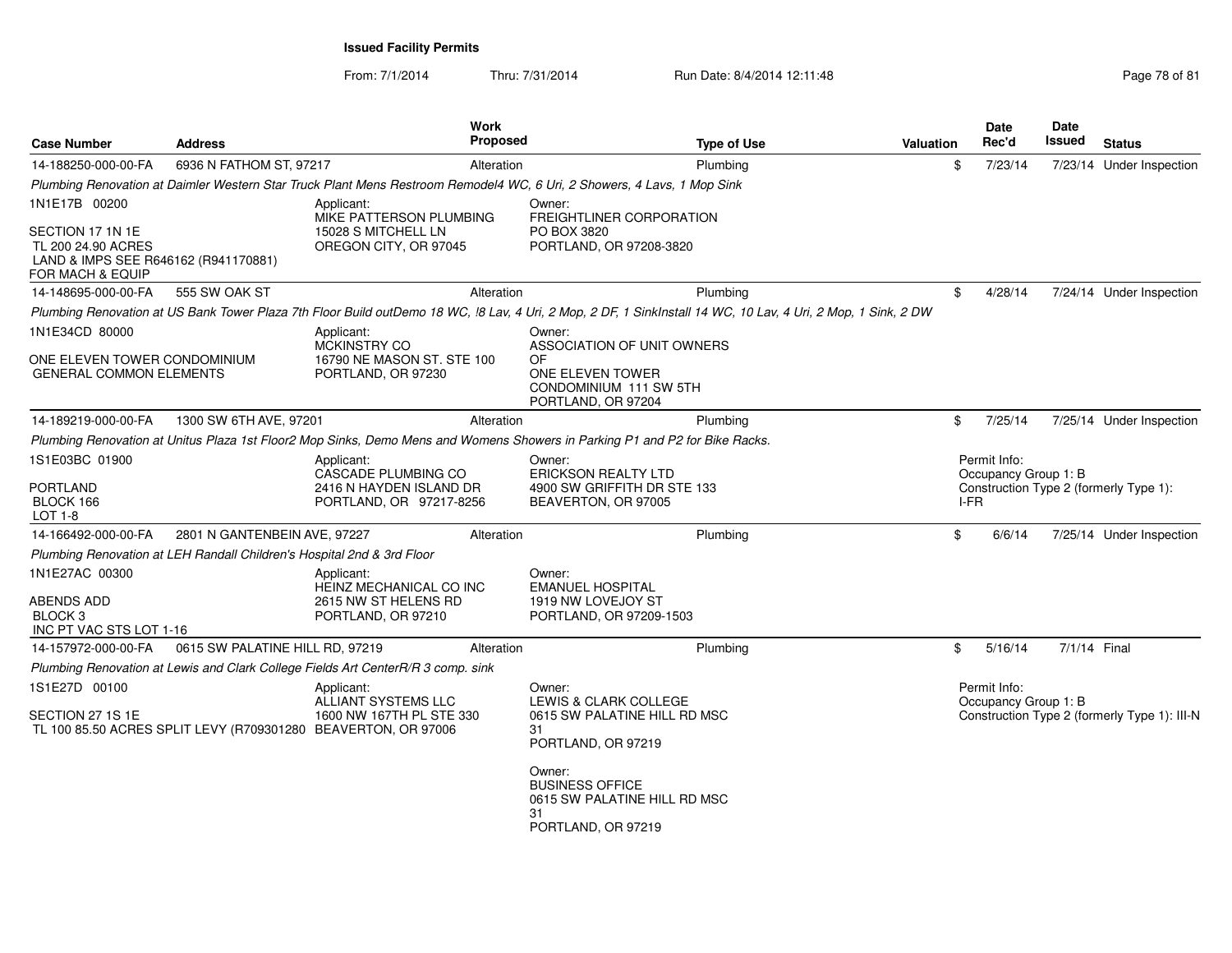From: 7/1/2014Thru: 7/31/2014 Run Date: 8/4/2014 12:11:48 Run Date: 8/4/2014 12:11:48

|                                                                                              |                                                                    |                                                                                                      | <b>Work</b>     |                                                                                                                     |                                                                                                                                                                                     |                  |         | <b>Date</b>                                      | Date          |                                                                                    |
|----------------------------------------------------------------------------------------------|--------------------------------------------------------------------|------------------------------------------------------------------------------------------------------|-----------------|---------------------------------------------------------------------------------------------------------------------|-------------------------------------------------------------------------------------------------------------------------------------------------------------------------------------|------------------|---------|--------------------------------------------------|---------------|------------------------------------------------------------------------------------|
| <b>Case Number</b>                                                                           | <b>Address</b>                                                     |                                                                                                      | <b>Proposed</b> |                                                                                                                     | <b>Type of Use</b>                                                                                                                                                                  | <b>Valuation</b> |         | Rec'd                                            | <b>Issued</b> | <b>Status</b>                                                                      |
| 14-177570-000-00-FA                                                                          |                                                                    | 3181 SW SAM JACKSON PARK RD - Bldg BSC, 9 Alteration                                                 |                 |                                                                                                                     | Plumbina                                                                                                                                                                            |                  | \$      | 7/1/14                                           | 7/1/14 Final  |                                                                                    |
|                                                                                              | Plumbing Renovation at OHSU RJH to Install 2 sinks and 1 sump pump |                                                                                                      |                 |                                                                                                                     |                                                                                                                                                                                     |                  |         |                                                  |               |                                                                                    |
| 1S1E09 00200                                                                                 |                                                                    | Applicant:<br>DETEMPLE COMPANY INC<br>1951 NW OVERTON<br>PORTLAND, OR 97209                          |                 | Owner:<br>OREGON STATE OF<br>3181 SW SAM JACKSON PARK RD<br>PORTLAND, OR 97239                                      |                                                                                                                                                                                     |                  |         | Permit Info:<br>Occupancy Group 1: B             |               | Construction Type 2 (formerly Type 1): I-B                                         |
| 14-177574-000-00-FA                                                                          | 840 SW GAINES ST, 97201                                            |                                                                                                      | Alteration      |                                                                                                                     | Plumbing                                                                                                                                                                            |                  | \$      | 7/1/14                                           | 7/1/14 Final  |                                                                                    |
|                                                                                              |                                                                    | Plumbing Renovation at OHSU Gaines Hall to Install new Fixtures in 1st Floor Restrooms5 WC, 3 Lav    |                 |                                                                                                                     |                                                                                                                                                                                     |                  |         |                                                  |               |                                                                                    |
| 1S1E09DB 03200                                                                               |                                                                    | Applicant:<br>DETEMPLE COMPANY INC                                                                   |                 | Owner:<br>OREGON STATE OF                                                                                           |                                                                                                                                                                                     |                  |         |                                                  |               |                                                                                    |
| SECTION 09 1S 1E<br>TL 3200 1.63 ACRES                                                       |                                                                    | 1951 NW OVERTON<br>PORTLAND, OR 97209                                                                |                 | (U OF O MEDICAL SCHOOL STATE<br><b>HIGHWAY</b><br>SALEM, OR 97310-0001                                              |                                                                                                                                                                                     |                  |         |                                                  |               |                                                                                    |
| 14-178150-000-00-FA                                                                          | 1211 SW 5TH AVE, 97204                                             |                                                                                                      | Alteration      |                                                                                                                     | Plumbing                                                                                                                                                                            |                  | \$      | 7/2/14                                           |               | 7/2/14 Issued                                                                      |
|                                                                                              |                                                                    |                                                                                                      |                 | Plumbing Renovation at Pacwest Center 12th Floor for Commerce Bank of Oregon TIKitchen and Breakroom 2 Sinks and DW |                                                                                                                                                                                     |                  |         |                                                  |               |                                                                                    |
| 1S1E03BC 00900                                                                               |                                                                    | Applicant:<br><b>MCKINSTRY CO</b>                                                                    |                 | Owner:<br>PACWEST CENTER LLC                                                                                        |                                                                                                                                                                                     |                  |         | Permit Info:<br>Occupancy Group 1: B Bank, Off., |               |                                                                                    |
| <b>PORTLAND</b><br>BLOCK 167<br>LOT 1-8                                                      |                                                                    | 16790 NE MASON ST, STE 100<br>PORTLAND, OR 97230                                                     |                 | 1211 SW 5TH AVE #2230<br>PORTLAND, OR 97204                                                                         |                                                                                                                                                                                     |                  |         | Med.Off., Pub.Bldg.                              |               |                                                                                    |
| 14-178486-000-00-FA                                                                          | 4386 SW MACADAM AVE, 97201                                         |                                                                                                      | Alteration      |                                                                                                                     | Plumbing                                                                                                                                                                            |                  | \$      | 7/2/14                                           | 7/2/14 Final  |                                                                                    |
|                                                                                              |                                                                    | Plumbing Renovation at River Forum 2 Suite 305 for Brown and Riding TIBreakroom sink and DW          |                 |                                                                                                                     |                                                                                                                                                                                     |                  |         |                                                  |               |                                                                                    |
| 1S1E10DC 00900<br>SECTION 10 1S 1E<br>TL 900 0.88 ACRES<br>DEFERRAL-POTENTIAL ADDITIONAL TAX |                                                                    | Applicant:<br>POWER PLUMBING<br>PO BOX 19418<br>PORTLAND, OR 97280                                   |                 | Owner:<br>RIVER FORUM LLC<br>235 MONTGOMERY ST FL 16<br>SAN FRANCISCO, CA 94104                                     |                                                                                                                                                                                     |                  |         |                                                  |               |                                                                                    |
| 14-179281-000-00-FA                                                                          | 4805 NE GLISAN ST, 97213                                           |                                                                                                      | Alteration      |                                                                                                                     | Plumbing                                                                                                                                                                            |                  | \$      | 7/3/14                                           |               | 7/3/14 Issued                                                                      |
|                                                                                              | Plumbing Renovation at PPMC Access ServicesDemo sink               |                                                                                                      |                 |                                                                                                                     |                                                                                                                                                                                     |                  |         |                                                  |               |                                                                                    |
| 1N2E31BD 04100<br>SECTION 31 1N 2E<br>TL 4100 9.54 ACRES                                     |                                                                    | Applicant:<br>AMERICAN HEATING INC<br>5035 SE 24TH<br>Portland Oregon 97202-4765                     |                 | Owner:<br>PROVIDENCE HEALTH<br>4400 NE HALSEY ST BLDG 2 #190<br>PORTLAND, OR 97213-1545                             |                                                                                                                                                                                     |                  |         |                                                  |               |                                                                                    |
|                                                                                              |                                                                    |                                                                                                      |                 | Owner:<br>SERVICES-OREGON<br>4400 NE HALSEY ST BLDG 2 #190<br>PORTLAND, OR 97213-1545                               |                                                                                                                                                                                     |                  |         |                                                  |               |                                                                                    |
| 14-159827-000-00-FA                                                                          | 2201 NE LLOYD BLVD, 97232                                          |                                                                                                      | Alteration      |                                                                                                                     | Plumbing                                                                                                                                                                            |                  | \$      | 5/21/14                                          | 7/7/14 Final  |                                                                                    |
|                                                                                              |                                                                    |                                                                                                      |                 |                                                                                                                     | Plumbing Renovation at Lloyd Center for Braganza Tea TI3 Sinks, 1 Mop, 2 Ice Bins, 1 Ice Mach, 1HW Disp., 1 GIPlans not Stamped by MCHD as of 5/21/14*******Bid Estimate*********** |                  |         |                                                  |               |                                                                                    |
| 1N1E35BA 00101                                                                               |                                                                    | Applicant:<br>WOODBURN PLUMBING INC OF<br><b>WASHINGTON</b><br>3311 SE MCKEVER RD<br>CAMAS, WA 98607 |                 | Owner:<br>CAPREF LLOYD CENTER LLC<br>2201 LLOYD CENTER<br>PORTLAND, OR 97232                                        |                                                                                                                                                                                     |                  | Station | Permit Info:                                     |               | Occupancy Group 1: M Store, Service<br>Construction Type 2 (formerly Type 1): II-A |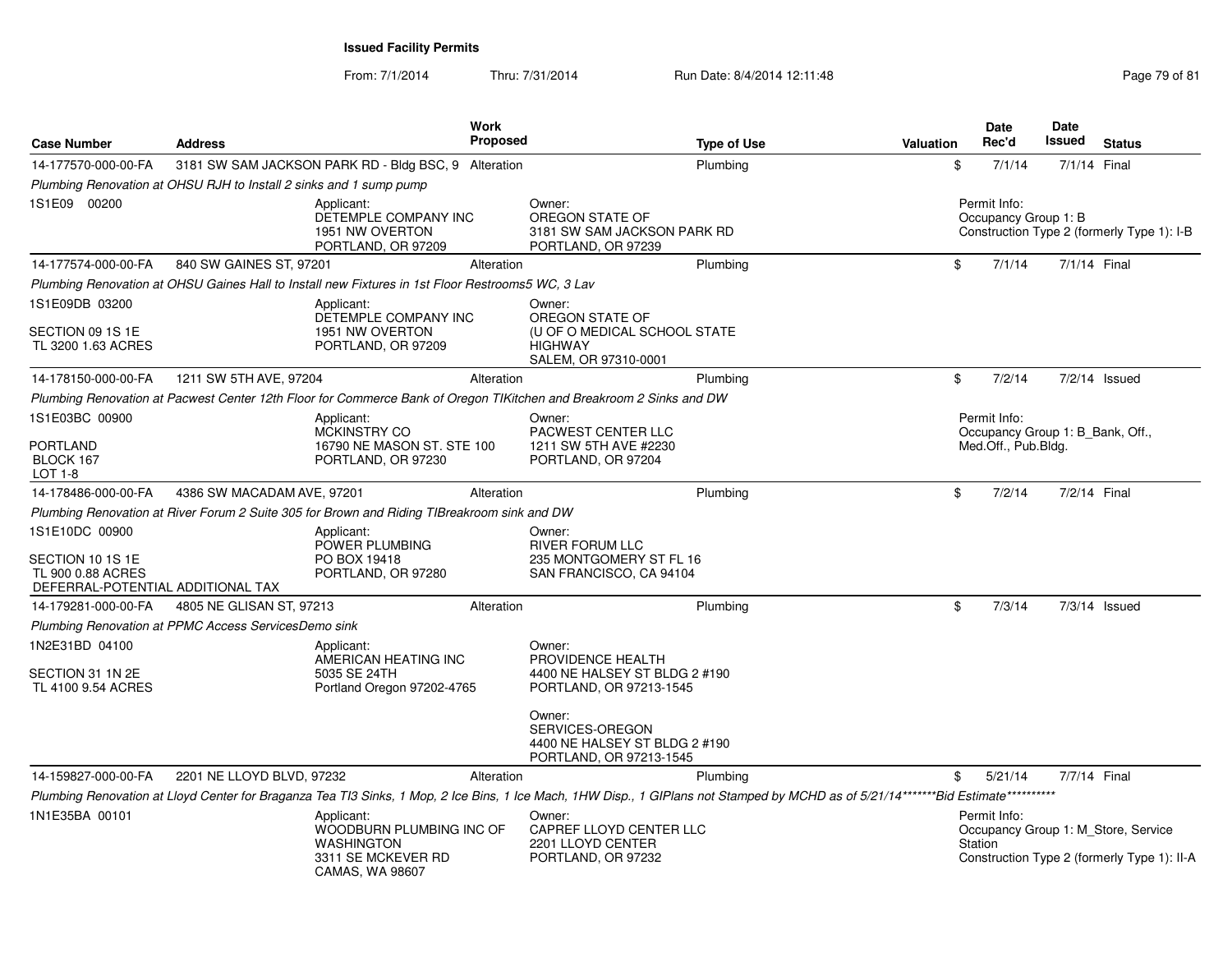From: 7/1/2014Thru: 7/31/2014 Run Date: 8/4/2014 12:11:48 Run Date: 8/4/2014 12:11:48

| <b>Case Number</b>                                                                                                                                | <b>Address</b>              |                                                                                                                  | Work<br><b>Proposed</b> | <b>Type of Use</b>                                                                                                                      | Valuation | Date<br>Rec'd                                                           | Date<br>Issued | <b>Status</b>                                |
|---------------------------------------------------------------------------------------------------------------------------------------------------|-----------------------------|------------------------------------------------------------------------------------------------------------------|-------------------------|-----------------------------------------------------------------------------------------------------------------------------------------|-----------|-------------------------------------------------------------------------|----------------|----------------------------------------------|
| 14-169406-000-00-FA                                                                                                                               | 200 SW MARKET ST, 97201     |                                                                                                                  | Alteration              | Plumbing                                                                                                                                | \$        | 6/13/14                                                                 |                | 7/9/14 Under Inspection                      |
|                                                                                                                                                   |                             | Plumbing Renovation at Cambia Health 200 Market Building 10th & 14th Floor1 new sink 10th flr, R/R sink 14th flr |                         |                                                                                                                                         |           |                                                                         |                |                                              |
| 1S1E03CB 00800<br>SOUTH AUDITORIUM ADD<br><b>BLOCK A</b>                                                                                          |                             | Applicant:<br><b>RELIANT PLUMBING &amp; MECH. INC</b><br>11575 SW Pacific HWY Suite 219<br>Tigard, Oregon 97233  |                         | Owner:<br>TWO HUNDRED MARKET ASSOC<br>200 SW MARKET ST #1720<br>PORTLAND, OR 97201                                                      |           |                                                                         |                |                                              |
| LOT 2 TL 800                                                                                                                                      |                             |                                                                                                                  |                         | Owner:<br><b>LIMITED PARTNERSHIP</b><br>200 SW MARKET ST #1720<br>PORTLAND, OR 97201                                                    |           |                                                                         |                |                                              |
| 14-149072-000-00-FA                                                                                                                               | 7200 SE 60TH AVE, 97206     |                                                                                                                  | Alteration              | Plumbing                                                                                                                                | \$        | 4/28/14                                                                 |                | 7/11/14 Under Inspection                     |
|                                                                                                                                                   |                             |                                                                                                                  |                         | Plumbing Renovation at Lane Middle SchoolRm 193 R/R Sink add EEW and EFMV; Rm 127 R/R Sink add Sink, EEW, EFMVRm 205 Verify C/O in Wall |           |                                                                         |                |                                              |
| 1S2E19AD 00100                                                                                                                                    |                             | Applicant:<br>PARFITT PLUMBING INC                                                                               |                         | Owner:<br><b>SCHOOL DISTRICT NO 1</b>                                                                                                   |           |                                                                         |                |                                              |
| SECTION 19 1S 2E<br>TL 100 9.09 ACRES<br>SEE R645271 (R992190221) FOR LEASED<br>SUB ACCT                                                          |                             | 12172 SE 222ND DR<br><b>BORING, OR 97009</b>                                                                     |                         | PO BOX 3107<br>PORTLAND, OR 97208-3107                                                                                                  |           |                                                                         |                |                                              |
| 14-182494-000-00-FA                                                                                                                               | 1 N CENTER COURT ST, 97227  |                                                                                                                  | Alteration              | Plumbing                                                                                                                                | \$        | 7/11/14                                                                 |                | 7/11/14 Under Inspection                     |
|                                                                                                                                                   |                             | Plumbing Renovations To the MODA Center Club 200 Level Demo Bar Sinks                                            |                         |                                                                                                                                         |           |                                                                         |                |                                              |
| 1N1E34AB 00700                                                                                                                                    |                             | Applicant:<br>MICHAEL AUGUR<br>A & P Plumbing<br>PO BOX 57<br>TROUTDALE, OR 97060                                |                         | Owner:<br>PORTLAND CITY OF(LEASED<br>1 CENTER CT #150<br>PORTLAND, OR 97227<br>Owner:<br>PORTLAND ARENA MGMT LLC<br>1 CENTER CT #150    |           | Permit Info:<br>arena                                                   |                | Occupancy Group 1: A-4 Assembly -            |
|                                                                                                                                                   |                             |                                                                                                                  |                         | PORTLAND, OR 97227                                                                                                                      |           |                                                                         |                |                                              |
| 14-166731-000-00-FA                                                                                                                               | 319 SW WASHINGTON ST, 97204 |                                                                                                                  | Alteration              | Plumbing                                                                                                                                | \$        | 6/9/14                                                                  |                | 7/11/14 Under Inspection                     |
|                                                                                                                                                   |                             | Plumbing Renovation at Spalding Building Suite 614Breakroom Sink, DW, Ice/water                                  |                         |                                                                                                                                         |           |                                                                         |                |                                              |
| 1N1E34CD 07800                                                                                                                                    |                             | Applicant:<br>GILLESPIE PLUMBING LLC<br>PO Box 3175<br>Oregon City Oregon 97045                                  |                         | Owner:<br>THREE NINETEEN WASHINGTON<br><b>LLC</b><br><b>PO BOX 416</b><br>MANCHESTER, VT 05254                                          |           | Permit Info:<br>Occupancy Group 1: B_Bank, Off.,<br>Med.Off., Pub.Bldg. |                |                                              |
| 14-160403-000-00-FA                                                                                                                               | 123 NE 3RD AVE, 97232       |                                                                                                                  | Alteration              | Plumbing                                                                                                                                | \$        | 5/22/14                                                                 | 7/11/14 Final  |                                              |
|                                                                                                                                                   |                             | Plumbing Renovation at Eastside Exchange # 107 and 208 for Sincerely Truman107- 1 Sink, 208- 2 Sinks, DW, IM     |                         |                                                                                                                                         |           |                                                                         |                |                                              |
| 1N1E34DA 02800                                                                                                                                    |                             | Applicant:<br>ALLIANT SYSTEMS LLC                                                                                |                         | Owner:<br>BRIDGEHEAD DEVELOPMENT LLC                                                                                                    |           | Permit Info:<br>Occupancy Group 1: B Bank, Off.,                        |                |                                              |
| <b>EAST PORTLAND</b><br>BLOCK 68<br>INC PT VAC ST LOT 1&8<br>LOT 2&3&6&7<br>INC PT VAC ST LOT 4&5; HISTORIC<br>PROPERTY; POTENTIAL ADDITIONAL TAX |                             | 1600 NW 167TH PL STE 330<br>BEAVERTON, OR 97006                                                                  |                         | 1001 SE WATER AVE #120<br>PORTLAND, OR 97214-2147                                                                                       |           | Med.Off., Pub.Bldg.                                                     |                | Construction Type 2 (formerly Type 1): III-A |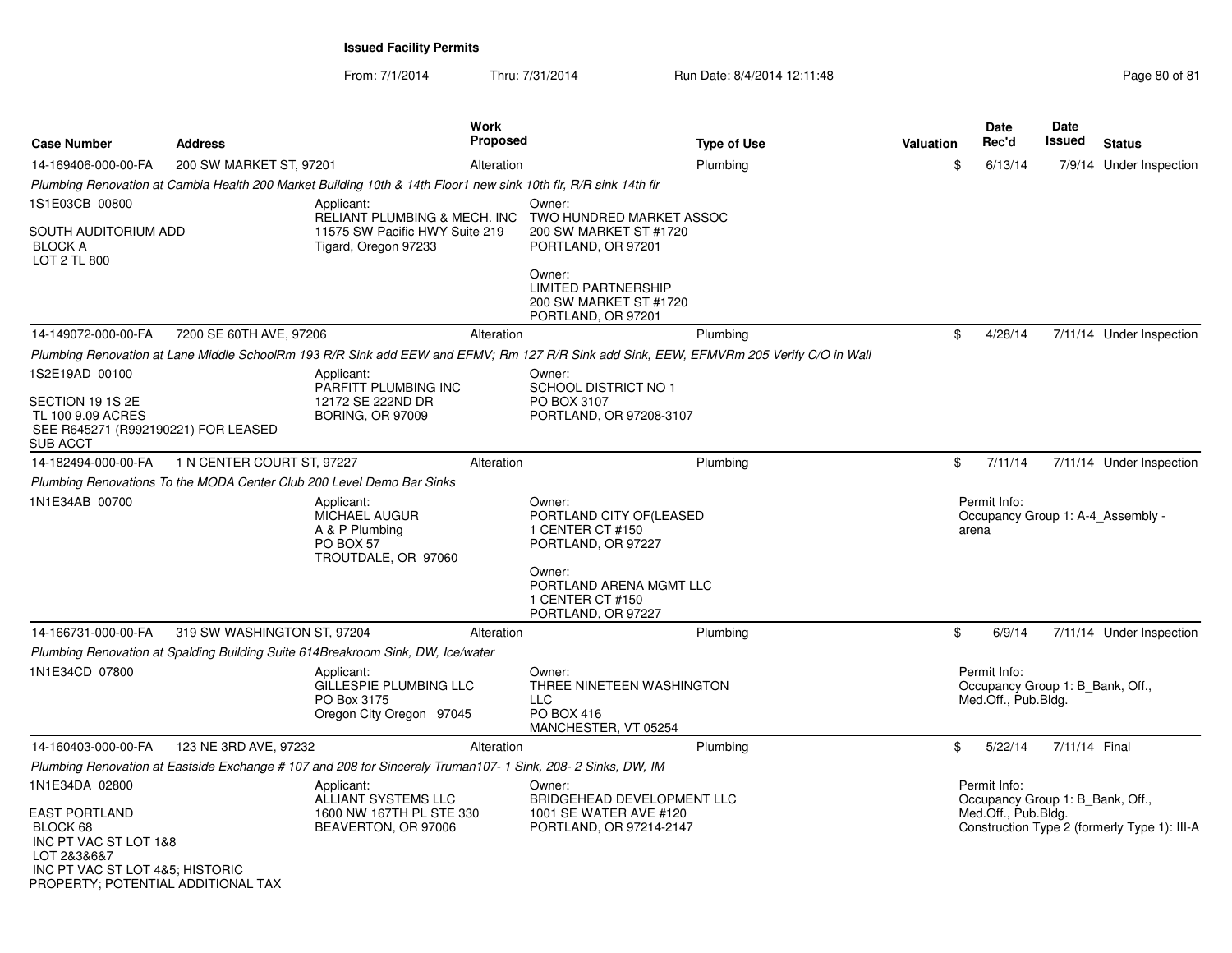From: 7/1/2014Thru: 7/31/2014 Run Date: 8/4/2014 12:11:48 Run Date: 8/4/2014 12:11:48

| <b>Case Number</b>                           | <b>Address</b>             |                                                                                                                                           | <b>Work</b><br><b>Proposed</b> |                                                                                                                                 | <b>Type of Use</b> | Valuation                                                                                                              | <b>Date</b><br>Rec'd                                                    | Date<br><b>Issued</b> | <b>Status</b>                                                 |
|----------------------------------------------|----------------------------|-------------------------------------------------------------------------------------------------------------------------------------------|--------------------------------|---------------------------------------------------------------------------------------------------------------------------------|--------------------|------------------------------------------------------------------------------------------------------------------------|-------------------------------------------------------------------------|-----------------------|---------------------------------------------------------------|
| 14-148697-000-00-FA                          | 111 SW 5TH AVE, 97204-3626 |                                                                                                                                           | Alteration                     |                                                                                                                                 | Plumbing           |                                                                                                                        | \$<br>4/28/14                                                           |                       | 7/14/14 Under Inspection                                      |
|                                              |                            |                                                                                                                                           |                                | Plumbing Renovation at US BAnk Tower 4th Floor Build outDemo 7 WC, 4 Lav, 2 Uri, 1 SinkInstall 8 WC, 5 Lav, 2 Uri, 2 Sink, 2 DW |                    |                                                                                                                        |                                                                         |                       |                                                               |
| 1N1E34CD 01300                               |                            | Applicant:<br>MCKINSTRY CO<br>16790 NE MASON ST, STE 100<br>PORTLAND, OR 97230                                                            |                                |                                                                                                                                 |                    |                                                                                                                        | Permit Info:<br>Occupancy Group 1: B                                    |                       | Construction Type 2 (formerly Type 1): I-A                    |
| 14-167057-000-00-FA                          | 1120 NW COUCH ST, 97209    |                                                                                                                                           | Alteration                     |                                                                                                                                 | Plumbing           |                                                                                                                        | \$<br>6/9/14                                                            |                       | 7/15/14 Under Inspection                                      |
|                                              |                            | Plumbing Renovation at Brewery Block 2 for Raymond James 5th Floor TIBreakroom w/sink and DW                                              |                                |                                                                                                                                 |                    |                                                                                                                        |                                                                         |                       |                                                               |
| 1N1E33DA 04900                               |                            | Applicant:<br>ALLIANT SYSTEMS LLC<br>1600 NW 167TH PL STE 330<br>BEAVERTON, OR 97006                                                      |                                | Owner:<br>MEPT BREWERY BLOCK 2 LLC<br>PO BOX 320099<br>ALEXANDRIA, VA 22320-0156                                                |                    |                                                                                                                        | Permit Info:<br>Occupancy Group 1: B_Bank, Off.,<br>Med.Off., Pub.Bldg. |                       | Construction Type 2 (formerly Type 1): II-A                   |
| 14-178147-000-00-FA                          | 111 SW 5TH AVE, 97204-3626 |                                                                                                                                           | Alteration                     |                                                                                                                                 | Plumbing           |                                                                                                                        | \$<br>7/2/14                                                            |                       | 7/15/14 Under Inspection                                      |
|                                              |                            | Plumbing Renovation at US Bancorp Tower 38th Floor for Insight GlobalBreakroom Sink and DW                                                |                                |                                                                                                                                 |                    |                                                                                                                        |                                                                         |                       |                                                               |
| 1N1E34CD 01300                               |                            | Applicant:<br><b>WEST COAST CENTRAL PLUMBING</b><br>12714 SE MAJESTIC LN<br>HAPPY VALLEY, OR 97086                                        |                                |                                                                                                                                 |                    | CCB - Contractor:<br>WEST COAST CENTRAL PLUMBIN(Occupancy Group 1: B<br>12714 SE MAJESTIC LN<br>HAPPY VALLEY, OR 97086 | Permit Info:                                                            |                       | Construction Type 2 (formerly Type 1): I-A                    |
| 14-171249-000-00-FA                          | 111 SW 5TH AVE, 97204-3626 |                                                                                                                                           | Alteration                     |                                                                                                                                 | Plumbing           |                                                                                                                        | \$<br>6/18/14                                                           |                       | 7/15/14 Under Inspection                                      |
|                                              |                            | Plumbing Renovation at US Bancorp Tower 11th Floor for AECOMDemo Breakroom, Relocate sink                                                 |                                |                                                                                                                                 |                    |                                                                                                                        |                                                                         |                       |                                                               |
| 1N1E34CD 01300                               |                            | Applicant:<br><b>Kris Gutierrez</b><br><b>WEST COAST CENTRAL</b><br><b>PLUMBING LLC</b><br>12714 se majestic In<br>happy valley, OR 97086 |                                |                                                                                                                                 |                    |                                                                                                                        | Permit Info:<br>Occupancy Group 1: B                                    |                       | Construction Type 2 (formerly Type 1): I-A                    |
| 14-112558-000-00-FA                          | 2421 SE 11TH AVE, 97214    |                                                                                                                                           | Alteration                     |                                                                                                                                 | Plumbing           |                                                                                                                        | \$<br>2/1/14                                                            |                       | 7/28/14 Under Inspection                                      |
|                                              |                            | plumbing Renovation at Allan Building for Tennet 4 TIADA Restroom and Sink                                                                |                                |                                                                                                                                 |                    |                                                                                                                        |                                                                         |                       |                                                               |
| 1S1E02CD 09200                               |                            | Applicant:<br><b>CRAIG DEFFENBAUGH</b><br>LD PLUMBING CO<br>3472 MATHENY RD NE<br>GERVAIS, OR 97026                                       |                                | Owner:<br><b>JAMES R ALLAN</b><br>2770 NW IMPERIAL TER<br>PORTLAND, OR 97210-3316<br>Owner:<br>MARILYN M ALLAN                  |                    |                                                                                                                        |                                                                         |                       |                                                               |
|                                              |                            |                                                                                                                                           |                                | 2770 NW IMPERIAL TER<br>PORTLAND, OR 97210-3316                                                                                 |                    |                                                                                                                        |                                                                         |                       |                                                               |
| Total # of FA Alteration permits issued: 424 |                            |                                                                                                                                           |                                |                                                                                                                                 |                    |                                                                                                                        |                                                                         |                       | Total valuation of FA Alteration permits issued: \$22,379,111 |

**Total # of Facility Permits issued: 424**

**Total valuation of Facility Permits issued: \$22,379,111**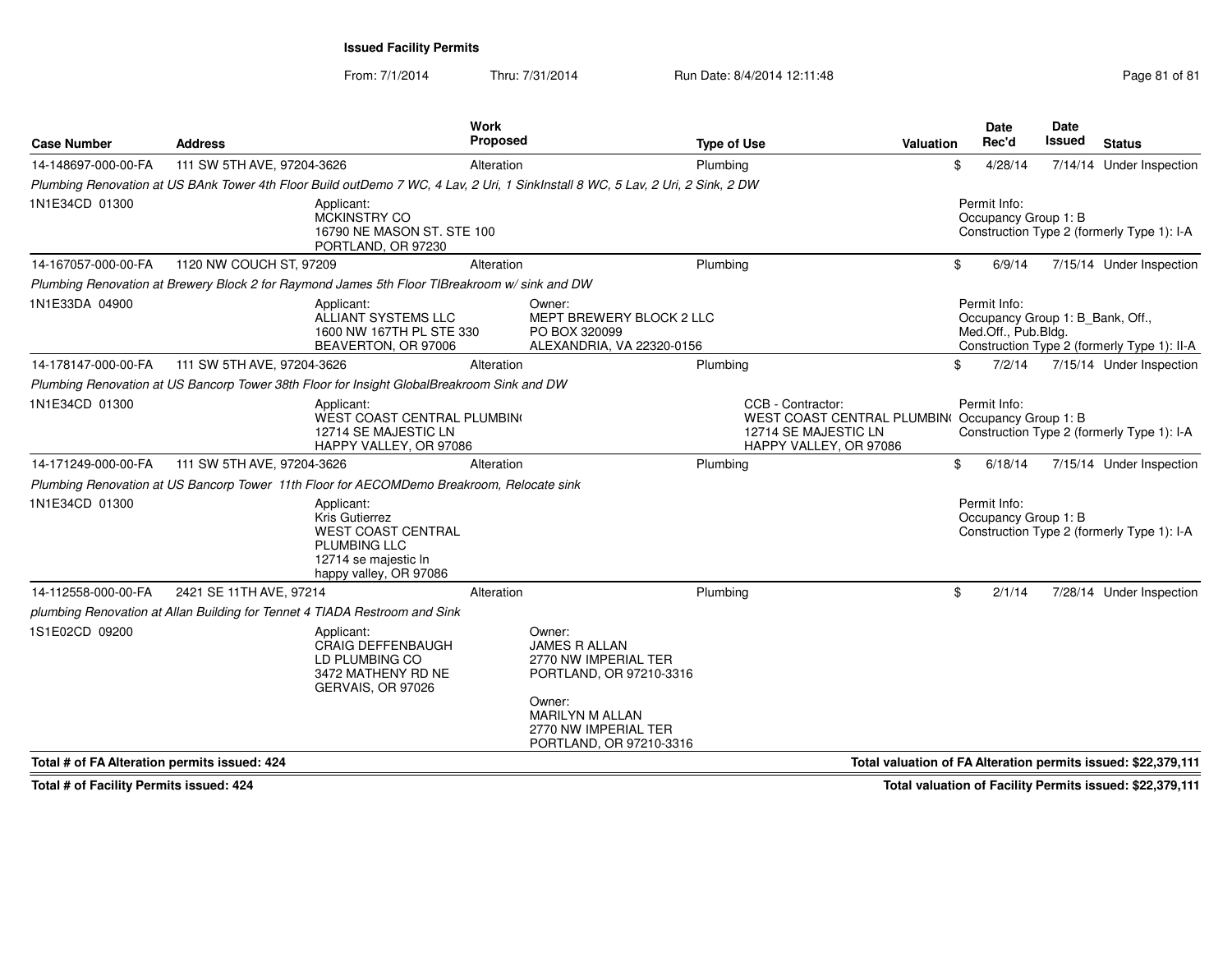**Issued Major Project Groups Permits**

## From: 7/1/2014Thru: 7/31/2014 Run Date: 8/4/2014 12:11:48 Run Date: 8/4/2014 12:11:48

| <b>Case Number</b>                               | <b>Address</b> | <b>Work</b>                                                                                                                | Proposed                                                                                  | <b>Type of Use</b>                                                                                                                                                         |                                                                                                                           | <b>Valuation</b> | Date<br>Rec'd | <b>Date</b><br><b>Issued</b> | <b>Status</b>                                                      |
|--------------------------------------------------|----------------|----------------------------------------------------------------------------------------------------------------------------|-------------------------------------------------------------------------------------------|----------------------------------------------------------------------------------------------------------------------------------------------------------------------------|---------------------------------------------------------------------------------------------------------------------------|------------------|---------------|------------------------------|--------------------------------------------------------------------|
| 08-102777-DFS-04-MG                              | 760 SW 9TH AVE |                                                                                                                            | New Construction                                                                          |                                                                                                                                                                            | Apartments/Condos (3 or more i                                                                                            | \$907,105        | 4/22/14       |                              | $7/2/14$ Issued                                                    |
|                                                  |                | DFS 4: Curtainwall anchorsMAIN PERMIT FOR NEW 27-STORY MIXED USE TOWER WITH 6 LEVELS OF UNDERGROUND PARKING.               |                                                                                           |                                                                                                                                                                            |                                                                                                                           |                  |               |                              |                                                                    |
| 1N1E34CC 09600                                   |                | Applicant:<br><b>JEFF GARDNER</b><br>HOFFMAN CONSTRUCTION<br>805 SW BROADWAY STE 2100<br>PORTLAND OR 97205                 |                                                                                           |                                                                                                                                                                            | CCB - Contractor:<br><b>ERIC HOFFMAN</b><br>HOFFMAN CONSTRUCTION<br>805 SW BROADWAY STE 2100<br>PORTLAND, OR 97205        |                  |               |                              |                                                                    |
| 08-102777-DFS-09-MG                              | 760 SW 9TH AVE |                                                                                                                            | New Construction                                                                          |                                                                                                                                                                            | Apartments/Condos (3 or more i                                                                                            | \$1,576,000      | 7/2/14        | 7/29/14 Issued               |                                                                    |
|                                                  |                | ***DFS 9 : Spray applied fireproofing***MAIN PERMIT FOR NEW 27-STORY MIXED USE TOWER WITH 6 LEVELS OF UNDERGROUND PARKING. |                                                                                           |                                                                                                                                                                            |                                                                                                                           |                  |               |                              |                                                                    |
| 1N1E34CC 09600                                   |                | Applicant:<br><b>JEFF GARDNER</b><br><b>HOFFMAN CONSTRUCTION</b><br>805 SW BROADWAY STE 2100<br>PORTLAND OR 97205          |                                                                                           |                                                                                                                                                                            | CCB - Contractor:<br><b>ERIC HOFFMAN</b><br><b>HOFFMAN CONSTRUCTION</b><br>805 SW BROADWAY STE 2100<br>PORTLAND, OR 97205 |                  |               |                              |                                                                    |
| 12-153459-DFS-03-MG 1107 NE 9TH AVE              |                |                                                                                                                            | <b>New Construction</b>                                                                   |                                                                                                                                                                            | Apartments/Condos (3 or more i                                                                                            | \$79,000         | 7/9/14        | 7/29/14 Issued               |                                                                    |
| DFS 03: ENGINEERED WOOD JOIST AND BEAMS          |                |                                                                                                                            |                                                                                           |                                                                                                                                                                            |                                                                                                                           |                  |               |                              |                                                                    |
| 1N1E35BB 02602<br>LLOYD BLOCKS<br>LOT 2          |                | Applicant:<br>Dana Hunt<br>Timber Technologies LLC<br>38686 SE RUDE RD<br><b>SANDY OR 97055</b>                            | Owner:                                                                                    | AAT LLOYD DISTRICT LLC<br>11455 EL CAMINO REAL #200<br>SAN DIEGO, CA 92130-2047                                                                                            | CCB - Contractor:<br>TURNER CONSTRUCTION CO<br>1200 NW NAITO PARKWAY #300<br>PORTLAND, OR 972209                          |                  |               |                              |                                                                    |
| 11-140071-REV-12-MG  0650 SW MEADE ST, 97201     |                |                                                                                                                            | <b>New Construction</b>                                                                   | <b>Business</b>                                                                                                                                                            |                                                                                                                           | \$               | 7/2/14        | 7/2/14 Final                 |                                                                    |
|                                                  |                | ***Revision to "G" sheets: G102, G104, G105 to change the atrium boundary, see comment sheet attached to plans             |                                                                                           |                                                                                                                                                                            |                                                                                                                           |                  |               |                              |                                                                    |
| 1S1E10 00200                                     |                | Applicant:<br>ANN YOUNG<br>JE DUNN CONSTRUCTION<br>437 N COLUMBIA BLVD<br>PORTLAND, OR 97213                               | Owner:<br><b>OREGON HEALTH</b><br>Owner:<br><b>SCIENCE</b><br>Owner:<br><b>UNIVERSITY</b> | 3181 SW SAM JACKSON PARK RD<br>PORTLAND, OR 97239-3011<br>3181 SW SAM JACKSON PARK RD<br>PORTLAND, OR 97239-3011<br>3181 SW SAM JACKSON PARK RD<br>PORTLAND, OR 97239-3011 | CCB - Contractor:<br>JE DUNN CONSTRUCTION CO<br>437 N COLUMBIA BLVD<br>PORTLAND, OR 97209                                 |                  |               |                              |                                                                    |
| Total # of MG New Construction permits issued: 4 |                |                                                                                                                            |                                                                                           |                                                                                                                                                                            |                                                                                                                           |                  |               |                              | Total valuation of MG New Construction permits issued: \$2,562,105 |

**Total # of Major Project Groups Permits issued: 4**

**Total valuation of Major Project Groups Permits issued: \$2,562,105**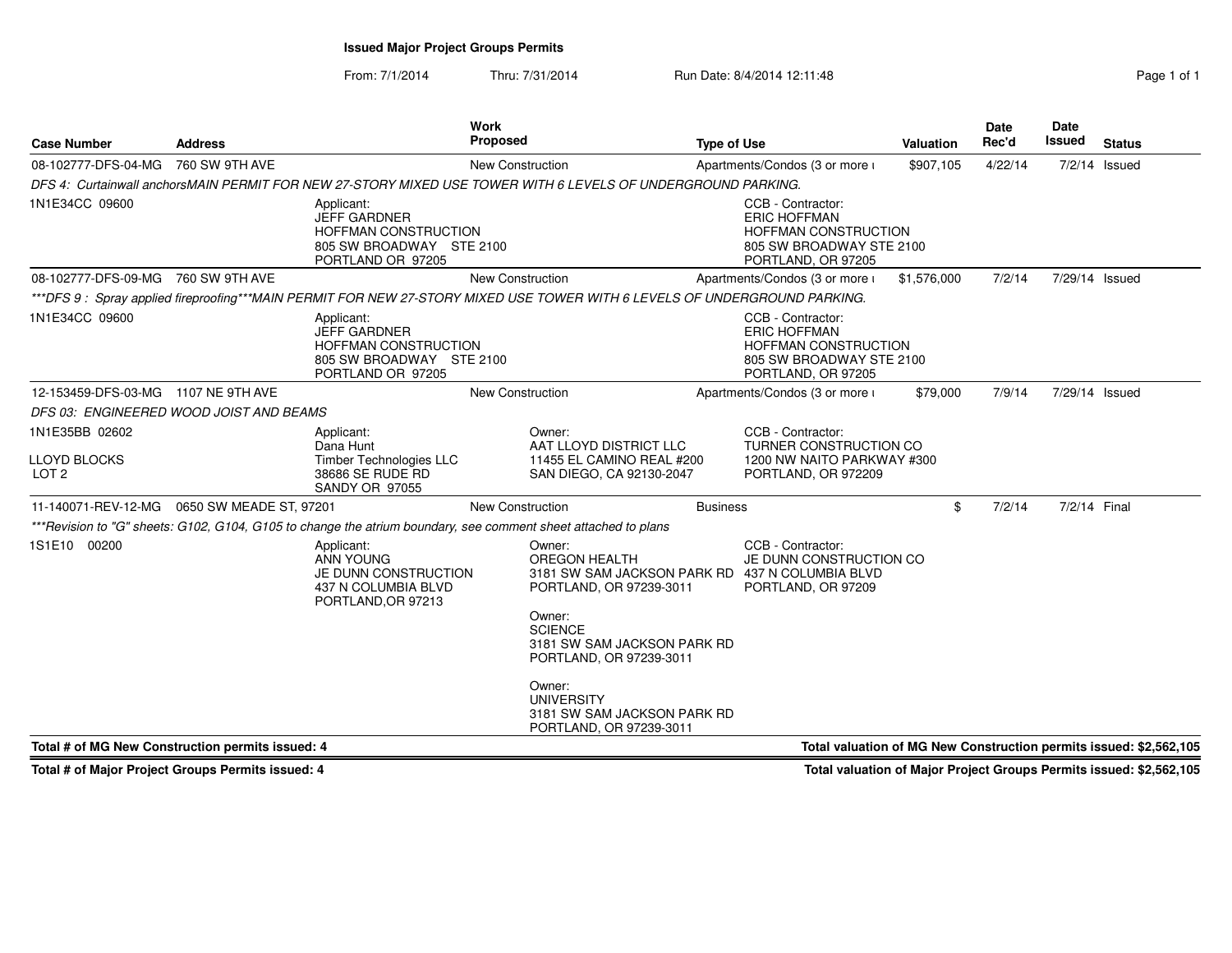**Issued Site Development Permits**

From: 7/1/2014Thru: 7/31/2014 Run Date: 8/4/2014 12:11:48

| Page 1 of 2 |  |  |
|-------------|--|--|

| <b>Case Number</b>                                       | <b>Address</b>                                                                                                | Work<br><b>Proposed</b>                                                                                                                                   |                                                                                                                                                                                                        | <b>Type of Use</b>                                                                         | <b>Valuation</b> | <b>Date</b><br>Rec'd | Date<br><b>Issued</b> | <b>Status</b> |
|----------------------------------------------------------|---------------------------------------------------------------------------------------------------------------|-----------------------------------------------------------------------------------------------------------------------------------------------------------|--------------------------------------------------------------------------------------------------------------------------------------------------------------------------------------------------------|--------------------------------------------------------------------------------------------|------------------|----------------------|-----------------------|---------------|
| 14-156629-000-00-SD                                      | 7313 NE COLUMBIA BLVD, 97218                                                                                  | Grading                                                                                                                                                   |                                                                                                                                                                                                        | <b>Existing Commercial Site</b>                                                            | \$140,000        | 5/14/14              | 7/28/14 Issued        |               |
|                                                          | GRADING, TREE REMOVAL, MITIGATIONGOLF HOLE RECONFIGURATION FOR EXISTING GOLF COURSE                           |                                                                                                                                                           |                                                                                                                                                                                                        |                                                                                            |                  |                      |                       |               |
| 1N2E17 00400<br>SECTION 17 1N 2E<br>TL 400 50.40 ACRES   | Applicant:                                                                                                    | <b>TRAVIS RUYBAL</b><br>PORTLAND PARKS AND<br>RECREATION BUREAU<br>1120 SW 5TH AVE STE1302<br>PORTLAND, OR 97204                                          | Owner:<br>PORTLAND CITY OF (BUREAU OF<br>1120 SW 5TH AVE #1302<br>PORTLAND, OR 97204-1912<br>Owner:<br><b>PARKS</b><br>1120 SW 5TH AVE #1302<br>PORTLAND, OR 97204-1912<br>Owner:<br><b>RECREATION</b> |                                                                                            |                  |                      |                       |               |
|                                                          |                                                                                                               |                                                                                                                                                           | 1120 SW 5TH AVE #1302<br>PORTLAND, OR 97204-1912                                                                                                                                                       |                                                                                            |                  |                      |                       |               |
| 14-146971-000-00-SD                                      | 16160 SE POWELL BLVD, 97236                                                                                   | Grading                                                                                                                                                   |                                                                                                                                                                                                        | <b>Existing Commercial Site</b>                                                            | \$60,000         | 4/23/14              |                       | 7/8/14 Issued |
|                                                          | CONSTRUCT TWO STORMWATER PONDS THAT WILL SERVE TO ATTENUATE STORMWATER AND SERVE AS AMPHIBIAN HABITAT         |                                                                                                                                                           |                                                                                                                                                                                                        |                                                                                            |                  |                      |                       |               |
| 1S2E13 00100<br>SECTION 13 1S 2E<br>TL 100 160.00 ACRES  | Applicant:                                                                                                    | <b>ALI YOUNG</b><br><b>BUREAU OF ENVIRONMENTAL</b><br><b>SERVICES (BES)</b><br><b>CITY OF PORTLAND</b><br>1120 5TH AVE SW FLOOR 10TH<br>PORTLAND OR 97204 | Owner:<br>PORTLAND CITY OF<br>1120 SW 5TH AVE #600<br>PORTLAND, OR 97204                                                                                                                               |                                                                                            |                  |                      |                       |               |
| 14-111495-000-00-SD                                      | 3720 SW DOSCH RD, 97201                                                                                       | Grading                                                                                                                                                   |                                                                                                                                                                                                        | <b>Existing Residential Site</b>                                                           | \$1,000          | 1/30/14              | 7/28/14 Issued        |               |
|                                                          | CUT A PORTION OF DRIVEWAY AND REGRADE TO ADJACENT LOT - SEE PARENT SD PERMIT FOR WORK ON OTHER LOT/SAME OWNER |                                                                                                                                                           |                                                                                                                                                                                                        |                                                                                            |                  |                      |                       |               |
| 1S1E08DB 05000<br>SECTION 08 1S 1E<br>TL 5000 0.69 ACRES | Applicant:<br><b>AKS</b>                                                                                      | <b>VU NGUYEN</b><br>13910 SW Galbreath Drive, Suite 10( PORTLAND, OR 97239-1429                                                                           | Owner:<br>PETER F REYNOLDS<br>3720 SW DOSCH RD                                                                                                                                                         | CCB - Contractor:<br><b>BOB WALTON</b><br>QUAIL CONSTRUCTION LLC<br>4501 NE MINNEHAHA #200 |                  |                      |                       |               |
|                                                          |                                                                                                               | Sherwood, Oregon 97140                                                                                                                                    | Owner:<br>DENENE A REYNOLDS<br>3720 SW DOSCH RD<br>PORTLAND, OR 97239-1429                                                                                                                             | VANCOUVER, WA 98661-1848                                                                   |                  |                      |                       |               |

**Total # of SD Grading permits issued: 3**

**Total valuation of SD Grading permits issued: \$201,000**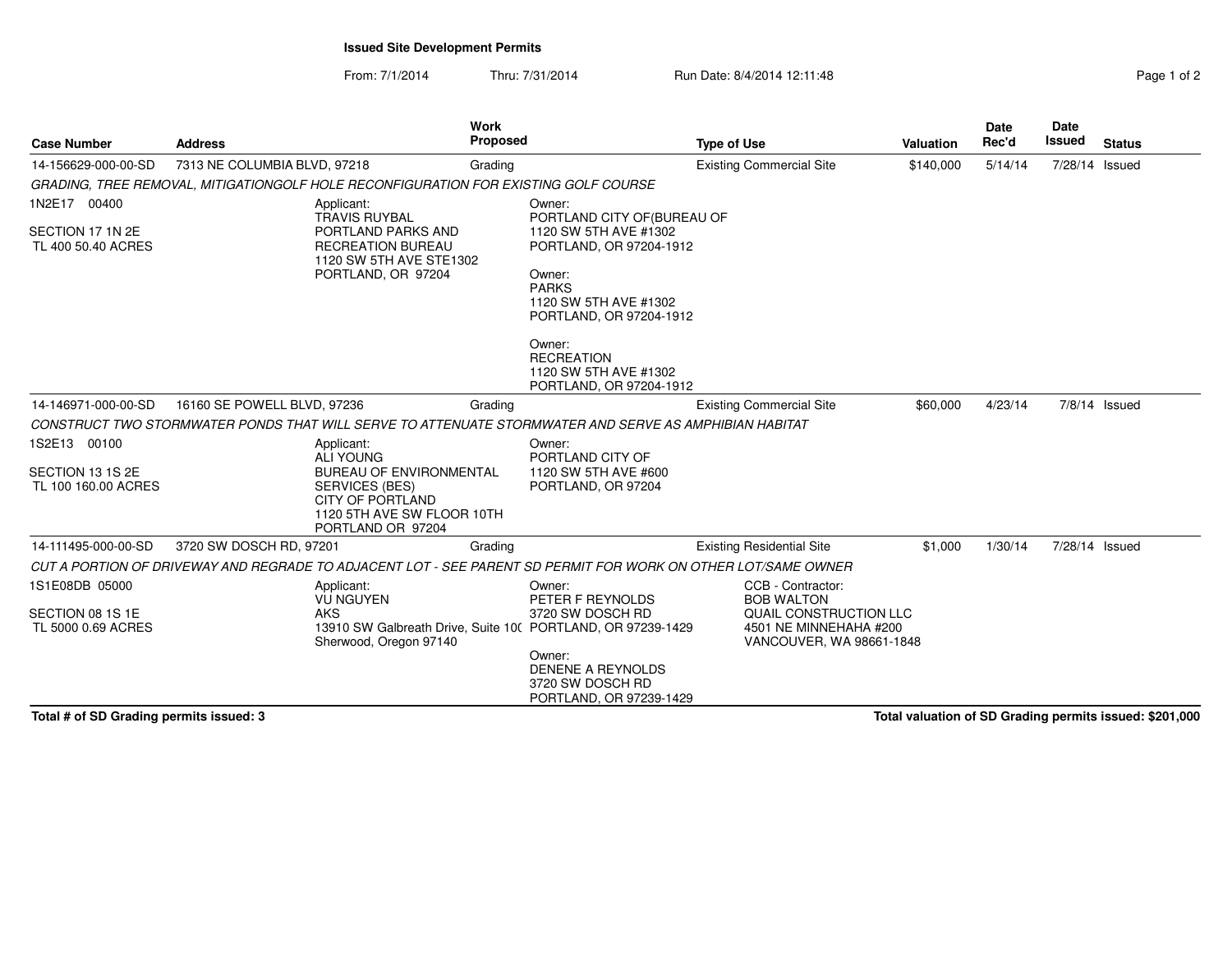## **Issued Site Development Permits**

From: 7/1/2014Thru: 7/31/2014 Run Date: 8/4/2014 12:11:48 Research 2012 Rage 2 of 2

| <b>Case Number</b>                                             | <b>Address</b>                |                                                                                                                                                                                                                           | Work<br><b>Proposed</b> |                                                                                                                                                    | <b>Type of Use</b> |                                                                                                                        | <b>Valuation</b> | <b>Date</b><br>Rec'd | Date<br><b>Issued</b> | <b>Status</b>                                                  |
|----------------------------------------------------------------|-------------------------------|---------------------------------------------------------------------------------------------------------------------------------------------------------------------------------------------------------------------------|-------------------------|----------------------------------------------------------------------------------------------------------------------------------------------------|--------------------|------------------------------------------------------------------------------------------------------------------------|------------------|----------------------|-----------------------|----------------------------------------------------------------|
| 13-165365-REV-03-SD                                            | 10071 SW 8TH PL, 97219        |                                                                                                                                                                                                                           |                         | Private Site Improvements/Subdivision                                                                                                              |                    | New Land Division/Subdivision                                                                                          | \$1,000          | 6/6/14               | 7/2/14 Final          |                                                                |
|                                                                |                               |                                                                                                                                                                                                                           |                         | VALUE ADDED REVISION FOR NEW KEYSTONE WALL AT CONER OF MAPLECREST AND NEW PRIVATE STREET                                                           |                    |                                                                                                                        |                  |                      |                       |                                                                |
| 1S1E28DB 01700                                                 |                               | Applicant:<br><b>MIKE COYLE</b><br><b>FASTER PERMITS</b><br>14334 NW EAGLERIDGE LANE<br>PORTLAND, OR 97229<br>Applicant:<br><b>ALAN DEHARPPORT</b><br>SOLSTICE CUSTOM HOMES<br>5740 SW ARROW WOOD LN<br>PORTLAND OR 97225 |                         |                                                                                                                                                    |                    | CCB - Contractor:<br>LWD LLC<br>5740 SW ARROWWOOD LN<br>PORTLAND, OR 97225                                             |                  |                      |                       |                                                                |
|                                                                |                               | Total # of SD Private Site Improvements/Subdivision permits issued: 1                                                                                                                                                     |                         |                                                                                                                                                    |                    | Total valuation of SD Private Site Improvements/Subdivision permits issued: \$1,000                                    |                  |                      |                       |                                                                |
| 07-184999-REV-07-SD                                            | 1299+- SW CARDINELL DR, 97201 |                                                                                                                                                                                                                           | <b>Private Street</b>   |                                                                                                                                                    |                    | New Land Division/Subdivision                                                                                          | \$226,550        | 11/9/12              | 7/28/14 Issued        |                                                                |
| revision - redesigned retaining wall #6, redesigned fire lane. |                               |                                                                                                                                                                                                                           |                         |                                                                                                                                                    |                    |                                                                                                                        |                  |                      |                       |                                                                |
| 1S1E04DC 00500                                                 |                               | Applicant:<br><b>ZACH STOKES</b><br><b>ZCS ENGINEERING</b><br>10121 SW SUNNYSIDE ROAD,<br>STE, 205<br>CLACKAMAS, OR 97015                                                                                                 |                         | Owner:<br>CITY LIGHTS DEVELOPMENT LLC<br>1411 W 190TH ST #360<br>GARDENA, CA 90248                                                                 |                    | CCB - Contractor:<br>DALE A KERLIN CO LLC<br>5264 NE 121ST AVE<br>VANCOUVER, WA 98682                                  |                  |                      |                       |                                                                |
| 13-137223-REV-01-SD                                            | 3728 SW DOSCH RD, 97201       |                                                                                                                                                                                                                           | <b>Private Street</b>   |                                                                                                                                                    |                    | New Land Division/Subdivision                                                                                          | \$25,000         | 7/28/14              | 7/28/14 Issued        |                                                                |
|                                                                |                               |                                                                                                                                                                                                                           |                         | ADDED VALUE REVISION TO ADD ADDITIONAL RETAINING WALL TO NE SIDE OF THE PROPERTY AND REVISE GRADING PLAN AND GEOTECHNICAL INFORMATION FOR LOT 4600 |                    |                                                                                                                        |                  |                      |                       |                                                                |
| 1S1E08DB 04600<br>SECTION 08 1S 1E<br>TL 4600 0.70 ACRES       |                               | Applicant:<br><b>VU NGUYEN</b><br><b>AKS</b><br>Sherwood, Oregon 97140                                                                                                                                                    |                         | Owner:<br><b>DENENE REYNOLDS</b><br>3720 SW DOSCH RD<br>13910 SW Galbreath Drive, Suite 10( PORTLAND, OR 97239-1429                                |                    | CCB - Contractor:<br><b>BOB WALTON</b><br>QUAIL CONSTRUCTION LLC<br>4501 NE MINNEHAHA #200<br>VANCOUVER, WA 98661-1848 |                  |                      |                       |                                                                |
| Total # of SD Private Street permits issued: 2                 |                               |                                                                                                                                                                                                                           |                         |                                                                                                                                                    |                    |                                                                                                                        |                  |                      |                       | Total valuation of SD Private Street permits issued: \$251,550 |

**Total # of Site Development Permits issued: 6**

**Total valuation of Site Development Permits issued: \$453,550**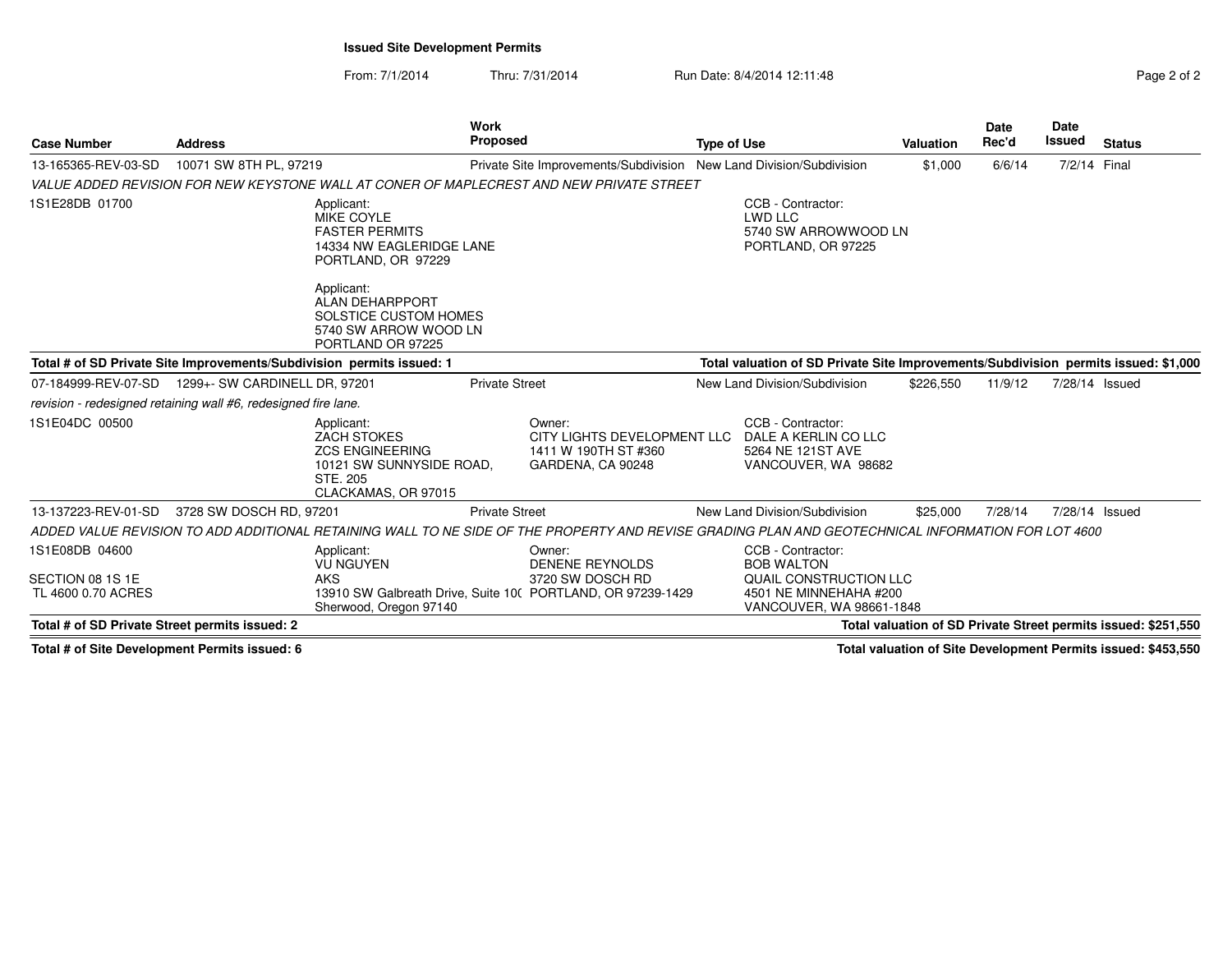**Issued Zoning Permits**

From: 7/1/2014Thru: 7/31/2014 Run Date: 8/4/2014 12:11:48 Rege 1 of 3

| <b>Case Number</b><br><b>Address</b>                       |                              | Work<br><b>Proposed</b>                                                                                            | <b>Type of Use</b> |                                                                                                                     |                          | Valuation                                                                               | Date<br>Rec'd | Date<br>Issued | <b>Status</b>  |                                                      |
|------------------------------------------------------------|------------------------------|--------------------------------------------------------------------------------------------------------------------|--------------------|---------------------------------------------------------------------------------------------------------------------|--------------------------|-----------------------------------------------------------------------------------------|---------------|----------------|----------------|------------------------------------------------------|
| 14-182677-000-00-ZP                                        | 10215 SE FOSTER RD, 97266    |                                                                                                                    | Commercial         |                                                                                                                     |                          | Code Compliance Requirements                                                            | \$1           | 7/11/14        | 7/11/14 Issued |                                                      |
|                                                            |                              |                                                                                                                    |                    | LEGALIZE PAVED EXTERIOR STORAGE AT REAR OF PROPERTY: AREA NOT TO INCLUDE RESIDENTIALLY ZONED PART OF SITE AT NORTH. |                          |                                                                                         |               |                |                |                                                      |
| 1S2E15CC 07300<br>MCKINLEY PK<br>BLOCK 14<br>LOT 8         |                              | Applicant:<br><b>VICTOR STANKEWITSCH</b><br>16209 SE WEBSTER RD<br>PORTLAND, OR 97267-5254                         |                    | Owner:<br><b>VICTOR STANKEWITSCH</b><br>16209 SE WEBSTER RD<br>PORTLAND, OR 97267-5254                              |                          |                                                                                         |               |                |                |                                                      |
| LAND & IMPS SEE R215723 (R551002501)<br>FOR BILLBOARD      |                              |                                                                                                                    |                    | Owner:<br>KATHRYN M STANKEWITSCH<br>16209 SE WEBSTER RD<br>PORTLAND, OR 97267-5254                                  |                          |                                                                                         |               |                |                |                                                      |
| Total # of ZP Commercial permits issued: 1                 |                              |                                                                                                                    |                    |                                                                                                                     |                          |                                                                                         |               |                |                | Total valuation of ZP Commercial permits issued: \$1 |
| 14-187719-000-00-ZP                                        | 6421 SW PARKHILL WAY, 97201  |                                                                                                                    | Residential        |                                                                                                                     |                          | <b>Code Compliance Requirements</b>                                                     | \$6,000       | 7/22/14        | 7/22/14 Issued |                                                      |
|                                                            |                              | MITIGATE TREE PLANTING AT REAR OF PROPERTY, RESPONSE TO CC CASE 10-173854CC                                        |                    |                                                                                                                     |                          |                                                                                         |               |                |                |                                                      |
| 1S1E15CC 07800<br>PARKHILL & RPLT<br>INC PT VAC ST LOT 153 |                              | Applicant:<br><b>KATHRYN K ROBERTS</b><br>6421 SW PARKHILL WAY<br>PORTLAND, OR 97239                               |                    | Owner:<br>DUNCAN L ROBERTS<br>6421 SW PARKHILL WAY<br>PORTLAND, OR 97239                                            |                          |                                                                                         |               |                |                |                                                      |
|                                                            |                              |                                                                                                                    |                    | Owner:<br><b>KATHRYN K ROBERTS</b><br>6421 SW PARKHILL WAY<br>PORTLAND, OR 97239                                    |                          |                                                                                         |               |                |                |                                                      |
| 14-191628-000-00-ZP                                        | 1633 SW MAPLECREST DR, 97219 |                                                                                                                    | Residential        |                                                                                                                     | <b>Exempt Structures</b> |                                                                                         | \$1           | 7/31/14        | 7/31/14 Issued |                                                      |
| NEW CARPORT TO BE PLACED ON THE EXISTING DRIVEWAY          |                              |                                                                                                                    |                    |                                                                                                                     |                          |                                                                                         |               |                |                |                                                      |
| 1S1E28CA 03800<br>MAPLECREST<br>LOT 116                    |                              | Applicant:<br><b>NOAH B STANIK</b><br>1633 SW MAPLECREST DR<br>PORTLAND, OR 97219                                  |                    | Owner:<br><b>NOAH B STANIK</b><br>1633 SW MAPLECREST DR<br>PORTLAND, OR 97219                                       |                          |                                                                                         |               |                |                |                                                      |
|                                                            |                              |                                                                                                                    |                    | Owner:<br>KRISTINE RAE P STANIK<br>1633 SW MAPLECREST DR<br>PORTLAND, OR 97219                                      |                          |                                                                                         |               |                |                |                                                      |
| 14-178153-000-00-ZP                                        | 131 SE 74TH AVE, 97215       |                                                                                                                    | Residential        |                                                                                                                     | <b>Exempt Structures</b> |                                                                                         | \$7,000       | 7/2/14         |                | $7/2/14$ Issued                                      |
|                                                            |                              |                                                                                                                    |                    | NEW 200 SF DETACHED GARAGE AT REAR OF HOUSE NEAR PROPERTY LINE, DRIVEWAY AND APPROACH EXISTING                      |                          |                                                                                         |               |                |                |                                                      |
| 1N2E32DC 05000<br>MT TABOR VILLA<br>BLOCK 11<br>LOT 10     |                              | Applicant:<br><b>BOB STEELE</b><br><b>DESIGN INTELLIGENCE</b><br>3013 SE WASHOUGAL RIVER RD<br>WASHOUGAL, WA 98671 |                    | Owner:<br><b>WILDE PROPERTIES INC</b><br>3735 SE CLAY ST #204<br>PORTLAND, OR 97214-5139                            |                          | CCB - Contractor:<br>WILDE PROPERTIES INC<br>3735 SE CLAY STE 204<br>PORTLAND, OR 97214 |               |                |                |                                                      |
| 14-166108-000-00-ZP                                        | 1260 SW CARDINELL WAY, 97201 |                                                                                                                    | Residential        |                                                                                                                     | Landscaping              |                                                                                         | \$19,577      | 6/6/14         | 7/16/14 Issued |                                                      |
|                                                            |                              | MITIGATION PLANTINGS TO SATISFY CONDITION F OF LAND USE CASE 06-167750                                             |                    |                                                                                                                     |                          |                                                                                         |               |                |                |                                                      |
| 1S1E04DC 00700<br>R LORD ESTATES<br>LOT 12                 |                              | Applicant:<br><b>BEN SCHONBERGER</b><br>WINTERBROOK PLANNING<br>310 SW 4TH AVE, STE 1100<br>PORTLAND OR 97204      |                    | Owner:<br><b>PSV PROPERTIES LLC</b><br>9205 SW BARNES RD<br>PORTLAND, OR 97225-6603                                 |                          |                                                                                         |               |                |                |                                                      |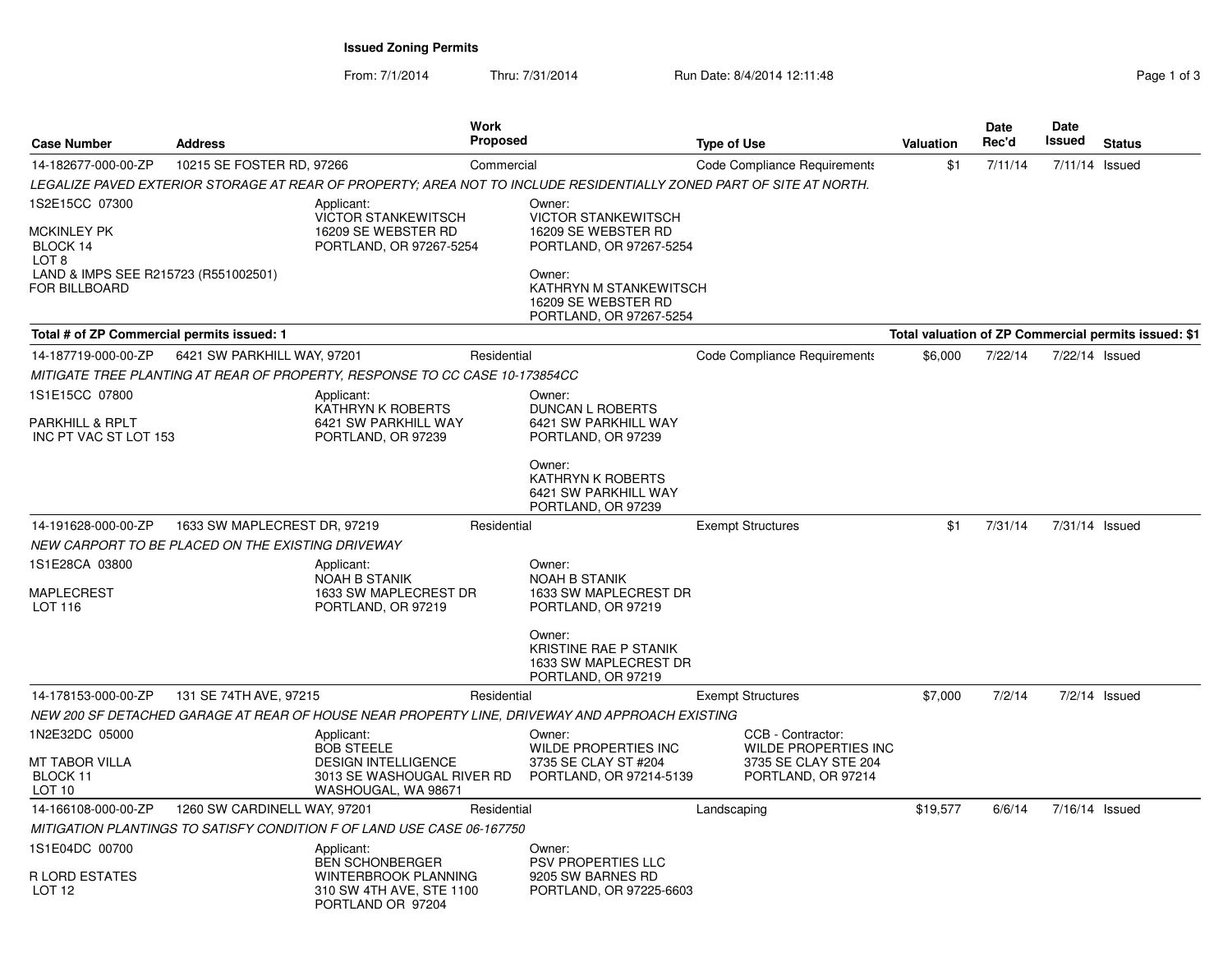**Issued Zoning Permits**

From: 7/1/2014

Thru: 7/31/2014 Run Date: 8/4/2014 12:11:48

| Page 2 of 3 |  |
|-------------|--|
|-------------|--|

| <b>Case Number</b>                       | <b>Address</b>                                    |                                                                                                     | Work<br><b>Proposed</b> |                                                                                                                                                                                                                        | <b>Type of Use</b> |                                                                                                                                                     | <b>Valuation</b> | Date<br>Rec'd | Date<br>Issued | <b>Status</b>           |
|------------------------------------------|---------------------------------------------------|-----------------------------------------------------------------------------------------------------|-------------------------|------------------------------------------------------------------------------------------------------------------------------------------------------------------------------------------------------------------------|--------------------|-----------------------------------------------------------------------------------------------------------------------------------------------------|------------------|---------------|----------------|-------------------------|
| 14-161930-000-00-ZP                      | 6906 N GREENWICH AVE, 97217                       |                                                                                                     | Residential             |                                                                                                                                                                                                                        | Landscaping        |                                                                                                                                                     | \$2,050,873      | 5/28/14       | 7/21/14 Issued |                         |
|                                          |                                                   |                                                                                                     |                         | Inspection to ensure that all landscaping has become established per 33.248.040.C.3-Option 3 -Hand Irrigation. Hand Irrigation chosen by applicant for Irrigation option. Required to ensure landscape survival for t. |                    |                                                                                                                                                     |                  |               |                |                         |
| 1N1E16AD 01400                           |                                                   | Applicant:<br>MIKE COYLE<br><b>FASTER PERMITS</b><br>14334 NW EAGLERIDGE LANE<br>PORTLAND, OR 97229 |                         | Owner:<br><b>NORTH GREENWICH</b><br><b>APARTMENTS LLC</b><br>PO BOX 1567<br>LAKE OSWEGO, OR 97035                                                                                                                      |                    | CCB - Contractor:<br><b>GROVE HUNT</b><br><b>GROVE DEVELOPMENT INC</b><br>9020 SW WASHINGTON SQUARE<br>RD<br><b>SUITE 505</b><br>PORTLAND, OR 97223 |                  |               |                |                         |
| 14-177962-000-00-ZP                      | 8809 N DWIGHT AVE, 97203                          |                                                                                                     | Residential             |                                                                                                                                                                                                                        |                    | <b>Residential Driveway</b>                                                                                                                         | \$2,000          | 7/1/14        |                | 7/1/14 Under Inspection |
| <b>NEW DRIVEWAY</b>                      |                                                   |                                                                                                     |                         |                                                                                                                                                                                                                        |                    |                                                                                                                                                     |                  |               |                |                         |
| 1N1E08BD 02500                           |                                                   | Applicant:                                                                                          |                         | Owner:                                                                                                                                                                                                                 |                    | CCB - Contractor:                                                                                                                                   |                  |               |                |                         |
| UNIVERSITY PK<br>BLOCK 117<br>LOT 6-8    |                                                   | <b>MATELITA FUNAKI</b><br>7205 N SWIFT ST<br>PORTLAND, OR 97203                                     |                         | KENNETH D CUSIC<br>8809 N DWIGHT AVE<br>PORTLAND, OR 97203-3524                                                                                                                                                        |                    | <b>MATELITA FUNAKI</b><br>7205 N SWIFT ST<br>PORTLAND, OR 97203                                                                                     |                  |               |                |                         |
|                                          |                                                   |                                                                                                     |                         | Owner:<br><b>KAREN M CUSIC</b><br>8809 N DWIGHT AVE<br>PORTLAND, OR 97203-3524                                                                                                                                         |                    |                                                                                                                                                     |                  |               |                |                         |
| 14-184435-000-00-ZP                      | 217 NE 147TH AVE, 97230                           |                                                                                                     | Residential             |                                                                                                                                                                                                                        |                    | <b>Residential Driveway</b>                                                                                                                         | \$6,000          | 7/16/14       | 7/16/14 Final  |                         |
|                                          |                                                   | NEW CONCRETE DRIVEWAY, CREATE NEW APRON AND PAVE ASPHALT PAD AT UNIMPROVED STREET                   |                         |                                                                                                                                                                                                                        |                    |                                                                                                                                                     |                  |               |                |                         |
| 1N2E36CB 01300                           |                                                   | Applicant:<br>JR CONCRETE CONSTRUCTION                                                              |                         | Owner:<br>BEAGLE BURKE & ASSOCIATES                                                                                                                                                                                    |                    | CCB - Contractor:<br>JR CONCRETE CONSTRUCTION                                                                                                       |                  |               |                |                         |
| ASCOT AC<br>E 155' OF N 75' OF LOT 204   |                                                   | <b>LLC</b><br>712 SE 142ND AVE<br>PORTLAND, OR 97233                                                |                         | PO BOX 40348<br>PORTLAND, OR 97240-0348                                                                                                                                                                                |                    | LLC<br>712 SE 142ND AVE<br>PORTLAND, OR 97233                                                                                                       |                  |               |                |                         |
| 14-185467-000-00-ZP                      | 6208 NE 22ND AVE, 97211                           |                                                                                                     | Residential             |                                                                                                                                                                                                                        |                    | <b>Residential Driveway</b>                                                                                                                         | \$500            | 7/17/14       | 7/17/14 Issued |                         |
| <b>NEW PARKING PAD</b>                   |                                                   |                                                                                                     |                         |                                                                                                                                                                                                                        |                    |                                                                                                                                                     |                  |               |                |                         |
| 1N1E14DA 15000                           |                                                   | Applicant:<br><b>DAN WILLIAMS</b>                                                                   |                         | Owner:<br><b>MARK E KENT</b>                                                                                                                                                                                           |                    | CCB - Contractor:<br>KONELL EXCAVATION INC                                                                                                          |                  |               |                |                         |
| Irvington PK<br>BLOCK 9<br>LOT 31&33&35  |                                                   | <b>FASTER PERMITS</b><br>14334 NW EAGLERIDGE LANE<br>PORTLAND, OR 97229                             |                         | 6208 NE 22ND AVE<br>PORTLAND, OR 97211-5446                                                                                                                                                                            |                    | PO BOX 991<br>CLACKAMAS OR 97015-0991                                                                                                               |                  |               |                |                         |
|                                          |                                                   |                                                                                                     |                         | Owner:<br>DAVID L TARVER<br>6208 NE 22ND AVE<br>PORTLAND, OR 97211-5446                                                                                                                                                |                    |                                                                                                                                                     |                  |               |                |                         |
| 14-185482-000-00-ZP                      | 8413 SW 4TH AVE, 97219                            |                                                                                                     | Residential             |                                                                                                                                                                                                                        |                    | <b>Residential Driveway</b>                                                                                                                         | \$1,000          | 7/17/14       | 7/17/14 Issued |                         |
|                                          | ADD 9' X 18' PARKING PAD AT NW CORNER OF PROPERTY |                                                                                                     |                         |                                                                                                                                                                                                                        |                    |                                                                                                                                                     |                  |               |                |                         |
| 1S1E21DD 08400                           |                                                   | Applicant:<br><b>MIKE COYLE</b>                                                                     |                         | Owner:<br>EDEN ENTERPRISES LLC                                                                                                                                                                                         |                    | CCB - Contractor:<br>KONELL EXCAVATION INC                                                                                                          |                  |               |                |                         |
| <b>CARSON HTS</b><br>BLOCK 32<br>LOT 1&2 |                                                   | <b>FASTER PERMITS</b><br>14334 NW EAGLERIDGE LANE<br>PORTLAND, OR 97229                             |                         | 5505 SW DELKER RD<br>TUALATIN, OR 97062-9710                                                                                                                                                                           |                    | <b>PO BOX 991</b><br>CLACKAMAS OR 97015-0991                                                                                                        |                  |               |                |                         |